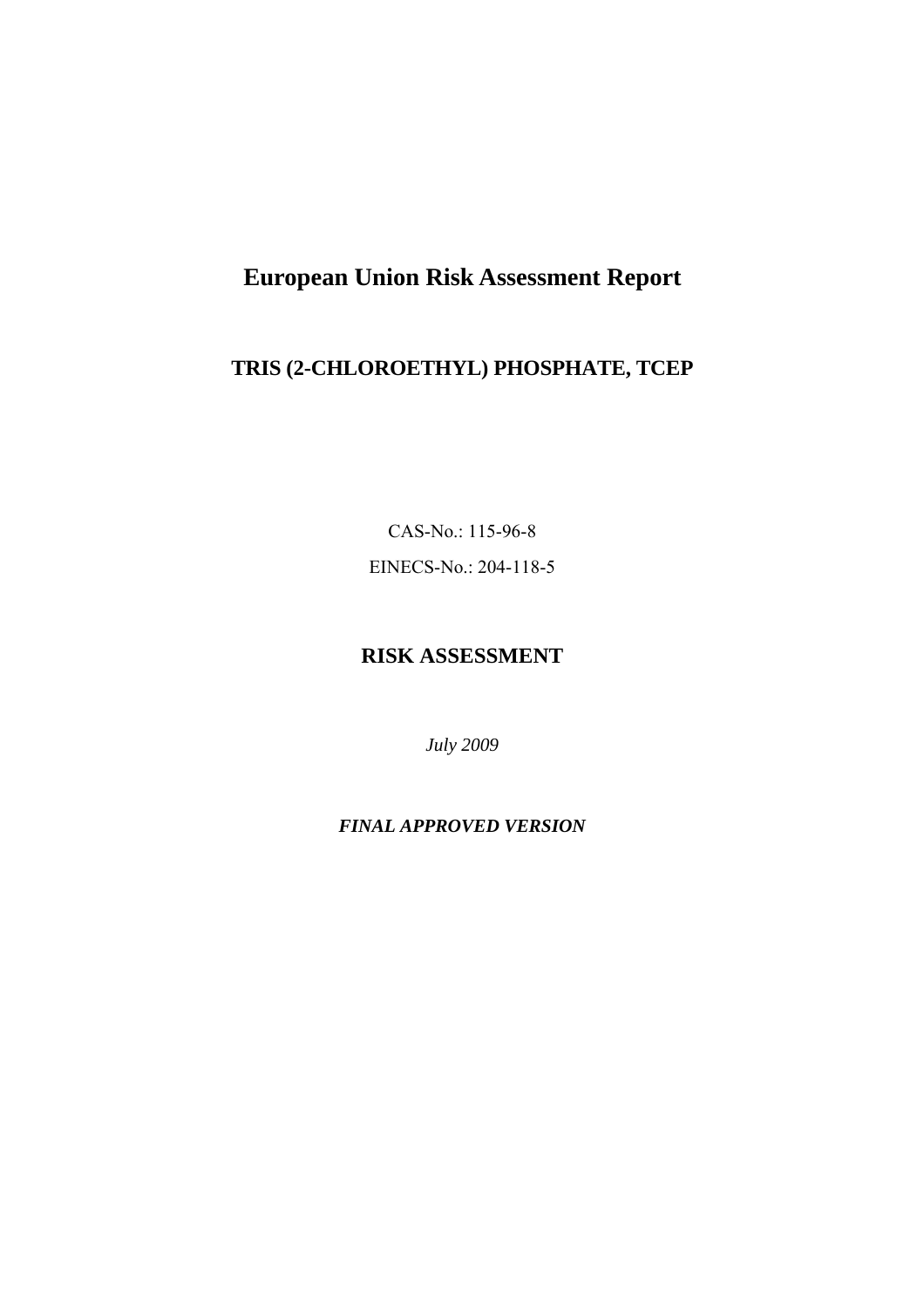Information on the rapporteur

Contact point:

Bundesanstalt für Arbeitsschutz und Arbeitsmedizin

Anmeldestelle Chemikaliengesetz

Friedrich-Henkel-Weg 1-25

44149 Dortmund

e-mail: chemg@baua.bund.de

This document is the last version of the Comprehensive Risk Assessment Report **Tris(2 chloroethyl) phosphate (TCEP)** a substance chosen from the EU 2nd Priority List.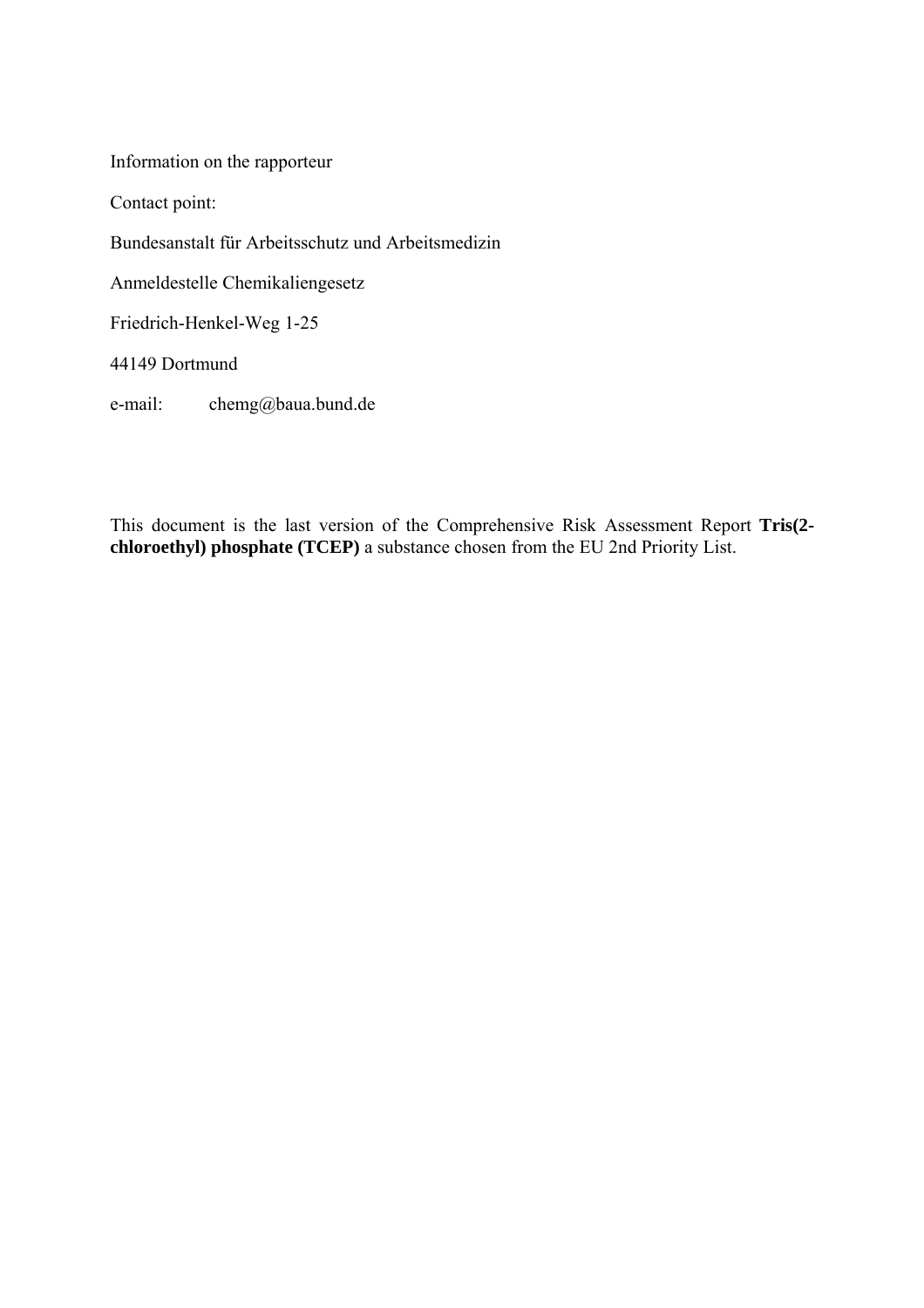# **LEGAL NOTICE**

Neither the European Commission nor any person acting on behalf of the Commission is responsible for the use which might be made of the following information

A great deal of additional information on the European Union is available on the Internet. It can be accessed through the Europa Server (http://europa.eu.int).

Cataloguing data can be found at the end of this publication

Luxembourg: Office for Official Publications of the European Communities, [ECB: year] ISBN [ECB: insert number here]

© European Communities, [ECB: insert year here] Reproduction is authorised provided the source is acknowledged.

*Printed in Italy*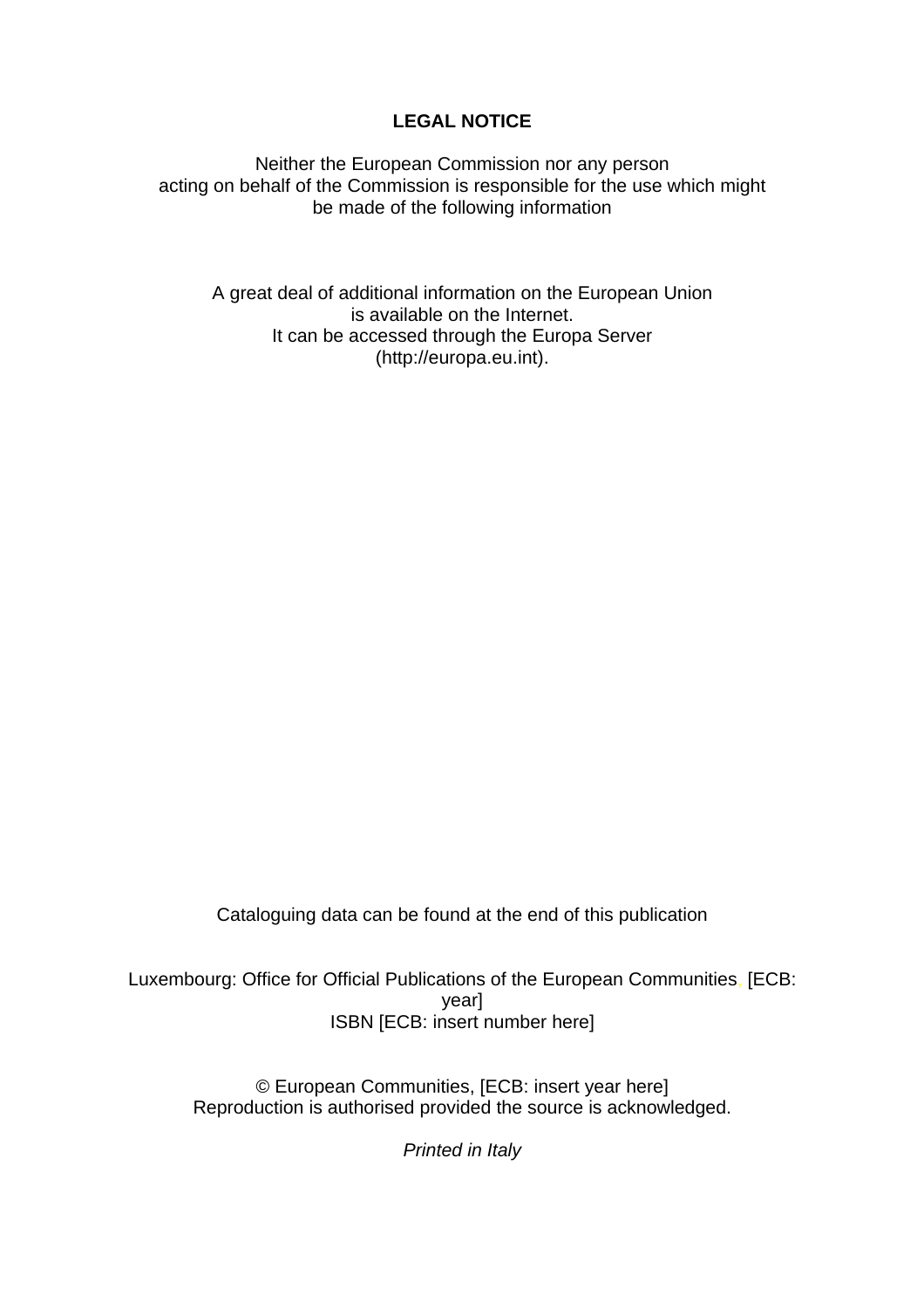## **Foreword**

We are pleased to present this Risk Assessment Report which is the result of in-depth work carried out by experts in one Member State, working in co-operation with their counterparts in the other Member States, the Commission Services, Industry and public interest groups.

The Risk Assessment was carried out in accordance with Council Regulation (EEC) 793/931 on the evaluation and control of the risks of "existing" substances. "Existing" substances are chemical substances in use within the European Community before September 1981 and listed in the European Inventory of Existing Commercial Chemical Substances. Regulation 793/93 provides a systematic framework for the evaluation of the risks to human health and the environment of these substances if they are produced or imported into the Community in volumes above 10 tonnes per year.

There are four overall stages in the Regulation for reducing the risks: data collection, priority setting, risk assessment and risk reduction. Data provided by Industry are used by Member States and the Commission services to determine the priority of the substances which need to be assessed. For each substance on a priority list, a Member State volunteers to act as "Rapporteur", undertaking the in-depth Risk Assessment and recommending a strategy to limit the risks of exposure to the substance, if necessary.

The methods for carrying out an in-depth Risk Assessment at Community level are laid down in Commission Regulation (EC) 1488/942, which is supported by a technical guidance document3. Normally, the "Rapporteur" and individual companies producing, importing and/or using the chemicals work closely together to develop a draft Risk Assessment Report, which is then presented at a meeting of Member State technical experts for endorsement. The Risk Assessment Report is then peer-reviewed by the Scientific Committee on Health and Environmental Risks (SCHER) which gives its opinion to the European Commission on the quality of the risk assessment.

If a Risk Assessment Report concludes that measures to reduce the risks of exposure to the substances are needed, beyond any measures which may already be in place, the next step in the process is for the "Rapporteur" to develop a proposal for a strategy to limit those risks.

The Risk Assessment Report is also presented to the Organisation for Economic Co-operation and Development as a contribution to the Chapter 19, Agenda 21 goals for evaluating chemicals, agreed at the United Nations Conference on Environment and Development, held in Rio de Janeiro in 1992 and confirmed in the Johannesburg Declaration on Sustainable Development at the World Summit on Sustainable Development, held in Johannesburg, South Africa in 2002.

This Risk Assessment improves our knowledge about the risks to human health and the environment from exposure to chemicals. We hope you will agree that the results of this indepth study and intensive co-operation will make a worthwhile contribution to the Community objective of reducing the overall risks from exposure to chemicals.

 $\overline{a}$ 

 $1$  O.J. No L 084, 05/04/199 p.0001 – 0075

 $^{2}$  O.J. No L 161, 29/06/1994 p. 0003 – 0011

 $3$  Technical Guidance D!ocument, Part I – V, ISBN 92-827-801 [1234]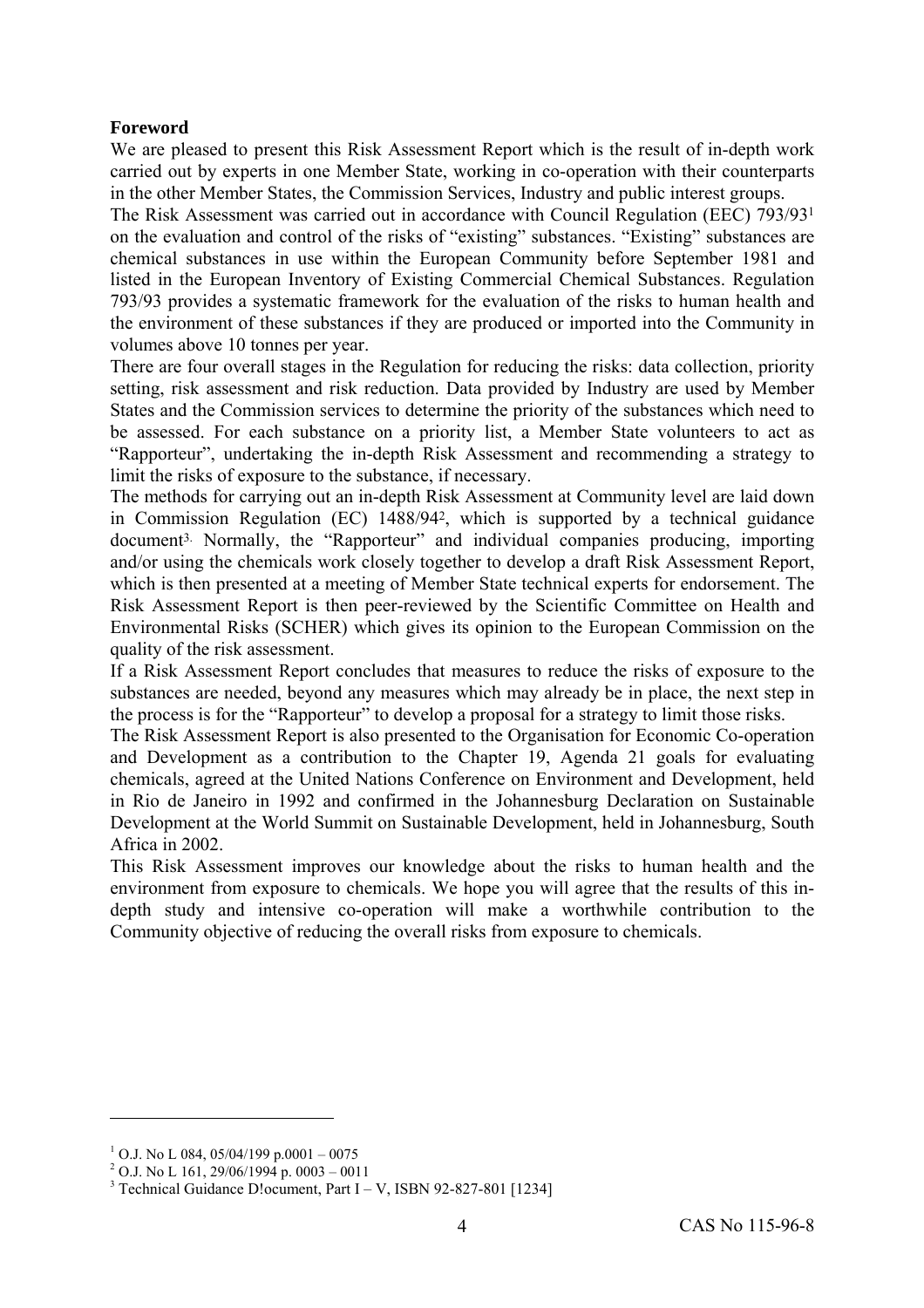# **CONTENTS**

| $\boldsymbol{0}$ |       | <b>OVERALL CONCLUSIONS/RESULTS OF THE RISK ASSESSMENT</b>                                         | $\overline{7}$ |
|------------------|-------|---------------------------------------------------------------------------------------------------|----------------|
| $\mathbf{1}$     |       | <b>GENERAL SUBSTANCE INFORMATION</b>                                                              | 10             |
|                  | 1.1   | <b>Identification of the substance</b>                                                            | 10             |
|                  | 1.2   | <b>Purity/impurities, additives</b>                                                               | 11             |
|                  | 1.3   | <b>Physico-chemical properties</b>                                                                | 11             |
| $\overline{2}$   |       | <b>GENERAL INFORMATION ON EXPOSURE</b>                                                            | 16             |
|                  | 2.1   | <b>Production</b>                                                                                 | 16             |
|                  | 2.2   | Processing / application (categories of use, amounts)                                             | 17             |
|                  |       |                                                                                                   |                |
| 3                |       | <b>ENVIRONMENT</b>                                                                                | 22             |
|                  | 3.1   | <b>Environmental exposure</b>                                                                     | 22             |
|                  | 3.1.1 | Release into the environment                                                                      | 22             |
|                  | 3.1.2 | Environmental fate                                                                                | 23             |
|                  | 3.1.3 | Aquatic compartment                                                                               | 27             |
|                  | 3.1.4 | Atmosphere                                                                                        | 36             |
|                  | 3.1.5 | Use of Emission Scenario Document for loss estimation to air and water<br>(formulation of paints) | 38             |
|                  | 3.1.6 | Terrestrial compartment                                                                           | 39             |
|                  | 3.1.7 | Non compartment specific exposure relevant to the food chain                                      | 40             |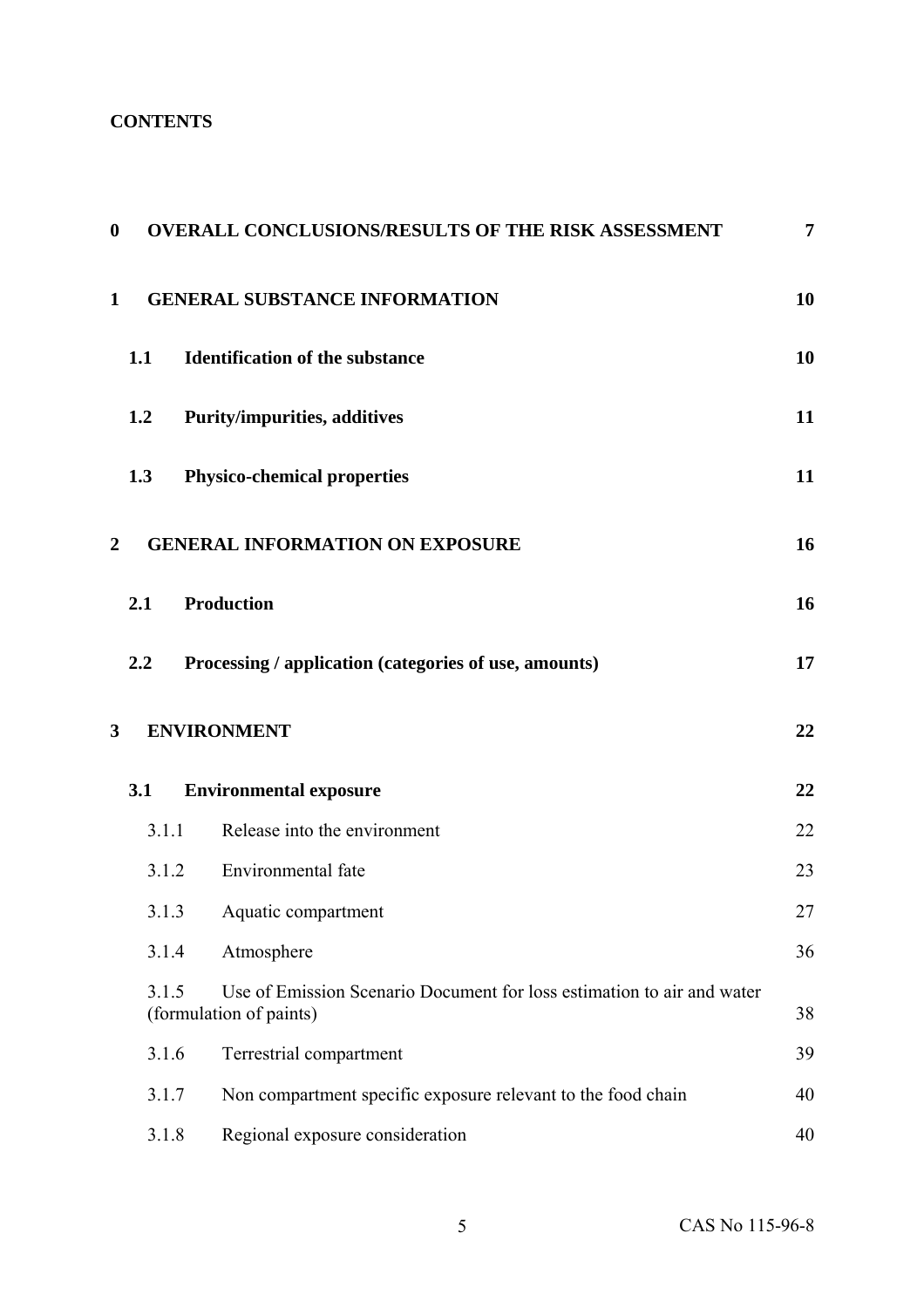|   | 3.2                   | Effects assessment: Hazard identification and Dose (concentration) - response<br>(effect) assessment                                                   | 46             |
|---|-----------------------|--------------------------------------------------------------------------------------------------------------------------------------------------------|----------------|
|   | 3.2.1                 | Aquatic compartment                                                                                                                                    | 46             |
|   | 3.2.2                 | Atmosphere                                                                                                                                             | 51             |
|   | 3.2.3                 | Terrestrial compartment                                                                                                                                | 51             |
|   | 3.2.4                 | Non compartment specific effects relevant to the food chain                                                                                            | 54             |
|   | 3.3                   | <b>Risk characterisation</b>                                                                                                                           | 55             |
|   | 3.3.1                 | Aquatic compartment                                                                                                                                    | 55             |
|   | 3.3.2                 | Atmosphere                                                                                                                                             | 56             |
|   | 3.3.3                 | Terrestrial compartment                                                                                                                                | 56             |
|   | 3.3.4                 | PBT-assessment                                                                                                                                         | 57             |
|   | 3.3.5                 | Non compartment specific effects relevant to the food chain                                                                                            | 57             |
|   | 4.1<br>4.1.1<br>4.1.2 | HUMAN HEALTH (TOXICITY)<br>Exposure assessment<br>Effects assessment: Hazard identification and Dose (concentration) - response<br>(effect) assessment | 59<br>59<br>80 |
|   | 4.1.3                 | Risk characterisation                                                                                                                                  | 146            |
|   | 4.2                   | HUMAN HEALTH (PHYSICO-CHEMICAL PROPERTIES)                                                                                                             | 179            |
|   | 4.2.1                 | Exposure assessment                                                                                                                                    | 179            |
|   | 4.2.2                 | Effects assessment: Hazard identification and Dose (concentration) - response<br>(effect) assessment                                                   | 179            |
|   | 4.2.3                 | Risk characterisation                                                                                                                                  | 180            |
| 5 |                       | <b>CONCLUSIONS / RESULTS</b>                                                                                                                           | 181            |
| 6 |                       | <b>REFERENCES</b>                                                                                                                                      | 184            |
|   |                       |                                                                                                                                                        |                |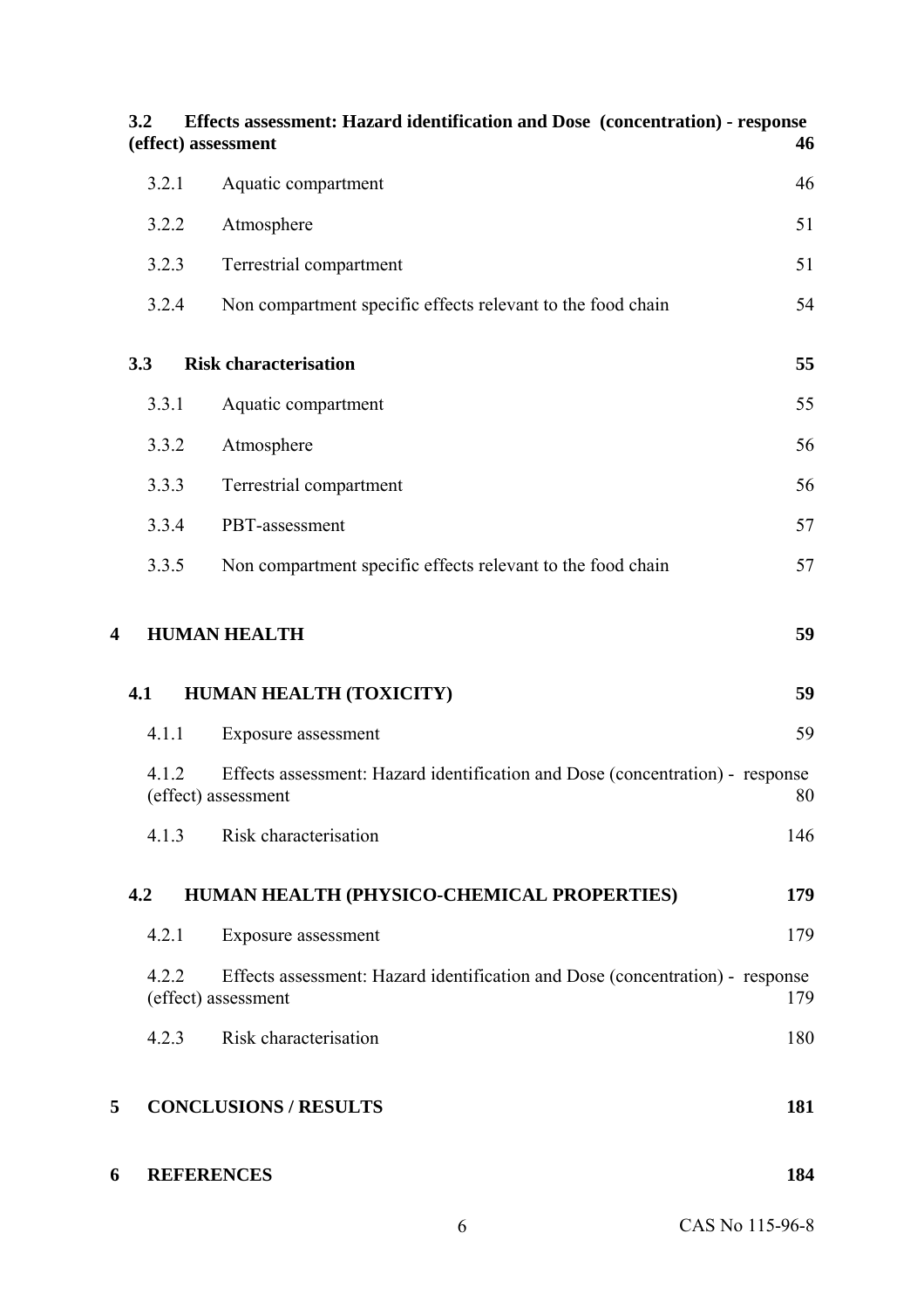### <span id="page-6-0"></span>**0 OVERALL CONCLUSIONS/RESULTS OF THE RISK ASSESSMENT**

| Synonym           | Tris (2-chlorethyl) phosphate, TCEP       |
|-------------------|-------------------------------------------|
| <b>IUPAC</b> Name | Phosphoric acid tris-(2-chlorethyl) ester |
| EINECS No.        | $204 - 118 - 5$                           |
| CAS No.           | 115-96-8                                  |

Overall results of the risk assessment:

- ( ) i) There is need for further information and/or testing
- $(X)$  ii) There is at present no need for further information and/or testing and for risk reduction measures beyond those which are being applied already
- $(X)$  iii) There is a need for limiting the risks; risk reduction measures which are already being applied shall be taken into account

Summary of conclusions:

### **Environment**

- ( ) i) There is need for further information and/or testing
- $(X)$  ii) There is at present no need for further information and/or testing and for risk reduction measures beyond those which are being applied already
- ( ) iii) There is a need for limiting the risks; risk reduction measures which are already being applied shall be taken into account

ad ii)

This conclusion applies to all life cycle steps to all environmental compartments, to the function of waste water treatment plants and to secondary poisoning via the food chain.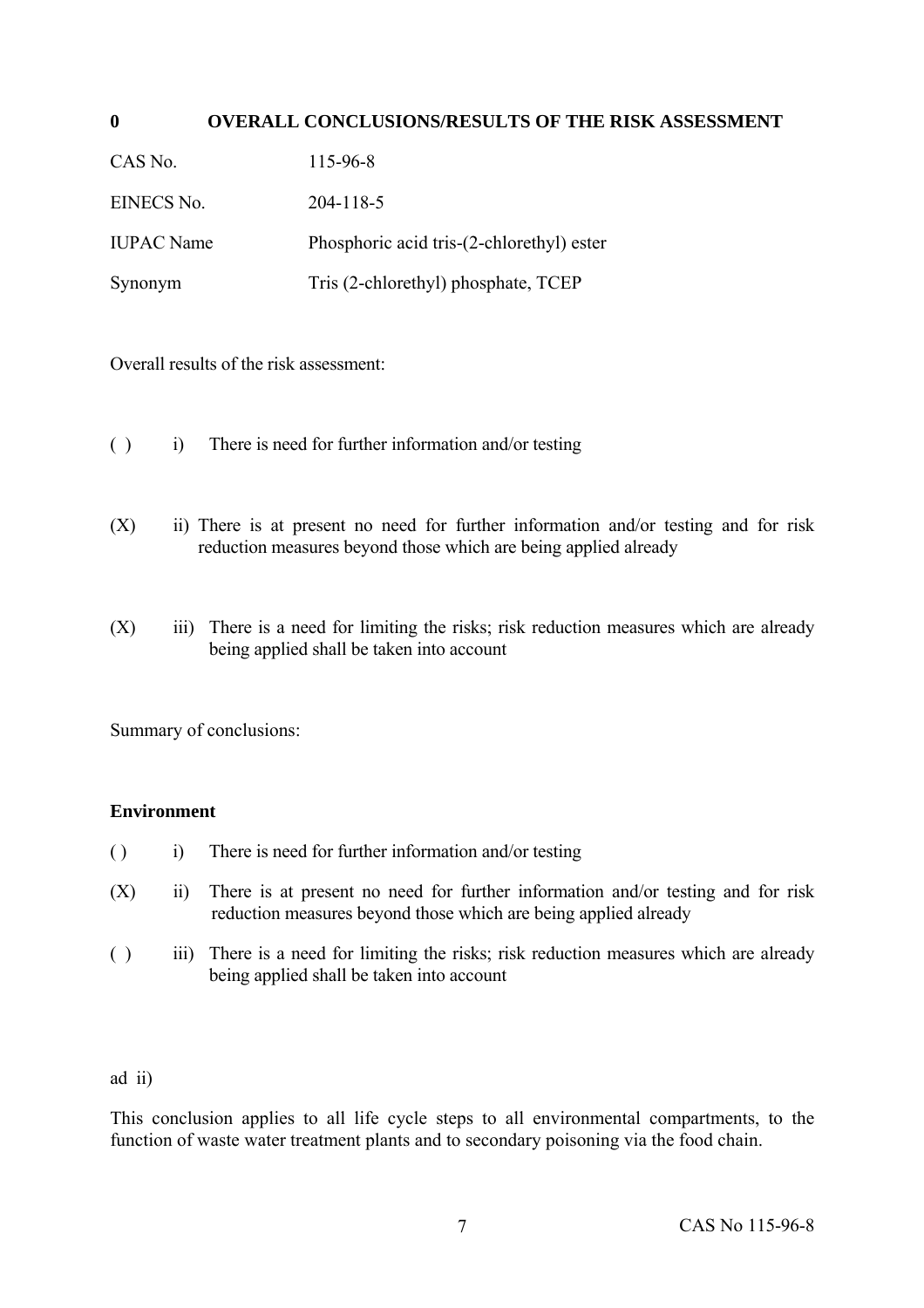TCEP does not meet the PBT criteria.

A potential risk in future cannot be excluded if production and/or use volumes were to increase as a consequence of actions on other flame retardants. Therefore, it is recommended to monitor that the downtrend in use of TCEP is not reversed in future.

### **Human Health**

### **Consumer**

- ( ) i) There is need for further information and/or testing
- $(X)$  ii) There is at present no need for further information and/or testing and for risk reduction measures beyond those which are being applied already
- $(X)$  iii) There is a need for limiting the risks; risk reduction measures which are already

being applied shall be taken into account

Ad iii) Risk reduction measures are required for babies with respect to the scenario sucking on toys taking into consideration the carcinogenic properties of the substance and the effects after repeated oral administration.

### **Workers**

- ( ) i) There is need for further information and/or testing
- ( ) ii) There is at present no need for further information and/or testing and for risk reduction measures beyond those which are being applied already
- $(X)$  iii) There is a need for limiting the risks; risk reduction measures which are already being applied shall be taken into account

ad iii)

For TCEP three occupational exposure scenarios are evaluated. TCEP is produced (scenario 1) and is used for the production of formulations (scenario 2). The use of TCEP-containing formulations (scenario 3) includes spray application (scenario 3a) and applications without formation of aerosols (scenario 3b). The overall result of risk assessment indicates that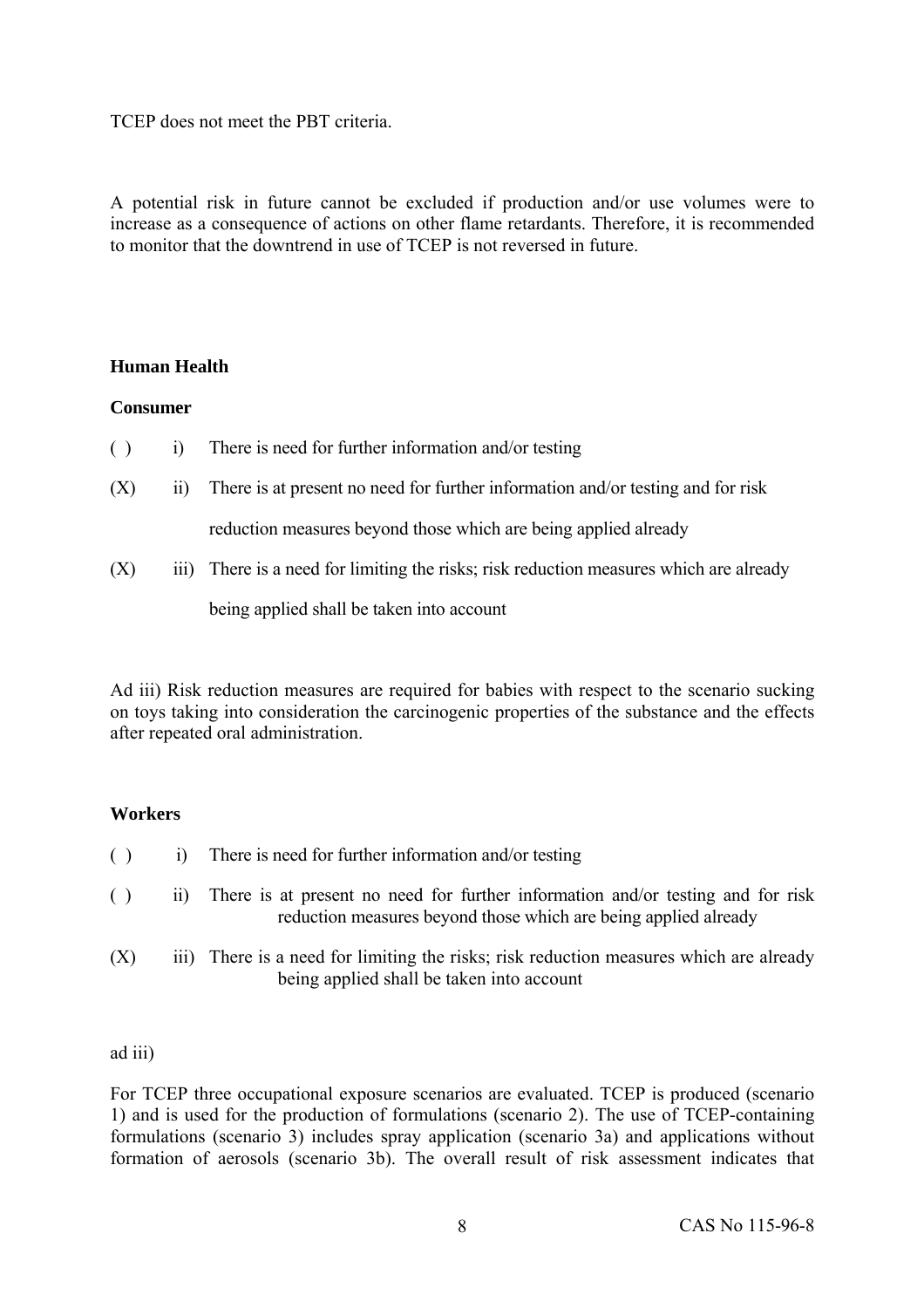current exposure levels (inhalation and dermal contact) are too high for all occupational exposure scenarios.

From the toxicological point of view, concern mainly derives from the carcinogenic properties of TCEP. In addition, chronic toxicity and partly fertility impairment gives reason for concern.

Measures selected for risk reduction should be able to substantially reduce TCEP exposure of workers. Special emphasis should be given to the "spray application" scenario (dermal contact and inhalation).

With respect to risk assessment for carcinogenicity inhalation exposure at the workplace should be reduced to a level of  $0.2 \text{ mg/m}^3$  or below. It is recommended to establish an occupational exposure limit for TCEP.

Concerning skin contact, exposure should be controlled to levels in the range of 2 mg/person/day. On that background it needs to be carefully considered whether gloves could be able to sufficiently reduce the dermal risks from TCEP.

#### **Human exposed via the environment**

- ( ) i) There is need for further information and/or testing
- $(X)$  ii) There is at present no need for further information and/or testing and for risk reduction measures beyond those which are being applied already
- ( ) iii) There is a need for limiting the risks; risk reduction measures which are already being applied shall be taken into account

ad ii) There is at present no need for further information and/or testing and for risk reduction measures beyond those which are being applied already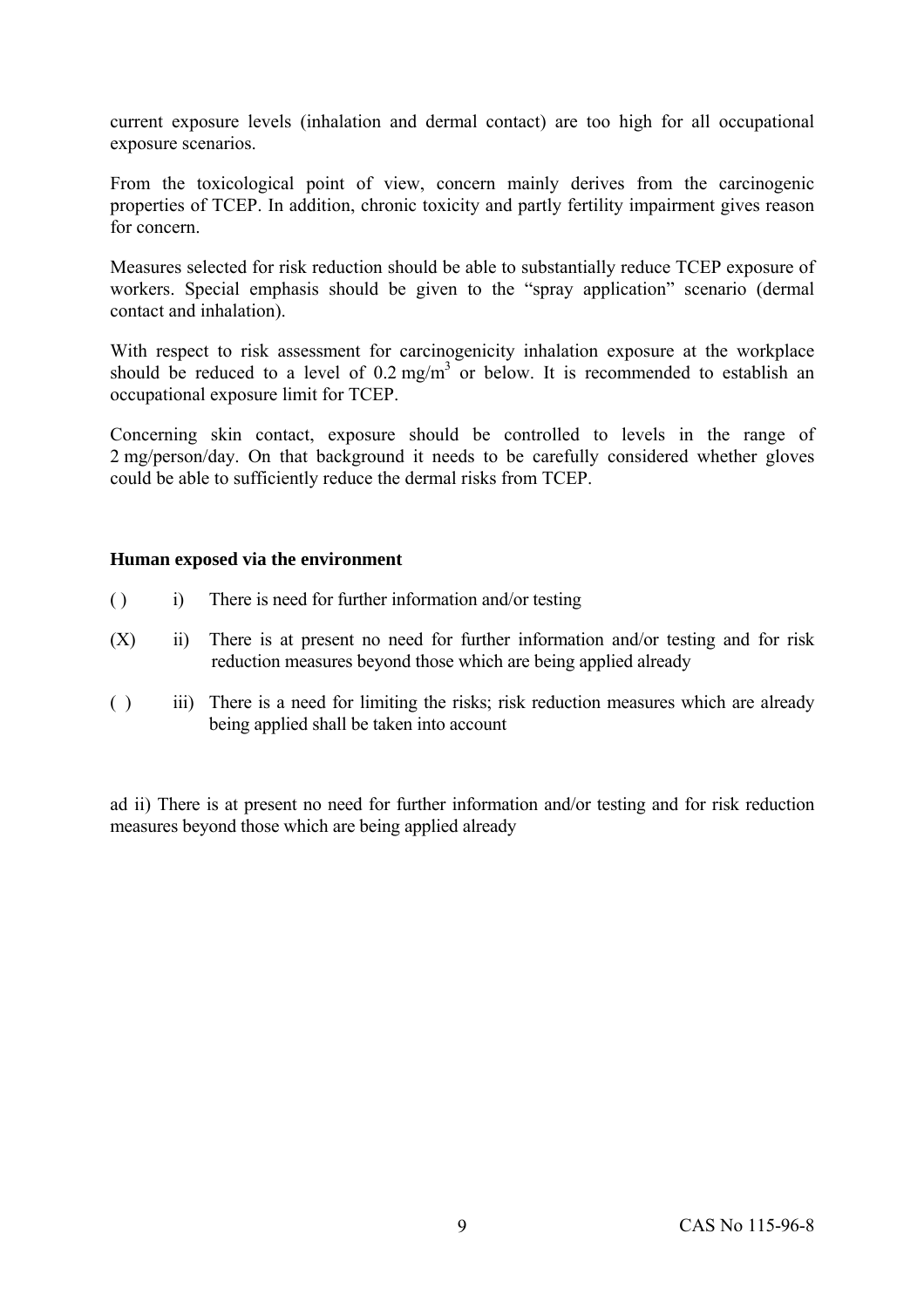#### <span id="page-9-0"></span>**1 GENERAL SUBSTANCE INFORMATION**

## <span id="page-9-1"></span>**1.1 IDENTIFICATION OF THE SUBSTANCE**

CAS No.: 115-96-8 EINECS No.: 204-118-5

IUPAC Name: Tris(2-chloroethyl) phosphate Synonyms Tris(2-chlorethyl)phosphat Ethanol, 2-chloro-, phosphate (3:1) Tris(β-chloroethyl) phospahte Tris(chloroethyl) phosphate Tris(2-chloroethyl) orthophosphate Tri(2-chloroethyl) phosphate Tri(β-chloroethyl) phosphate Tris(.beta.-2-chloroethyl) phosphate

Molecular weight: 285.49 g/mol Empirical formula:  $C_6H_{12}Cl_3O_4P$ Structural formula:

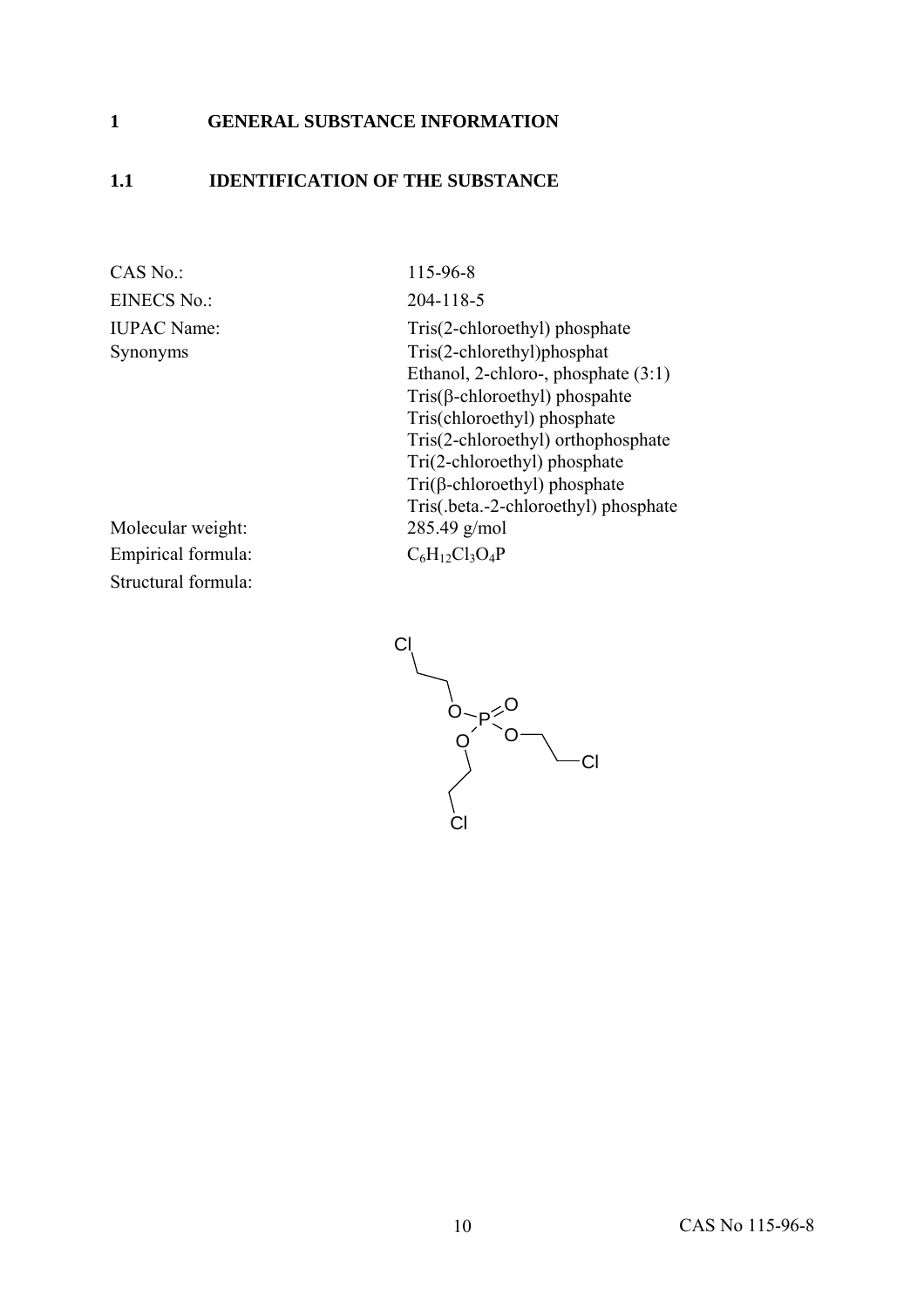## <span id="page-10-0"></span>**1.2 PURITY/IMPURITIES, ADDITIVES**

Purity: 99.5 %

Impurities: water

# <span id="page-10-1"></span>**1.3 PHYSICO-CHEMICAL PROPERTIES**

| Physical state              | liquid at 20 °C                                                  |                              |
|-----------------------------|------------------------------------------------------------------|------------------------------|
| Melting point               | $<$ -70 °C                                                       | Akzo Nobel (10.05.2000)      |
| Boiling point               | decomposition at 320 °C<br>at 1013 hPa                           | Akzo Nobel (06.07.2000)      |
| Density                     | 1.4193 g/cm <sup>3</sup> at 25 °C                                | Akzo Nobel (15.06.2000)      |
| Vapour pressure             | 43 Pa at 136.9 °C<br>0.00114 Pa at 20 °C<br>(extrapolated)       | Akzo Nobel (06.07.2000)      |
| Surface tension             | not determined                                                   |                              |
| Water solubility            | 7820 mg/l at 20 °C                                               | Hazelton Europe (18.04.1994) |
| Partition coefficient       | $logPow = 1.78$                                                  | Hazleton Europe (20.04.1994) |
| Flash point                 | 200 °C at 1013 hPa                                               | Courtaulds Chemicals (1996)  |
| Auto flammability           | 480 °C                                                           | Hoechst AG (1994)            |
| Flammability                | not extremely flammable<br>not highly flammable<br>not flammable | <b>CHEMSAFE</b>              |
| <b>Explosive properties</b> | not explosive (structural<br>reasons)                            |                              |
| Oxidizing properties        | not oxidizing (structural<br>reasons)                            |                              |

### **Vapour Pressure**

The vapour pressure of a substance is defined as the saturation pressure above a solid or liquid substance. At the thermodynamic equilibrium, the vapour pressure of a pure substance is a function of the temperature only.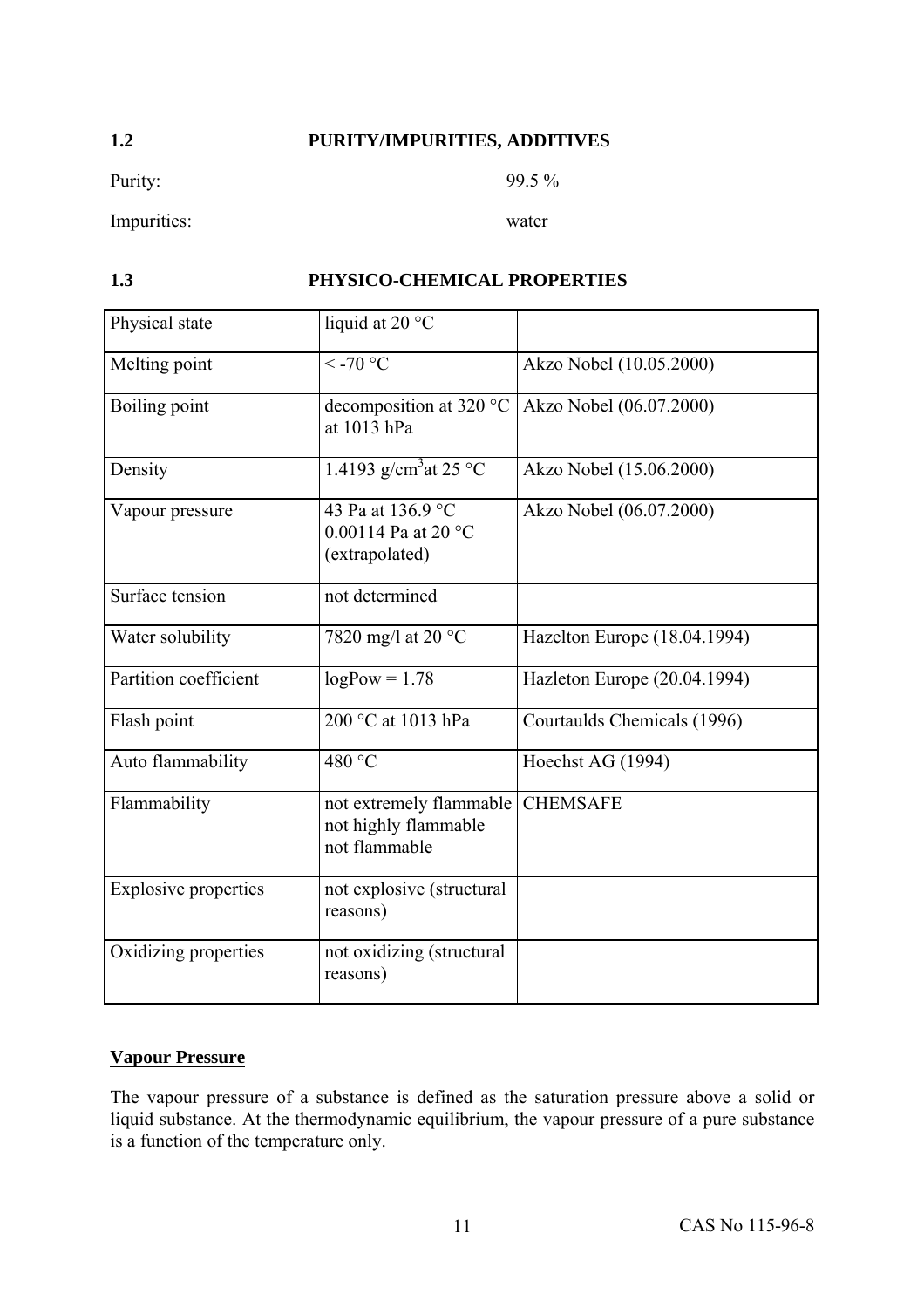A vapour pressure of  $\leq 100$  Pa at 20 °C was stated in the safety data sheets of the companies Bayer AG and Hoechst AG whereas Akzo Nobel give a value of < 40 Pa at 20 °C.

The value of 13,3 Pa at 25  $\degree$ C was calculated by the Hoechst AG using the program "EPIWIN" version 2b of the Syracuse Research Corporation.

A value of  $1.14 * 10^{-3}$  Pa at 20 °C was used for the risk assessment. This value is derived from the experimental determination of the vapour pressure at higher temperatures using the dynamic method. The measured values are in detail as follows:

0.43 hPa at 136.9 °C 0.99 hPa at 143.5 °C 2.03 hPa at 158.6 °C 5.00 hPa at 174.1 °C 15.03 hPa at 196.2 °C

The Clausius-Clapeyron equation was applied to these values for calculating the vapour pressure at 20 °C

# **Water Solubility**

The water solubility of a substance is specified by its saturation concentration in pure water at a certain temperature, preferably at 20 °C.

The water solubility varies from 5 g/l to 7.8 g/l at 20  $^{\circ}$ C to in the safety data sheets of the companies Bayer AG, Hoechst AG, Akzo Nobel and Courtaulds Chemicals without giving further information on the test method or the testing procedure.

Moreover, the water solubility at 20 °C was determined experimentally using the flask method and result in a value of 7820 mg/l; the measured pH-values were in the range of 4.7 to 6.1. The test report was assessed as valid and plausible. Therefore the value of 7820 mg/l at 20 °C was used for the risk assessment.

### **Partition Coefficient**

The partition coefficient (Pow) is defined as the ratio of the equilibrium concentrations (c) of a dissolved substance in a two phase system consisting of two largely immiscible solvents. In the case of n-octanol and water:

Pow = equilibrium  $c_{n\text{-octanol}}$ : equilibrium  $c_{\text{water}}$ 

The partition coefficient therefore is the quotient of two concentrations and is usually given in the form of its logarithm to base ten (logPow).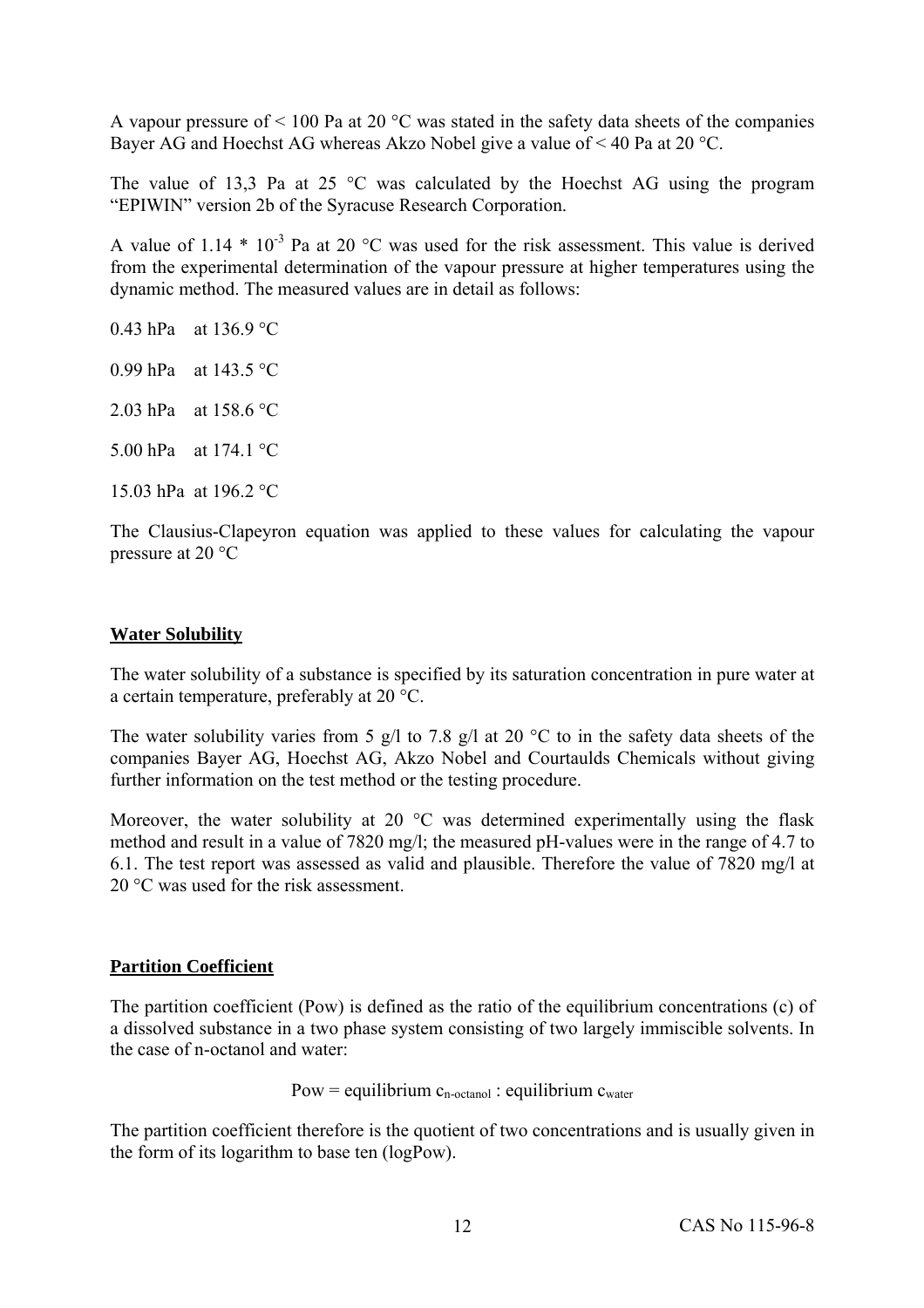Hoechst AG gives a logPow-value of 0.544 in their safety data sheet without any further information. Beyond that, Hoechst AG calculated the logPow-value of 1.47 using the program "EPWIN" version 2.0b of Syracuse Research Corporation. The calculated value of the company Akzo Nobel was 1.49 without information on the applied method or program.

For the risk assessment the value of 1.78 was applied. This logPow was determined experimentally by Courtaulds Chemicals in a GLP-test using the flask-shaking-method.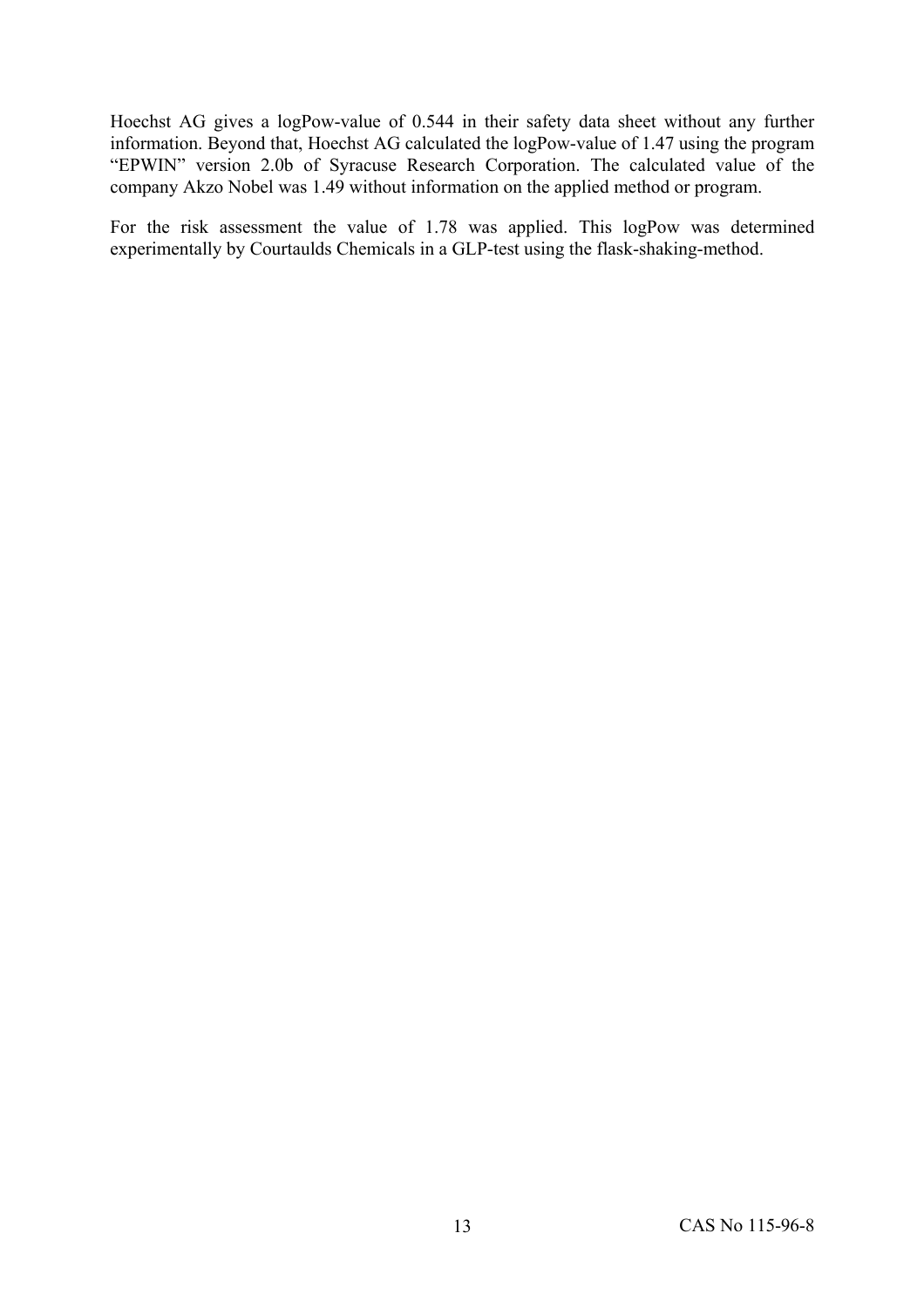## **1.4 CLASSIFICATION**

1.4.1 Current classification (Annex I of Directive 67/548/EEC)

| Xn              | Harmful                                           |
|-----------------|---------------------------------------------------|
|                 | Carc. Cat. 3                                      |
| N               | Dangerous for the environment                     |
| R40             | Limited evidence of a carcinogenic effect         |
| R <sub>22</sub> | Harmful if swallowed                              |
| R 51            | Toxic to aquatic organisms                        |
| R 53            | May cause long-term adverse effect in the aquatic |
|                 | environment                                       |

## 1.4.2 Proposed classification

In Germany TCEP is classified according to water-hazard class 2 (hazardous to water).

•

• (Working group (Human Health) on classification and labelling of dangerous substances under Directive 67/548/EEC)

At the meeting November 2005 the EU classification and labelling working group (Human Health) agreed finally upon the following classification for TCEP:

| Class of danger: | T                     |                      | <b>Toxic</b>                              |
|------------------|-----------------------|----------------------|-------------------------------------------|
|                  | Carcinogen            |                      | Cat.3                                     |
|                  | Reproductive toxicant |                      | Cat. 2                                    |
|                  | N                     |                      | Dangerous for the environment             |
|                  | R 22                  | Harmful if swallowed |                                           |
|                  | R 40                  |                      | Limited evidence of a carcinogenic effect |
|                  | R 51                  |                      | Toxic to aquatic organism                 |
|                  | R 53                  | environment          | May cause long term effect in the aquatic |
|                  | R 60                  | May impair fertility |                                           |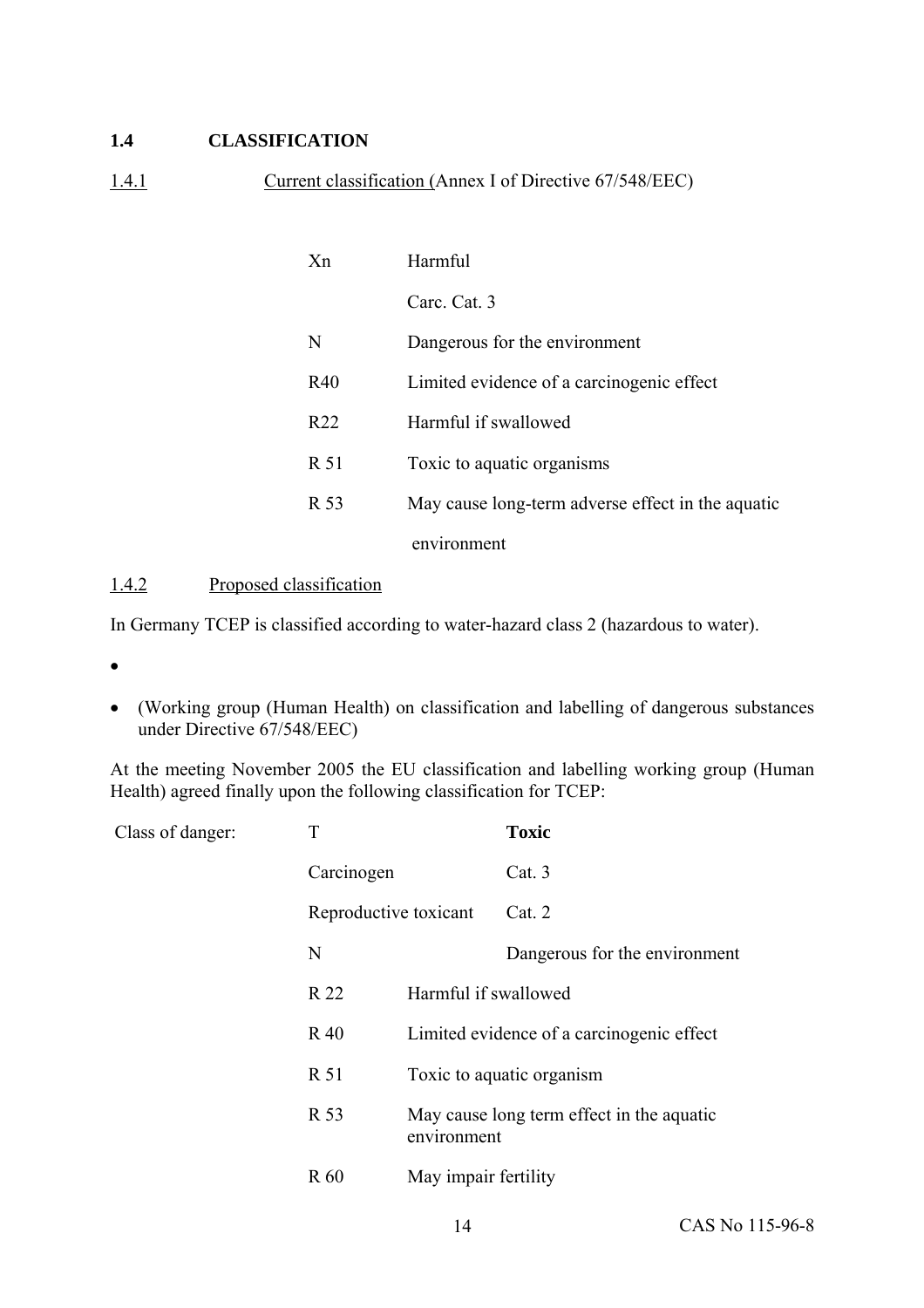Currently tris(2-chloroethyl)phosphate is listed in Annex I to Commission for the 25th time Council Directive 67/548/EEC and has to be classified as Carcinogen Category 3 and labelled with Xn, (Harmful) and R 40 (Limited evidence of a carcinogenic effect).

The agreed classification proposal will be included in the next draft ATP.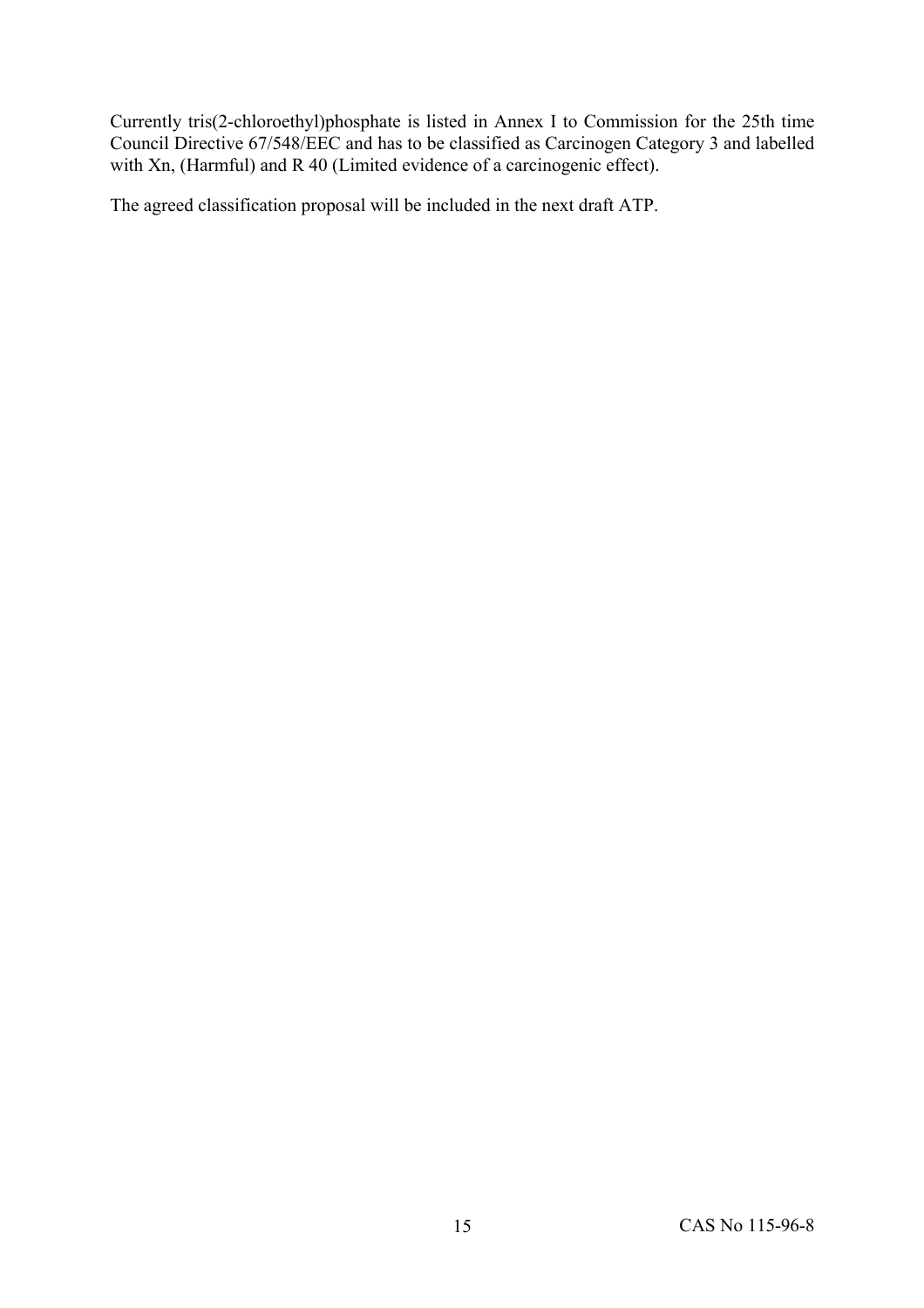#### <span id="page-15-0"></span>**2 GENERAL INFORMATION ON EXPOSURE**

The environmental part of this risk assessment was first drafted in 1998. At that time TCEP was produced in the EU in quantities of about 2000 t/a. However, the situation has changed recently. Up-to-date information given by industry revealed that there is no production in Europe<sup>4</sup> anymore and processing has been reduced, but marketing of TCEP-containing products is still relevant for the EU.

The risk assessment is performed using import data from 2002. All life cycles are calculated using generic scenarios since no formulator and processor is known to the rapporteur.

### <span id="page-15-1"></span>**2.1 PRODUCTION**

There is no production in Europe at present (2001/2002). According to IPCS (1998) all commercial TCEP is produced by the reaction of phosphorus oxychloride with ethylene oxide followed by subsequent purification.

### Past trends

According to the maximum range of production/import for 1991/1992, given in the IUCLIDdatabase, an amount of 10 500 t/a was relevant at that time for the European market. TCEP production and use has been in decline since the 1980s as its historic use in rigid and flexible polyurethane foams and systems has been substituted by other flame retardants. According to IPCS (1998) global consumption of TCEP peaked at over 9000 t in 1989 but had declined to below 4000 t by 1997. In 1998 the EU tonnage was 2040 t of which 1950 t were produced in the EU, 580 t imported and 490 t exported.

### Present situation

 $\overline{a}$ 

Specific information given by industry revealed that there is no production of TCEP in the EU at present, i.e. in 2001/2002. There are 3 companies importing a total of 1150 t TCEP in the  $E\dot{U}$  (partly from Russia and Poland<sup>5</sup>). All of these importers are exclusively traders of TCEP. No specific information on formulation or processing could be obtained. However, the importing companies provided information on fields of application of their sales. These data are used in the calculation of the environmental exposure.

A tonnage of 143 t was exported outside the EU in 2002. The total EU tonnage present can be estimated to be **1007 t/a**. This quantity is used further in the risk assessment.

<sup>&</sup>lt;sup>4</sup> Referring to countries of the European Union before enlargement at  $1<sup>st</sup>$  May 2004.

 $<sup>5</sup>$  In the context of this Risk Assessment, Russia and Poland were considered as being outside the EU.</sup>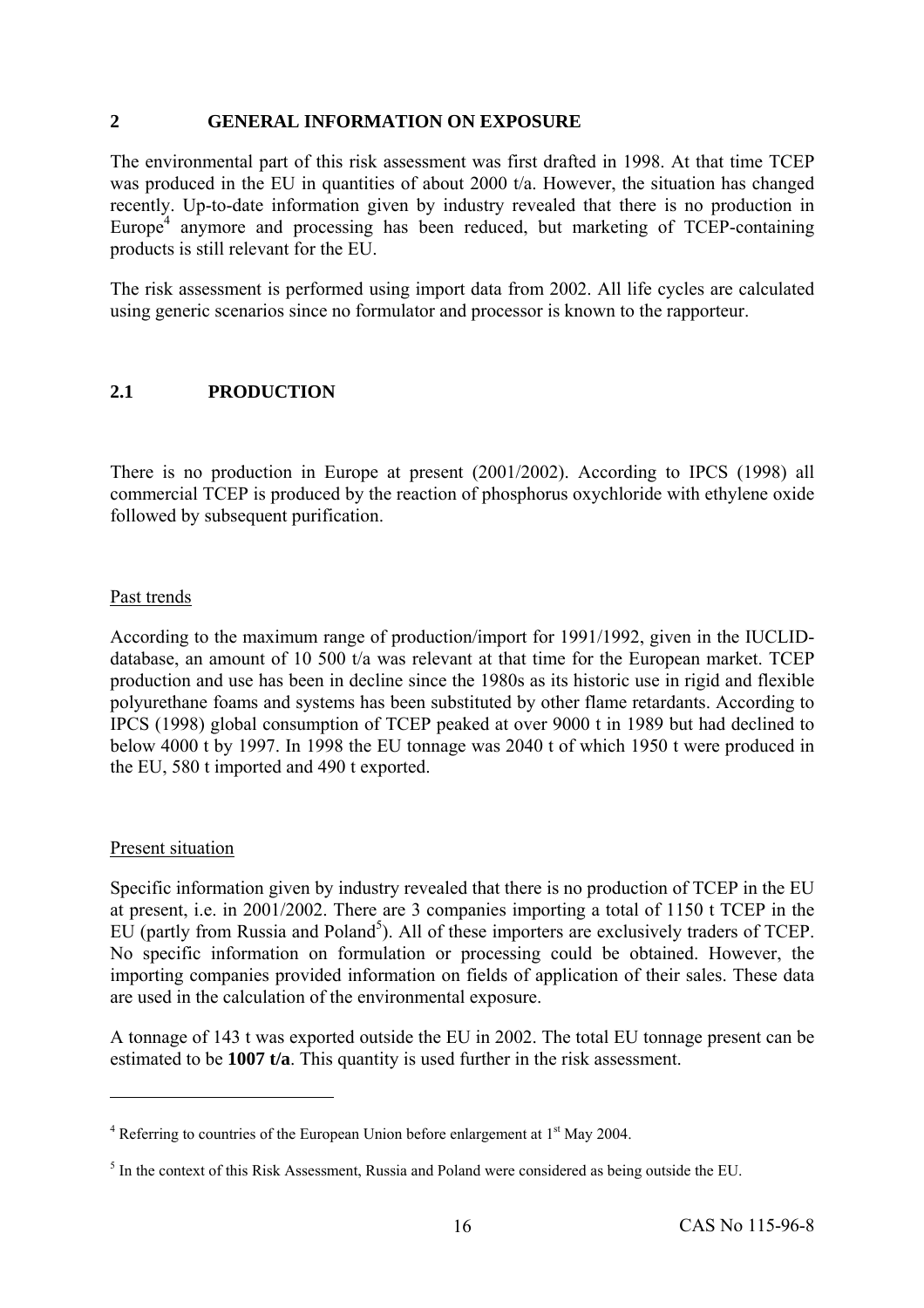The rapporteur received information from a new EU member state $6$  in 2005. This information has been voluntarily provided. It is used as additional information only. Production is estimated as 300 to 500 t for 2004. It is further stated that export to outside the EU is about 300 to 400 t for the same time period. The EU tonnage estimated above as 1007 t/a is used in the risk assessment.

TCEP is also formed as a reaction by-product in the manufacture of other commercial flame retardants in which TCEP has been declared an impurity. These flame retardants are currently undergoing ESR risk assessment  $(4<sup>th</sup>$  priority list, Rapporteur: UK/IRL). This additional amount of TCEP is considered only in the calculation of the regional background concentration (see Chapter 3.1.6).

# <span id="page-16-0"></span>**2.2 PROCESSING / APPLICATION (CATEGORIES OF USE, AMOUNTS)**

TCEP is used primarily as an additive plasticiser and viscosity regulator with flame-retarding properties for polyurethane, polyesters, polyvinyl chloride and other polymers.

*Past trends* 

Historically the largest field of application of TCEP (80-90 % of the quantity produced) was that concerned with reducing the brittleness, and with the simultaneous flame-resistant finishing, of polyurethane in the production of celled, rigid or semi-rigid foam. The addition of 10 % TCEP relative to the finished foam is sufficient to achieve a clear flame retardant effect (GDCh, 1987).

On a small scale TCEP was also used as an intermediate for the production of wax additives (GDCh, 1987).

In GDCh (1987), further application fields of TCEP (10 – 20 % of total quantity) are given as follows<sup>7</sup>:

- Acetyl cellulose  $(10 70\% \text{ TCEP})$ 
	- **-** paints and varnishes
	- **-** thermoplastics (foils, extrusion)
- Ethyl cellulose (foils)
- Nitrocellulose (paints and varnishes)
- Polyvinyl acetate (paints and varnishes)
- .Polystyrole (adhesives for polyurethane foam)

 $\overline{a}$ 

<sup>6</sup> Acession to EU in May 2004.

 $7$  This information is only given for illustrative purposes.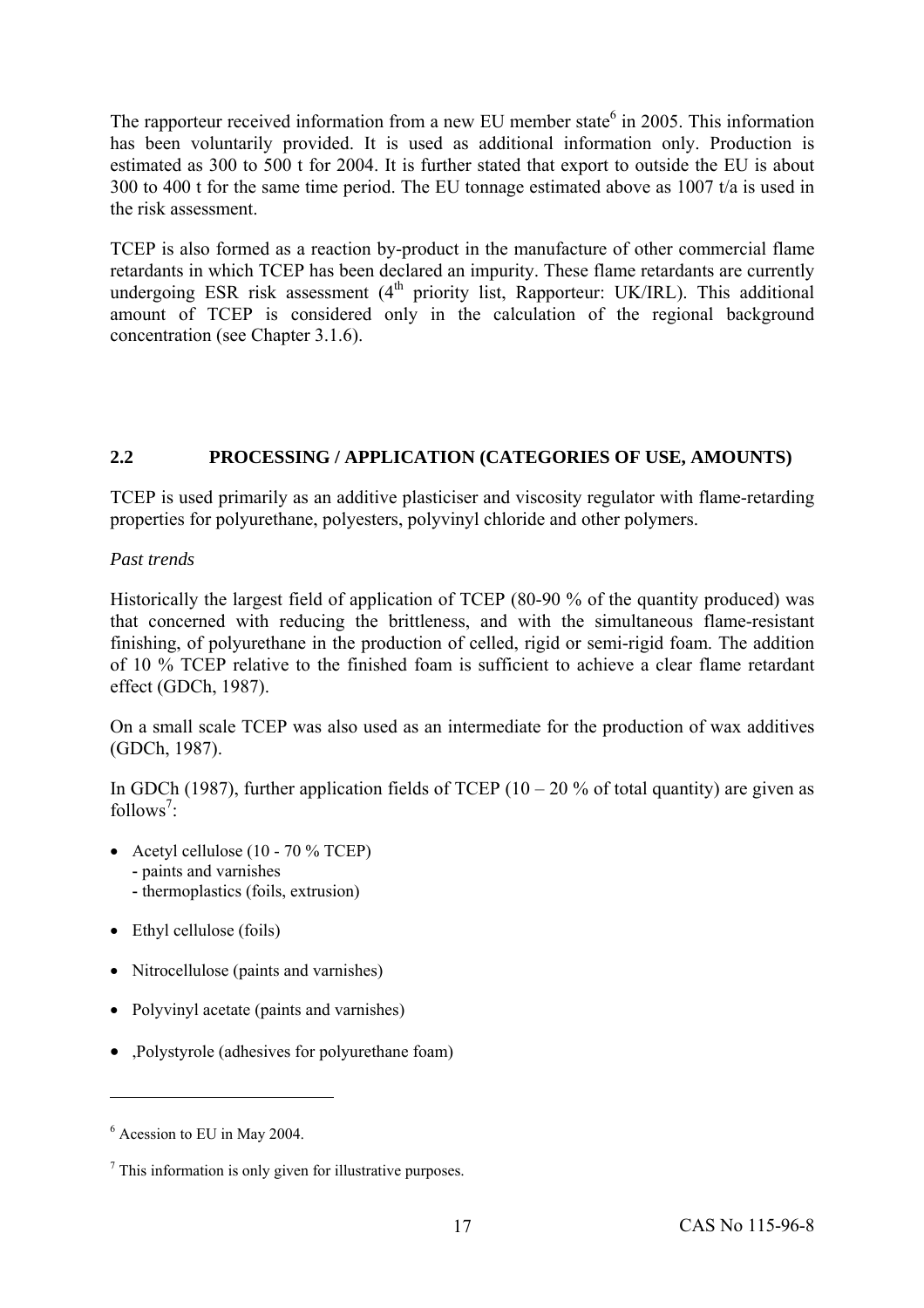• Polyvinyl chloride (20% TCEP at max.)

### *Present situation*

There are indications that the market and respective application fields have changed over the past 15 years.

Currently TCEP is mainly used in the production of unsaturated polyester resins  $( \sim 80 \%)$ . Other fields of application are acrylic resins, adhesives and coatings.

The main industrial branches to use TCEP as a flame-retardant plasticiser are the furniture, the textile and the building industry (roof insulation); it is also used in the manufacture of cars, railways and aircrafts.

Other utilisation of TCEP is represented by flame resistant paints and varnishes, e.g. for polyvinyl acetate or acetyl cellulose and the use as a secondary plasticiser for polyvinyl chloride to suppress the flammability resulting from plasticisers such as phthalates.

One company supplied quantitative information about the type of product and the application areas of their sales in 2002 (Table 2.1). However, these data are only representative for  $\sim$  44 % of the total tonnage.

| Table 2.1 Fields of application given by one company (representing 44 % of EU tonnage) |  |
|----------------------------------------------------------------------------------------|--|
|----------------------------------------------------------------------------------------|--|

| Type                        | Application are                                    | $\frac{0}{0}$  |
|-----------------------------|----------------------------------------------------|----------------|
| Unsaturated polyester resin | Building industry, e.g.<br>roofing                 | 83             |
| Acrylic resin               | Roadside safety barriers                           | $\overline{2}$ |
| Adhesives                   | Building industry                                  | 5              |
| Paints (wood and roofings)  | Building industry, e.g. fire<br>protection of wood | < 1            |
| Polyurethane foam           | Furniture                                          | < 1            |
| Others (unknown)            | Unknown                                            | 9              |
| Cellulose acetate           | Transport                                          | $\mathbf{1}$   |
| Textile coating             | Upholstery                                         | $\overline{0}$ |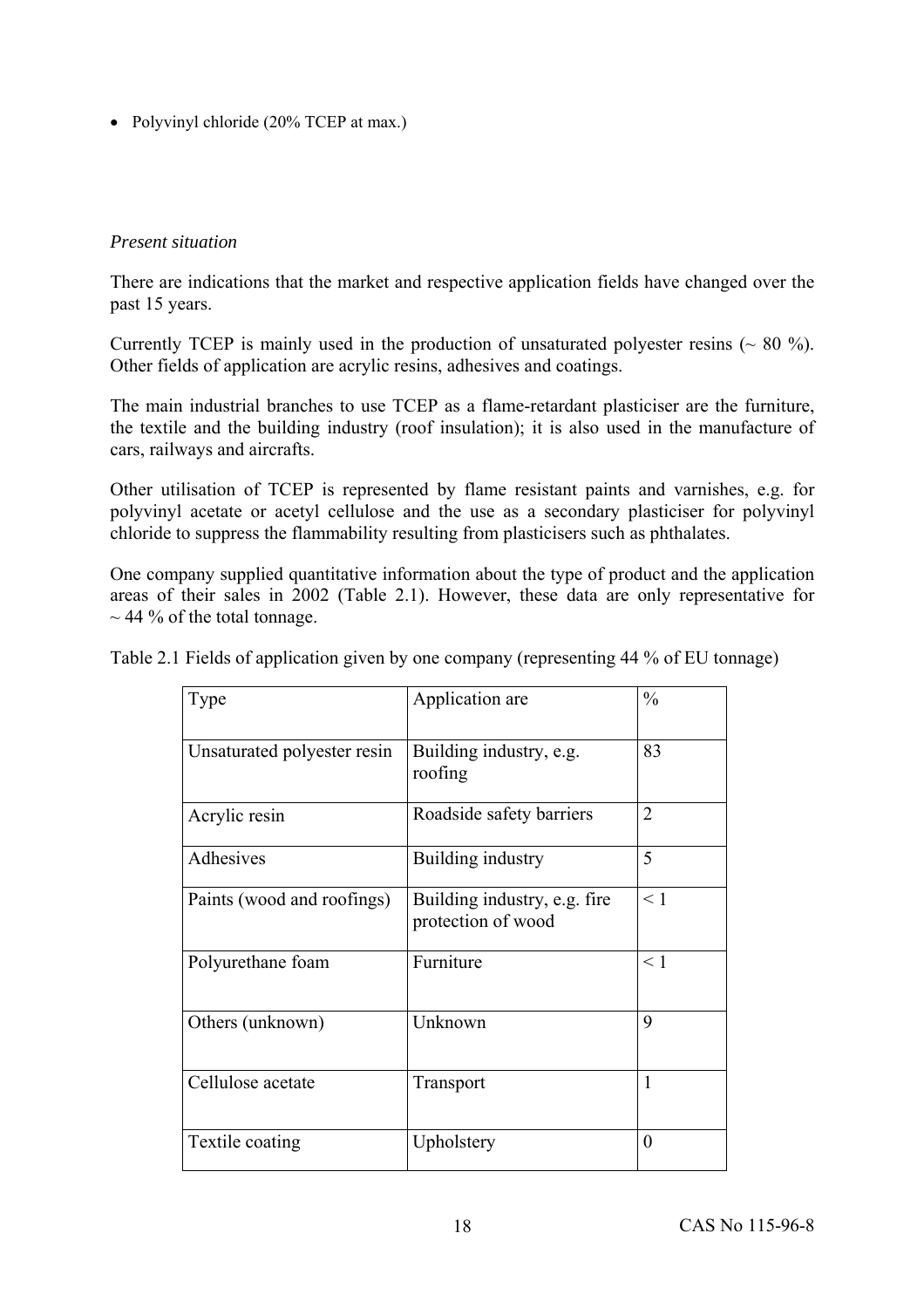One importer indicated unsaturated polyester resins  $(75 - 80\%)$  and flexible foam  $(20 - 25\%)$ %) as application fields of their sales whereas another company stated no TCEP was used in any foam anymore. More detailed information was not available.

The fraction of TCEP used in paints and varnishes is unclear. Industry stated that there has been a move by the paint industry away from that use since TCEP was classified as toxic several years ago. A survey by the European Council of Paints, Printing Inks and Artists' Colour Industry (CEPE, 2002) amongst its members showed that 3 out of 10 companies responding still use TCEP in paints in Europe, without specifying any quantities. An update of this information by CEPE (2004) states that the total volume of TCEP in paints in the EU amounted to 10 t in 2003. The representativeness of that statement could not be verified. It is further stated that no new company has started the use of TCEP in paints after 2002, leaving three companies continuing the use of TCEP in paint manufacturing in 2003/2004.

The above Table 2.1 lists a quantity of  $\leq 1$  % in paints. There is no use of TCEP in paints and varnishes listed in the SPIN data base (see below).

The information given by a new EU member state specifies use of TCEP in polyurethane foams and unsaturated polyester resins. Uses of TCEP in paints are not known.

The lead company commented on the unresolved issue of use of TCEP in consumer paints (Akzo Nobel, 2004). It is said that there is no need to put TCEP into consumer paints since there is no regulation governing the flammability of domestic paints. Keeping in mind the higher costs of TCEP compared to other plasticisers like phthalates TCEP would not be used as plasticisers either in consumer paints. In contrast, professional paints need for certain uses flame retardant properties, however theses are specialised products. The largest coating manufacturer in the world confirmed that no flame retardants are formulated into domestic paints.

Due to these somehow contradicting statements it is difficult to determine a quantitative breakdown of usage reflecting the present situation in Europe.

Specific information is given for 44 % of the total tonnage specifying that 1 % of that tonnage goes into paints. 5 % is used for intermediates, 94 % in the polymer industry. Industry tried unsuccessfully to get specific use information on the remaining quantity (56 %).

It can be assumed that no TCEP is formulated into consumer paints. Furthermore, no TCEP use in paints is given either in the SPIN database or in the data provided by the new member state. CEPE stated a total use of about 10 t/a of TCEP in EU for industrial paints. This corresponds to 1 % of the total EU tonnage in accordance with the specific information given for the 44 % of the EU tonnage. Summarising all this information the Rapporteur proposes to carry over the information on 44 % of the EU tonnage to the total amount arriving at the following scenarios.

Table 2.2 Tonnages in various scenarios

|        | total tonnage in application |
|--------|------------------------------|
| paints | $1\%$ (10 t/a)               |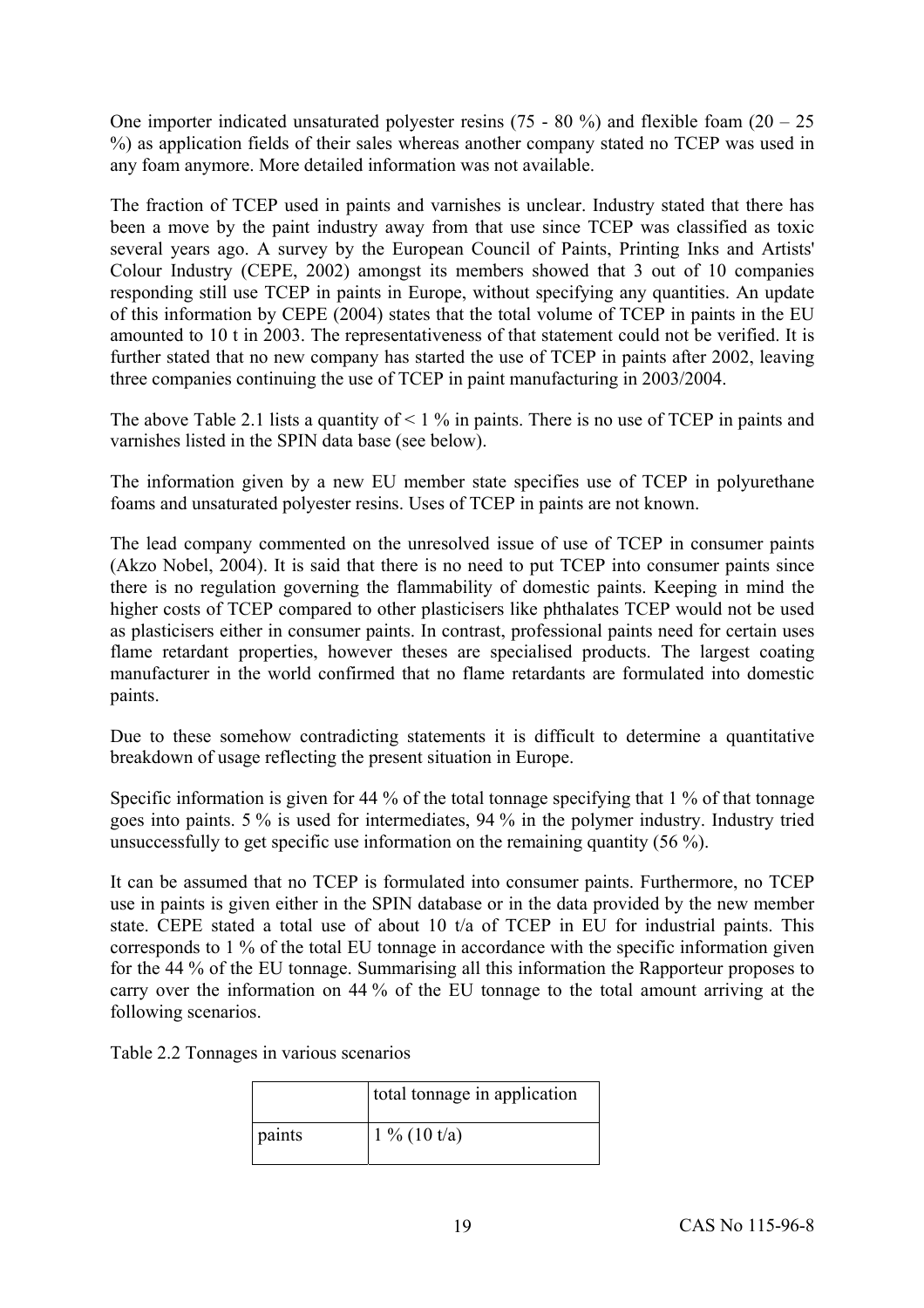| polymers     | 94 % (947 t/a)            |
|--------------|---------------------------|
| intermediate | $\frac{5\%}{50}$ (50 t/a) |

The resulting total mass balance and the respective industrial and use categories are shown in Table 2.3.

| Table 2.3 Main, industrial and use category of TCEP |  |  |  |
|-----------------------------------------------------|--|--|--|
|                                                     |  |  |  |

| <b>Main category</b><br>(MC)                                | <b>Industrial category</b><br>(IC)      | Use category<br>(UC)                                 | <b>Mass balance</b><br>[in % of use] |
|-------------------------------------------------------------|-----------------------------------------|------------------------------------------------------|--------------------------------------|
| Use resulting in<br>inclusion into or<br>onto a matrix (II) | Polymers industry (11)                  | Flame retardants and fire<br>preventing agents (22)  | 94                                   |
| Use resulting in<br>inclusion into or<br>onto a matrix (II) | Paints and varnishes<br>industry $(14)$ | Flame retardants and fire.<br>preventing agents (22) |                                      |
| Non dispersive use<br>(I)                                   | Chemical industry (3)                   | Intermediate (33)                                    | 5                                    |

# **Product Register Data**

The SPIN (Substances in Preparations In the Nordic countries) database was searched for information on TCEP in products on the national markets. The following data were found (Table 2.4):

| country | 2001                      |         | 2003                      |         |
|---------|---------------------------|---------|---------------------------|---------|
|         | number of<br>preparations | tonnage | number of<br>preparations | tonnage |
| Norway  | 13                        | 1104    | 8                         | 1285    |
| Sweden  | 11                        | 9       | 12                        | 9       |
| Finland | 14                        | 306     |                           | 0.2     |
| Denmark | 25                        | 190     | 13                        |         |

Table 2.4 TCEP in products according to SPIN for 2001and 2003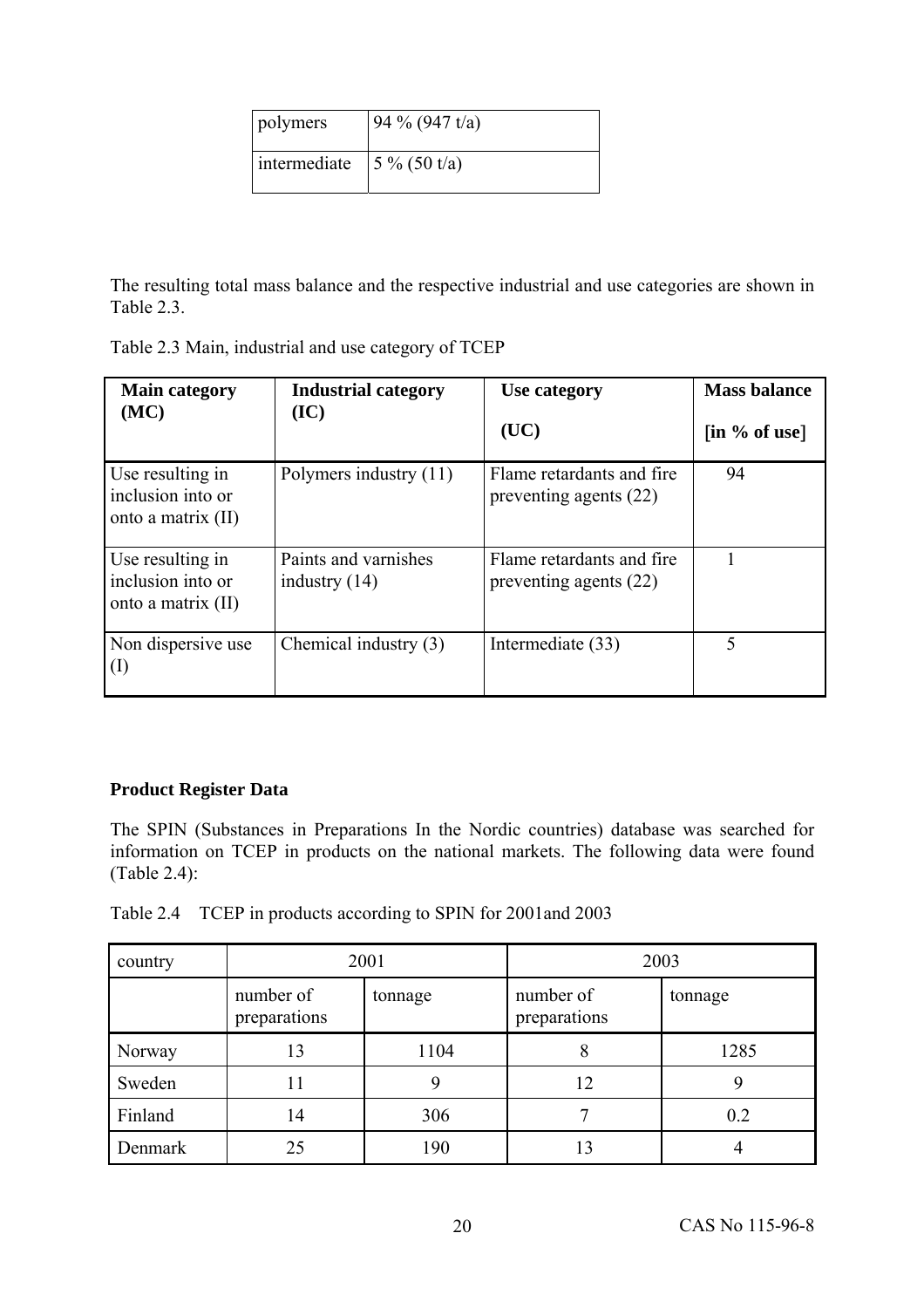The above tonnages seem unrealistically high compared to the total identified EU tonnage. The reason is the way the data are recorded in SPIN:

The total amount of a substance in SPIN is the added quantity of the substance in all products the export amount subtracted. That is to say that if a substance is registered first as the imported raw material and then as part of the final preparation the quantity will be counted twice. Substances that are used for formulation of chemical products and that are imported, and most are in the Nordic countries, will thus be accounted for with maybe double the actual amount.

Another factor giving a distortion of the quantity value is when concentration has been registered as an interval. In such cases the upper limit has been chosen for calculations of the substance amount in Denmark, Finland and Norway. Depending on how wide the allowed interval is in the different countries the discrepancy between the given value and the true value will vary. For example the tonnage interval given for Norway in 2001 ranges from 61 t (min) to 1104 t (max).

Therefore, the tonnages in Table 2.4 have to be considered overestimations.

The tonnages notified in Denmark and Finland have gone down considerably between 2001 and 2003. Norway showing a notably high tonnage compared to the other countries in 2001 registered an even higher tonnage in 2003. Reasons may be due to the data recording explained above. However, it has to be noted that TCEP was notified as being present in consumer products in 2001 and 2002 but not in 2003.

Main industrial use categories (2001) are given as "Manufacture of rubber and plastic products" (Norway, 538 t, 5 preparations; Finland, 403 t, 5 preparations) and "Manufacture of chemicals and chemical products" (Norway, 41 t, 4 preparations). Specifying the technical use of these preparations, "Adhesives, binding agents" (Norway, 5 preparations) and "Flame retardants and extinguishing agents" (Denmark, 4 preparations) are identified as the main fields of application.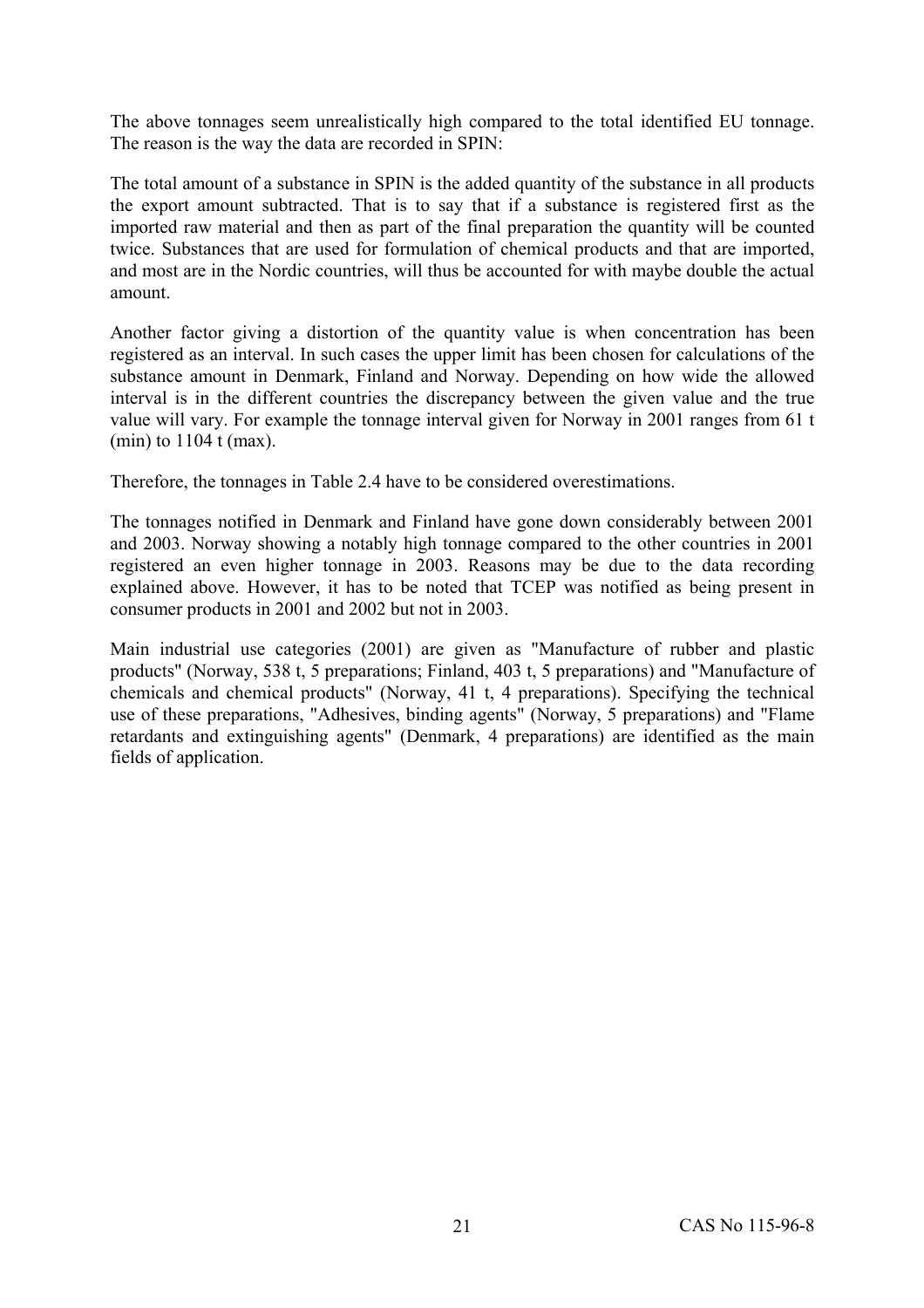# <span id="page-21-0"></span>**3 ENVIRONMENT**

# <span id="page-21-2"></span><span id="page-21-1"></span>**3.1 Environmental exposure**

### **3.1.1 Release into the environment**

On the local scale releases of TCEP are expected during the industrial use of the polymer components as well as the formulation and industrial use (processing) of paints and varnishes. The less relevant use of TCEP as an intermediate should be considered additionally. Although there is no production in Europe a generic scenario for production is performed.

The flame retardant TCEP is physically combined with the polymer matrix. Therefore, TCEP could migrate to the surface. Releases might be expected during service life and disposal of products containing TCEP.

There is a recently published emission scenario document (ESD) on plastic additives: "Emission Scenario Document on Plastics Additives" (OECD, 2004). The document gives loss factors for flame retardants contained in plastic materials. However, these relate to solid flame retardants whereas TCEP is in the liquid state at room temperature. Although not appropriate for assessing losses for raw materials' handling and compounding, the ESD is used to estimate diffuse releases originating from service life and disposal. The ESD is also used to estimate diffuse losses from production and use of V6 where TCEP is present as impurity. These diffuse emissions are accounted for in the calculation of the regional background concentration. It has to be kept in mind that - in absence of further information many of the assumptions made are "best guesses".

There is also an ESD for IC 14 Paints, Lacquers and Varnishes Industry available in Chapter 7 of the TGD (EC, 2003a).

A more elaborate coating emission scenario document "Chemicals used in the Coatings Industry: Paints, Lacquers and Varnishes" is currently being developed (EA, 2003). Difficulties in the application arise due to very limited information regarding the use of TCEP in the coating sector. Nevertheless, it is used to estimate the loss of TCEP to water and air during the formulation of paints (see 3.1.3).

ESDs provide very valuable information on branch and process specific emissions. However, difficulties in the application for this risk assessment arise due to limited information regarding the exact use of TCEP. If as a result too many (unconfirmed) assumptions had to be made, the ESD would not be any more realistic than generic calculations.

To nevertheless make the best use of the ESDs available, the Rapporteur decided on the following:

- ESD for Coating Industry (EA, 2003) is used to estimate the loss of TCEP to water and air during the formulation of paints, and compared with generic calculation using A- and B-Tables from the TGD (EC, 2003a) (see 3.1.3).
- ESD on Plastics Additives (OECD, 2004) is used to estimate emissions of TCEP during service life and disposal of polymers containing TCEP as well as diffuse releases of TCEP stemming from production, formulation (e.g. materials handling and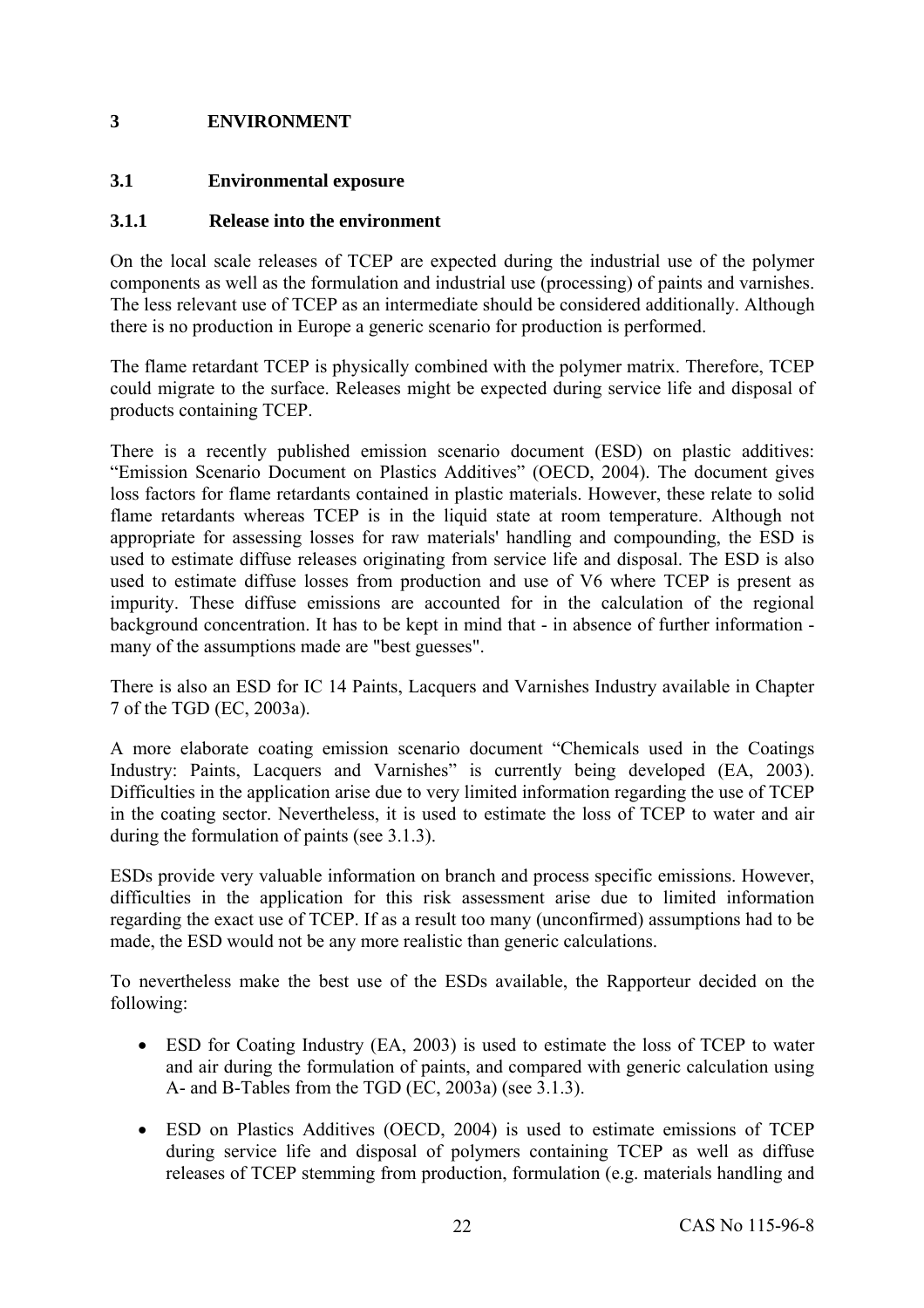compounding) and processing (e.g. conversion and moulding) including service life of V6. The estimated emissions are used for the calculation of the regional background concentration.

# <span id="page-22-0"></span>**3.1.2 Environmental fate**

# **Degradation**

# **Biodegradation**

Only a limited number of test results on aerobic and anaerobic biodegradability of TCEP are available.

In a modified Sturm test (OECD 301 B) on ready biodegradability with 10 mg/l and 20 mg/l TCEP a DOC removal of 13 % and 4 %, respectively, could be achieved after 28 days (Akzo, 1990a). However, cumulative  $CO<sub>2</sub>$  production by day 28 at either concentration was negligible with a maximum of 1 % of ThCO<sub>2</sub> at 20 mg/l.

In a MITI-I test (OECD 301C) employing sludge from different sewage treatment plants, rivers, bays and a lake as inoculum a biodegradation of 4 % after 28 days was obtained. Biodegradation was measured as BOD (CITI 1992). In a Zahn-Wellens test (OECD 302 B) with industrial activated sludge the elimination amounted to 15 % after 21 days. 11 % elimination after 1 h could be accounted to adsorption (Hoechst, 1978). In a second Zahn-Wellens test with industrial activated sludge the elimination after 27 days was  $\leq 10\%$ (Hoechst, 1985).

The anaerobic biodegradation of TCEP was tested according to ISO DIS 11734 with a concentration of 80 mg/l related to DOC. No degradation could be observed after 58 days (Noack, 1993).

The primary degradation of TCEP in a concentration of 5 mg/kg soil was investigated in a laboratory test system with standard soil for 100 days. The degradation kinetic curve could be fitted to a 2<sup>nd</sup> order square root function resulting in a DT<sub>50</sub> and DT<sub>90</sub> of 167 days and  $>>100$ days, respectively. (Römbke et al., 1995)

Concluding from these results, TCEP must be considered as non biodegradable.

Although a certain low elimination may be expected under environmental conditions, the rate constant applied for the assessment of the elimination by biodegradation in municipal sewage treatment plants, surface waters, soils and sediments has to be set to zero as a realistic worst case (Table 3.1).

Table 3.1 Degradation constants of TCEP in different compartments

| <b>Compartment</b>          | degradation constant                     |
|-----------------------------|------------------------------------------|
| Waste water treatment plant | kbioww <sub>TP</sub> = 0 h <sup>-1</sup> |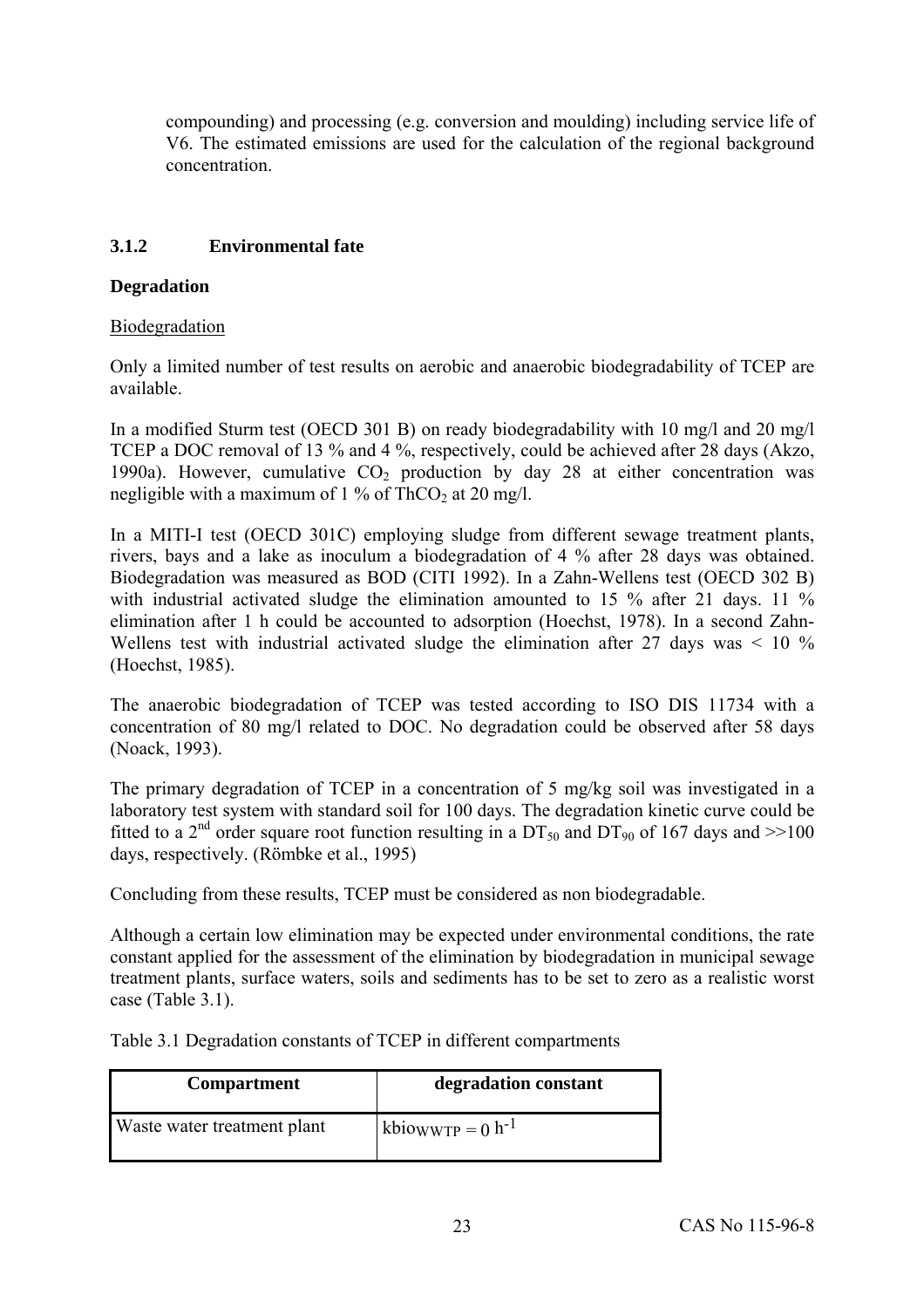| Aquatic environment | kbio <sub>SW</sub> = 0 d <sup>-1</sup>   |
|---------------------|------------------------------------------|
| Sediment            | kbio <sub>SED</sub> = $0 d^{-1}$         |
| Soil                | kbio <sub>SOIL</sub> = 0 d <sup>-1</sup> |

# Hydrolysis and Photolysis

Due to investigations by Brown et al. (1975) TCEP has a hydrolysis half-life of 3980 days  $(\approx 11 \text{ a})$  at pH = 7. Two further data at pH 3 (no hydrolysis) and at pH 10 (t<sub>1/2</sub> = 101 d) are given in the same reference. Therefore it can be concluded, that neither for the local nor for the regional scale hydrolysis contributes to the environmental degradation of TCEP.

A direct photolysis in water is not expected due to the molecular structure of TCEP, i.e. there is no relevant absorption above a wavelength of 290 nm.

### Photooxidation in air

An estimation of the half-life for the atmospheric reaction of TCEP with hydroxyl radicals with the program AOP 1.65 yields a value of 17.5 h (24-h day,  $5 \cdot 10^5 \text{OH/cm}^3$ ). Experimental studies are not available. With this estimated half-life it is expected that the photooxidation in air represents a major degradation path for TCEP in the environment.

### **Distribution**

With a Henry's law constant of 4.155 •  $10^{-5}$  Pa •  $m^3$  •  $mol^{-1}$ , TCEP has a low volatility.

Since no experimental results on the adsorption of TCEP to soil are available, the estimation of the adsorption coefficients to soil, sediment, suspended matter and sewage sludge are performed due to the TGD, using a log  $K_{ow}$  of 1.78 and calculating a  $K_{OC}$  of 110.2 l/kg with the appropriate SAR-equation (see Appendix 1).

The TGD does not differentiate between various types of phosphates. Basis is the  $K_{OW}$  since hydrophobic interactions are the most prominent type between non-polar chemicals and soil. However, more specific interactions of adsorption mechanisms are possible which might be better reflected in measurements.

Within the ESR assessment of other chloroalkyl phosphates  $(4<sup>th</sup>$  priority list; Rapp: UK) K<sub>OC</sub> values were measured by HPLC according to OECD guideline 121. Results are listed in Table 3.2 and compared with  $K_{OC}$  values calculated according to TGD on the basis of log  $K_{OW}$ using QSAR for phosphates. In addition, there is a measured  $K_{OC}$  value for TDCP according to OECD guideline 106. An empirical relationship for dependence of log  $K_{OC}$  from log  $K_{OW}$ was derived and used to read across from TDCP to TCPP and V6. The resulting  $K_{OC}$  values are also listed in Table 3.2. (EC, 2006a).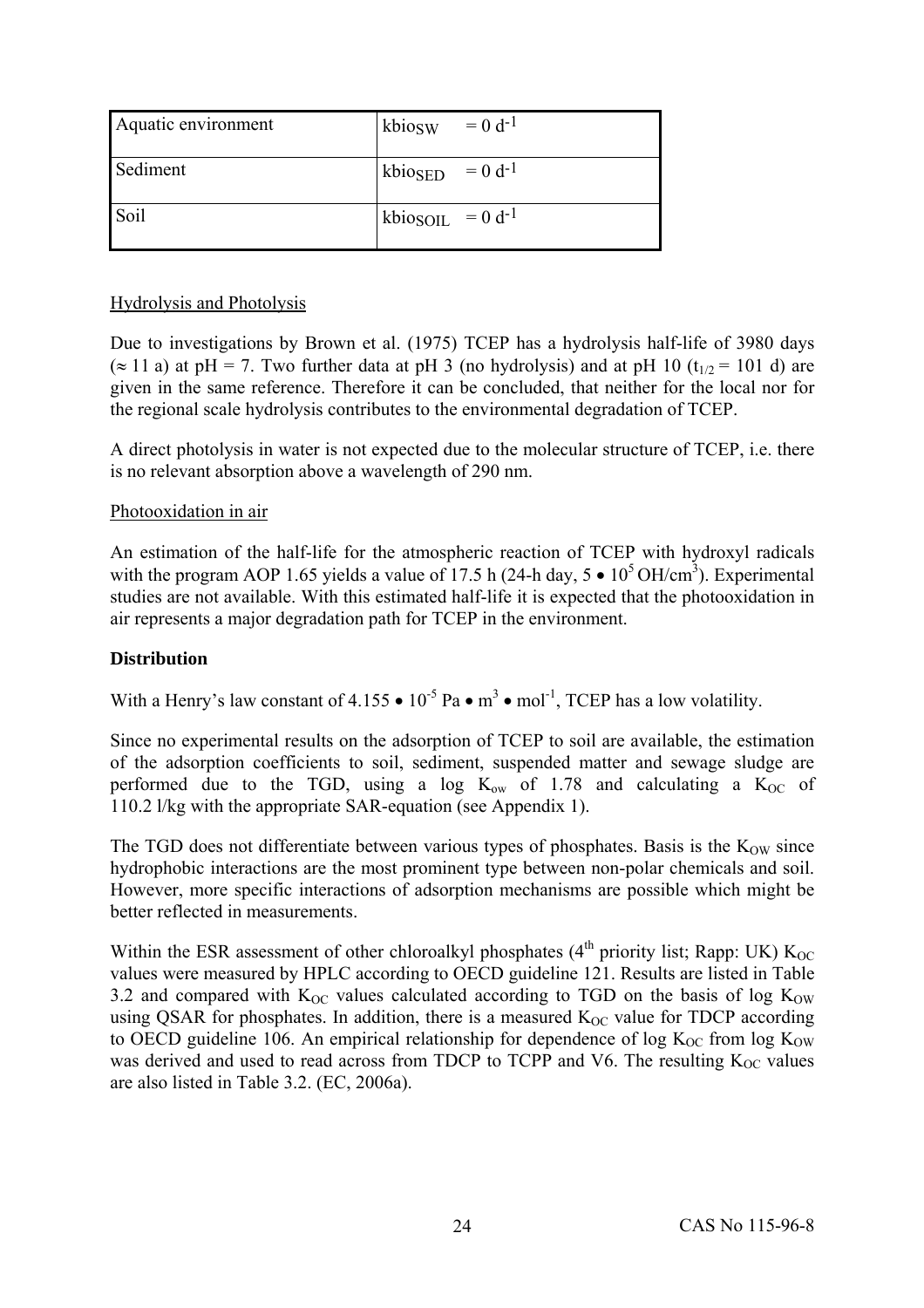| Substance (CAS)   | $K_{OC}$ derived from<br>OECD 106 result for<br>$TDCP$ [ $1/kg$ ] | $K_{OC}$ measured by<br>$HPLC$ [ $1/kg$ ] | $K_{OC}$ estimated acc. to<br>TGD (phosphates)<br>[1/kg] |
|-------------------|-------------------------------------------------------------------|-------------------------------------------|----------------------------------------------------------|
| TCPP (13674-84-5) | 174                                                               | 576                                       | 304                                                      |
| TDCP (13674-87-8) | 1780                                                              | 12300                                     | 951                                                      |
| $V6(38051-10-4)$  | 245                                                               | 11000                                     | 360                                                      |

Table 3.2 Comparison between measured and calculated  $K_{OC}$  of some chloroalkyl phosphates

Source: EU Risk Assessment Reports on TCPP, TDCP and V6 (Drafts, 2006)

It is apparent that all values estimated from HPLC are higher than the predicted values from the TGD and values derived from OECD 106 for TDCP. Both the latter are within the same order of magnitude. The 7-fold higher  $K_{OC}$  (TDCP) from the HPLC test suggests that some specific interaction with the HPLC column had occurred. (EC, 2006a). It was agreed to use the  $K_{OC}$  values derived from OECD 106 for TDCP for the risk assessments of these chloroalkyl phosphates.

Applying the same empirical relationship of log  $K_{OC} = -0.44 + \log K_{OW}$  to read across to TCEP would result in a  $K_{OC}$  of 22 l/kg. This value is smaller than the one derived from TGD. However, uncertainty in reading across from TDCP to TCEP might be similar or higher than uncertainty in applying QSAR methods.

The estimated  $K_{OC}$  of 110.2 l/kg is used further in the risk assessment.

According to the classification scheme by Blume and Ahlsdorf (1993) the adsorption of TCEP is classified as being 'low'.

The partition coefficients are summarised in the following table:

Table 3.3 Partition coefficients of TCEP

| <b>Compartment</b>           | <b>Partition coefficient</b>                            |
|------------------------------|---------------------------------------------------------|
| soil $(2\%$ OC)              | $K_{p}$ soil = 2.2 l/kg                                 |
| sediment $(5\%$ OC)          | $K_{p \text{ sed}} = 5.5 \frac{\text{1}}{\text{kg}}$    |
| suspended matter $(10\%$ OC) | $K_{p \text{ susp}} = 11.0 \frac{\text{1}}{\text{kg}}$  |
| activated sludge (37 % OC)   | $K_{p \text{sludge}} = 40.8 \frac{\text{l}}{\text{kg}}$ |
| raw sewage $(30\%$ OC)       | $K_{p}$ sewage = 33.1 l/kg                              |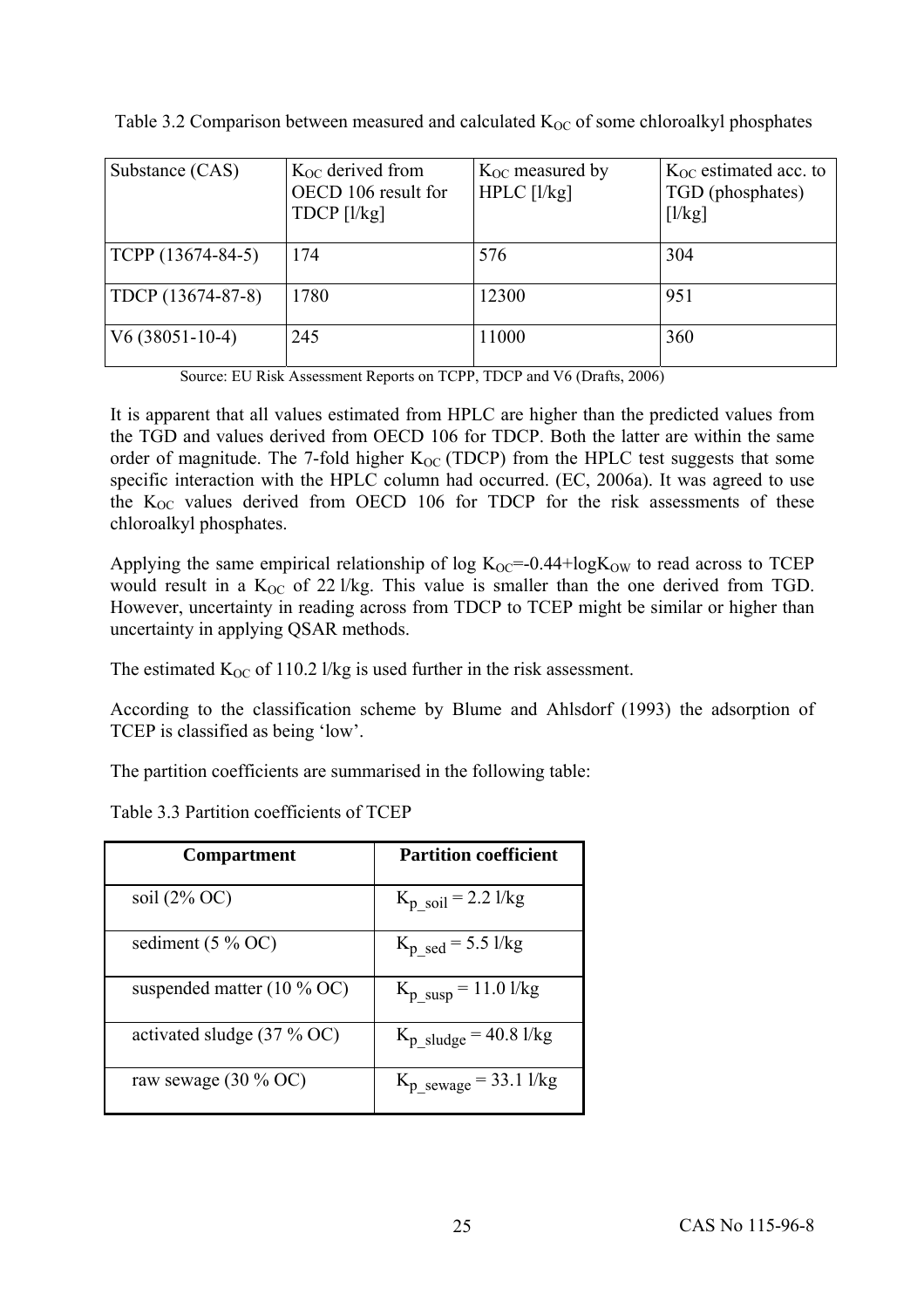Using the multimedia fugacity model EQC (level 1, type 1) for the equilibrium distribution of TCEP between the different environmental compartments, the following results are obtained:

| Table 3.4 Distribution of TCEP according to EQC model |  |  |
|-------------------------------------------------------|--|--|

| Compartment | Percentage |
|-------------|------------|
| Air         | < 0.001    |
| Water       | 94.8       |
| Soil        | 5.06       |
| Sediment    | 0.11       |

Based on the physiochemical properties of TCEP, the water compartment is the main target of distribution. Distribution into soil/sediment is much lower; partitioning into air can be neglected.

### **Bioaccumulation**

The log  $K<sub>OW</sub>$  of 1.78 indicates a low bioaccumulation potential. This is confirmed by experimentally determined bioaccumulation factors.

In a bioaccumulation study with *Cyprinus carpio* a BCF of 0.6 - 0.8 and < 1.2 - 5.1 was found after 42 days exposure to 1 mg/l and 0.1 mg/l, respectively (CITI, 1992).

In a static test with goldfish (*Carassius auratus*) at 0.9 mg/l (1 % of LC50) a BCF of 0.9 was achieved after 96 h. In the same test system at 2.1 mg/l with killifish (*Oryzias latipes*) a BCF of 2.2 was attained (Sasaki et al., 1981).

In a flow-through system with killifish at 2.1 - 2.4 mg/l uptake was rapid and maximum concentration was reached after 1 day. During 11 days concentration in fish remained constant resulting in BCFs of 1.2 - 1.4. At 12.7 mg/l during 5 days a BCF of 1.1 was recorded resulting in a tissue concentration of 14 mg/kg. Depuration was rapid with a half-life time of 0.7 h (Sasaki et al., 1982).

### **Elimination in waste water treatment plants**

Based on the cited physical chemical properties in Chapter 1, as well as the biodegradation rate of  $0$  h<sup>-1</sup> in the WWTP, the elimination through biodegradation, adsorption and volatilisation can be estimated with the model SimpleTreat 3.0. Due to this calculation model 98.6 % of TCEP remain in the water and 1.4 % is adsorbed to sludge. There is no elimination of TCEP by volatilisation into the atmosphere (Appendix 1).

Table 3.5 Elimination in WWTP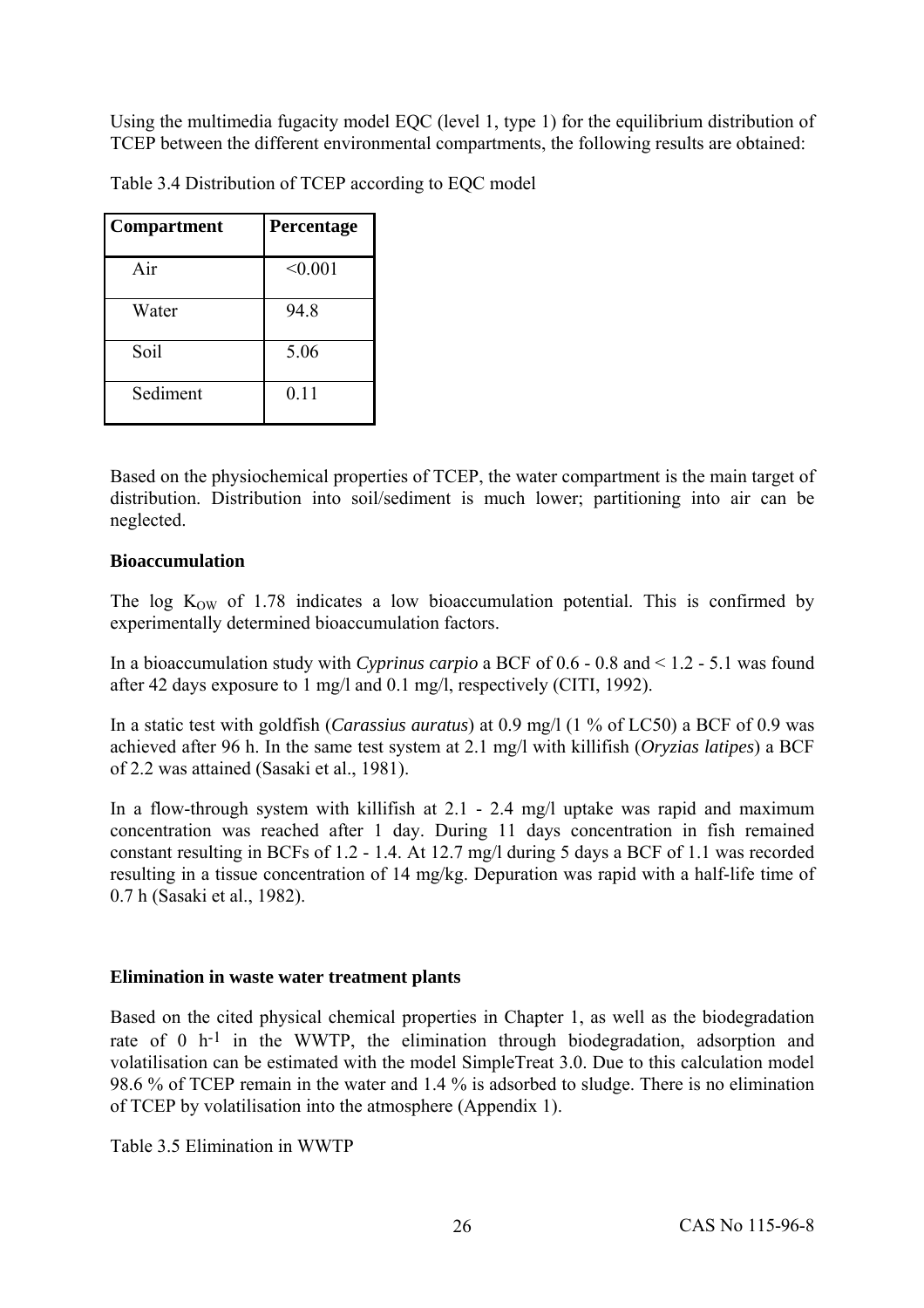| Evaporation to air $(\% )$           |      |
|--------------------------------------|------|
| Release (dissolved) to water $(\% )$ | 98.6 |
| Adsorption to sewage sludge $(\% )$  | I 4  |
| Degradation $(\% )$                  |      |
| Total elimination from water $(\% )$ |      |

# <span id="page-26-0"></span>**3.1.3 Aquatic compartment**

 **(incl. sediment)** 

# **3.1.3.1 Estimation of Clocal<sub>water</sub> / Generic approach for production and intermediate processing**

For the industrial production of TCEP, ethylene oxide is added to phosphorous oxychloride in the presence of a catalyst. For purification and removal of the catalyst the crude TCEP is washed with aqueous-acid or aqueous-alkaline solutions and subsequently with water (GDCh, 1987).

The Technical Guidance Document (EC, 2002) proposes a generic (i.e. non site-specific) calculation for the release of chemicals to surface waters. Using the import/export data of 2002, 1007 t/a TCEP are relevant for the EU.

In a first approach it is assumed that 1 000 t/a are covered by one producer. An amount of 5 % of the regional tonnage of 503 t/a (see Chapter 2.2, Table 2.3 and Chapter 3.1.1.2, Figure 3.1) is assumed to be processed as intermediate at the same site. This quantity corresponds to 25 t/a.

A Clocalwater of 28.76 µg/l is calculated for the generic production and processing of TCEP (Input: T<sub>prod</sub> = 1000 t/a; f<sub>prod</sub> = 0.3 %; T<sub>proc</sub> = 25 t/a; f<sub>proc</sub> = 2 %; EFFLUENT<sub>STP</sub>=10000 m<sup>3</sup>/d; DILUTION=40; Temission = 300 d/a; elimination 1.4 %).

Although standard procedure this approach has to be considered worst case since there is no production of TCEP in the EU anymore. For comparative purpose, a Clocal<sub>water</sub> of 4.11 µg/l was calculated for the processing only using the same input data as above.

# **3.1.3.2 Estimation of Clocalwater / Generic approach: use**

To calculate the generic, local concentrations in surface water resulting from the use of TCEP, the use pattern and percentages given in Chapter 2.2, Table 2.3 are used, i.e. 94 % polymers, 1 % paints and varnishes and 5 % intermediates.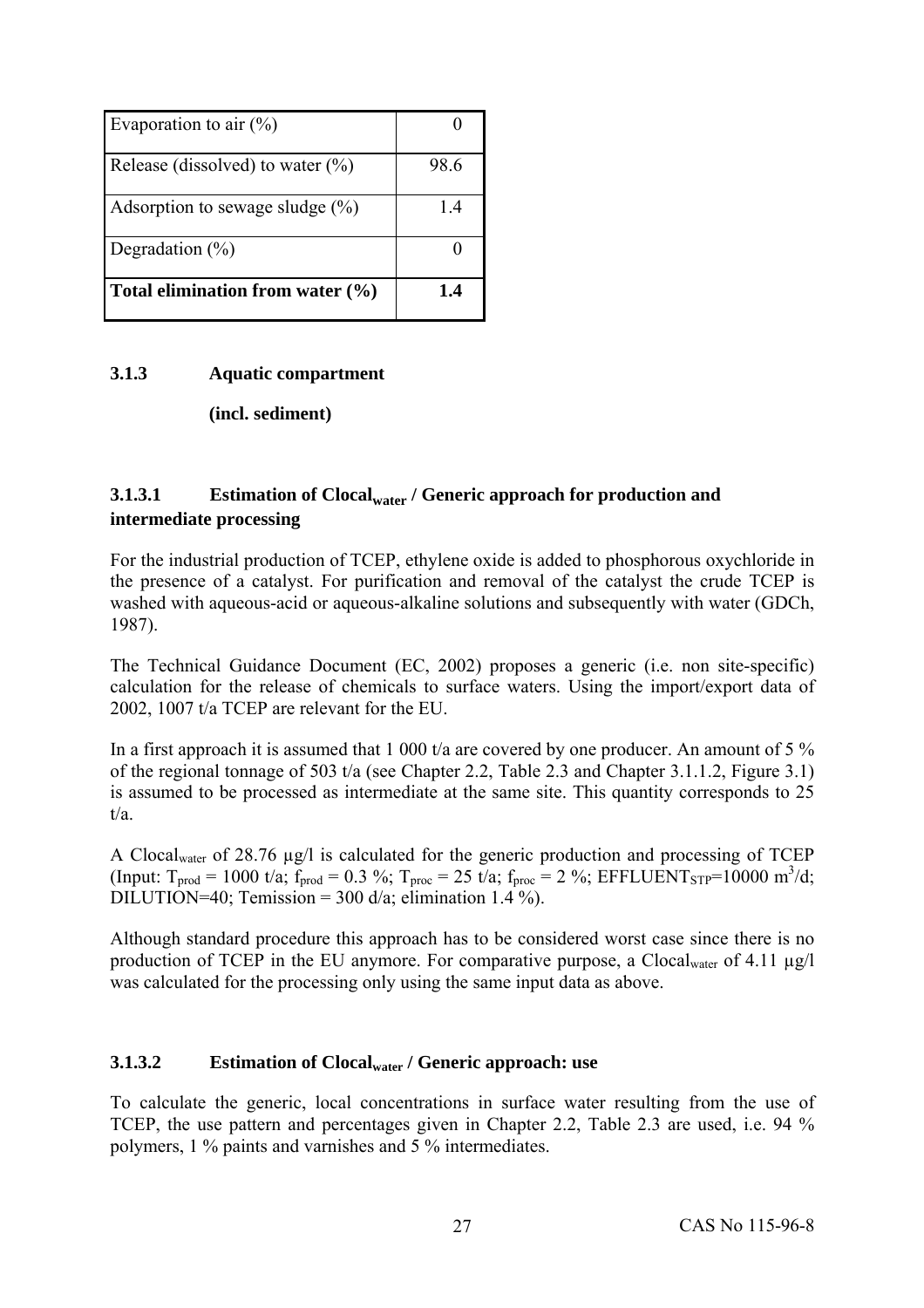With the available information on the TCEP content in the respective formulations and products, a content of about 10 wt % for polymers and paints is assumed for this initial estimation.

It is further assumed that half of the EU continental use volumes are attributable to a highly industrialized region. The reasoning behind this assumption is firstly the 'low' consumption amount of 1007 t/a. Secondly, the industrial use of TCEP can be considered fairly specialised with industry indicating further reduction in use of TCEP in future.

The following scheme (Figure 3.1) summarises the proposed scenario for calculating the generic local concentrations for the use of TCEP, mainly using the A/B-tables from the TGD. The amount of TCEP contained in different applications is given in brackets. The respective tonnage of paints (formulation volume: 50  $t/a$ ) and polymers (formulation volume: 4730  $t/a$ ) is used to obtain the fraction of main source and the duration of the emission from the Btables.



Figure 3.1 Schematic geographical representation of use of TCEP

An overview over the various use scenarios and the calculations of Clocal<sub>water</sub> is shown in Table 3.6 and a brief description is given subsequently.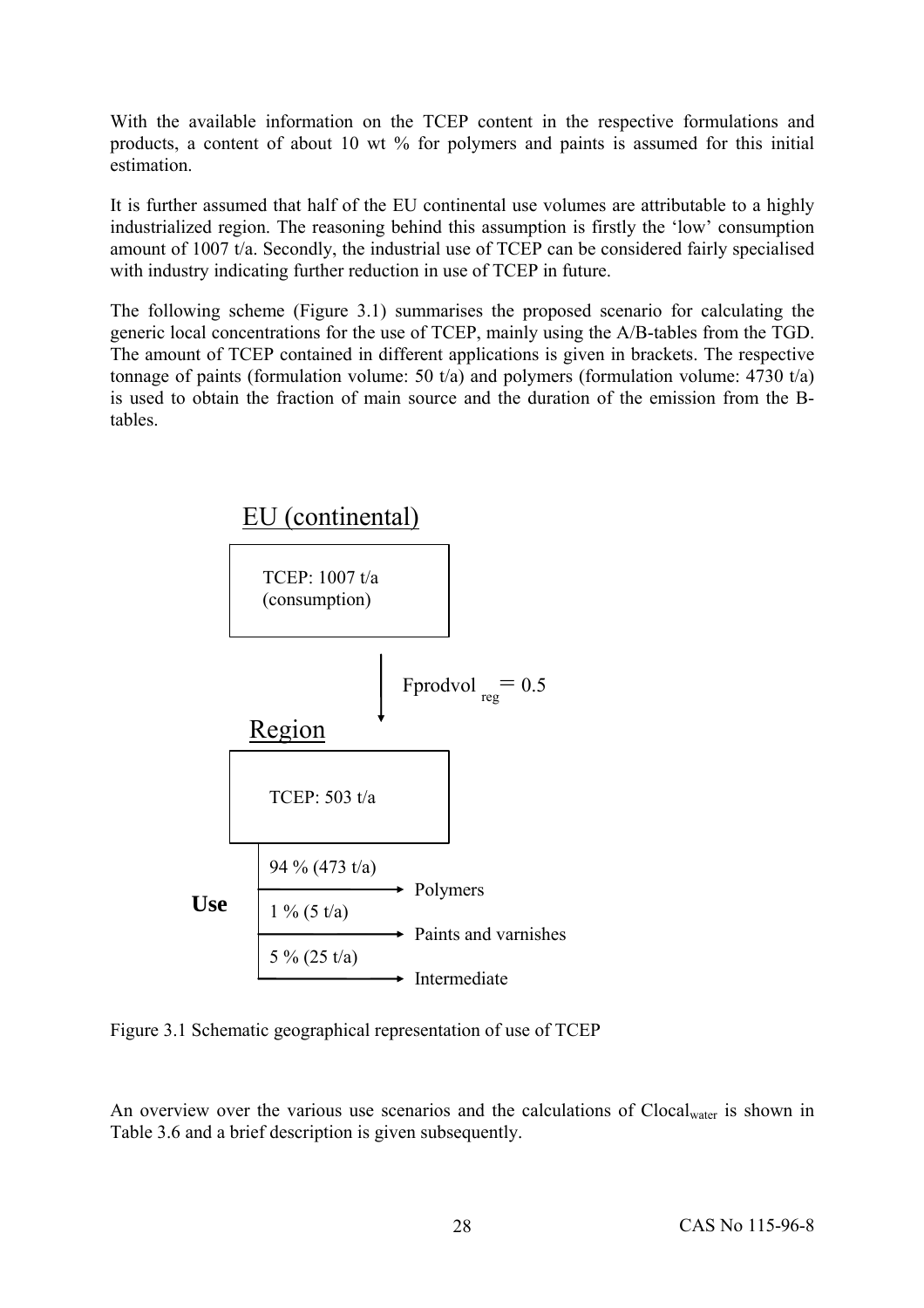| <b>Use of TCEP</b>                                 | <b>Polymers industry</b>      | <b>Paints and varnishes</b> | <b>Paints and varnishes</b>           |
|----------------------------------------------------|-------------------------------|-----------------------------|---------------------------------------|
| Tonnage $(t/a)$ , regional                         | 473                           | 5                           | 5                                     |
| Industrial category                                | 11 (Polymers industry)        | 14 (Paints,)                | 14 (Paints,)                          |
| Use category                                       | 22 (Flame retardant)          | 22 (Flame retardant)        | 22 (Flame retardant)                  |
| Life cycle step                                    | processing                    | formulation                 | industrial use (processing)           |
| Release factor to water                            | $0.0005$ (A-table 3.11; I, A) | $0.02$ (A-table 2.1)        | $0.05$ (A-table 3.15),<br>water based |
| Fraction of main source                            | $0.15$ (B-table 3.9)          | 1 (B-table 2.10)            | $0.6$ (B-table 3.13)                  |
| Number of days                                     | 284 (B-table 3.9)             | 300 (B-table 2.10)          | 200 (B-table 3.13)                    |
| Size of STP $(m^3/d)$                              | 2 000                         | 2 0 0 0                     | 2 0 0 0                               |
| Dilution in receiving water                        | 10                            | 10                          | 10                                    |
| $\text{Clocal}_{\text{effl}}$ (µg/l)               | 61.6                          | 164                         | 370                                   |
| $\text{Clocal}_{\text{water}}\left(\mu g/l\right)$ | 6.16                          | 16.4                        | 37.0                                  |

Table 3.6 Data used for aquatic exposure assessment from the use of TCEP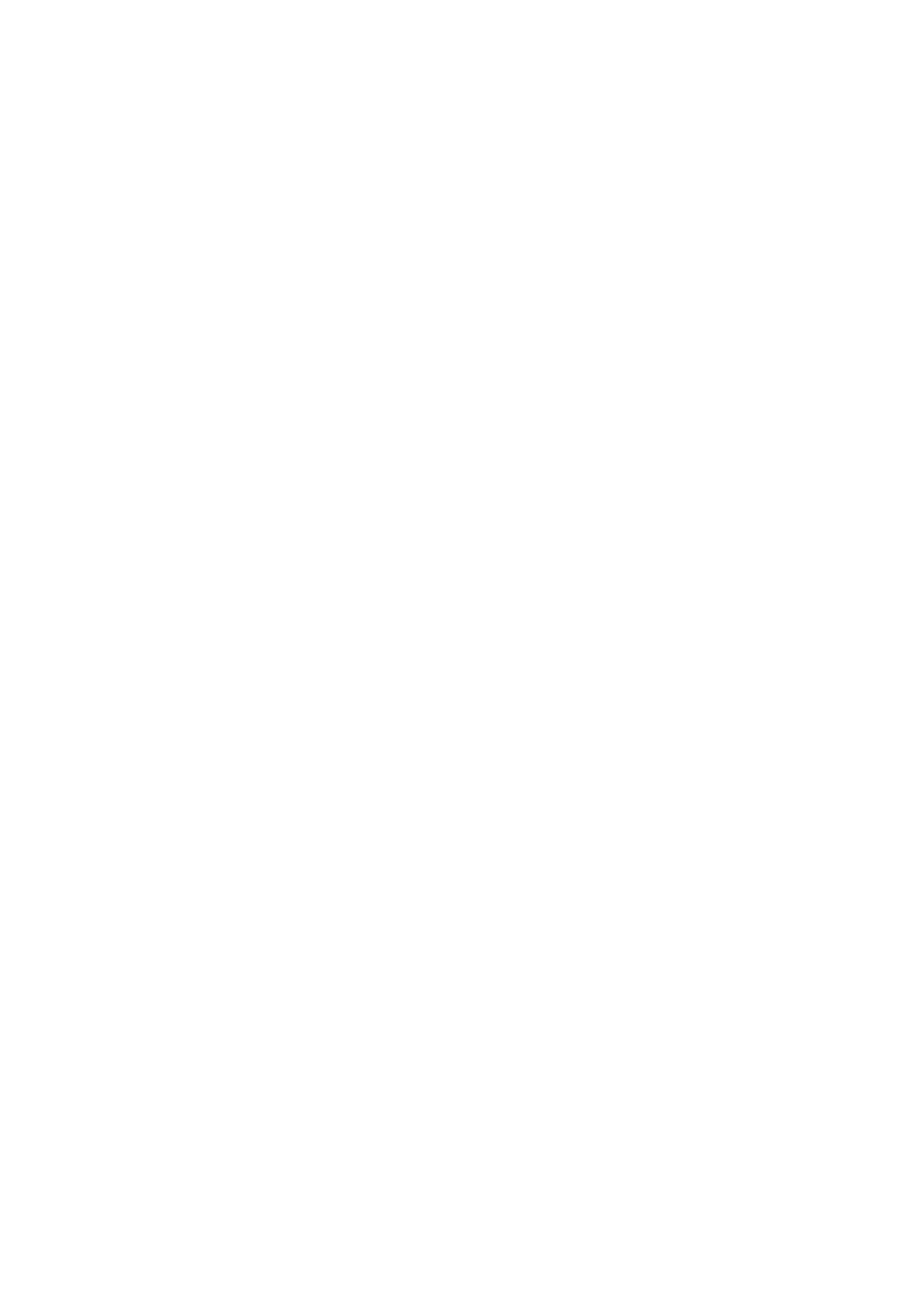# Processing of polymers

For the processing of polymers a generic calculation is performed using the A/B-tables for default emissions.

-- IC: 11 (Polymers industry); UC: 22 (Flame retardants), Category A, type I

The result of this estimation is  $\text{Clocal}_{\text{water}} = 6.16 \text{ µg/l}.$ 

# Formulation of paints and varnishes

For the formulation of paints and varnishes a generic calculation is performed using the A/Btables for default emissions.

To derive the fraction of main source from the B tables, the tonnage is related to the formulated paints of 50 t/a.

IC: 14 (Paints and varnishes industry); UC: 22 (Flame retardants)

The result of this estimation is  $Clocal_{water} = 16.4 \mu g/l$ .

There is an Emission Scenario Document (ESD) on "Chemicals used in the Coatings Industry: Paints, Lacquers and Varnishes" available (EA, 2003). In Chapter 3.1.3 this ESD is used to estimate the loss of TCEP to water and air during the formulation of paints.

# Industrial use (processing) of paints and varnishes

For the industrial use of paints and varnishes a generic calculation is performed using the A/B-tables for default emissions. To derive the fraction of main source from the B tables, the tonnage is related to the formulated paints of 50 t/a.

IC: 14 (Paints and varnishes industry); UC: 22 (Flame retardants)

water based paints

The result of this estimation is  $Clocal_{water} = 37.0 \mu g/l$ .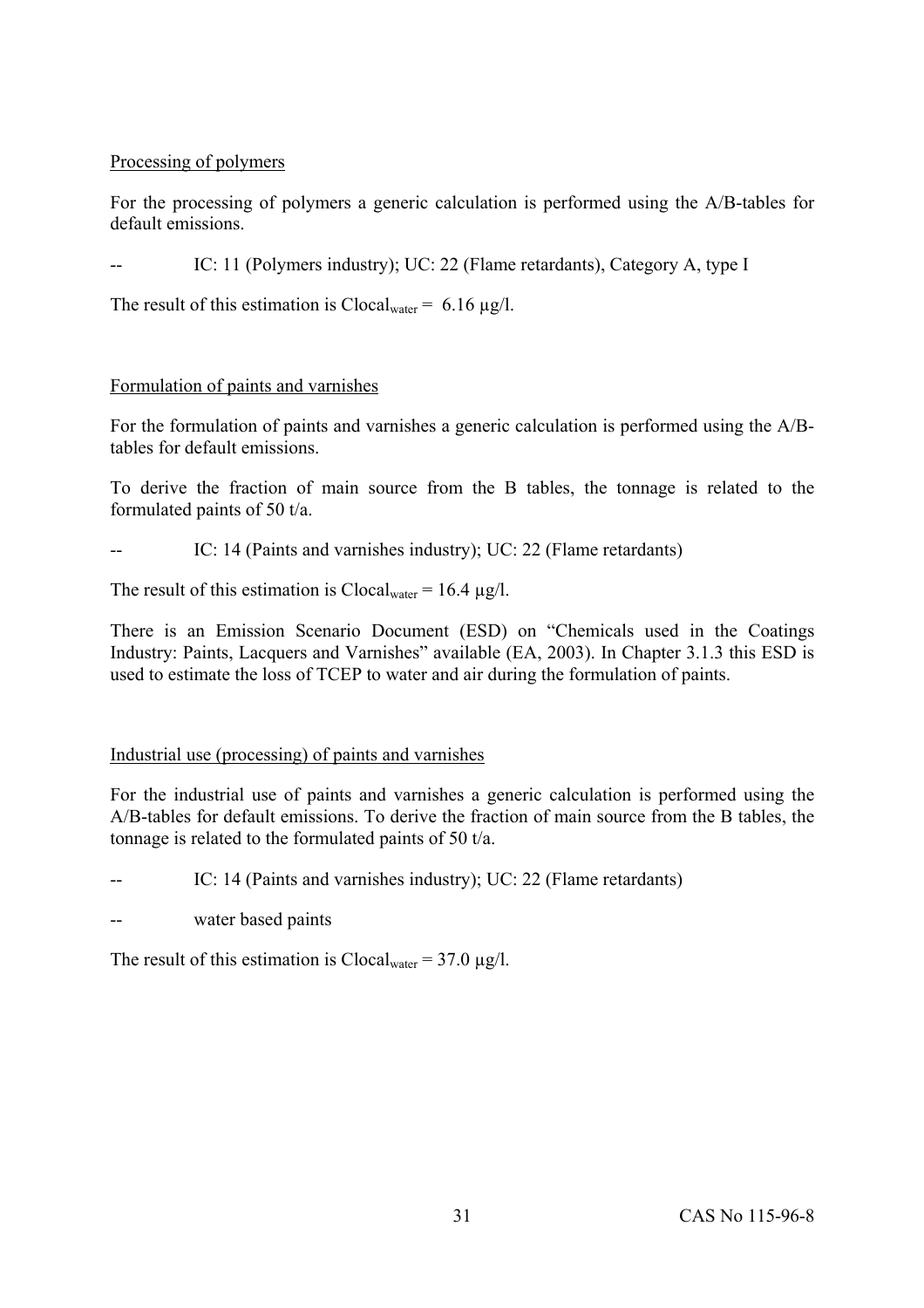## **3.1.3.3 Sediment**

The calculation of the  $PEC<sub>local</sub>$  for sediment is done using the highest local aquatic exposure of PEClocal<sub>water</sub> = 37.0  $\mu$ g/l (industrial use of paints):

# **PEC\_localsed = 0.118 mg/kg (wet weight) = 0.306 mg/kg (dry weight)**

Measured sediment concentrations are reported under "Monitoring data".

# **3.1.3.4 Monitoring data**

### Surface water

A synopsis of monitoring data for TCEP is given in GDCh (1987), concerning the river Rhine for German and Dutch locations. The reported values measured between 1972 and 1986 are generally in the range of 0.1  $\mu$ g/l to 1  $\mu$ g/l.

A detailed monitoring study for TCEP in the river Rhine and its tributaries was performed by Knepper and Karrenbrock (1996). With a detection limit of 0.01 µg/l, TCEP was found to be a permanent pollutant in surface waters. Concentrations at the location of Cologne were between 0.05 and 0.3  $\mu$ g/l. Using the measured concentrations a load of 20 - 25 kg/d was calculated by the authors. For the tributaries of river Rhine, including the rivers Neckar, Main, Mosel, Lahn und Ruhr, concentrations ranging from 0.18 to 1.3 µg/l were determined, i.e. generally higher concentrations than had been measured in the Rhine.

A similar monitoring program was performed for the river Elbe and its tributaries (ARGE, 2000). TCEP was monitored in 1996 and 1998 at 7 sites along the river (6 measurements per year). Concentration of TCEP was found in ranges of 10 (min) – 220 (max) ng/l.

Spot tests on surface waters (i.e. 2 major rivers (Rhine and Neckar) as well as various smaller rivers and canals) above and below the discharge point of a municipal WWTP were performed in Baden-Wuerttemberg/Germany (Metzger and Möhle, 2001). TCEP was not at all detected at 5 out of 10 locations (detection limit: 0.1 µg/l); for a further 2 sites that was the case after the WWTP. Maximum concentration detected was 0.27 µg/l.

Fries and Püttmann (2003) monitored TCEP in the Oder river near the eastern border of Germany. At four different sampling times (March 2000, November 2000, March 2001, July 2001) nine river water samples were collected. Mean values ranged from 30 ng/l (March 2000) to 282 ng/l (March 2001). In July 2001 the measured concentrations were generally higher (554 – 1236 ng/l).

The same authors had monitored TCEP in various rivers in Germany (River Rhine at Rüsselsheim; R. Elbe at Hamburg and Dresden; R. Main at Frankfurt; R. Oder at Küstrin; R. Nidda at Frankfurt; R. Schwarzbach at Rüsselsheim) in an earlier study (Fries and Püttman, 2001). The concentrations ranged from non-detectable levels  $(1 \text{ ng/l})$  up to 220 ng/l  $(51 \text{ g})$ samples taken in March and November 2000). In comparison to concentrations of TCEP of 138 to 3000 ng/l measured previously in selected rivers (references cited therein from 1990- 1999), the authors note a decreasing trend in environmental concentrations of TCEP.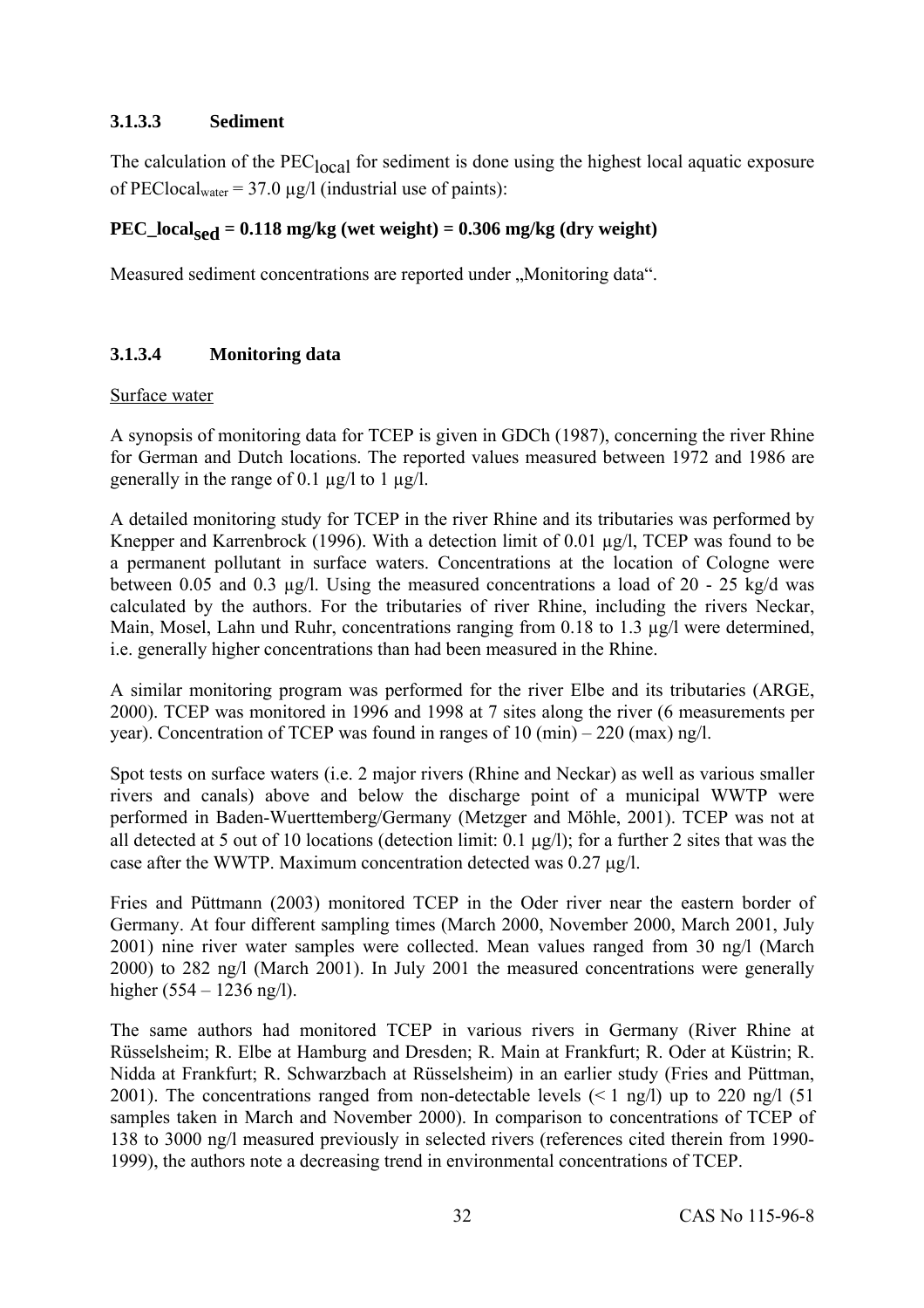Concentrations of TCEP of <12 to 80 ng/l were measured in the River Ruhr basin/Germany (Bester et al., 2003)

Measurements during 1999-2000 of 95 organic wastewater contaminants in 139 streams across 30 U.S. states were recently published (Kolpin et al., 2002). The sampling sites focussed primarily on areas considered susceptible to contamination from human, industrial and agricultural waste water and represent a wide range of geography, hydrogeology, land use and climate. TCEP was detected in about 60 % of the samples. The maximum concentration was 0.54 µg/l.

Prösch et al. (2002) examined 29 bath lakes in Mecklenburg-Western Pomerania/Germany, a rural area with mainly agricultural utilisation. No TCEP was detectable in 18 of these randomly chosen lakes (detection limit: 0.01 µg/l; one-time sampling). The maximum measured concentration of  $0.09 \mu\text{g/l}$  is assumed to stem from a contaminated site.

In Italy, Galassi (1991) reported concentrations ranging from  $\leq 10$  ng/l up to 293 ng/l at one station at River Po and two marine stations in the Adriatic Sea within 4 sampling campaigns carried out from April to August 1988.

Monitoring data for the Midland region near Derby/UK was supplied for the years of 1990 to 2003 (Environment Agency, 2003). Measurements were taken around two locations presumably discharging TCEP. At one of the sites a company used to produce a flame retardant. The other location received effluent of a textile finishing company. Both companies have closed down in recent years however TCEP can still be detected. Whereas in early 1990s maximum values of up to 4 mg/l were measured, TCEP concentration has been constantly  $\leq 5$ µg/l since around 1998 (90 percentile of all values: 3.55 µg/l). Values from January 2004 to July 2005 from the same region showed a 90 percentile of 1.03 µg/l (Environment Agency, 2005).

# Precipitation

Chloroorganics were analysed in samples of rain (Ireland), snow (Poland, Southern Sweden, Antarctica) and glacier ice (Northern Sweden) (Laniewski et al., 1998). The sites were selected to represent both urban and remote areas. Apart from the surficial snow sample from Antarctica, TCEP was present in all other samples in concentrations ranging from  $1 - 21$  ng/l.

A TCEP concentration of 121 ng/l was detected in one sample of rain water from the Oderbruch area/Germany (Fries and Püttmann, 2003).

### WWTP effluent

TCEP was measured in the effluent of 3 communal WWTP in Saxony-Anhalt and Saxony (Germany) in 1999 and found in concentrations between < 50 and 600 ng/l (ARGE, 2000).

Prösch et al. (2000) studied the occurrence of TCEP in effluents of 13 municipal WWTP in the German Baltic Sea catchment area. TCEP was detectable in all WWTPs in concentrations of 0.06 µg/l (min) to 1.66 µg/l (max), based on one measurement per month. The effluent discharge rate varied between 137 and 44380 m<sup>3</sup>/d.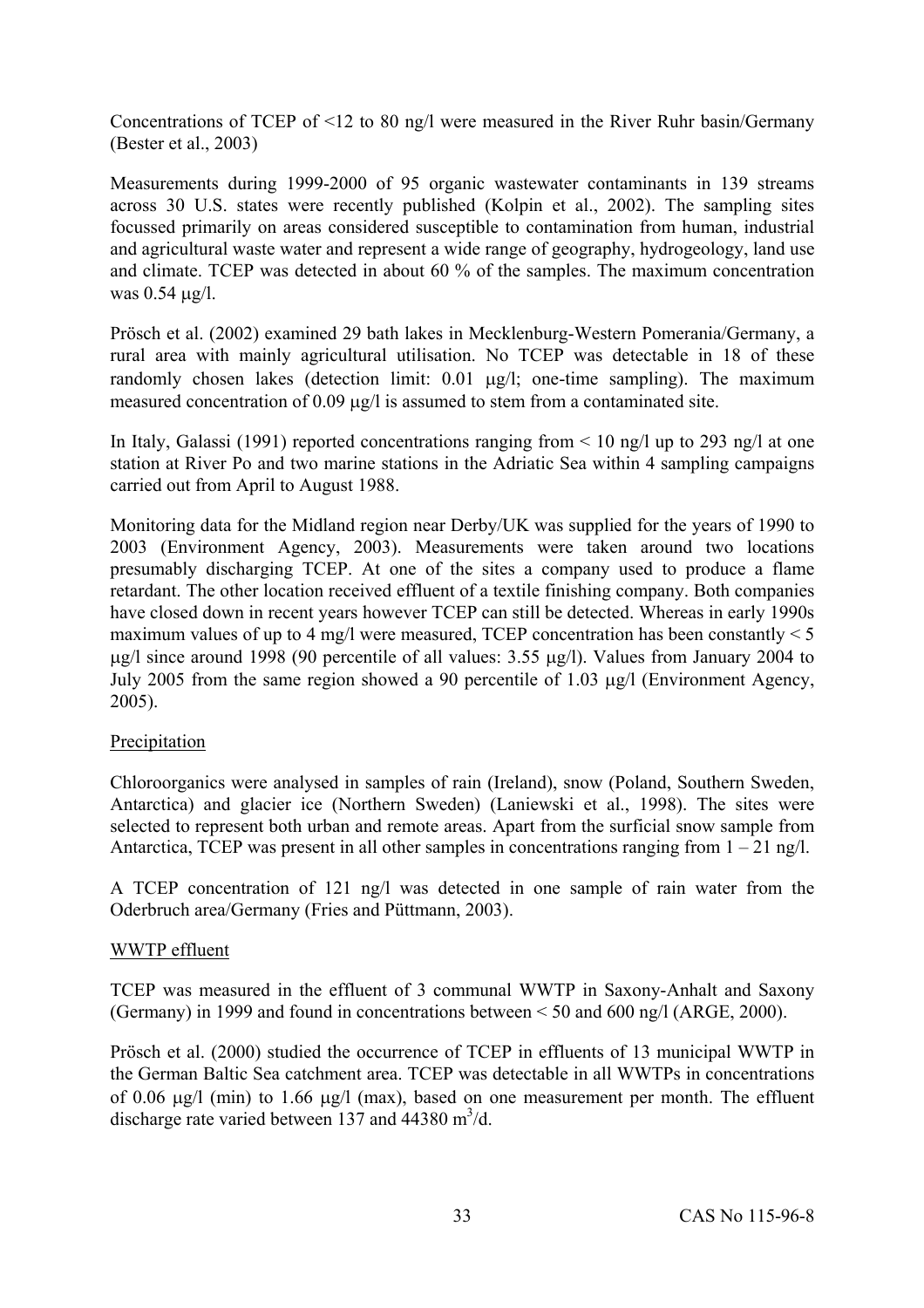Comparable results were found in a study in Baden-Wuerttemberg, another federal state of Germany (Metzger and Möhle, 2001). Values between  $\leq 0.1$  µg/l (detection limit) and 1.88 ug/l (max) were detected in 22 WWTP in Spring/Summer 2002 (one-time sampling).

TCEP was measured in October 2002 (5 samples) and February/March 2003 (7 samples) in the influent and effluent of 2 communal WWTP in North Rhine Westphalia/Germany (MUNLV NRW, 2003). The measured values (median; influent/effluent) were  $0.22/0.25 \mu g/l$ at Düsseldorf and 0.32/0.36 µg/l at Cologne, respectively. The authors could not explain the higher concentration of the effluent compared to the influent.

In July 2001, influent and effluent waste water samples (one-time sampling) were collected from three municipal WWTP and one industrial WWTP discharging their treated waste water into the Oder River (Fries and Püttmann, 2003). The mean concentrations of TCEP with regard to municipal WWTP were 986 ng/l (influent) and 352 ng/l (effluent), respectively. Interestingly, these concentrations are higher compared to the industrial WWTP (influent: 568 ng/l; effluent: < 1 ng/l (detection limit)) although representativeness is questionable.

A recent study determined the elimination efficiency with respect to various chlorinated and non-chlorinated organophosphorous flame retardants in two WWTP in the Ruhr/Rhine area in Germany (Meyer and Bester, 2004). Samples were taken in spring 2003 as 24-hour composite samples (automatic sampling; LOD: 6.1 ng TCEP/l. No elimination of TCEP was observed. Mean effluent concentrations were 350 ng/l and 370 ng/l, respectively.

# Ground water

Ground water was investigated by Metzger and Möhle (2001) in Baden-Wuerttemberg/Germany (one-time sampling). One sample was taken at ca. 3 m depth at an uncontaminated sited and showed no TCEP (detection limit: 0.01 µg/l). At another site two samples were taken at 31 and 44 m below a landfill site. Originally a quarry this site was used as dumping ground between 1962 and 1977. About half of the waste originated from households (70 %) and industry (30 %). That was mixed with soil and construction waste. Concentrations of TCEP were found to be 0.37 µg/l (31 m depth) and 0.10 µg/l (44 m depth).

The same authors performed spot checks on landfill leachates originating from household landfills (3 sites) as well as from one hazardous waste site. The leachates stemming from household landfills showed TCEP concentrations of 0.17 and 0.19 µg/l. Two of the sites treat the leachates with activated charcoal before discharging them into municipal WWTPs. TCEP was not detectable in the effluent of the activated carbon treatment. TCEP concentration of the hazardous waste site leachate was 5.56 µg/l but again after treatment with activated charcoal no TCEP was detectable.

The Environment Agency (2005) of England and Wales analysed the concentration of TCEP in leachate from 22 landfills in southern England and Wales during Spring 2005. The data obtained are still being analysed. Nevertheless, these early data show that TCEP was only detected in one sample at 0.245 µg/l (detection limit of 10 µg/l for majority of measurements).

Fries and Püttmann (2003) collected 76 ground water samples at 3 different sampling times between March 2000 and March 2001 in the Oderbruch area located approximately 70 km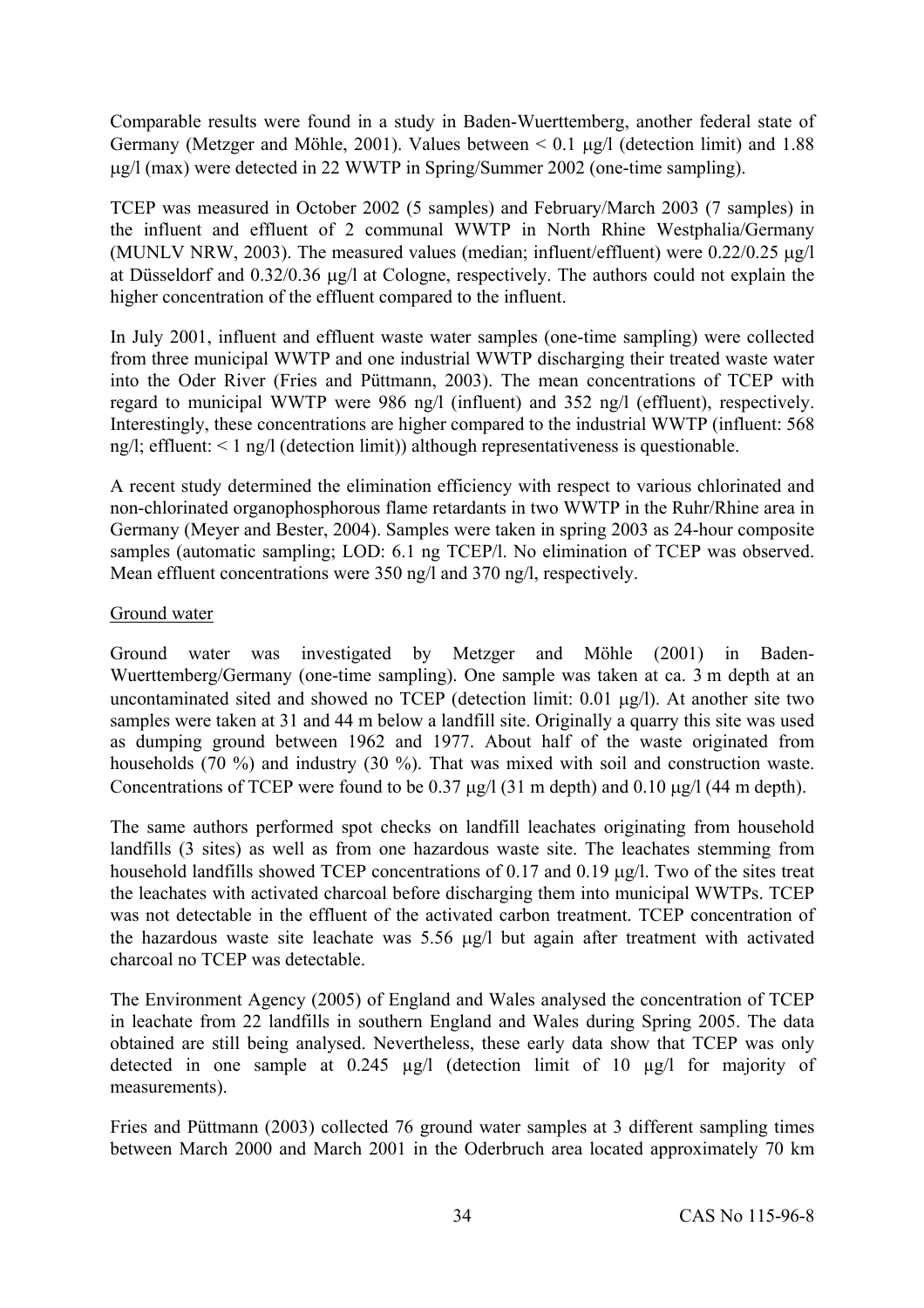east of Berlin. Around 25 monitoring wells (1.5 to 19 m depth) situated around 2 main sampling sites showed mean values of  $\leq 1$  ng/l (detection limit) to 312 ng/l.

For 12 wells, located in a distance of 600 m from the bank of river Rhine, concentrations of about 0.17 µg/l at maximum were measured (Knepper and Karrenbrock, 1996). In a recent study 573 house wells in rural areas of Mecklenburg-Western Pomerania/Germany were investigated (Prösch et al., 2002). TCEP was only detected at 2 wells (detection limit: 0.01  $\mu$ g/l) with a maximum concentration of 0.18  $\mu$ g/l.

During 2004-2005 the Environment Agency (2006) conducted a survey on groundwater samples in England as part of a speculative monitoring to identify any contaminants. TCEP was measured in 61 samples. Concentrations ranged from 0.02 to 1.43  $\mu$ g/l (90 percentile of all values: 0.33 µg/l). However, these results must be treated with caution since this was a screening exercise only using GCMS.

### Sewage sludge

Sewage sludge samples from 10 German treatment plants were investigated by Weisser in 1992. Concentrations of  $\leq 0.5$  mg/kg up to 11 mg/kg (dry weight) were found with a mean value of 3.1 mg/kg.

### Sediment

In a paper published by the Niedersächsisches Landesamt für Ökologie (1997) TCEP concentrations for ten sediments from five German rivers (Elbe, Jeetzel, Leine, Oker and Aller) in Lower Saxony are reported. The measured concentrations ranged from 5.4 to 15.0 µg/kg (dry weight) with a median value for the ten sites measured of 8.3 µg/kg (dry weight). From this median value a concentration in surface water of 1.0 µg/l can be calculated at equilibrium according to the method described in the TGD. Concentrations of  $0.5 - 100 \mu g/kg$ (dry weight) were monitored in the sediment of the river Elbe (ARGE, 2000).

In 1999 sediment samples of the 3 great rivers Rhine, Danube and Neckar in Baden-Wuerttemberg (Germany) were analysed for TCEP (Metzger and Möhle, 2001). Sampling was concentrated on freshly deposited sediment, i.e. the top layer, and took place only once. TCEP was not detectable in 6 out of 12 sites allocated at different spots of the rivers (detection limit: 20  $\mu$ g/kg dry weight). The maximum concentration found was 188  $\mu$ g/kg (dry weight).

# **3.1.3.5 Comparison between predicted and measured levels**

Most of the available monitoring data were measured in Germany, partly in areas of small size and often done as one-time sampling. Representativeness might be questionable.

Most of the concentrations measured recently in surface waters  $(0.01 - 0.3 \mu g/l)$  are of comparable magnitude to the modelled  $\text{PECreg}_{\text{water}}$  (0.087  $\mu$ g/l).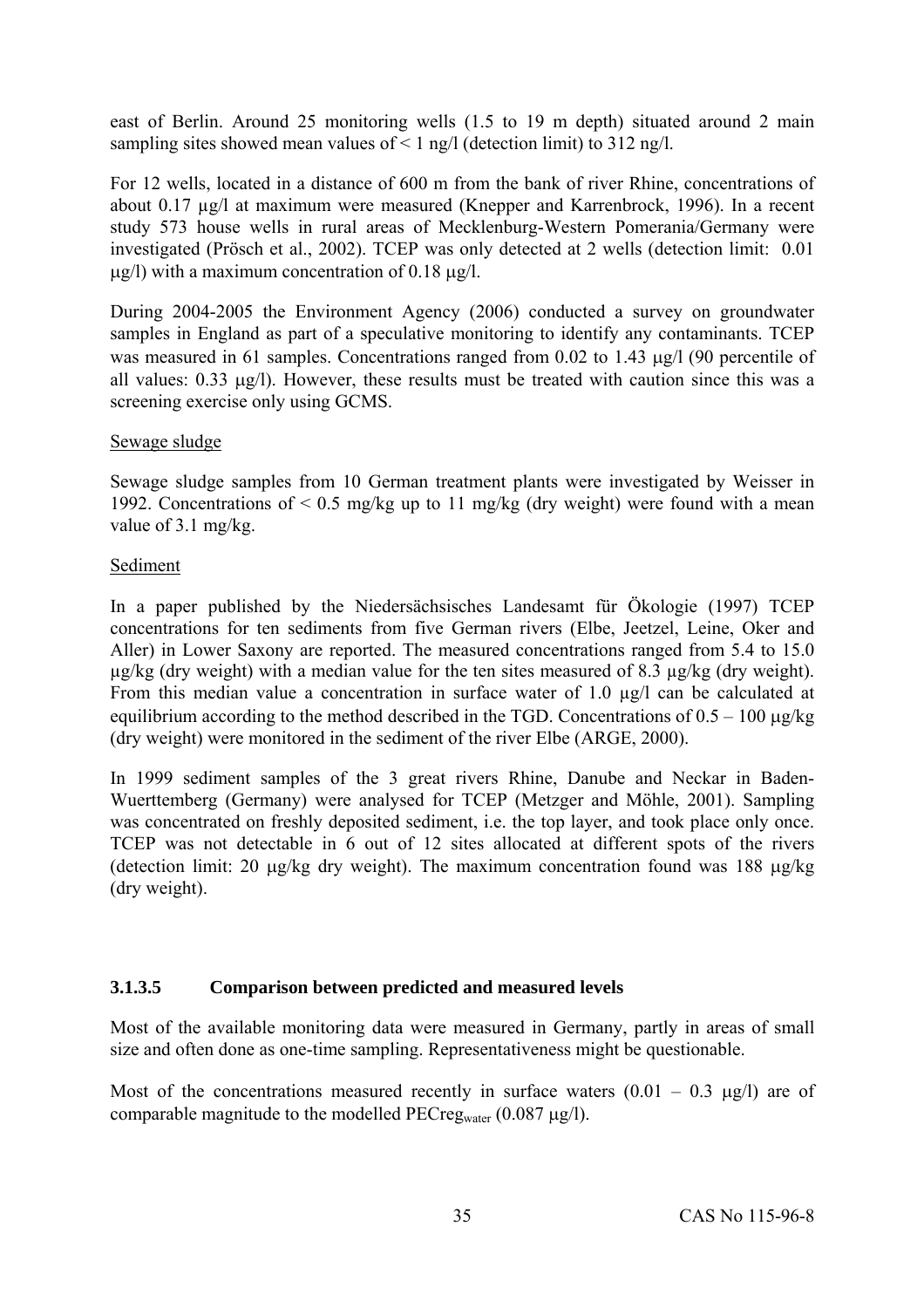Measured sediment concentrations are scarce and a comparison with predicted concentrations cannot be made.

### <span id="page-35-0"></span>**3.1.4 Atmosphere**

# **3.1.4.1 Estimation of Clocalair / Generic approach: production and intermediate processing**

No ESD for the release of chemicals into the atmosphere during production/processing is available at the moment. The emissions are therefore estimated with the emission tables presented in Appendix I of the Technical Guidance Document.

An emission factor of zero is given in Table A1.2 for all MC's for a vapour pressure < 1 Pa, i.e. default emission during production is zero.

The emission factor for the processing step is also zero (Table A3.3).

Therefore generic estimation results in zero atmospheric emissions during production/ processing.

# **3.1.4.2 Estimation of Clocalair / Generic approach: use**

The following table summarizes the results of the calculations of Clocal<sub>air</sub> and DEPtotal<sub>ann</sub> for the use of TCEP performed according to the TGD.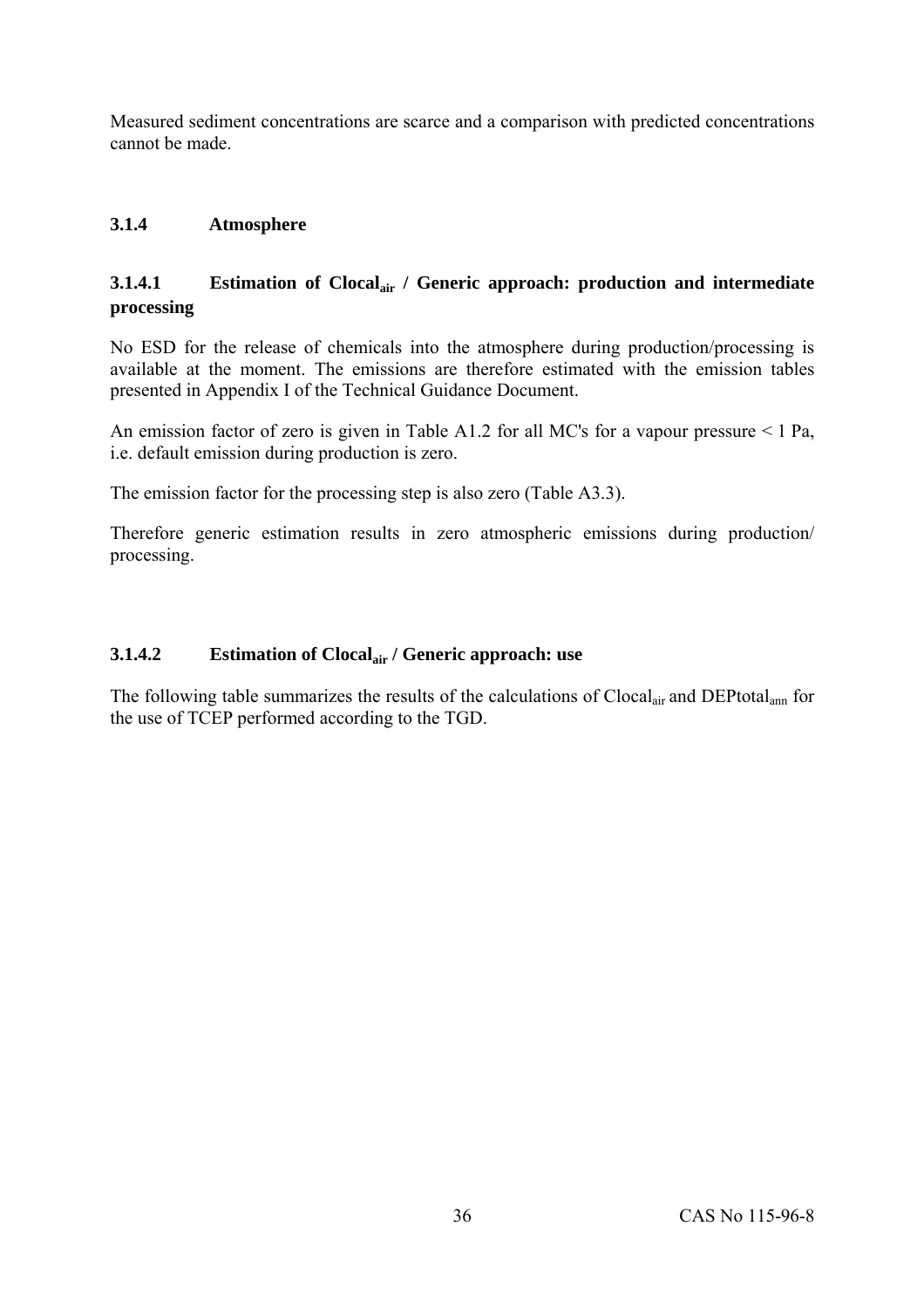Table 3.7 Data used for atmospheric exposure assessment

| <b>Use of TCEP</b>                                       | <b>Polymers industry</b>       | <b>Paints and varnishes</b> | <b>Paints and varnishes</b>        |
|----------------------------------------------------------|--------------------------------|-----------------------------|------------------------------------|
| Tonnage $(t/a)$ , regional                               | 473                            | 5                           | 5                                  |
| Industrial category                                      | 11 (Polymers industry)         | 14 (Paints,)                | 14 (Paints,)                       |
| Use category                                             | 22 (Flame retardant)           | 22 (Flame retardant)        | 22 (Flame retardant)               |
| Life cycle step                                          | processing                     | formulation                 | industrial use (processing)        |
| Release factor to air                                    | 0.0005 (A-table 3.11, I,<br>A) | $0.001$ (A-table 2.1; 1c)   | $0$ (A-table 3.15),<br>water based |
| Fraction of main source                                  | $0.15$ (B-table 3.9)           | 1 (B-table $2.10$ )         |                                    |
| Number of days                                           | 284 (B-table 3.9)              | 300 (B-table 2.10)          | $-$                                |
| $\text{Clocal}_{\text{air}}\left(\mu\text{g/m}^3\right)$ | 0.035                          | 0.005                       | $\mathbf{0}$                       |
| $DEPtotal_{ann}$<br>$(mg m-2 d-1)$                       | $1.23 \times 10^{-4}$          | $1.74 \times 10^{-5}$       | $\mathbf{0}$                       |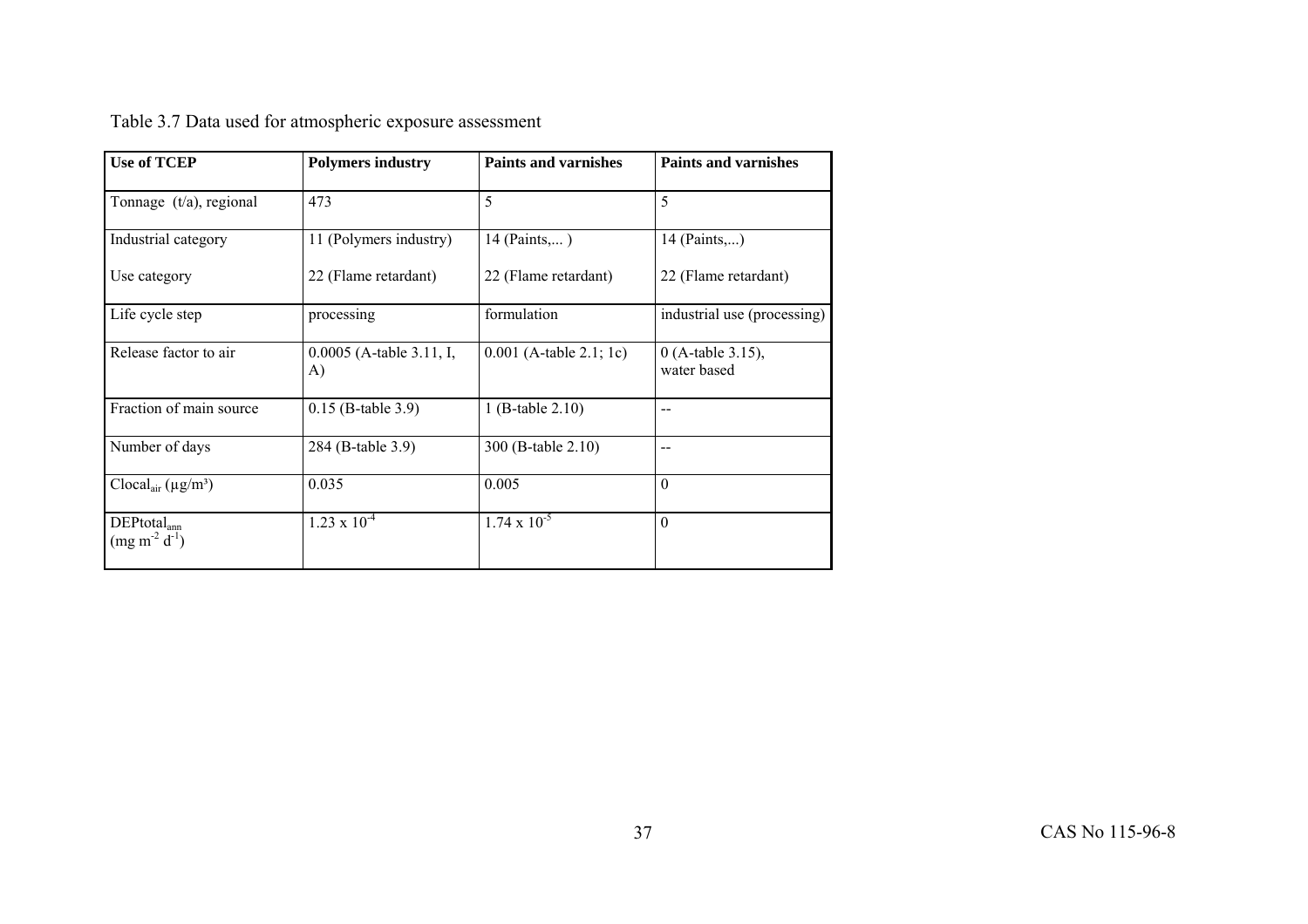# **3.1.4.3 Monitoring data**

No monitoring data are available for the air compartment. Aston et al. (1996) detected TCEP in pine needle samples collected in the Sierra Nevada foothills/California (USA). Concentrations were up to 3 times higher (10-1950 ng/g<sub>wwt</sub>) compared to those reported for aqueous matrices in other studies Aston et al. refer to.

The authors discuss their findings and suspect that aerial transport and deposition from nearby point sources may play a role. They argue that although organophosphate pesticides are used on California's orchards and volatilisation of these compounds has been demonstrated, the source of haloalkyl organophosphate vapours is unknown. They further discuss that it is possible that landfills or incineration sites of waste plastic articles emit TCEP into the air. Uptake into the plant might also occur via vapours volatilising from soil after being deposited there. Due to a general lack of data in that field it is not possible to broaden this discussion at this point.

## **3.1.5 Use of Emission Scenario Document for loss estimation to air and water (formulation of paints)**

As mentioned in Chapter 3, there is an Emission Scenario Document (ESD) on "chemicals used in the coatings industry: paints, lacquers and varnishes" available (EA, 2003). Difficulties in the application arise due to limited information regarding the use of TCEP in the coating sector. Nevertheless, the ESD is used to estimate the loss of TCEP to water and air during the formulation of paints.

Since information is lacking regarding the exact conditions at formulation, the following assumptions are made:

| condition                   | value (unit)         |
|-----------------------------|----------------------|
| type of paint               | water-based          |
| tonnage TCEP used per site  | 5 t/a                |
| tonnage paint used per site | $50 \frac{t}{a}$     |
| number of batches           | 1 batch/day          |
| number of days              | $300 \text{ days/a}$ |
| loss to water per batch     | $0.5\%$              |
| loss to air per batch       | $0.164\%*$           |

Table 3.8 Assumptions made for application of ESD

\* for middle air speed, high boiling point substance, no lid fitted to vessel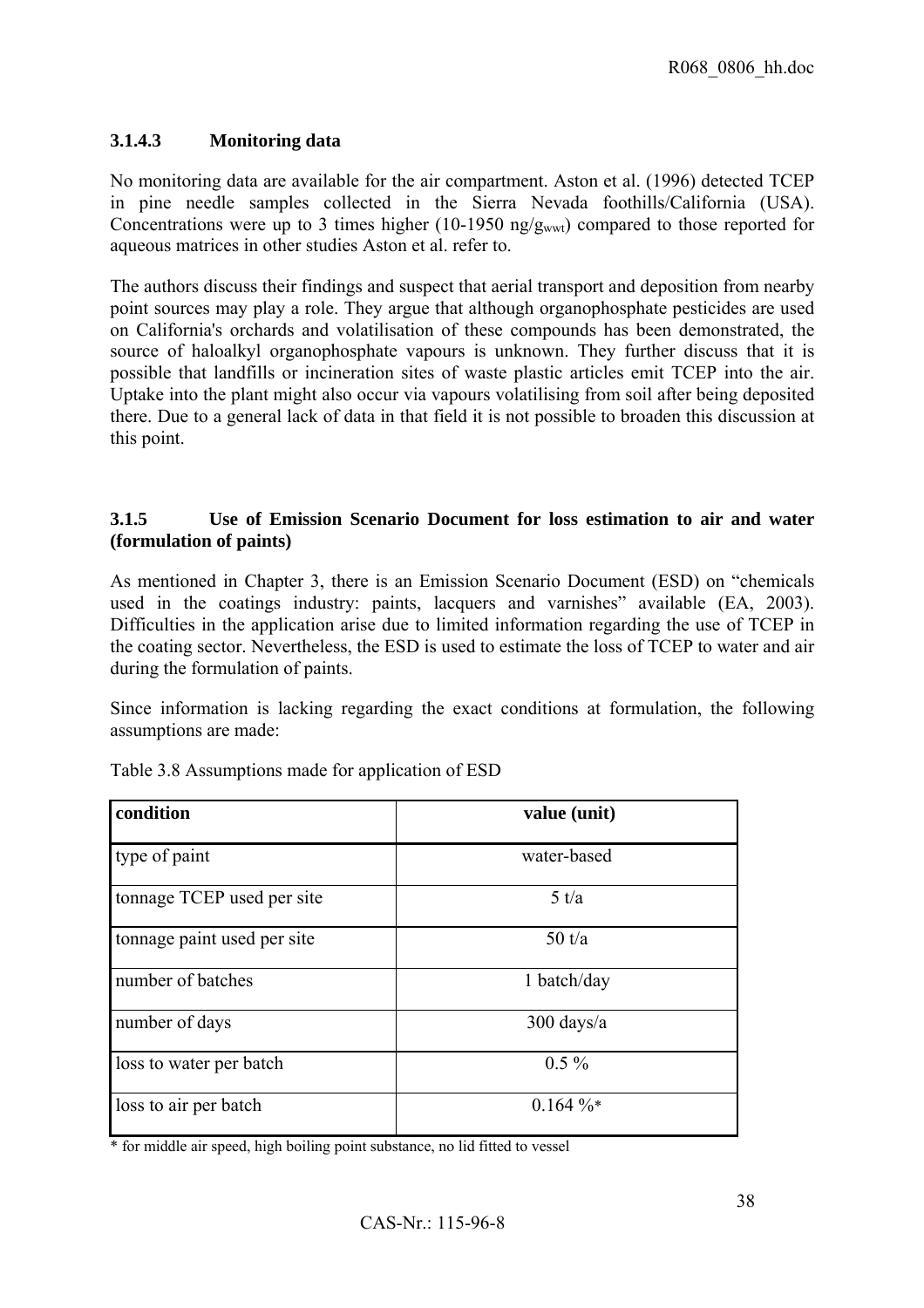Using the values above and standard WWTP with 1.4 % removal and standard dilution by 10, a Clocal<sub>water</sub> of 4.11 µg/l is calculated. For air, the Clocal<sub>air</sub> is 7.6 x 10<sup>-3</sup> µg/m<sup>3</sup>.

These values compare very well with Clocal<sub>water</sub> of 16.4  $\mu$ g/l and Clocal<sub>air</sub> of 5 x 10<sup>-3</sup>  $\mu$ g/m<sup>3</sup> derived for the formulation of paints using the A- and B-tables of the TGD (EC, 2003a), thereby backing these.

The application of the ESD is based on a number of assumptions. The calculations could be refined by obtaining specific information from the coating industry. This was in the course of the risk assessment not possible. In such cases it is recommended in the TGD to use the default emission tables of the TGD (EC, 2003a). The values derived from these tables are used in the risk characterisation.

#### **3.1.6 Terrestrial compartment**

A default calculation for the local soil concentration is performed, assuming a TCEP deposition from the generic paint formulation site as well as sewage sludge application due to sludge originating from the same site, representing the highest local TCEP concentration in the hydrosphere. This scenario is considered to represent a realistic worst case for the local terrestrial assessment. The following input data are used:

DEPtotal<sub>ann</sub> = 1.74 •  $10^{-5}$  mg m<sup>-2</sup> d<sup>-1</sup>

Ksoil water  $= 3.506$ 

Csludge  $= 6.51$  mg/kg

Kair water =  $1.75 \cdot 10^{-8}$ 

kbiosoil = 6.93  $\bullet 10^{-7} d^{-1}$ 

The results for the local soil concentrations are listed below:

#### exposure of the ecosystem

| bulk concentration:                       | Clocal <sub>soil</sub>                            | $= 0.039$ mg/kg |
|-------------------------------------------|---------------------------------------------------|-----------------|
| porewater concentration:                  | Clocal <sub>soil</sub> porew                      | $= 0.019$ mg/l  |
| exposure of the crops (human consumption) |                                                   |                 |
| bulk concentration:                       | Clocal <sub>agr. soil</sub>                       | $= 0.037$ mg/kg |
| porewater concentration:                  | $\text{Clocal}_{\text{agr.soil}}$ porew           | $= 0.018$ mg/l  |
| exposure of grass (cattle)                |                                                   |                 |
| bulk concentration:                       | $\text{Clocal}_{\text{grassland}}$ = 0.0086 mg/kg |                 |
| porewater concentration:                  | Clocal <sub>grassland_porew</sub>                 | $= 0.0042$ mg/l |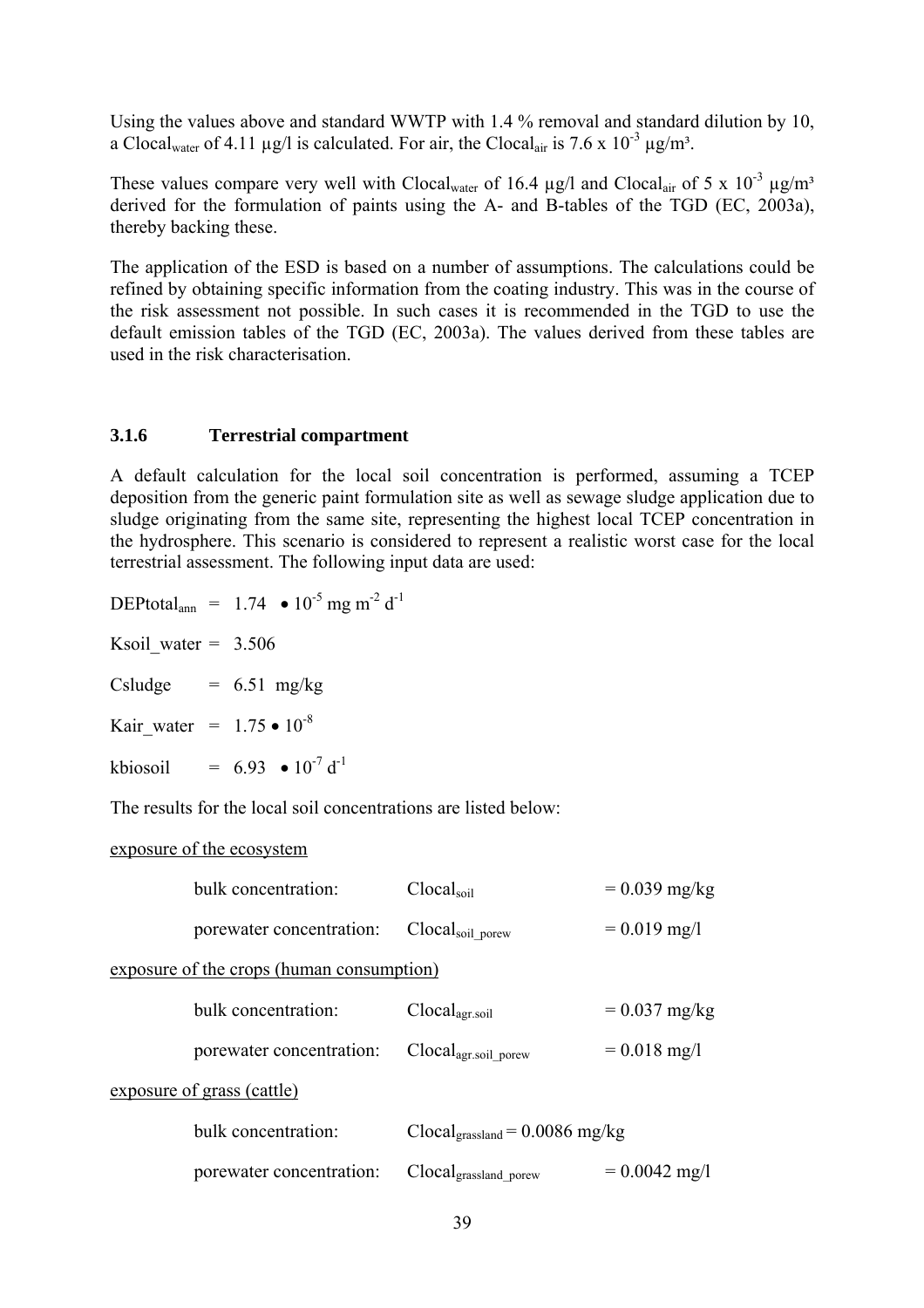### **3.1.7 Non compartment specific exposure relevant to the food chain**

Since there is no indication that TCEP may show a bioaccumulation potential, a risk characterization for exposure via the food chain is not necessary.

### **3.1.8 Regional exposure consideration**

The calculations for the regional PECs are performed with SimpleBox 2.0. Since no information on the geographic localisation of the processing sites for TCEP and the respective quantities involved is available, the following assumptions are made:

- The local emissions for the formulation and industrial use of TCEP are summed up and distributed to the regional and continental area in a ratio of 50 % to 50 %. Considering the comparatively low total volume in Europe it can be assumed that only specialised companies at few sites work in this field. The default ratio of 10 % to 90 % is used only for the widely spread releases to the environment (diffuse releases through polymers during service life).
- All waste water is expected to be released via WWTP except for life cycle "diffuse releases from polymers" for which a connection rate to WWTP of 80 % is assumed.
- The diffuse releases from polymers and paints (covering 95 % of the total consumption amount) via migration are not yet included in the default emission tables of the TGD.

Losses might occur during service life of the products (polymers and paints) and disposal. Difficulties in estimating these losses for TCEP arise due to very limited information regarding the actual use of TCEP in products and their application fields at present. Assumptions are made, however these are open to a certain degree of uncertainty.

There is a recently revised emission scenario document (ESD) on plastic additives (OECD, 2004). The document gives loss factors for flame retardants. However, these relate to solid flame retardant whereas TCEP is in the liquid state at room temperature. Although not appropriate to assess losses for raw materials' handling and compounding, the ESD is applied to estimate diffuse releases originating from service life and disposal to be used in the regional background concentration.

The total tonnage of TCEP used in polymers is 947 t/a. This tonnage is split 50:50 one half going into indoor service products and the other half into outdoor service. In a first approach it is further assumed that products have a service lifetime of 10 years.

The waste could be recycled, remain in the environment, be put on landfill or be incinerated. The ESD gives general figures of disposal percentages for UK in the mid-1990s (OECD, 2004). Accordingly, about 8 % of plastics are recycled, 17 % are burned to generate heat and 75 % are incinerated or disposed of to landfill. Based on estimates for automotive and furniture foams from the draft V6 risk assessment (EC, 2003b) it is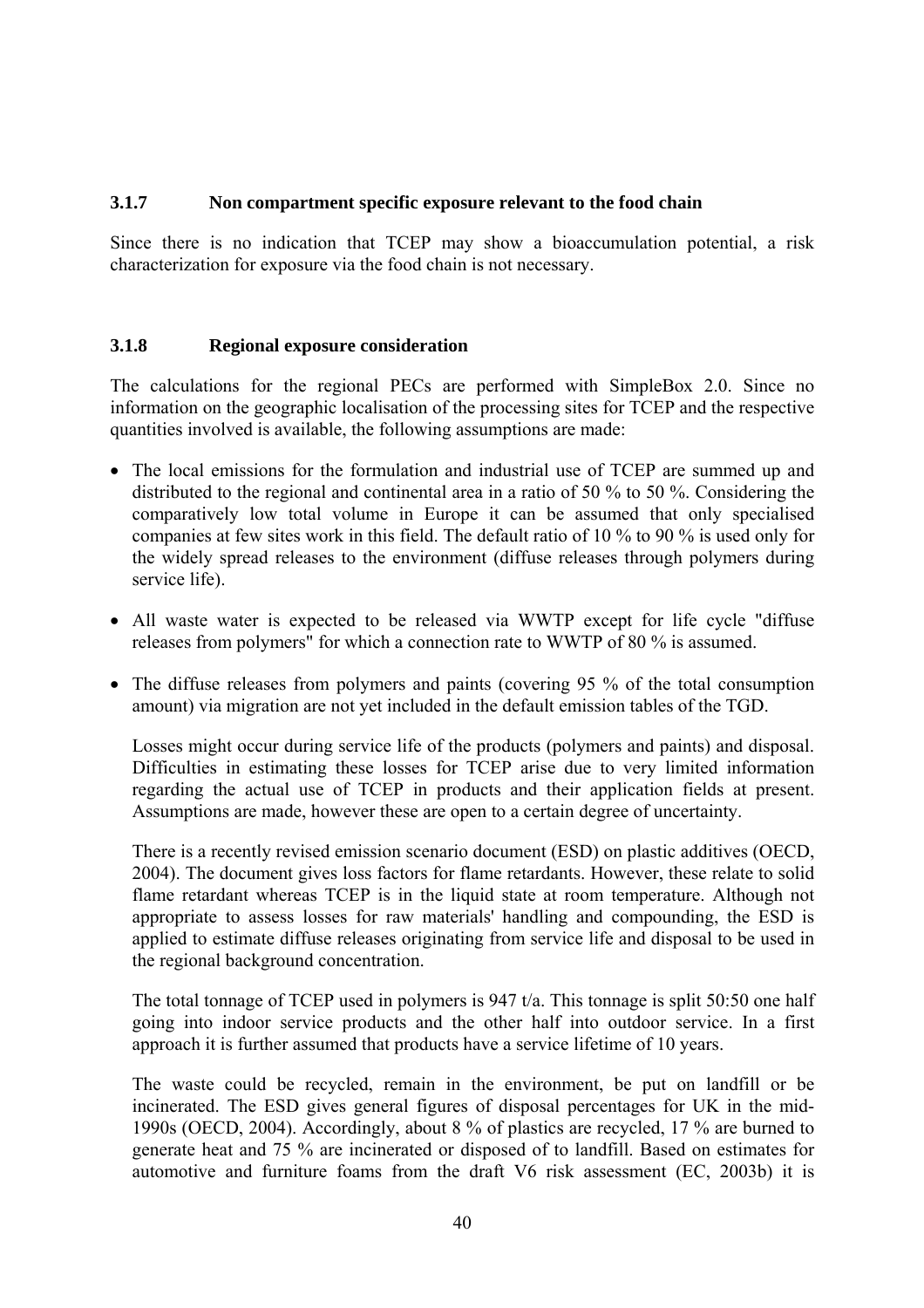assumed that of these 75 % only 5 % is incinerated, the vast majority (95 %) ends up landfilled.

Organic substances are completely destroyed during incineration. Therefore emissions to water and to air are zero (OECD, 2004). In a first approach, no emissions are expected from the recycling process.

With respect to losses to water from landfill, the ESD states that the maximum potential loss could be calculated from the amount of additive remaining in the plastic at disposal, but that it is very unlikely that this amount would be released. Significant leaching of TCEP could be expected due to high solubility of TCEP (7.82  $g/$ l at 20 °C) and the comparatively low adsorption potential. This assumption is fortified by monitoring data where TCEP was detected in the  $\mu$ g/l range in various ground water samples (see 3.1.2.4).

The Landfill Directive (1999/31/EC) calls for decreasing amounts of waste to be sent to landfill in all EU countries. Waste has to be used for energy recovery as much as possible with another potentially important route in the future being gasification of plastics including PUR (EC, 2006a).

There is a very limited amount of monitoring data on releases of TCEP from landfill sites in the EU (see Chapter 3.1.1.4). The Environment Agency (2005) of England and Wales analysed 22 landfill leachates. TCEP was detected in one out of 56 samples analysed (at a concentration of 0.245 µg/l). Metzger and Möhle (2001) investigated landfill leachates originating from household landfills (3 sites) as well as from one hazardous waste site. Concentrations were up to 0.19  $\mu$ g/l (household) and 5.56  $\mu$ g/l (hazardous waste site).

There is currently no guidance in the TGD on how to quantify landfill emissions. The data base on monitoring is too scarce to allow for extrapolation from the measurements to the EU. Emissions due to leaching from landfill are being researched at present but might not be available for some time (Pers comm., 2004).

The total tonnage ending up landfilled can be estimated to  $\leq$  700 t/a. Although leaching can occur for significant time periods after discharge of the products to landfill site, the impact on the value of PEC<sub>regional</sub> is expected to be small. For now leaching is not taken into account further in the assessment. If in due time a model becomes available, the issue of leaching from landfill could be reconsidered.

Table 3.9 Loss factors for service life and disposal for use of TCEP in polymers according to OECD (2004)

|                                             |          |  | $\%$ loss to water over $\%$ loss to air over lifetime |
|---------------------------------------------|----------|--|--------------------------------------------------------|
|                                             | lifetime |  |                                                        |
|                                             |          |  |                                                        |
| Indoor service, leaching to liquid $(0.05)$ |          |  |                                                        |
| waste                                       |          |  |                                                        |
|                                             |          |  |                                                        |
| Indoor service, volatility                  |          |  | 0.05                                                   |
|                                             |          |  |                                                        |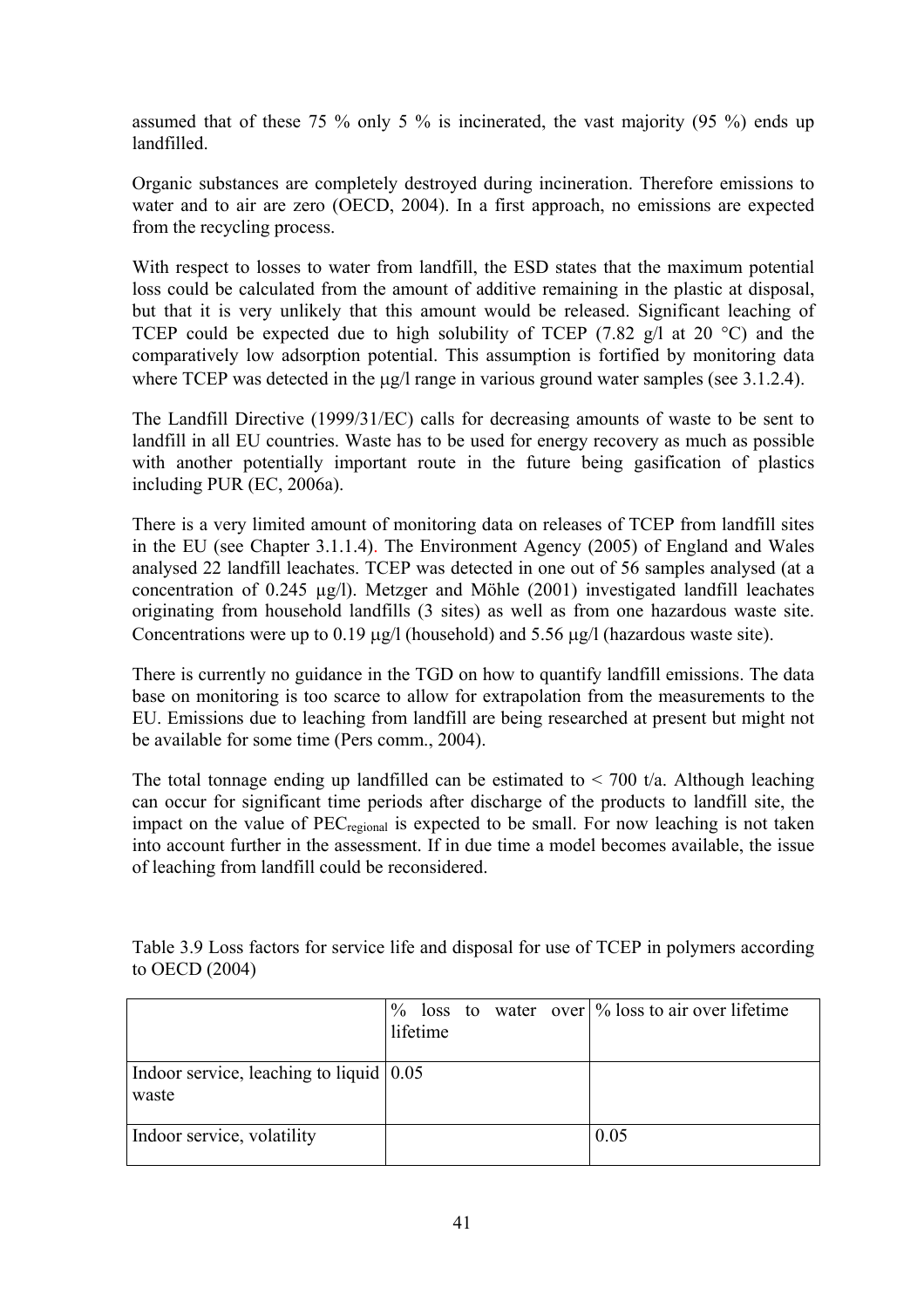| Outdoor service, leaching to<br>environment | 1.6     |      |
|---------------------------------------------|---------|------|
| Outdoor service, volatility                 |         | 0.05 |
| incineration                                |         |      |
| landfill                                    | unknown |      |

10 % of the total resulting emissions from service life and disposal are used as input for the region.

The possible diffuse releases from service life and waste disposal due to application of TCEP in paints are not considered due to a low total amount of TCEP present (5 t/a in region) and general lack of information.

• TCEP is present as an impurity in the substance V6. Production and use of V6 could therefore lead to environmental releases of TCEP. V6 (CAS: 38051-10-4) is currently undergoing ESR risk assessment  $(4<sup>th</sup>$  priority list, Rapporteur: UK). Since there is only one producer in the EU, the site-specific information is confidential.

Diffuse releases of TCEP stemming from production, formulation (e.g. materials handling and compounding) and processing (e.g. conversion and moulding) including service life of V6 are estimated using the Emission Scenario Document on Plastic Additives (OECD, 2004). These are used for the calculation of the regional background concentration. Confidential site-specific information was provided to the Rapporteur.

The release model of V6 containing TCEP as impurity was revised within the revision of the risk assessment of the ESR substance V6 (EC, 2006b). Refer to Chapter [3.1.8.1](#page-42-0) for more information.

• No direct release to soil was identified. Diffuse release only occurs as a result of dispersive processes. Release is therefore to be expected as a result of deposition from air and sludge application (see Chapter 3.1.4).

The total environmental releases (continental and regional) are summarized in the following table: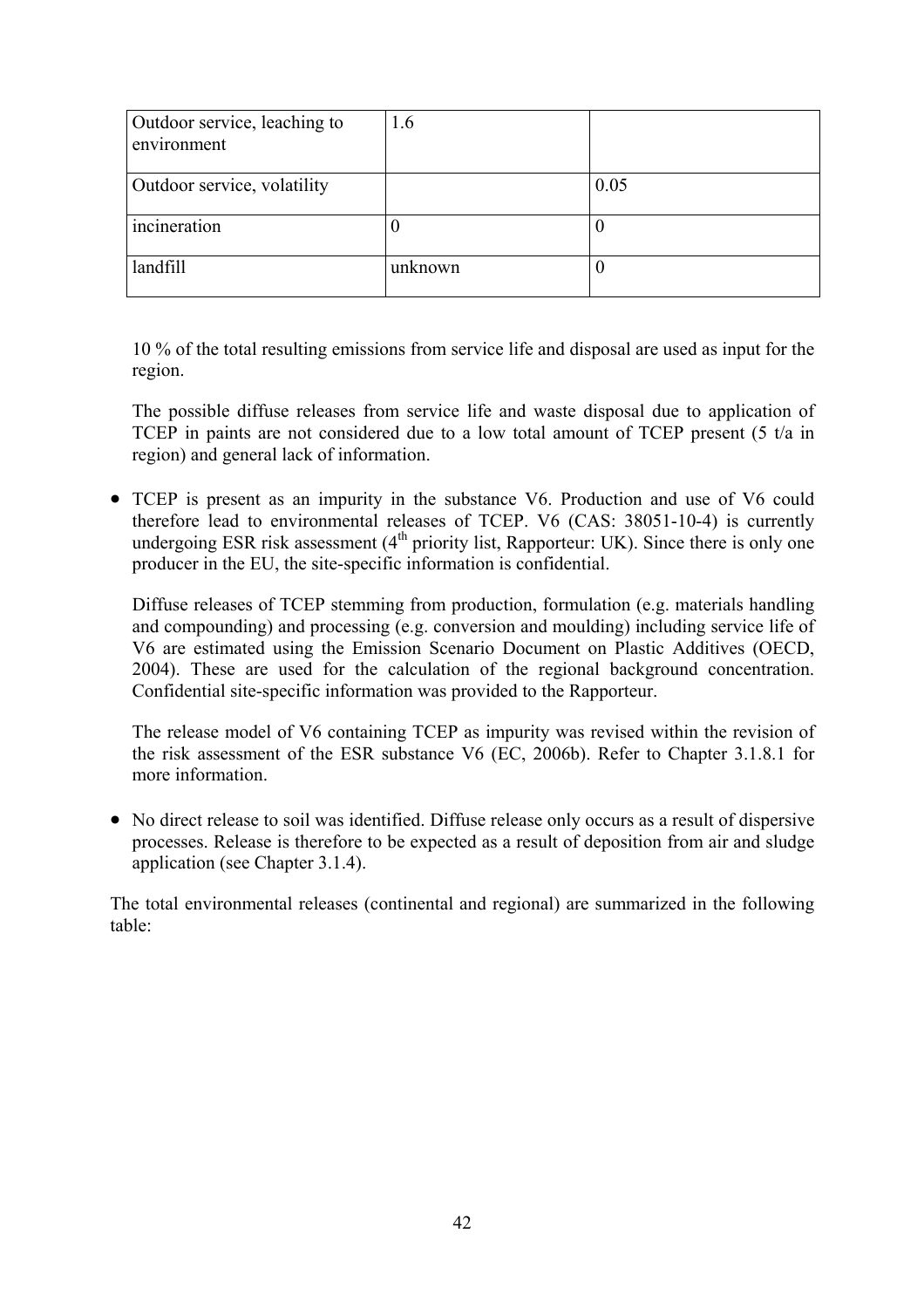| field of application                           | ratio<br>reg./cont. | total release to<br><b>WWTPs</b><br>(t/a) | total direct<br>release to the<br>surface water<br>(t/a) | total release into<br>the atmosphere<br>(t/a) |
|------------------------------------------------|---------------------|-------------------------------------------|----------------------------------------------------------|-----------------------------------------------|
| processing of polymers                         | 50/50               | 0.474                                     |                                                          | 0.474                                         |
| formulation of paints                          | 50/50               | 0.2                                       |                                                          | 0.01                                          |
| industrial use<br>(processing) of paints       | 50/50               | 0.5                                       |                                                          | $\theta$                                      |
| use as intermediate                            | 50/50               | 1.0                                       |                                                          | $5.0 \times 10^{-4}$                          |
| service life of<br>polymers                    | 10/90               | 0.189                                     | 7.632                                                    | 0.474                                         |
| disposal                                       | 10/90               | $\overline{0}$                            | $\overline{0}$                                           | $\overline{0}$                                |
| regional release from<br>V6 production and use |                     | 0.451                                     | 0.113                                                    | 0.051                                         |
| total                                          |                     | 2.814                                     | 7.745                                                    | 1.010                                         |

Table 3.10 Total releases of TCEP to different compartments (regional and continental)

The regional PECs resulting from the SimpleBox 2.0 calculations are given below (further details are presented in the Appendix 2):

| <b>PECregional</b> <sub>water</sub> | $= 0.087 \text{ µg/l}$                    |
|-------------------------------------|-------------------------------------------|
| PECregional <sub>nat soil</sub>     | $= 0.049 \,\mu g/kg_{wwt}$                |
| <b>PECregional</b> <sub>air</sub>   | $= 2.27 \times 10^{-4}$ ng/m <sup>3</sup> |

# <span id="page-42-0"></span>**3.1.8.1 Update to release model of V6**

TCEP is present as impurity in the ESR substance V6 (4.5 – 7.5 %; Rapporteur: UK/IRL). Production and use of V6 could therefore lead to environmental releases of TCEP which should be added to the regional background for the TCEP assessment.

Much of the V6 life cycle is confidential. In 2003, the Environment Agency made an estimate of the releases of TCEP caused by handling of V6 (Pers. comm., 2003). This estimation used a blanket correction factor to correct for the difference between release rates of "high" and "low" volatility plastic additives, as suggested in the ESD. TCEP is of "high" volatility while V6 is of "low" volatility. The resulting release rates were made available to the Rapporteur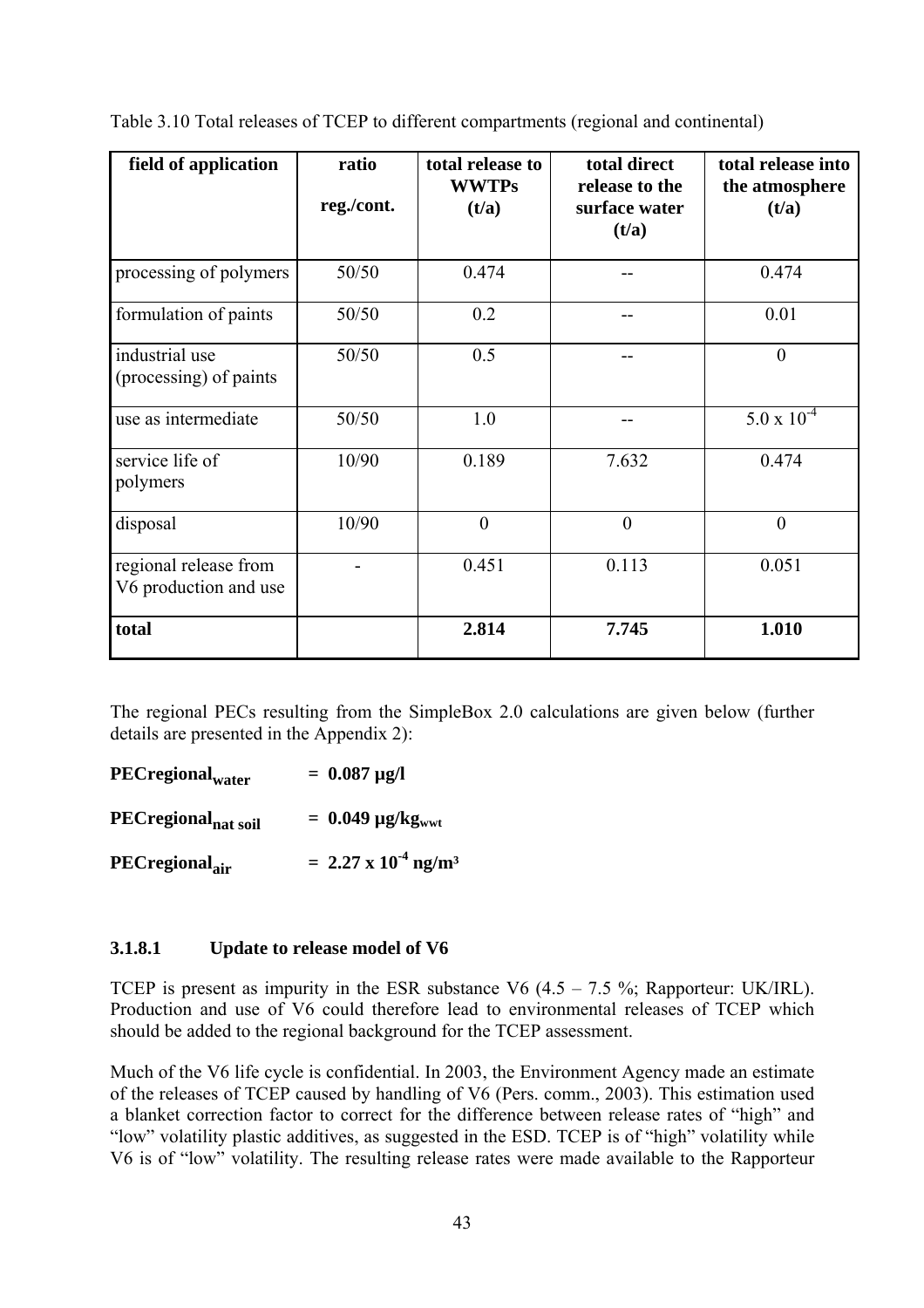and used in the calculation of the regional background concentration of TCEP (cf. Table 3.10).

In the course of updating the exposure assessment of V6 (agreed at TCNES IV/2006) the release rates from foams had been subject to modelling and measurements. The physicochemical properties of TCEP are closer to TCPP than to V6. New release rates were applied using percentage rates of release of TCPP from equivalent life cycle stages. The resulting releases are shown in Table 3.11. It has to be noted that a change in the approach to modelling of waste remaining in the environment resulted in an overall increase in estimated release rate to air.

| Table 3.11 Comparison of releases of TCEP from V6 handling between 2007 model and 2003 |  |  |  |
|----------------------------------------------------------------------------------------|--|--|--|
| estimation                                                                             |  |  |  |

|                                                                 | to WWTPs<br>(t/a) | to surface water<br>$(directly)$ $(t/a)$ | to atmosphere<br>(t/a) |
|-----------------------------------------------------------------|-------------------|------------------------------------------|------------------------|
| regional release from<br>V6 production and use<br>(2007)        | 0.003             | $7.3 \times 10^{-4}$                     | 0.089                  |
| total release (2007)                                            | 2.366             | 7.633                                    | 1.048                  |
| regional release from V6<br><i>production and use</i><br>(2003) | 0.451             | 0.113                                    | 0.051                  |
| total release $(2003)$                                          | 2.814             | 7.745                                    | 1.010                  |

The respective regional PECs resulting from the SimpleBox 2.0 calculations using the total releases are given below (Table 3.12):

Table 3.12 Comparison of PECregional for various compartments using different V6 release rates

|                                        | 2007 model                              | 2003 estimation                         |
|----------------------------------------|-----------------------------------------|-----------------------------------------|
| <b>PECregional</b> <sub>water</sub>    | $0.071 \,\mu g/l$                       | $0.087 \,\mu g/l$                       |
| <b>PECregional</b> <sub>nat soil</sub> | $0.055 \mu g/kgwwt$                     | $0.049 \mu g/kgwwt$                     |
| $\rm{PEC}$ regional <sub>air</sub>     | $2.52 \times 10^{-4}$ ng/m <sup>3</sup> | $2.27 \times 10^{-4}$ ng/m <sup>3</sup> |

It can be noted that regional PEC for water from 2007 model is smaller than from 2003 estimation. Both regional 2007-PECs for air and soil are higher than 2003-PECs. However, this change has no significance for the resulting local PECs and the consequent PEC/PNEC ratios (cf. Chapter 3.3).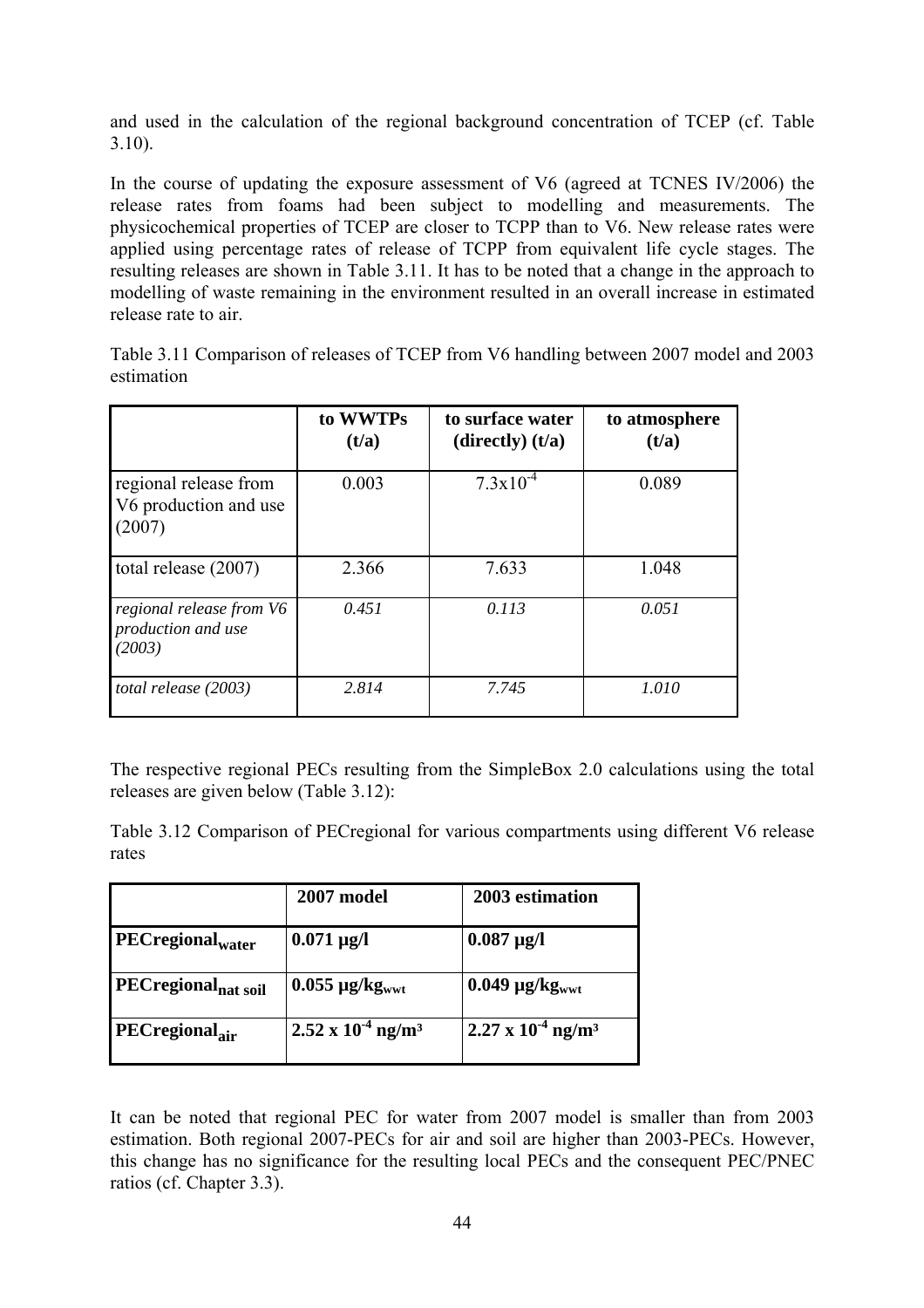The refinements to the exposure model of V6 have changed the release rates of TCEP from V6 handling, and consequently the total release rates and the various PECregional. Although more accurate these changes have no significance for the PEC/PNEC ratios. For reasons of simplicity the PECregional as calculated from 2003 estimation are used in the risk assessment.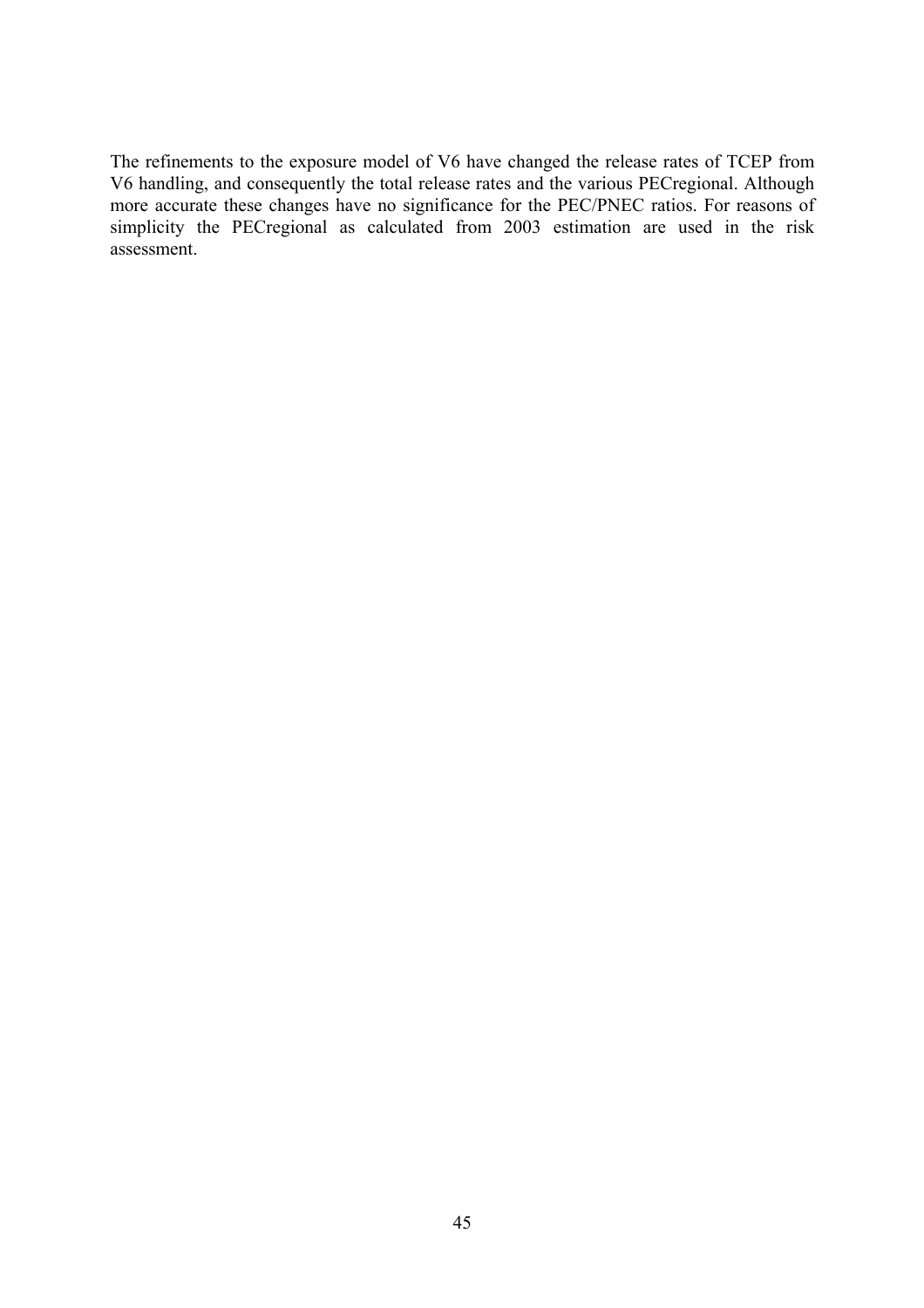# **3.2 EFFECTS ASSESSMENT: HAZARD IDENTIFICATION AND DOSE (CONCENTRATION) - RESPONSE (EFFECT) ASSESSMENT**

## **3.2.1 Aquatic compartment**

The available information about ecotoxic effects produced in various tests is summarized in the Table 3.11 below. The effects recorded refer almost exclusively to short-term exposure. All effect values refer to nominal concentrations. Only freshwater species have been tested.

# **3.2.1.1 Toxicity to algae**

Noteworthy are striking differences between the NOEC/EC<sub>50</sub> values determined in the tests conducted with *Scenedesmus subspicatus*.

An examination of the respective test protocols failed to establish the reasons for such large discrepancies. The differing algal strains and nutrient media used cannot be regarded as a plausible primary cause. The only difference between the test conditions of the two tests with *Scenedesmus subspicatus* was a difference in pH of about 0.5 unit. The test by Kühn et al. (1989) used at test start a pH of 8, while the study by Hoechst (1988) employed a pH of 7.5. However, it is not assumed that this difference in pH has such an influence on the test results.

As in the study by Kühn et al. (1989) a pH increase by 1.4 units (from 8.0 to 9.4) occurs between day 2 and 3 of exposure that may have influenced the toxicity, even if the validity criterion is fulfilled, it is proposed by Nyholm & Kusk (2003) to use the 48h-effect values from this study instead of the 72 h-values.

The test results cited in Akzo (1993) cannot be validated as neither a test report nor a reference is available. As one of the given values is in agreement with the results found by Kühn et al. (1989), it is assumed that the same test result is described.

In the 96 h test conducted with another green alga (*Selenastrum capricornutum*), considerable differences between the results of the range-finding test with no growth inhibition up to 100 mg/l and the outcome of the definitive test (NOEC = 5 mg/l) were found. In addition, a comparison of the growth characteristics given for both preliminary and definitive test reveals significantly stronger growth even in the controls in the former test, supplemented here by slight promotion of cell multiplication (compared to controls) at all concentrations tested (range: 0.1 - 100 mg/l). The authors cite the noticed instability of the TCEP dispersion as potential reason for the discrepancies in the effect values for both tests (Akzo, 1992). However, this observed instability cannot be explained by the physicochemical properties of the substance nor by any degradation mechanism.

## **3.2.1.2 Toxicity to aquatic invertebrates**

On the whole the few available data indicate modest to low toxicity to the representatives of this group (although 48 h values for *Daphnia* are lacking) under conditions of short-term exposure. The results of the 7 d investigation with planarians collected in an unpolluted river should be considered as merely indicative values: Yoshioka et al. (1986) concluded from their correlation analysis including several test methods with various test species that the additional stress exerted by head cutting may influence the effect values. In this sense, planarian sensitivity may be lower than indicated by this head and eye regeneration study.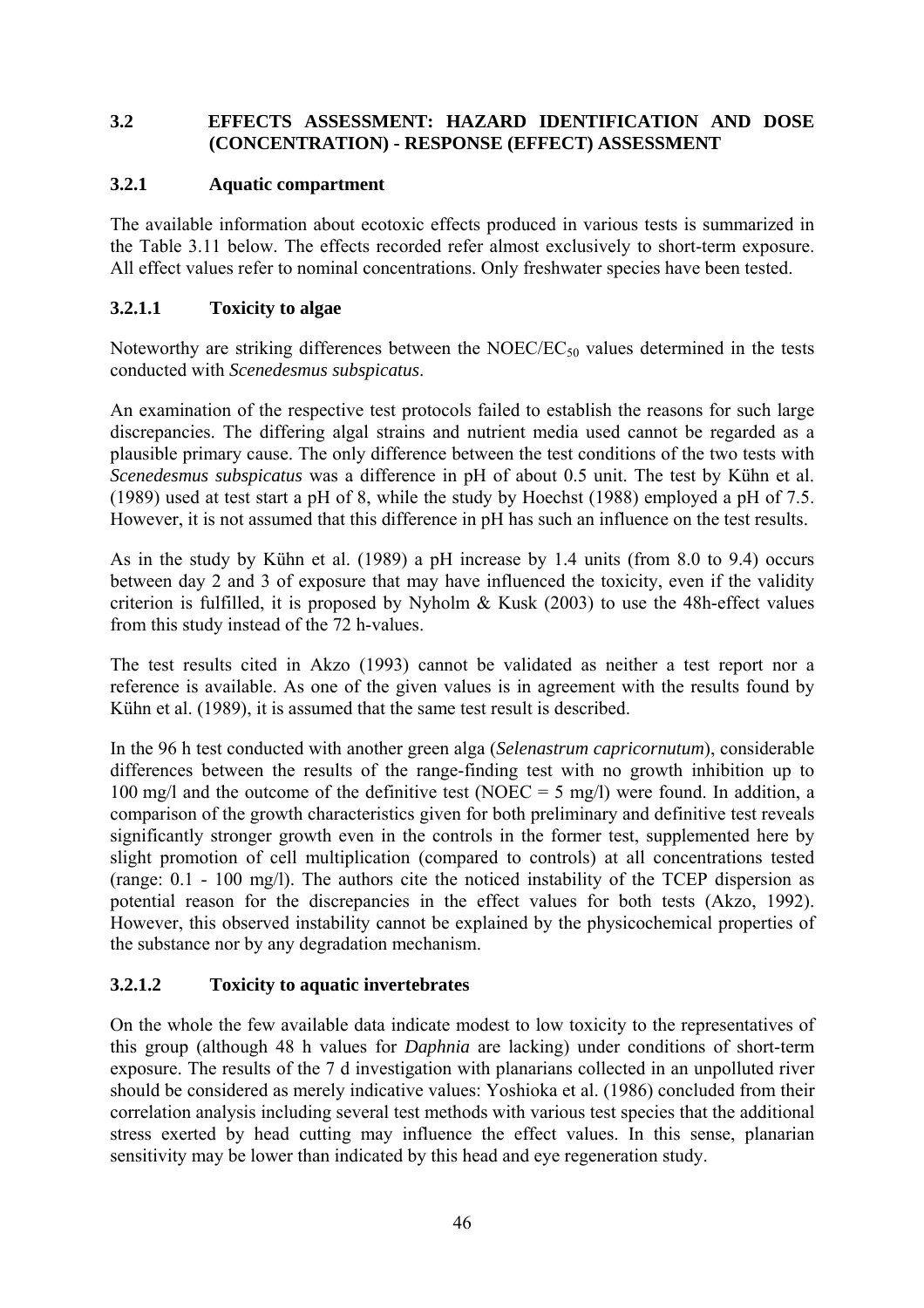| Taxon.<br>group    | <b>Species</b>                    | duration | <b>Exposure Endpoint</b>                                                                       | (mg/l)                     | <b>Effect</b> value Reference/annotations                                                                                                                                   |
|--------------------|-----------------------------------|----------|------------------------------------------------------------------------------------------------|----------------------------|-----------------------------------------------------------------------------------------------------------------------------------------------------------------------------|
| Green<br>algae     | <b>Scenedesmus</b><br>subspicatus | 48h      | $E_bC_{10}$<br>E <sub>r</sub> C <sub>10</sub><br>$E_bC_{50}$<br>E <sub>r</sub> C <sub>50</sub> | 0.29<br>0.65<br>2.0<br>5.0 | Kühn et al., 1989<br>(WaBoLu res. Report<br>$N^{\circ}$ 106 03 052/01)                                                                                                      |
|                    |                                   | 72 h     | $E_bC_{10}$<br>E <sub>r</sub> C <sub>10</sub><br>$E_bC_{50}$<br>E <sub>r</sub> C <sub>50</sub> | 0.2<br>0.55<br>1.1<br>3.6  |                                                                                                                                                                             |
|                    |                                   | 96 h     | $E_bC_{10}$<br>$EbC_{50}$                                                                      | 0.3<br>1.2                 |                                                                                                                                                                             |
|                    |                                   | 72 h     | <b>NOEC</b><br>$E_bC_{50}$                                                                     | 100<br>271, 278            | Hoechst AG, 1988<br>Report N°<br>OEK 88/082 E)<br>two separate tests                                                                                                        |
|                    |                                   |          | E <sub>r</sub> C <sub>10</sub><br>E <sub>r</sub> C <sub>50</sub>                               | 148<br>522                 | Recalculation by<br>Nyholm & Kusk (2003)<br>from raw data                                                                                                                   |
|                    |                                   |          | $EC_{10}$<br>$EC_{50}$                                                                         | 15.9<br>67.9               | cited in Akzo, 1993, test<br>report or reference not<br>available (it is only<br>stated that the value is<br>from Akzo chemical<br>database, containing<br>various sources) |
|                    |                                   | 72 h     | $EC_{10}$<br>$EC_{50}$                                                                         | 0.2<br>1.1                 | cited in Akzo, 1993, test<br>report or reference not<br>available (it is only<br>stated that the value is<br>from Akzo chemical<br>database, containing<br>various sources) |
|                    | Selenastrum<br>capricornutum      | 96 h     | <b>NOEC</b><br><b>LOEC</b><br>$E_bC_{50}$<br>E <sub>r</sub> C <sub>50</sub>                    | 5<br>15<br>38<br>117       | Akzo Chemicals, 1992<br>$(CRL$ report $F$ 92 016)<br>in range finding test<br>$NOEC = 100$ mg/l                                                                             |
| Inverte-<br>brates | Crustacea:<br>Daphnia<br>magna    | 24 h     | EC <sub>0</sub><br>$EC_{50}$<br>EC <sub>100</sub>                                              | 100<br>340<br>1000         | Hoechst AG, 1989                                                                                                                                                            |
|                    |                                   | 24 h     | EC <sub>0</sub><br>$EC_{50}$                                                                   | 186<br>451                 | Kühn et al., 1989<br>(WaBoLu res. Report                                                                                                                                    |

Table 3.11: Data on ecotoxic effects of TCEP on aquatic plants (algae), invertebrates and fish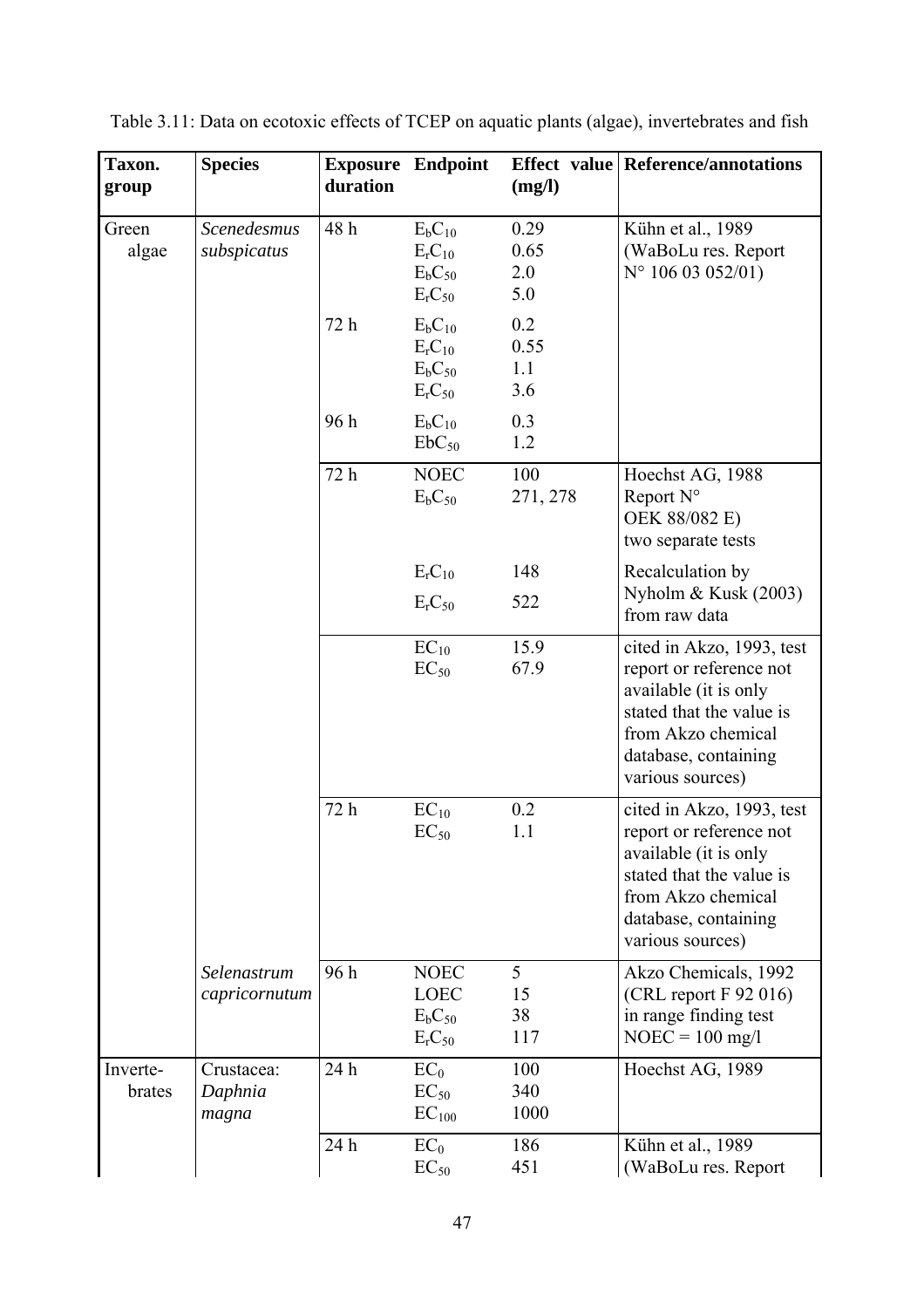|                                                 | 21 d           | <b>NOEC</b>             | 13   | $N^{\circ}$ 106 03 052/01)<br>$E =$ reproduction rate            |
|-------------------------------------------------|----------------|-------------------------|------|------------------------------------------------------------------|
|                                                 | 24h            | $EC_{50}$               | 235  | Bayer AG, 1991                                                   |
| Moina<br>macrocopa                              | 3 <sub>h</sub> | $LC_{50}$               | 1000 | Yoshioka et al., 1986                                            |
| Planaria<br>(flatworms):<br>Dugesia<br>japonica | 7 d            | $EC_{50}/$<br>$LC_{50}$ | 159  | Yoshioka et al., 1986<br>head regeneration and<br>mortality test |

# Table 3.11: continue

| Taxon.<br>Group | <b>Species</b>                                    | <b>Exposure</b><br>duration | <b>Endpoint</b>                             | (mg/l)                                       | <b>Effect</b> value Reference/annotations                           |
|-----------------|---------------------------------------------------|-----------------------------|---------------------------------------------|----------------------------------------------|---------------------------------------------------------------------|
| Fish            | Oncorhynchus<br>mykiss                            | 96 h                        | $LC_0$<br>$LC_{50}$<br>$LC_{100}$           | 100<br>249<br>400                            | Akzo Chemicals, 1990b<br>LSR report $N^{\circ}$<br>90/AKL 021/0161) |
|                 | Oryzias latipes                                   | 48h                         | $LC_{50}$                                   | 300                                          | MITI, 1992                                                          |
|                 |                                                   | 96 h                        | $LC_{50}$                                   | 210                                          | Sasaki et al., 1981                                                 |
|                 |                                                   | 96 h                        | $LC_{50}$                                   | 170                                          | Yoshioka and Ose, 1993                                              |
|                 |                                                   | 48h                         | $LC_{50}$                                   | 230 (10 °C)<br>190 $(20 °C)$<br>66 $(30 °C)$ | Tsuji et al., 1986                                                  |
|                 | Leuciscus idus<br>melanotus                       | 48 h<br>2 <sub>h</sub>      | $LC_0$<br>$EC_0$<br>$LC_{50}$<br>$LC_{100}$ | ca. 100<br>10<br>ca. 200<br>300              | Hoechst AG, 1978<br>(test report $6/78$ )                           |
|                 | Carassius<br>auratus                              | 96 h                        | $LC_{50}$                                   | 90                                           | Sasaki et al., 1981                                                 |
|                 |                                                   | 7d                          | $EC_0/LC_0$                                 | 5                                            | Eldefrawi et al., 1977<br>(only one concentration<br>tested)        |
|                 | <u>dietary</u><br>toxicity:<br>Cyprinus<br>carpio | 6 d                         | LD <sub>0</sub>                             | up to $156$<br>mg/kg food                    | Loeb and Kelly, 1963<br>(US Fish and Wildlife<br>Serv.)             |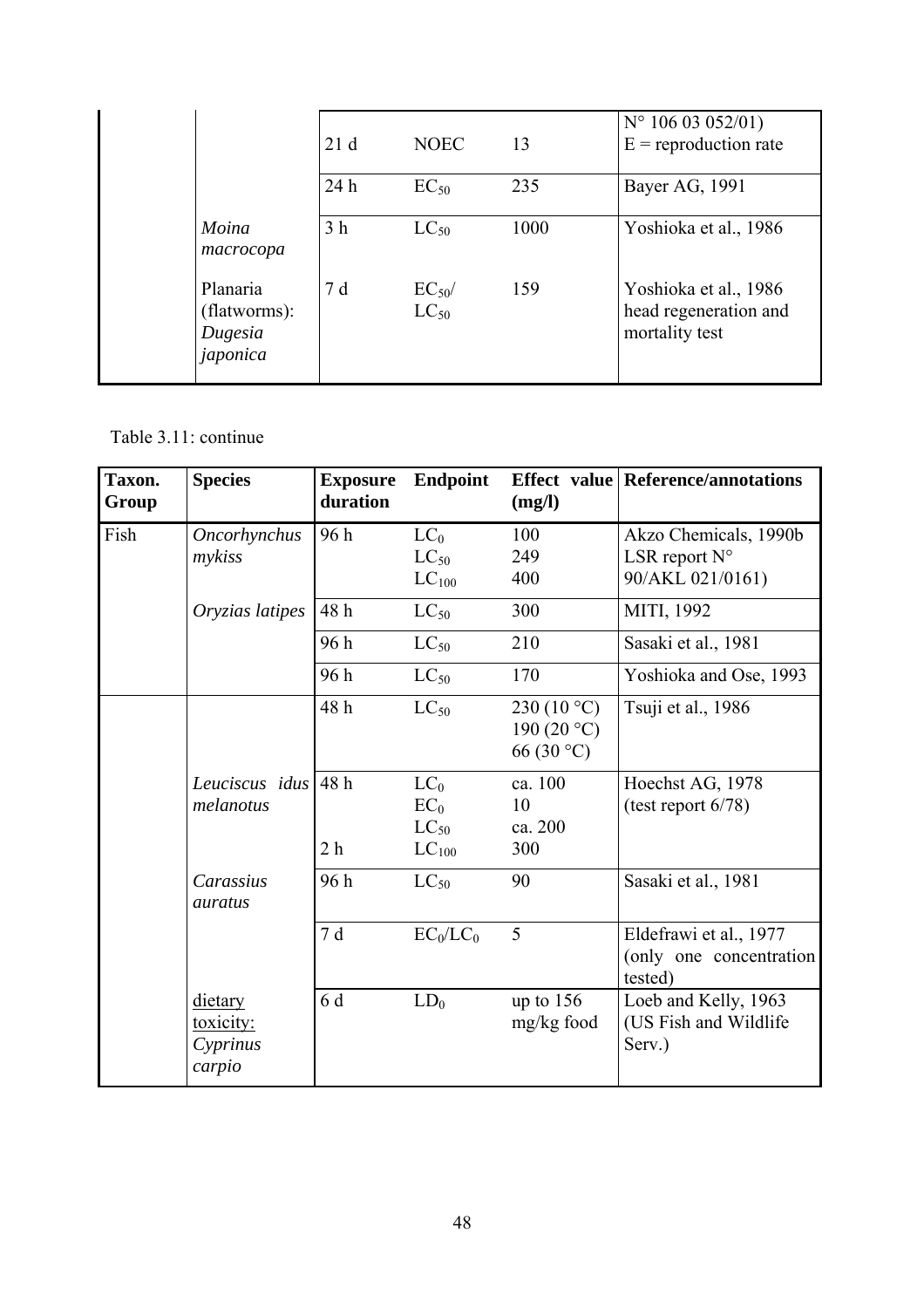# **3.2.1.3 Toxicity to fish**

The data on the impact of short-term exposure indicate modest to low acute toxicity. As symptoms of progressive poisoning hyperventilation, loss of coordination in swimming, darkening pigmentation and apathy are mentioned in test protocols. At concentrations higher than 200 mg/l, 100 % mortality normally occurred within the first day of exposure. Sasaki et al. (1981) reported a deformation of the spinal column in 3 of 12 killifish after exposure to 200 mg/l for 24 - 72 h. Under these exposure conditions, protrusion of eyes was observed, too.

The 48 h  $LC_{50}$  values for killifish determined by Tsuji et al. (1986) in a static system illustrate the increase in toxic action resulting from rising temperature.

With regard to the few  $LC_0/NOEC$  values reported, some comments in the test protocols provide supplementary information about the range of the acute no-effect level in fish:

- in the 96 h test with juvenile trout (Akzo, 1990b) during the preliminary range finding investigation hyperventilation and darkening pigmentation were observed even at the lowest concentration tested (10 mg/l). These findings contrast considerably with the NOEC of 50 mg/l resulting from the definitive test. The differences in the results may be due to incomplete solution of TCEP as observed in the latter test only. However, this incomplete solution cannot be explained by the physicochemical properties of the test substance.
- during the 48 h test with golden orfe (Hoechst,1978) increasing disturbances in swimming at concentrations higher than 10 mg/l were recorded (at 25 mg/l in one, at 50 mg/l in two of 10 fish).

These auxiliary data appear to indicate that TCEP concentrations around 10 mg/l may represent a kind of threshold level for sublethal effects in sensitive fish (like trout) under conditions of short-term exposure.

The 7 d  $EC_0/LC_0$  (5 mg/l) for goldfish determined by Eldefrawi et al. (1977) in a simple tank experiment is restricted in its indicative value regarding the NOEL to concentrations of 5 mg/l: since only one concentration (5 mg/l) was tested, higher  $EC_0$  and  $LC_0$  values cannot be excluded.

As mentioned in Chapter 3.1.1, TCEP bioconcentration by fish is low (Sasaki et al. 1981, 1982). Uptake and elimination take place rapidly as shown by a biological half-life value of 0.7 h in killifish (Sasaki et al., 1982). At test concentrations of 1 - 3 mg/l, the maximum bioconcentration ratio in killifish (1.2 - 1.4) was reached within the first day and remained practically constant until cessation of exposure after further 10 days. The former feature may at least partly explain the above mentioned early manifestation of mortality in fish lethality tests at higher concentration levels.

The analytical monitoring of TCEP carried out by Sasaki et al. (1982) did not trace metabolites of the test substance. Supplementary information about the potential extent of metabolic conversion was provided by Sasaki et al. (1985). They reported that in contrast to certain other phosphoric triesters the compound was only slightly affected when incubated with liver microsomes of goldfish in the presence of NADPH.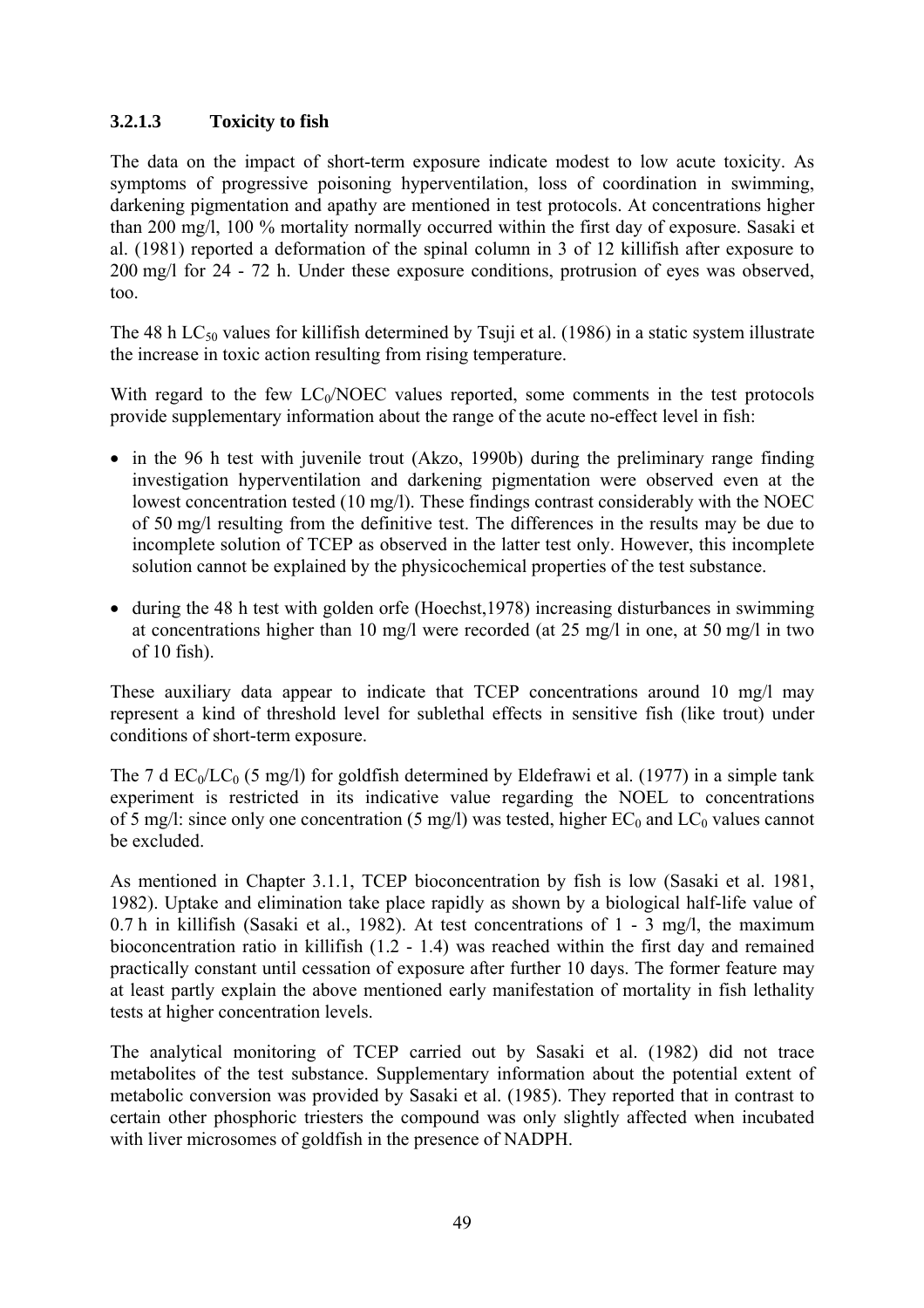## **3.2.1.4 Toxicity to microorganisms**

In a respiration inhibition test according to OECD guideline 209 activated sludge of a predominantly domestic sewage treatment plant was exposed to TCEP for 3 h. The  $EC_{20}$ ,  $EC_{50}$  and  $EC_{90}$  were 1.4 g/l, 3.2 g/l and 7.8 g/l, respectively (Akzo, 1990c).

The aerobic degradation of synthetic sewage by industrial activated sludge was inhibited at concentrations above 500 mg/l, up to 1000 mg/l inhibition was compensated after 1 day adaptation; below 500 mg/l degradation was rather enhanced (Hoechst, 1978).

In an inhibition test applying the ETAD fermentation tube method with anaerobic microorganisms gas evolution was inhibited at concentrations above 250 mg/l (Hoechst, 1978). In a second assay an  $EC_0$  of 1500 mg/l after 24 h was reported (Hoechst, 1985). However, with the same method  $EC_{50}$  values of 10 - 100 mg/l were cited in an EU safety data sheet (Hoechst, 1994).

# **3.2.1.5 Determination of the PNEC**<sub>aqua</sub>

Despite remaining problems regarding the plausibility of widely differing effect values resulting from growth inhibition tests with algae, the lowest effect figures available refer to this group. As the available studies are regarded as valid and no reason for the conflicting results can be given, it is proposed to use the lowest effect value based on growth rate for the derivation of the PNECaqua. As explained above, the 48h-values are preferred to the 72hvalues. Therefore, the 48h-ErC<sub>10</sub> of 0.65 mg/l found by Kühn et al. for *Scenedesmus subspicatus* is used as basic value. Long-term tests with species from two trophic levels are available. Therefore an assessment factor of 50 can be regarded as suitable. However, as from the effect values for *Scenedesmus subspicatus* found by Kühn et al. it can be concluded, that algae are the most sensitive species to TCEP (EC50-value is a factor of 18 to 90 lower than EC50/LC50 values from fish and daphnids found in short-term tests), and it is therefore not expected that in a long-term test with fish an effect value below 0.65 mg/l will be found, an assessment factor of 10 is justified according to the TGD:

**PNEC**<sub>agua</sub> = 
$$
0.65 \text{ mg}/1 / 10 = 65 \text{ µg/l}
$$

# **3.2.1.6 Determination of the PNECwwtp**

For the effects assessment for microorganisms in sewage treatment plants the  $PNEC<sub>www</sub>$  is calculated by applying an assessment factor of 100 on the  $EC_{50}$  from the OECD 209 respiration inhibition test (3.2 g/l) according to the TGD:

$$
PNEC_{WWtp} = 32 \text{ mg/l}
$$

# **3.2.1.7 Sediment**

No information about TCEP effects on sediment organisms could be found.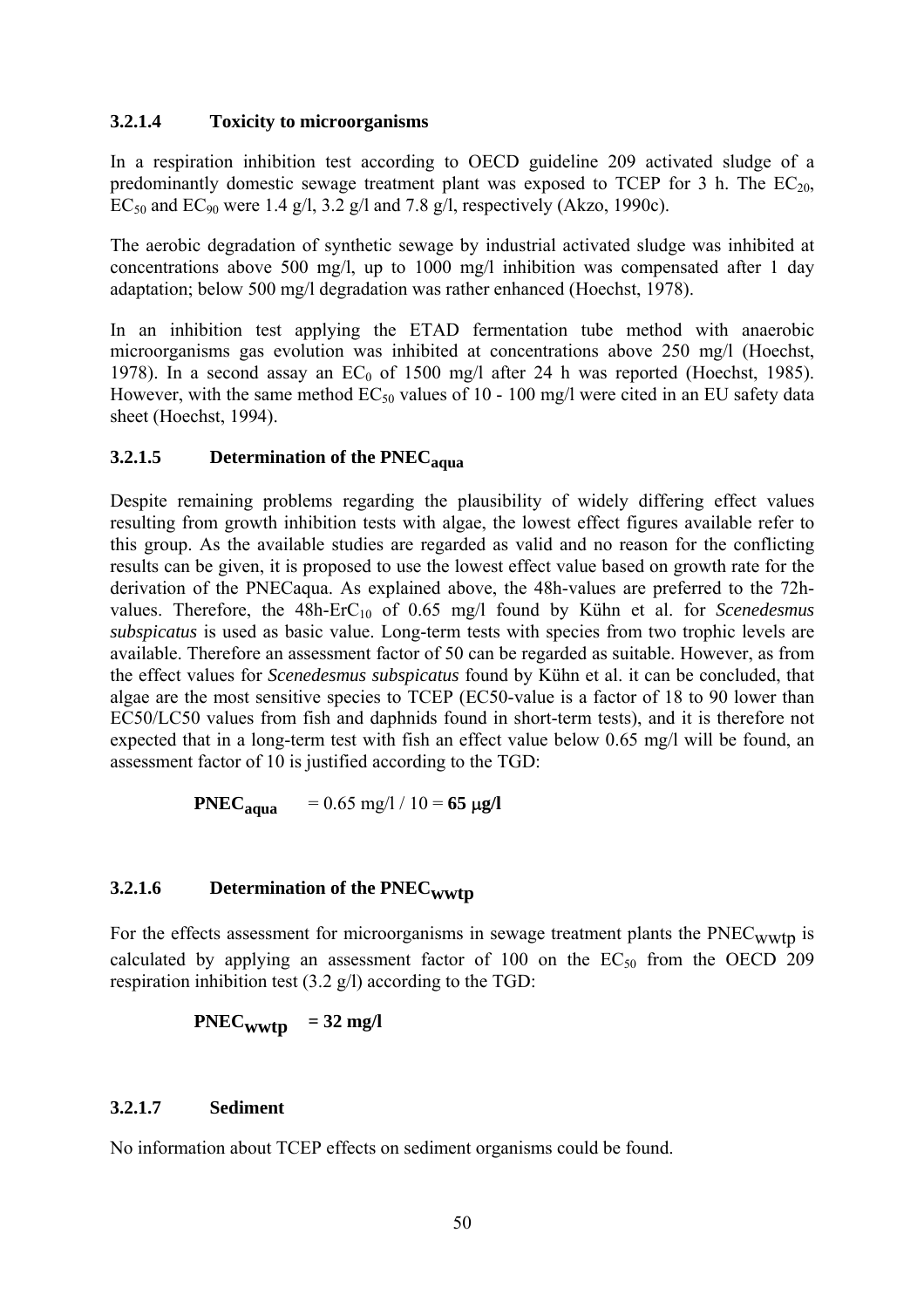Consequently, only a provisional  $PNEC_{\text{sed}}$  can be determined based on equilibrium partitioning according to TGD using a  $K_{\text{sun-water}}$  of 3.655:

PNEC<sub>sed</sub> = 
$$
\frac{3.655 \cdot 0.065 \cdot 1000}{1150} = 0.2 \text{ mg/kg}
$$

## **3.2.2 Atmosphere**

No ecotoxicological data are available for this environmental compartment.

## **3.2.3 Terrestrial compartment**

The taxon-related description and discussion of reported effects include soil organisms and species/groups inhabiting other terrestrial substrates.

With regard to soil, all relevant data available were generated by Römbke et al. (1995).

# **3.2.3.1 Toxicity to higher plants**

The following results have been obtained for *Avena sativa* (oat) in a plant growth test conducted according to OECD 208 (slightly modified):

14 (16) d  $NOEC = 10$  mg/kg (dw)

 $EC_{50} = 64$  mg/kg (dw)

Römbke et al. (1995) mention that due to lacking data homogeneity, the estimated NOEC of 10 mg/kg could not be verified statistically.

At the lowest concentration within the range tested (1 - 1000 mg/kg) necrosis and chlorosis at leaf tips were observed. Though indicating that the overall no-effect-level for the ecotoxicological impact of TCEP on growth-related processes lies below 1 mg/kg, in the respective evaluation it has to be taken into account that at concentrations up to 10 mg/kg (dw) *Avena* plants were evidently able to recover from those injuries before the end of the test. The rapid loss of recovery potential at increasing concentrations is shown by a 76 % growth inhibition reported for 100 mg/kg (dw).

In contrast to the data for 14 (16) d exposure, in the preceding seed germination and seedling emergence test lasting 48 h no inhibition could be established at concentrations up to 1000 mg/kg (dw).

# **3.2.3.2 Toxicity to invertebrates**

No mortality could be observed at concentrations of up to 1000 mg/kg in a 14 d earthworm toxicity test conducted according to a BBA guideline which (despite very slight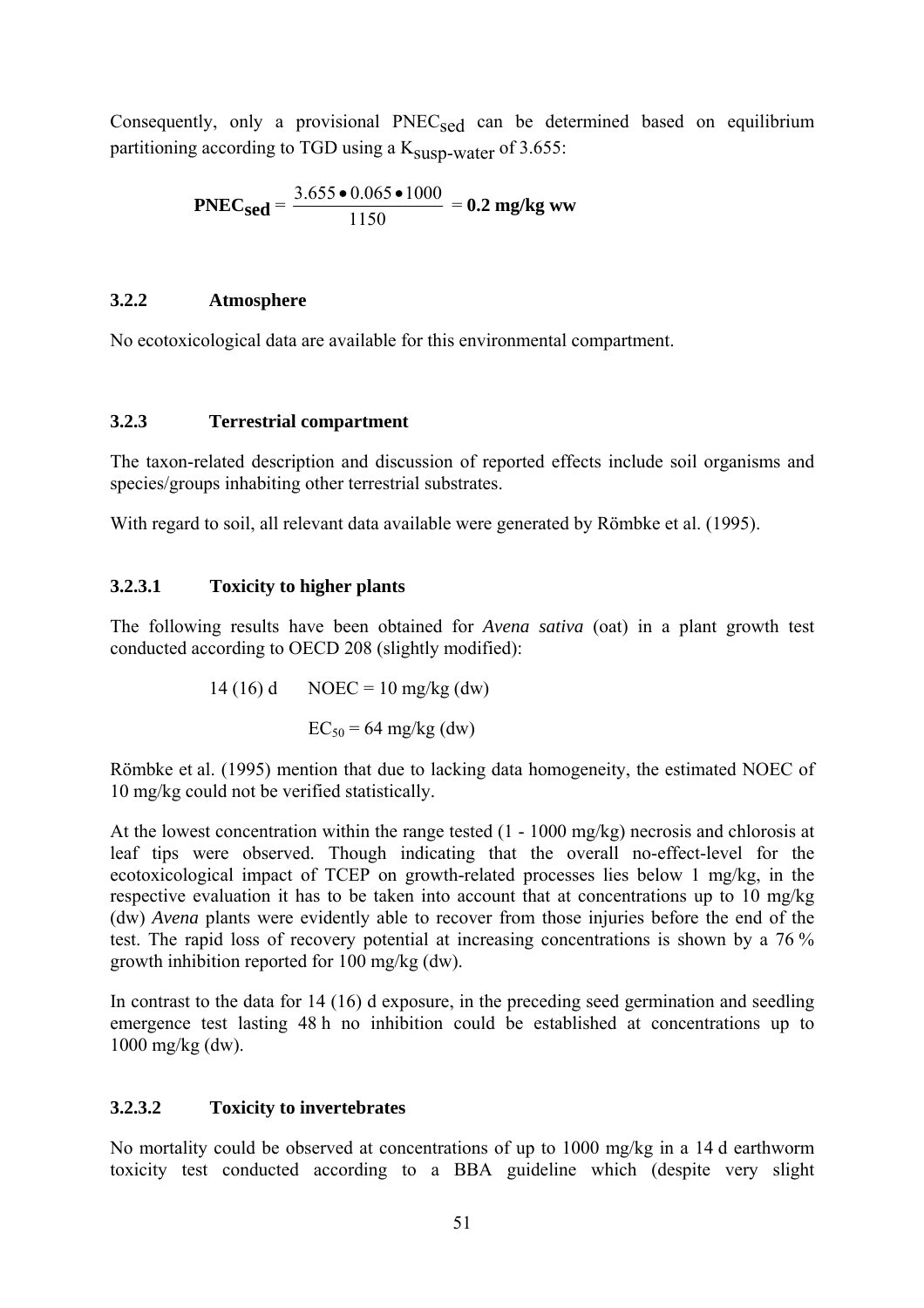modifications) corresponds to OECD 207. However, at that maximum concentration a significant weight reduction (> 10 %, compared to controls) in *Eisenia andrei* was determined. As NOEC for this endpoint a value of 580 mg/kg (resulting from the chosen spacing factor of  $\sqrt{3}$ ) was reported (Römbke et al., 1995).

Among arthropods, a few insect species and a spider were investigated for their TCEP susceptibility:

The springtail *Folsomia candida* (3. - 5. larval stage at test start) was exposed in a 28 d reproduction test in accordance with a BBA guideline (Riepert, 1991) which corresponded to the analogous ISO draft. The following results were obtained (values in mg/kg (dw)):

| mortality (adults): | $LC_{10} = 19.3$  |
|---------------------|-------------------|
|                     | $LC_{50} = 66.5$  |
| reproduction rate:  | $EC_{10} = 44.6$  |
|                     | $EC_{50} = 131.9$ |

The authors reported that a 30 % reduction in the reproduction rate was judged to be not statistically significant due to high rate variability observed when repeating the test, in contrast to the respective value of almost 90 % obtained for 125 mg/kg.

In the preceding 24 h test conducted with adult *Folsomia* specimens (> 3 mm in length) first signs of intoxication had been observed only at the highest concentration tested (1000 mg/kg).

As further insect species the carnivorous carabid beetle *Poecilus cupreus* representing the epigean fauna was subjected to a bait-lamina test (BBA guideline VI, 23-2.1.8, 1991). In this procedure, counting of traces of feeding activity on fly pupae *(Calliophora)* on soil (quartz sand, 70 % of maximum water capacity) is carried out. Groups of adults were exposed to 5 mg/kg (dw) for two weeks. No mortality or any behavioural effects were observed for two weeks in 5 replicates, but a mean reduction of 28 % in the feeding rate was determined. This effect, though not designating the chosen TCEP concentration as precise LOEC, may be seen as quite indicative: according to an EC proposal (1991) a rate of  $> 30\%$  should be used as qualifying criterion within the regulation process for plant protection agents.

Supplementary information about TCEP toxicity to insects refers to species which are not or only occasionally exposed to pollutants in soil: Ludvik and Decker (1947) reported a 48 h mortality rate of 51.3 % in aphids *(Myzus persicae)* after spraying with 2000 mg/l. No mortality was observed after 72 h when adult houseflies (*Musca domestica*) were fed a mixture of 1 % TCEP in sugar and dried milk. Topical application in this species led to the same result (Eldefrawi et al., 1977).

On the whole, the cited results point to low TCEP impact on insects under conditions of 1 - 3 d exposure. Regarding the mechanism of action, this view is affirmed in part by research of Eldefrawi et al. (1977) in which TCEP turned out to be a weak enzyme inhibitor in the midgut system of larval armyworm *(Spodoptera sp.)*.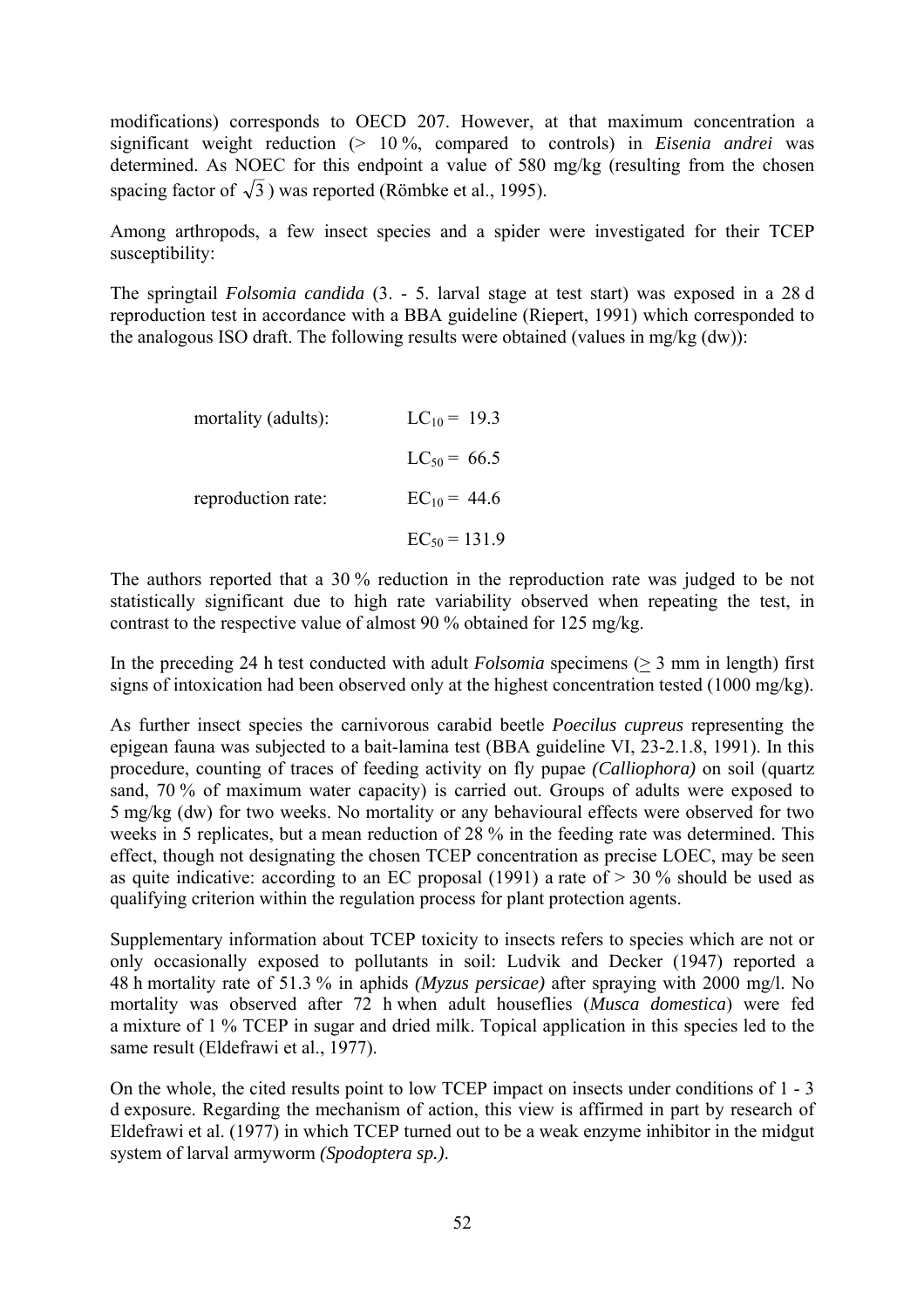The only available information on TCEP toxicity to spiders was provided by Römbke et al. (1995) who conducted a substrate contact test according to a respective BBA guideline (draft, 1992). Subadult females of the epigean genus *Pardosa* were exposed to 5 mg/kg (dw) contained in moistened quartz sand for two weeks. A 14 d mortality rate of 41.7 % was established, supplemented by behavioural effects (disturbances in locomotion) starting on day 9 of exposure. No effect on the feeding rate could be determined. The authors mentioned that the cited mortality rate due to the low number of test organisms (groups of 4 spiders in 3 replicates) could not be statistically verified. However, the observed sublethal effect on the motility should be evaluated as being ecotoxicologically relevant.

## **3.2.3.3 Toxicity to soil microorganisms**

The impact of TCEP on soil microflora was investigated in two natural soils under aerobic conditions with 5 mg/kg and 50 mg/kg soil, resp., for 28 days (Römbke et al., 1995). In the sandy soil ( $C_{\text{org}}$  < 1 %) with 5 mg/kg the dehydrogenase activity, after an initial increase of 21 %, was inhibited by 15 % after 28 days. With 50 mg/kg, after an initial increase of 16 %, the inhibition increased up to 42 %. In the loamy soil ( $C_{\text{org}} = 2.2$  %) only the high concentration caused an inhibition  $> 15 \%$  (20 % inhibition after 28 d).

# **3.2.3.4 Toxicity to birds**

Sprague et al. (1981) tested TCEP for delayed neurotoxicity on 12- to 14-month-old white Leghorn hens. 24 h after a single oral application of undiluted TCEP at a dose of 10 ml/kg (= 14.2 g/kg), or undiluted corn oil  $(2 \text{ ml/kg})$  as a control, they investigated the inhibition of a protein processing esterase activity in vitro (referred to as "neurotoxic esterase"). Marked inhibition of this enzyme  $(275\%)$  is regarded as an indicator of delayed neurotoxicity.

A 30 % inhibition of this enzyme was observed, which was statistically significant ( $p < 0.05$ ). At the same time the plasma-cholinesterase activity was inhibited by 87.1 % ( $p < 0.05$ ). Since the inhibition of the "neurotoxic esterase" of the brain was not greater than 75 % the authors postulated that TCEP cannot cause delayed neurotoxicity.

This view was corroborated in a second study in which 10 ml/kg  $(= 14.2 \text{ g/kg})$  undiluted TCEP or 10 ml/kg undiluted corn oil, were administered orally twice, with an interval of 3 weeks. During the three weeks after the last application, and at the end of this period, no group showed any indications of delayed neurotoxicity either behaviourally or histopathologically. In particular, no axonal degeneration was observed.

Treatment with TCEP did, nevertheless, coincide with a decrease in body weight, a transient decrease in food uptake immediately after the applications, a cessation of egg production, and the induction of moulting. Four out of 18 animals died during the study.

In another study on hens, TCEP again failed to show neurotoxic effects following oral application of 2.5 g/kg or intraperitoneal application of 1.0 g/kg body weight (Bayer, 1986).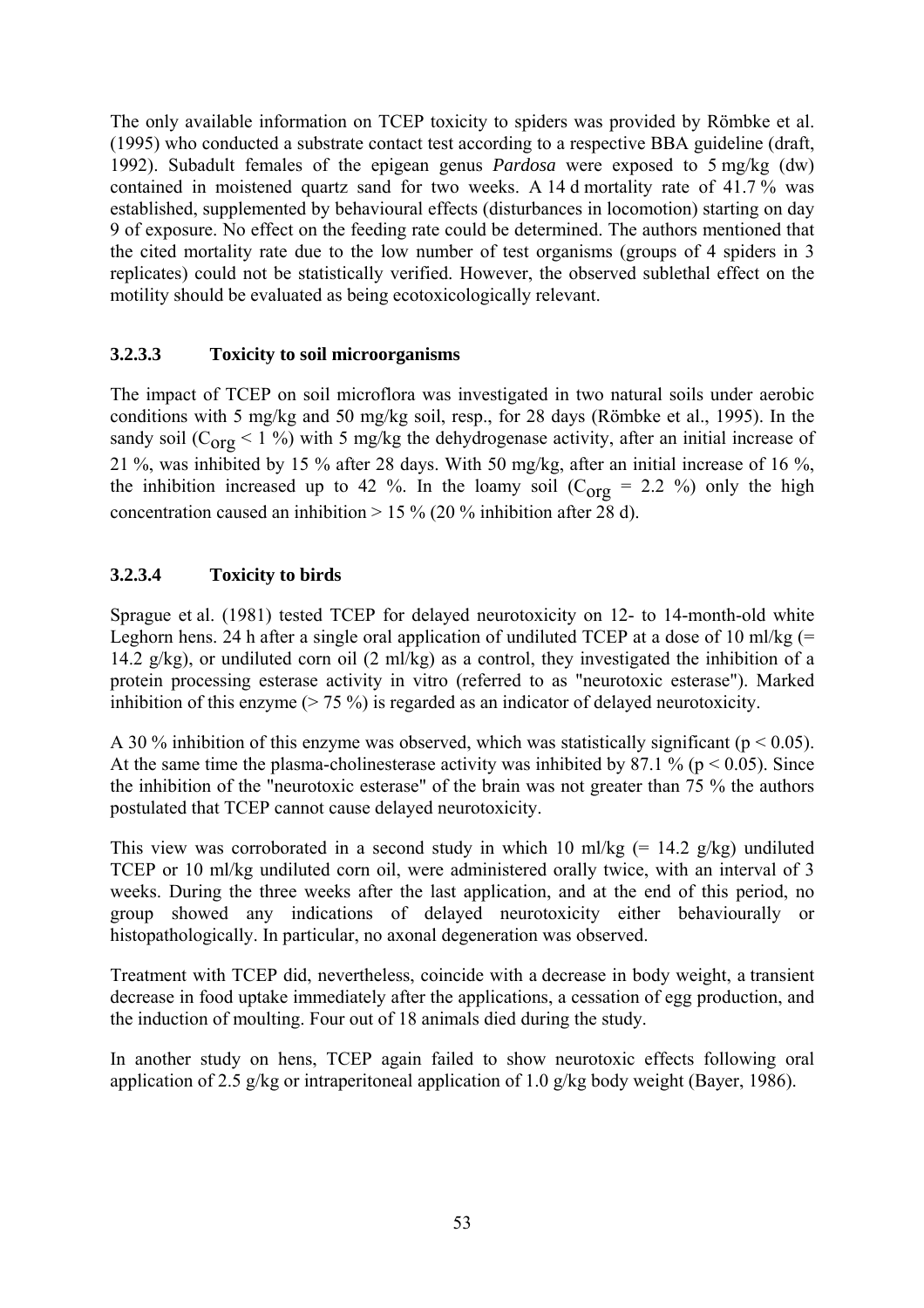## **3.2.3.5 PNECsoil calculation**

On the basis of the various effect values reported (supplemented by information of merely indicative value) higher plants may be regarded as being somewhat more sensitive to TCEP than susceptible invertebrates. Regarding invertebrates, the available information points to notably higher susceptibility of arthropods compared to earthworms. The poor data on *Pardosa* do not allow to draw further detailed conclusions with respect to a higher sensitivity of insects or spiders. On the whole, the data point to similar susceptibility.

Long-term tests are available for springtails and soil microorganisms. No significant differences in sensitivity between *Folsomia* and bacteria can be derived from the respective test results for 28 d exposure.

However, since the available information on *Folsomia* covers a broader spectrum of effects, the lowest effect value reported for this species is chosen as reference value for the  $\text{PNEC}_{\text{solid}}$ derivation (28 d LC<sub>10</sub> = 19.3 mg/kg dw for adults, assumed to represent a NOEC).

According to the TGD an assessment factor of 50 has to be applied to this value.

PNEC<sub>soil</sub> = 19.3 mg/kg (dry weight)/  $50 = 0.386$  mg/kg (dry weight)

 **PNECsoil = 0.341 mg/kg (wet weight)** 

# **3.2.4 Non compartment specific effects relevant to the food chain**

## **(secondary poisoning)**

Since TCEP does not possess a bioaccumulation potential, the derivation of a PNEC<sub>Oral</sub> is not necessary.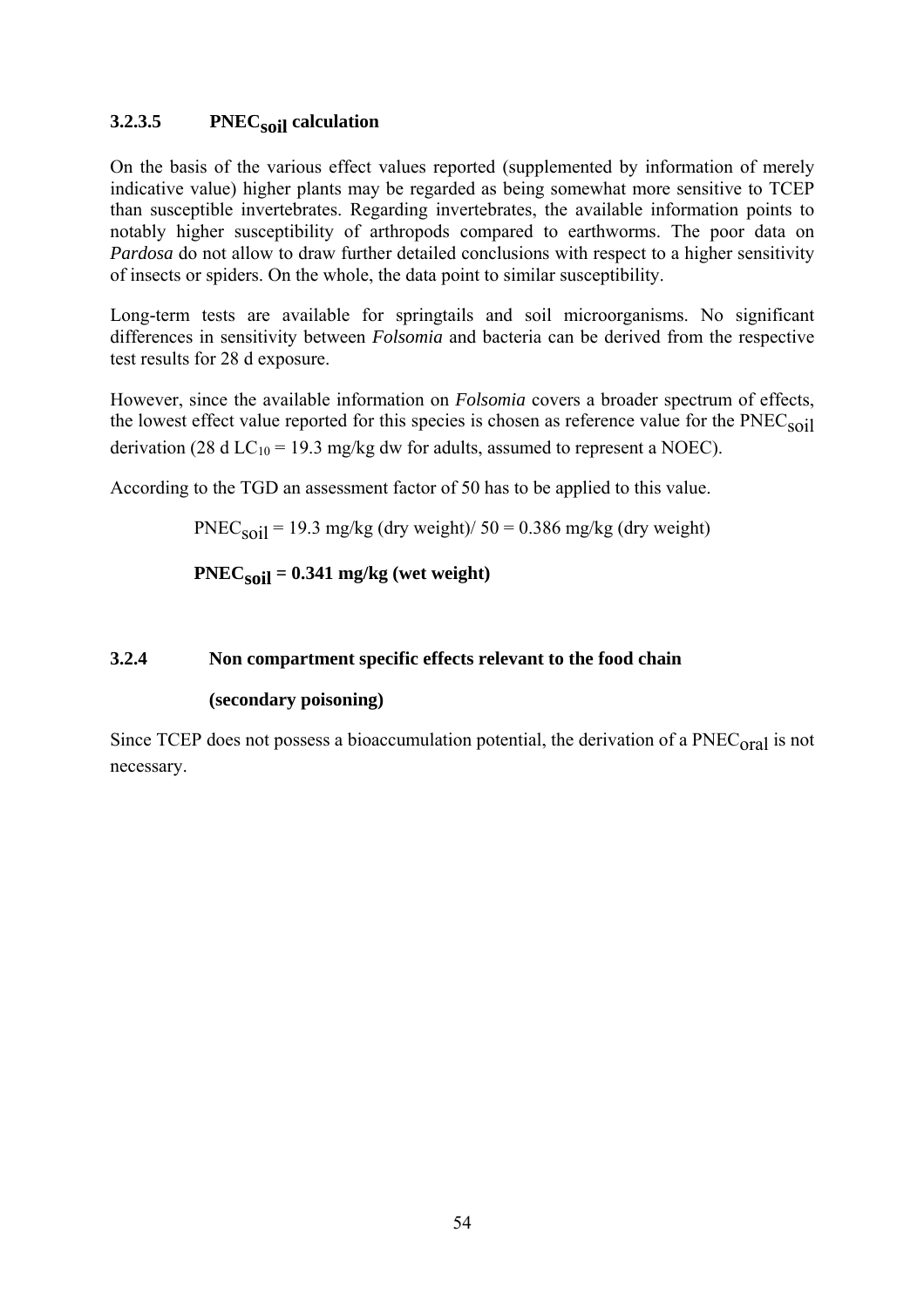## **3.3 RISK CHARACTERISATION**

### **3.3.1 Aquatic compartment**

 **(incl. sediment)** 

### **Waste water treatment plants**

The highest discharge concentration for waste water treatment plants was calculated as **0.370 mg/l** for the industrial use of paints and varnishes. Generic model is used here for the calculation of the Clocal<sub>effl</sub>. No specific information is available for this area of use of the substance or for the exposure in the environment. Consequently, standard scenarios had to be used for the calculation of the concentration in the waste water treatment plant.

Taking into consideration a PNEC<sub>WWTP</sub> of 32 mg/l, a Clocal<sub>effl</sub>/PNEC ratio of 0.01 results for the industrial use of paints and varnishes. Since the  $Clocal_{\text{eff}}/PNEC$  ratio  $< 1$ , there is no risk expected to the microorganism population in the WWTP.

Conclusion (ii)

## **Aquatic environments**

The PEC/PNEC ratios for all of the areas of production, formulation and processing are summarized in the following table. The ratios are calculated using a PECregional<sub>water</sub> of 8.71  $x 10^{-5}$  mg/l and a **PNEC** of 65 ug/l.

| Company/area of use                                    | $PEClocal$ (µg/l) | PEC/PNEC <sub>aqua</sub> |
|--------------------------------------------------------|-------------------|--------------------------|
| Production and processing*                             | 28.9              | 0.44                     |
| Processing only                                        | 4.20              | 0.06                     |
| Processing of polymers                                 | 6.25              | 0.10                     |
| Formulation of paints and varnishes                    | 16.52             | 0.25                     |
| Processing of paints and varnishes<br>(industrial use) | 37.1              | 0.57                     |

Table 3.12 Risk characterisation for aquatic compartment

\* for information only, since no production of TCEP in EU anymore

PEC/PNEC < 1 could be derived for all life cycle steps using generic calculations.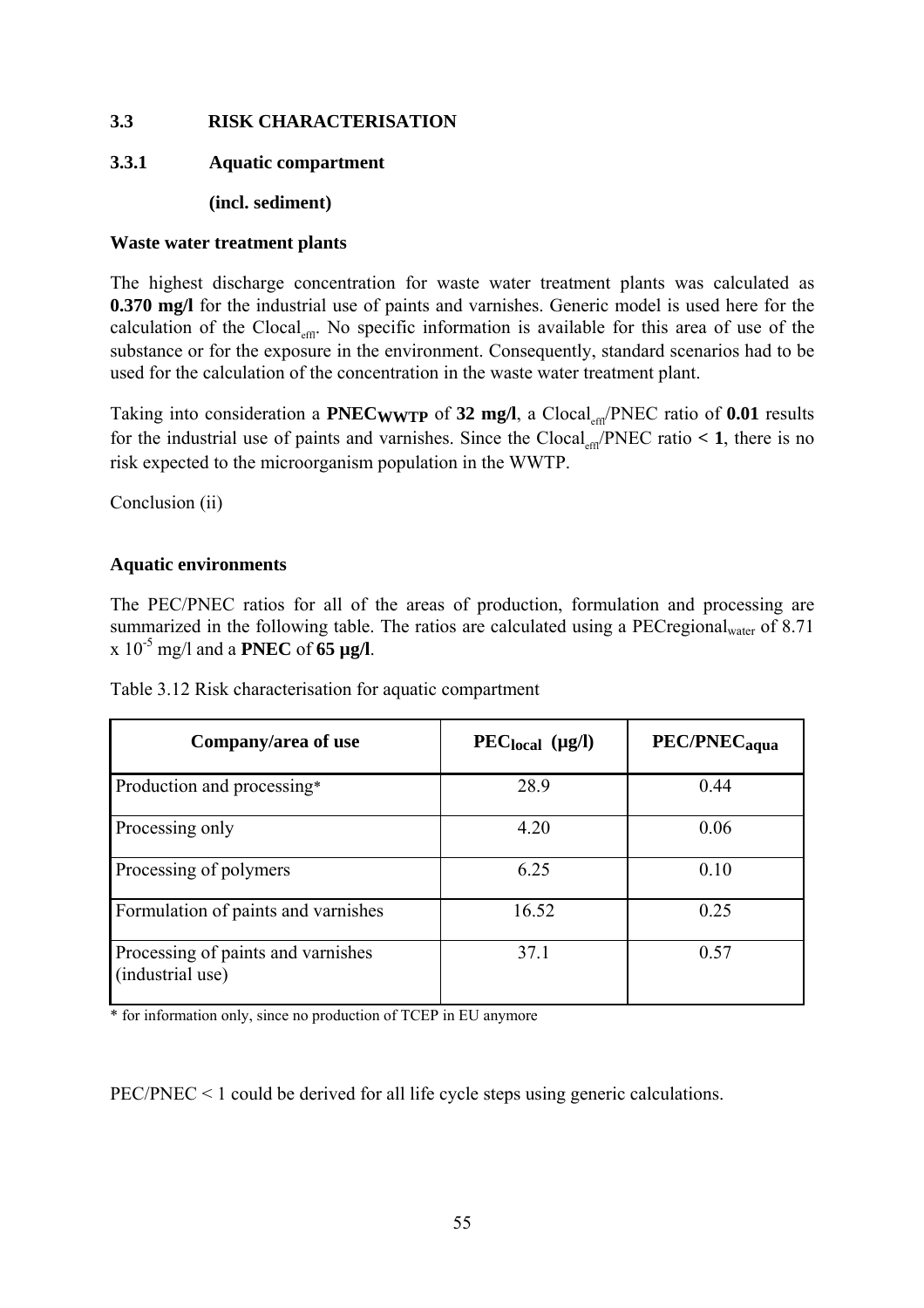Conclusion (ii)

# **Sediment**

No effect values on sediment organisms could be found. This allowed only for the derivation of a provisional PNECsed using the equilibrium partitioning method.

A PEClocalsed based on the PEClocalwater was calculated in Chapter 3.1.1.3, but hereof no information beyond those obtained from the risk characterisation for the water phase can be derived.

Some monitoring data from sediments of different rivers in Germany are available. However, the geographical area concerned is small and no information regarding the representativeness of the data is available. The data basis is therefore regarded not sufficient for risk characterisation.

## **3.3.2 Atmosphere**

Due to the atmospheric half-life (t1/2 = 17.5 h), abiotic effects on the atmosphere, such as global warming and ozone depletion, are not to be expected in connection with TCEP. The highest calculated air concentration is around  $0.035 \mu g/m^3$  for processing of polymers. Since no data are available on the ecotoxicological effect of the substance in connection with this environmental compartment, it is not possible to perform a quantitative assessment of this environmental compartment. On the basis of the available information on the substance, further testing seems not necessary.

Conclusion (ii)

# **3.3.3 Terrestrial compartment**

Releases into the terrestrial compartment as a result of deposition from the atmosphere and sewage sludge application are to be expected. The highest soil concentration for TCEP amounting to 0.039 mg/kg (wet weight) results from the formulation of paints and varnishes giving a PECsoil of **0.039 mg/kg** (wet weight).

Based on the PNEC<sub>soil</sub> of 341  $\mu$ g/kg (wet weight) a PEC/PNEC ratio of **0.12** is calculated.

There is at present no indication of a risk to the local terrestrial environment.

Conclusion (ii)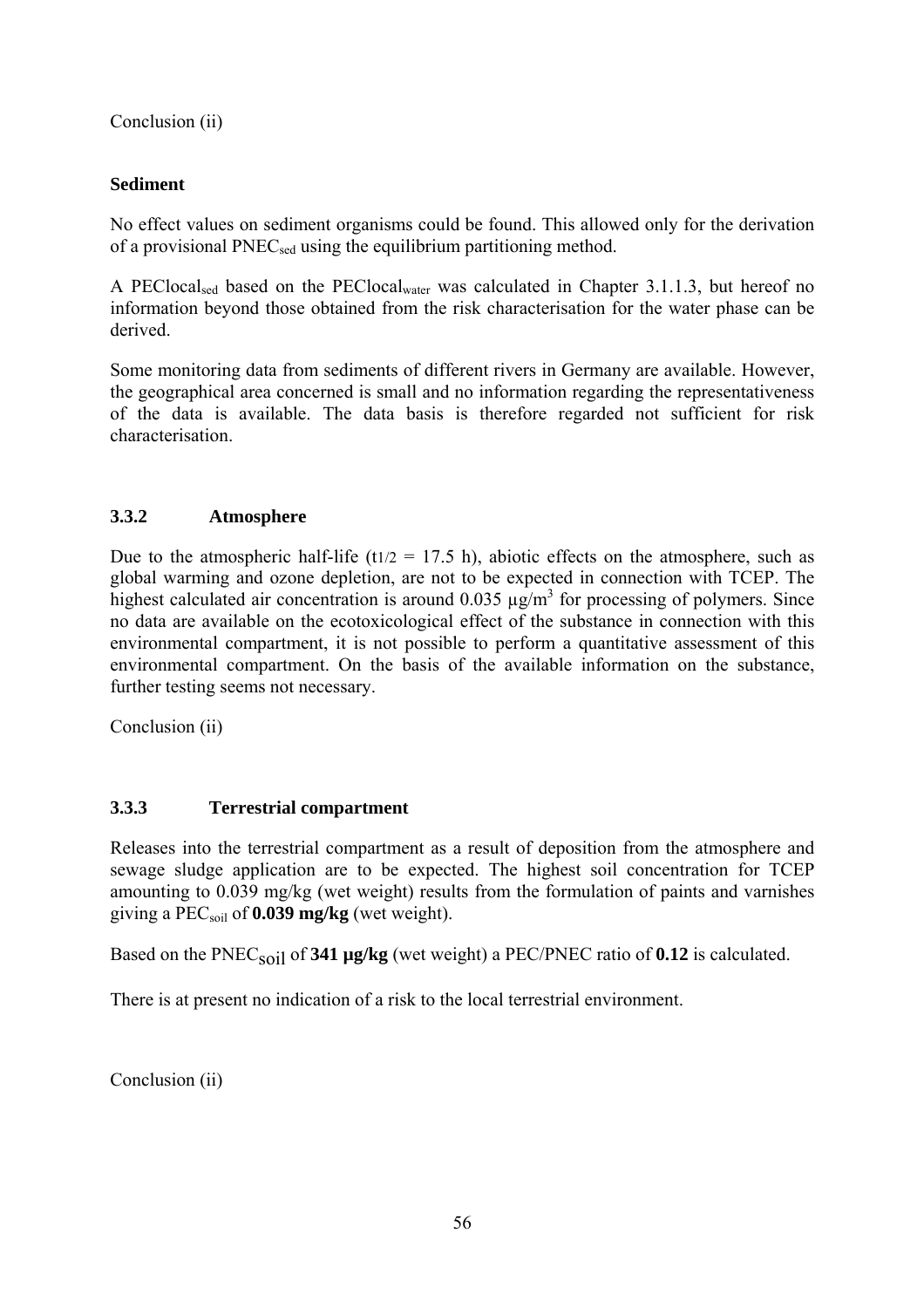## **3.3.4 PBT-assessment**

The following table shows the criteria as defined in the TGD to identify PBT/vPvB substances, and the values relevant for TCEP. The description of the relevant tests can be found in Chapter 3 (**P** and **B**) and in Chapter 3.2 (**T**).

| <b>Criterion</b> | <b>PBT-criteria</b>                                                                                                                             | vPvB-criteria                                                                                           | <b>TCEP</b>                                                                      |
|------------------|-------------------------------------------------------------------------------------------------------------------------------------------------|---------------------------------------------------------------------------------------------------------|----------------------------------------------------------------------------------|
| l P              | Half-life $> 60$ d in marine water or $> 40$ d<br>in freshwater or half-life > 180 d in<br>marine sediment or > 120 d in freshwater<br>sediment | Half-life $> 60$ d in marine- or<br>freshwater or half-life > 180 d in<br>marine or freshwater sediment | non biodegradable (surface water)<br>DT <sub>50</sub> (soil): 167 d              |
| B                | BCF > 2000                                                                                                                                      | BCF > 5000                                                                                              | BCF (fish): $< 1.2 - 5.1$                                                        |
| ١T               | Chronic NOEC < 0.01 mg/l or CMR or<br>endocrine disrupting effects                                                                              | Not applicable                                                                                          | $E10$ (algae): 0.65 mg/l<br>Carcinogenic Cat. 2<br>Toxic for Reproduction Cat. 2 |

Table 3.13 Data for TCEP and PBT/vPvB criteria according to TGD

TCEP has to be considered as non biodegradable ( $DT_{50}$ :  $\infty$  days). An investigation on primary degradation of TCEP in soil showed a half life of 167 days.

The highest measured BCF in fish are  $\leq 1.2 - 5.1$ .

The lowest long-term effect value of 0.65 mg/l was found for *Scenedesmus subspicatus*.

TCEP has been proposed to be classified as Carcinogenic (Cat. 2). There is evidence of chronic toxicity (T, R45).

It can be concluded that TCEP meets the **P/vP**- and the **T**-criteria. The **B**-criteria is not fulfilled. Overall TCEP does not meet the PBT criteria.

There is not enough information available to exclude the possibility of sites being located at the sea. TCEP is not degradable and shows limited sorption (98.6 % released to water from WWTP). The concentration in seawater can be estimated to be about 10 % of that in freshwater. As the marine PNEC will be 10 % of the freshwater PNEC, the overall marine PEC/PNEC ratios will be similar to those for freshwater. Due to the low BCF values bioaccumulation is not expected and the assessment of secondary poisoning is not considered necessary. In view of all arguments above, there is no need for a marine risk assessment.

### **3.3.5 Non compartment specific effects relevant to the food chain**

**(secondary poisoning)**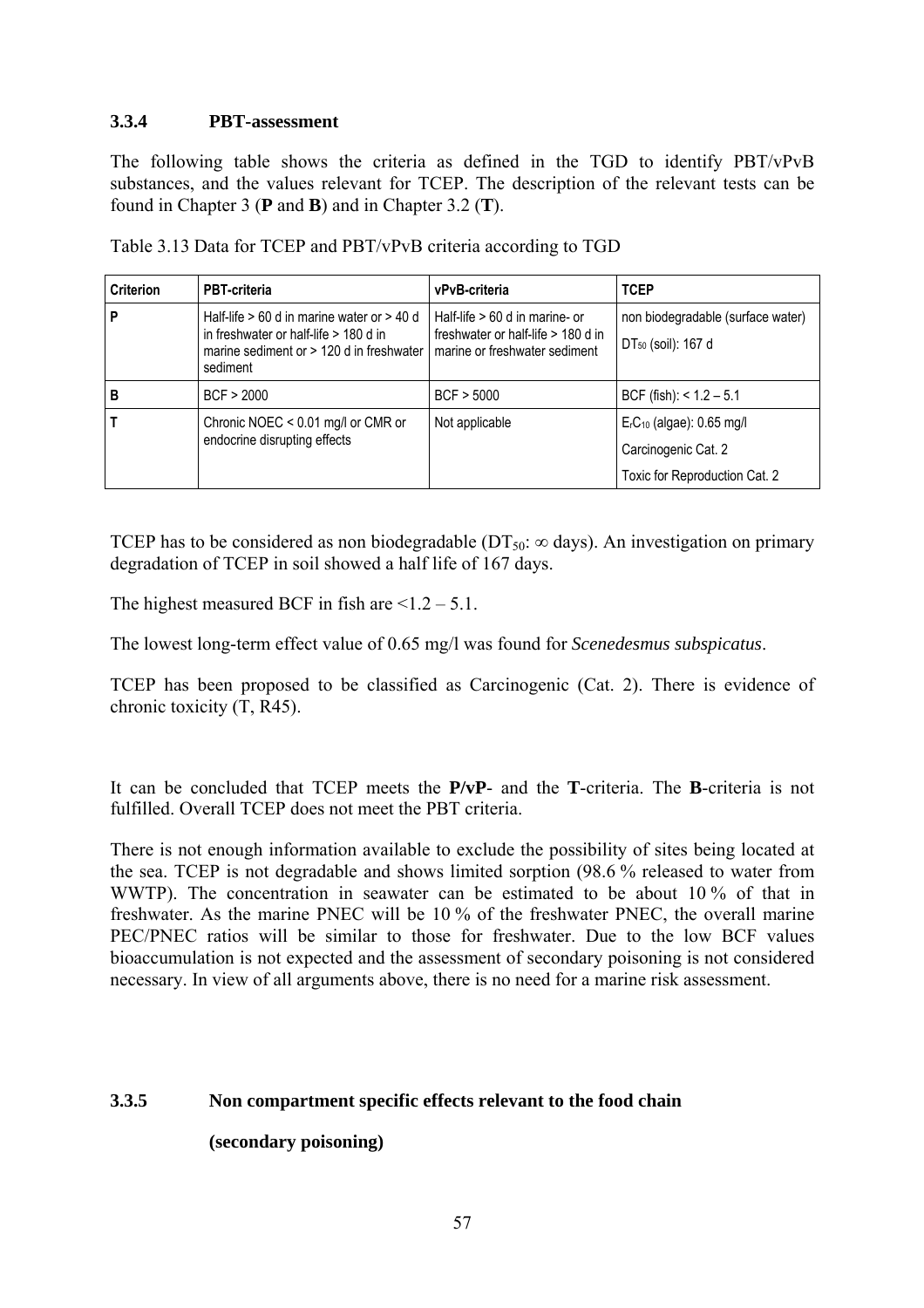Since there is no indication of bioaccumulation of TCEP, a risk characterisation for exposure via the food chain is not necessary.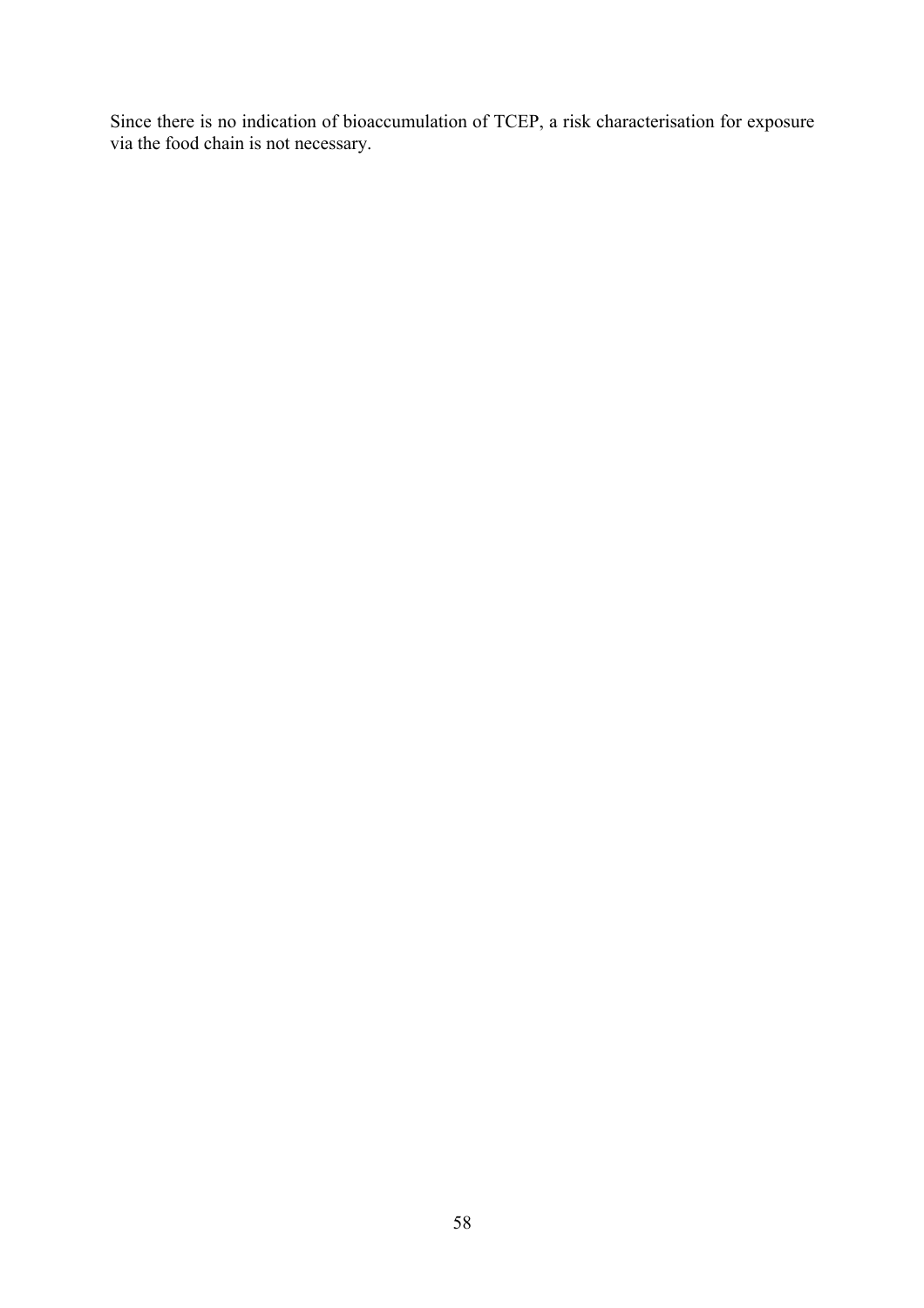## **4 HUMAN HEALTH**

## **4.1 HUMAN HEALTH (TOXICITY)**

### **4.1.1 Exposure assessment**

#### **4.1.1.1 General discussion**

In the EU, Poland is at present the only country producing Tris(2-chlorethyl)phosphate (TCEP, amount and use pattern confidential). The production and import of TCEP has declined during the past years. In the year 2001, there was no production within the EU, but marketing of TCEP-containing products was and is still relevant (app.1000 t of TCEP in 2002).

The main use of TCEP is the production of unsaturated polyester resins. One company supplied quantitative information about the application areas of their sales in 2001:

| Unsaturated polyester resins | 83 %  |
|------------------------------|-------|
| Acrylic resins               | $2\%$ |
| Adhesives                    | $5\%$ |
| Coatings (wood and roofings) | $1\%$ |
| Polyurethane                 | $1\%$ |
| Others (not known)           | $9\%$ |
| Cellulose acetate            | $1\%$ |
| Textile                      | $0\%$ |

The company states, that the unknown applications (2.3 % corresponding to  $10-15$  tons) might eventually be used in paints and varnishes. Three companies give information on the use of TCEP in

Marine and protective coatings Industrial paints Fire retarding lacquers and paints  $(2.5 - 10\%)$ Plasticiser with flame retarding properties in water based intumescent material (up to 7%) Polyurethane industry Flame retardant for flexible slabstock polyether and moulded foams (automotive industry, furniture industry).

According to information from 1987, the main industrial branches using formed products containing TCEP as a flame-retardant plasticizer are the furniture, the textile and the building industry (roof insulation); TCEP is also used in the manufacture of cars, railways and aeroplanes (GDCh, 1987).

Information on the concentrations of TCEP are not the same: due to information from two producers the concentration of TCEP in products amounts to 5 - 12 % (w/w). In addition in one product (cellulose acetate) a concentration of up to 70 % TCEP is possible. According to literature data concentrations up to 40 % are used.

Industry informed the Rapporteur, that less than 10 t/y TCEP are applied in paints.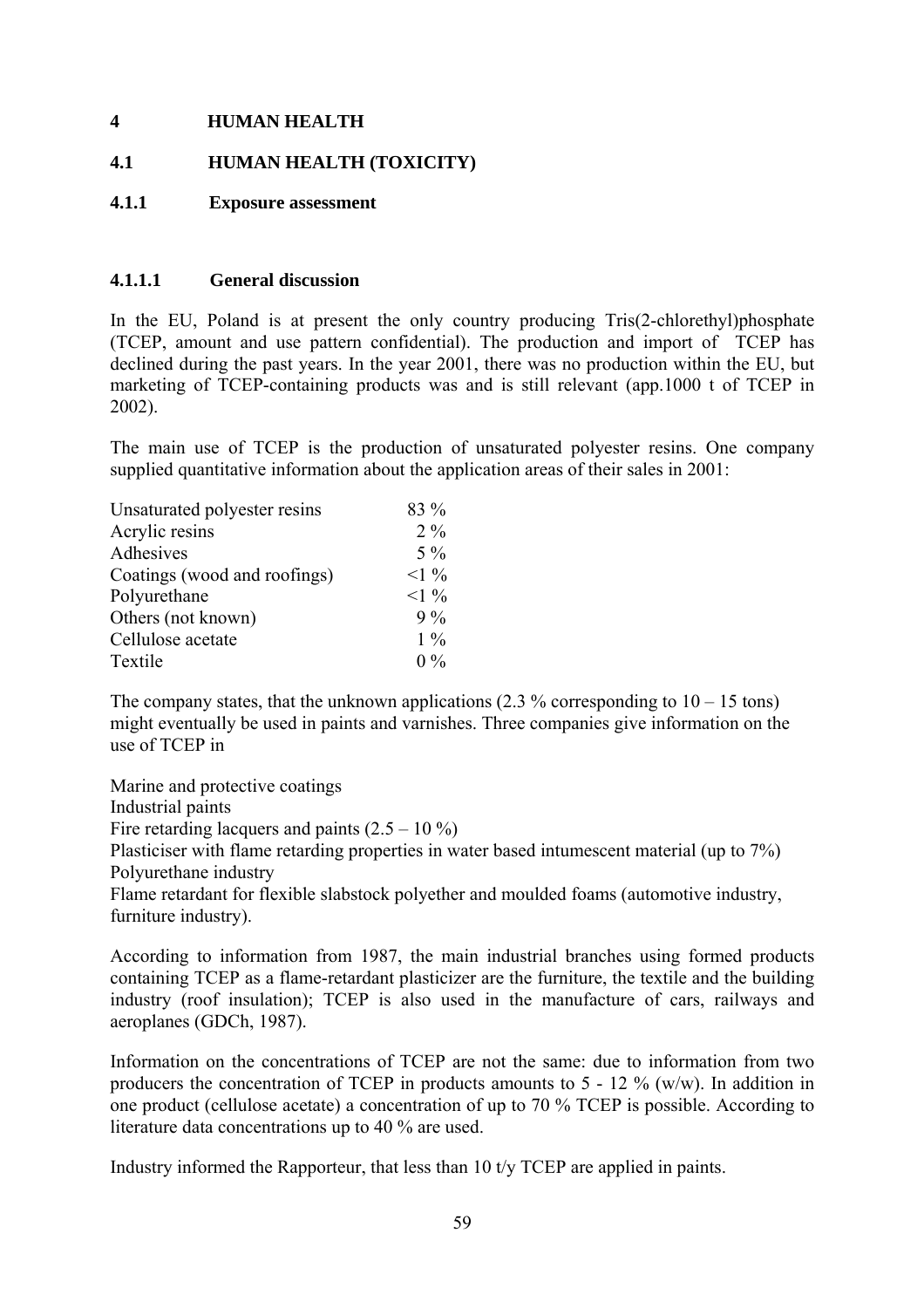According to information from the producers, since its classification as a carcinogenic (category 3 a), the use of TCEP in polyurethane foams has declined to a large extent and is currently limited to special products.

For further detailed information on the uses of TCEP see chapter 2.

For workers the inhalation and dermal exposure routes are the most likely.

## **4.1.1.2 Occupational exposure**

The exposure assessment generally aims at assessing exposure levels representing the reasonable worst case situation. The reasonable worst case is regarded as the level of exposure which is exceeded in a small percentage of cases over the whole spectrum of likely circumstances of use for a specific scenario.

The assessment of inhalation exposure is mainly based on measured exposure levels from which – if possible –  $90^{th}$  or  $95^{th}$  percentiles are derived as representing reasonable worst case situations. For the purpose of exposure assessment only data measured later than 1990, if available, are taken. Scenarios are clustered as far as possible to make the description transparent. If quantitative exposure data is not available, model estimates are taken forward to the risk characterisation. Short term exposure levels are given on the basis of measurement data. In lack of such data short term exposure levels are only calculated when they are needed for the risk characterisation. This is only rarely the case. The procedure is applied because there is no common understanding on deriving short term exposure levels on the basis of modelled 8 h TWA.

Beside inhalation exposure, dermal exposure is assessed for each scenario. Two terms can be used to describe dermal exposure:

Potential dermal exposure is an estimate of the amount of a substance landing on the outside of work wear and on the exposed skin.

Actual dermal exposure is an estimate of the amount of a substance actually reaching the skin. There is an agreement between the EU member states, within the framework of existing substance, to assess - as a rule - dermal exposure as exposure to hands and parts of the forearms. In this, the main difference between both terms – potential and actual - is the protection of hands and forearms by work wear and – more important – the protection by gloves. Within this exposure assessment, the exposure reducing effect achievable by gloves is only considered if information is provided, that for a certain scenario gloves are a widely accepted protective measure and that the gloves are fundamentally suitable for protection against the substance under consideration. As a measure for the latter, tests according to DIN EN 374 are taken as criteria. For most down stream uses it is commonly known, that gloves are not generally worn. In these cases, dermal exposure is assessed as actual dermal exposure for the unprotected worker. Since often quantitative information on dermal exposure is not available, the EASE model is used for assessing dermal exposure, at the most.

Industrial activities using TCEP present opportunities for exposure. Exposure ranges depend on the physico-chemical properties of the substance, the particular operation and the risk reduction measures in use. TCEP is a liquid with a vapour pressure of 0.00114 Pa at 20 °C (extrapolated). Inhalation exposure is to be expected if processes are performed at elevated temperatures or if dusts containing TCEP are formed. Industry states that processes at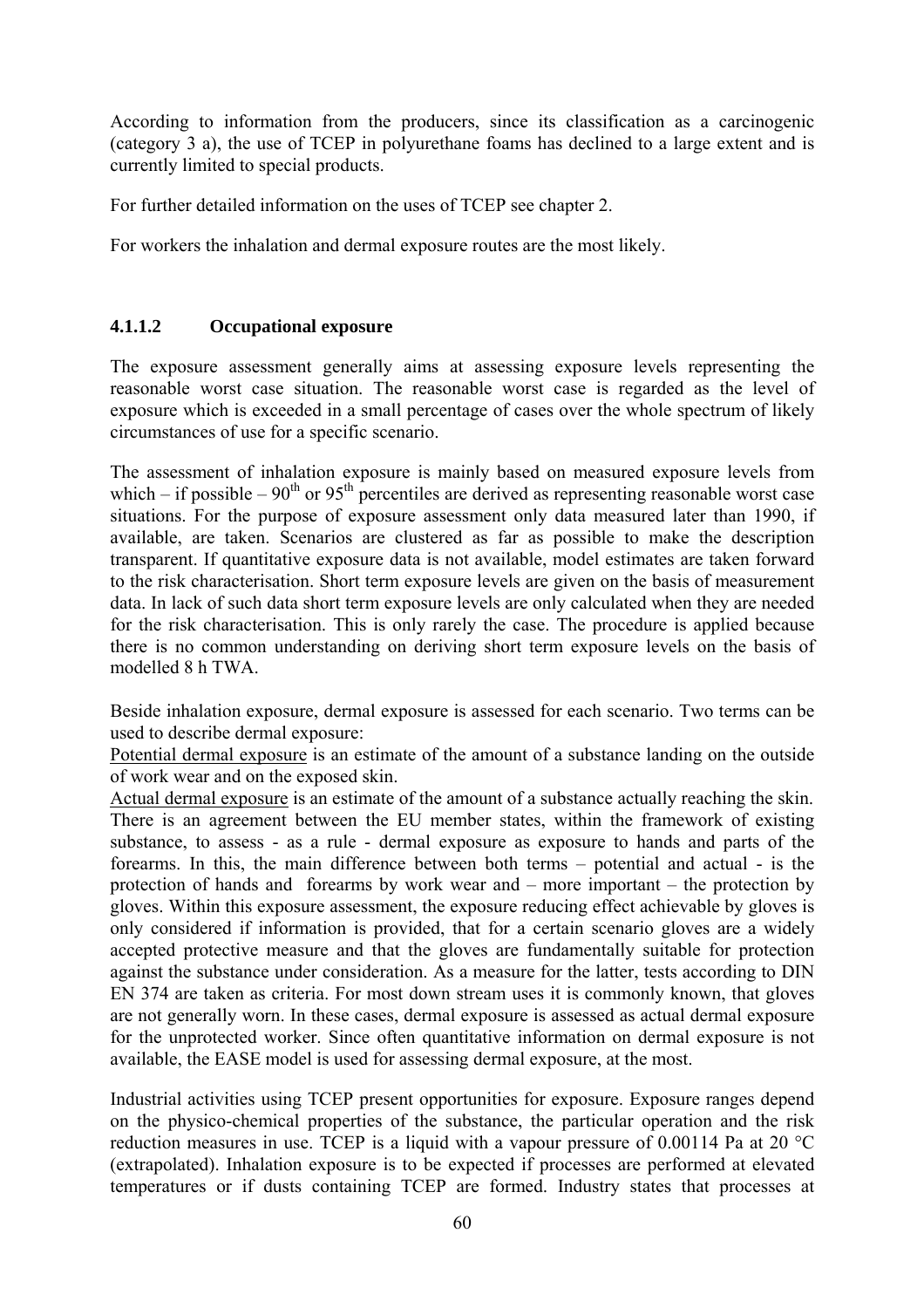elevated temperature do not occur because of the degradation of TCEP at elevated temperatures and that the substance or products containing the substance do not occur in a powdery state.

The following scenarios are regarded to be relevant for occupational exposure:

- Scenario 1: Production of TCEP
- Scenario 2: Use of TCEP at ambient temperatures for the production of polymers and formulations
- Scenario 3: Use of formulations and products containing TCEP

The flame retardant TCEP is physically bound within the polymer matrix and, therefore, TCEP could migrate to the surface especially during processing steps especially those performed at high temperatures. Therefore release of TCEP from plastic products may be a potential way of exposure. In this, it should be considered, that not only plastic products produced in Europe but also products imported are concerned. The very low vapour pressure at room temperature and the high molecular weight lead to negligible migration. A prediction of consumer exposure caused by the release of TCEP from plastic products is made in section 4.1.1.3 "consumer exposure". In conclusion, exposure to TCEP during subsequent use of flame retarded equipment is likely to be negligible.

Since no information on exposure levels are available, the assessment of inhalation and dermal exposure is based on model estimates (according to the EASE model). Because the composition of the applied formulations (paints, adhesives etc.) is generally not known, it is not possible to correct the inhalation EASE estimate for the pure substance in consideration of the percentage of TCEP.

The number of exposed workers is not known for any of these scenarios.

OELs are not established in the EU.

*Recycling:* 

There is no information concerning the exposure during recycling of plastic waste. Generally, the recycling of halogenated flame retardants is problematic, because of the possible release of halogenated compounds into the environment. There are two possibilities in the work up of plastic waste: thermic and shredding. It is supposed that mixtures of different plastics are recycled together.

# **4.1.1.2.1 Production of TCEP (scenario 1)**

At present, TCEP is not produced in the EU but in the new EU member state Poland. Limited confidential information is available from the polish company. To some extend, information provided by companies which terminated the production is taken into account.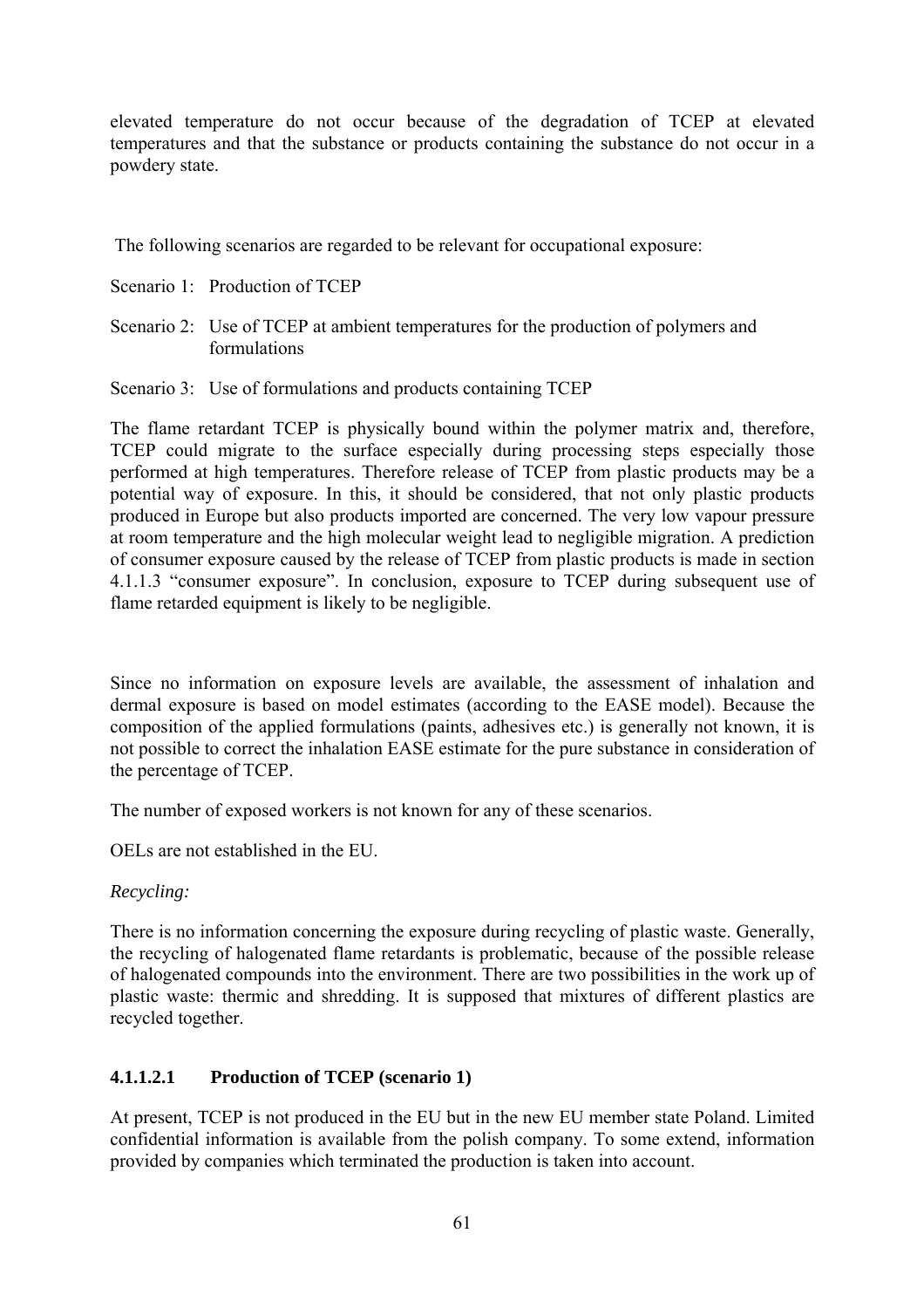TCEP is produced by the catalytic addition of ethylene oxide and phoshoryl chloride in closed systems. The pure product is obtained after cleaning steps, removal of the catalyst and drying in vacuum. The production is described to be continuously or batch-wise. The liquid product is filled in tanks via closed pipelines or in drums using local exhaust ventilation (Hoechst, 1994).

For the large-scale chemical industry high standards of control at the workplaces are assumed to be practised even if the containment is breached, e.g. during filling. Exposure may occur during coupling and uncoupling of transfer lines, drumming, cleaning, maintenance, repair works and the taking of process samples. It is assumed, that such activities are predominantly performed with local exhaust ventilation (LEV). According to information from the producers, personal protective equipment (gloves, eye protection and protective clothes) are worn.

### **Inhalation exposure**

### *Workplace measurements*

A limited number of confidential workplace measurement results were provided by one producer, which terminated the production.

### *EASE estimation*

EASE for Windows 2.0, Aug. 1997

EASE estimation for the production and further processing of TCEP in the large-scale chemical industry:

| Input parameters: $T = 20 \degree C$ , closed system, significant breaching, LEV present |
|------------------------------------------------------------------------------------------|
| (vapour pressure $\leq 1$ Pa)                                                            |
| Level of exposure: $0 - 1.2$ mg/m <sup>3</sup> $(0 - 0.1$ ml/m <sup>3</sup> ).           |

Due to the low vapour pressure of TCEP, the same exposure level is predicted for workplaces without LEV.

## *Conclusions*

Since representative workplace measurement results are not available, exposure levels of  $0 1.2 \text{ mg/m}^3$  (8-h TWA) predicted by the EASE model are used to assess the risks of inhalative exposure.  $1.2 \text{ mg/m}^3$  should be taken as representing the reasonable worst case situation.

It is to be assumed that the substance is processed daily. Consequently, the duration and the frequency of exposure to TCEP are assumed to be daily and for the entire length of the shift.

The assessed exposure level (incl. duration of exposure) is representative for the Polish company.

## **Dermal exposure**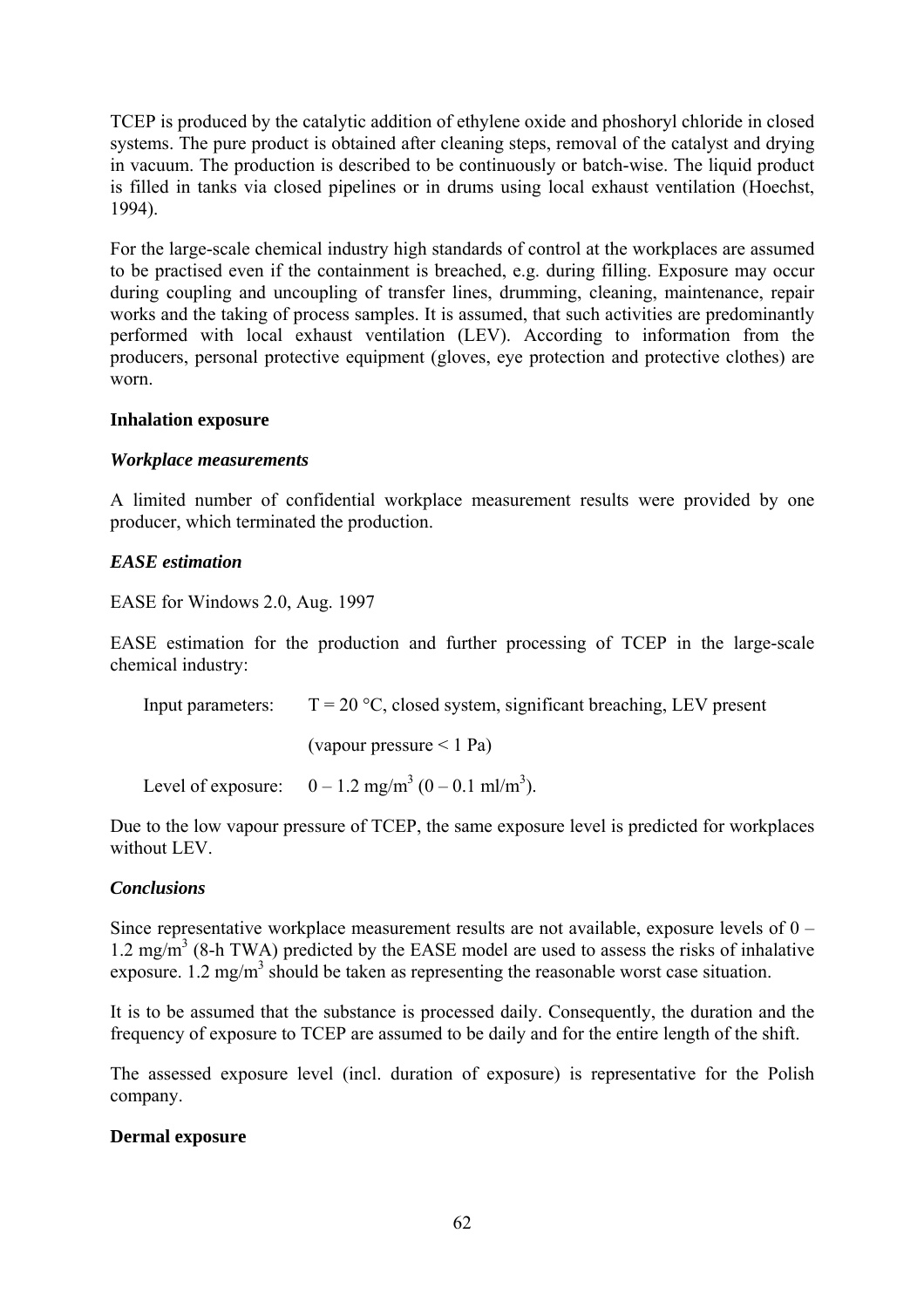When producing and further processing dermal exposure could occur during activities like drumming, coupling and uncoupling transfer lines, sampling, cleaning, maintenance and repair work. For the unprotected worker, according to the EASE model, potential dermal exposure is assessed as follows:

| Input parameters:  | Non dispersive use, direct handling, intermittent |  |  |
|--------------------|---------------------------------------------------|--|--|
| Level of exposure: | $0.1 - 1$ mg/cm <sup>2</sup> /day.                |  |  |

Considering an exposed area of  $420 \text{ cm}^2$  (palms of hands) the model yields an exposure level of 42 - 420 mg/person/day. For assessing actual dermal exposure levels, it has to be considered that the substance is manufactured and further processed primarily in closed systems and that the use of PPE (here gloves and eye protection) is highly accepted. The extent of protection of the personal protective equipment (here gloves) depends inter alia on the suitability of the recommended material with regard to the permeation properties of the substance. Beside this fundamental suitability, the level of protection depends on the real working conditions, i.e. the working behavior, the information of the workers etc.

Three producers and importers submitted information about the used glove material (rubber). But there is a lack of information with regard to the suitability of the recommended materials. For the use of unsuitable gloves, dermal exposure is assessed as worst case estimation applying the EASE model, estimating a dermal exposure level for immediate dermal contact without gloves. It is not possible to consider the limited protection provided by unsuitable glove material.

Since the suitability of the gloves cannot be presupposed, the model estimates of 42 – 420 mg/person/day for the unprotected worker should be taken.

## *Conclusions*

For assessing the health risks from daily dermal exposure in the area of production and further processing (scenario 1), an exposure level of  $42 - 420$  mg/person/day should be taken. This exposure assessment is based on information provided by the companies, that unsuitable gloves are worn and takes into account the possible dermal exposure under actual workplace conditions.

Exposure to the eyes is largely avoided by using eye protection.

## **4.1.1.2.2 Use of TCEP at ambient temperatures for the production of polymers and formulations (scenario 2)**

TCEP is used as a plasticizer in different formulations (e.g. paints, lacquers) containing cellulose derivatives, polyvinyl acetate etc. (Baumann, 1997; Biethan et al., 1979) in different resins (for glues and adhesives) and in polymers (polyurethane, cellulose acetate). According to the available information the concentration of TCEP in these formulations amounts to 5 to 16 %. In the starting polymer mixture (liquid, dispersion) higher concentrations of up to 40 % are possible. It is to be expected, that the formulation processes often have several steps in common, e.g. transporting and filling, mixing on site with additives and the base polymers or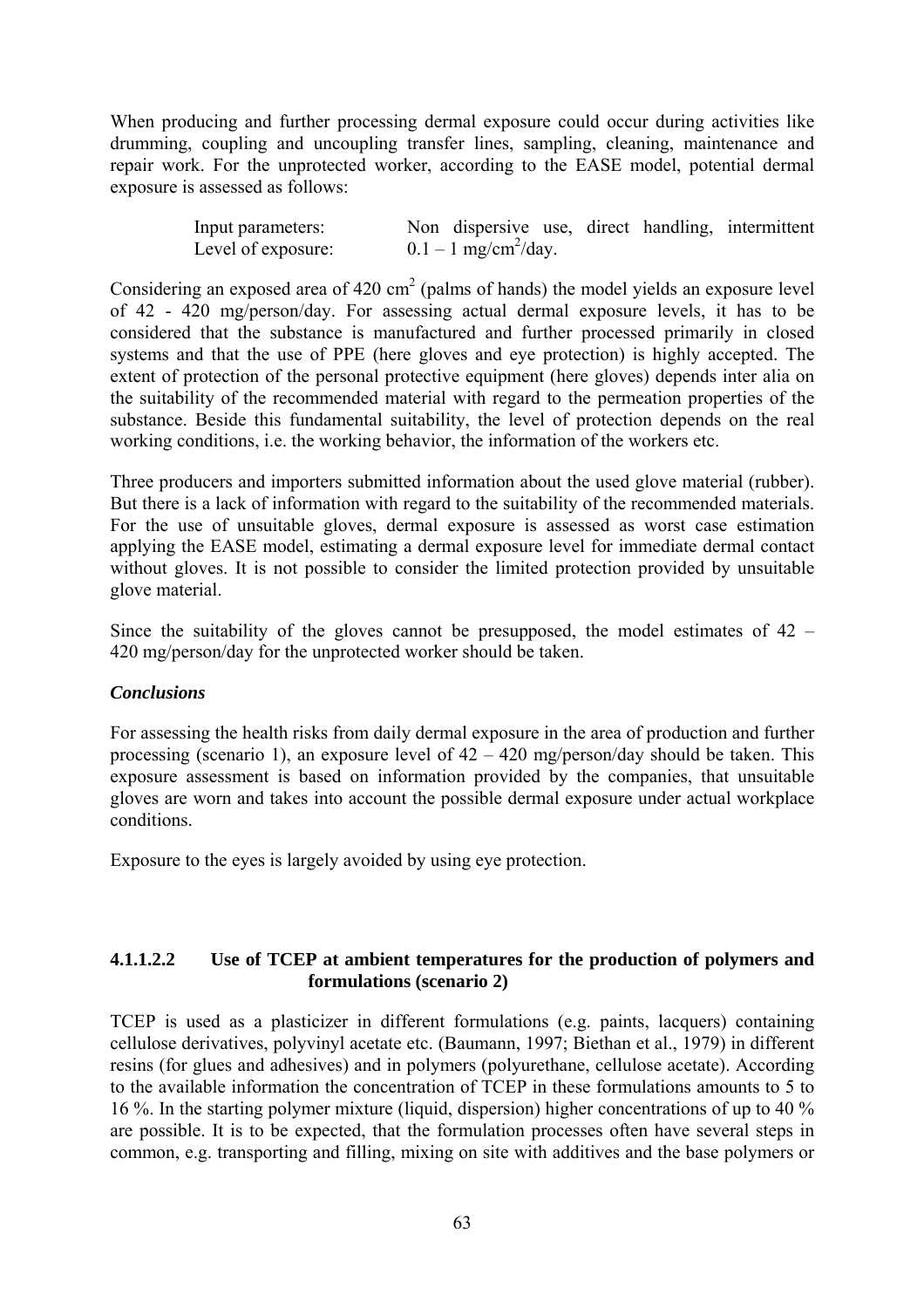resins, adjusting and filling the products into drums or other containers. Information on the formulation of products containing TCEP is provided by one company (Hoechst, 1994).

There is no detailed information which processing steps are applied in case of TCEP. Therefore, only a very general description can be given. According to information from the representative company, TCEP is neither handled in powdery formulations nor at elevated temperature.

According to information provided by one company incompany transfer of TCEP occurs via closed pipelines. TCEP is brought to the customer sites mainly in tanks, to a less extent in drums. The substance is filled into storage tanks equipped with fixed pipelines to the location of further processing. The further processing is performed in closed systems and filling of the final product (here containing 16 % TCEP) is done with a local exhaust ventilation being present. Duration and frequency of exposure are assumed to be full shift and daily, although transfer at beginning of the process and drumming may be done only during part of the day, especially if production is discontinuously. In this case, duration of inhalation and dermal exposure may be shorter than the shift length.

### **Inhalation Exposure**

#### *Workplace measurements*

Workplace measurement results are not available.

### *EASE estimation*

| Input parameters:  | $T = 20^{\circ}$ C, closed system breached or non-dispersive use (vapour<br>pressure $\leq 1$ Pa). |
|--------------------|----------------------------------------------------------------------------------------------------|
| Level of exposure: | $0 - 0.1$ ppm $(0 - 1.2$ mg/m <sup>3</sup> )                                                       |

#### Conclusions

Because no monitoring data are available, the EASE model was used to estimate the potential exposure at the workplace. In general for vapour pressures below 1 Pa the result of the estimate is  $0 - 1.2$  mg/m<sup>3</sup> ( $0 - 0.1$  ppm), independent of the use pattern "closed system" (with the possibility to be breached), "non-dispersive use", or "wide dispersive use". It is to be assumed that the substance is processed daily, so the duration and the frequency of exposure to TCEP are assumed to be daily and for the entire length of the shift.

### **Dermal exposure**

For the further processing of TCEP in the production of polymers and of formulations, (e.g. plastics manufacturing industry) it cannot be excluded that gloves are not regularly worn and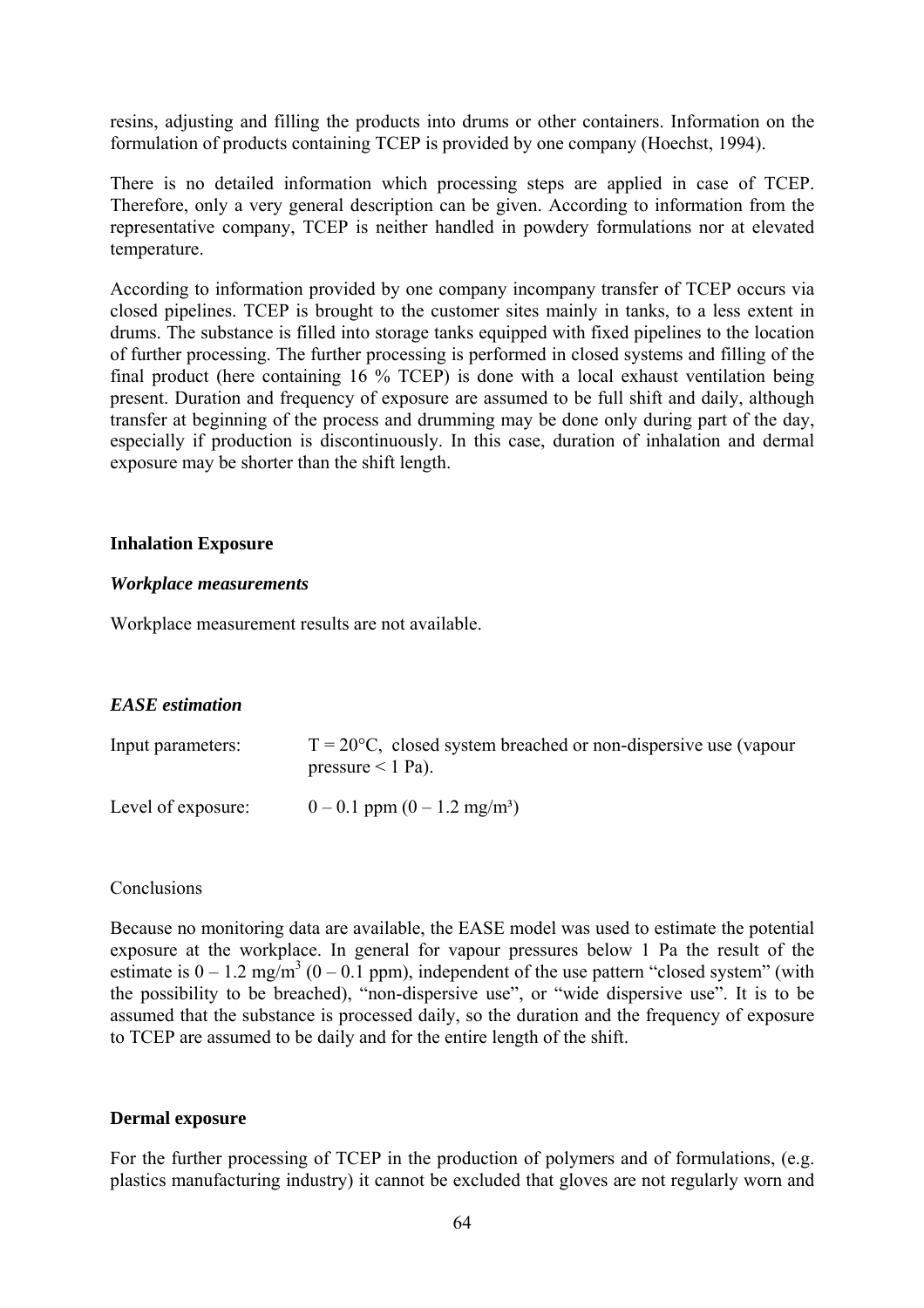that immediate dermal contacts occur during activities like drumming, filling, cleaning, repair and maintenance. The corresponding exposure for the unprotected worker is assessed in application of the EASE model:

| Input parameters: | Direct handling, non dispersive use, intermittent |  |
|-------------------|---------------------------------------------------|--|
| Exposure levels:  | 0.1 - 1 mg/cm <sup>2</sup> /day.                  |  |

Considering an exposed area of 420 cm<sup>2</sup> (palms of two hands) the exposure level of daily dermal exposure amounts to 42 - 420 mg/person/day.

## *Conclusions*

For assessing the health risks of daily dermal exposure in the area of production of polymers and formiulations (scenario 2), an exposure level of  $42 - 420$  mg/person/day should be taken. This exposure assessment is based on the assumption that suitable gloves are not worn. It cannot be presupposed, that eye protection is regularly used.

## **4.1.1.2.3 Use of formulations and products containing TCEP (scenario 3)**

In general, TCEP can be a component of e.g. lacquers, paints, glues, adhesives and formulations which are used in e.g. the textile, building and construction and furniture (upholstery) industry. It is to be assumed, that the use of TCEP is restricted to applications which require flame-retarding properties. Industry states, that less than 10 t/y TCEP are applied in paints.

Spraying of paints, lacquers and adhesives is performed in many different industrial and skilled-trade sectors, e.g. vehicle production and repair, treatment and processing of metal and wood and the furniture industry. Lacquers and paints are applied by brushing, rolling, spraying, dipping or covering by pouring. Spraying may be performed manually or automatically. Inhalation exposure caused by droplet aerosols may be a source of exposure. Industry states that lacquers containing TCEP are used in the building industry and textile coating.

In case of mechanical treatment of foams containing TCEP, exposure to TCEP is possible.

In the view of occupational exposure, the application of paints, lacquers, glues, adhesives and flame-retardant formulations are relevant as well as the preparation of paints and cleaning after finishing work. During using formulations the use of PPE (here respiratory protection, gloves and eye protection) is not regarded to be a general measure to reduce exposure.

The concentration of TCEP in end products is assumed to be  $\leq 25$  %.

Inhalation Exposure

## *Workplace measurements*

Workplace measurement results are not available.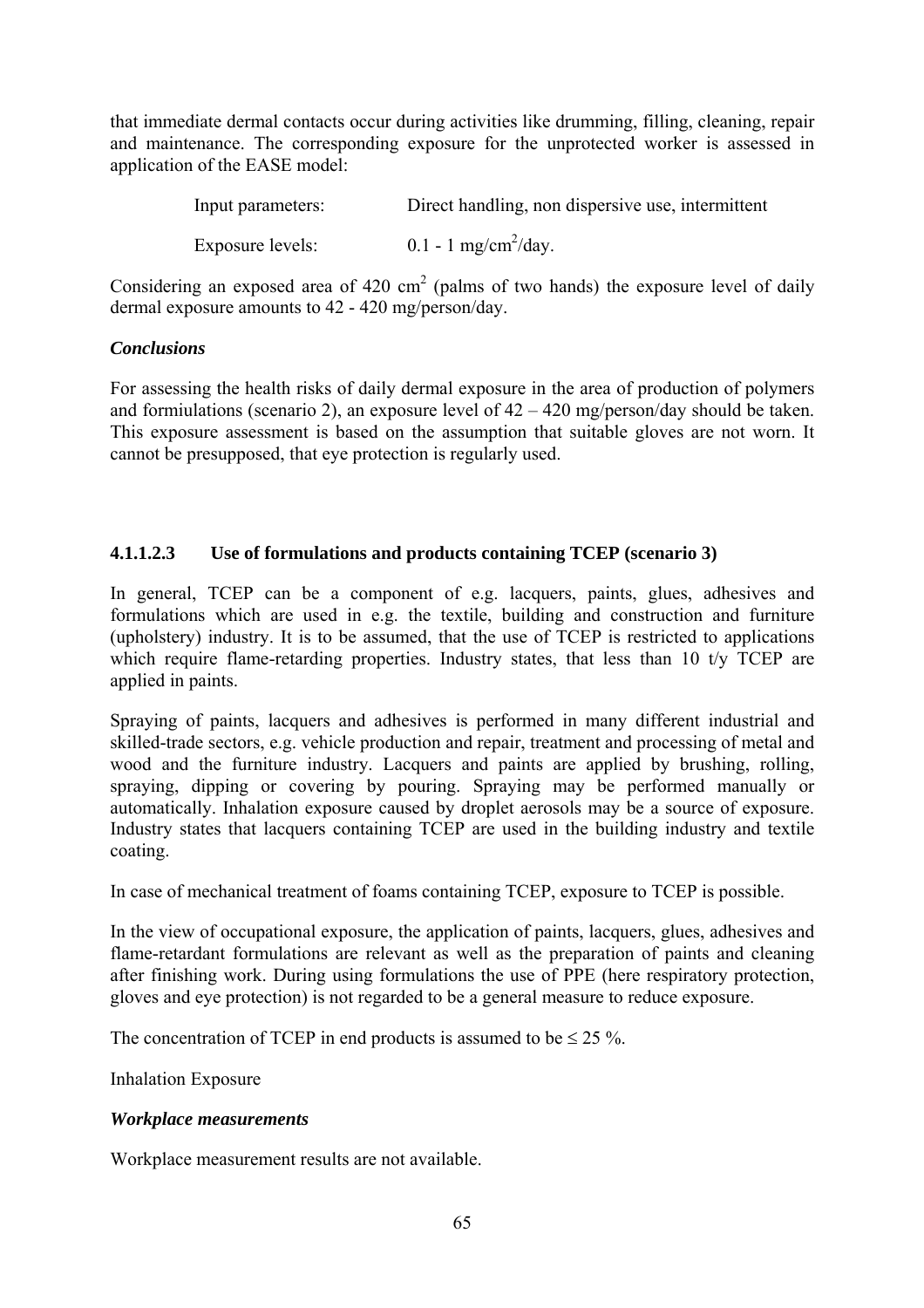As analogous data for spraying measurement results described in the revised TGD are used (see Appendix IC). Based on measured exposure levels on polyisocyanates, NL derived the following relationship:

Exposure level =  $10*fs/30$ 

Fs: percentage of the relevant substance in the paint

- 30: percentage of polyisocyanate in total paint
- 10: estimated reasonable worst case exposure level for isocyanates).

Taking a percental content of 25 % TCEP into account, exposure amounts to 8.3 mg/m<sup>3</sup>. For mechanical or thermal treatment of foams containing TCEP, as a rough estimation, exposure levels are assumed to be below the level assessed for spray applications.

### *EASE estimations*

If no droplet aerosols are produced, inhalation exposure is lower due to the low vapour pressure of TCEP.

| Input parameters:  | $T = 20^{\circ}C$ , non-dispersive use (vapour pressure < 1 Pa). |
|--------------------|------------------------------------------------------------------|
| Level of exposure: | $0 - 0.1$ ppm $(0 - 1.2$ mg/m <sup>3</sup> )                     |

## *Conclusions*

Inhalation exposure has to be assessed for the use of formulations containing TCEP (e.g. paints, flame-retardant formulations, glues) in fields with lower protection levels, e.g. in small and medium sized companies. The concentration of TCEP is assumed to be  $\leq 25$  %. For assessing the risks of inhalation exposure during spray application,  $8.3 \text{ mg/m}^3$  should be taken if spraying techniques are applied (scenario 3a). In case of activities without the formation of droplet aerosols,  $1.2 \text{ mg/m}^3$  should be taken as representing the reasonable worst case situation (scenario 3b). The duration and frequency of exposure to TCEP are assumed to be daily and for the entire length of the shift.

### **Dermal exposure**

For the use of formulations containing TCEP in small and medium sized chemical enterprises and the skilled-trade area as well as in enterprises belonging to other industrial areas it cannot be excluded that gloves are not regularly worn and that immediate dermal contacts occur during activities like preparation of paints and flame-retardant coatings, filling and cleaning activities. Taking into consideration that personal protective equipment is not generally worn during painting works, the estimation of dermal exposure levels is performed for the unprotected worker.

Spraying (scenario 3a)

The corresponding exposure for spraying techniques is assessed in application of the EASE model:

Input parameters:  $T = 20^{\circ}C$ , direct handling, wide dispersive use, intermittent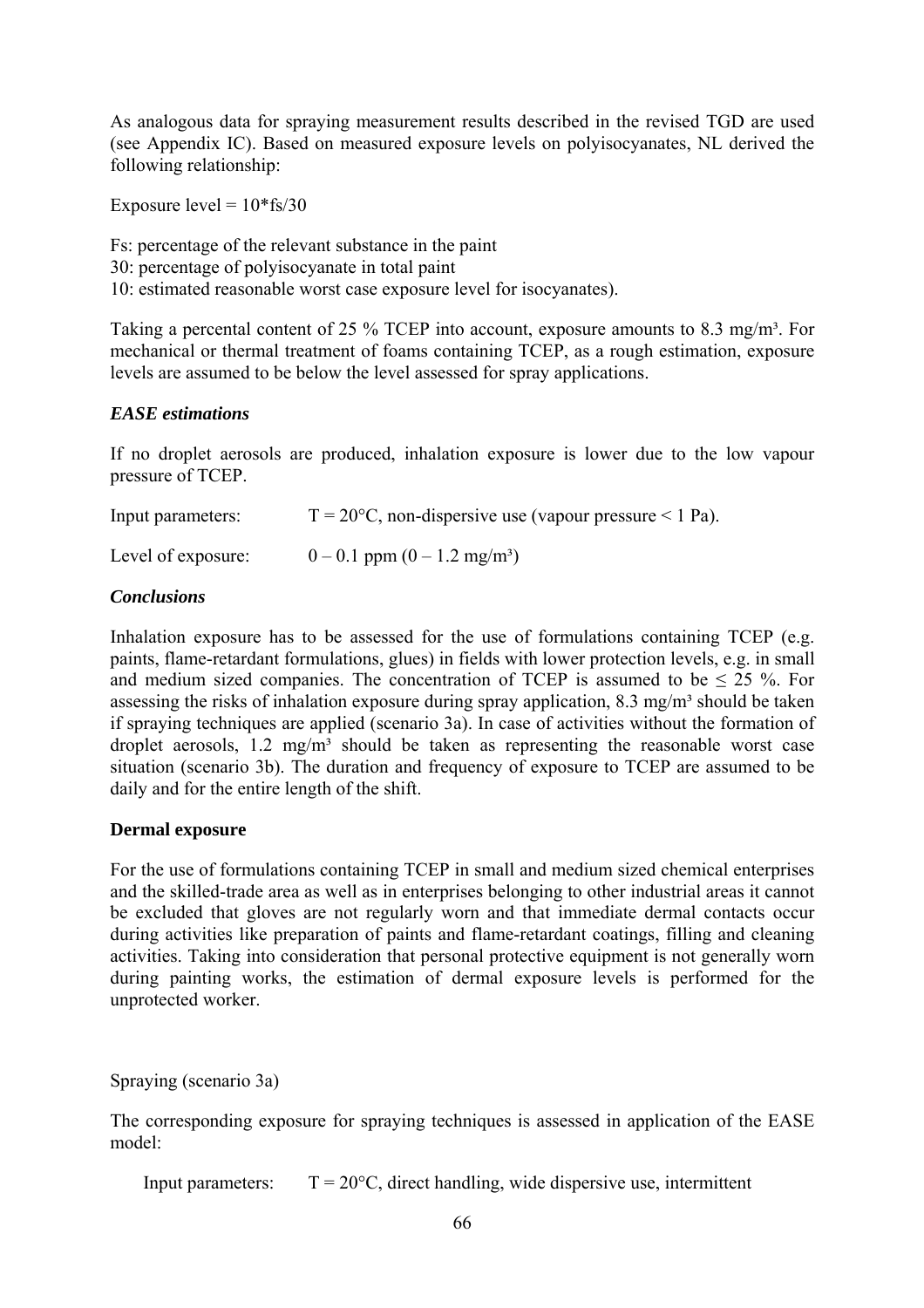Exposure levels:  $1 - 5$  mg/cm<sup>2</sup>/day.

Considering a TCEP content of  $\leq 25$  % and an exposed area of 840 cm<sup>2</sup> (hands) an exposure level of 210 - 1050 mg/person/day is obtained.

Dermal exposure during spray painting is due to the deposition of spray mist, back bouncing, contact with contaminated spray gun and possibly also with freshly painted surfaces. The estimates are based on an experimental study in 3 off-shore facilities where containers were painted (Lansink *et al*., 1998) and on studies by HSE and IOM on airless spray application of antifouling paint (HSE, 1999). The Lansink *et al*. (1998) study involved 12 painters, using 3 - 13l of paint with a duration of 4 -21 minutes. A fluorescent tracer was added at 0.0074% (w/w). Exposure levels were presented based on the tracer and a linear extrapolation of exposure related to duration (3 hours, in which 150-200l could have been applied) was done to compare the study with the other studies. The HSE compilation included a total of 70 exposure data provided by 18 separate surveys. The amounts of paint used during spray sessions in the HSE document ranged between 25 and 800l and the spray session ranged from 40 to 360 minutes (median about 180 minutes). On the basis of the  $90<sup>th</sup>$  percentile of the extrapolated results of Lansink *et al.* (1998) and the 95<sup>th</sup> percentile of the HSE data a reasonable worst case estimate of 10000 mg on an exposed area of 840 cm² was derived. In consideration of a concentration in formulations of  $\leq$  25 % dermal exposure through direct skin contact during spraying of the formulations is estimated to < 2500 mg/person/day.

Without the formation of droplet aerosols (scenario 3b)

| Input parameters: | $T = 20^{\circ}$ C, direct handling, non dispersive use, intermittent |
|-------------------|-----------------------------------------------------------------------|
| Exposure levels:  | 0.1 - 1 mg/cm <sup>2</sup> /day.                                      |

Considering a TCEP content of  $\leq 25$  % and an exposed area of 840 cm<sup>2</sup> (hands) an exposure level of 21 - 210 mg/person/day is obtained. The upper level is regarded to represent the reasonable worst case situation.

It cannot be presupposed that eye protection is regularly used. For assessing the risks, hand eye contacts as well as possible splashes to the eye should be considered.

### *Conclusions*

For assessing the risk of daily dermal exposure during painting works and use of glues and adhesives, an exposure level of < 2500 mg/person/day should be taken (analogous data, scenario 3a). For uses without the formation of aerosols, dermal exposure is considerably lower: 210 mg/person/day (scenario 3b).

### **4.1.1.2.4 Summary**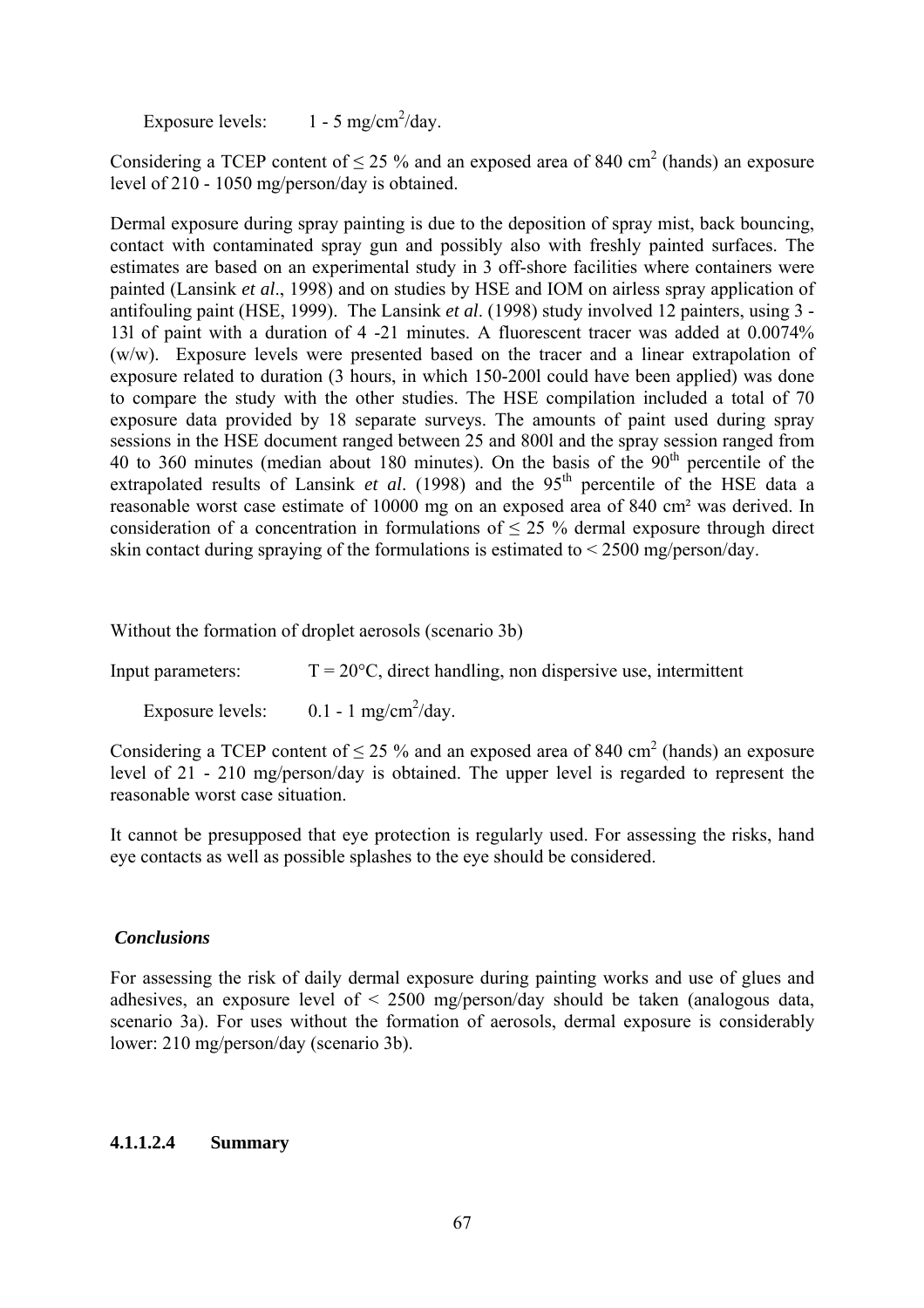In the EU, the production and import of Tris(2-chlorethyl)phosphate (TCEP) has declined in the past years. In the year 2001, there is no production within the EU, but marketing of TCEP-containing products is still relevant (app.1000 t of TCEP in 2002). The substance is currently produced Poland (amount and use pattern confidential). This is considered in scenario 1.

TCEP is used as a plasticizer with flame-retarding properties in polyurethane, polyester, polyvinyl chloride and other polymers as well as in formulations like paints, lacquers, glues, adhesives and flame-retardant coatings for textiles. The main use of TCEP is the production of unsaturated polyester resins. The use pattern has changed during the last years. One company supplied quantitative information about the application areas of their sales in 2001:

| Unsaturated polyester resins | 83 %   |
|------------------------------|--------|
| Acrylic resins               | $2\%$  |
| Adhesives                    | $5\%$  |
| Coatings (wood and roofings) | $<1\%$ |
| Polyurethane                 | $<1\%$ |
| Others (not known)           | $9\%$  |
| Cellulose acetate            | $1\%$  |
| Textile                      | $0\%$  |

Due to the low vapour pressure of the substance  $(< 1$  Pa at 20 $^{\circ}$ C), relevant inhalation exposure is likely to occur only if the plastics are handled at elevated temperatures. Industry described, that the substance is neither handled at elevated temperatures nor is used in a powdery state.

For occupational exposure there are 3 main scenarios:

- Scenario 1: Production of TECP
- Scenario 2: Use of TCEP at ambient temperatures for the production of polymers and formulations

Scenario 3: Use of paints, lacquers, glues, adhesives and flame-retardant coatings.

Relevant inhalation and dermal exposure levels are given in table 4.1.1.6 A and 4.1.1.6 B, respectively. Since no measurement data are available EASE estimates are taken for exposure assessment.

TCEP is a component of different formulations like paints, lacquers, glues and adhesives (scenario 2). For the formulation processes, exposure relevant activities are filling, charging, cleaning, sampling, repair and maintenance activities as well as possibly mixing.

Exposure is to be expected when using paints, lacquers, glues, adhesives and flame-retardant coatings (scenario 3 a - c). The formulations are used in different industrial and skilled-trade areas. Industry states, that less than 10 t/y are applied in paints. During spray application of paints, adhesives and other formulations the formation of droplet aerosols is possible. This is considered in scenario 3a. Scenario 3b represents exposure for activities without the formation of aerosols.If foams containing TCEP are mechanically or thermally treated (e.g.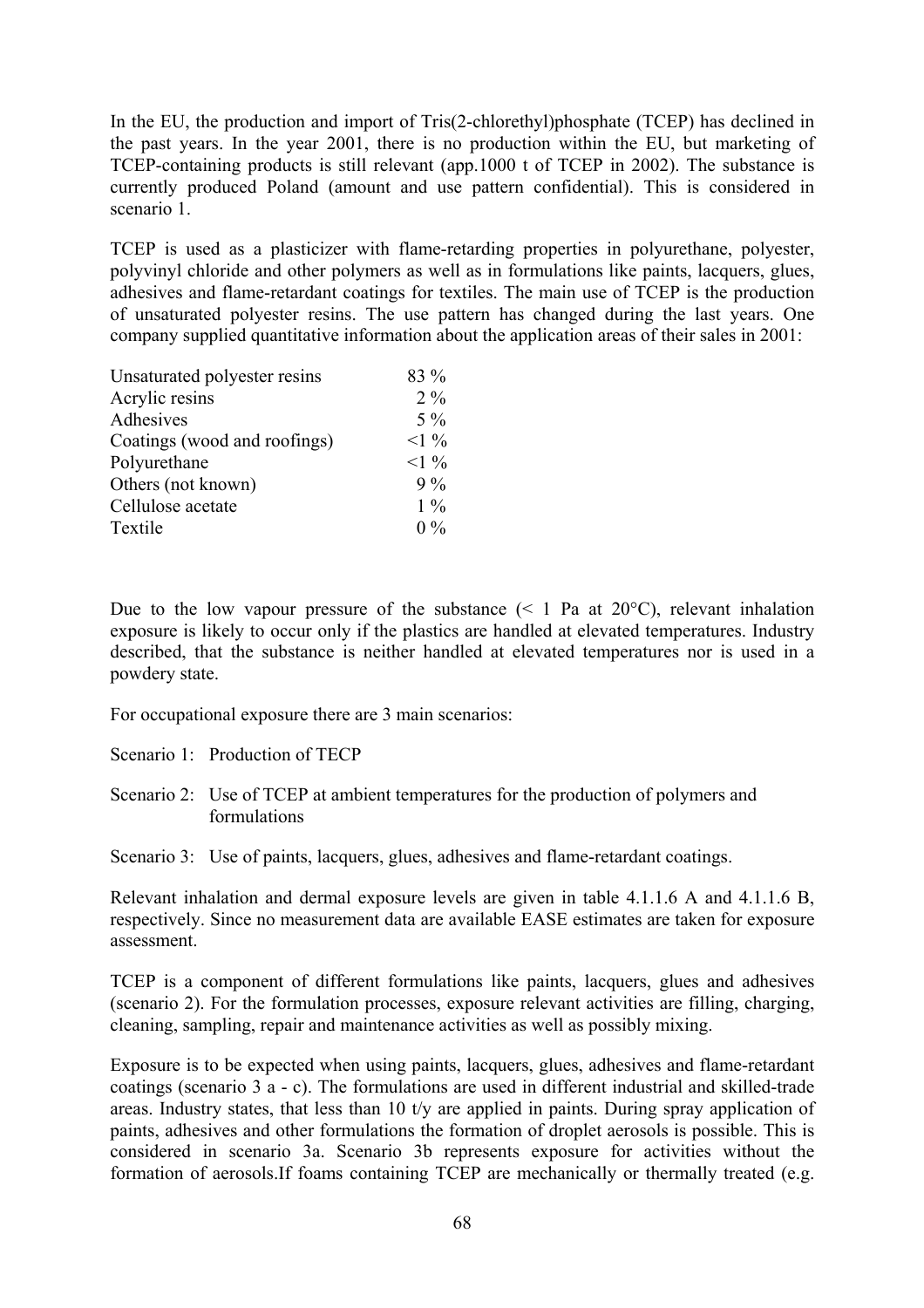cutting using hot wires), exposure is assumed to be below the level predicted for spray applications.

Dermal exposure is assessed for the unprotected worker in application of the EASE model or by taking analogous data into account (table 4.2).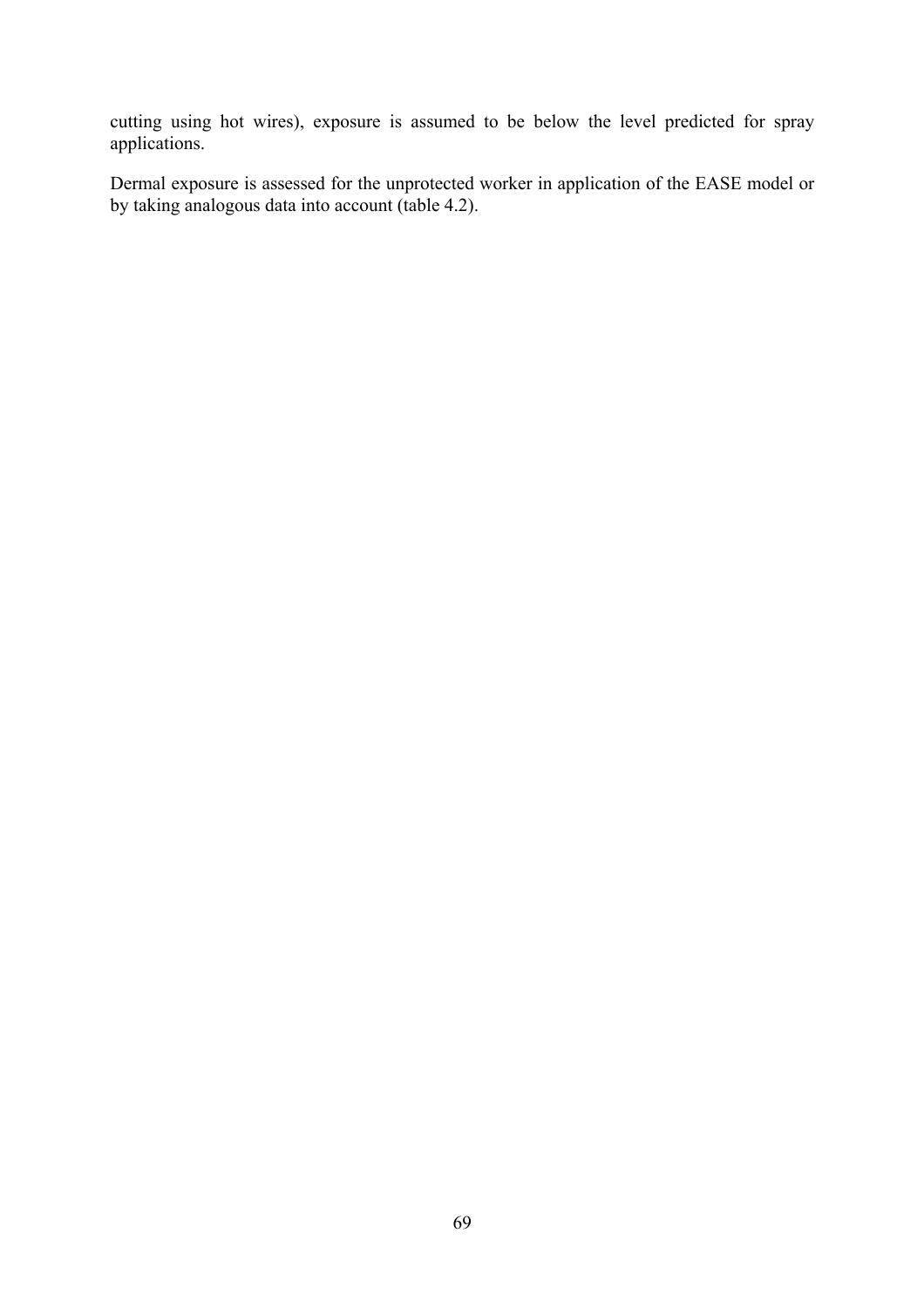**Table 4.1.1.6.A Summary of inhalation exposure levels (reasonable worst case) of tris(2-chlorethyl)phosphat which are relevant for occupational risk assessment**

| <b>Inhalation exposure</b> |                                                                                                                                                                                           |                     |                                                                                                 |                             |                          |                                       |                |                                            |               |  |  |  |
|----------------------------|-------------------------------------------------------------------------------------------------------------------------------------------------------------------------------------------|---------------------|-------------------------------------------------------------------------------------------------|-----------------------------|--------------------------|---------------------------------------|----------------|--------------------------------------------|---------------|--|--|--|
|                            | <b>Exposure scenario</b>                                                                                                                                                                  | Form of<br>exposure | <b>Activity</b>                                                                                 | <b>Duration</b><br>[hs/day] | Frequency<br>[days/year] | Shift average<br>[mg/m <sup>3</sup> ] | <b>Method</b>  | Short-term<br>exposure[mg/m <sup>3</sup> ] | <b>Method</b> |  |  |  |
|                            | 1. Production                                                                                                                                                                             | Vapour              | drumming,<br>(de)coupling of<br>transfer lines,<br>cleaning, repair                             | shift length                | daily                    | $1.2^{11}$                            | <b>EASE</b>    |                                            |               |  |  |  |
| 2.                         | Formulation of paints,<br>lacquers, glues and<br>adhesives (resins), use<br>of TCEP in the<br>production of polymer<br>formulations and<br>products (polyurethane,<br>cellulose acetate). | Vapour              | charging,<br>(de)coupling of<br>transfer lines<br>sampling,<br>cleaning, repair,<br>maintenance | shift length                | daily                    | 1.2                                   | <b>EASE</b>    |                                            |               |  |  |  |
| 4.                         | Use of paints, glues<br>lacquers, adhesives,<br>flame-retardant<br>coatings $(25 % TCEP)$                                                                                                 |                     |                                                                                                 |                             |                          |                                       |                |                                            |               |  |  |  |
| a)                         | spray application                                                                                                                                                                         | Droplet<br>aerosol  | spray application                                                                               | shift length                | daily                    | 8.3(3a)                               | analogous data |                                            |               |  |  |  |
| $\mathsf{b}$               | without formation of<br>aerosols                                                                                                                                                          | vapour              | different<br>techniques, e.g.<br>brushing, rolling                                              | shift length                | daily                    | 1.2(3b)                               | <b>EASE</b>    |                                            |               |  |  |  |

LEV: Local Exhaust Ventilation<br><sup>1)</sup> The same exposure level is predeicted for workplaces without LEV (due to the low vapour pressure of the substance)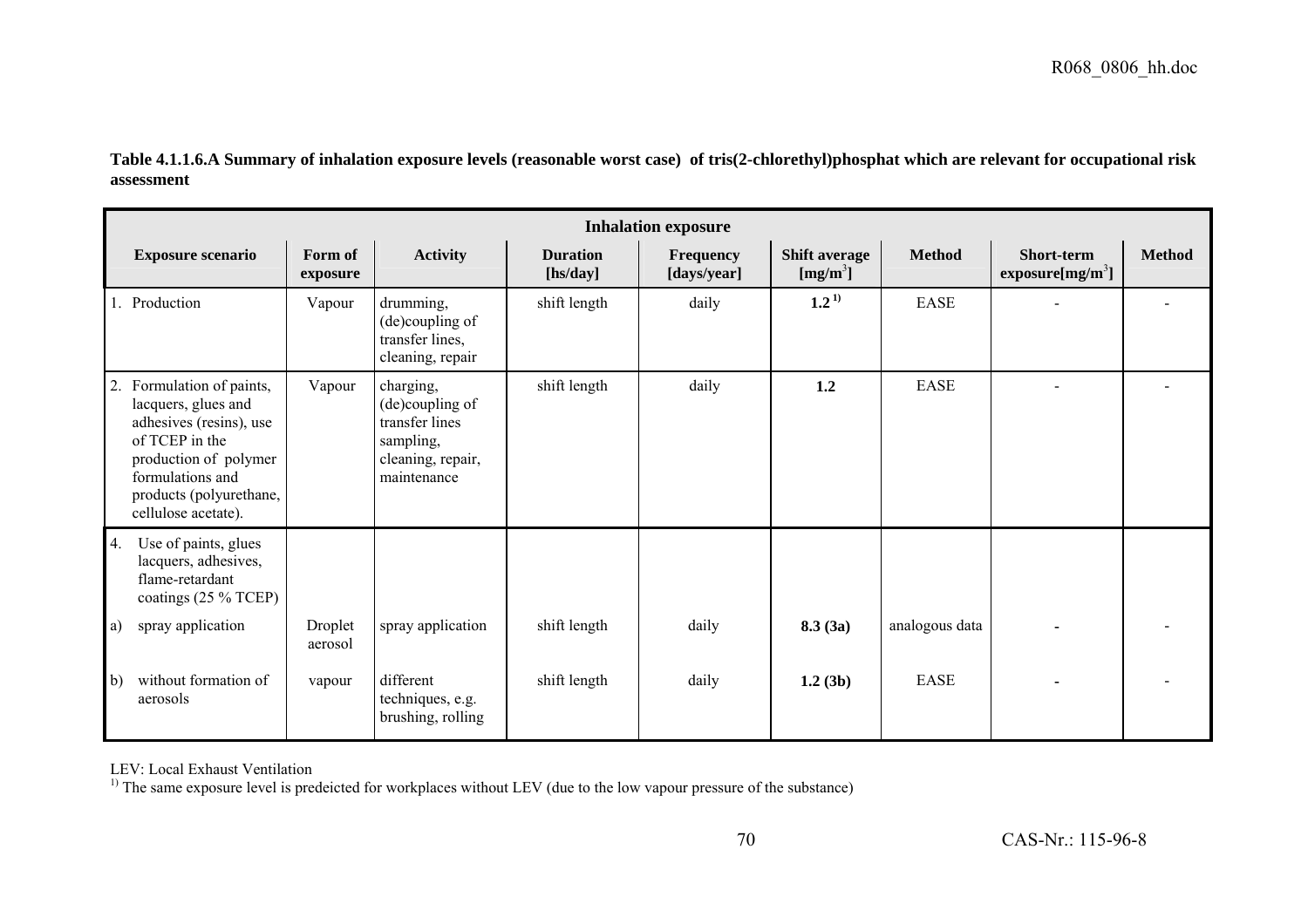**Table 4.1.1.6 B Summary of dermal exposure levels (reasonable worst case) of tris(2-chlorethyl)phosphate which are relevant for occupational risk assessment** 

| <b>Dermal exposure</b>                                                                                                                                                                          |                               |                                                                                                 |                          |                   |                                      |                                 |                                    |                                             |  |  |  |  |
|-------------------------------------------------------------------------------------------------------------------------------------------------------------------------------------------------|-------------------------------|-------------------------------------------------------------------------------------------------|--------------------------|-------------------|--------------------------------------|---------------------------------|------------------------------------|---------------------------------------------|--|--|--|--|
| <b>Exposure scenario</b>                                                                                                                                                                        | Form of<br>exposure           | <b>Activity</b>                                                                                 | Frequency<br>[days/year] | Contact level (1) | Level of exposure<br>$[mg/cm^2/day]$ | <b>Exposed</b> area<br>$[cm^2]$ | <b>Shift average</b><br>[mg/p/day] | <b>Method</b><br>(use of gloves)            |  |  |  |  |
| Production<br>1.                                                                                                                                                                                | Liquid                        | drumming,<br>(de)coupling of<br>transfer lines,<br>cleaning, repair                             | daily                    | intermittent      |                                      | 420                             | 420                                | <b>EASE</b><br>(unsuitable)<br>gloves)      |  |  |  |  |
| 2.<br>Formulation of paints,<br>lacquers, glues and<br>adhesives (resins), use<br>of TCEP in the<br>production of polymer<br>formulations and<br>products (polyurethane,<br>cellulose acetate). | Liquid                        | charging,<br>(de)coupling of<br>transfer lines<br>sampling,<br>cleaning, repair,<br>maintenance | daily                    | intermittent      |                                      | 420                             | 420                                | <b>EASE</b><br>(irregular use of<br>gloves) |  |  |  |  |
| 3.<br>Use of resins, paints,<br>glues lacquers,<br>adhesives, flame-<br>retardant coatings (25<br>$%$ TCEP)<br>spray application<br>a)                                                          | Droplet<br>aerosol            | spray application                                                                               | daily                    | intermittent      | 12(3a)                               | 840                             | < 2500                             | analogous data                              |  |  |  |  |
| b) without formation of<br>aerosols                                                                                                                                                             | liquid,<br>sticky<br>material | different<br>techniques, e.g.<br>brushing, rolling                                              | daily                    | intermittent      | 1(3b)                                | 840                             | 210                                | <b>EASE</b>                                 |  |  |  |  |

(1) Contact level according to the EASE model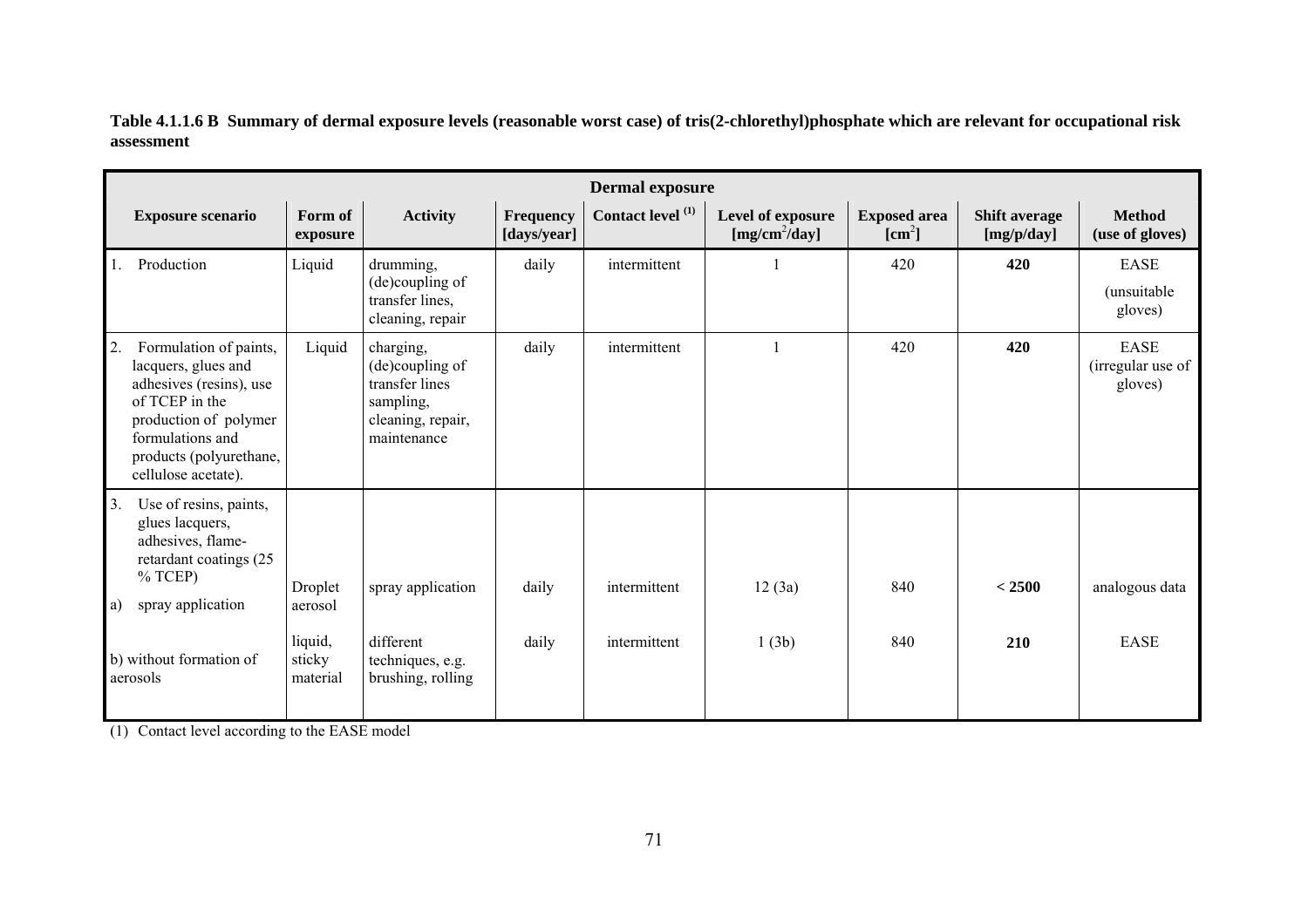However, it has to be noted, that the applied model calculations are of preliminary nature and have to be revised as soon as further information becomes available.

.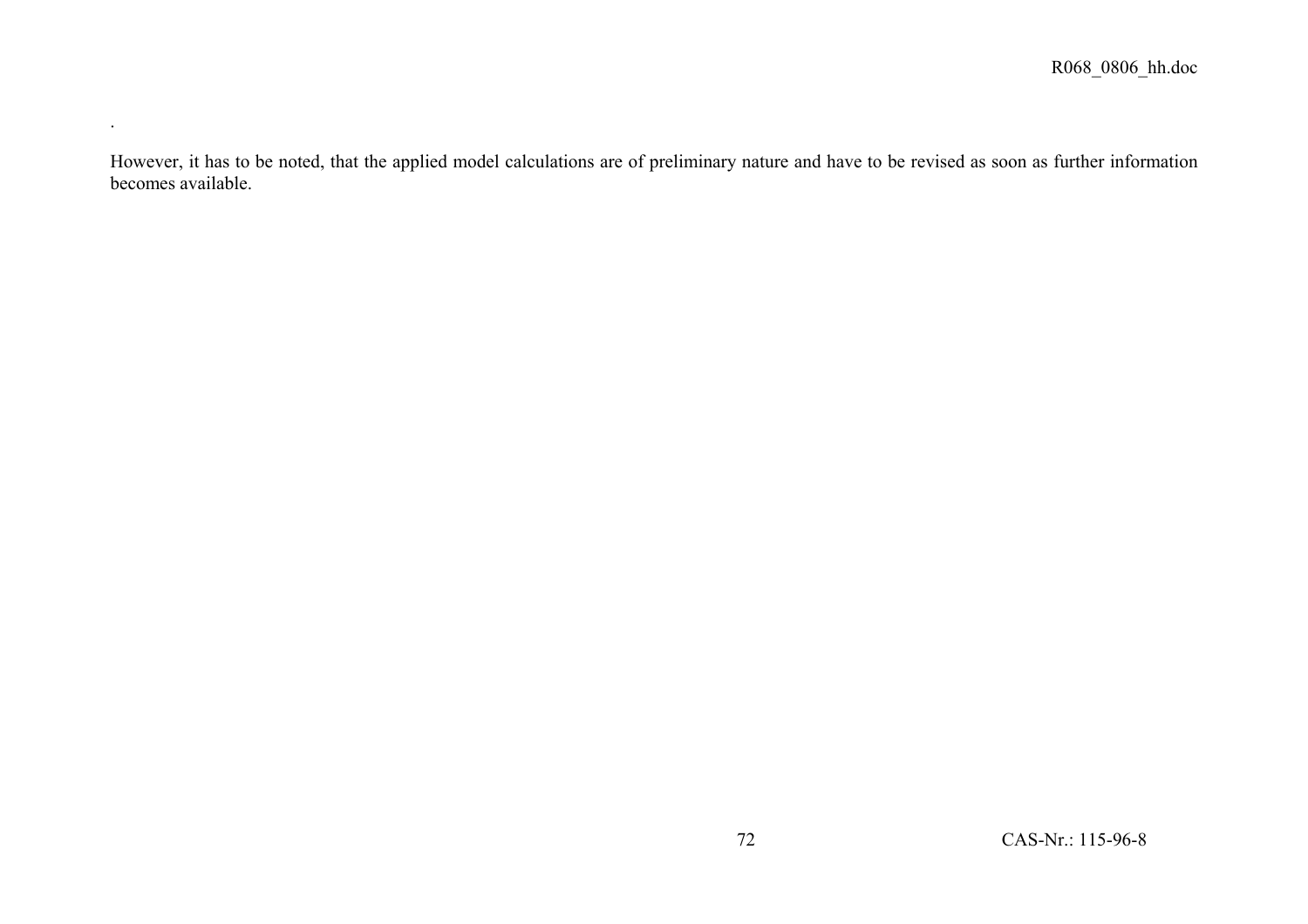## **4.1.1.3 Consumer exposure**

The total scenario of TCEP consumer exposure is depicted in figure 4.1.1.3-1. According to several reports (Pardemann et al., 2000, Sagunski & Roßkamp, 2002, Kersten & Reich, 2003, Becker et al., 2002, Nagorka & Ullrich, 2003, Ingerowski et al., 2001), it is shown, that TCEP will be released from a number of sources which have been treated with flame retardant, namely timber, foam rubber, carpets, plastic materials (e.g. electronic devices, TV, car interior etc.), glues, and lacquers. Upholstery may sometimes be proved with flame retardant. Although there are measurements available of TCEP inside these materials, the degree of migration from the materials is not known.



**Fig 4.1.1.3-1:** Scenario of TCEP exposure for reasonable worst case estimation, according to the above mentioned publications.

TCEP is a non-volatile substance, which does not appear in its gaseous form under normal conditions. Therefore, it is released primarily by abrasion and becomes part of the dust fraction. The latter is divided into two parts, house dust and airborne dust. Dust burden therefore reflects the sum of all the sources (Sagunski & Roßkamp, 2002).

Oral exposure can be referred to dust intake, due to hand-to-mouth behaviour, contamination of articles for daily use, e.g. toys which can be put into the mouth. This pathway of exposure may play a particular role for children and is covered by the hand-to-mouth activities. Inhalation exposure takes place by inhaling airborne particles, and dermal exposure can occur from direct contact with e.g. furniture coverings, as well as with house dust and airborne dust.

Absorption rates in this approach include the desorption of TCEP from dust and the subsequent absorption in the GI-tract or in the lungs and were set to 100% as a worst case approach.

#### **Data on which this assessment is based on**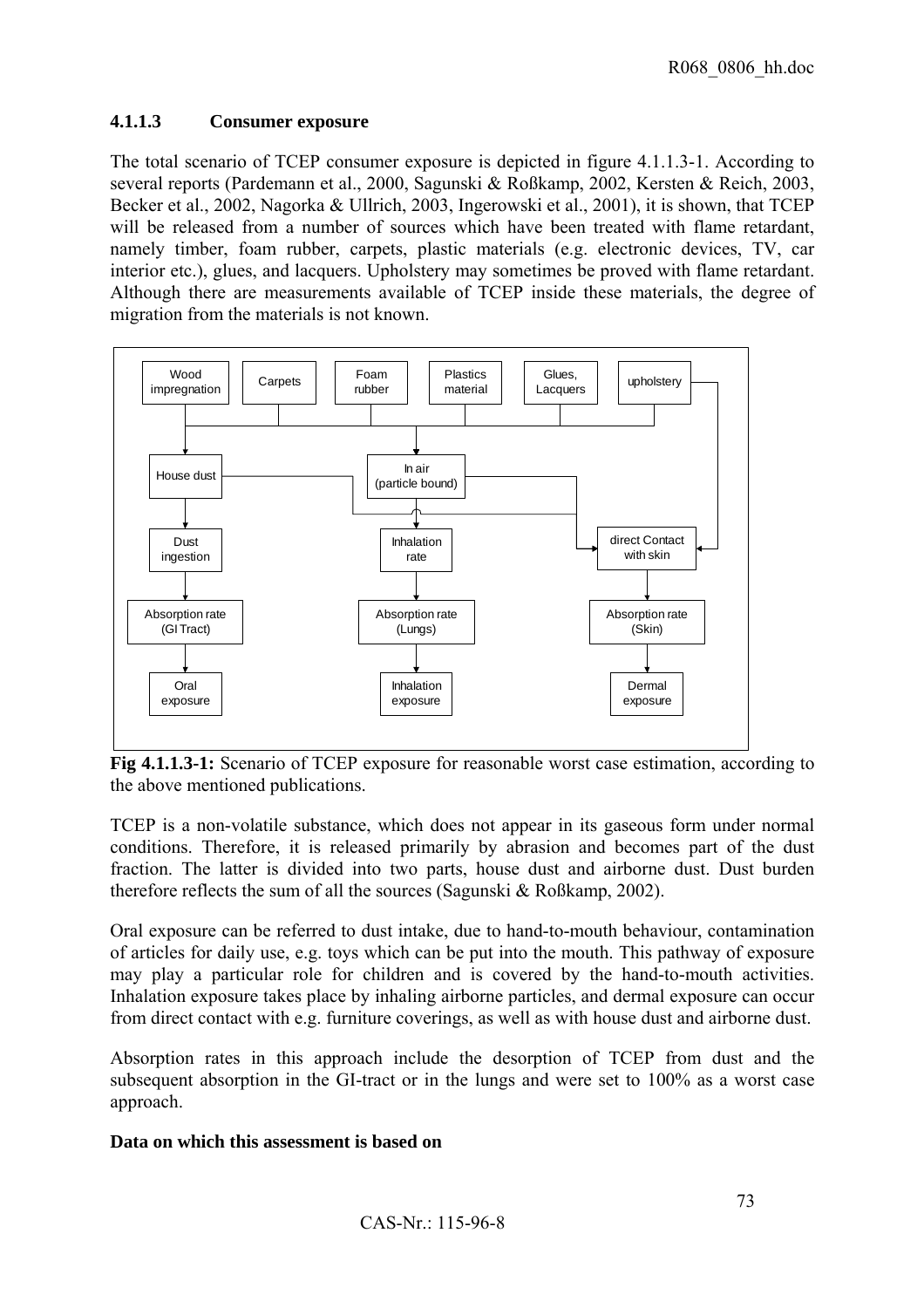First of all, a study performed by Sagunski et al. (1997) gives an overview on the exposure paths "house dust" and "airborne particles". In this study, house dust was sampled by typical sampling methods taking vacuum cleaners, and the airborne particles were sampled by adsorbing it to polyurethane by drawing air through a sampling advice. This method samples particles as well as possible gaseous TCEP.

## House dust:

In an interlaboratory comparative study published by Ingerowski et al. (2001), TCEP dust concentrations have been measured in appr. 1000 German households by three different laboratories using identical methodology (Fig. 4.1.1.3-2). These data and the data from Sagunski (1997) correspond to each other. The range of dust concentration (between zero and 121 µg/kg) is also in agreement with a number of other - smaller - studies (Becker et al. (2002), Bürgi (2002), Hansen et al. (2000), Kersten & Reich (2003), Marklund et al., 2003, Salthammer & Wensing (2002)).

The data published by Ingerowski et al. were taken to evaluate of their distribution for further probabilistic exposure assessment by using the @RISK 4.5 professional tool and MS-EXCEL. The distribution function for TCEP in house dust was best fitted by a log-logistic distribution<sup>8</sup> as shown in Fig. 4.1.1.3-2. The 95<sup>th</sup> percentile of this distribution is 11.9 mg/kg, and the median 0.6 mg/kg. This distribution covers also the highest values reported by Marklund et al. (2003) in libraries and the other studies mentioned.





It can be assumed that the data give a sound overview about TCEP dust contamination, which can be used for oral exposure assessment by taking commonly accepted dust uptake data.

## Airborne dust:

 $\overline{a}$ 

The range of airborne dust concentrations of TCEP as determined in the same study lies between zero and a maximum of 6000 ng/m<sup>3</sup>, which is in agreement with other authors (Hansen et al., 2000, Bürgi, 2002).

<sup>&</sup>lt;sup>8</sup> RiskLoglogisticAlt(50%;0,61;90%;8,02; 95%;11,86; RiskTruncate(0;121))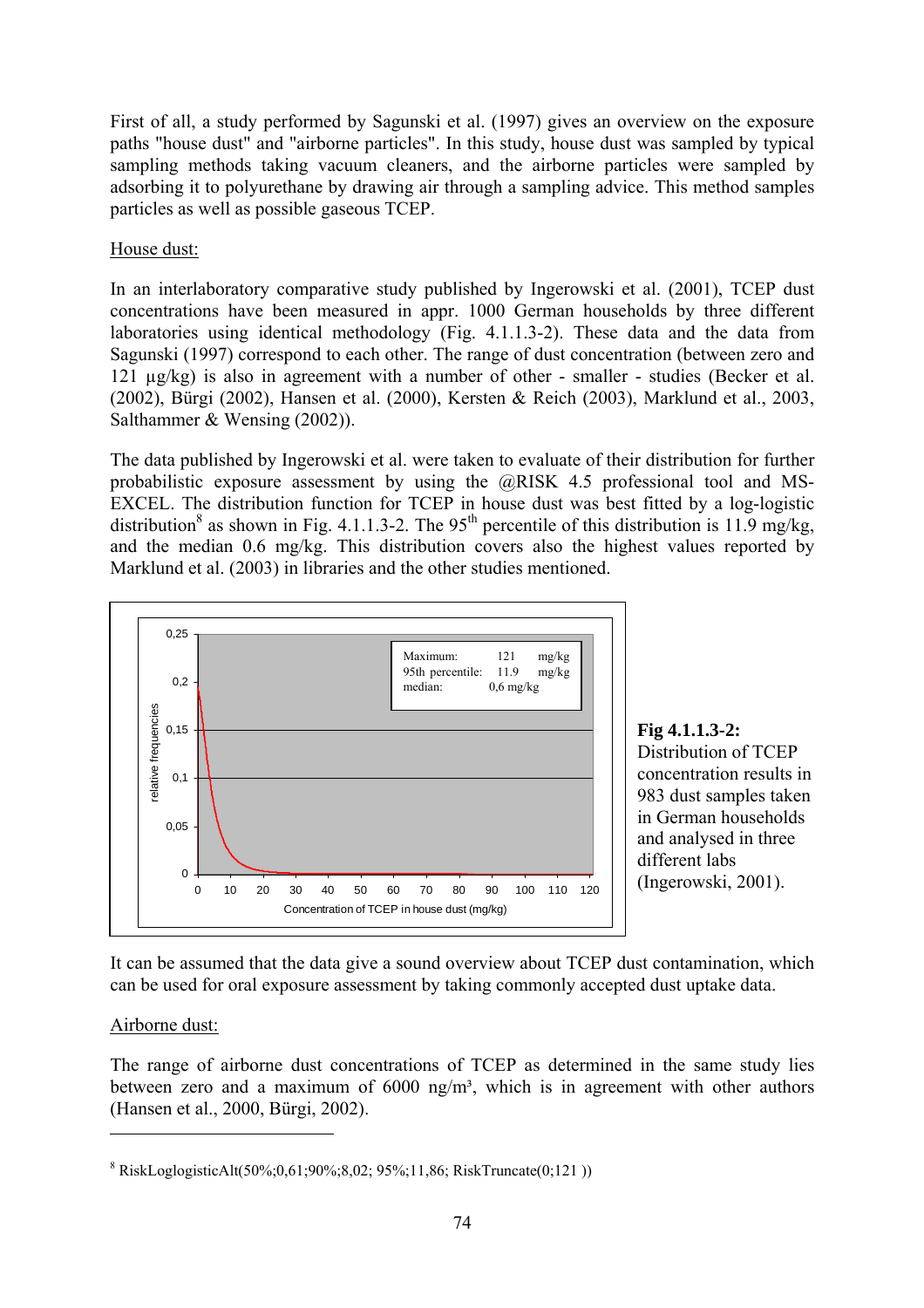The check for best fit of the data revealed a log-normal distribution<sup>9</sup> with a  $95<sup>th</sup>$  percentile of 134 ng/m<sup>3</sup>, and a median of 10 ng/m<sup>3</sup>. This distribution covers also room air concentrations of max. 30 ng/m<sup>3</sup> published by Otake et al.  $(2001)$ , without specification of dust adsorption, as well as those measured in cars by Wensing et al. (2003).

Toys: From Danish EPA the content of TCEP in a cube for babies was analysed. The cube is intended as a toy for babies (recommended for 0 months and above) to stimulate their senses and their exploring behaviour.This cube is 10 x 10 x 10 cm and weight 100 g. The core of the cube consists of PUR foam. The foam is covered with coloured textile with child motives and at the edges of the cube there are five textile handles. At the handles there are three small plastic rings attached for rattling. A little bell is placed in the middle of the cube imbedded in the PUR foam. About half of the weight of the total cube is estimated to be PUR foam.

#### *Analytical data:*

The constituents of the cube were analysed separately. PUR foam had a content of 3300 and 5200 mg TCEP/kg, whereas the textile covering the cube had a content of 160 mg TCEP/kg. A migration test in an aqueous medium has shown that the TCEP is easily dissolved and migrates into the solution.

#### **Exposure assessment:**

TCEP exposure was assessed using a probabilistic approach based on the studies mentioned above. Calculations have been performed taking the @RISK-4.5-professional software tool in combination with MS EXCEL.

## **Oral exposure**

 $\overline{a}$ 

Uptake from house dust

TCEP uptake was calculated by the formula

$$
ETCEP(oral) = \frac{CTCEP, dust * Ior1, dust}{BW}
$$

where  $C_{\text{TCEP, dust}}$  is the dust concentration,  $I_{\text{orl,dust}}$  is the uptake of dust, and BW is the body weight. According to the age categories of the AUH Report (1995), the oral exposure was estimated for a 1-3 year old child and for a female adult (> 20 years). The dust uptake and body weight<sup>10</sup> data (normal distribution, weighted for 1 to 3 year of age) are taken from the AUH Report (1995). According to these data, the values for this assessment were set as follows: normal dust uptake is set to 20 mg/d and 100 mg/d as upper limit of normal uptake of dust by children. For the adult, the respective values are 2 and 10 mg/d.

 $^{9}$  @RISK formula: RiskLogNormalAlt(10%;5; 50%;10; 90%;40; RiskTruncate(0;6000))

<sup>&</sup>lt;sup>10</sup> body weight: RiskNormalAlt(50%;9,1;5%;7,6;RiskTruncate(0;)) (children)  $RiskNormalAlt(50\%:58:5\%:47:RiskTruncate(0))$  (adults)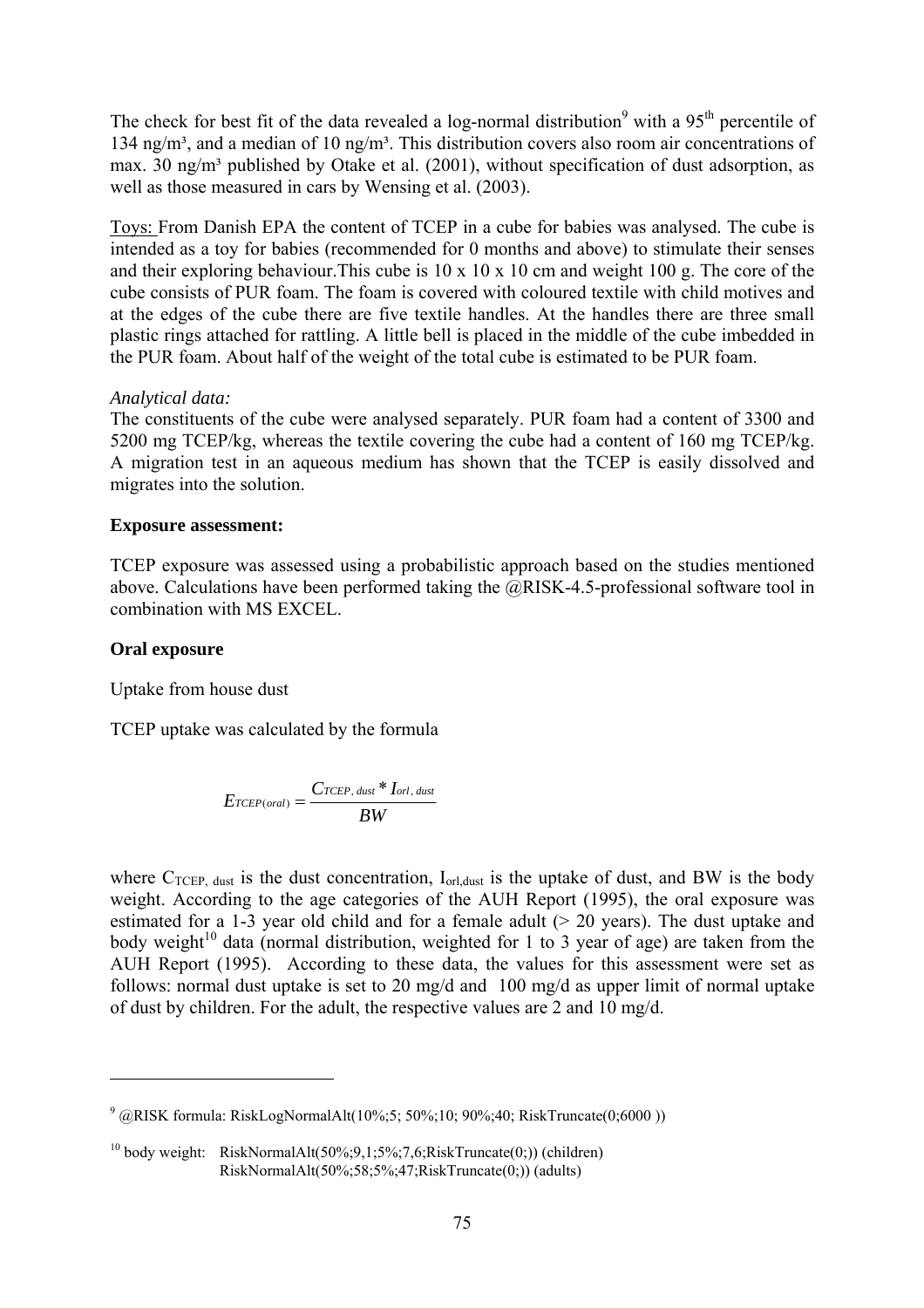This estimation of uptake includes soil uptake and therefore leads to a slight overestimate of exposure via dust. It should be mentioned that the upper range of the uptake determined by Calabrese is in agreement with newer data obtained by Freeman & Adgate (2003) who found a daily dust uptake of 100 mg in small children.



**Fig. 4.1.1.3-3:** Distributions of oral TCEP uptake from house dust ingestion in three-year-old children and female adults. The results are obtained by taking distribution-based analysis.

As shown in Fig. 4.1.1.3-3, the distribution of TCEP oral uptake is characterised by an extended slope on the right. The 95<sup>th</sup> and 99<sup>th</sup> percentile and the maximum are 0.0015, 0.0033 and 0.017 µg/kg per day for female adults. The respective values for children, representing a vulnerable population due to their specific hand-mouth-behaviour are  $0.1$ ,  $0.2$ , and  $0.7 \mu$ g/kg and day, respectively.

#### **Uptake by sucking on toy**

It is difficult to estimate the TCEP exposure of children sucking on toys containing TCEP. The rate of migration is affected by factors such as the relative solubility of TCEP in PUR foam and textile and in saliva, the temperature, thickness of textile or foam layer and the physical forces acting on the foam and textile. From a migration test in aqueous media (artificial sweat) it has been found that TCEP easily migrates from the foam cube into the solution. But there are no data available.

## *Danish calculation (Danish EPA, 2004)*

*As an exposure scenario it is assumed that a baby of about 3 months plays with a cube during 3 months. Due to mouthing behaviour the cube is sucked intensively and during the 90 days of play about 50% of the total amount of the TCEP -as a worst case scenario- is anticipated to be dissolved and swallowed by the baby. Anticipating an average weight of the baby/ infant of 6 kg during the three month and a total TCEP content of 260 mg (50 g PUR foam with a content of 5200 mg TCEP/kg) a daily dose of 0.24 mg TCEP/ kg bw/d can be calculated (0.5 (total release factor) x 260 mg TCEP / (90 d x 6 kg)).* 

#### *Discussion*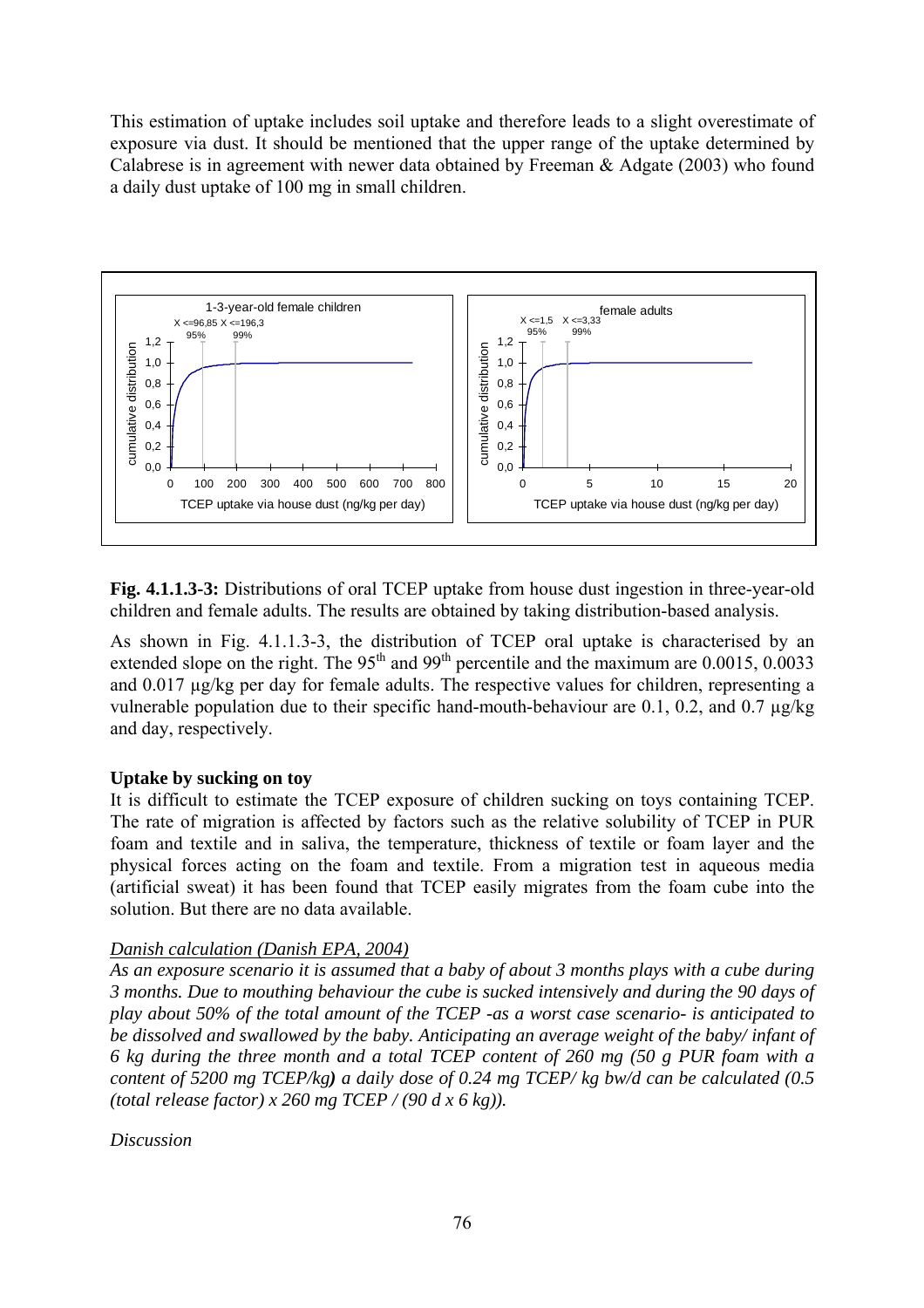*The Danish calculation considers that the TCEP from the foam will migrate through the textile layer during sucking. If this migration is not considered and is only taken the measured TCEP of 8 mg in the textile a daily dose of 7.4 µg TCEP/ kg bw/d can be calculated*.

#### **Inhalation exposure**

Inhalation exposure to TCEP was calculated by the formula

$$
E_{TCEP(int)} = \frac{C_{air} * Q_{inh}}{BW}
$$

where  $C_{\text{air}}$  is the distribution of the concentration of TCEP in airborne dust, obtained from the Ingerowski et al. study, and  $Q_{inh}$  is the respiration volume. The distribution of  $Q_{inh}$  was set according to the data given in the AUH report which are based primarily on data published by Finley et al. and in the EPA-Exposure factors handbook.

The evaluation of TCEP uptake by inhalation taking the same approach as described above for dust uptake, revealed a  $95<sup>th</sup>$ ,  $99<sup>th</sup>$  percentile and a maximum value of 0.07, 0.96, and 3.9 µg/kg per day TCEP for a 3 year old child, and 0.03, 0.4, and 1.4 µg/kg per day for the adult person, respectively. These estimations are in agreement with estimations published elsewhere (Salthammer & Wensing, 2002). Assuming that TCEP will be desorbed totally from the particles and absorbed in the lung alveoles the upper range of this concentration should be taken for characterising a possible risk from inhalation.

## **Dermal exposure**

## Textiles (upholstered furniture)

According to measurements which have been performed by Bruckert et al. (1990) an amount of  $\approx$  130 µg/25 cm<sup>2</sup> per 24 hours (= 0.217 µg/cm<sup>2</sup>/h) of tris(2-chloroethyl)phosphate can be released from upholstery containing an amount of 8 mg/cm².

The area of a person sitting in an armchair covered by textiles accounts for about 1000 cm<sup>2</sup> (half of both forearms and hands). A four hour contact (e.g. during watching TV) would lead to an amount of  $\approx 870$  µg/event (= 0.217 µg/cm<sup>2</sup>/h  $*$  4 h  $*$  1000 cm<sup>2</sup>). Taking 100 events into account, the yearly total amount of TCEP migrating from an upholstered armchair to the skin accounts for 87000 µg, resulting in an average exposure of  $\sim$  3.9 µg/kg of BW per day, under consideration of a body weight of 60 kg.

For 1-3 year old children, the dermal external contact reveals an amount of 330 µg/event, taking the same conditions as for female adults  $(0.217 \mu g/cm^2/h * 4 h * 380 cm^2)$ . Under these conditions, the dermal exposure would account for 10 µg/kg per day (body weight 9.1 kg).

#### Dermal exposure by airborne dust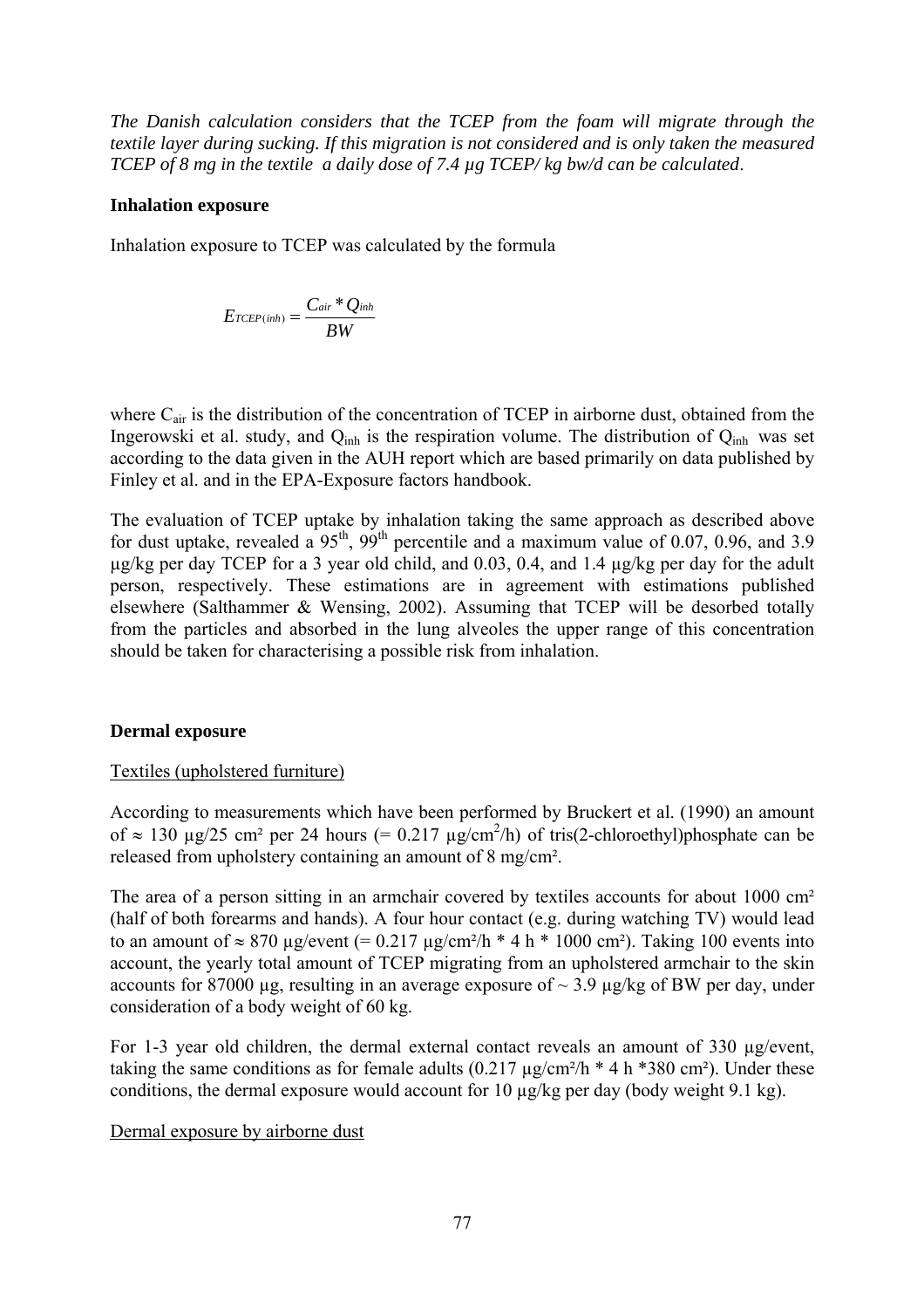The dermal exposure to airborne dust can be neglected due to the very low concentration of 0.6  $\mu$ g/m<sup>3</sup> (the 98<sup>th</sup> percentile for air concentrations of TCEP), with a contact volume of max. 184 cm<sup>3</sup> (calculated by multiplying the total body surface of 18.400 cm<sup>2</sup> (TGD default) with thickness on skin of 0.01 cm (also TGD default). Under these conditions the amount of TCEP in contact with skin is below the nanogram-range.

## Dermal exposure by house dust contact

Freeman & Adgate (2003) have estimated a maximum load of  $\sim$  5.0 mg of dust per hand in 1 -4 year old children. Taking the  $98<sup>th</sup>$  percentile of TCEP dust concentration reported by Ingerowski et al. (18 ng/mg of house dust), than the total dermal exposure via this pathway would account for  $\sim 0.18$  µg per day (both hands). This value is only applicable for children; the burden resulting from this estimation is 0.018 µg/kg of body weight, considering a child having a bodyweight of 10 kg.

## **Conclusions**

## Inhalation:

Taken from the measurements performed by Ingerowski et al.  $(2001)$  the  $98<sup>th</sup>$  percentile for air concentrations of TCEP is 0.6 µg/m**³.** This value lies at the extreme upper range of a huge number of measurements. Although other studies have revealed lower values, due to the high number of measurements, this value is proposed to be taken as a reasonable worst case estimate. For risk characterisation it should be taken into account that the major part is bound to dust and the degree of desorption is unknown.

The model estimate revealed an uptake by inhalation  $(99<sup>th</sup>$  percentiles) of TCEP accounts for 0.4 for adults and 0.96 µg/kg bw and day for children, under consideration of the above mentioned precautions (100% absorption).

## Dermal exposure:

The worst case estimation of TCEP by exposure from migration from upholstery accounts for 3.9 µg/kg bw and day. Dermal exposure from airborne dust can be neglected due to the low concentrations of TCEP in dust (max.  $0.1 \mu g/m<sup>3</sup>$ ). Dermal exposure from house dust accounts for a maximum of 0.02 µg/kg bw per day (in children).

Dermal exposure to TCPE from different sources can be estimated to a total of about  $\sim$  4 µg/kg bw per day. Dermal exposure of children (10 µg/kg bw/day) as related to bodyweight can exceed that in adults.

## Oral exposure:

Oral exposure of TCEP is characterised by dust uptake. The estimated amount accounts for 0.0033  $\mu$ g/kg bw/day for an adult, representing the 99<sup>th</sup> percentile. Because this pathway may represent a significant source of exposure for children, the  $99<sup>th</sup>$  percentile representing daily uptake was also estimated for a three year old child and revealed 0.2 µg/kg bw/day.

For babies of about 3 months the significant source could be sucking at a toy. Under worst worst case assumptions values can be achieved up to 240 µg/kg bw per day (Danish calculation).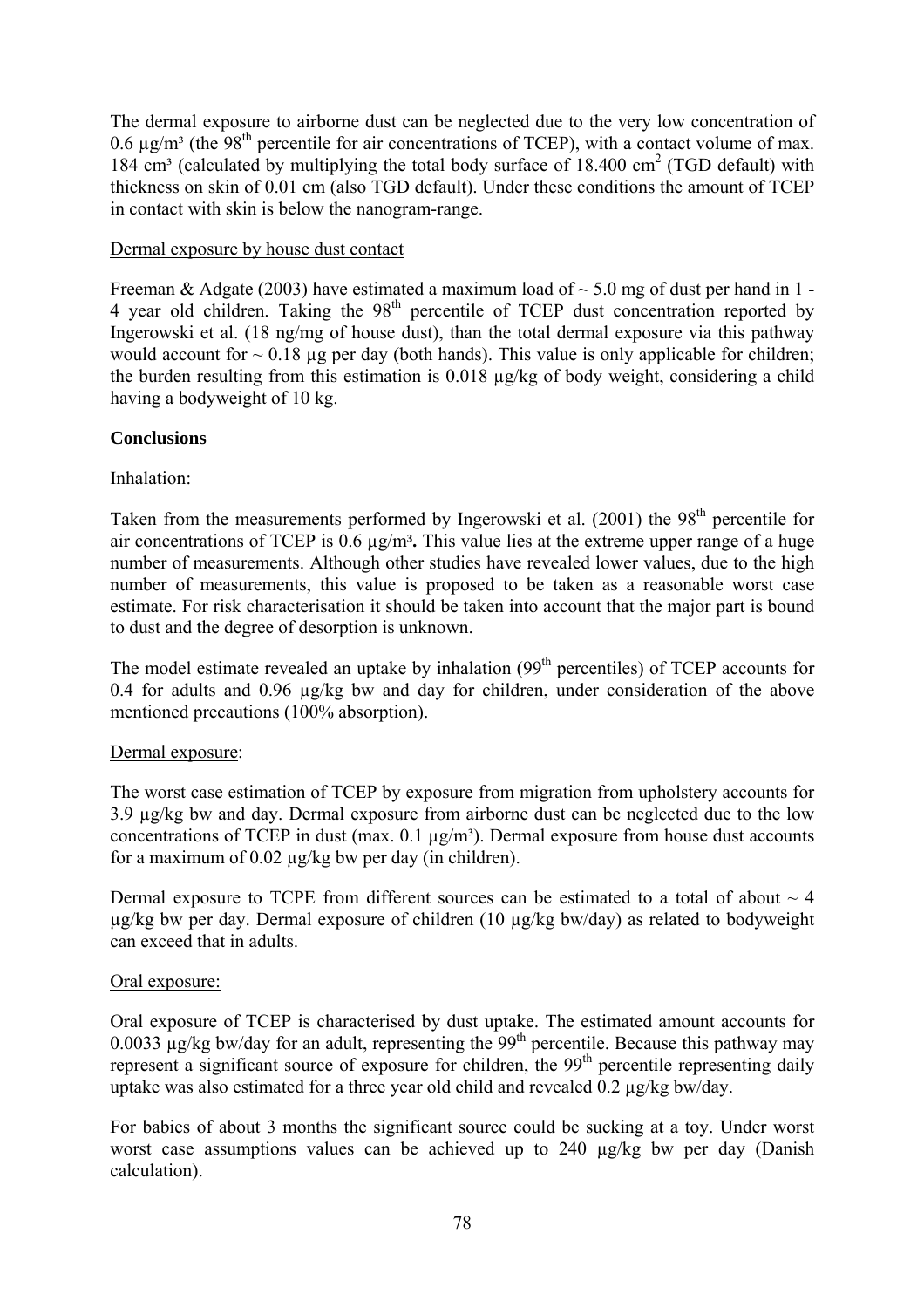#### Total body burdens:

For female adults, a body burden would account for  $\sim$  4.5 µg/kg bw/day, under reasonable worst case conditions, and taking all paths into consideration. The respective value for 1 - 3 year-old children is then 11 µg/kg bw/day. However, for babies of about 3 months a body burden would account up to 240 µg/kg bw per day by sucking on toys, the other paths can be neglected.

## **4.1.1.4 Indirect exposure via the environment**

According to Appendix VII of Chapter 2 of the TGD, the indirect exposure to humans via the environment through food, drinking water and air is estimated for a local and a regional approach. For the local concentrations the default scenario for the formulation of paints is used, representing the local worst case. This scenario is compared to an average intake due to exposure via the regional background concentration. In the Appendix 3, the input data and results of the calculations are presented.

The following input parameters were selected:

| annual average local PEC in surface water:        | $13.59 \mu g/l$       |
|---------------------------------------------------|-----------------------|
| annual average local PEC in air:                  | $0.0038 \mu g/m^3$    |
| local PEC in grassland:                           | $8.66 \mu g/kg$       |
| local PEC in porewater of agricultural soil:      | $18.1 \mu g/l$        |
| local PEC in porewater of grassland:              | $4.18 \mu g/l$        |
| local PEC in groundwater under agricultural soil: | $18.1 \mu g/l$        |
|                                                   |                       |
| regional PEC in surface water:                    | $0.0871 \mu g/l$      |
| regional PEC in air:<br>$ng/m^3$                  | $2.27 \times 10^{-4}$ |
| regional PEC in agricultural soil:                | $0.061 \mu g/kg$      |
| regional PEC in pore water of agriculture soil:   | $0.0295 \mu g/l$      |

The resulting total daily doses are:

$$
DOSE_{tot\_local} = 5.842 \mu g \cdot kg_{b.w.}^{-1} \cdot d^{-1}
$$

$$
DOSE_{tot\_regional} = 0.0111 \mu g \cdot kg_{b.w.}^{-1} \cdot d^{-1}
$$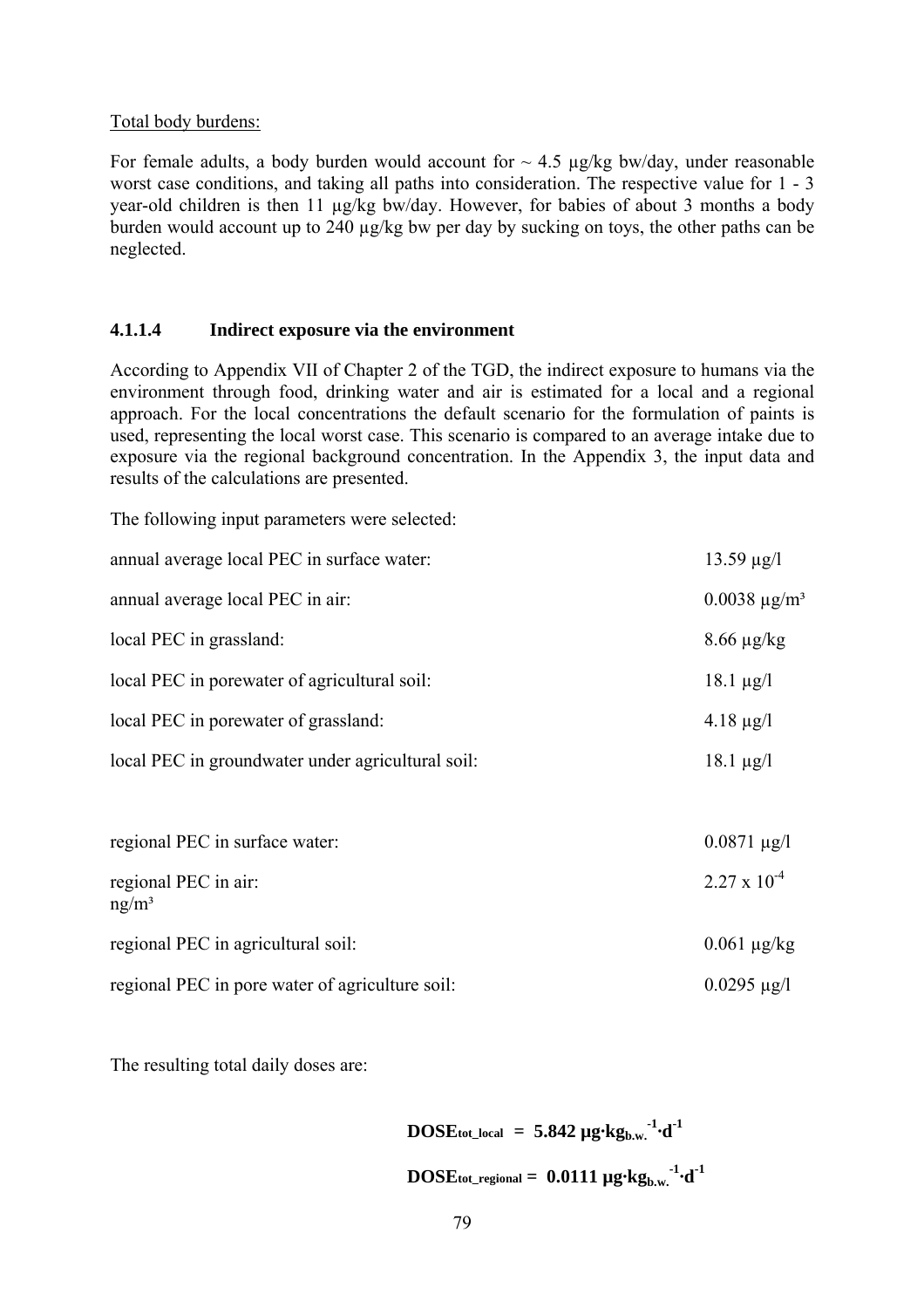The calculated doses comprise the following routes:

| Route          | regional model,<br>percentage of total dose | local source model;<br>percentage of total dose |
|----------------|---------------------------------------------|-------------------------------------------------|
| drinking water | 22.4                                        | 8.85                                            |
| Air            | < 0.01                                      | 0.01                                            |
| <b>Stem</b>    | 66.8                                        | 85.9                                            |
| Root           | 2.38                                        | 2.77                                            |
| Meat           | < 0.01                                      | < 0.01                                          |
| Milk           | 0.02                                        | < 0.01                                          |
| Fish           | 8.38                                        | 2.48                                            |

Table 4.6

The main route of exposure is the stem for the regional and local approach.

However, it has to be noted, that the applied model calculations are of preliminary nature (i.e. according to TGD "state of the art" methods serving screening purposes) and have to be revised as soon as further information becomes available.

## **4.1.1.5 (Combined exposure)**

- **4.1.2 Effects assessment: Hazard identification and Dose (concentration) response (effect) assessment**
- **4.1.2.1 Toxico-kinetics, metabolism and distribution**

## **4.1.2.1.1 Studies in animals**

## In vivo studies

## *Oral*

Greater than 90% of the orally administered radioactivity (88 mg C14-tris(2 chlorethyl)phosphate (TCEP)kg bw,) in rats were excreted in the urine within 72 hours; 7% via faeces and 1% as carbon dioxide. Elimination from plasma and red blood cells occurred biphasic (half life 3 and 3.4 hours and 1.8 and 10.8 days, respectively). At 0.5 and 4 hours radioactivity was evenly distributed throughout the tissues. Higher concentrations were found in liver, kidney, fat and GI contents (Chadwick et al., 1989).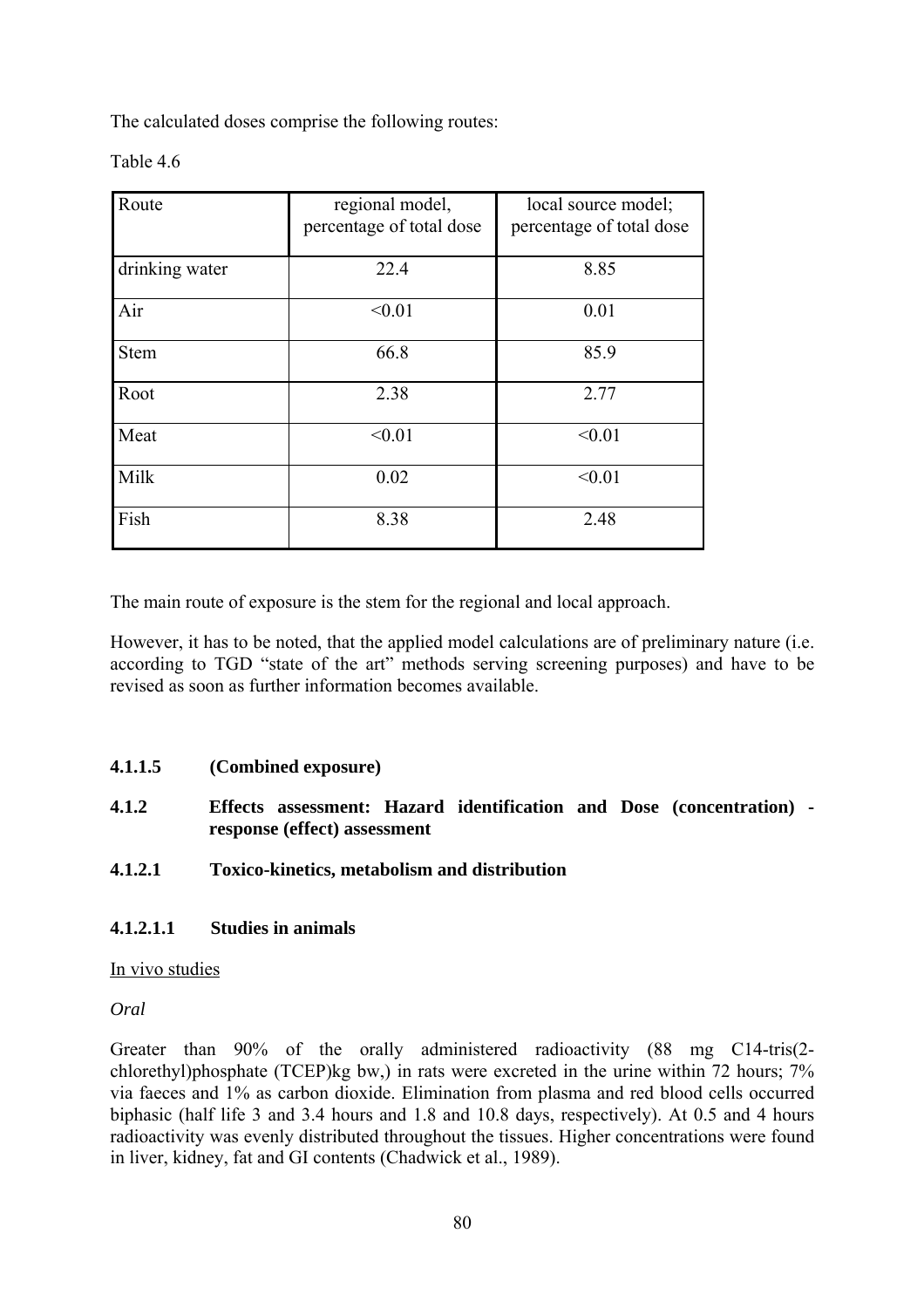In an other study in male Wistar rats (5 animals per group) 93% excretion of the orally applied dose (14 mg C14-TCEP/kg bw) in urine, within 168 hours was observed. 6% of the dose was recovered in the feces and 1% in the expired air. The distribution of radioactivity in the tissues was measured 24h after dosing. Lower concentrations of radioactivity were found in brain, muscle, testis, spleen and lung, higher concentrations in liver and kidney. The biliary/fecal ratio was 4.62 at 48 hours. This suggests reabsorption of radioactivity from the gastrointestinal tract. It was supposed that enterohepatic circulation of TCEP occurs (Minegishi et al., 1988).

In a further study on regional brain levels of TCEP male and female F344 rats (3 rats per group) were orally administered 0; 175; 350 or 700 mg/kg bw of the C14-labeled substance as single dosage or 0; 175 and 350 mg/kg bw/d daily within 14 days in females only. The substance was well absorbed from the gastrointestinal tract and distributed in all cerebral regions. Metabolism and excretion nearly totally completed within 72 hours following single or repeated doses. As single dosage (175 mg/kg bw) applied radioactivity was excreted with urine (85%), faeces (less than 10%) and as carbon dioxide. Accumulation of radioactivity was not detected in any cerebral region. After dosage of 350 mg/kg bw acceleration of metabolism and elimination was observed in males whilst in females slightly enhanced plasma concentrations were detected within first minutes post-dosing (Herr et al., 1991).

In a metabolic study male and female B6C3F1 mice and F344 rats were dosed (175 mg/kg bw) with the C14-labeled TCEP either as single dosage or daily within 9 days in rats only (3 mice and 4 rats per group, respectively). In both species excretion within 24 hours was via urine (more than 75%) and faeces (less than 10%). Sex differences in the elimination rate of rats were not detected. Elimination within the first 4 to 8 hours occurred three times faster in mice compared to rats (>70% versus about 40%). Repeated application did not result in a change of metabolism and elimination rate. Metabolites in urine were identical in both species. Main metabolites were bis(2-chloroethyl)carboxymethylphosphate, bis(2chloroethyl)hydrogen phosphate and bis(2-chloroethyl-2-hydroxyethyl-phosphate glucuronide (Sanders et al., 1990; Burka et al., 1991).

#### *Inhalation*

No animal data available.

#### *Dermal*

No animal data available.

#### In vitro studies

In an in vitro study on the metabolism of C14-labeled TCEP in liver slices and liver microsomes by humans and rats liver preparations bis(2-chloroethyl)hydrogen phosphate, 2 chloroethanol were identified as main metabolites. Three further compounds could be found, their structure was not identified. The most important finding of this study is a marked difference in the rate of metabolism and the metabolic pattern between male and female rat microsomes, i.e. male rat liver microsomes metabolized TCEP at a greater rate than did female rat liver microsomes. This difference was not observed in liver slices which gave rise to the assumption of an extramicrosomal metabolism. As in human liver slices and in human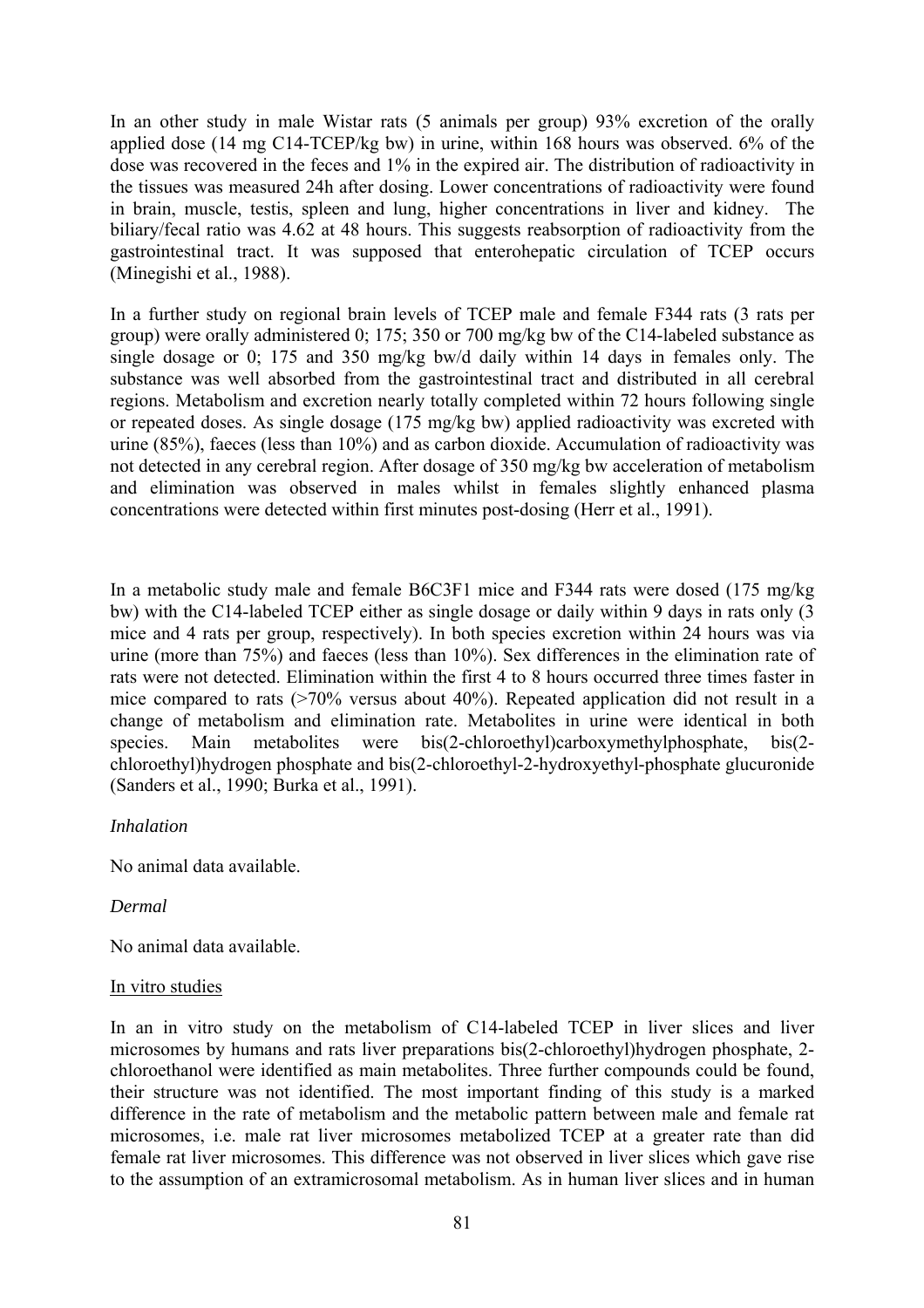liver microsomes no gender differences in metabolism were observed the finding of gender related differences in rat seems not to have taken into consideration for the risk assessment (Chapman et al., 1991).

## **4.1.2.1.2 Human data**

*oral, inhalativ, dermal* 

No human data available.

## **4.1.2.1.3 Conclusion**

No toxicokinetic data on TCEP have been reported for humans. The substance is well absorbed (> 90% of the dose) and distributed in rats after oral administration. Higher concentrations were found in liver and kidney up to 24h after administration. An enterohepatic circulation is supposed to occur. Elimination from plasma and red blood cells occurred biphasic with a half-life of 3 and 3.4 hours in the beginning and 1.8 and 10.8 days in the second phase. Metabolism and elimination are the same after single and repeated application. Metabolites in urine were identical in rats and mice. Main metabolites were bis(2-chloroethyl) carboxymethylphosphate, bis (2-chloroethyl)hydrogen phosphate and bis(2-chloroethyl) -2-hydroxyethyl-phosphate glucuronide. In the risk characterisation, the rates of oral, dermal, and inhalation absorption are assumed to be 100%.

## **4.1.2.2 Acute toxicity**

## **4.1.2.2.1 Studies in animals**

#### *Oral*

Tris(2-chloroethyl)phosphate exhibits moderate acute oral toxicity, with oral LD50 values for female and male rats detected within the range of 430 mg/kg bw (Stauffer Chemical Company, unpublished report 1972) and 1230 mg/kg bw (Ulsamer et al., 1980): The older studies used different lots of a test substance called "Fyrol CEF" of undefined purity. In a study performed according to GLP and to current international guidelines an oral LD50 of 1182 mg/kg body weight resulted for male rats and an oral LD50 of 1123 mg/kg for females. Doses of 800, 1000, and 1260 mg/kg bw were administered orally to groups of 5 male and 5 female rats/dose, using water as vehicle. Deaths (one female at 1000 mg/kg and 4 females and 4 males at 1260 mg/kg) occurred on days 2-4. As clinical signs, pilo-erection and increased salivation were observed in all dose groups; hunced posture, abnormal gait, lethargy, decreased respiratory rate, ptosis, pallor of the extremities were observed at 1000 and 1260 mg/kg bw only. Survivors recovered within 4 days. Necropsy of the rats that died during the study revealed a very pale cortex in the left kidney of one female dosed at 1260 mg/kg bw; no other macroscopic abnormalities were detected (Huntingdon Research Center, unpublished report 1990).

*Inhalation*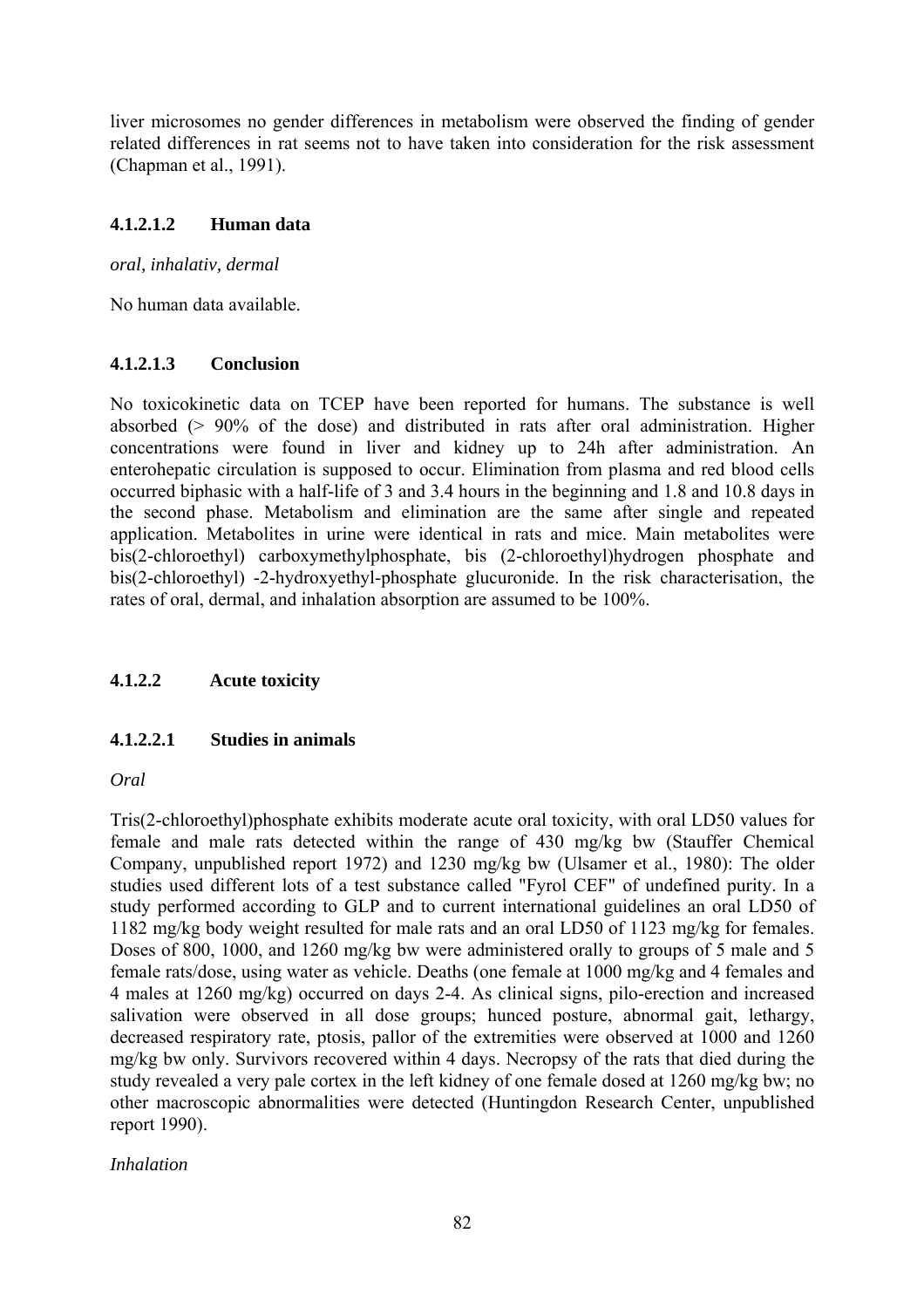In a test with rats exposed to an atmosphere saturated with tris(2-chloroethyl)phosphate aerosols (creation of a mist by bubbling air through the sample held at the arbitrary temperature of 170°C, cooling the air, and furnishing it to animals in a small chamber), no rats died after an 8-hours inhalation time (Smyth et al., 1951). In a limit test, five male and five female rats were exposed to a nominal concentration of 25.7 mg/L for 1 hour in a 32 L positive pressure inhalation chamber. The test material was generated by means of a midget impinger. The test animals were observed for 14 days. No mortality resulted, rats revealed moderate lacrymation and salivation, all animals appeared normal within 3 hours (Stauffer Chemical Company, unpublished report 1974).

#### *Dermal*

In a limit test using three different lots of undiluted tris(2-chloroethyl)phosphate (no information on purity), four rabbits were each exposed dermally to 2150 mg/kg bw for 24 hours, using occlusive patches. The animals were observed 14 days for mortalities and signs of toxicity. No apparent signs of toxicity were observed. No cholinesterase depression was observed in any of the rabbits 72 hours after treatment (Stauffer Chemical Company, unpublished report 1972).

## **4.1.2.2.2 Human data**

No human data available.

## **4.1.2.2.3 Conclusion**

Tris(2-chloroethyl)phosphate has demonstrated moderate toxicity after oral application, with oral LD50 for rats in the range of 430-1230 mg/kg bw. The inhalation toxicity seems to be low as judged on the basis of test results with rats that survived an 8-hours exposure to saturated substance aerosols or an 1-hour exposure to a nominal concentration of 25.7 mg/L. Acute dermal toxicity in the rabbit is low, the dermal LD50 value was detected to be > 2150 mg/kg bw.

Information on human experience with tris(2-chloroethyl)phosphate is not available. The substance is to be classified as "harmful" according to EEC classification guidelines, labeling with "R 22, Harmful if swallowed" is appropriate.

## **4.1.2.3 Irritation**

## **4.1.2.3.1 Skin**

## Animal studies

Abraded and intact skin of 9 albino rabbits was occlusively exposed to 0.5 ml of three lots of unknown purity of the undiluted substance/animal for 24 hours. Results for intact skin: No edema, but erythema grade 1 after 24 hours for all three lots. Results for abraded skin: None of the rabbits demonstrated edema after 24 hours, but all rabbits revealed edema after 72 hours; erythema grad 1-2 were seen in nearly all of the animals at 24 and 72 hours observation. No data on reversibility of these effects and no information on the duration of the study are mentioned (Stauffer Chemical Company, unpublished report 1972).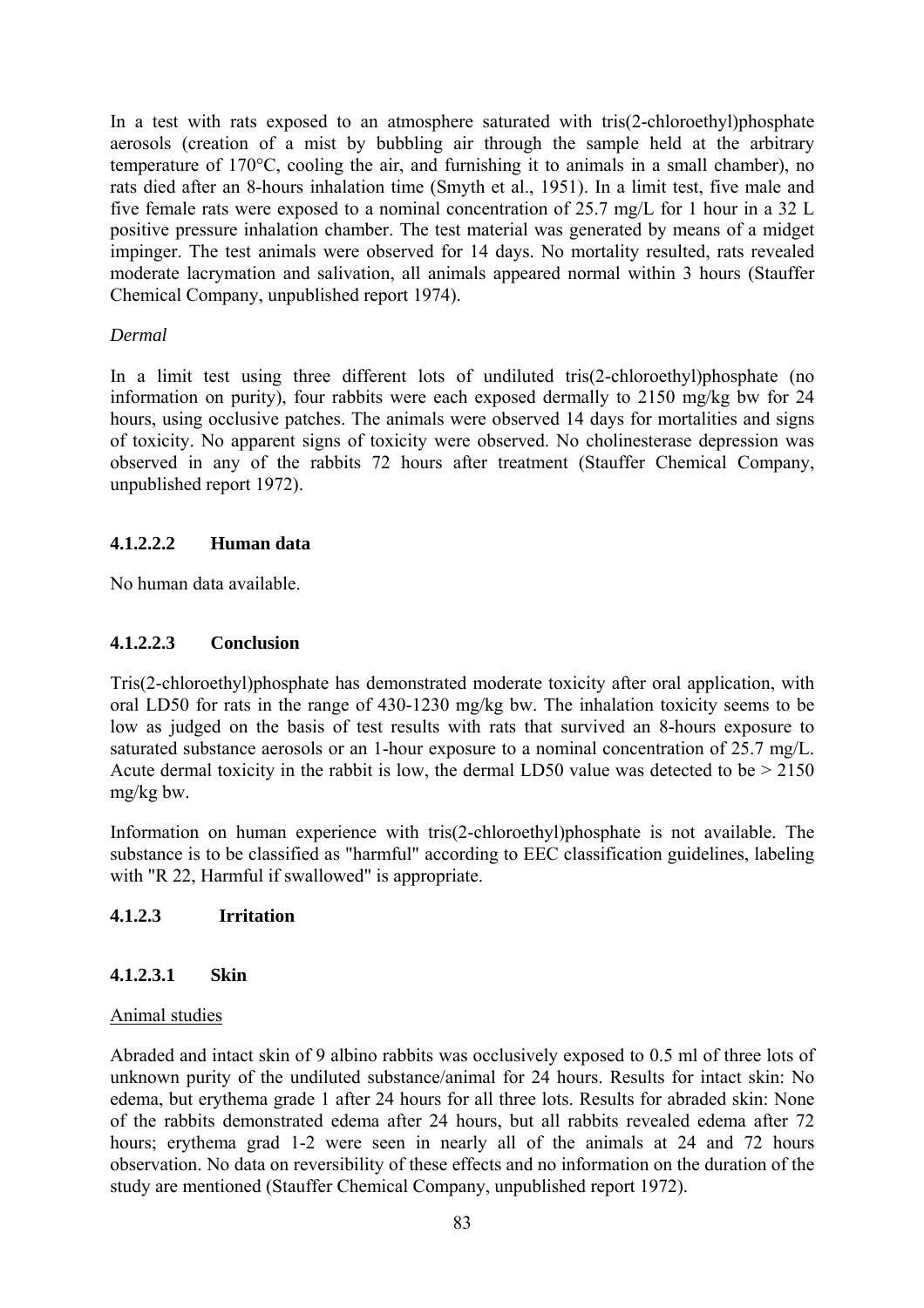The skin of three albino rabbits was semi-occlusively exposed to 0.5 ml of the undiluted substance (purity > 99%) per animal for 4 hours in a Draize test performed according to GLP and to international test guidelines (EECB.4/OECD 404). Result: All rabbits revealed slight erythema that reversed within 24 hours (Huntingdon Research Center, unpublished report 1991; Hoechst AG, unpublished report 1988a). In a second test according to test guidelines EECB.4/OECD 404 the skin of 3 albino rabbits was semi-occlusively exposed to 0.5 ml of the undiluted substance (purity 99.5%) per animal for 4 hours. Result: 1/3 rabbits revealed slight erythema grade 1 that reversed within 24 hours (Hoechst AG, unpublished report 1988a).

## **Human data**

No human data are available.

## **4.1.2.3.2 Eye**

#### Studies in animals

In a Draize test according to GLP and to international test guidelines (EECB.5) instillation of 0.1 ml of undiluted tris(2-chloroethyl)phosphate (purity  $> 99\%$ ) into the eyes of each of three rabbits resulted in mild conjunctival irritation (edema grade 1 in all animals on day 1, conjunctival redness grade 1 in all animals for a period of 1 or 2 days). Three days after instillation all effects had reversed. No corneal damage or iridial inflammation was seen (Huntingdon Research Center, unpublished report 1991b). Similar results demonstrated a second study according to GLP and to international guidelines (EECB.5/OECD TG 405): The installation of 0.1 ml of the undiluted substance (purity 99.5%) resulted in weak conjunctival irritation (oedema grade 1 in 2/3 animals on day 1, conjunctival redness grade 2 in all rabbits on day 1). Twenty four hours after instillation all effects had reversed (Hoechst AG, unpublished report 1988b). In a study performed in 1972 with three different lots of unknown purity, no local effects on rabbit eyes were detected (Stauffer Chemical Company, unpublished report 1972).

#### Human data

No human data available.

## **4.1.2.3.3 Conclusion**

Human data on local irritant substance properties are not available. Tris(2 chloroethyl)phosphate exhibits only weak local irritation to skin and to the conjunctivae of the eyes of rabbits. Thus, TCEP is not considered to be a skin and eye irritant.

## **4.1.2.4 Corrosivity**

#### Animal studies

From the data presented in the preceding text it is evident that tris(2-chloroethyl)phosphate is not a corrosive substance.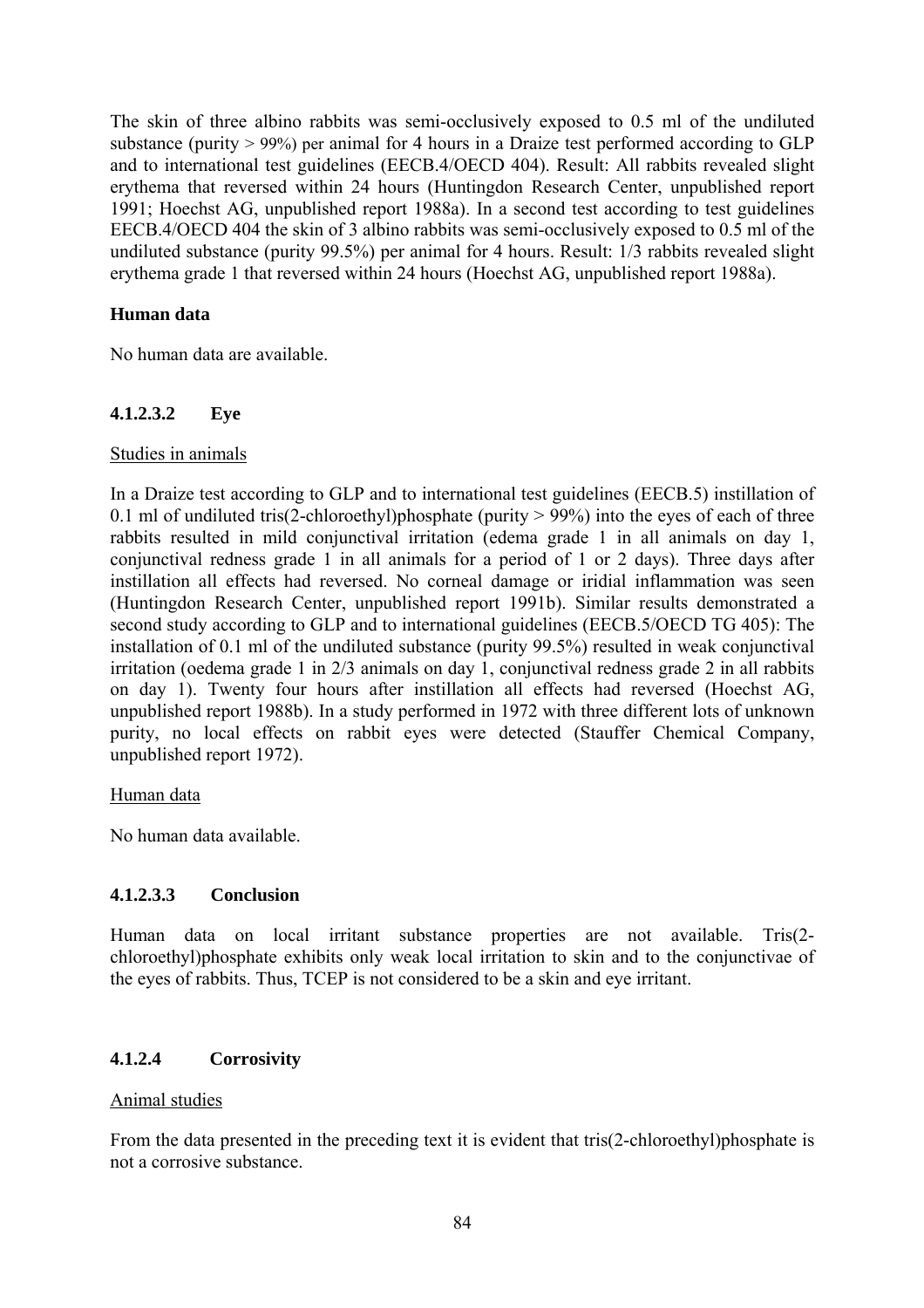#### Human data

No human data available.

#### **Conclusion**

Tris(2-chloroethyl)phosphate is not a corrosive substance, as judged on the basis of animal studies presented in the preceding text.

#### **4.1.2.5 Sensitisation**

## **4.1.2.5.1 Studies in animals**

The skin sensitisation potential of TCEP was evaluated with the Buehler method (Mobil (1983) as cited by BG Chemie, 1995). Guinea pigs (5 animals each per sex) were induced once per week with the undiluted substance over three weeks. Two weeks after the 3<sup>rd</sup> induction the animals were challenged with the undiluted substance. No allergic reactions were seen (oberservation time 24 or 48 h). No further data are available.

## **4.1.2.5.2 Human data**

No human data available.

## **4.1.2.5.3 Data available on structurally related chloroalkyl phosphates**

Tris(2-chloroethyl) phosphate shows structural analogy to the two priority substances Tris(2 chloro-1-methylethyl) phosphate and Tris[2-chloro-1-(chloromethyl)ethyl] phosphate being assessed by Ireland/UK (cf. EU RAR TCPP (2006), EU RAR TDCP (2006). Therefore, information about these chloroalkyl phosphate esters is included here and will be used for a read-across approach to assess the skin sensitisation potential of TCEP.

## 4.1.2.5.3.1 Chemical structures

The substance structures are shown below.

Tris(2-chloroethyl) phosphate (TCEP)

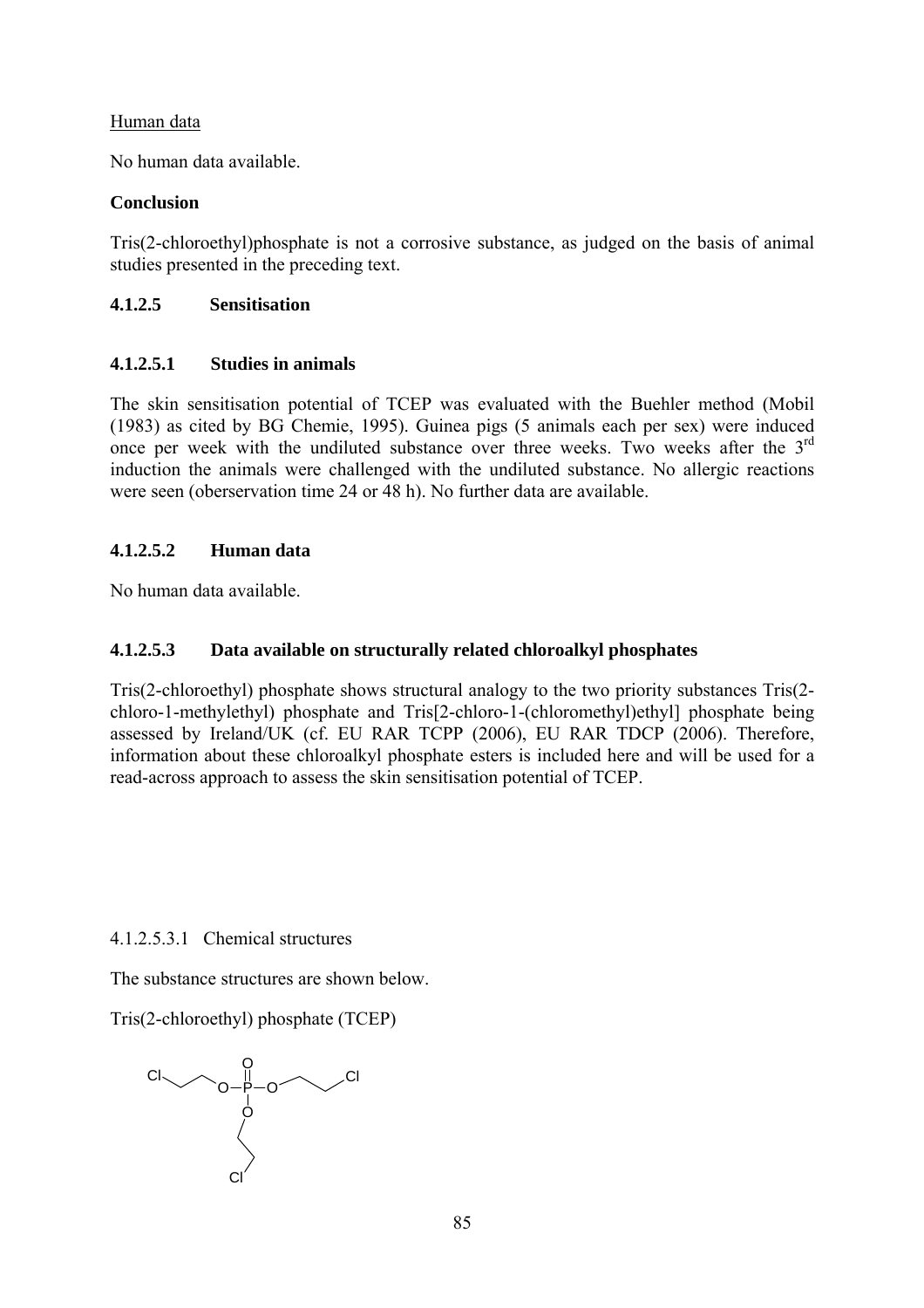Tris(2-chloro-1-methylethyl) phosphate (TCPP)



Tris[2-chloro-1-(chloromethyl)ethyl] phosphate (TDCP)



4.1.2.5.3.2 Physico-chemical and alkylating properties

Selected physico-chemical properties of the three chloroalkyl phosphates used for the readacross are listed in table 4.7. The molecular weights and logPow values are in the same range, whereas solubility decreases in the order from TCEP to TDCP.

Table 4.7

Selected physico-chemical properties of TCEP, TCPP and TDCP

|                                         | <b>TCEP</b> | <b>TCPP</b> | <b>TDCP</b> |
|-----------------------------------------|-------------|-------------|-------------|
| Molecular weight $(g/mol)$              | 285         | 327         | 430         |
| Water solubility (mg/l, $20^{\circ}$ C) | 7820        | 1080        | 18.1        |
| Partition coefficient (LogPow)          | 1.78        | 2.68        | 3.69        |

The alkylating properties of chloroalkyl phoshates have been investigated by several authors, e.g. Crook and Haggis (1969), Bissell (1977), Levchik et al. (2005). The results show that TCEP, TCPP and TDCP tend to N-alkylate aromatic amines and the urethane structure of PU foams at higher temperatures (> 140°C) under special reaction conditions. But it is unlikely that such reactions will occur with primary aliphatic amines at lower temperatures in aqueous media (Belke et al., 2003). Thus, it can be concluded that N-alkylation reactions at the nitrogen atoms of the polypeptide backbone or of ε-amino groups of proteins will not occur at body temperature in physiological media. Therefore, the potential of TCEP and analogues to be bound covalently to proteins via alkylation can be regarded as negligible.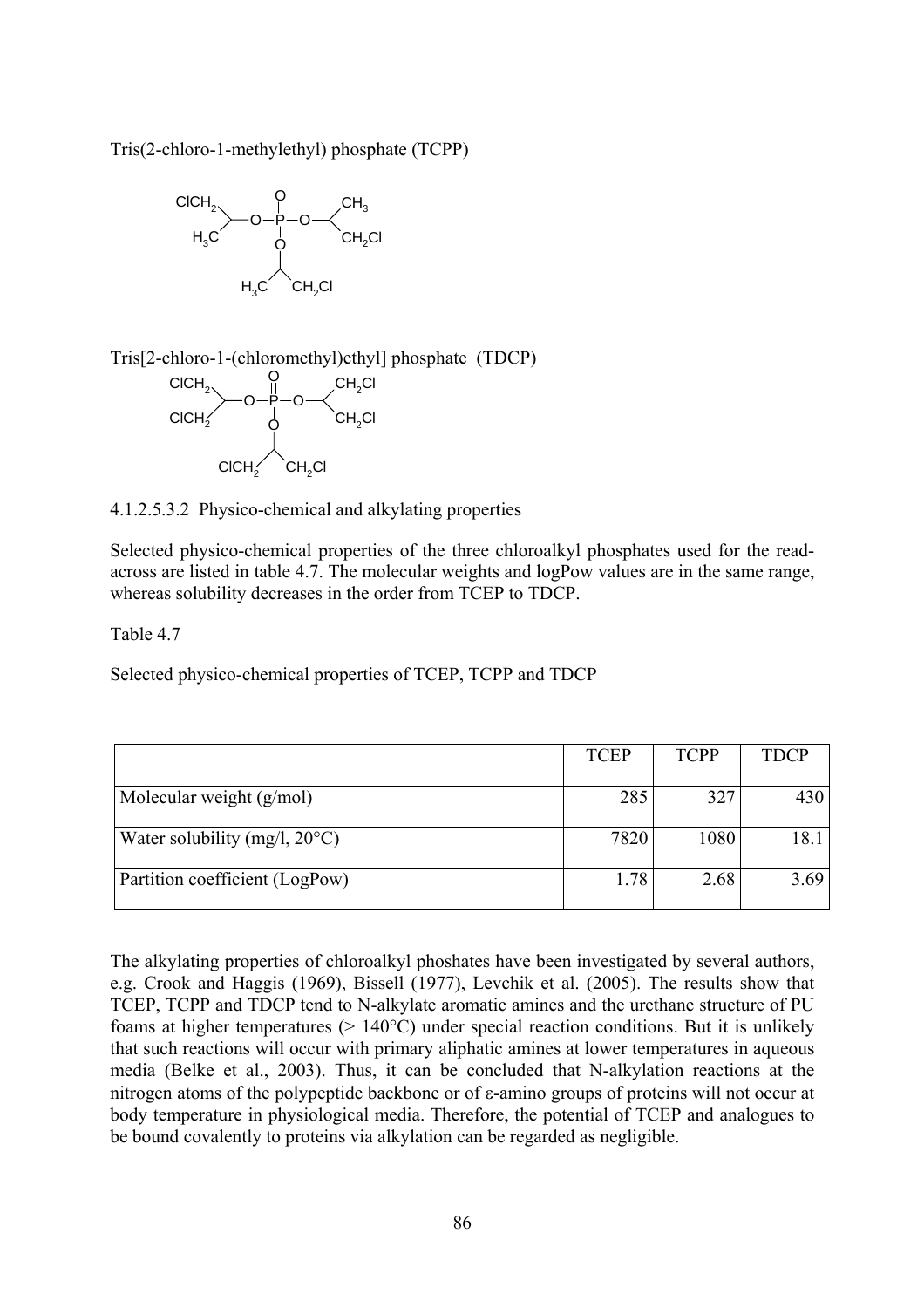#### 4.1.2.5.3.3 Animal data

#### **Tris(2-chloro-1-methylethyl)phosphate (TCPP)**

No evidence of skin sensitisation was found in a 1979 study (SafePharm, 1979). Following a range-finding test, 0.1 mls of a 5% solution of TCPP was selected for intradermal induction followed after 24 hours, by application of undiluted test substance for 48 hours, as the topical induction. 10% sodium lauryl sulphate was applied 24 hours prior to the topical induction. 10 guinea pigs were treated with TCPP and 4 remained untreated as controls. Two weeks after topical induction, the neat test substance was applied for 24 hours under occlusive dressing. There was no significant response after challenge. While this study is not GLP compliant (performed in 1979), its result is considered to be acceptable as a negative result.

In a GLP-compliant Local Lymph Node Assay (LLNA) conducted in accordance with OECD Guideline No. 429 TCPP was considered to be a non-sensitiser (EU RAR TCPP, 2006). Groups of four CBA/Ca mice were treated with 25 µl undiluted TCPP or concentrations of 50% or 25% v/v in acetone:olive oil 4:1 for three days. A further group of four mice received the vehicle alone. Five days following the first topical application, all mice were injected via the tail vein with 250  $\mu$ l of phosphate buffered saline (PBS) containing a total of 20  $\mu$ Ci<sup>3</sup>Hmethyl thymidine (specific activity 2.0 Ci/mmol). All mice were terminated five hours after injection. Stimulation indices of 1.55, 1.97 and 1.56 were recorded for concentrations of 25, 50 and  $100\%$  (v/v), respectively.

In two personal communications from occupational physicians from two EU TCPP manufacturing sites, the Irish rapporteur was informed that there has been no evidence of skin sensitisation among workers.

Also, in a personal communication from the regulatory affairs manager of a US-based TCPP manufacturing site, the Irish rapporteur was informed that worker medical records at the site for 13 years preceeding 2001 show no evidence of health effects, including skin sensitisation, associated with exposure to and handling of TCPP.

In conclusion, evidence from a guinea pig study as well as from a local lymph node assay indicates that TCPP does not possess significant skin sensitisation potential. No information is available on the respiratory sensitisation potential of TCPP.

#### **Tris[2-chloro-1-(chloromethyl)ethyl]phosphate (TDCP)**

In a well-reported guinea pig maximisation test conducted to OECD guidelines, TDCP showed no evidence of dermal sensitisation (Manciaux, 2001, EU RAR TDCP, 2006). A group of 20 test animals received an intradermal injection of 25% TDCP in corn oil and a topical application of 100% TDCP, preceded by a topical application of 10% sodium lauryl sulphate (administered on induction day 7). 10 control animals received vehicle only. Subsequent dermal challenge with 100% TDCP resulted in no signs of erythema or oedema in any of the test or control animals. A positive control study was included using mercaptobenzothiazole, which gave appropriate responses.

In conclusion, evidence from a study in guinea pigs indicates that TDCP does not possess significant skin sensitisation potential. No information is available on the respiratory sensitisation potential of TDCP.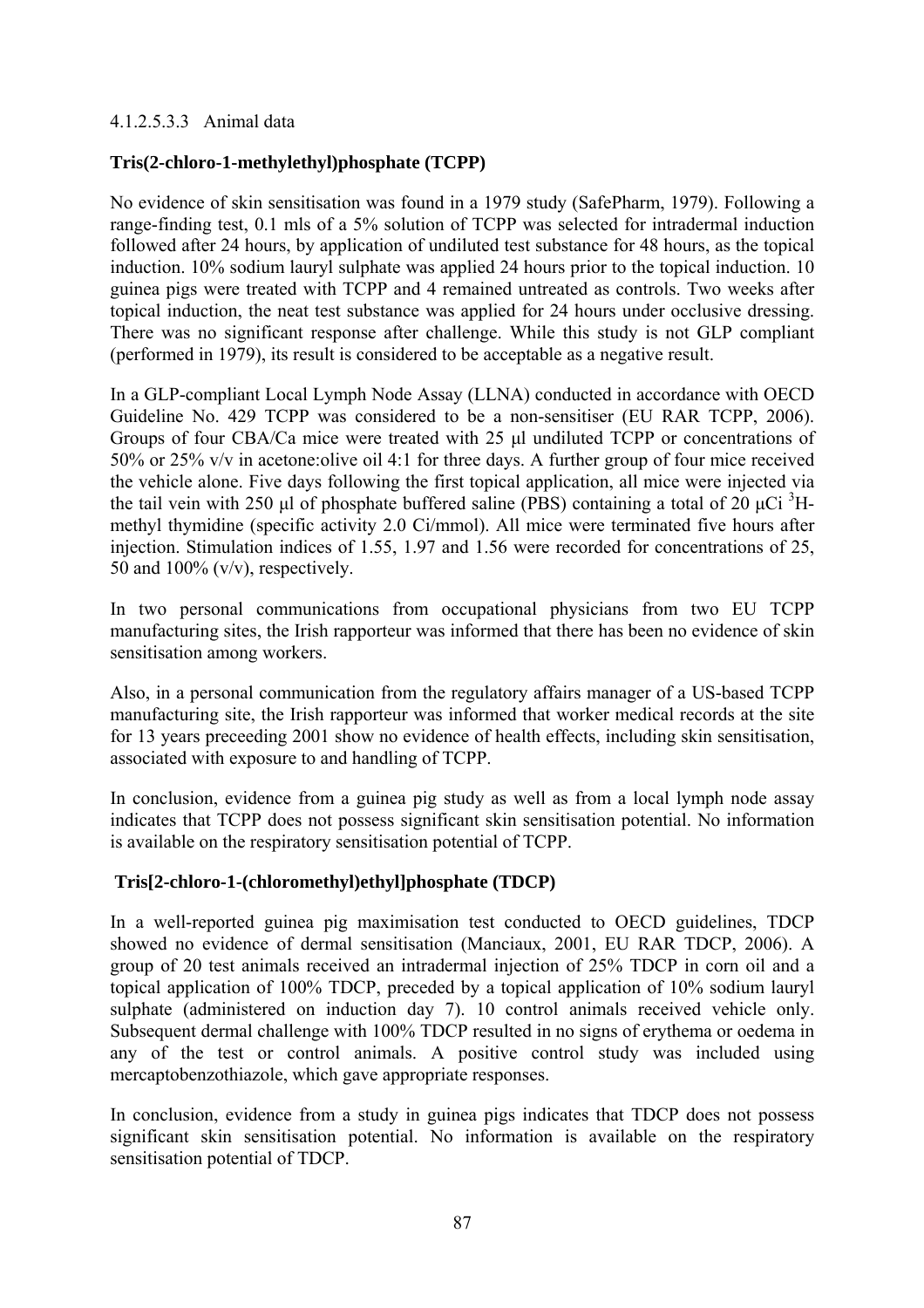## **4.1.2.5.4 Conclusion**

Human data on sensitizing properties of tris(2-chloroethyl)phosphate are not available. An animal skin sensitisation study (Buehler Test) showed no skin sensitizing potential of TCEP. No further testing is recommended based on read across from sensitisation data of the two other chloroalkyl phosphate esters TCPP and TDCP (substances of the  $4<sup>th</sup>$  EU Priority list) which represent structurally related substances and have been tested in guinea pigs and in a local lymph node assay. The results indicate that these substances do not possess significant skin sensitisation potential.

Based on all information on the three structurally related chloroalkyl phosphates (results of animal testing, similarity in physicochemical data and chemical structures, as well as alkylating properties of TCEP, TCPP and TDCP) it is concluded that TCEP should be nonsensitizing to humans.

No information is available on the respiratory sensitisation potential of TCEP and the other two chloroalkyl phosphates.

## **4.1.2.6 Repeated dose toxicity**

## **4.1.2.6.1 Animal data**

The most reliable repeated dose toxicity studies used the oral route (gavage and feeding) of exposure to tris(2-chloroethyl)phosphate. Results of these studies give the indication that brain and kidney are the main target organs of toxicity, although there is a species and sexrelated variability. There is also clear evidence that mice were less sensitive to the effects of tris(2-chloroethyl)phosphate than rats. Results of studies with repeated application of tris(2 chloroethyl)phosphate are summarized in Table 4.11 Several experimental investigations are long-term/long-life studies designed for examination of carcinogenicity. Therefore, for longterm studies see also 4.1.2.8.

## **4.1.2.6.1.1 General endpoints**

• *Oral* 

## *Gavage studies (rat and mouse)*

In order to evaluate toxicological effects occurring as a result of repeated daily dosing with tris(2-chloroethyl)phosphate for expected lifespan, and to determine the concentrations for subsequent carcinogenicity trials 14-day and 16-week studies in rats and mice were performed. Since many organophosphorous chemicals demonstrate neurotoxic activity by inhibiting the enzyme cholinesterase, the ability of tris(2-chloroethyl)phosphate to inhibit this enzyme was also studied (Matthews 1990, NTP 1991). In these studies tris(2 chloroethyl)phosphate was administered once per day, 5 days/week by gavage in corn oil.

14-day studies

Rats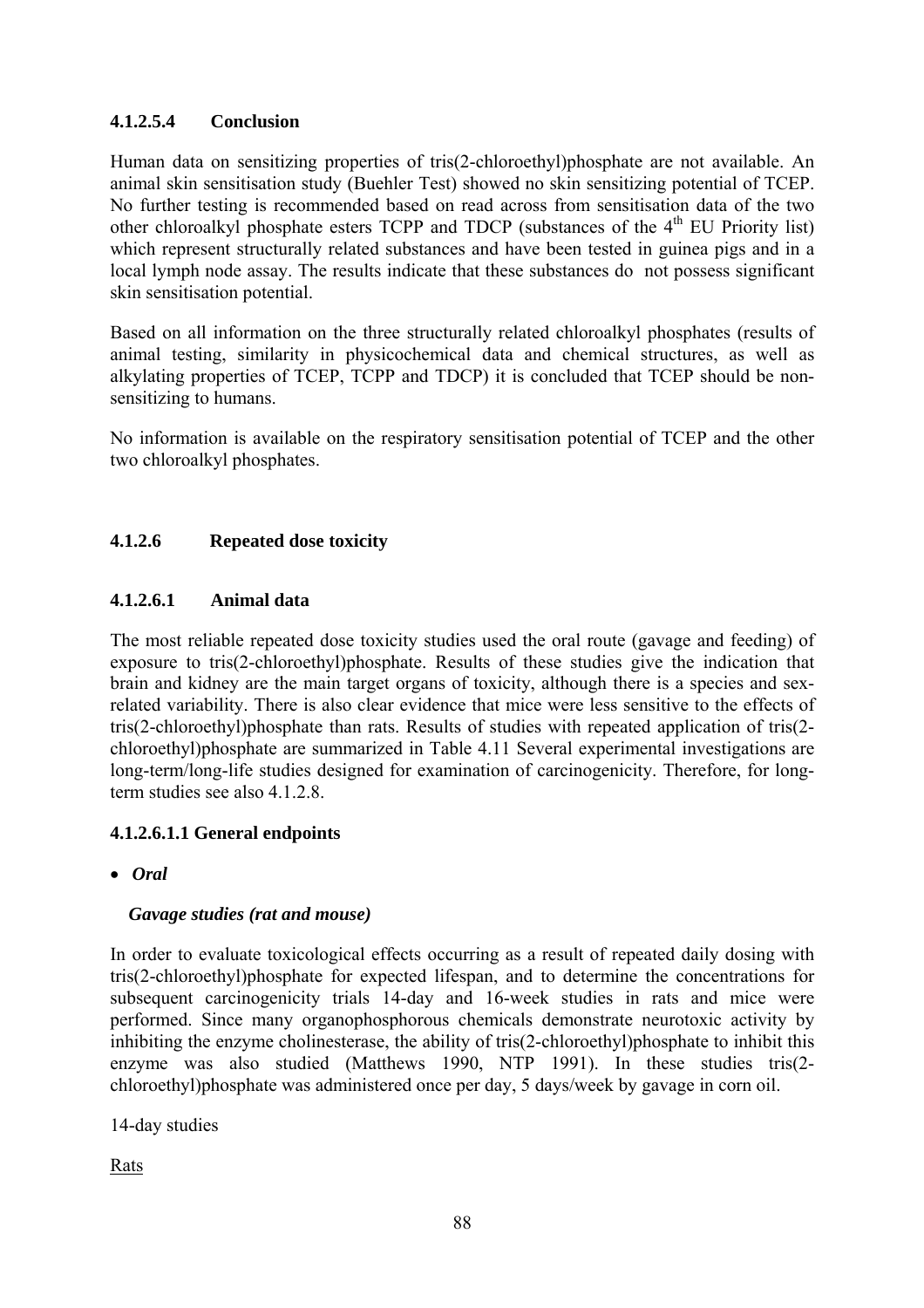Groups of 5 male and 5 female F344/N rats (8-9 weeks old) received tris(2 chloroethyl)phosphate (purity 98%) in doses of 0, 22, 44, 88, 175, and 350 mg/kg bw/d for 12 doses over 16 days. No mortality due to tris(2-chloroethyl)phosphate, no changes of body weight gain and no clinical signs of toxicity and/or neurotoxicity were observed in both sexes up to 350 mg/kg bw/d. At 175 and 350 mg/kg bw/d the mean absolute and relative kidney weights of male rats were 10 and 12% higher than those of the controls, respectively. Liver weights of females in the 350 mg/kg bw/d dose group were significantly (17%) higher than those of the controls. In addition a significant decrease of absolute and relative lung weights in female rats receiving 88 to 350 mg/kg bw/d (p≤0.05) were seen. Nevertheless all organ weight changes were observed without further corroborating findings, therefore these findings were not considered to be of toxicological significance. No other organ weight variations attributable to tris(2-chloroethyl)phosphate were observed in rats of both sexes. Cholinesterase activity determined on fresh sera collected at necropsy was not reduced in dosed male rats, but was decreased by 18% and 20% in females at 175 ( $p \le 0.01$ ) and 350 mg/kg bw/d (p≤0.05) tris(2-chloroethyl)phosphate. This finding was only considered as a biomarker of exposure, but not considered as toxicologically relevant because statistically significant inhibition of plasma ChE of ≥20% is regarded as toxicologically adverse. (Based on the published policies on cholinesterase inhibition from WHO/UNEP (1990), U.S.EPA (Sette, 1997; Dorsey, 1997) and JMPR (Reprt, 1998) a ststistical significant AchE inhibition of  $> 20\%$  is regarded as toxicologically relevant ("adverse"). . No gross or histopathologic lesions were observed at any dose level.

The NOAEL for male and for female rats was 350 mg/kg bw/d (NTP 1991, Matthews 1990).

#### Mice

Groups of five B6C3F1 mice (9-10 weeks old) per sex were treated by gavage with 0, 44, 88, 175, 350, and 700 mg/kg bw/d tris(2-chloroethyl)phosphate (purity 98%) for 12 doses over 16 days. There were no treatment-related effects on mortality, body weight gain, absolute and relative organ weight or histopathological abnormalities up to 700 mg/kg bw/d. Gavage trauma accounted for the deaths of two males (each one at 175 mg/kg bw/d and 350 mg/kg bw/d) and of one female at 700 mg/kg bw/d. Mice of both sexes given 350 and 700 mg/kg bw/d tris(2-chloroethyl)phosphate exhibited ataxia and convulsive movements during the first 3 days of dosing. These symptoms did not persist after the first three days (no more data). In treated mice of both sexes serum cholinesterase activity was similar to that of controls.

The overall NOAEL for male and female mice for convulsion and ataxia was 175 mg/kg bw/d (NTP 1991; Matthews, 1990).

## 16-week studies

During week 4, the two highest doses were incorrectly prepared and administered for the first three days of the week. Rats and mice of these two highest dose levels received a double dose during these three days in week 4.

## Rats

Groups of 10 male and 10 female F344/N rats received tris(2-chloroethyl)phosphate (purity 98%) in doses of 0, 22, 44, 88, 175, and 350 mg/kg bw/d for 16 weeks (female) or 18 weeks (male). During the course of the subchronic toxicity study (4th week) two females each died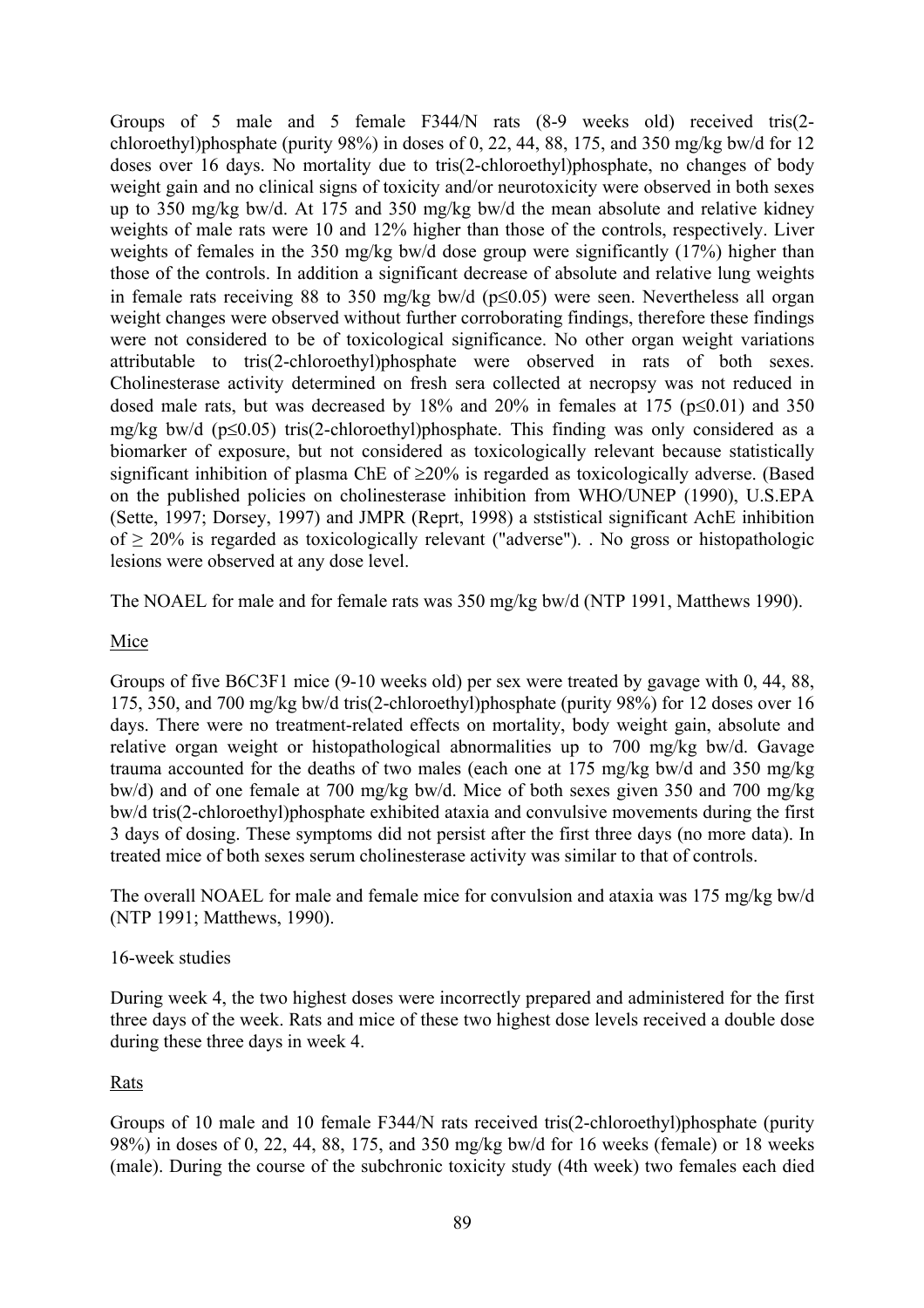at 350 and 175 mg/kg bw as a result of the reported error in test substance preparation. Female rats receiving overdoses exhibited signs of toxicity, including ataxia, excessive salivation, gasping, and convulsion. The overdosed male rats showed no signs of toxicity, and none died. During the 16-week study, there were additional deaths of rats, one male receiving 175 mg/kg bw/d, 5 males receiving 350 mg/kg bw/d, and three females receiving 350 mg/kg bw/d that were not associated with the overdosing. The deaths of one male rat in the 350 mg/kg bw/d group and one male and two female rats in the 22 mg/kg bw/d dose group occurred as a result of gavage trauma. Female rats receiving 175 and 350 mg/kg bw/d experienced occasional periods of hyperactivity after dosing. Periodic convulsions were noted in 350 mg/kg bw/d dosed females but not in males during week 12. Final body weights of female rats receiving 350 mg/kg bw/d were 20% greater than those of controls; final mean body weights of the remaining groups of dosed female rats and dosed male rats were similar. The relative liver and kidney weights were significantly ( $p \le 0.01$ ) increased in males receiving 350 mg/kg bw/d and in females receiving 44 to 350 mg/kg bw/d. In males given 350 mg/kg bw/d the increases in relative liver and kidney weights were 22% and 26%, respectively. In females the increases in relative liver weights were 13%, 13%, 19%, and 50% in the 44, 88, 175, and 350 mg/kg bw/d groups, respectively; the increases in relative kidney weight were 8%, 11%, 11% and 22% in the 44, 88, 175 and 350 mg/kg bw/d groups, respectively. These effects occurred in the absence of any apparent histopathological lesions in either of these tissues. At 350 mg/kg bw/d, female rats showed decreases in absolute brain (11%) and thymus (19%) weights. Microscopy revealed significantly increased lesions in the brains of male and female rats. Tris(2-chloroethyl)phosphate-related neuronal necrosis occurred in the hippocampus and thalamus of female rats at 175 and 350 mg/kg bw/d and, to a lesser extent, in male rats at 350 mg/kg bw/d (mild damage, not significant). These effects were more pronounced in female rats than in males. Loss of neurons in the area of the hippocampus was observed in 10/10 females and 2/10 males of the 350 mg/kg bw/d group, and in 8/10 females of the 175 mg/kg bw/d dose group. There was a significant sex-related difference in dose-response  $(p=0.001)$ . The hippocampal damage was significant in female rats receiving 350 and 175 mg/kg bw/d, and their severity increased with dose in female rats (p=0.0001). The affected neurons were noted predominantly in the dorsomedial portion of the pyramidal row of the hippocampus. Necrosis and loss of thalamic nuclei were also observed in two female rats receiving 350 mg/kg bw/d. In some cases, there was tissue mineralization and microgliosis associated with loss of pyramidal cells in the hippocampus. Cholinesterase activity determined in serum at necropsy was 75% and 59% of the control value in female rats receiving 175 or 350 mg/kg bw/d tris(2-chloroethyl)phosphate, respectively (p≤0.01), but was not reduced in male rats.

Overall, significant effects on organ weights were seen from increased relative liver and kidney weights of males receiving 350 mg/kg bw/d and in females receiving 44 to 350 mg/kg bw/d. Since the increases in relative liver and kidney weights in males and in females could not be correlated to histopathologic effects, these findings in organ weights were not considered to be toxicologically adverse in this study. The most relevant toxic effects observed in this study were mortality in rats receiving 350 mg/kg bw/d and brain lesions seen in the hippocampal region in rats receiving 175 or 350 mg/kg bw/d. The NOAEL for neuronal effects in the hippocampus in female rats was 88 mg/kg bw/d and in male rats 175 mg/kg bw/d, respectively (NTP 1991, Matthews 1990).

Mice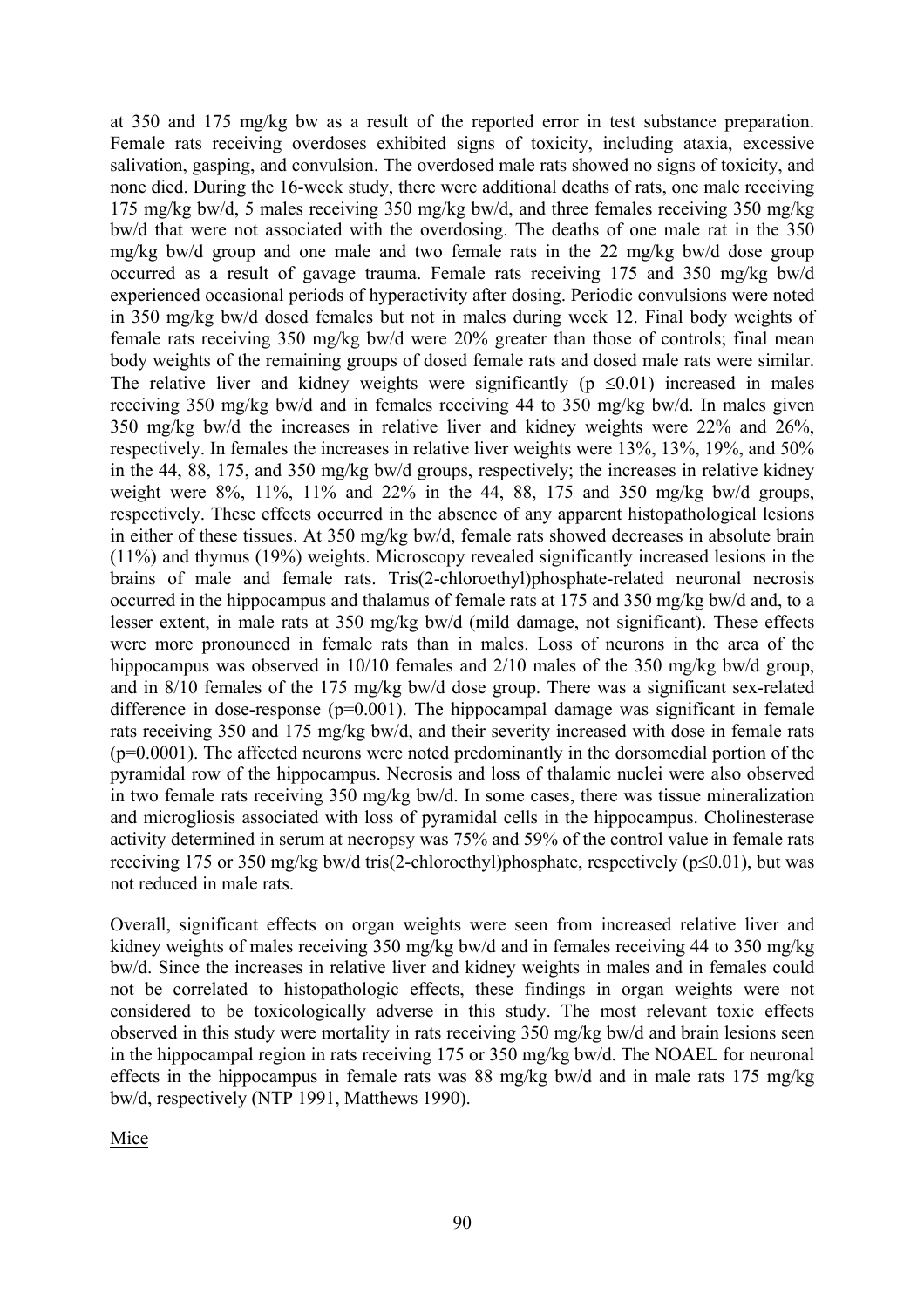Groups of 10 B6C3F1 mice of each sex were treated with 0, 44, 88, 175, 350, and 700 mg/kg bw/d tris(2-chloroethyl)phosphate (purity 98%) for 16 weeks. There were no treatmentrelated deaths, although gavage trauma caused the deaths of three males (each at 175, 350, and 700 mg/kg bw/d) and of two females (each at 175, and 350 mg/kg bw/d) before the end of the study. No differences in body weight gain and final mean body weight, or differences in cholinesterase activity were noted in mice receiving 44 to 700 mg/kg bw/d tris(2 chloroethyl)phosphate. The mean absolute liver weights were significantly (p≤0.01) increased in females receiving 175 to 700 mg/kg bw/d (14%, 20%, and 13%, respectively) and in male mice receiving 700 mg/kg bw/d (5%). The liver-to-body weight ratios, however, were not increased. The increased absolute liver weights were seen without corroborative findings in morphology. In male mice in the 175 to 700 mg/kg bw/d dose groups the absolute kidney weights were significantly (p≤0.01) decreased (5%, 10%, and 20%, respectively). The kidney-to-body weight ratios, however, were not affected. Histopathologically examinations of the kidneys showed epithelial cells with enlarged nuclei (mild cytomegaly and karyomegaly) in all animals of both sexes given 700 mg/kg bw/d. Lesions were observed primarily in the proximal convoluted tubules of the inner cortex and outer strip of the outer medulla and to a lesser extent in the straight portion of the loops of Henle in the medulla. The hippocampal and thalamal lesion like in rats was not observed in either sex of mice. Sperm count in mice was slightly decreased ( $p = 0.05$ ) in animals receiving 700 mg/kg bw compared to that of controls.

Organ weight determinations revealed statistically significant increased livers in females given 175 to 700 mg/kg bw/d and in males given 700 mg/kg bw/d without further corroborating findings, so these findings were not considered to be toxicologically adverse. Relevant toxic effects were present in male and female mice receiving 700 mg/kg bw/d. There were renal lesions (mild cytomegaly and karyomegaly) and significantly reduced mean absolute kidney weights.

A NOAEL for renal effects for mice of both sexes was estimated at 350 mg/kg bw/d (NTP 1991, Matthews 1990).

Adverse effects on the brain in rats and mice after repeated exposure to tris(2 chloroethyl)phosphate will be discussed under chapter 4.1.2.6.1.2 Specific endpoints neurotoxicity

103-week studies

Information on neoplastic findings of tris(2-chloroethyl)phosphate in experimental animals obtained from these carcinogenicity studies (NTP 1991, Matthews 1993) are described in detail in section 4.1.2.8.

Rats

Groups of 60 F344/N rats per sex received 0, 44, or 88 mg/kg bw/d tris(2 chloroethyl)phosphate (purity 98%) in corn oil by gavage, once per day, 5 days per week, for up to 103 weeks. An interim evaluation (necropsy, histopathology, hematology, and clinical chemistry) was performed on ten animals per sex per group after a treatment period of 66 weeks. At 66 weeks, one female receiving 88 mg/kg bw/d dies on day 261, and one vehicle control male died on day 408; the remaining lived until interim sacrifice on day 458 and 459. There were no adverse effects seen on body weight gain or hematology. There were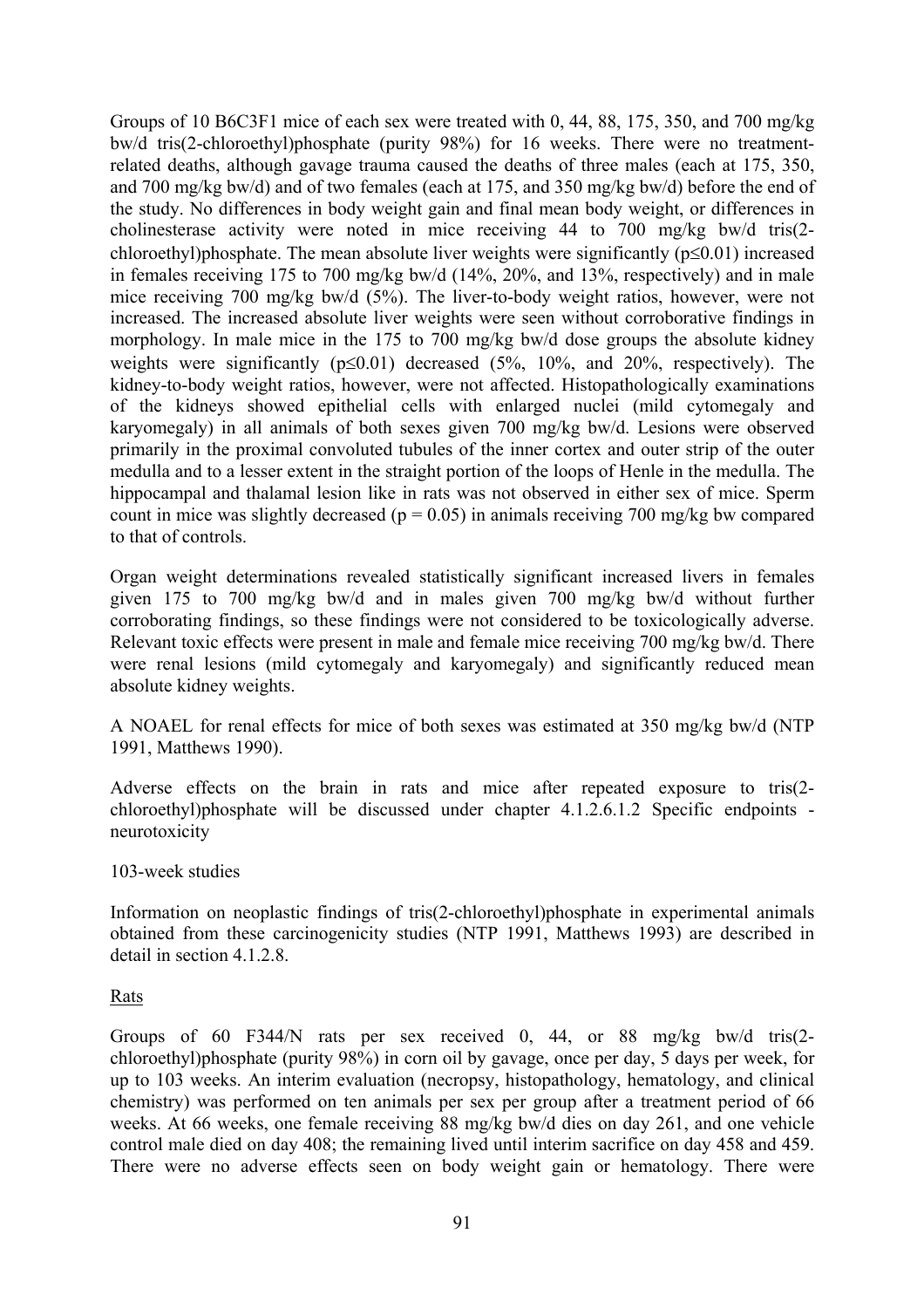significantly decreases in serum alkaline phosphatase and alanine aminotransferase in females receiving 88 mg/kg bw/d (p≤0.01). Slight increases in mean absolute liver and kidney weights were recorded in males at the same dose level; for relative liver and kidney weights statistically significant increases of 14% and 20%, respectively, were observed (p≤0.01). At this time point there were renal tubule adenomas in one male receiving 88 mg/kg bw/d. Focal brain lesions were located in the cerebrum and thalamus. In cerebrum and thalamus, local necrosis and accumulation of inflammatory cells, reactive gliosis, and endothelial hypertrophy and hyperplasia were observed in 3/10 females given 88 mg/kg bw/d.

At 103 weeks the final mean body weights of test and control groups were similar. There were no clinical signs of toxicity. Reduced survival was noted in male and female rats at 88 mg/kg bw/d (males: 51% survival compared to 78% in controls; females 37% compared to 66% in controls p≤0.01). Female rats dying early or sacrificed while moribund frequently had brain lesions, by contrast male rats did not. The mean treatment-related effects of tris(2 chloroethyl)phosphate occurred in the kidney and the brain. A significant increase of focal hyperplasia of the renal tubule epithelium was recorded in both treated male and female rats (in males:  $0/50$ ,  $2/50$ ; and  $24/50$  and in females:  $0/50$ ,  $3/50$ , and  $16/50$ ). Hyperplasia of the renal tubule epithelium occurred in the convoluted tubules of the cortex and were characterized by stratification of the epithelial cells with partial to complete obliteration of the tubule lumens. A summary of the incidence of hyperplasia in the renal tubules in rats in the 2 year study of tris(2-chloroethyl)phosphate is given in the following table 4.8

| Table 4.8 Incidence of hyperplasia in the renal tubules of F344/N rats in the 2-year study |
|--------------------------------------------------------------------------------------------|
| of tris(2-chloroethyl)phosphate (NTP 1991, Matthews 1993)                                  |

|                                     | <b>Vehicle control</b> | 44 mg/kg bw/d | 88 mg/kg bw/d |
|-------------------------------------|------------------------|---------------|---------------|
| male (number examined)              | 50                     | 50            | 50            |
| Hyperplasia, focal                  |                        | $1(2\%)$      | $1(2\%)$      |
| Mineralization                      |                        | $1(2\%)$      |               |
| Epithelium, hyperplasia             |                        | $1(2\%)$      | $1(2\%)$      |
| Epithelium, hyperplasia, focal      |                        |               | $18(36\%)$    |
| Epithelium, hyperplasia, multifocal |                        |               | 4(8%)         |
| female (number examined)            | 50                     | 50            | 50            |
| Epithelium, hyperplasia             |                        |               | 4(8%)         |
| Epithelium, hyperplasia, focal      |                        | 3(6%)         | 11(22%)       |
| Epithelium, hyperplasia, multifocal |                        |               | $1(2\%)$      |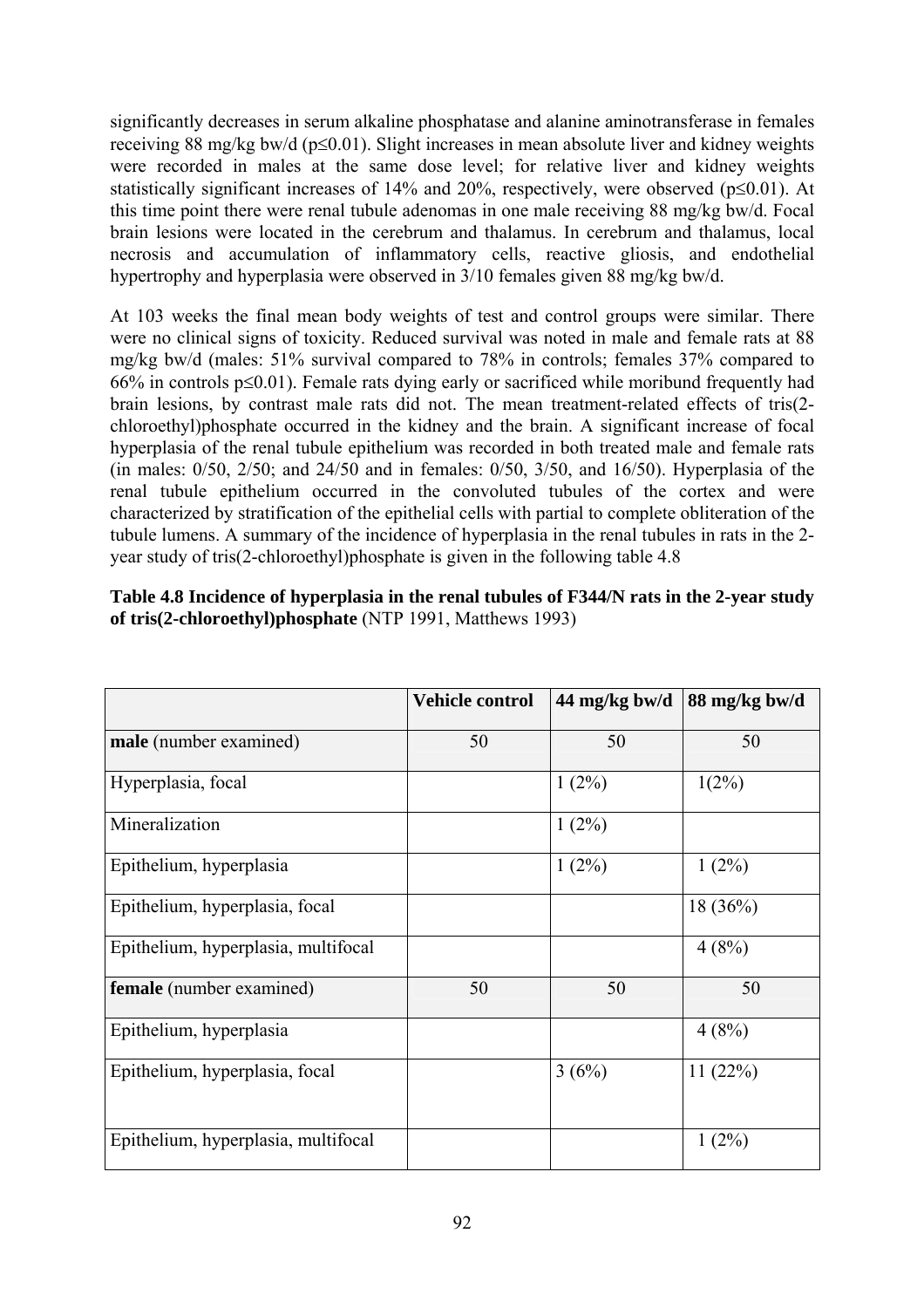For this relevant toxic effect there was a clear dose-response relationship in the kidneys in male and female rats at both treatment groups, 44 and 88 mg/kg bw/d, thus, a NOAEL for kidney lesions could not be estimated in this study. So, 44 mg/kg bw/d is considered to be the LOAEL for kidney lesions in animals of both sexes.

A marked increase in the incidence of degenerative lesions of the brain stem and cerebrum (thalamus, hypothalamus, and basal ganglia) was noted in over 44% of female rats receiving 88 mg/kg bw/d. In contrast to the findings in the 16-week studies, degenerative lesions were widely distributed in the gray and white matter of the brain stem and cerebral cortex of highdose females and, to a lesser extent in male rats. Degenerative lesions consisting of gliosis, mineralization, hemorrhage, and/or hemosiderin accumulation occurred in the cerebrum and brain stem of more than 50% of female rats receiving 88 mg/kg bw/d tris(2 chloroethyl)phosphate; whereas similar lesions were seen in only a few dosed males, however, they were assessed as toxicologically relevant, although these findings were not significantly increased in incidence and severity, nevertheless they were increased in relation to treatment with tris(2-chloroethyl)phosphate. Accordingly, the NOAEL for brain lesions is 44 mg/kg bw/d for male and female F344/N rats (NTP 1991, Matthews 1993). A summary of non-neoplastic brain lesions in rats in the 2-year study of tris(2-chloroethyl)phosphate is given in the special part: "Other special studies – Neurotoxicity", where more details can be found.

## Mice

Groups of 60 B6C3F1 mice of each sex received 0, 175, or 350 mg/kg bw/d tris(2 chloroethyl)phosphate (purity 98%) by oral gavage on the same dosing schedule. Ten animals per sex per group species were predetermined for interim evaluation (necropsy, histopathology, hematology, and clinical chemistry) after 66 weeks. At 66 weeks, there were no effects seen on mortality, body weight gain, hematology or clinical chemistry. Microscopy of the kidneys revealed hyperplasia of tubule epithelial cells in two males receiving 350 mg/kg bw/d.

At 103 weeks mortality and body weight gain were similar among dosed groups of male and female mice and their respective controls. The main target organ for toxicity was the kidney, in which nuclear enlargement (karyomegaly) of tubule epithelial cells was present in tris(2 chloroethyl)phosphate treated male and female mice given 175 or 350 mg/kg bw/d (16/50, and 39/50 males; and 5/49 and 44/50 females). This finding was present in approximately 80% of mice receiving 350 mg/kg bw/d and less frequently in mice receiving 175 mg/kg bw/d, while no signs of cellular necrosis were reported from both dose levels. The affected cells were in the proximal convoluted tubules of the inner cortex and outer stripe of the outer medulla and, to a lesser extent, in the pars recta of the loops of Henle in the outer medulla. The lesion was minimal in most mice and consisted of only a few widely scattered tubule epithelial cells with enlarged hyperchromatic single nuclei. In concurrent controls, karyomegaly were observed in 2/50 males and in 0/50 females. An overview of selected renal tubule cell lesions in B6C3F1 mice in the 2-year study of tris(2-chloroethyl)phosphate is given in the following table 4.9.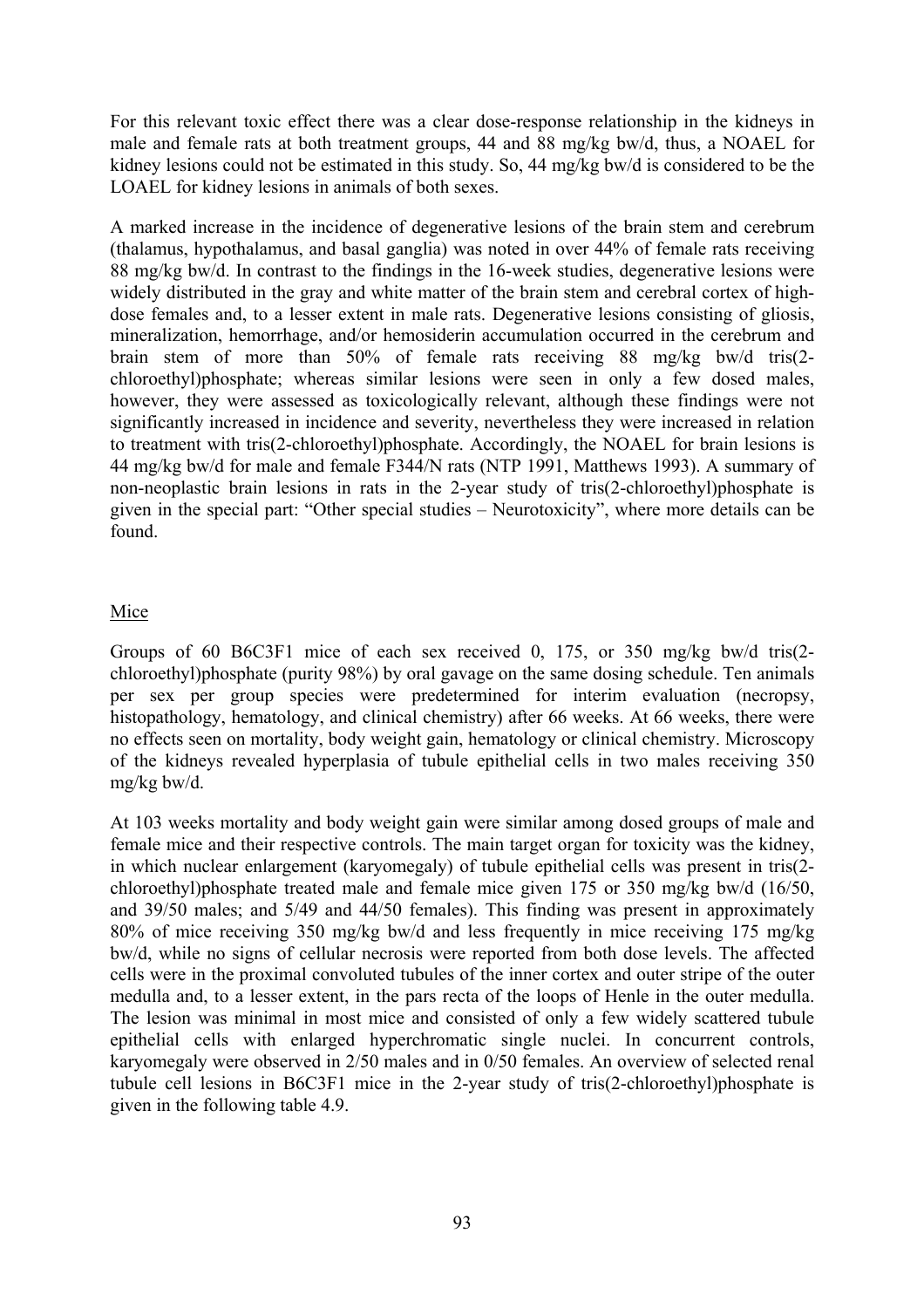|                                          |                | Vehicle control   175 mg/kg bw/d | $350$ mg/kg bw/d |
|------------------------------------------|----------------|----------------------------------|------------------|
| male (number examined)                   | 50             | 50                               | 50               |
|                                          | $\mathfrak{D}$ | 16                               | $30**$           |
| Karyomegaly                              |                |                                  |                  |
| Hyperplasia (original $+$ step sections) |                | $\theta$                         | 3                |
| female (number examined)                 | 50             | 49                               | 50               |
| Karyomegaly                              | $\overline{0}$ | $5*$                             | 44**             |
| Hyperplasia (original $+$ step sections) | $\theta$       |                                  | 2                |

**Table 4.9 Selected renal tubule cell lesions in B6C3F1mice in the 2-year study of tris(2 chloroethyl)phosphate** (NTP 1991, Matthews 1993)

\* significantly different (p≤0.05); \*\* significantly different (p≤0.01) from the control group by logistic regression tests

There was a clear dose-response relationship for this relevant toxic effect in the kidneys in male and female mice at both treatment groups. The NOAEL for kidney lesions for mice could not be estimated in this study. Therefore, 175 mg/kg bw/d is considered to be the LOAEL for changes in kidney morphology in B6C3F1 mice of both sexes. In the liver, there was an increased incidence of foci of cytologic alteration, particularly eosinophilic foci in males (control: 0/50, 0%; 175 mg/kg bw/d: 3/50, 6%; 350 mg/kg bw/d: 8/50, 16%), although the incidence of basophilic (control: 1/50, 2%; 175 mg/kg bw/d: 2/50, 4%; 350 mg/kg bw/d: 1/50, 2%) or clear cell foci (control: 4/50, 8%; 175 mg/kg bw/d: 1/50, 2%; 350 mg/kg bw/d: 5/50, 10%) were not. Eosinophilic, basophilic, and clear cell foci comprise a morphological continuum with hepatocellular adenoma and are believed to be precursors of hepatocellular neoplasms. In female mice there was no increase in the incidence of hepatocellular foci. An overall NOAEL for non-neoplastic lesions for male and female mice could not be determined (NTP 1991, Matthews 1993).

• *Diet studies (rat and mouse)*

28-day study

Rats

In a 28-day dietary range-finding study (Stauffer Chemical Company, unpublished report 1980a), groups of 10 male and 10 female Sprague-Dawley CD rats were administered at dose levels of 0, 500, 850, 1500, and 2000 ppm (equivalent to 0, 42, 72, 125, and 163 mg/kg bw/d in males, and 0, 50, 88, 144, and 191 mg/kg bw/d in females, calculation on nominal dietary levels) of tris(2-chloroethyl)phosphate in the diet. The mean weekly test substance consumption values reported in the study report were calculated to mean values for the period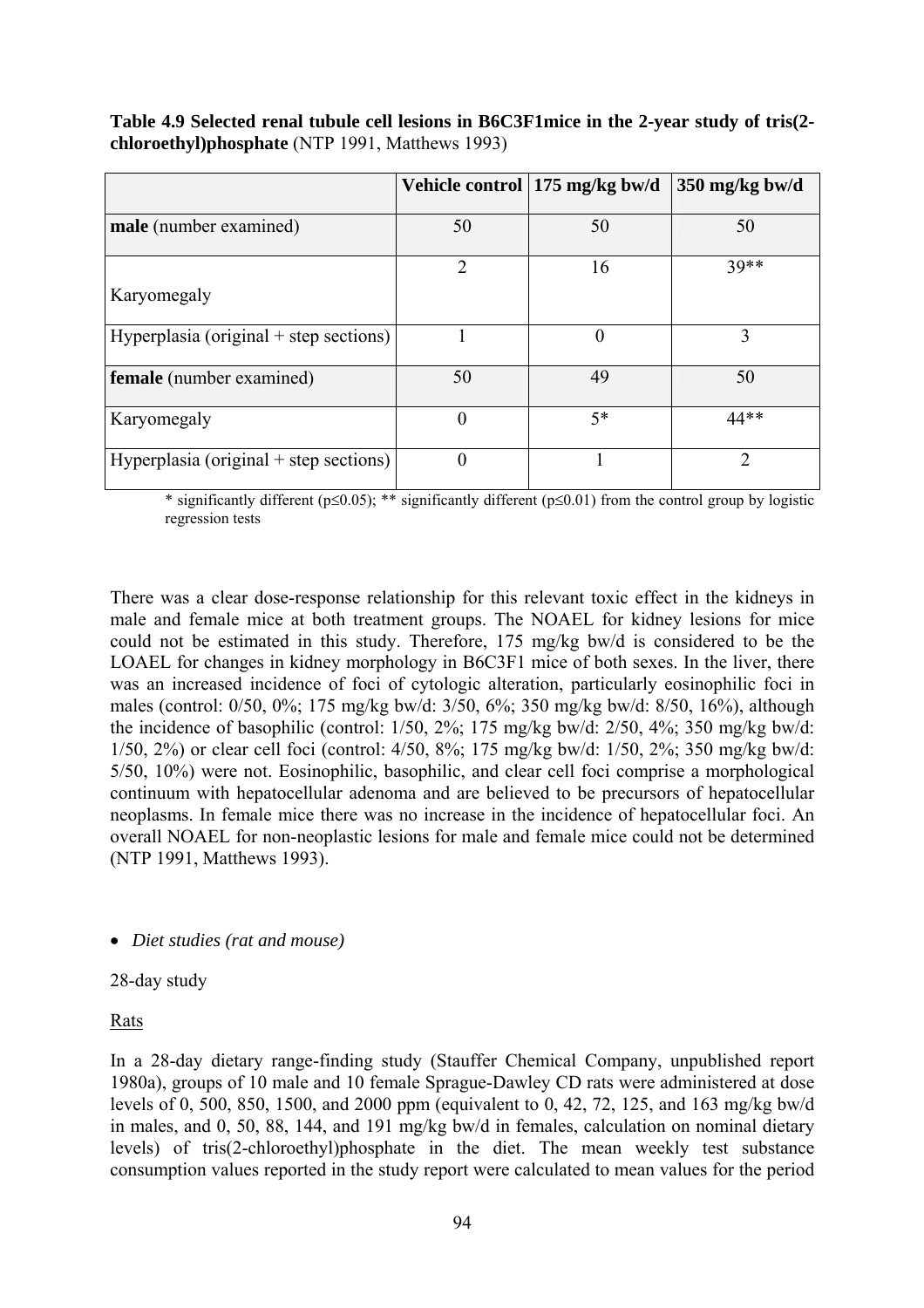of 12 weeks. Additionally two weeks after initiation of dosing, the 200 ppm dose level (equivalent to 19 mg/kg bw/d in males, and 20 mg/kg bw/d in females) was increased to 4000 ppm (equivalent to 293 mg/kg bw/d in males and 334 mg/kg bw/d in females), and in another dose group receiving 350 ppm (equivalent to 30 mg/kg bw/d in males and 38 mg/kg bw/d in females) for three weeks the dose level was increased to 8000 ppm (equivalent to 495 mg/kg bw/d in males and 508 mg/kg bw/d in females) for one week. This study was not conducted in line with the requirements of the guideline testing protocols of B.7/ OECD TG 407; it differs in some respects from the published guidelines; following significant deficiencies exist: only a small selection of parameters in clinical biochemistry; no organ weight assessment, no histopathology. However, basic data are given in this range finding study, and they were used as supporting information. There were no test substance-related deaths. The mean body weights of treated rats at all dose levels were comparable to the control rats. A statistically significant decrease in food consumption after one week of treatment was observed in males and females at 8000 ppm (equivalent to 495 mg/kg bw/d in males and 508 mg/kg bw/d in females, p≤0.05). Hematology and clinical chemistry examinations showed no biologically significant treatment-related alterations. The seminal vesicles and/or prostate were smaller than normal in one rat in the dose group of 1500 ppm (equivalent to 125 mg/kg bw/d) and in three males receiving 8000 ppm (equivalent to 495 mg/kg bw/d). The testes of one male were dissimilar in size and weight, which may have been related to ingestion of the test substance.

The results of this study provided the basis for selection of appropriate dose levels for the following 3-month study.

3-month study

Rats

In a three month dietary toxicity study mostly according to OECD test guideline 408 (no microscopy of the brain) five groups of Sprague-Dawley CD rats (20/sex/group) were fed 0, 400, 1000, 3000, and 8000 ppm (equivalent to 0, 26, 65, 192, and 506 mg/kg bw/d in males; and 0, 30, 75, 215, and 586 mg/kg bw/d in females, calculation of intake based on nominal concentrations) tris(2-chloroethyl)phosphate (purity commercial grade) in a commercial diet (Stauffer Chemical Company, unpublished report 1980b).

No treatment-related deaths and clinical signs were seen in rats of both sexes. Body weights and the mean weekly food consumption values of males and females consuming 8000 ppm tris(2-chloroethyl)phosphate were significant (p≤0.05) lower (13-16%; 11-18% respectively) than controls. Food consumption was also depressed in females of the 3000 ppm dose group, however, the difference was only 5% and may be biologically significant. Final body weights were lower in males and females at 3000 ppm (-7% and -8%, resp.) and at 8000 ppm (-18% and -17%, resp.). Analysis of clinical chemistry, hematology, urinalysis, and cholinesterase revealed no compound-related effects. The mean relative liver and kidney weights were significantly increased in both sexes of 3000 ppm and 8000 ppm (equivalent to 506.42 mg/kg bw/d in males, and 586.22 mg/kg bw/d in females, p≤0.05) dose groups. In male rats mean relative liver weight was 19% higher at 3000 ppm and 22% at 8000 ppm when compared to the concurrent controls. In females increases of 9% and 30% were noted, respectively. For mean relative kidney weights the following significant increases were determined: in males: 9% at 1000 ppm, 15% at 3000 ppm and 22% at 8000 ppm; and in females: 12% at 3000 ppm and 13% at 8000 ppm, respectively. There were a number of tubular hyperplasias in control and treatment groups with a tendency to increase in incidence at higher dosages (total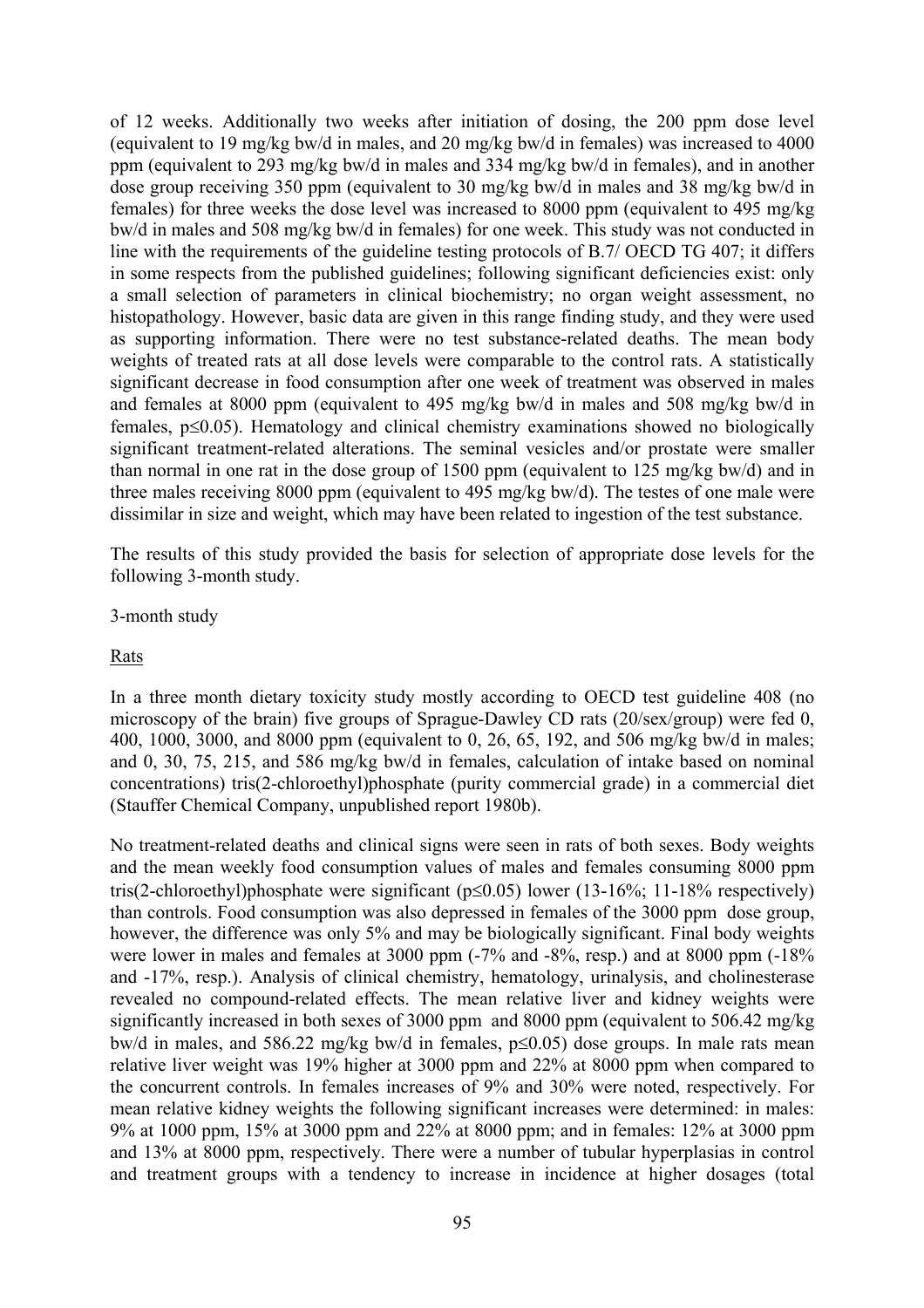incidences 6/20, 4/20, 7/20, 8/20 and 11/20 at 0, 400, 1000, 3000 and 8000 ppm). The attribution of the small raise in numbers at 1000 and 3000 ppm compared to the control level to the treatment may be questionable, but the incidence at 8000 ppm was markedly above that of the control group. The mean severity seems to be elevated at 400 ppm compared to the control level, but no dose-dependent increase in severity was seen at higher dose levels (mean severity: 1.3, 2.75, 1.1, 1.0 and 1.2 at 0, 400, 1000, 3000 and 8000 ppm). In the light of the mean severity scores at higher dosages, the two males out of 4 affected at 400 ppm, which showed marked or severe regenerative hyperplasia should be considered as incidental. There were no other gross or histological lesions attributed to tris(2-chloroethyl)phosphate treatment. The relative mean weights of the gonads and the brain were also reduced in dose groups at 3000 and/or 8000 ppm. Except for absolute heart effects that were lower in high dose males and females, the absolute mean weights of other organs were similar to those of the controls. This and the absence of other treatment-related gross or histological lesions support that the relative increases in organ weights might be due to the lower body weight gain at 3000 and 8000 ppm. This reduction in growth could be attributed to lower food consumption. The increase in incidence in regnerative hyperplasia in the renal cortex at the 8000 ppm is considered to be related to the treatment. Therefore 3000 ppm is the NOAEL (equivalent to 192 mg/kg bw/d in males; and 215 mg/kg bw in females).

Little information was obtained from an early diet study in rats (Stauffer Chemical Company, unpublished report 1975, cited as summary without detailed information in Ulsamer et al. 1980). Groups of 10 male and 10 female rats (strain not specified) were administered up to 0.5% (250 mg/kg bw/d) tris(2-chloroethyl)phosphate for a period of 30 days in the diet. No deaths occurred. At the end of the treatment no adverse effects on growth, appearance and behavior, liver and kidney weights, or changes in pathological examinations of survivors were seen.

Overall, no treatment-related effects in rats was shown up to 0.5% (approximately 250 mg/kg bw/d) tris(2-chloroethyl)phosphate in the diet for 30 days. The NOAEL was considered to be 250 mg/kg bw/d. Because of limitations in testing and reporting, this study should to be not useful for risk assessment.

#### 18 months study

Information on neoplastic findings of tris(2-chloroethyl)phosphate in mice obtained from the following chronic toxicity study are described in detail in section 4.1.2.8. This 18 months dietary study in Slc:ddY mice was conducted as a part of a safety evaluation program on substitutes for fire proofing agents, especially to evaluate possible carcinogenicity. There were basic data comparable to the guideline OECD TG 451 with acceptable restrictions. The test parameters documented do not totally comply with this testing guideline for carcinogenicity. However, there was a well-documented study report which meets basic scientific principles. The supplied data are considered as valid for use in risk assessment.

## Mice

Groups of 50 male and 50 female Scl:ddY mice received 0, 0.012, 0.06, 0.3, and 1.5% (equivalent to 0, 12, 60, 300, and 1500 mg/kg bw/d, calculated on an assumed body weight of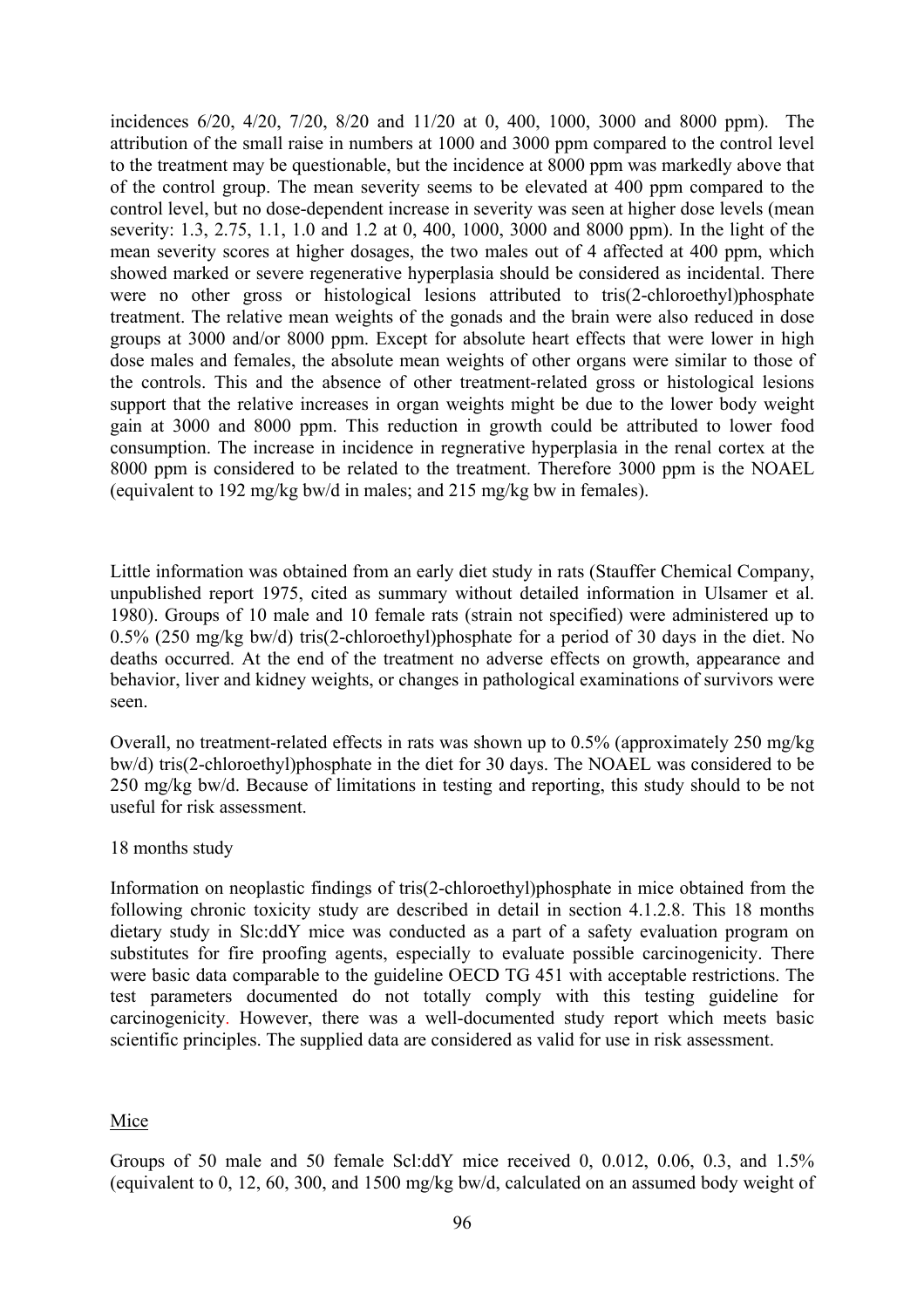20 g and food consumption of 10% body weight/day) tris(2-chloroethyl)phosphate (purity 98%) by dietary administration for 18 months (Takada et al., 1989). Reduced survival was reported in male mice from week 70 and in female mice from week 60 compared to control groups. In both sexes fed 1500 mg/kg bw/d tris(2-chloroethyl)phosphate the final survival was approximately 40% compared to around 65% survival in controls. A marked reduction in body weight gain was noted in males and females receiving 1500 mg/kg bw/d (approximately 60% lower than the control value). No differences in food consumption were found between the groups for both sexes. In hematology, no changes were found apart from significant elevation in platelets in males of the 300 mg/kg bw/d dose group. Significant declines were found in the weights of the heart and testes in males and kidneys in females from the 1500 mg/kg bw/d dose group (no more data). At microscopy, various changes were observed in the different organs of all groups. The kidney and the liver were identified as target organs. There were predominate neoplastic changes in these organs (for details see 4.1.2.8 Carcinogenicity). Furthermore tris(2-chloroethyl)phosphate related non-neoplastic changes were reported from the liver and predominant from the kidney. In the liver, focal necrosis, vacuolation of the liver cells and extramedullary hematopoiesis were observed in animals of all groups including the control group. The most relevant effects were seen in the kidneys. In males and females of all treatment groups, hyperplasia and hypertrophy of the urinary tubule epithelium together with enlargement of the nuclei were observed. These nuclei were polymorphic, and several times abnormal division, degeneration and necrosis were observed. Unfortunately, no incidences of these findings were reported. However, such findings were not seen in the concurrent controls. In addition, cysts, necrosis of the urinary tubule epithelium and interstitial fibrosis were observed in animals receiving 1500 mg/kg bw/d.

In summary, the data reported for the highest dose level of 1500 mg/kg bw/d, e.g. reduced survival, reduction in body weight gain  $(>10\%)$  and severe toxicity indicate that the top dose exceeds the MTD (maximum tolerated dose) for this mouse strain. However, relevant changes in tissue morphology were not only observed in male and female mice in the kidneys of the top dose level. Signs of prolonged regenerative cell proliferation, which occurs possibly after renal tubule damage were reported from all treatment groups. There were hyperplasia and hypertrophy of the urinary tubule epithelium together with enlargement of the nuclei, which showed abnormal division, degeneration and necrosis at several times. Although no quantitative information on these microscopic findings in the kidney of treated groups were reported they were assessed as relevant toxic effects, also seen from this point of view that no such kidney findings were observed in the concurrent controls. Thus, a NOAEL for kidney effects (hyperplasia and hypertrophy of the urinary tubule epithelium together with enlargement of the nuclei) could not be established in this study. Therefore, 12 mg/kg bw/d is considered to be the LOAEL for kidney effects in male and female Scl:ddY mice in the 18 months diet study.

• *Inhalation* 

No information available.

• *Dermal*

No information available.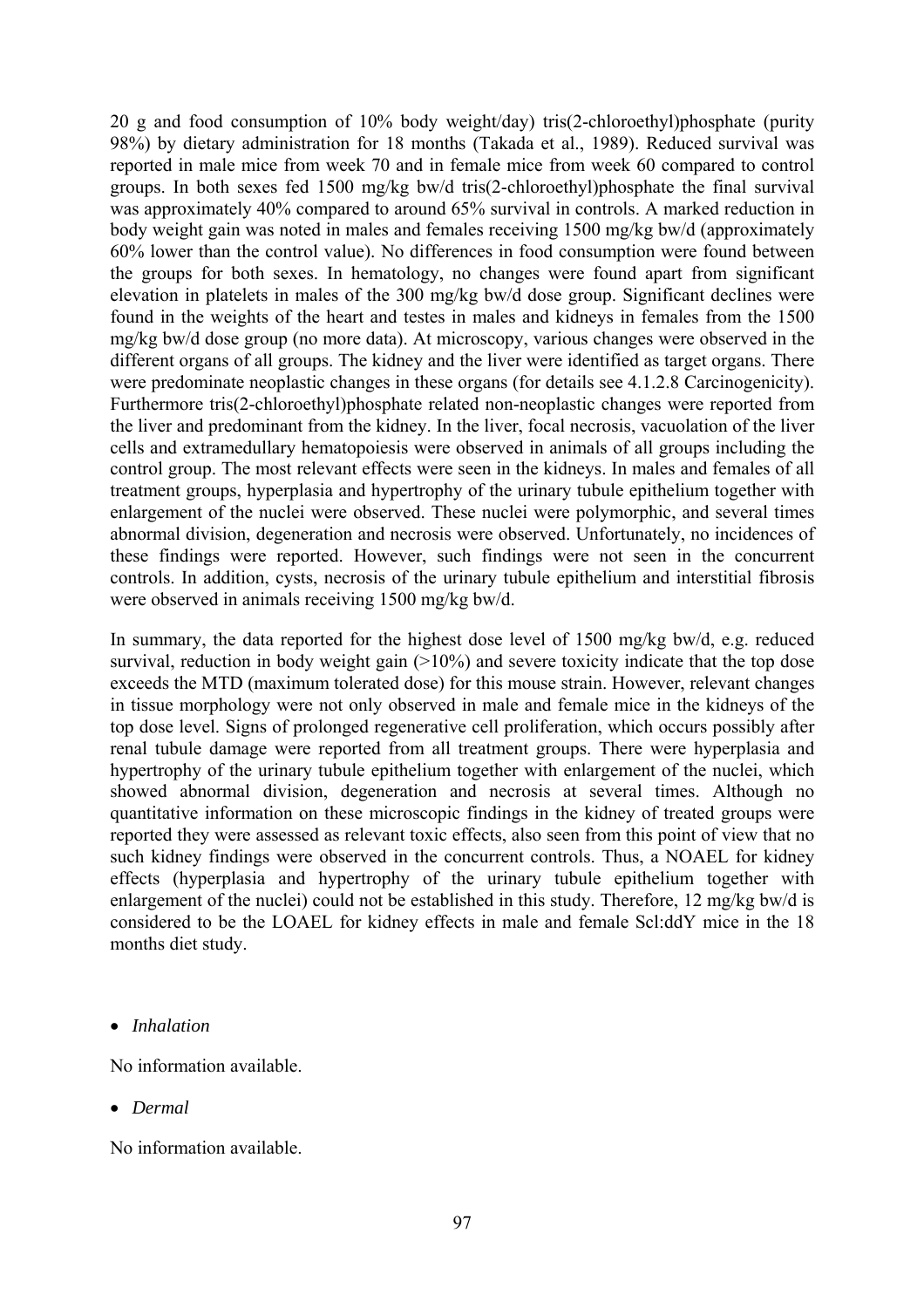#### **4.1.2.6.1.2 Specific endpoint studies**:

## • *Neurotoxicity*

The neurotoxicity effects of tris(2-chloroethyl)phosphate were evaluated in White Leghorn hens only.

## Hens

In an acute delayed neurotoxicity study according to OECD test guidelines 418 (no data on clinical biochemistry) the acute delayed neurotoxic potential of tris(2-chloroethyl)phosphate was determined in adult (12-14 months old), White Leghorn hens. 18 hens received two oral doses of 10 ml/kg (approximately 14200 mg/kg bw) tris(2-chloroethyl)phosphate (purity: commercial grade) with a three week interval (Stauffer Chemical Company, unpublished report 1979). Two additional groups, 10 hens per group, served as controls. A positive control group was treated with 500 mg/kg bw tri-o-cresyl phosphate, an organophosphorus neurotoxin. The negative control group received corn oil. Four out of 18 tris(2 chloroethyl)phosphate-treated hens died during the study. Predominant observed signs of toxicity were severe feather loss, cessation of egg production, reduced food consumption, and loss of body weight. Walking behavior of the tris(2-chloroethyl)phosphate-treated hens were identical to those seen in the corn oil group. There were no microscopical changes in brain, spinal cord or sciatic nerve. None of the 14/18 surviving hens receiving tris(2 chloroethyl)phosphate showed nerve fiber degeneration similar to that seen in tri-o-cresyl phosphate-treated positive controls.

No evidence of neurotoxicity was seen following two oral administrations (on Day 1 and again 3 weeks later) of 14.2 g/kg bw/d tris(2-chloroethyl)phosphate in hens.

• *Adverse effects on the brain in rats and mice after repeated exposure to tris(2 chloroethyl)phosphate* 

## Rats and mice

Clinical signs of neurotoxicity were observed in female F344/N rats during an oral 16-week gavage study and in B6C3F1 mice in the course of an oral range-finding toxicity study of 16 days. Clinical signs of toxicity, including ataxia, excessive salivation, gasping, and convulsion were noted in those female F344/N rats receiving double the target levels of 175 and 350 mg/kg bw/d tris(2-chloroethyl)phosphate for 3 days in week four during the 16-week toxicity study due to an incorrectly test material preparation. In addition in this subchronic study female rats receiving 175 and 350 mg/kg bw/d tris(2-chloroethyl)phosphate experienced occasional periods of hyperactivity after dosing. Periodic convulsions were noted in 350 mg/kg bw/d dosed females but not in males during week 12, and also not in the overdosed male rats in this study (NTP 1991, Matthews 1990). Male and female B6C3F1 mice given 350 and 700 mg/kg bw/d tris(2-chloroethyl)phosphate for 16 days exhibited ataxia and convulsive movements during the first 3 days of dosing (NTP 1991, Matthews 1990).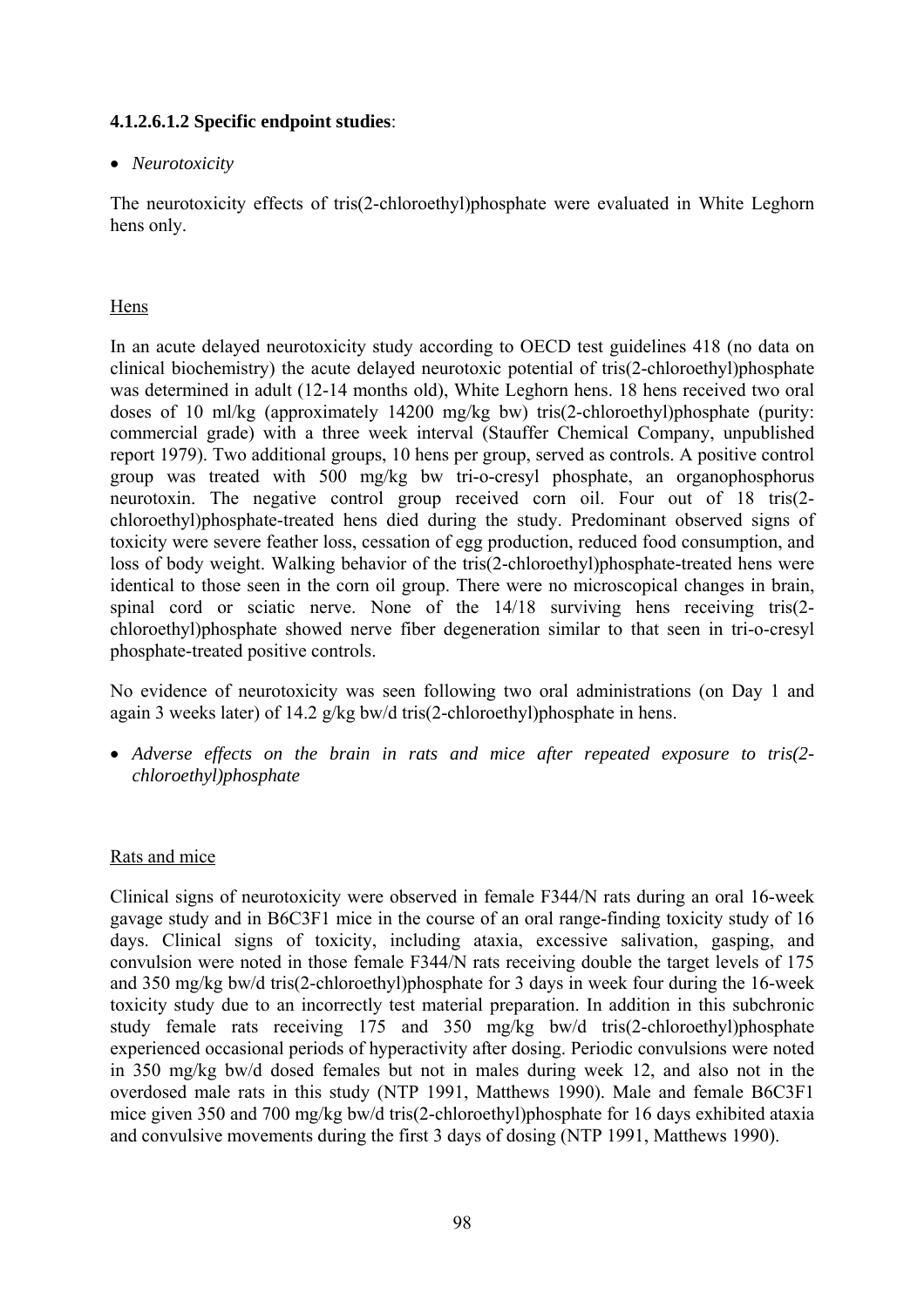No adverse effects on growth, appearance and behavior were seen in the 2-year gavage studies with rats given 44 and 88 mg/kg bw/d of tris(2-chloroethyl)-phosphate and in the mice given up to 350 mg/kg bw/d (NTP 1991, Matthews 1993).

#### • *Determination of the acetylcholinesterase activity*

Since it is known that most organophosphates cause neurotoxic effects in humans through the inhibition of the enzyme acetylcholinesterase (AChE) in the central and peripheral nervous system, measurements of a possible inhibition of that enzyme as consequence to tris(2 chloroethyl)phosphate treatment in experimental animals were investigated in 14-day and 16 week oral studies in F344/N rats and B6C3F1mice (NTP 1991, Matthews 1990), and also in a three months dietary subchronic study in Sprague-Dawley CD rats (Stauffer Chemical Company, unpublished report 1980b). To assess the AChE inhibition in toxicity studies a multi-stage approach is indispensable. However, there are no data available for measurements the AChE inhibition in the CNS and PNS, in erythrocytes or whole blood. Only results of cholinesterase (ChE) measurements in serum are available. It has to be taken into consideration that testing serum cholinesterase is not very useful as the neuronal enzyme has different structural requirements for inhibition by organophosphates. Rats

Relevant treatment-related changes in serum cholinesterase activity were noted in female F344/N rats given 175 and 350 mg/kg bw/d tris(2-chloroethyl) phosphate for 16 weeks. Cholinesterase activity determined in serum at necropsy was down to 75% and 59% of the control value at 175 and 350 mg/kg bw/d, respectively ( $p \le 0.01$ ). No changes in activity were observed in treated male F344/N rats. The observed inhibition of cholinesterase activity is considered only as indication for exposure to TCEP.

## • *Histologically examinations of the brain*

Reports in the literature indicate that most organophosphorous compounds induce neurotoxic effects. Therefore, the NTP data were included in a further investigation in order to characterize the effect of tris(2-chloroethyl)-phosphate on the nervous system. In these examinations additionally sections of forebrain, midbrain, brain stem and cerebellum from each animal were examined by light microscopy (Matthews 1990).

## Rats and mice

In a 16-week subchronic oral (gavage) toxicity study in F344/N rats, tris(2 chloroethyl)phosphate-related neuronal necrosis occurred in the hippocampus and thalamus of female rats at 175 (8/10) and 350 mg/kg bw/d (10/10) and, to a lesser extent, in male rats treated at 350 mg/kg bw/d (2/10) (NTP 1991; Matthews 1990). At interim evaluation after 66 weeks of the 2-year study on F344/N rats, brain lesions were focally located in the cerebrum and thalamus. They were characterized by necrosis with accumulation of inflammatory cells, reactive gliosis, and endothelial hypertrophy and hyperplasia. Such lesions were observed in 3/10 females given 88 mg/kg bw/d. A marked increase in the incidence of degenerative lesions of the brain stem and cerebrum (thalamus, hypothalamus, and basal ganglia) such as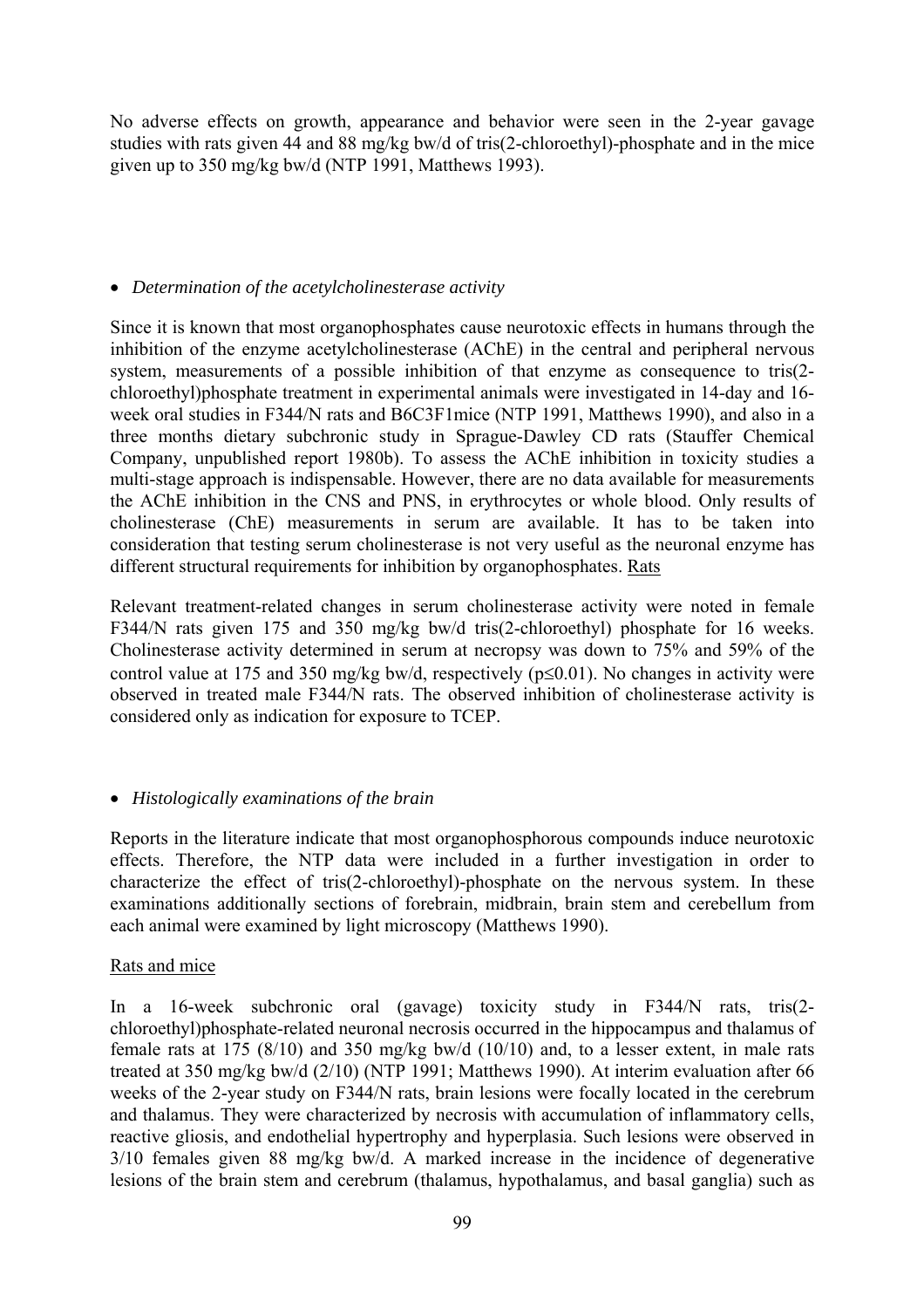gliosis, hemorrhage, necrosis, and mineralization was noted in female F344/N rats at 88 mg/kg bw/d after oral long-term/long-life exposure (103 weeks). In contrast to the findings in the 16-week study, degenerative lesions were widely distributed in the gray and white matter of the brain stem and cerebral cortex of females receiving 88 mg/kg bw/d. Degenerative lesions of the brain occurred in the cerebrum and brain stem of more than 50% of female rats receiving 88 mg/kg bw/d tris(2-chloroethyl)phosphate; similar lesions were seen in only a few dosed male rats. In both sexes the brain lesions varied in severity from minimal to marked and often involved extensive areas. In some animals, the lesions were bilateral and symmetrical; in others, they were bilateral and asymmetrical or unilateral. The active lesions were characterized by degeneration and necrosis with hemorrhage, while resolving lesions exhibited loss of neurons and neutrophil, proliferation of glial cells, capillary hyperplasia, hypertrophy of the tunica media of small vessels, and hemosiderin-laden macrophages. Deposits of minerals occurred in some of these foci (NTP 1991, Matthews 1993). An overview of non-neoplastic brain lesions in rats in the 2-year study of tris(2 chloroethyl)phosphate is given in the following table 4.10.

**Table 4.10 Selected brain lesions in F344/N rats in the 2-year study of tris(2 chloroethyl)phosphate** (NTP 1991, Matthews 1993)

|                                       | Vehicle control   44 mg/kg bw/d |          | 88 mg/kg bw/d |
|---------------------------------------|---------------------------------|----------|---------------|
| male (number examined)                | 50                              | 49       | 50            |
| Brain stem, hemorrhage                |                                 |          | $1(2\%)$      |
| Brain stem, pigmentation, hemosiderin | $1(2\%)$                        |          |               |
| Cerebrum, gliosis, focal              |                                 |          | $1(2\%)$      |
| Cerebrum, hemorrhage                  |                                 | $1(2\%)$ | $1(2\%)$      |
| Cerbrum, pigmentation, hemosiderin    |                                 |          | $1(2\%)$      |
| Pons, hemorrhage                      |                                 |          | 3(6%)         |
| female (number examined)              | 50                              | 50       | 50            |
| Brain stem, gliosis                   | $1(2\%)$                        |          | $15(30\%)$ ** |
| Brain stem, hemorrhage                | $1(2\%)$                        |          | $12(24%)$ **  |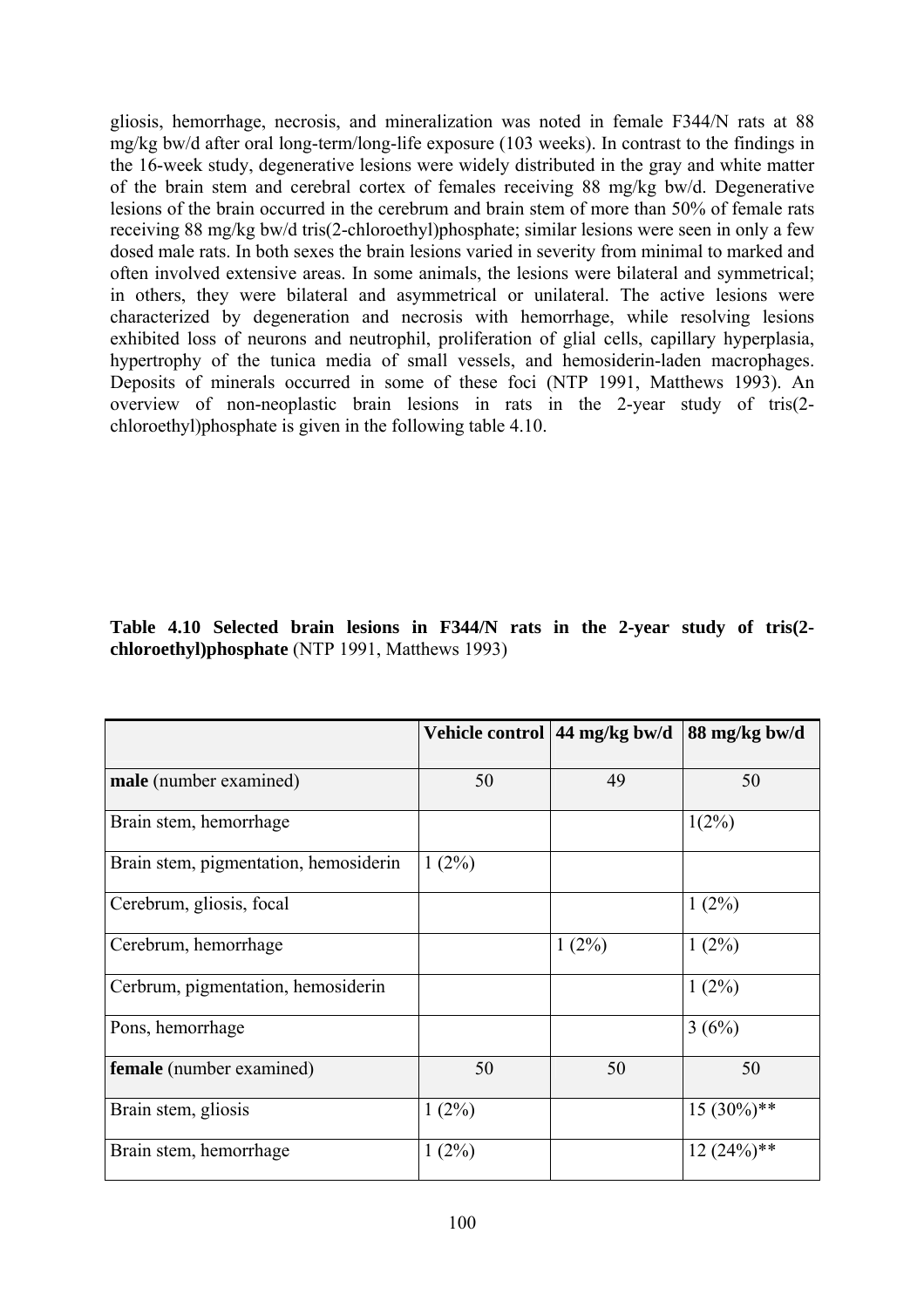| Brain stem, mineralization            |          |          | $7(14\%)$ **  |
|---------------------------------------|----------|----------|---------------|
| Brain stem, necrosis                  |          |          | $1(2\%)$      |
| Brain stem, pigmentation, hemosiderin | $1(2\%)$ |          | $17(34\%)$ ** |
| Cerebellum, hemorrhage                | $1(2\%)$ |          | 2(4%)         |
| Cerebellum, necrosis                  |          |          | $1(2\%)$      |
| Cerebellum, pigmentation, hemosiderin | $1(2\%)$ |          |               |
| Cerebrum, gliosis                     |          |          | $19(38\%)$ ** |
| Cerebrum, hemorrhage                  | $1(2\%)$ |          | $17(34\%)$ ** |
| Cerebrum, mineralization              |          |          | $15(30\%)$ ** |
| Cerebrum, pigmentation, hemosiderin   |          |          | $22(44%)$ **  |
| Pons, hemorrhage                      |          | $1(2\%)$ |               |

\*\* significantly different (p≤0.01) from the control group by logistic regression tests

Mice were less sensitive to these effects to tris(2-chloroethyl)phosphate than rats. In B6C3F1 mice of both sexes no tris(2-chloroethyl)phosphate induced lesions of the brain were recorded at 44 to 700 mg/kg bw/d after repeated oral treatment by gavage for 16 weeks and up to and involving 350 mg/kg bw/d for 103 weeks (NTP 1991, Matthews 1993).

In summary no relevant toxic effects on the brain were observed following subchronic oral treatment of 175 mg/kg bw/d tris(2-chloroethyl)phosphate in male F344/N rats and of 88 mg/kg bw/d in females (NTP 1991; Matthews 1990). However, at the interim sacrifice after 66 weeks of the 2-year study F344/N rats, focal brain lesions in the cerebrum and thalamus were seen in females receiving 88 mg/kg bw/d, but not in males. After 103 treatment weeks such lesions in the brain were observed in over 50% of female F344/N rats receiving 88 mg/kg bw/d tris(2-chloroethyl)phosphate. Similar lesions occurred only in a few males, however, they were assessed as toxicologically relevant, although these findings were not significant increased in incidence and severity, but they were increased in relation to treatment with tris(2-chloroethyl)phosphate. Therefore, the NOAEL for brain lesions is 44 mg/kg bw/d for male and female F344/N rats (NTP 1991; Matthews 1993). There were no tris(2-chloroethyl)phosphate related microscopic changes in the brain of B6C3F1 mice treated up to and involving 350 mg/kg bw/d for 103 weeks when compared with controls. Therefore, the NOAEL for brain lesions is 350 mg/kg bw/d for B6C3F1 mice of both sexes (NTP 1991; Matthews 1993).

## **4.1.2.6.2 Human data**

Ingerowski & Ingerowski (1997) reported a case of exposure to TCEP by a 5 year old child showing neurotoxic signs after a long term contact. The same case has been reported to the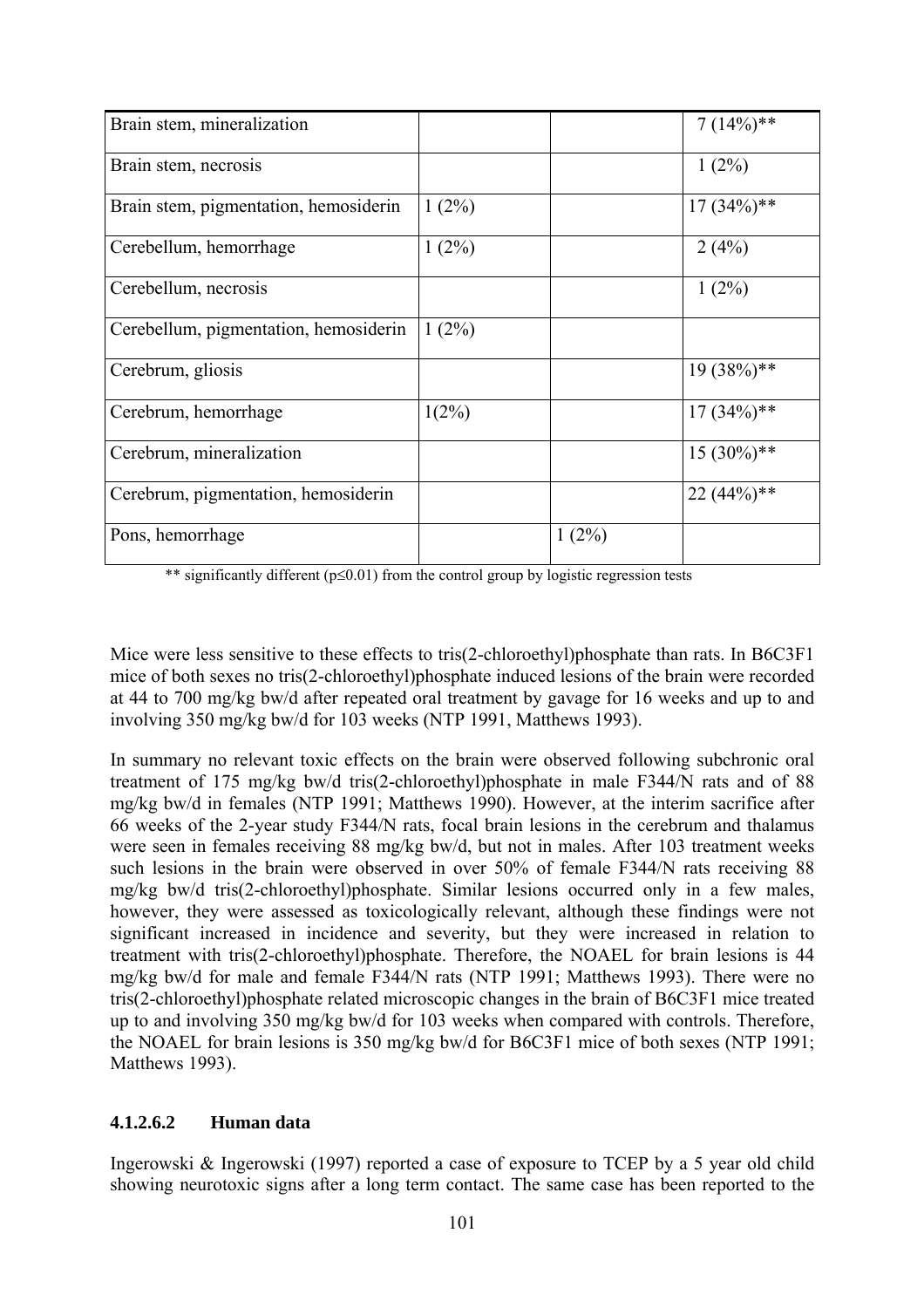Case Register of Federal Institute for Risk Assessment (formerly BgVV) (Case Register BgVV 1061/97), too.

The girl developed a progredient paresis. She slept in a room which was equipped with wood panellings treated with wood preserver containing 3% of TCEP. Measurements of TCEP in the timber work revealed 600 mg/kg of wood. 9 further chemicals were also analysed but below the detection limit. EMG and nerve conduction velocity testing showed generalized neurogenic defects, whereas the clinical findings could not be clearly classified as "spinal muscle dystrophy". In the further clinical course a diagnosis of "spinal muscle dystrophy of Kugelberg-Welander type" was established with tetraparesis. After renovation of the house (removal of all timber panels), the clinical status improved. Two years after exposure no functional deficits are present.

Because TCEP was not determined in house dust, an exposure analysis based on the concentration in the wood panel only identifies the possible source, but does not help for quantifying the exposure. In this case, oral exposure is possible by uptake of dust and inhalation exposure inhaling particles containing TCEP. Dermal contact should also be taken into account by contact with dust and touching the panels. The symptoms of illness increased with increasing time of exposure, and ceased after discontinuation (dechallenge reaction). From these reasons, a relationship between TCEP exposure and the neurotoxic signs cannot be neglected.

## **4.1.2.6.3 Summary of animal toxicity data after repeated exposure to tris(2 chloroethyl)phosphate**

The main toxic effects of tris(2-chloroethyl)phosphate from animal toxicity studies were summarized in the following table, Table 4.11.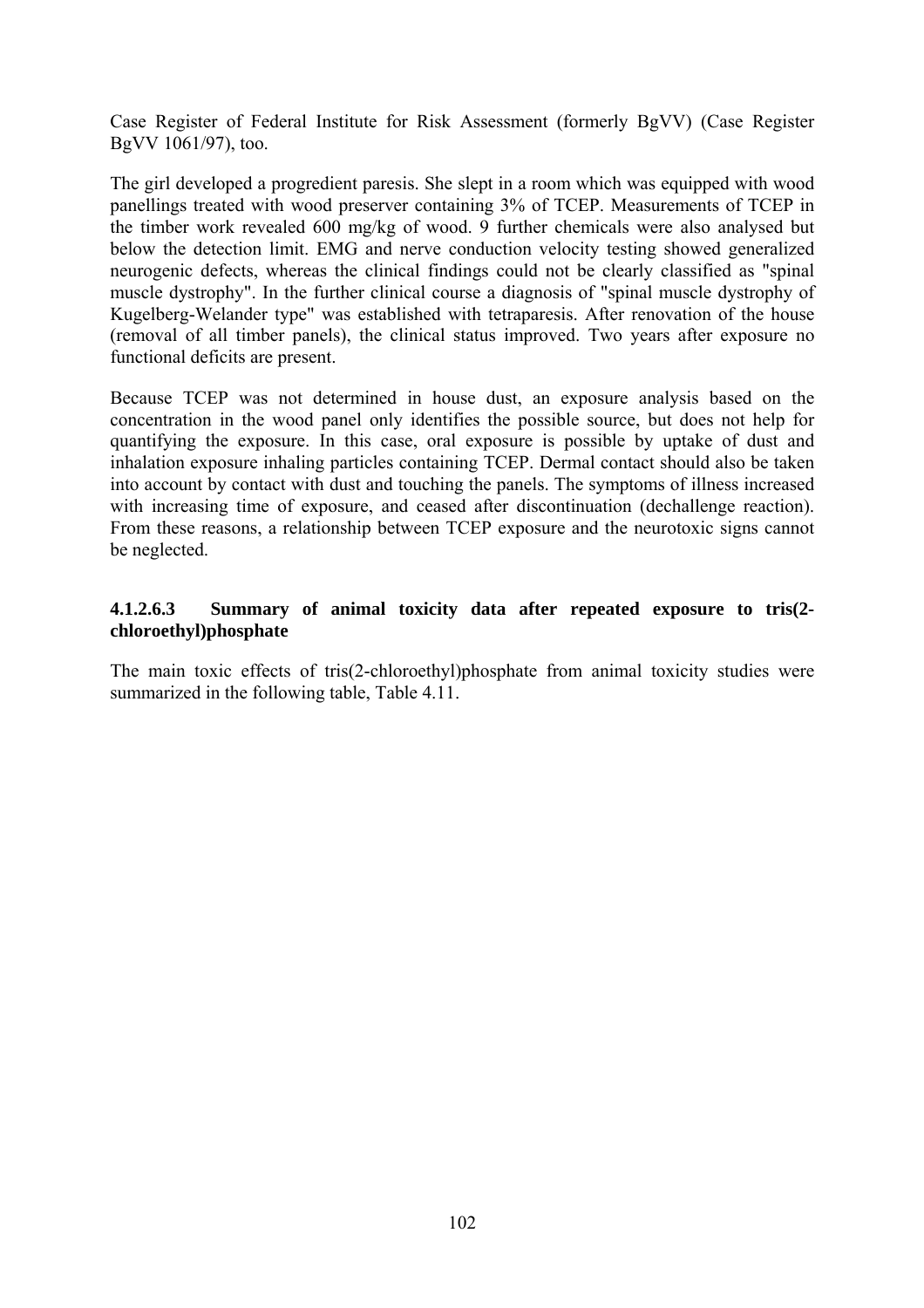## Table 4.11:

# Summary table: Animal toxicity data after repeated exposure to tris(2-chlorethyl)phosphate

| <b>Study</b><br>Species,<br>design:<br>strain (male/female) | Non-neoplastic effects (selected) at LOAEL                                             | Reference       |
|-------------------------------------------------------------|----------------------------------------------------------------------------------------|-----------------|
| Exposure route                                              |                                                                                        |                 |
| <b>Exposure duration</b>                                    | <b>NOAEL</b>                                                                           |                 |
| Dose                                                        |                                                                                        |                 |
| F344/N rat $(5m/5f)$                                        | $350 \text{ mg/kg}$ bw:                                                                | <b>NTP 1991</b> |
| Oral                                                        | ↑** liver weight (f)                                                                   | Matthews        |
| Gavage                                                      | $\geq$ 175 mg/kg bw/d:                                                                 | 1990            |
| 16 days, 5 d/wk (12 doses)                                  | ↑ ** kidney weight, abs/rel (m)                                                        |                 |
| 0, 22, 44, 88, 175, 350 mg/kg                               | $\downarrow$ ** serum cholinesterase activity (f)                                      |                 |
| bw/d                                                        | $\geq$ 88 mg/kg bw/d:                                                                  |                 |
|                                                             | $\downarrow^*$ lung weight, abs/rel (f)                                                |                 |
|                                                             | $NOAEL_{sys}$ (m/f): 350 mg/kg bw/d                                                    |                 |
| F344/N rat $(10m/10f)$                                      | 350 mg/kg bw/d:                                                                        | <b>NTP 1991</b> |
| Oral                                                        | mortality: 4/10 (m), 3/10 (f)                                                          | Matthews        |
| Gavage                                                      | periodic convulsion during week 12 (f)                                                 | 1990            |
| $16/18$ weeks $(f/m)$ , 5 d/wk                              | $\uparrow$ ** liver and kidney weights, rel (m)                                        |                 |
| 0, 22, 44, 88, 175, 350 mg/kg                               |                                                                                        |                 |
| bw/d                                                        | $\downarrow$ brain, thymus, abs (f)<br>neuronal necrosis, loss of neurons in the brain |                 |
|                                                             | (f:10/10; m: 2/10)                                                                     |                 |
|                                                             | $\geq$ 175 mg/kg bw/d:                                                                 |                 |
|                                                             | in the brain: neuronal necrosis $(10/10 f)$                                            |                 |
|                                                             | loss of neurons $(8/10 f)$                                                             |                 |
|                                                             | $\downarrow$ ** serum cholinesterase activity (f)                                      |                 |
|                                                             | $\geq$ 44 mg/kg bw/d:                                                                  |                 |
|                                                             | <sup>1**</sup> liver and kidney weights, rel (f)                                       |                 |
|                                                             | NOAEL <sub>sys</sub> for brain lesions:                                                |                 |
|                                                             | $(m)$ : 175 mg/kg bw/d                                                                 |                 |
|                                                             | (f): 88 mg/kg bw/d                                                                     |                 |
| F344/N rat $(10m/10f)$                                      | 88 mg/kg bw/d:                                                                         | <b>NTP 1991</b> |
| Oral                                                        | $\downarrow$ ** AP (f), $\downarrow$ ** ALAT (f)                                       | Matthews        |
| Gavage                                                      | <sup>1**</sup> liver and kidney weights, rel (m)                                       | 1993            |
| 66<br><i>(interim)</i><br>weeks                             | renal tubule adenoma (1/10m)                                                           |                 |
| sacrifice), 5 d/wk                                          | brain: local necrosis, accumulation of inflammatory                                    |                 |
| 0, 44, 88 mg/kg bw/d rat                                    | cells, reactive gliosis, endothelial hypertrophy (3/10 f)                              |                 |
|                                                             | $NOAEL_{sys}$ for brain lesions (f):                                                   |                 |
|                                                             | 44 mg/kg bw/d                                                                          |                 |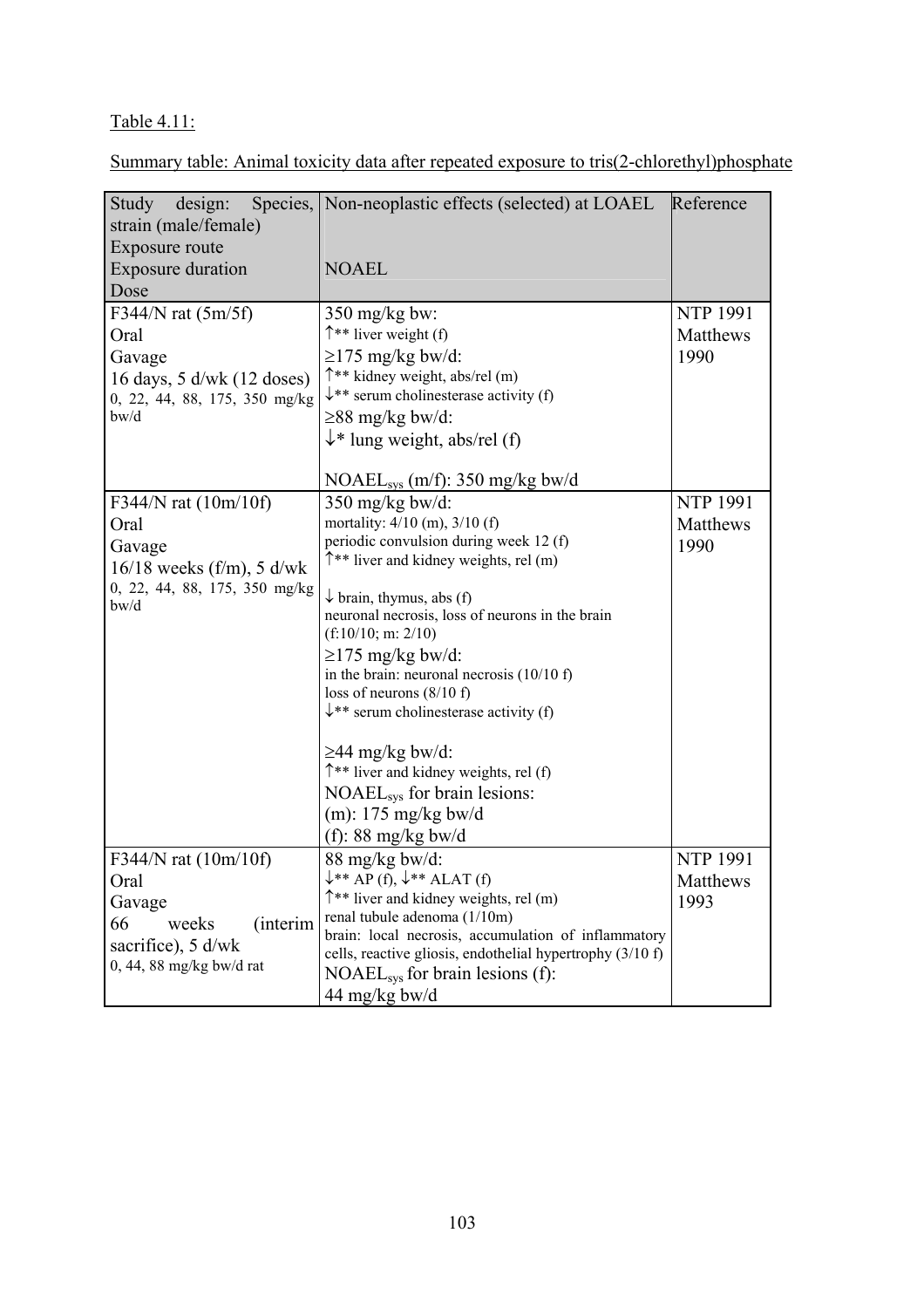| F344/N rat $(60m/60f)$      | $88 \text{ mg/kg}$ bw/d:                                      |  |
|-----------------------------|---------------------------------------------------------------|--|
| Oral                        | $\downarrow^{**}$ survival (m/f);                             |  |
| Gavage                      | $\uparrow^{**}$ focal hyperplasia of tubule epithelium of the |  |
| 103 weeks, $5 \frac{d}{wk}$ | kidney (m: $24/50$ ; f: 16/50)                                |  |
| 0, 44, 88 mg/kg bw/d rat    |                                                               |  |
|                             | $\uparrow$ ** degenerative lesions in the brain (f)           |  |
|                             | $\uparrow$ lesions in the brain (m)                           |  |
|                             | 44 mg/kg bw/d:                                                |  |
|                             | $\uparrow$ ** focal hyperplasia of tubule epithelium of the   |  |
|                             | kidney (m: $2/50$ ; f: $3/50$ )                               |  |
|                             |                                                               |  |
|                             | $LOAELsys$ for kidney lesions (m/f):                          |  |
|                             | 44 mg/kg bw/d                                                 |  |
|                             | $NOAELsys$ for brain lesions                                  |  |
|                             | $(m/f)$ : 44 mg/kg bw/d                                       |  |

For key to symbols, see at the end of the table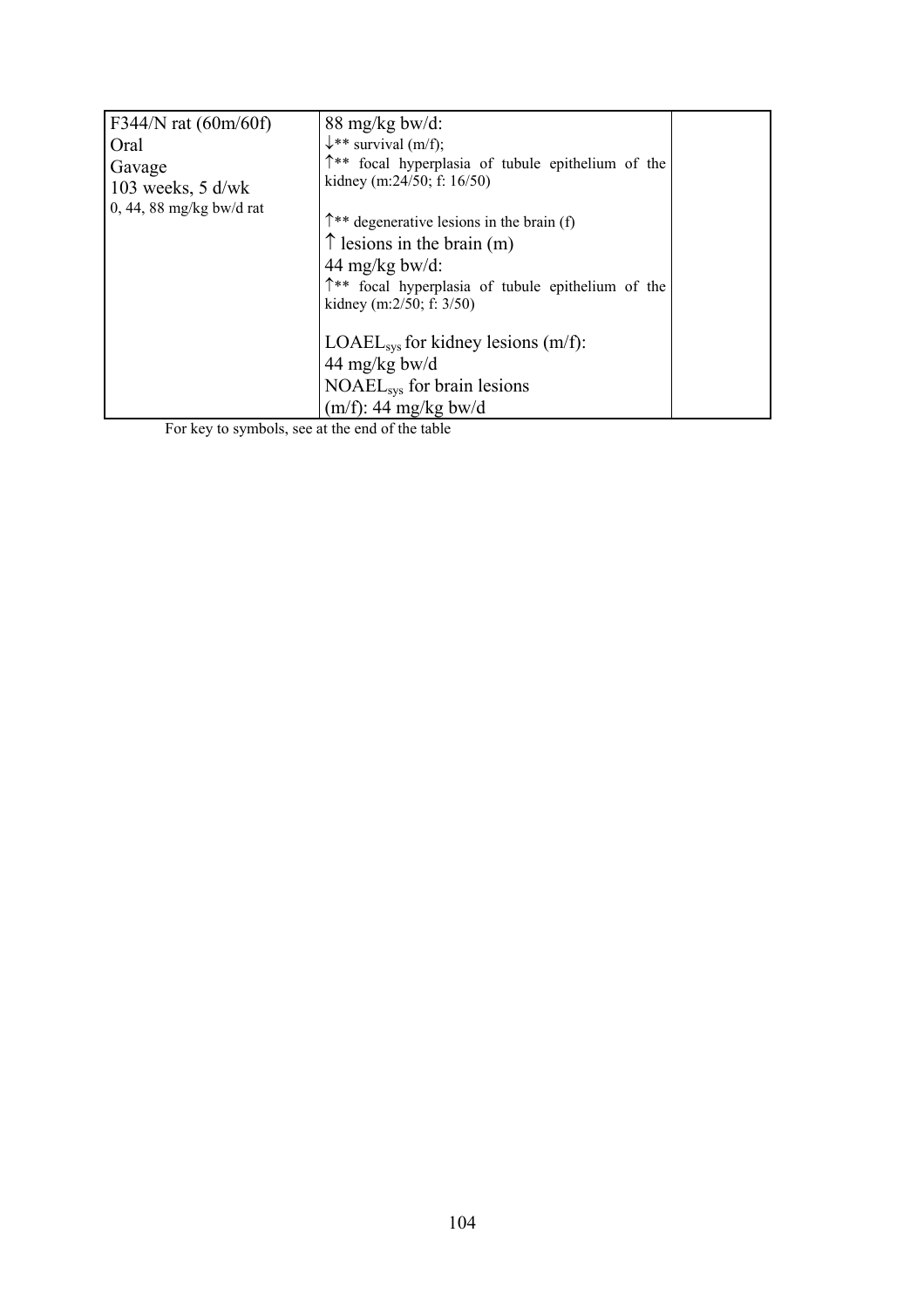# Table 4.11 (continued):

| Summary table: Animal toxicity data after repeated exposure to tris(2-chlorethyl)phosphate |  |  |  |  |
|--------------------------------------------------------------------------------------------|--|--|--|--|
|                                                                                            |  |  |  |  |

| Study design: Species,<br>strain (male/female)<br>Exposure route      | Non-neoplastic effects (selected) at LOAEL Reference                                       |                  |
|-----------------------------------------------------------------------|--------------------------------------------------------------------------------------------|------------------|
| <b>Exposure duration</b>                                              | <b>NOAEL</b>                                                                               |                  |
| Dose                                                                  |                                                                                            |                  |
|                                                                       |                                                                                            |                  |
| Sprague-Dawley CD Rat                                                 | 8000 ppm                                                                                   | Stauffer         |
| (10m/10f)                                                             | $(m: 495 \text{ mg/kg}$ bw/d; f: 508 mg/kg bw/d):                                          | Chemical         |
| Oral                                                                  | $\downarrow$ ** food consumption (after 1 week)                                            | Company          |
| In feed                                                               | smaller seminal vesicles and/or prostate (m: 3/10)                                         | 1980a            |
| 28 days, daily                                                        | $\downarrow$ ** testes weight, size (m: 1/10)                                              |                  |
| 0, 500, 850, 1500, or 2000 ppm                                        | 1500 ppm (m: 125 mg/kg bw/d):                                                              |                  |
| $(m: 0, 41.75, 71.5, 125 \text{ or } 163)$                            | smaller seminal vesicles and/or prostate (m: 1/10)                                         |                  |
| mg/kg bw/d; f: 0, 50, 88, 144 or                                      |                                                                                            |                  |
| 191 mg/kg bw/d); $200 \rightarrow 4000$<br>ppm (m: 293 mg/kg bw/d; f: | $NOAELsys$ (m): 850 ppm                                                                    |                  |
| 334 mg/kg bw/d); 350 ppm (m:                                          | $(71.5 \text{ mg/kg bw/d})$                                                                |                  |
| 30 mg/kg bw/d; f: 38 mg/kg                                            |                                                                                            |                  |
| $bw/d) \rightarrow 8000$ ppm (m: 495                                  | NOAEL <sub>sys</sub> (f): 8000 ppm                                                         |                  |
| mg/kg bw/d; f: 508 mg/kg                                              | $(508 \text{ mg/kg}$ bw/d)                                                                 |                  |
| $b$ w/d $)$                                                           |                                                                                            |                  |
|                                                                       |                                                                                            | Stauffer         |
| Sprague-Dawley CD Rat                                                 | 8000 ppm                                                                                   | Chemical         |
| (20m/20f)<br>Oral                                                     | $(m: 506 \text{ mg/kg}$ bw/d; f: 586 mg/kg bw/d):<br>$\downarrow^*$ food consumption (m/f) |                  |
| in feed                                                               | $\downarrow^*$ body weight (m/f)                                                           | Company<br>1980b |
|                                                                       | $\uparrow$ relative liver and kidney weights (m/f)                                         |                  |
| 3 months, daily<br>0, 400, 1000, 3000, or 8000                        | $\uparrow$ incidence in regenerative hyperplasia in the                                    |                  |
| ppm (m: 0, 25.96, 65.43, 192, or                                      | renal cortex                                                                               |                  |
| 506 mg/kg bw/d; f: 0, 30.4,                                           | 3000 ppm                                                                                   |                  |
| 75.15, 215, or 586 mg/kg bw/d)                                        | $(m: 192 \text{ mg/kg bw/d}; f: 215 \text{ mg/kg bw/d}):$                                  |                  |
|                                                                       | $\downarrow$ food consumption (f)                                                          |                  |
|                                                                       | $\downarrow$ body weight (m/f)                                                             |                  |
|                                                                       | $\uparrow$ relative liver and kidney weights (m/f)                                         |                  |
|                                                                       | 1000 ppm $(75 \text{ mg/kg bw/d})$ :                                                       |                  |
|                                                                       | $\uparrow$ relative kidney weights (m)                                                     |                  |
|                                                                       |                                                                                            |                  |
|                                                                       | $NOAELsys: (m/f): 3000 ppm (m: 192 mg/kg)$<br>bw/d; f: 215 mg/kg bw/d) for kidney effects  |                  |
|                                                                       | 5000 ppm (appr. 250 mg/kg bw):                                                             | Ulsamer          |
| Sprague-Dawley Rat<br>(10m/10f)                                       | no treatment-related effects                                                               | 1980             |
| Oral                                                                  |                                                                                            |                  |
| In feed                                                               |                                                                                            |                  |
| 30 days, daily                                                        | $NOAELsys$ (m/f): 5000 ppm                                                                 |                  |
| 0.5% (250 mg/kg bw/d)                                                 | (appr. 250 mg/kg bw)                                                                       |                  |

For key to symbols, see at the end of the table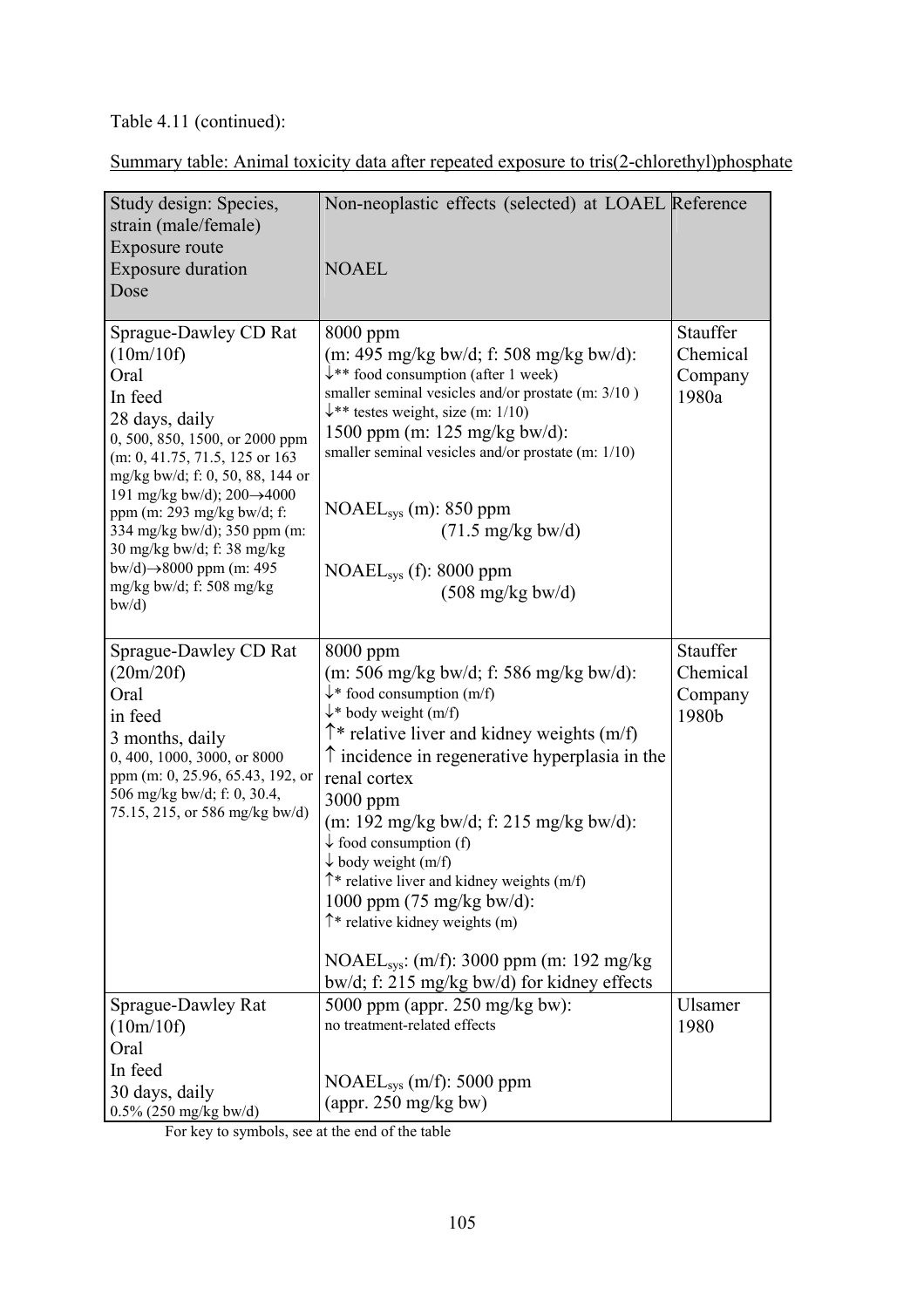Table 4.11 (continued):

Summary table: Animal toxicity data after repeated exposure to tris(2-chlorethyl)phosphate

| Study design: Species,<br>strain (male/female)<br>Exposure route                                                                      | Non-neoplastic effects (selected) at LOAEL                                                                                                                                                                                                                                                                                                                                           | Reference                           |
|---------------------------------------------------------------------------------------------------------------------------------------|--------------------------------------------------------------------------------------------------------------------------------------------------------------------------------------------------------------------------------------------------------------------------------------------------------------------------------------------------------------------------------------|-------------------------------------|
| <b>Exposure duration</b><br>Dose                                                                                                      | <b>NOAEL</b>                                                                                                                                                                                                                                                                                                                                                                         |                                     |
| B6C3F1 Mice (5m/5f)<br>Oral<br>Gavage<br>16 days, 5 d/wk (12 doses)<br>0, 44, 88, 175, 350, or 700<br>mg/kg bw/d                      | $\geq$ 350 mg/kg bw:<br>ataxia, convulsive movements during the first three<br>days of dosing $(m/f)$<br>NOAEL <sub>sys</sub> (m/f): 175 mg/kg bw/d                                                                                                                                                                                                                                  | <b>NTP 1991</b><br>Matthews<br>1990 |
| B6C3F1 Mice (10m/10f)<br>Oral<br>Gavage<br>16 weeks $(f)$ , 18 weeks<br>$(m)$ , 5 d/wk<br>0, 44, 88, 175, 350, or 700<br>$mg/kg$ bw/d | 700 mg/kg bw/d:<br>$\uparrow$ ** liver weights, abs (m)<br>$\uparrow$ ** nuclear enlargement of tubule epithelial cells of<br>the kidney (10/10 m/f)<br>$\downarrow^*$ sperm count (10/10 m)<br>$\geq$ 175 mg/kg bw/d:<br>$\uparrow$ ** absolute liver weights (f)<br>$\downarrow$ ** absolute kidney weights (m)<br>$NOAELsys$ for renal lesions (m/f):<br>$350 \text{ mg/kg}$ bw/d | <b>NTP 1991</b><br>Matthews<br>1990 |
| B6C3F1 Mice (10m/10f)<br>Oral<br>Gavage<br>66 weeks (interim<br>sacrifice), 5 d/wk<br>0, 175, 350 mg/kg bw/d                          | 350 mg/kg bw/d:<br>hyperplasia of tubule epithelial cells of the kidney<br>$(2/10 \text{ m})$<br>$NOAEL_{sys}$ (m/f): 175 mg/kg bw/d                                                                                                                                                                                                                                                 | <b>NTP 1991</b><br>Matthews<br>1993 |
| B6C3F1 Mice (60m/60f)<br>Oral<br>Gavage<br>103 weeks, 5 d/wk<br>0, 175, 350 mg/kg bw/d rat                                            | 350 mg/kg bw/d:<br><sup>1**</sup> nuclear enlargement of tubule epithelial cells of<br>the kidney (39/50 m; 44/50 f)<br>175 mg/kg bw/d:<br><sup>1**</sup> nuclear enlargement of tubule epithelial cells of<br>the kidney $(16/50 \text{ m}; 5/49 \text{ f})$<br>$LOAELsys$ for kidney lesions (m/f):<br>175 mg/kg bw/d<br>NOAEL <sub>sys</sub> not derived for kidney lesions       |                                     |
| (50m/50f)<br>Scl:ddY<br>mice<br>Oral<br>in feed<br>18 months, daily<br>0, 12, 60, 300, 1500 mg/kg<br>$b$ w/d                          | $1500$ mg/kg bw/d:<br>cysts, necrosis of the urinary tubule epithelium and<br>interstitial fibrosis<br>$\geq$ 12 mg/kg bw/d:<br>hyperplasia and hypertrophy of the urinary tubule<br>epithelium together with enlargement of the nuclei<br>$LOAELsys$ for kidney effects (m/f):<br>$12 \text{ mg/kg}$ bw/d<br>NOAEL <sub>sys</sub> not derived for kidney lesions                    | Takada et<br>al. 1989               |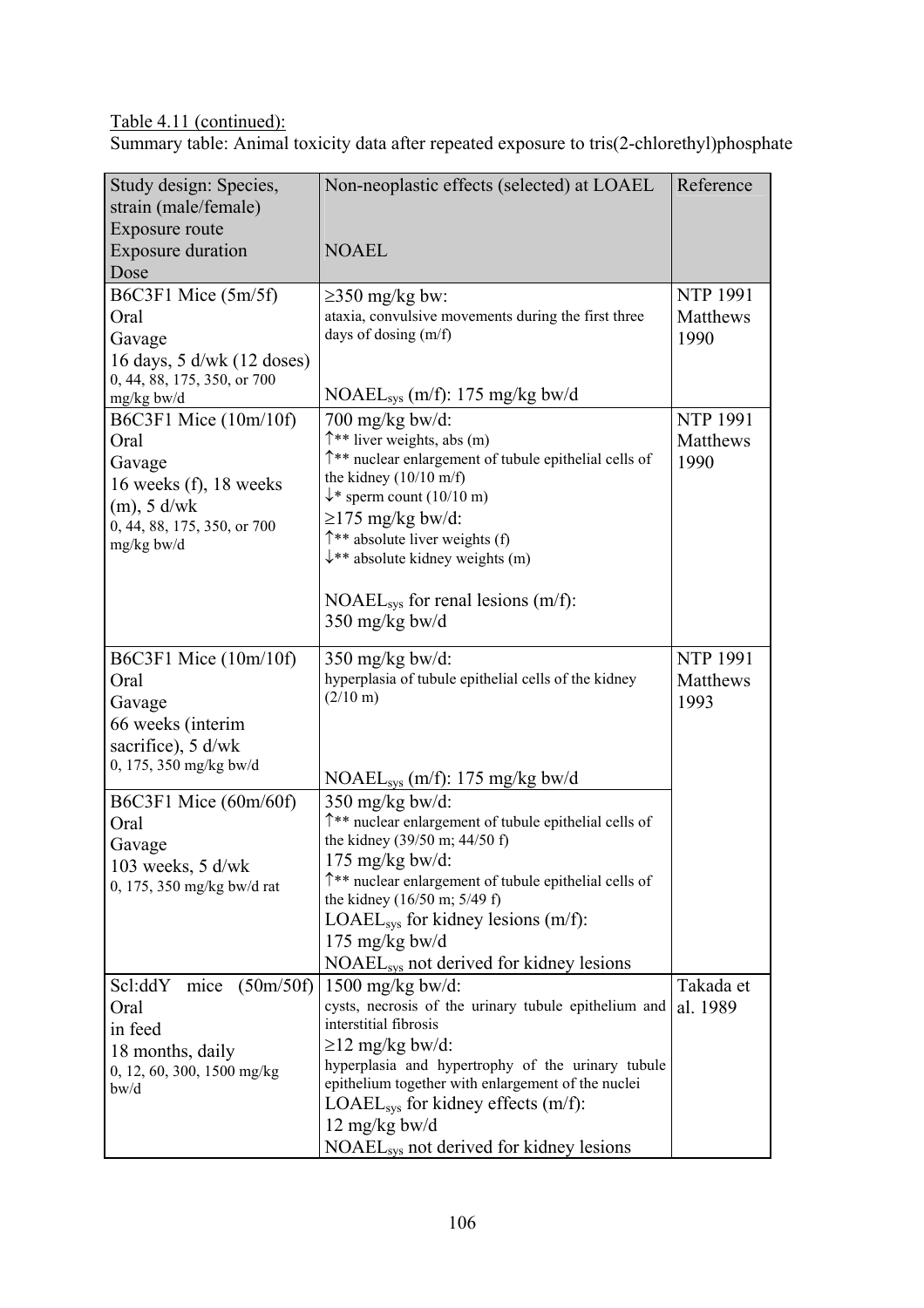| White Leghorn Hens<br>(18 test animals, 10/negativ and<br>10/positiv control group)<br>Oral<br>by stomach tube | 14200 mg/kg bw:<br>mortality $(4/18)$<br>$\downarrow^{**}$ body weight<br>cessation of egg production<br>feather loss | Stauffer<br>Chemical<br>Company<br>1979 |
|----------------------------------------------------------------------------------------------------------------|-----------------------------------------------------------------------------------------------------------------------|-----------------------------------------|
| 2 treatments (on day 1 and                                                                                     |                                                                                                                       |                                         |
| again 3 weeks later)<br>0, 14200 mg/kg bw                                                                      | NOAEL <sub>sys</sub> : not derived                                                                                    |                                         |

↑\*\*: statistically significant increase compared with controls (p<0.01); ↑\*: statistically significant increase compared with controls (p<0.05);↑ increase compared with controls , no statistically significant but possibly of toxicological relevance;  $\bar{\downarrow}$ \*\*: statistically significant decrease compared with controls (p<0.01);  $\bar{\downarrow}$ \*: statistically significant decrease compared with controls (p<0.05);  $\downarrow$ : decrease compared with controls, no statistically significant but possibly of toxicological relevance; →: during the study dose level was increased to; m: male; f: female; AP: Alkaline phosphatase; ALAT: Alanine aminotransferase; abs: absolute; rel: relative; LOAEL<sub>sys</sub>: lowest observed adverse effect level for systemic effects; NOAEL<sub>sys</sub>: no observed adverse effect level for systemic effects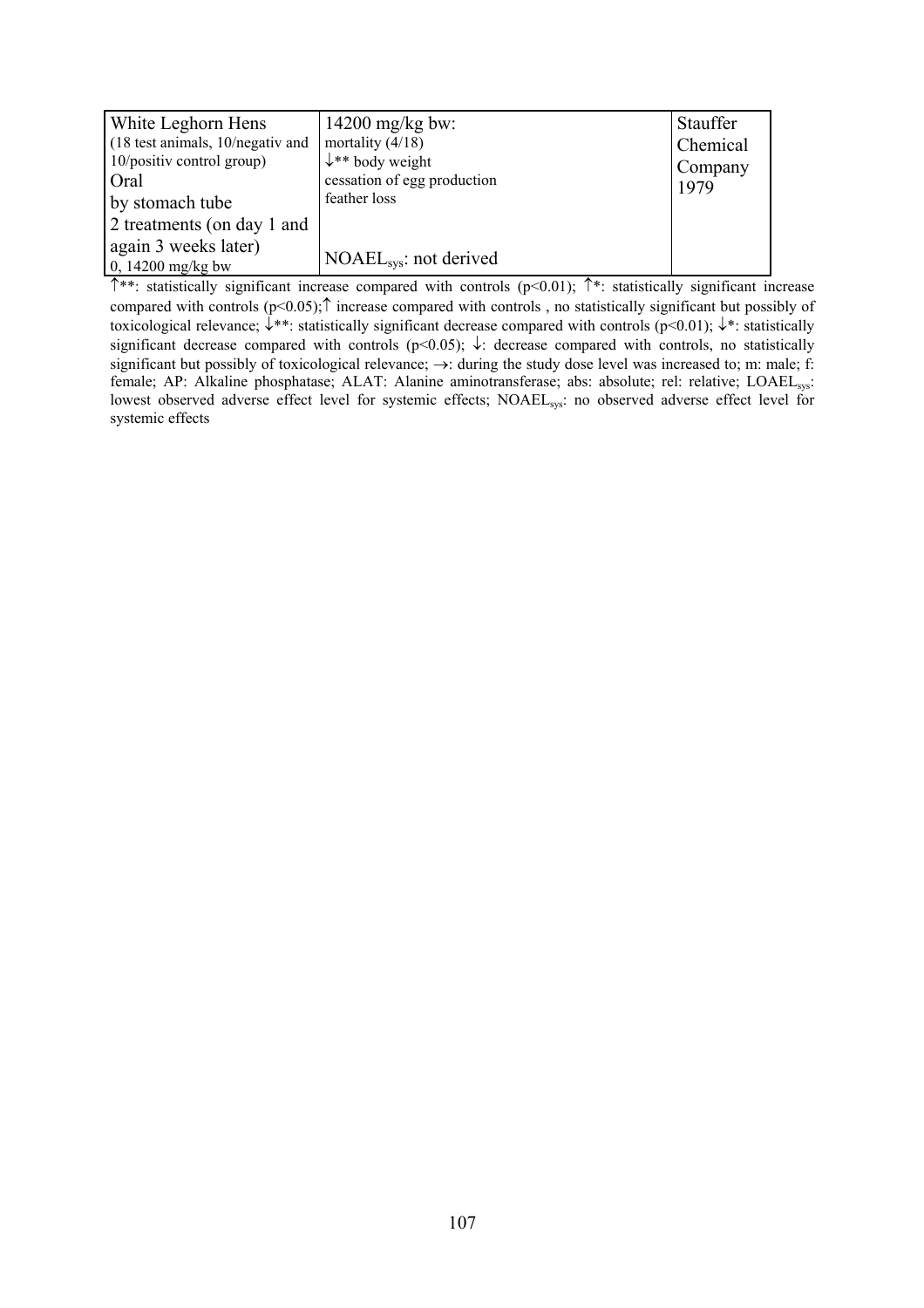In experimental animals, the primary target organs after short- and long-term oral exposure to tris(2-chloroethyl)phosphate were the brain, the kidneys, and the liver.

## Effects in the brain:

In rats, but not in mice, long-term oral exposure (subchronic and chronic) of tris(2 chloroethyl)phosphate caused degenerative lesions consisting of gliosis, mineralization, hemorrhage, and pigmentation (hemosiderin accumulation) in the cerebrum and brain stem. These degenerative lesions in the brain of rats occurred in a dose related pattern, and in addition, in a clear time-response relationship in frequency, intensity and severity. Male rats are less sensitive to adverse brain effects than female rats. Degenerative lesions in the brain were observed in female F344/N rats at ≥175 mg/kg bw/d after a treatment period of 16 weeks and after a long-term exposure in more than 40% of female F344/N rats receiving 88 mg/kg bw/d tris(2-chloroethyl)phosphate. Similar lesions were seen in male F344/N rats at 350 mg/kg bw/d after treatment for 16 weeks and in only a few long-term dosed male F344/N rats at 88 mg/kg bw/d. Although these findings in the brain of long-term dosed male F344/N rats were not significant increased in incidence and severity, they were assessed as toxicologically relevant, because they were elevated in a small number in relation to treatment with tris(2-chloroethyl)phosphate when compared with control data (NTP 1991, Matthews 1990). In B6C3F1 mice treated at 44 mg/kg bw/d to 700 mg/kg bw/d tris(2 chloroethyl)phosphate by gavage for 16 weeks and up to and involving 350 mg/kg bw/d for 103 weeks no such microscopic changes in the brain were observed (NTP 1991, Matthews 1993).

A relevant reduction of serum cholinesterase activity was determined only in female F344/N rats receiving ≥175 mg/kg bw/d tris(2-chloroethyl)phosphate by gavage for 16 weeks (NTP 1991, Matthews 1990). No inhibition of cholinesterase activity were determined in tris(2 chloroethyl)phosphate-treated male F344/N rats (NTP 1991, Matthews 1990), and also not in male and female Sprague-Dawley CD rats receiving dietary doses of up to 8000 ppm (equivalent to about 506 mg/kg bw/d in males and 586 mg/kg bw/d in females) for three months (Stauffer Chemical Company, unpublished report 1980). In B6C3F1 mice of both sexes receiving each up to 700 mg/kg bw/d tris(2-chloroethyl)phosphate serum cholinesterase activity was similar to that of controls both after subacute and subchronic oral administration (NTP 1991, Matthews 1990). Since no measurements to AChE inhibition in the CNS, PNS, and in erythrocytes are carried out, it is difficult to assess the results of ChE measurements in plasma. For this reason the observed inhibition of plasma ChE is considered only as indicator for exposure to tris(2-chloroethyl)phosphate.

A very high oral dose of tris(2-chloroethyl)phosphate (14200 mg/kg bw) did not cause behavioral effects or nerve damage suggestive of neurotoxicity in White Leghorn hens (Stauffer Chem. Company 1979).

## Effects in the kidneys:

Differences in kidney weights when compared with that of controls were presented in studies on rats and mice after repeated exposure to tris(2-chloroethyl)phosphate. In Sprague-Dawley CD rats repeated oral administration via the diet for three months of  $\geq 1000$  ppm (equivalent to 65.43 mg/kg bw/d) in males and of  $\geq 3000$  ppm (equivalent to 214.62 mg/kg bw/d) in females led to a significant increase of the mean relative kidney weights (Stauffer Chem. Company 1980). Increased relative kidney weights were also observed in female F344/N rats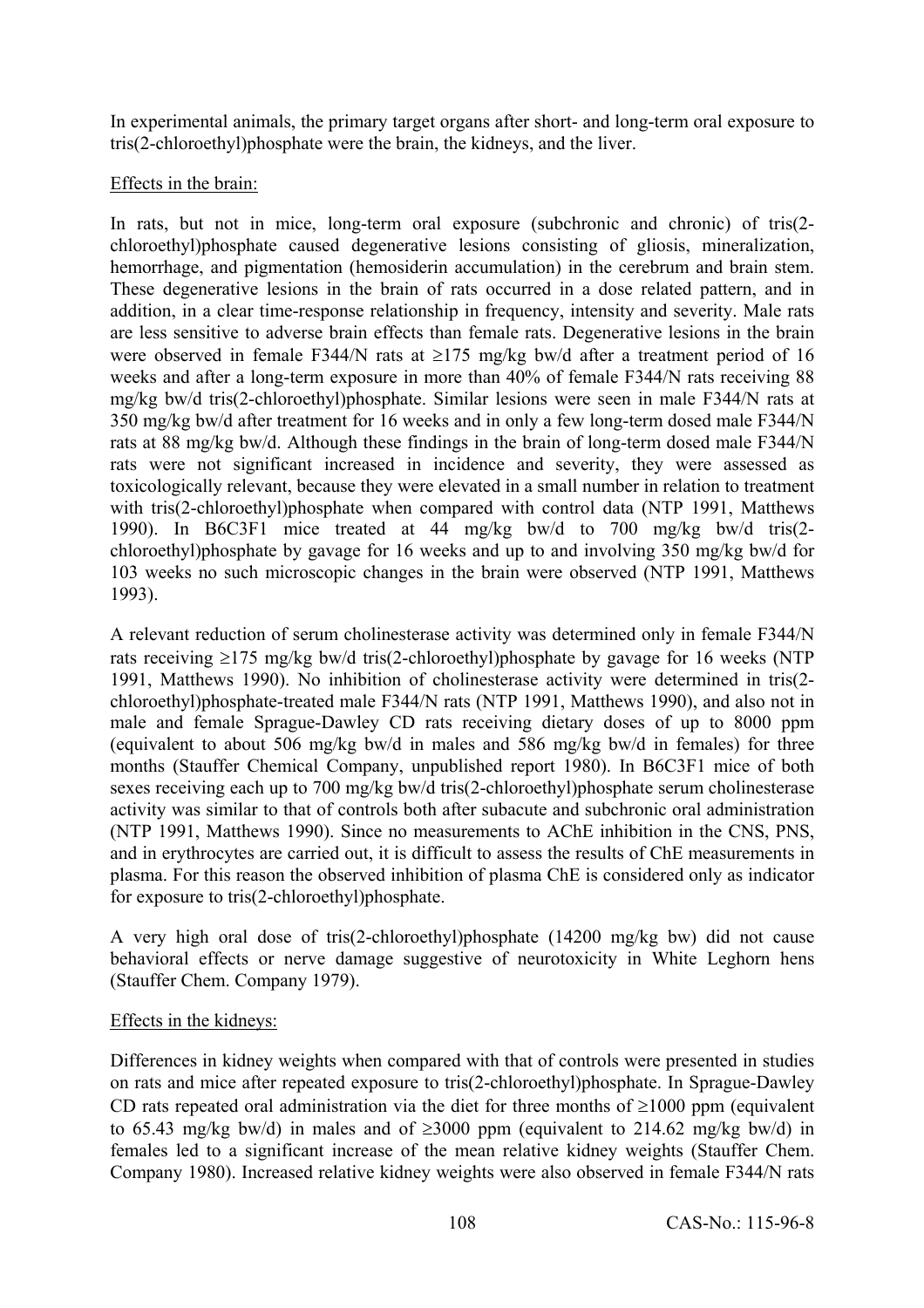receiving ≥44 mg/kg bw/d by gavage for 16 weeks (NTP 1991, Matthews 1990). In male F344/N rats the relative kidney weights were significantly increased at 350 mg/kg bw/d after gavage for 16 weeks (NTP 1991, Matthews 1990) and of both relative and absolute kidney weights at 88 mg/kg bw/d after 66 weeks (NTP 1991, Matthews 1993). Histopathologic examination of these kidneys showed an increase in incidence in regenerative hyperplasia in the renal cortex for male Sprague-Dawley CD rats receiving 8000 ppm (approximately 506 mg/kg bw/d) tris(2-chloroethyl)phosphate in the diet for three months (Stauffer Chem. Company 1980b). Markedly increase of focal or multifocal hyperplasia of the renal tubule epithelium was observed in male and female F344/N rats receiving 44 or 88 mg/kg bw/d for 103 weeks (NTP 1991; Matthews 1993). In B6C3F1 mice, reduced absolute kidney weights were determined in males receiving ≥175 mg/kg bw/d after repeated oral administration by gavage of tris(2-chloroethyl)phosphate for 16 weeks. At 700 mg/kg bw/d mild cytomegaly of the epithelium of the proximal tubules and loops of Henle was observed in kidneys of B6C3F1 mice of both sexes (NTP 1991, Matthews 1990). After long-life exposure, karyomegaly of renal tubule epithelial cells was seen in male and female B6C3F1 mice treated with  $\geq$ 175 mg/kg bw/d and was present in approximately 80% of the 350 mg/kg bw dosed B6C3F1 mice (NTP 1991; Matthews 1993). In a further study in mice performed to determine the carcinogenic potential of tris(2-chloroethyl)phosphate relevant changes in the tissue morphology of kidneys were observed. There were hyperplasia and hypertrophy of the urinary tubule epithelium together with enlargement of the nuclei. Those findings were also seen in the kidneys of male and female Scl:ddY mice fed  $\geq 12$  mg/kg bw/d tris(2chloroethyl)phosphate in the diet for 18 months, but were not reported from the concurrent control groups. In mice receiving 1500 mg/kg bw/d, additionally necrosis of the urinary tubule epithelium and interstitial fibrosis were observed (Takada et al., 1989).

#### Effects in the liver:

In female F344/N rats receiving 350 mg/kg bw/d by gavage for 16 days relative and absolute liver weights were significantly (17%) increased when compared to controls (Matthews 1990; NTP 1991). At the same dose level increased relative liver weights were observed in male F344/N rats treated for 16 weeks and in females at ≥44 mg/kg bw/d, respectively. After 66 weeks mean absolute and relative liver weights were significantly increased in male F344/N rats receiving 88 mg/kg bw/d (Matthews 1990, NTP 1991). In male and female Sprague-Dawley CD rats repeated oral administration of  $\geq 3000$  ppm (equivalent to  $\geq 191.87$  mg/kg bw/d in males and ≥214.62 mg/kg bw/d in females) via the diet for three months showed a significant increase of the mean relative liver weights (Stauffer Chem. Company 1980). In B6C3F1 mice the mean absolute liver weights were significantly (p≤0.01) increased in females receiving 175 to 700 mg/kg bw/d and in male mice receiving 700 mg/kg bw/d (Matthews 1990, NTP 1991). Changes in liver morphology were noted in Scl:ddY mice of all dose groups  $(\geq 12 \text{ mg/kg bw/d})$ . There were focal necrosis, vacuolation of hepatocytes and extramedullary hematopoiesis. However, such findings were also observed in controls.

Effects in the liver observed in F344/N rats and B6C3F1 mice after treatment with tris(2 chloroethyl)phosphate were limited to increased organ weights, without other corroborating findings (morphology or biochemistry). Therefore, these findings in organ weights were not considered to be toxicologically adverse.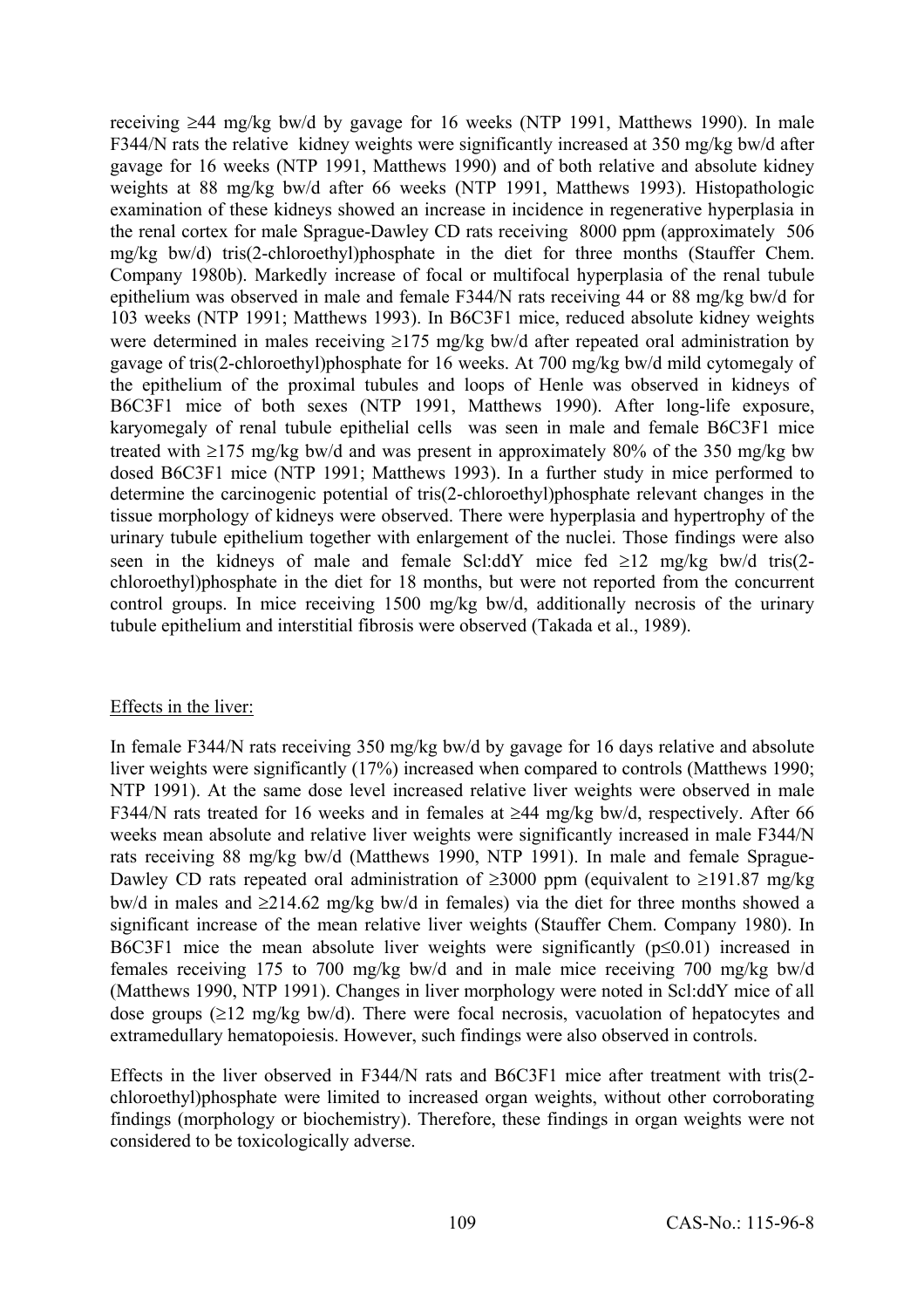No tests for repeated dose toxicity by inhalation on experimental animals are available. There is no toxicity study in conformity to the current requirements of the current repeated dose toxicity testing protocols by the dermal application route. No firm conclusion could be drawn from short and long-term skin tests for initiating/promoting activity in Swiss mice described in section 4.1.2.8.

### No/Lowest observed adverse effect level (N/LOAEL)

The data submitted are considered acceptable with regard to the basic requirements as specified in Annex VIIA of Directive 67/548/EEC. The available data permit the derivation of NOAELsys for repeated-dose oral toxicity. No studies are available to assess toxicity after repeated inhalation and dermal exposure.

### Oral exposure:

In experimental animals, the principal affected organs observed following repeated oral administration are CNS, kidney and liver. However, relevant toxic effects were observed in the brain and kidneys.

The NOAELsys values deriving from animal studies to tris(2-chloroethyl)phosphate after oral administration for brain and kidney findings after different exposure duration are summarized in Table 4.12.

# Table 4.12

| Species,<br>strain<br>(m/f) | Exposure<br>route       | Exposure<br>duration | <b>NOAEL</b> <sub>svs</sub><br>for relevant non-neoplastic effects | Reference          |
|-----------------------------|-------------------------|----------------------|--------------------------------------------------------------------|--------------------|
| F344/N<br>rat l             | by<br>Oral              | 16 days              | m/f: $350 \text{ mg/kg}$ bw/d                                      | <b>NTP 1991</b>    |
| (5m/5f)                     | gavage                  | $5$ d/wk             | m: for brain and kidney effects                                    | Matthews<br>1990   |
| F344/N<br>rat               | by <sub>l</sub><br>Oral | 16 weeks             | f: 88 mg/kg bw/d                                                   | <b>NTP 1991</b>    |
| (10m/10f)                   | gavage                  | $5$ d/wk             | m: 175 mg/kg bw/d                                                  | Matthews           |
|                             |                         |                      | for neurotoxicological effects                                     | 1990               |
| Sprague-                    | in<br>Oral              | 3 months             | m/f: 3000 ppm (m: 192 mg/kg bw/d; f:                               | <b>Stauffer</b>    |
| Dawley CD                   | feed                    | daily                | $215 \text{ mg/kg}$ bw/d)                                          | Chemical           |
| rat                         |                         |                      | for kidney effects                                                 | Company            |
| (10m/10f)                   |                         |                      |                                                                    | 1980b              |
| F344/N<br>rat               | by<br>Oral              | 103 weeks            | m/f: 44 mg/kg bw/d for brain lesions                               | <b>NTP</b><br>1991 |
| (60m/60f)                   | gavage                  | 5 d/wk               | m/f: not established for kidney effects                            | Matthews           |
|                             |                         |                      |                                                                    | 1993               |
| <b>B6C3F1</b>               | by<br>Oral              | 16 days              | m/f: $175$ mg/kg bw/d                                              | <b>NTP</b><br>1991 |
| mouse                       | gavage                  | $5$ d/wk             | for convulsion and ataxia                                          | Matthews           |
| (5m/5f)                     |                         |                      |                                                                    | 1990               |
| <b>B6C3F1</b>               | Oral<br>by <sub>l</sub> | 16 weeks             | m/f: 350 mg/kg bw/d                                                | 1991<br><b>NTP</b> |
| mouse                       | gavage                  | $5$ d/wk             | for kidney effects                                                 | Matthews           |

Summary table: NOAEL<sub>sys</sub> values for relevant non-neoplastic effects in the brain and kidneys derived from animal studies to tris(2-chlorethyl)phosphate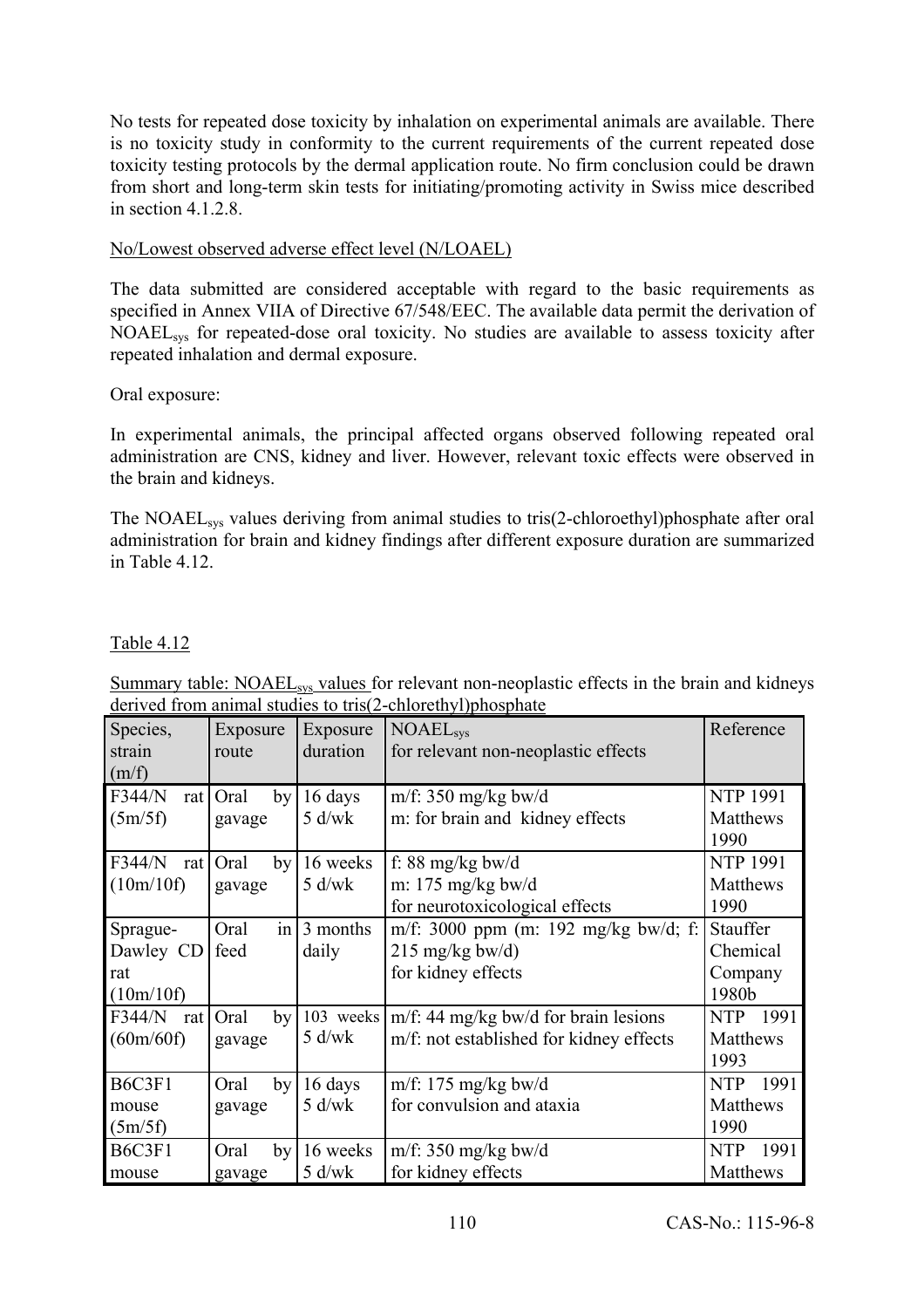| Species,<br>strain<br>(m/f)         | Exposure<br>route | Exposure<br>duration          | <b>NOAEL</b> <sub>sys</sub><br>for relevant non-neoplastic effects               | Reference                           |
|-------------------------------------|-------------------|-------------------------------|----------------------------------------------------------------------------------|-------------------------------------|
| (10m/10f)                           |                   |                               |                                                                                  | 1990                                |
| <b>B6C3F1</b><br>mouse<br>(10m/10f) | Oral by<br>gavage | 66 weeks<br>5 d/wk            | m/f: 350 mg/kg bw/d for brain lesions<br>m/f: 175 mg/kg bw/d for kidney lesions  | <b>NTP 1991</b><br>Matthews<br>1993 |
| <b>B6C3F1</b><br>mouse<br>(60m/60f) | Oral by<br>gavage | 103 weeks<br>$5 \frac{d}{wk}$ | m/f: 350 mg/kg bw/d for brain lesions<br>m/f: not established for kidney effects | <b>NTP 1991</b><br>Matthews<br>1993 |
| Scl:ddY<br>mice<br>(50m/50f)        | Oral in<br>feed   | 18<br>months,<br>daily        | m/f: not established for kidney effects                                          | Takada et<br>al. 1989               |

m: male; f: female; NOAEL<sub>sys</sub>: No observed adverse effect level for systemic effects

### Derivation of a NOAEL for brain effects:

Tris(2-chloroethyl)phosphate produces brain lesions in female F344/N rats and, to a lesser extent in male rats, but not in mice (NTP 1991, Matthews 1990). They were observed in several guideline studies with different duration. In female F344/N rats, neurotoxicity was induced at dosages of ≥175 mg/kg bw/d tris(2-chloroethyl)phosphate after an exposure period of 16 weeks and the absence of these lesions was found at 88 mg/kg bw/d. However, 88 mg/kg bw/d tris(2-chloroethyl)phosphate induced degenerative lesions in the brain of female rats after a life-time exposure. In male F344/N rats similar lesions were seen after treatment for 16 weeks at 350 mg/kg bw/d, and in very few cases at 88 mg/kg bw/d after 103 treatment weeks. Although these findings in the brain on male F344/N rats at 88 mg/kg bw/d were not significant increased in incidence and severity, they were assessed as toxicologically relevant, because they were increased in relation to treatment with tris(2-chloroethyl)phosphate. Therefore, a no observed adverse effect level (NOAEL) of 44 mg/kg bw/d for brain lesions could be derived for male and female F344/N rats from the 103-week (gavage) rat study (NTP 1991, Matthews 1993). Mice were less sensitive for brain effects to tris(2 chloroethyl)phosphate than rats. There were no tris(2-chloroethyl)phosphate related microscopic changes in the brain of B6C3F1 mice treated up to and involving 350 mg/kg bw/d for 103 weeks when compared with controls. Therefore, the NOAEL for brain lesions is 350 mg/kg bw/d for B6C3F1 mice of both sexes (NTP 1991, Matthews 1993). A very high oral dose of tris(2-chloroethyl)phosphate (14200 mg/kg bw) did not cause behavioral effect or nerve damage suggestive of neurotoxicity in White Leghorn hens (Stauffer Chem. Company 1979).

For adverse effects on the brain (hippocampal lesions):

103-week oral (gavage)/ F344/N rat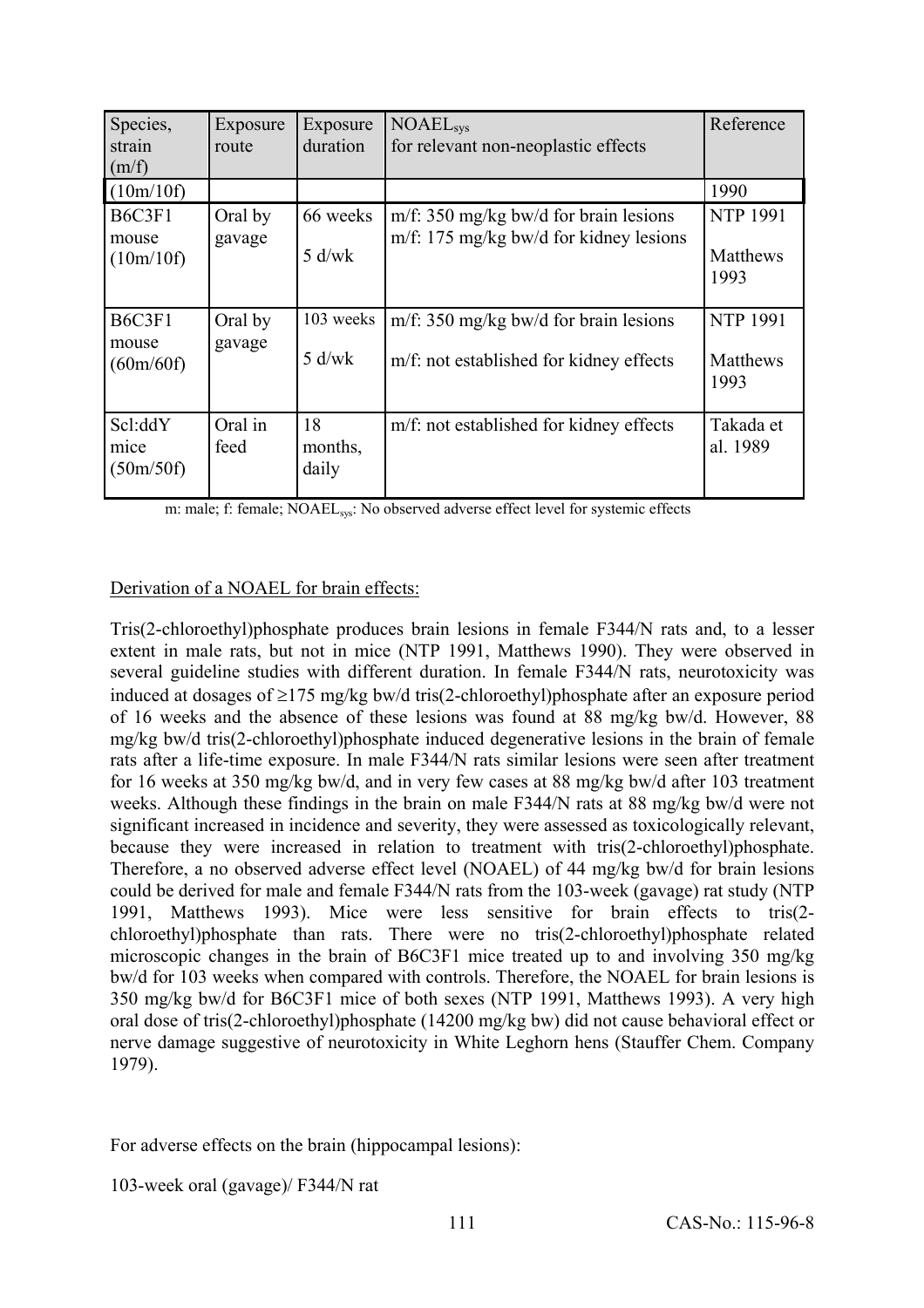NOAELsys 44 mg/kg bw/d (NTP 1991; Matthews 1993)

103-week oral (gavage)/ B6C3F1 mice

#### NOAELsys 350 mg/kg bw/d (NTP 1991; Matthews 1993)

#### Derivation of a N/LOAEL for kidney effects:

Kidney effects were observed in rats and mice each of both sexes in several studies with different duration. The studies were guideline studies or comparable to guideline studies with acceptable restrictions. Changes in the tissue morphology of the kidneys appear to be the most sensitive endpoint for repeated exposure of tris(2-chloroethyl)phosphate in rats and mice, especially in context with carcinogenesis. A NOAEL for these kidney findings could not be derived for male and female F344/N rats and for B6C3F1 mice of both sexes in chronic toxicity studies. In F344/N rats, mostly findings in the kidneys appeared at doses ≥44 mg/kg bw/d tris(2-chloroethyl)phosphate. At this dosage an increase of relative kidney weights was observed in female F344/N rats after a 16-week repeated oral administration by gavage, and focal hyperplasia of tubule epithelium of the kidney in male and female F344/N rats after lifetime oral (gavage) administration (NTP 1991, Matthews 1990). In a feeding study of 3 months statistically significant increase in relative kidney weight was noted in male Sprague-Dawley CD rats at doses of 1000 ppm (approx. 65 mg/kg bw) and above and in female rats at 3000 ppm (approx. 215 mg/kg bw/d) and above. In male rats treated with 8000 ppm (approximately 506 mg/kg bw/d) tris(2-chloroethyl)phosphate an increased incidence in regenerative hyperplasia in the renal cortex was observed and a NOAEL for kidney effects for male and female Sprague-Dawley CD rats at 3000 ppm (equivalent to 192 mg/kg bw/d in males; and 215 mg/kg bw/d in females) (Stauffer Chemical Company 1980b). In a wellconducted 16-week study by gavage in B6C3F1 mice, a no observed adverse effect level of 350 mg/kg bw/d for mice of both sexes was derived (NTP 1991, Matthews 1990). However, after long-term exposure to 175 mg/kg bw/d and 350 mg/kg bw/d tris(2 chloroethyl)phosphate, karyomegaly of renal tubule epithelial cells was noted in male and female B6C3F1 mice given in the low dose 175 mg/kg bw/d and was present in approximately 80% of the 350 mg/kg bw/d dosed male and female mice. Because a NOAEL for kidney lesions could not be established for male and female B6C3F1mice in the 2-year study, 175 mg/kg bw/d is considered to be the LOAEL for kidney lesions in B6C3F1 mice of both sexes (NTP 1991, Matthews 1993). Kidney lesions observed as hyperplasia and hypertrophy of the urinary tubule epithelium together with enlargement of the nuclei were noted in male and female Scl:ddY mice fed at ≥12 mg/kg bw/d tris(2-chloroethyl)phosphate in the diet for 18 months. Unfortunately, no incidences on the microscopic findings in the kidneys of treated groups were reported. There are no published historical control data for the ScI:ddYY mouse strain. However, there are data from concurrent control groups of a 2-year study investigated the chronic toxicity and the carcinogenicity of 1,2,4-trichlorbenzene on the skin using the ScI:ddYY mouse strain (Yamamoto, 1982). In the control groups of 50 male and 50 female mice skin-painting was carried out with acetone alone. No findings of cellular necrosis with a regenerative hyerplasia of the urinary tubule epithelium or enlargement of the nuclei were reported in this study from the concurrent controls. As main microscopic findings in the kidneys inflammation and amylolidosis were observed. The following incidences were noted: inflammation in 12/50 males and in 2/50 females; amyloidosis in 4/50 males and in 5/50 females.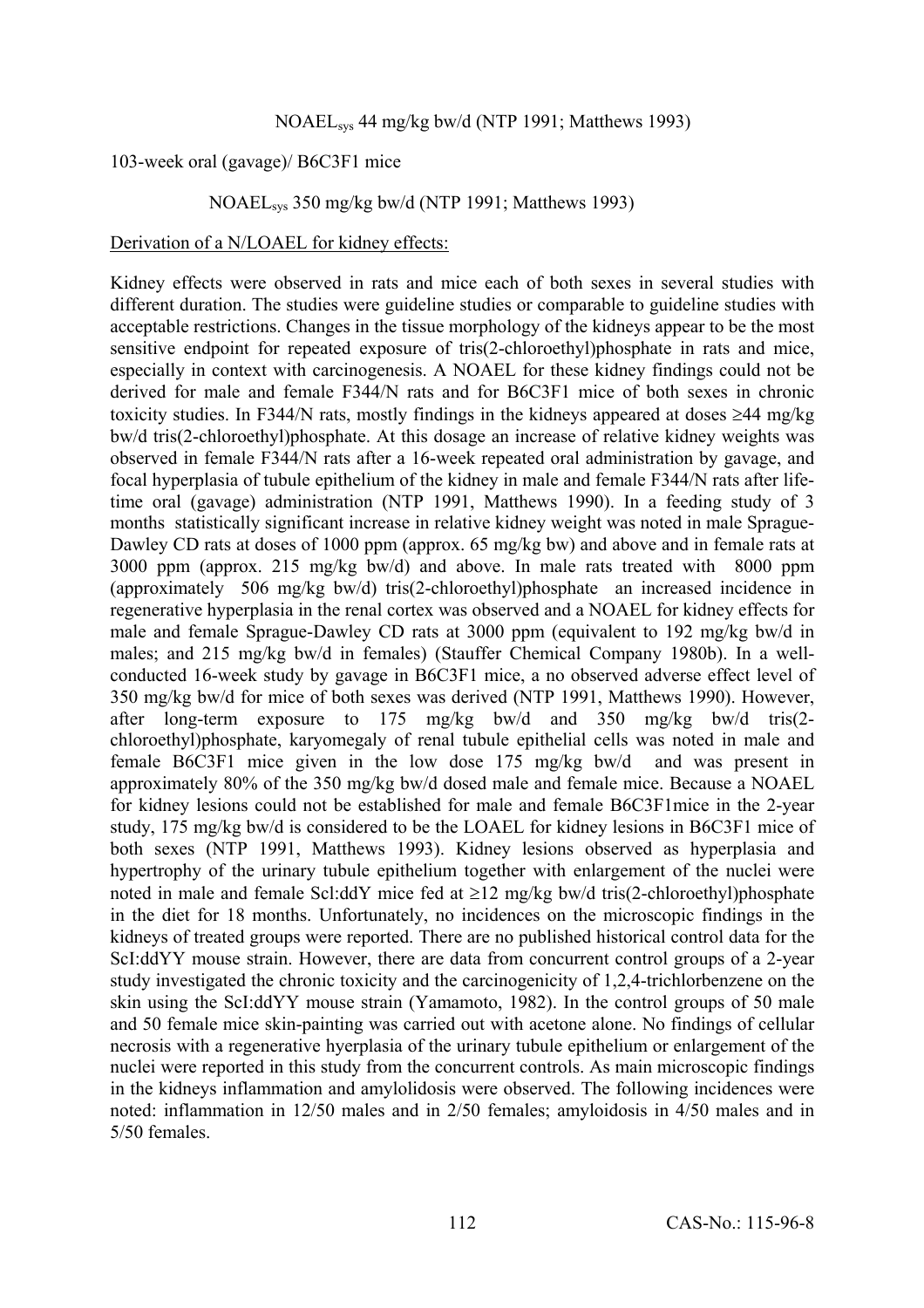In addition in the 18-month dietary study, changes in tissue morphology of the kidneys were not only observed in male and female mice at the top dose level of 1500 mg/kg bw/d, which clear exceeded the MTD (maximum tolerated dose) for this mouse strain. Sign of cytotoxicity leading to cellular necrosis with a regenerative hyperplasia were reported from all treatment groups. There were hyperplasia and hypertrophy of the urinary tubule epithelium together with enlargement of the nuclei, which showed abnormal division, degeneration and necrosis at several times. Although no quantitative information on these microscopic findings in the kidney of treated groups were reported they were assessed as relevant toxic effects, also seen from this point of view that no such kidney findings were observed in the concurrent controls. Thus, 12 mg/kg bw/d is considered to be the LOAEL for kidney lesions in Scl:ddY mice of both sexes (Takada et al., 1989).

For kidney lesions: 103-week oral (gavage)/ F344/N rat

# LOAELsys 44 mg/kg bw/d (NTP 1991, Matthews 1993)

3-months oral (feed)/male Sprague-Dawley CD rat NOAELsys 3000 ppm (192 mg/kg bw/d) (Stauffer Company 1980b)

103-week oral (gavage)/ B6C3F1 mice LOAELsys 175 mg/kg bw/d (NTP 1991, Matthews 1993)

18 months oral (feed)/ Scl:ddY mice LOAELsys 12 mg/kg bw/d (Takada et al., 1989)

Most of the available studies in rats and mice also reported effects in the liver. These findings observed in F344/N rats and B6C3F1 mice were limited to increased organ weights, without other corroborating findings in morphology. Therefore, these findings in organ weights were not considered to be toxicologically relevant. However, changes in liver morphology were reported in Scl:ddY mice of all dose groups  $(\geq 12 \text{ me/kg bw/d})$ . There were focal necrosis, vacuolation of hepatocytes and extramedullary hematopoiesis. However, such findings were also observed in controls.

In conclusion, all listed studies were of sufficient data quality. Degenerative lesions in the brain occurred in rats in a dose related pattern, and in addition, in a clear time-response relationship in frequency, intensity and severity. Male rats were less sensitive to adverse brain effects than female rats. The lowest NOAELs for systemic effects/brain effects were derived in each case from subchronic and chronic oral toxicity studies for rats at dose levels between 44 to 88/175 mg/kg bw/d. Mice were less sensitive to tris(2-chloroethyl)phosphate than rats with respect to brain effects. NOAELs for brain effects were established between 175 to 350 mg/kg bw/d in mice of both sexes.

However, the most sensitive NOAEL/LOAEL was derived for kidney lesions. Because kidney effects appear to be the most sensitive endpoint for repeated exposure of tris(2 chloroethyl)phosphate and both the rat and the mouse are the species most sensitive to tris(2 chloroethyl)phosphate. Kidney effects observed in rats and mice were dose- and time-related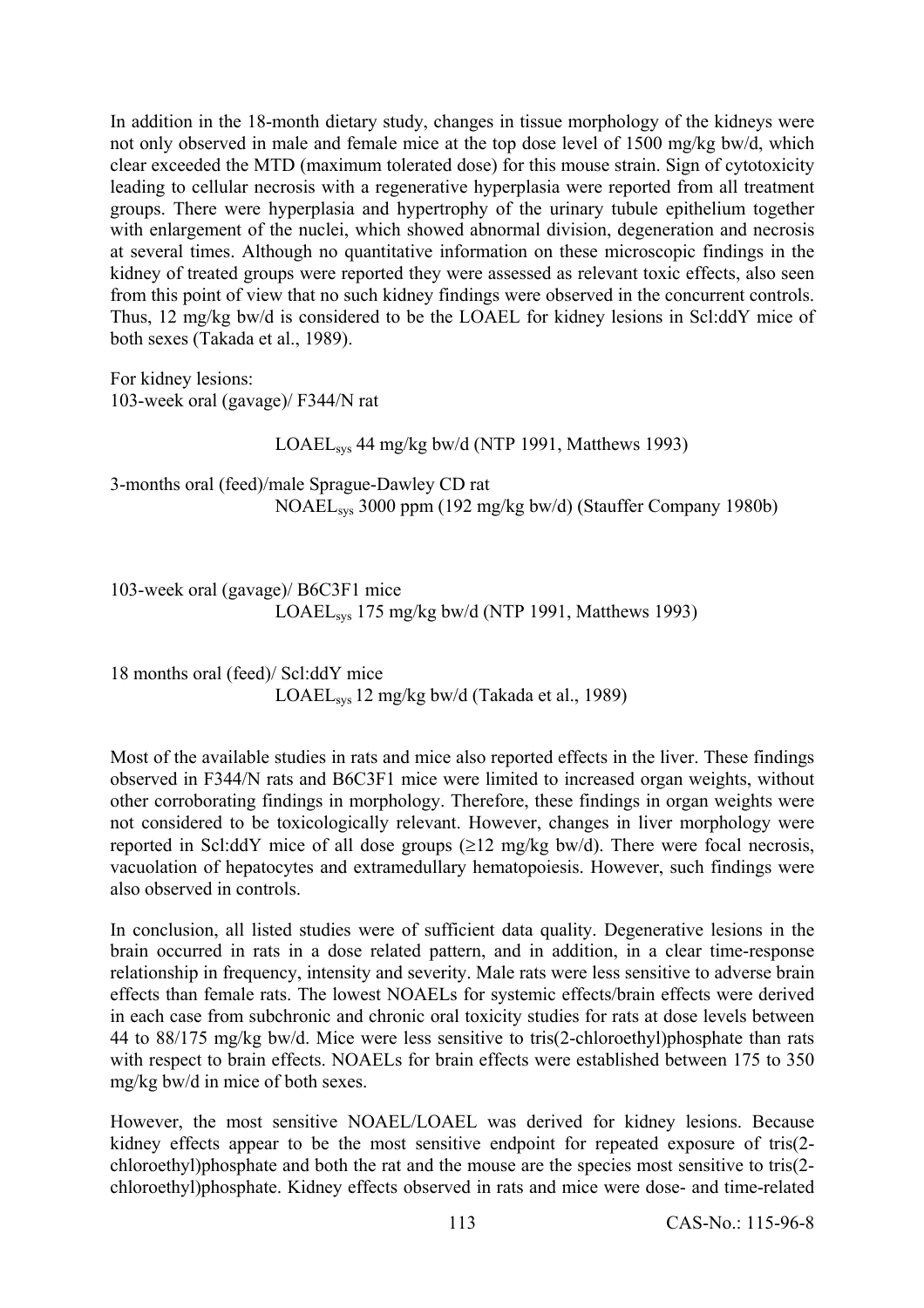with respect to incidence and severity. Changes in kidney morphology were noted in Sprague-Dawley CD rats and F344/N rats and in B6C3F1 and Scl:ddY mice. There were hyperplasia, and karyomegaly in the cortical tubule epithelium in the kidneys combined with signs of cellular necrosis. In both rat strains and both mouse strains kidney lesions of this same kind were observed. Only in subchronic toxicity studies a no-observed-adverse-effect-level (NOAEL) for kidney lesions was estimated; for male and female Sprague-Dawley CD rats at 3000 ppm (m: 192 mg/kg bw/d; f: 215 mg/kg bw/d) (Stauffer Chemical Company 1980b) and for B6C3F1 mice at 350 mg/kg bw/d (NTP 1991, Matthews 1990). However, a NOAEL for tissue changes in the kidney could not be derived for male and female F344/N rats after chronic exposure to ≥44 mg/kg bw/d tris(2-chloroethyl)phosphate, furthermore, for B6C3F1 mice after long-life exposure to  $\geq$ 175 mg/kg bw/d (NTP 1991, Matthews 1993), and also not for Scl:ddY mice after feeding of  $\geq$ 12 mg/kg bw/d in the diet for 18 months (Takada et al. 1989). This carcinogenicity study in Scl:ddY mice (cf. 4.1.2.8.1) differs in some respects from the published guidelines, however, the study is accepted due to the fact that the test procedure described is comparable to the guideline study with acceptable restrictions and is performed in accordance with generally accepted scientific standard. Therefore, the lowest LOAEL of 12 mg/kg bw/d for kidney lesions in Scl:ddY mice will be chosen as the basis for risk characterisation.

No data on local effects after repeated exposure to TCEP are available.

# Conclusion on classification for repeated dose studies:

On the basis of the available data, classification of tris(2-chloroethyl)phosphate as harmful and labelling with Xn, R 48/22 (Harmful: danger of serious damage to health by prolonged exposure if swallowed) according to the criteria given in Directive 67/548/EEC is not necessary.

# **4.1.2.7 Mutagenicity**

# **4.1.2.7.1 Studies in vitro**

### Bacterial assays (table 4.13)

In bacterial gene mutation tests there were negative results in Salmonella typhimurium tester strains TA 100, TA 1535 and TA 1538 up to approximately 10,000  $\mu$ g/plate and in TA 98. TA 1537, up to 3333 µg/plate (Stauffer Chemical Company 1976; Prival et al. 1977; Haworth et al. 1983; NTP 1991).

Only Nakamura et al. (1979) reported on a positive finding with S-9 mix in one tester strain (TA 1535) for doses from 280 µg/plate up to 2800 µg/plate; higher doses had strong toxic effects.

### Assays with mammalian cells (tables 4.14-4.17)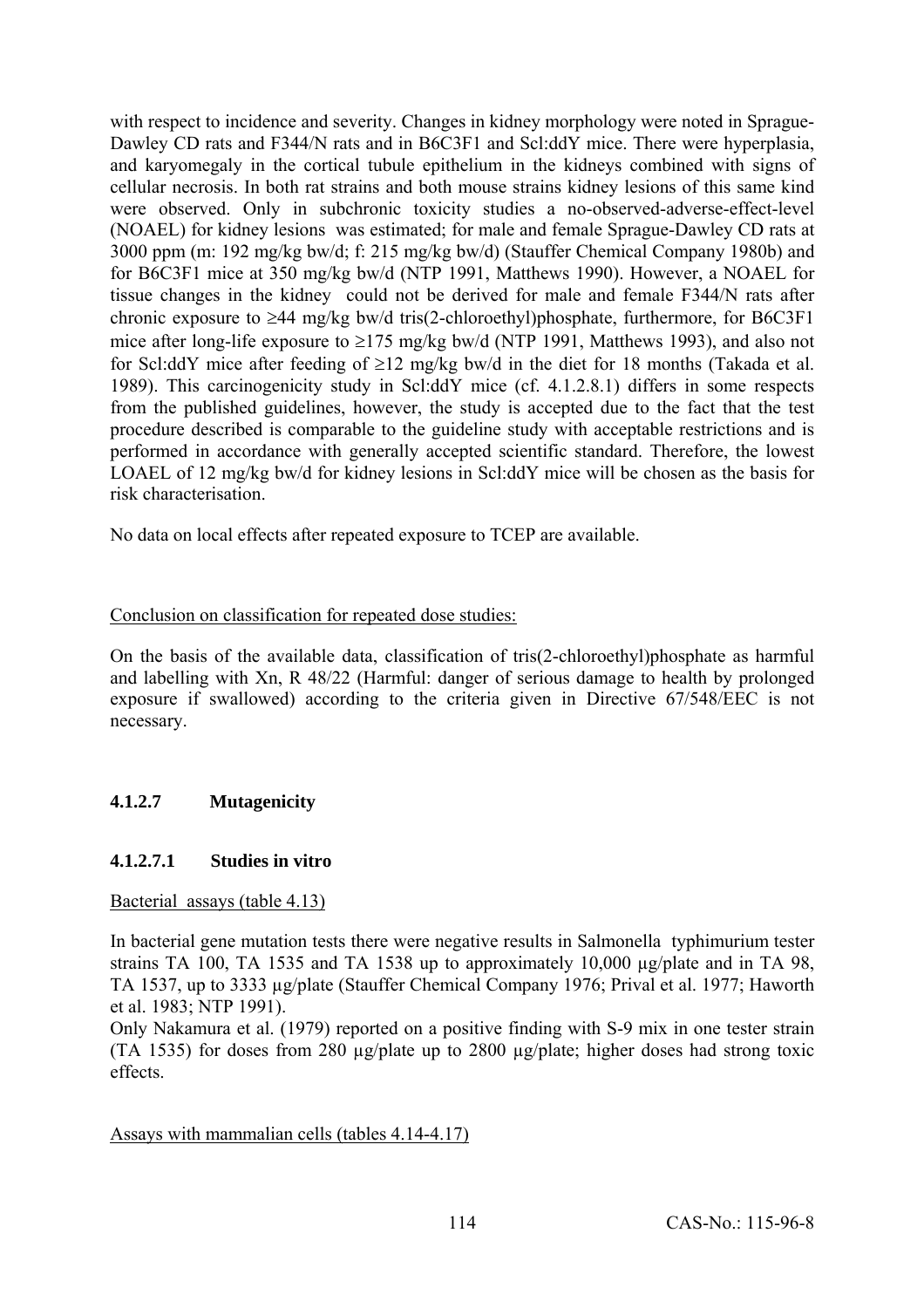A mammalian cell mutation assay with mouse lymphoma cells was negative with and without S-9 mix up to a cytotoxic dose of 1.07  $\mu$ l/ml (Stauffer Chem. 1978). A gene mutation assay with V79 cells, only done without S-9 mix, was negative for concentrations up to 2000  $\mu$ g/ml; no informations about cytotoxicity were given (Sala et al. 1982).

A chromosomal aberration assays with Chinese hamster ovary cells were negative for concentrations up to 1600 µg/ml with and without S-9 mix. No informations about cytotoxic effects were given (Galloway et al. 1987: also citated in NTP 1991).

A SCE test with V79 cells (Sala et al., 1982) was marginally positive with S-9 mix at the highest tested dose of 700  $\mu$ g/ml and without S-9 mix from 700  $\mu$ g/ml up to 3000  $\mu$ g/ml (with S-9 mix: 9.7 SCE per cell as compared to 7.1 in the control; without S-9 mix: up to 9.0 SCE per cell as compared to 5.5 in the control); without S-9 mix the highest tested dose was strongly toxic. Another SCE test, also done with and without S-9 mix, had an equivocal result. Only in one out of two experiments there was a slight increase of SCE frequencies with S-9 mix from 500  $\mu$ g/ml up to 1600  $\mu$ g/ml; without S-9 mix concentrations up to 160  $\mu$ g/ml were negative (Galloway et al. 1987). No informations about toxic effects were given.

An UDS test (liquid scintillation counting) with human WI-38 cells was negative with S-9 mix for concentrations up to 0.5  $\mu$ l/ml and without S-9 mix for concentrations up to 0.1  $\mu$ l/ml (Stauffer Chem. 1979). No informations about toxic effects were given.

# **4.1.2.7.2 Studies in vivo**

Rodent bone marrow micronucleus tests (table 4.18)

In two in vivo micronucleus tests negative results were observed in bone marrow cells of mice after oral administration or intraperitoneal injection of the tested substance up to doses which correspond to the maximum tolerated dose.

Otto (1984) reported on a negative finding after oral administration of 1000 mg/kg bodyweight. The tested dose induced clinical signs and lethal effects. There are no data on local toxicity (P/N ratio). In an IRI study (1993) a negative result was obtained after intraperitoneal injection of doses up to 700 mg/kg bodyweight. Toxic signs were observed from 350 mg/kg bodyweight upwards. The highest tested dose of 700 mg/kg bodyweight induced lethal effects and at the 48 h-sampling also local cytotoxic effects (decrease of P/N ratio).

Furthermore, Sala et al. (1982) reported on an in vivo micronucleus assay with Chinese hamsters. After single intraperitoneal injection of doses up to 250 mg/kg bodyweight approximately a doubling of the spontaneous frequency of micronucleated polychromatic erythrocytes was found at 125 and 250 mg/kg bodyweight. Although a slight increase of micronucleated cells was observed the overall result was characterized as questionable by the authors. The authors also concluded that further data in the same or in other species are needed.

Drosophila melanogaster (table 4.19)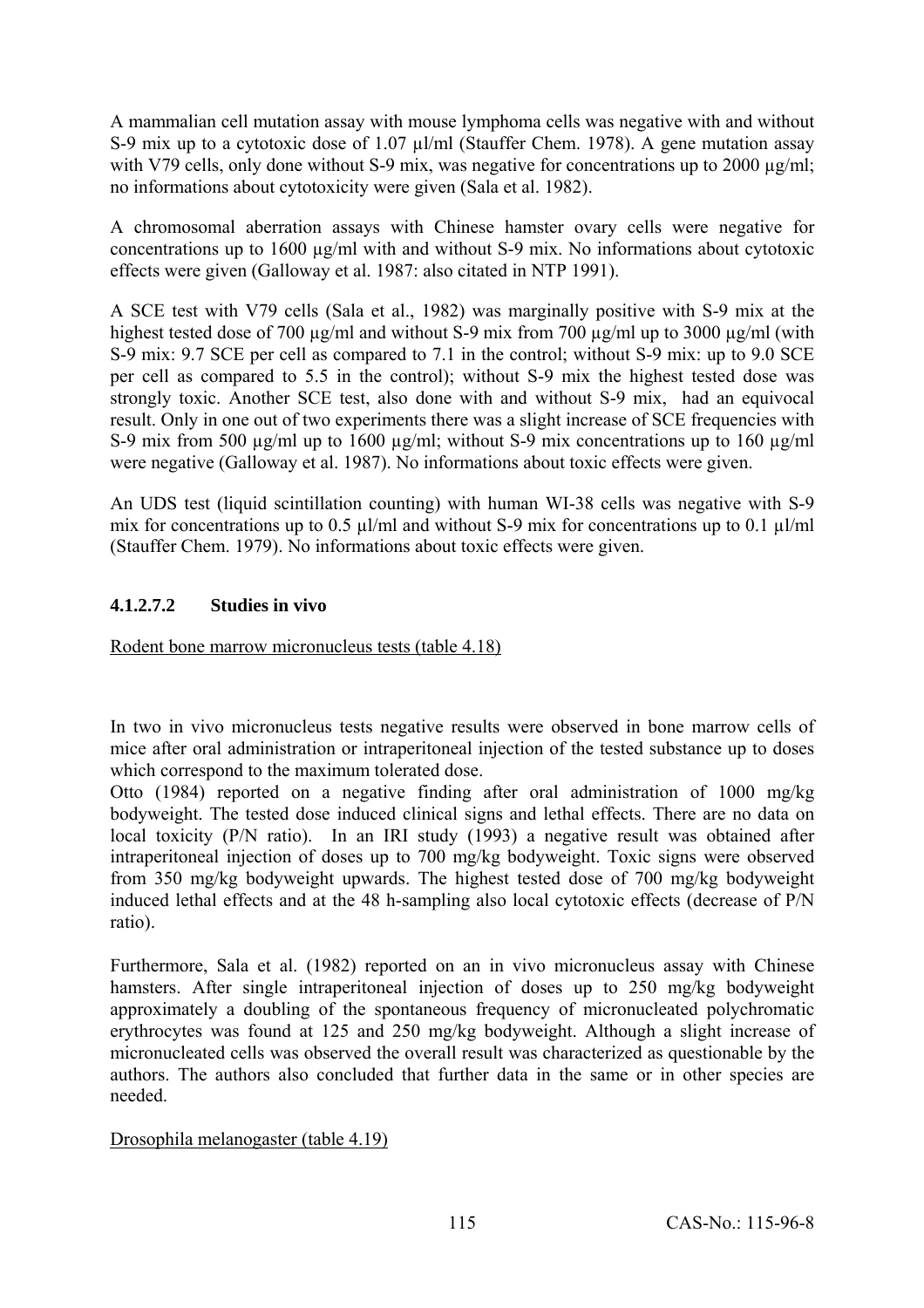Vogel and Nirvard (1991) reported on a negative test for mitotic recombination in somatic cells of Drosophila (test solutions up to 40 mmol/l were dropped on the surface of the food).

### **4.1.2.7.3 Conclusion**

In general, bacterial gene mutation tests were negative. In vitro genotoxicity tests with mammalian cells were negative for gene and chromosome mutations, in a mouse-lymphomaassay and in a UDS-test. Very weak effects in in vitro SCE tests are considered to be without relevance for mutagenicity. Two in vivo mice micronucleus tests were negative for application up to maximum tolerated doses, whereas a positive result of questionable validity was observed in another test. Also a Drosophila test was negative.

Overall, it can be concluded that there is no relevant evidence for mutagenicity of tris(2 chloroethyl)phosphate.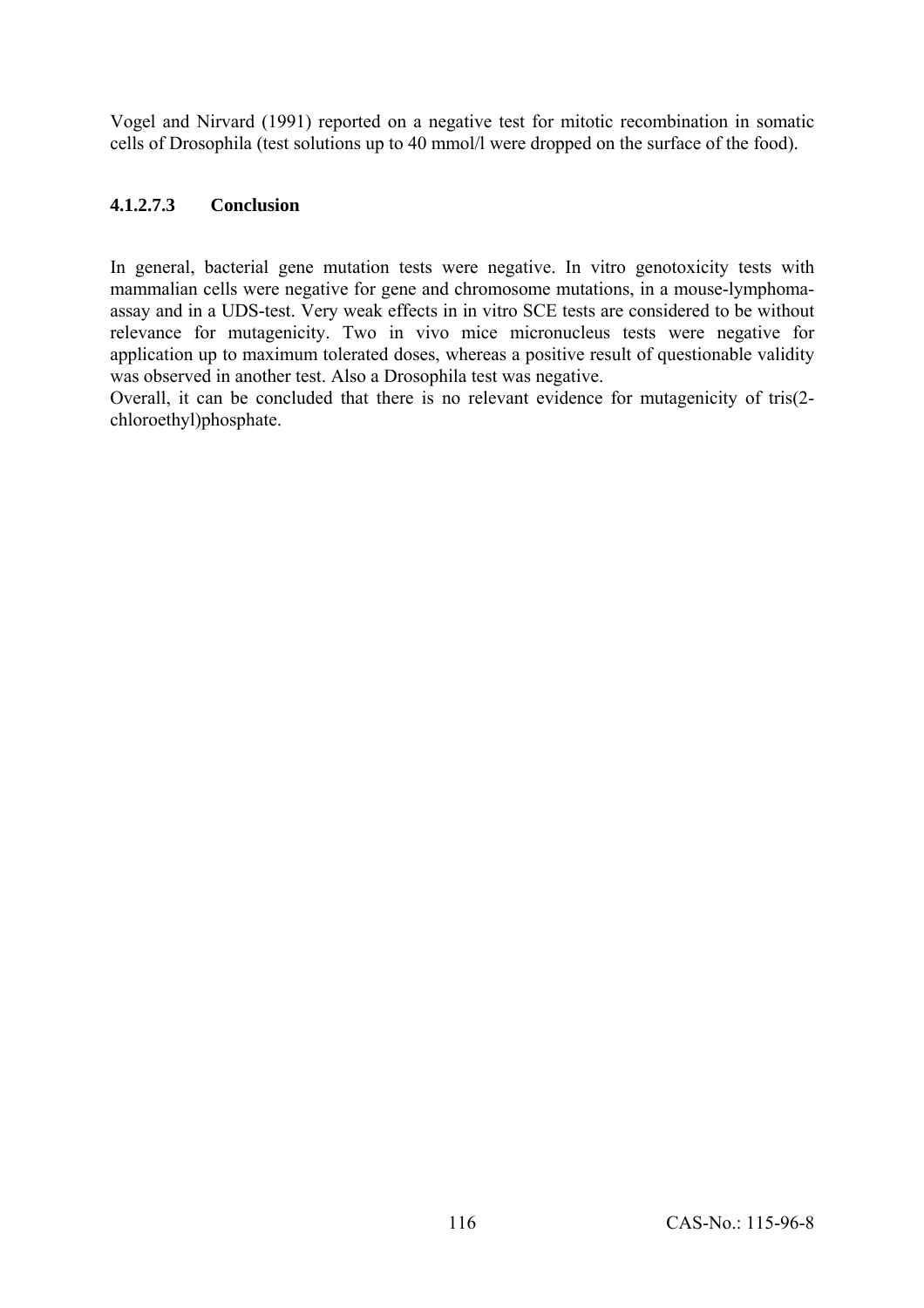| Test system                                                       |                                                             | Concentration range                                         | Result   | <b>Toxicity</b>                                                 | Remarks                                                                                                                                                                               | Reference                                    |
|-------------------------------------------------------------------|-------------------------------------------------------------|-------------------------------------------------------------|----------|-----------------------------------------------------------------|---------------------------------------------------------------------------------------------------------------------------------------------------------------------------------------|----------------------------------------------|
|                                                                   | with S-9<br>mix                                             | without S-<br>9 mix                                         |          |                                                                 |                                                                                                                                                                                       |                                              |
| Gene mutation;<br>TA, 98, TA 100,<br>TA 1535, TA<br>1537, TA 1538 | $0.001 - 1.0$<br>µl/plate<br>$(1.0 - 1000$<br>µg/plate)     | $0.001 - 1.0$<br>µl/plate<br>$(1.0 - 1000$<br>µg/plate)     | negative | no toxic<br>effects                                             | plate<br>incorporation<br>method<br>purity: no data                                                                                                                                   | <b>Stauffer</b><br>Chemical<br>Company, 1976 |
| Gene mutation;<br>TA 100, TA 1535,<br>TA 1538                     | $1.0 - 10$<br>µl/plate<br>$(1000 -$<br>10'000<br>µg/plate)  | $1.0 - 10$<br>µl/plate<br>$(1000 -$<br>10'000<br>µg/plate)  | negative | no toxic<br>effects                                             | plate<br>incorporation<br>method<br>purity: no data                                                                                                                                   | Prival et al., 1977                          |
| Gene mutation;<br>TA 98, TA 100,<br>TA 1535, TA 1537              | 33 - 3333<br>µg/plate                                       | 33 - 3333<br>µg/plate                                       | negative | with and<br>without S-9<br>mix at the<br>highest<br>tested dose | preincubation<br>method<br>purity: 99.5 %                                                                                                                                             | Haworth et al.,<br>1983                      |
| Gene mutation;<br>TA 98, TA 100,<br>TA 1537, TA 1538              | 330 - 3330<br>µg/plate                                      | 33 - 3333<br>µg/plate                                       | negative | with and<br>without S-9<br>mix at the<br>highest<br>tested dose | preincubation<br>method<br>purity: 98.0 %                                                                                                                                             | NTP, 1991                                    |
| Gene mutation;<br>TA 98, TA 100,<br>TA 1535, TA<br>1537, TA 1538  | $1.0 - 30$<br>µmol/plate<br>$(285.5 -$<br>8565<br>µg/plate) | $1.0 - 30$<br>umol/plate<br>$(285.5 -$<br>8565<br>µg/plate) | positive | with and<br>without S-9<br>mix at the<br>highest<br>tested dose | strongly<br>positive only in<br>TA 1535 from<br>1.0 µmol/plate<br>up to 10<br>µmol/plate<br>(higher doses<br>were strongly<br>toxic); dose-<br>dependent<br>effect<br>purity: no data | Nakamura et al.,<br>1979                     |

Table 4.13 In vitro tests: Bacterial genotoxicity

# Table 4.14 In vitro tests: Mammalian cell gene mutations or Mouse-lymphoma-assay

| Test system | Concentration range       |       | Result | Remarks | Reference |
|-------------|---------------------------|-------|--------|---------|-----------|
|             | with S-9 mix   without S- | 9 mix |        |         |           |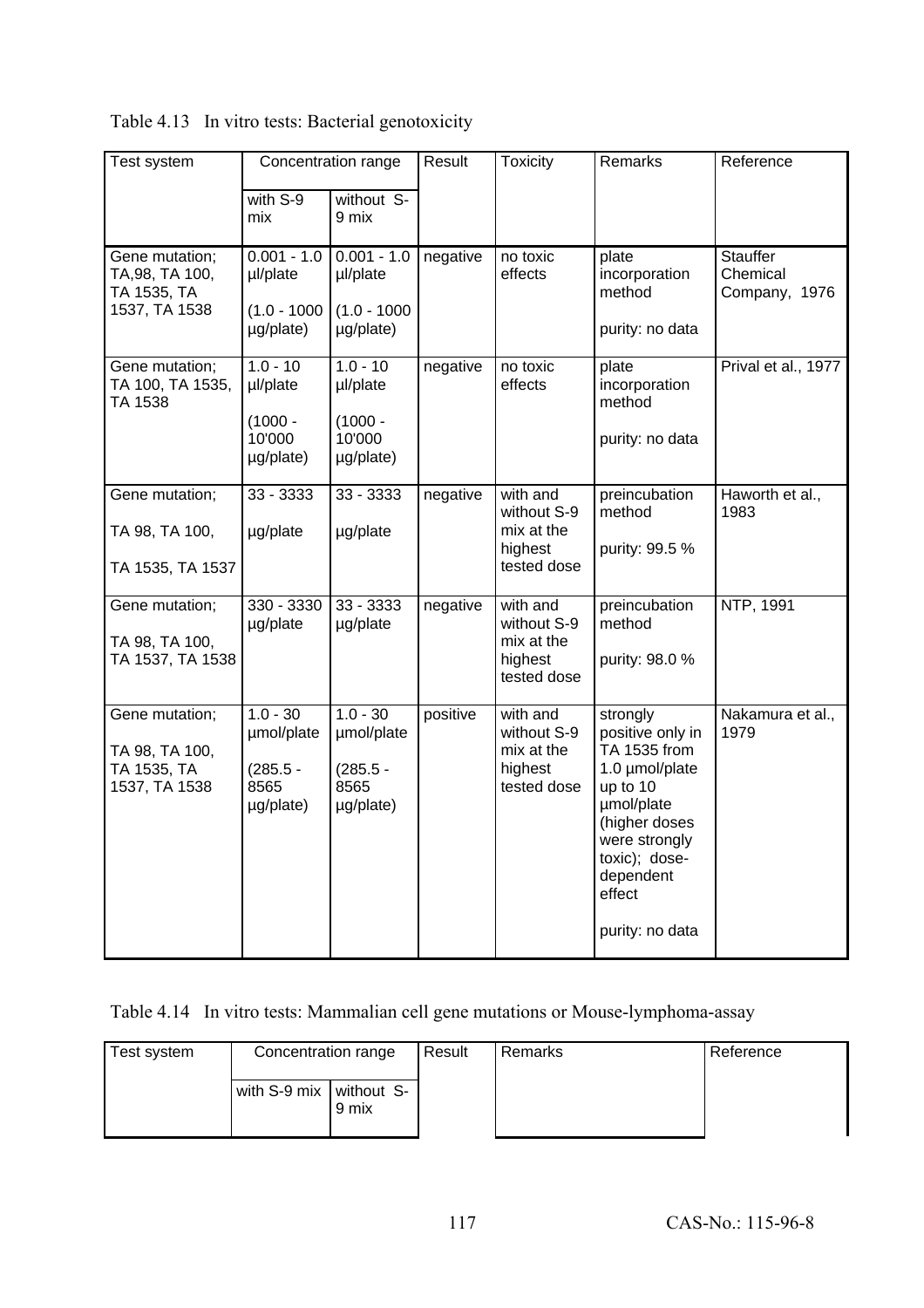| <b>mouse</b><br>lymphoma<br>assay; L5178Y<br>cells; tk locus | $0,09 - 1.07$<br>$\mu$ /ml<br>$(90 - 1070)$<br>$\mu$ g/ml) | $0,09 - 1.07$<br>$\mu$ l/ml<br>$(90 - 1070)$<br>$\mu$ g/ml) | negative | toxicity: with S-9 mix clear<br>effect at the highest tested<br>dose; without S-9 mix clear<br>effects from 0.8 µl/ml<br>upwards<br>purity: no data | <b>Stauffer Chemical</b><br>Company, 1978 |
|--------------------------------------------------------------|------------------------------------------------------------|-------------------------------------------------------------|----------|-----------------------------------------------------------------------------------------------------------------------------------------------------|-------------------------------------------|
|                                                              |                                                            |                                                             |          |                                                                                                                                                     |                                           |
| HPRT locus;<br>V79 cells                                     | no tested                                                  | $500 - 2000$<br>$\mu$ g/ml                                  | negative | no information on toxicity                                                                                                                          | Sala et al., 1982                         |
|                                                              |                                                            |                                                             |          | purity: substance was<br>purchased from Hoechst                                                                                                     |                                           |

Table 4.15 In vitro tests: Chromosomal aberrations

| Test system                              | Concentration range<br>with S-9 mix<br>without S-<br>9 mix |                     | Result   | Remarks                                                                                                                              | Reference                                               |
|------------------------------------------|------------------------------------------------------------|---------------------|----------|--------------------------------------------------------------------------------------------------------------------------------------|---------------------------------------------------------|
|                                          |                                                            |                     |          |                                                                                                                                      |                                                         |
| chromosomal<br>aberrations;<br>CHO cells | 160 - 1600<br>$\mu$ g/ml                                   | 160 - 1600<br>µg/ml | negative | treatment / sampling time:<br>$2/14$ h (with S-9 mix) and<br>12/14 h (without S-9 mix)<br>no information on toxicity<br>purity: 98 % | Galloway et al.,<br>1987 (also citated<br>in NTP, 1991) |

Table 4.16 In vitro tests: sister chromatid exchanges (SCE)

| Test system | Concentration range |                    | Result | Remarks | Reference |
|-------------|---------------------|--------------------|--------|---------|-----------|
|             | with S-9<br>mix     | without S-9<br>mix |        |         |           |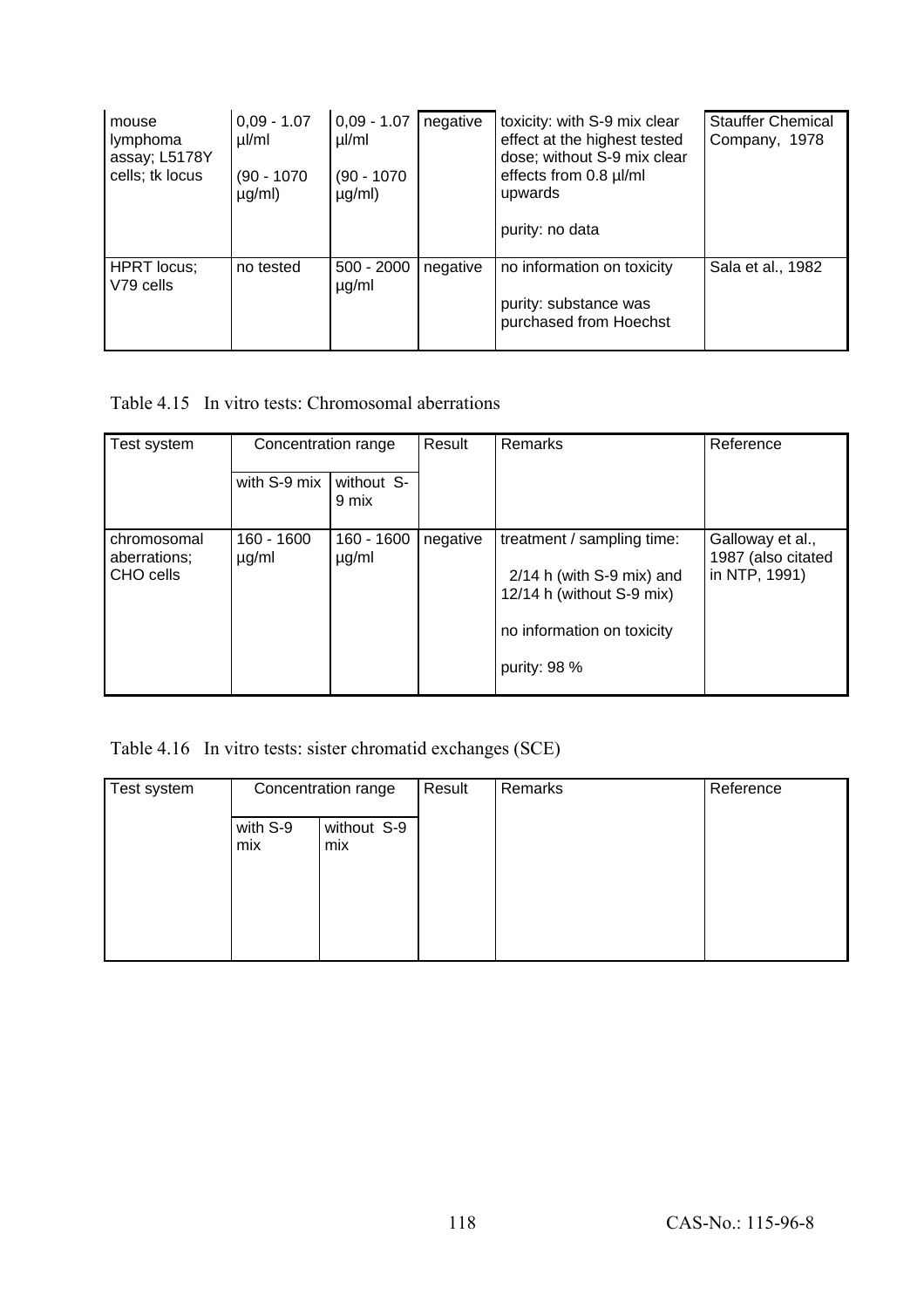| V79 cells | 490 - 700<br>$\mu g/ml$ | $343 - 3000$<br>$\mu$ g/ml | positive | marginally positive with and<br>without S-9 mix:                                                                                                   | Sala et al., 1982 |
|-----------|-------------------------|----------------------------|----------|----------------------------------------------------------------------------------------------------------------------------------------------------|-------------------|
|           |                         |                            |          | experiment/without<br>1.<br>S-9 mix<br>SCE/cell<br>dose<br>$(\mu g/ml)$<br>5.6<br>neg.co.<br>343<br>6.8<br>490<br>7.0<br>700<br>8.2<br>1000<br>7.4 |                   |
|           |                         |                            |          | 1. experiment/with S-9 mix<br>SCE/cell<br>dose<br>$(\mu g/ml)$<br>neg.co.<br>7.1<br>8.5<br>490<br>700<br>9.7                                       |                   |
|           |                         |                            |          | 2. experiment/without<br>S-9 mix<br>SCE/cell<br>dose<br>$(\mu g/ml)$<br>4.6<br>neg.co.<br>2000<br>7.0<br>3000<br>9.0                               |                   |
|           |                         |                            |          | with and without S-9 mix no<br>positive controls                                                                                                   |                   |
|           |                         |                            |          | without S-9 mix strongly<br>toxic at the highest tested<br>dose                                                                                    |                   |
|           |                         |                            |          | purity: substance was<br>purchased from Hoechst                                                                                                    |                   |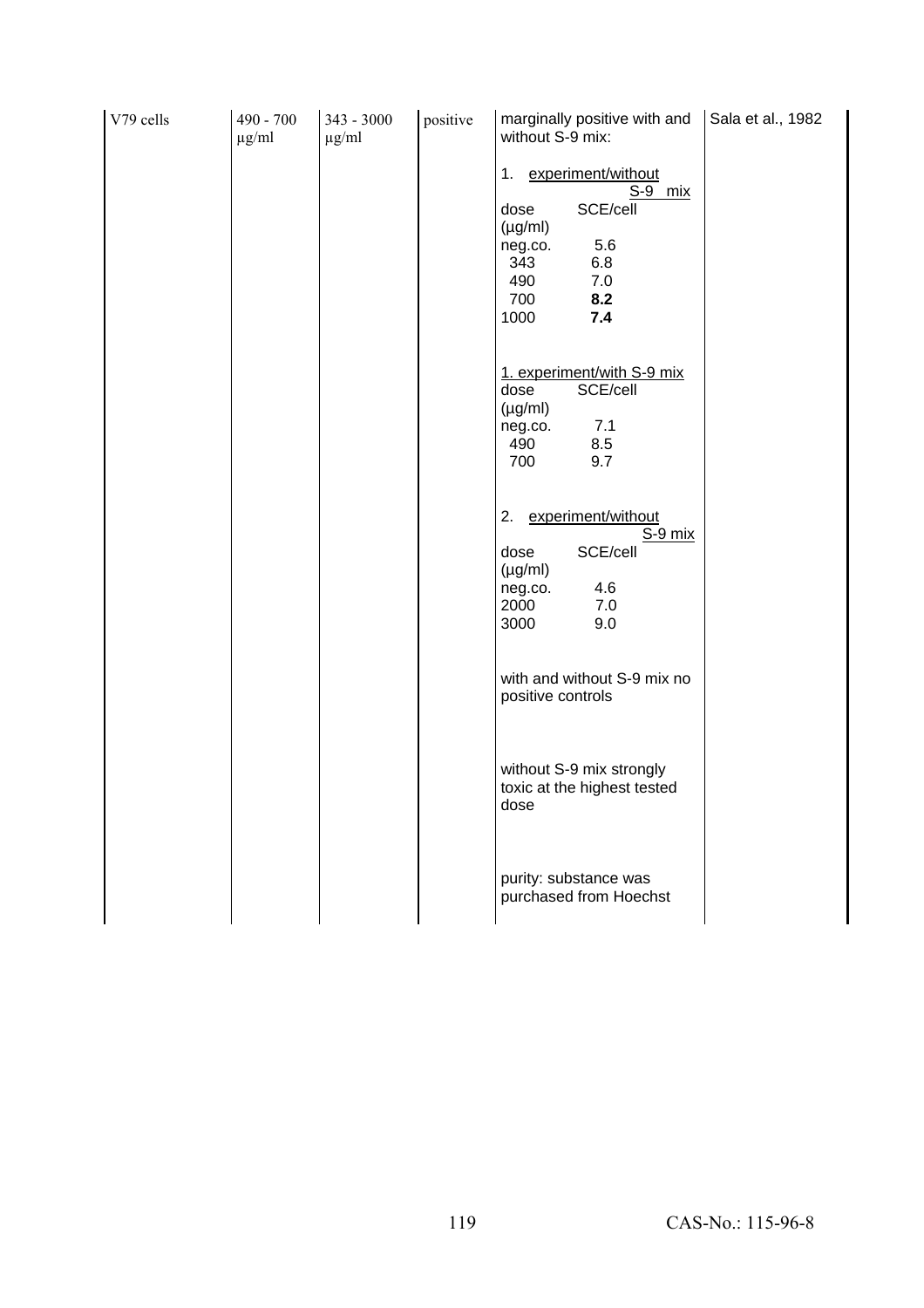| CHO cells | $160 - 1600$<br>$\mu$ g/ml | $5.0 - 160$<br>$\mu$ g/ml | equivocal | slight increase of SCE in<br>one out of two experiments<br>with S-9 mix; negative<br>without S-9 mix                                              | Galloway et al.,<br>1987 (also cited in<br>NTP, 1991) |
|-----------|----------------------------|---------------------------|-----------|---------------------------------------------------------------------------------------------------------------------------------------------------|-------------------------------------------------------|
|           |                            |                           |           | 1. experiment/with S-9 mix<br>SCE/cell<br>dose<br>$(\mu g/ml)$<br>8.3<br>neg.co.<br>9.2<br>160<br>10.1<br>500<br>1600<br>9.9<br>22.6<br>po.co.    |                                                       |
|           |                            |                           |           | 2. experiment/with S-9 mix<br>SCE/cell<br>dose<br>$(\mu g/ml)$<br>9.2<br>neg.co.<br>1200<br>9.3<br>1400<br>10.1<br>1600<br>10.6<br>21.2<br>po.co. |                                                       |
|           |                            |                           |           | no informations on toxicity<br>purity: substance was<br>purchased from NTP<br>chemical repository                                                 |                                                       |

Table 4.17 In vitro tests: unscheduled DNA syntheses (UDS)

| Test system   | Concentration range |                              | Result   | <b>Remarks</b>                | Reference                |
|---------------|---------------------|------------------------------|----------|-------------------------------|--------------------------|
|               | with S-9<br>mix     | without S-9<br>mix           |          |                               |                          |
| human WI-38   | $0.0005 -$          | $0.001 - 0.1$                | negative | liquid scintillation counting | <b>Stauffer Chemical</b> |
| cells         | $0.5$ µl/ml         |                              |          |                               | Company, 1979            |
|               |                     | $\mu$ /ml                    |          | toxicity: no data             |                          |
| $(0.5 - 500)$ |                     |                              |          |                               |                          |
|               | $\mu$ g/ml)         | $(1.0 - 100)$<br>$\mu$ g/ml) |          | purity: no data               |                          |

Table 4.18 In vivo tests: Rodent bone marrow tests with mice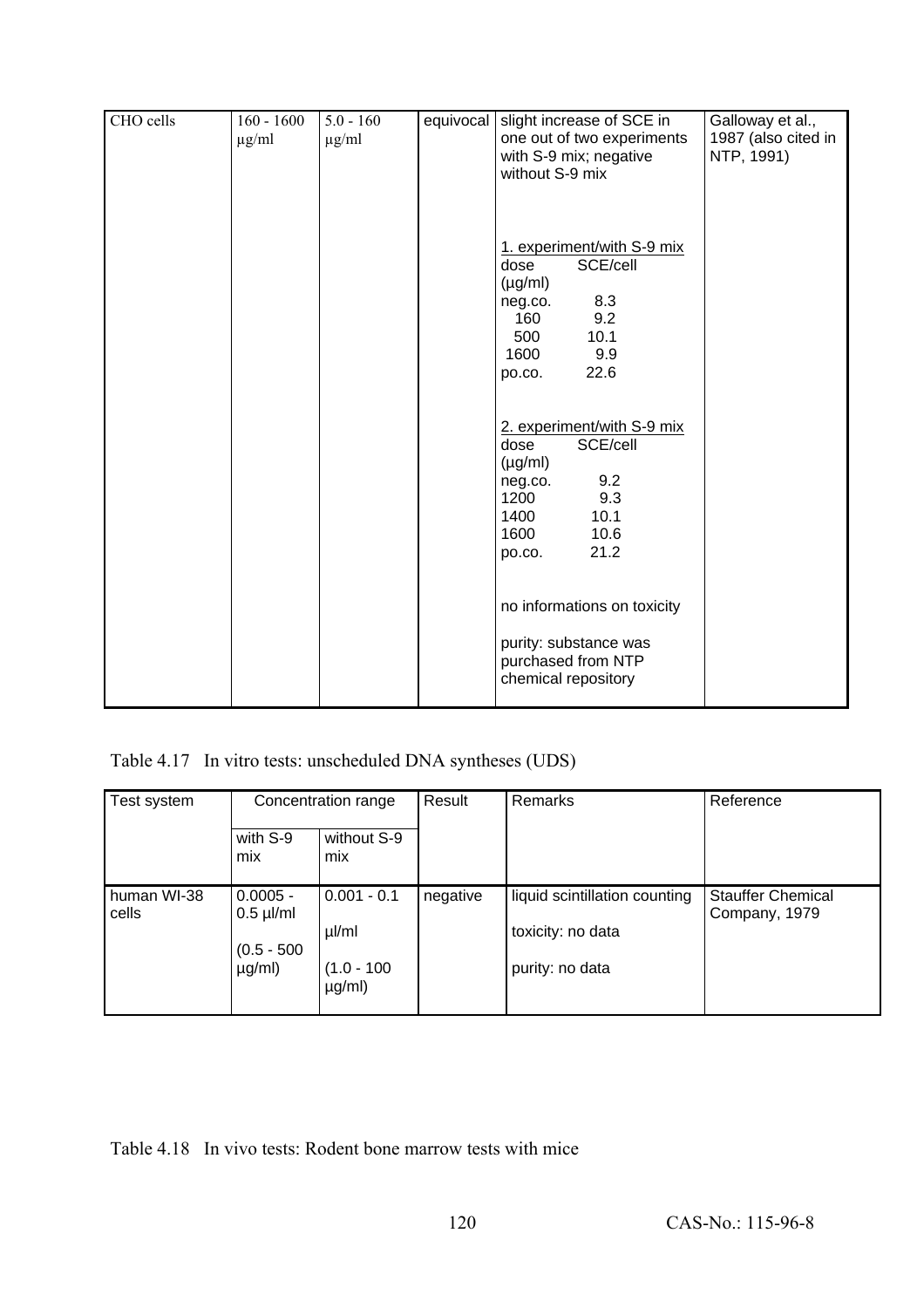| Test system                                         | Doses<br>(mg/kg<br>bw) | Expos.<br>regime<br>n      | Sampl.<br><b>Times</b> | Result    | Local<br>cytotox                                                                              | General<br>toxicity                                                                                           | Remarks                                                                                                                                                                                                                                                                                                                        | Reference            |
|-----------------------------------------------------|------------------------|----------------------------|------------------------|-----------|-----------------------------------------------------------------------------------------------|---------------------------------------------------------------------------------------------------------------|--------------------------------------------------------------------------------------------------------------------------------------------------------------------------------------------------------------------------------------------------------------------------------------------------------------------------------|----------------------|
| CD-1 mice;<br>bone marrow<br>erythrocytes           | $175 -$<br>700         | $\overline{1 \times i.p.}$ | 16, 24<br>and 48 h     | negative  | decre-<br>ased<br>P/N<br>ratio at<br>highes<br>t<br>tested<br>dose<br>at 48 h<br>sampli<br>ng | lethal<br>effects at<br>the<br>highest<br>tested<br>dose<br>clinical<br>signs from<br>350<br>mg/kg<br>upwards | highest tested<br>dose<br>corresponds to<br>the maximum<br>tolerated dose<br>5 males and 5<br>females per<br>group<br>purity: 99.2 %                                                                                                                                                                                           | IRI, 1993            |
| NMRI mice;<br>bone marrow<br>erythrocytes           | 1000                   | 1 x p.o.                   | 24, 48<br>and 72 h     | negative  | no<br>data                                                                                    | toxic<br>signs<br>lethal<br>effects<br>(3/30)                                                                 | tested dose<br>corresponds to<br>the maximum<br>tolerated dose<br>5 males and 5<br>females per<br>group<br>purity: 99.0 %                                                                                                                                                                                                      | Otto, 1984           |
| Chinese<br>hamsters;<br>bone marrow<br>erythrocytes | $62.5 -$<br>250        | $1 \times i.p.$            | 24 h                   | equivocal | no<br>data                                                                                    | no data                                                                                                       | although a slight<br>increase of<br>micronucleated<br>cells was observed<br>the overall result<br>was characterized<br>as questionable by<br>the authors<br>dose MN cells<br>(% )<br>neg. co. 0.35<br>62.5<br>0.52<br>125<br>0.66<br>250<br>0.70<br>7.06<br>po.co.<br>2 males and 2<br>females per<br>group<br>purity: no data | Sala et al.,<br>1982 |

Table 4.19 In vivo tests: Tests with Drosophila melanogaster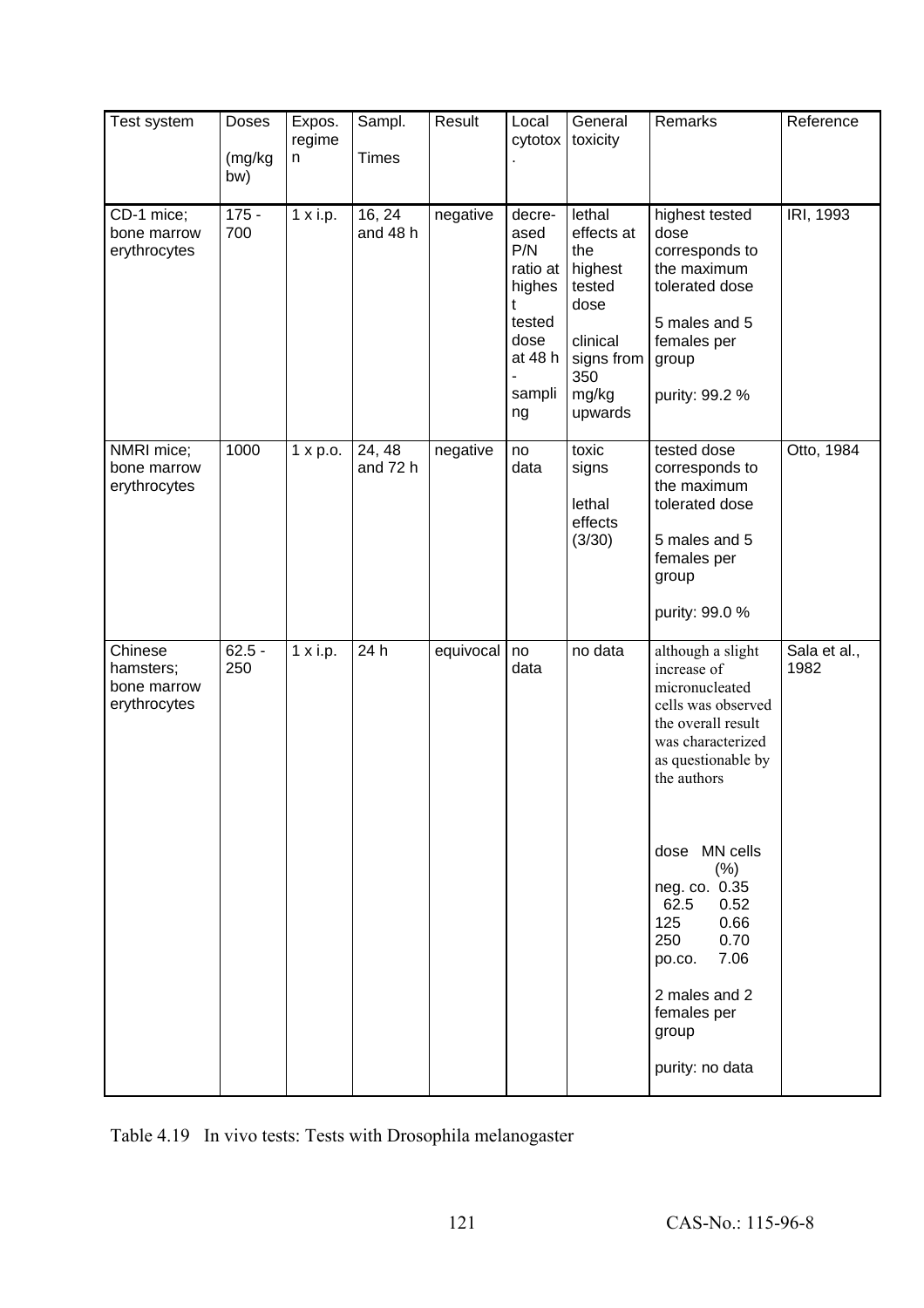| Test system              | Exposure                                                                 | Result   | Remarks                                                                   | Reference                  |
|--------------------------|--------------------------------------------------------------------------|----------|---------------------------------------------------------------------------|----------------------------|
| mitotic<br>recombination | feeding: $2.5 - 40$ mmol/l<br>were dropped on the<br>surface of the food | negative | purity - the only information:<br>substance was commercially<br>available | Vogel and Nirvard,<br>1991 |

### **4.1.2.8 Carcinogenicity**

Carcinogenicity studies by gavage conducted to modern regulatory standards are available in rats and mice. These studies provide clear evidence that tris(2-chloroethyl)phosphate is carcinogenic in two animal species. Tris(2-chloroethyl)phosphate causes benign and malignant tumors at various organ sites in rats and mice.

### **4.1.2.8.1 Studies in animals**

In vivo studies

• *Oral* 

### *Gavage studies (rat and mouse)*

#### Rats

Groups of 60 male and 60 female F344/N rats were administered by gavage to tris(2 chloroethyl)phosphate in corn oil for 5 days per week for up to 103 weeks (NTP 1991; Matthews 1993). Ten animals per sex per group from each species were designed for interim evaluation (necropsy, hematology, and clinical chemistry) at 66 weeks.

Rats of each sex received 0, 44, or 88 mg/kg bw /d tris(2-chloroethyl)phosphate (purity 98%). Results of non-neoplastic findings at interim sacrifice (66 weeks) and at 103 weeks were described in detail in section 4.1.2.6.

The survival of female rats receiving 88 mg/kg bw /d and, to a lesser extent, male rats was reduced in relation to controls. The reduced survival of females was attributed, in part, to the neurotoxicity of tris(2-chloroethyl)phosphate and to a marginally increased incidence of mononuclear cell leukemia. Final mean body weights of surviving rats were similar to those of controls. The principal tris(2-chloroethyl)phosphate-related effects occurred in the kidney and brain of dosed rats (for brain lesions see section 4.1.2.6).Oral administration of tris(2 chloroethyl)phosphate to rats for up to two years was associated with a marked increase in the incidence of neoplastic lesions in the kidney, mainly proliferative lesions and adenomas of the renal tubule. They occurred with a dose-related increased incidence in both males and females. Hyperplasia and adenomas occurred in nearly 50% of the 88 mg-dose males and in 10% of the 44 mg-dose males. In male rats receiving 88 mg/kg bw tris(2 chloroethyl)phosphate renal tubule hyperplasia were seen in: control 0/50; low-dose 2/50; high-dose 24/50; renal tubule adenoma in: control 1/50; low-dose 5/50; high-dose 24/50 and, to a lesser extent, in female rats renal tubule hyperplasia was observed in: control 0/50; lowdose 3/50; high-dose 16/50, and renal tubule adenoma: control 0/50; low-dose 2/50; high-dose 5/50. The increased incidences in the 88 and 44 mg/kg bw/d groups for adenomas in the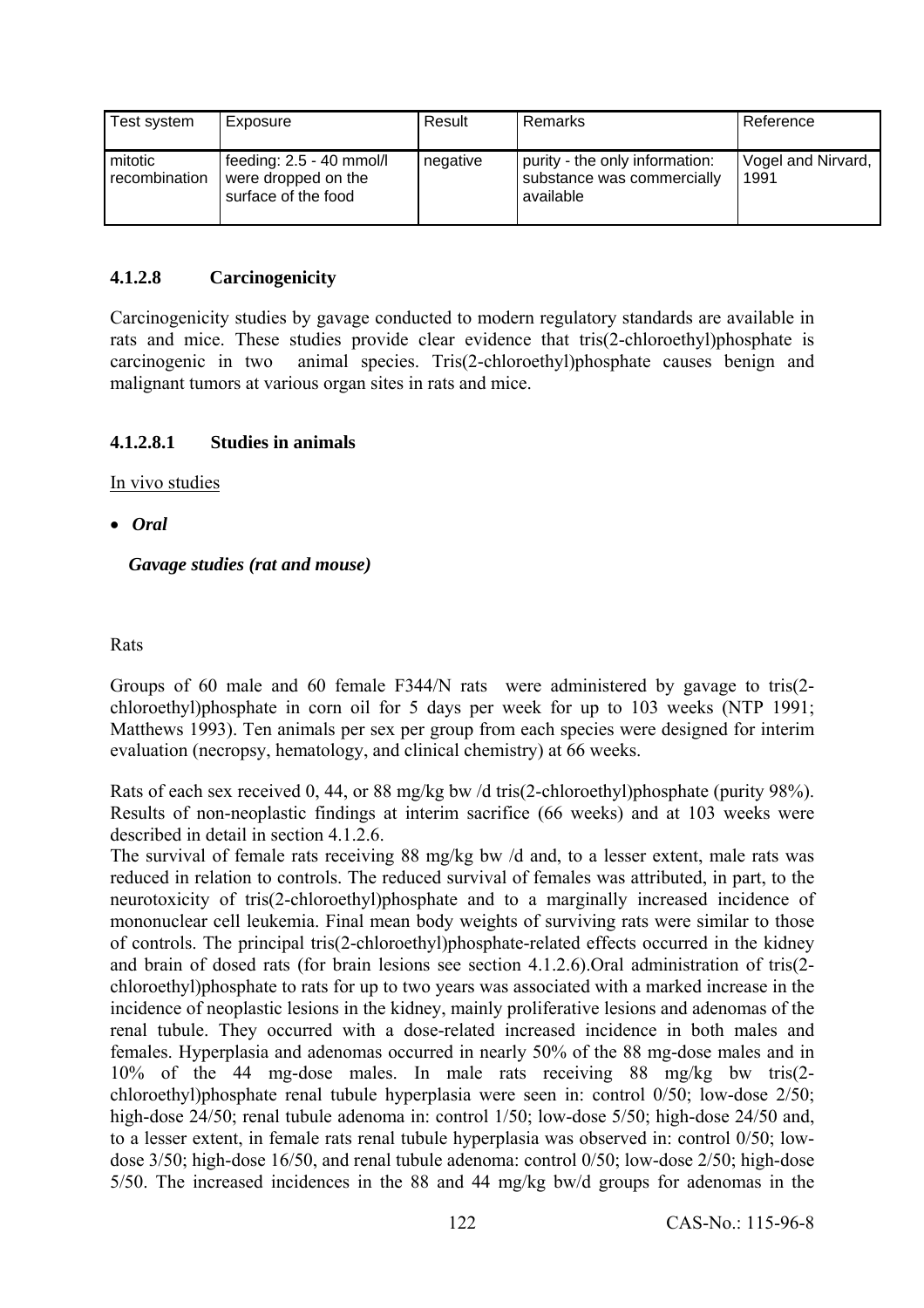kidneys exceeded the NTP historical control range for this lesion. The historical incidence of renal tubule adenoma of the kidney in control gavage (corn oil) F344/N rats from previous 2 year studies up to 1989 is 0.2% (0-2% range) in males and 0.1% (0-2% range) in females (NTP 1991; Matthews 1993). The same range for the overall mean historical incidences of renal tubule adenoma of the kidneys in vehicle control F344/N rats from recent 2-year carcinogenicity studies by the NTP was reported in another review (Eustis 1994). There was also less than  $1\%$  [0.75% (0-2% range) in males and 0.19% (0-2% range) in females]. The renal tubule proliferating lesions were small. The historical incidence of hyperplasia in the kidney in control gavage F344/N rats is  $1.18\%$  (0-6% range) in males and 0.10% (0-2% range) in females (Eustis 1994). Renal tubule carcinoma occurred in one control and one high-dose male rat. The overall rate of carcinomas in the NTP historical control gavage F344/N rats was also very small, 4/1,069 (0.37%) for males and 0/1,068 (0.00%) for females (Eustis 1994). Thus, the renal response in rats appears to be restricted to hyperplasia and benign tumors. Adenoma and carcinoma of the renal tubule constitute a morphological continuum, and there are no cytologic features that clearly and unambiguously distinguish the more benign neoplasms from those with the ability to metastasize. It is assumed that the renal adenomas represent an early stage of the development of a carcinoma. Therefore, the marked increase in the incidence of renal tubule neoplasms in F344/N rats gavaged with tris(2 chloroethyl)phosphate is considered to represent reasonable clear evidence of carcinogenic activity.

Thyroid follicular cell neoplasms in male and female rats may have been related to tris(2 chloroethyl)phosphate administration. The incidence of thyroid gland follicular cell neoplasms (adenomas) was slightly increased (male rats: control 1/50; low-dose 2/48; highdose 3/50; female rats: control 0/50; low-dose 1/50; high-dose 1/50). Thyroid follicular cell neoplasms occurred with a significant positive trend in female rats, and the incidence of follicular cell adenoma or carcinoma combined was significantly greater in the 88 mg/kg bw/d females than in controls. The incidence of follicular cell neoplasms was also increased in the 88 mg/kg bw/d males, but this increase was not statistically significant. The combined incidence of follicular cell neoplasms in the 88 mg/kg bw/d male and female rats equals or exceeds the upper rates for NTP historical controls from previous 2-year studies up to 1989 (males: 51/2,106, 2.4, range 0-10%; females: 34/2,107, 1.6%, range 0-6%). However, the low incidence of follicular cell hyperplasia did not support an effect of tris(2 chloroethyl)phosphate on the thyroid gland; no hyperplasia was seen in males, and only one dosed and one control female had follicular cell hyperplasia. The lack of hyperplasia in rats argues against considering the follicular cell neoplasms as related to tris(2 chloroethyl)phosphate since most thyroid carcinogens also induce hyperplasia. Therefore, it is uncertain whether the thyroid follicular cell neoplasms in the F344/N rats are related to the administration of tris(2-chloroethyl)phosphate.

Mononuclear cell leukemia in male and female rats may have been related to tris(2 chloroethyl)phosphate administration. The incidence of mononuclear cell leukemia was increased in both dosed male and female rats (male rats: control 5/50; low-dose 14/50; highdose 13/50 and female rats: control 14/50; low-dose 16/50; high-dose 20/50). There were significant positive trends in both sexes, and the incidence in males receiving 44 or 88 mg/kg bw/d and females receiving 88 mg/kg bw/d was significantly greater than in their respective controls, but it is uncertain whether these were related to tris(2-chloroethyl)phosphate administration. Since the frequency of mononuclear cell leukemia in dosed male and female rats was within in the range of historical controls from previous 2-year studies up to 1989 (males:2-44%, females: 0-33%, s. key at the end of the Table 4.19). Thus, for both males and females the highest rate is within the historical control range. Therefore, these marginal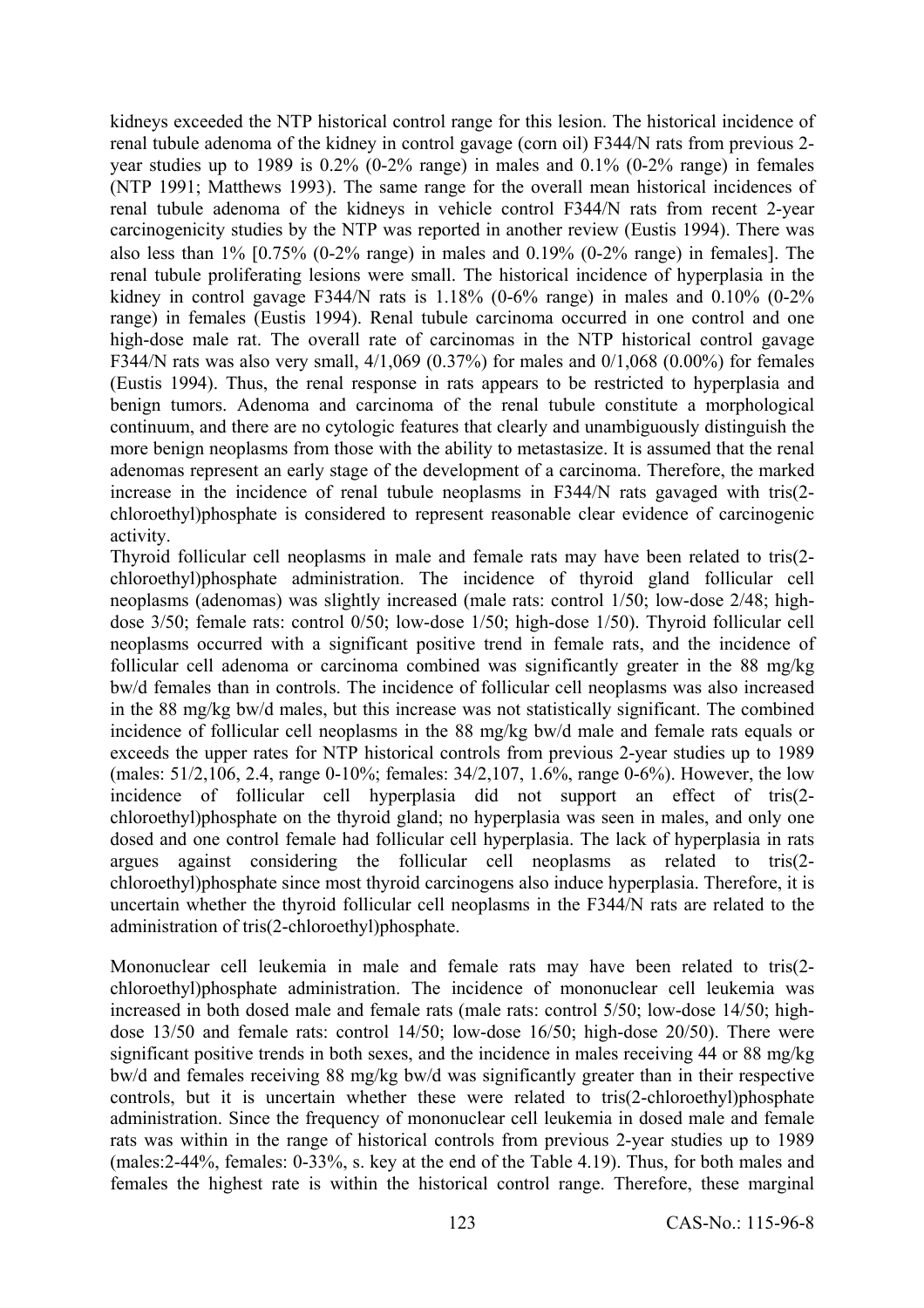increases in leukemia in male and female F344/N rats were not considered to be clearly related to administration of tris(2-chloroethyl)phosphate. In the brain, benign granular cell tumors were observed in 3/50 males at 88 mg/kg bw/d only. There were no treatment-related increases in the incidence of tumors in the brain of females. The incidence of the mostly observed neoplastic lesions in F344/N rats in the 2-year gavage study of tris(2 chloroethyl)phosphate was given in the following table, Table 4.20.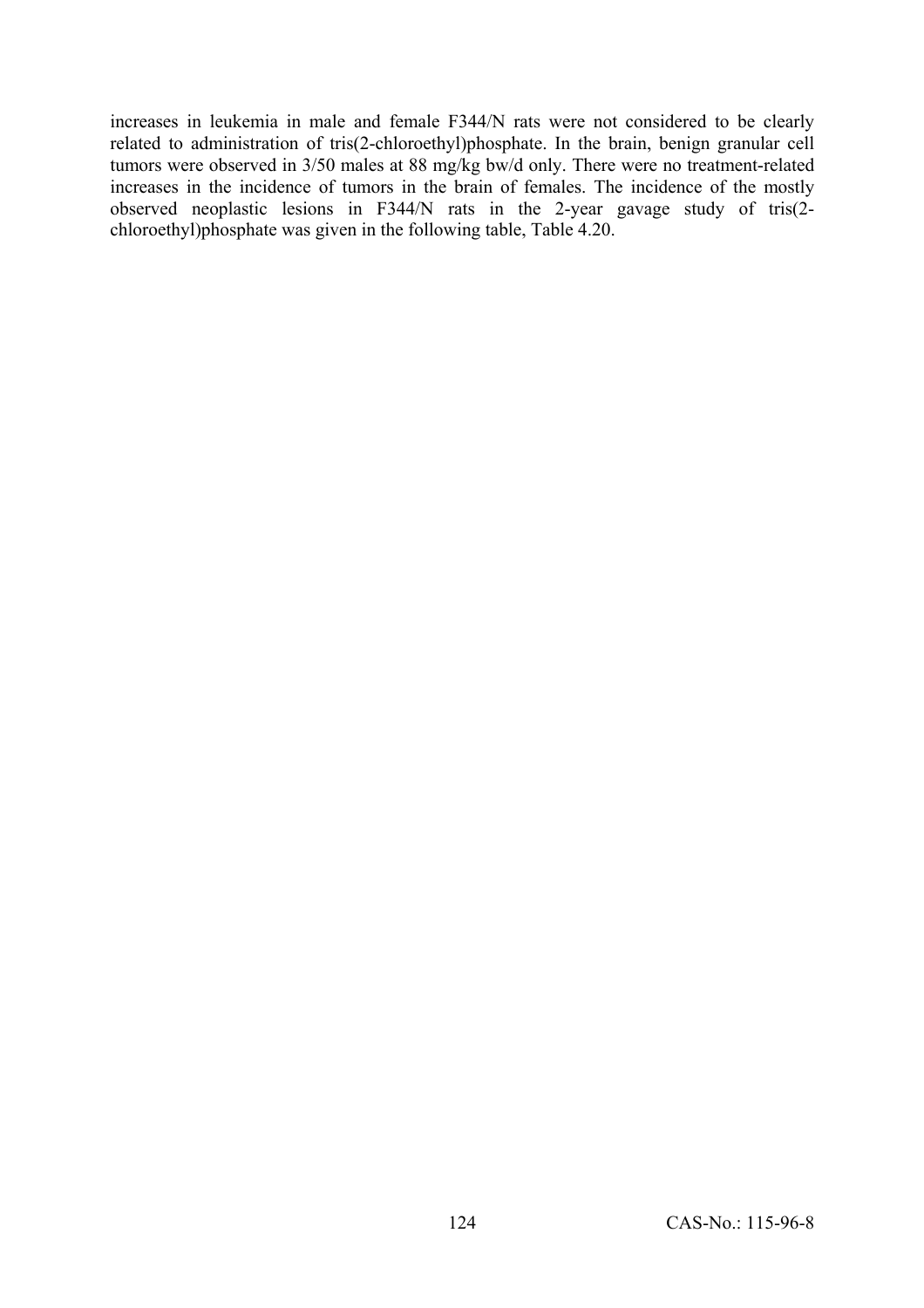# Table 4.20

### Summary table: Incidence of neoplastic lesions in F344/N rats after life-time exposure to tris(2-chloroethyl)phosphate (NTP 1991, Matthews 1993)

| Doses                                                     | $\mathbf{0}$                                                                       | 44 mg/kg bw/d                               | 88 mg/kg bw/d |  |  |  |  |
|-----------------------------------------------------------|------------------------------------------------------------------------------------|---------------------------------------------|---------------|--|--|--|--|
| <b>Male</b>                                               |                                                                                    |                                             |               |  |  |  |  |
| <b>Kidney: Renal tubule</b>                               |                                                                                    |                                             |               |  |  |  |  |
| Hyperplasia, overall rates <sup>a</sup>                   | $0/50(0\%)$                                                                        | 2/50(4%)                                    | 24/50 (48%)   |  |  |  |  |
| Historical control data <sup>b</sup> :                    | 12/1,019 (1.18%); range 0%-6%                                                      |                                             |               |  |  |  |  |
| Adenoma, overall rates <sup>a</sup>                       | 1/50(2%)                                                                           | $5/50(10\%)$                                | 24/50 (48%)   |  |  |  |  |
| Carcinoma, overall rates <sup>a</sup>                     | 1/50(2%)                                                                           | $0/50(0\%)$                                 | 1/50(2%)      |  |  |  |  |
| Adenoma or Carcinoma,                                     | 2/50(4%)                                                                           | $5/50(10\%)$                                | $25/50(50\%)$ |  |  |  |  |
| overall rates                                             |                                                                                    |                                             |               |  |  |  |  |
| Historical control data <sup>b</sup> :                    |                                                                                    | $12/2,142$ (0.6% $\pm$ 0.9%); range 0%-2%   |               |  |  |  |  |
| <b>Thyroid Gland: Follicular Cell</b>                     |                                                                                    |                                             |               |  |  |  |  |
| Hyperplasia, overall rates <sup>a</sup>                   | $0/50(0\%)$                                                                        | $0/50(0\%)$                                 | $0/50(0\%)$   |  |  |  |  |
| Adenoma, overall rates <sup>a</sup>                       | 1/50(2%)                                                                           | $2/48$ (4%)                                 | 3/50(6%)      |  |  |  |  |
| Carcinoma, overall rates <sup>a</sup>                     | $0/50(0\%)$                                                                        | $0/50(0\%)$                                 | 2/50(4%)      |  |  |  |  |
| Adenoma or Carcinoma,                                     | 1/50(2%)                                                                           | 2/50(4%)                                    | $5/50(10\%)$  |  |  |  |  |
| overall rates                                             |                                                                                    |                                             |               |  |  |  |  |
|                                                           | Historical control data <sup>c</sup> :<br>51/2,106 (2.4% $\pm$ 2.3%); range 0%-10% |                                             |               |  |  |  |  |
| Hematopoietic System: Mononuclear Cell Leukemia           |                                                                                    |                                             |               |  |  |  |  |
| Overall rates <sup>a</sup>                                | $5/50(10\%)$                                                                       | 14/50(28%)                                  | 13/50(26%)    |  |  |  |  |
| Historical control data <sup>d</sup> :                    |                                                                                    | 321/2,149 (14.9% $\pm$ 10.8%); range 0%-44% |               |  |  |  |  |
|                                                           |                                                                                    |                                             |               |  |  |  |  |
|                                                           | Female                                                                             |                                             |               |  |  |  |  |
| <b>Kidney: Renal tubule</b>                               |                                                                                    |                                             |               |  |  |  |  |
| Hyperplasia, overall rates <sup>a</sup>                   | $0/50(0\%)$                                                                        | 3/50(6%)                                    | 16/50 (32%)   |  |  |  |  |
| Historical control data <sup>b</sup> :                    | $1/1,019$ (0.10%); range 0%-2%                                                     |                                             |               |  |  |  |  |
| Adenoma, overall rates <sup>a</sup>                       | $0/50(0\%)$                                                                        | 2/50(4%)                                    | $5/50(10\%)$  |  |  |  |  |
| Historical control data <sup>e</sup> :                    |                                                                                    | $1/2$ , 144 (0.1% ± 0.3%); range 0%-2%      |               |  |  |  |  |
| Thyroid Gland: Follicular Cell                            |                                                                                    |                                             |               |  |  |  |  |
| Hyperplasia, overall rates <sup>a</sup>                   | 1/50(2%)                                                                           | $0/50(0\%)$                                 | 1/50(2%)      |  |  |  |  |
| Adenoma, overall rates <sup>a</sup>                       | $0/50(0\%)$                                                                        | 1/50(2%)                                    | 1/50(2%)      |  |  |  |  |
| Carcinoma, overall rates <sup>a</sup>                     | $0/50(0\%)$                                                                        | 2/50(4%)                                    | 3/50(6%)      |  |  |  |  |
| Adenoma<br>Carcinoma,<br>or<br>overall rates <sup>a</sup> | $0/50(0\%)$                                                                        | 3/50(6%)                                    | 4/50(8%)      |  |  |  |  |
| Historical control data <sup>1</sup> :                    | 341/2,107 (1.6% $\pm$ 1.6%); range 0%-6%                                           |                                             |               |  |  |  |  |
| Hematopoietic System: Mononuclear Cell Leukemia           |                                                                                    |                                             |               |  |  |  |  |
| Overall rates <sup>a</sup>                                | 14/50(28%)                                                                         | 16/50(32%)                                  | 20/50 (40%)   |  |  |  |  |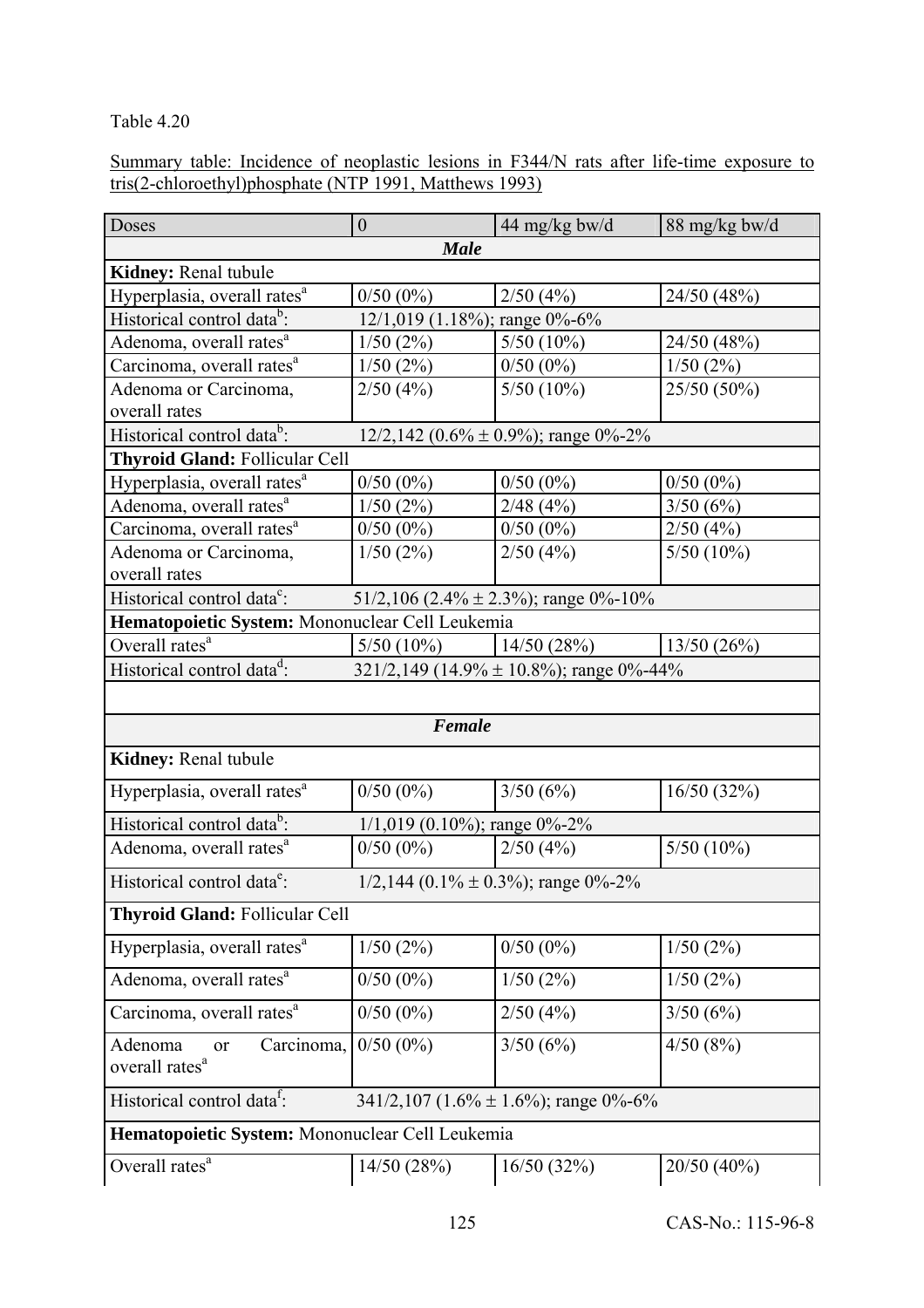<sup>a</sup> Number of tumor-bearing animals/number of animals examined at site; <sup>b</sup> 2-year historical incidence for vehicle control groups in NTP corn oil gavage studies (mean  $\pm$  standard deviation); <sup>c</sup> 2-year historical incidence for vehicle control groups in NTP corn oil gavage studies (mean  $\pm$  standard deviation);  $\frac{d}{dx}$  2-year historical incidence for vehicle control groups in NTP corn oil gavage studies (mean  $\pm$  standard deviation); <sup>e</sup> 2-year historical incidence for vehicle control groups in NTP corn oil gavage studies (mean  $\pm$  standard deviation);  $\frac{f}{2}$ -year historical incidence for vehicle control groups in NTP corn oil gavage studies (mean  $\pm$  standard deviation);  $g^{g}$  2-year historical incidence for vehicle control groups in NTP corn oil gavage studies (mean  $\pm$  standard deviation)

Overall, in a standard carcinogenicity study (2-year gavage study) in F344/N rats, there was clear evidence of carcinogenic activity for males and females receiving tris(2 chloroethyl)phosphate as shown by increased incidences of renal tubule adenomas at ≥44 mg/kg bw /d (below the maximum tolerated dose level, MTD), and statistically significantly high incidences at 88 mg/kg bw/d. Moreover, focal renal tubule hyperplasia, a possible precursor of adenoma, was also seen in about half the 88 mg/kg bw/d males.

#### Mouse

The 2-year carcinogenicity study in B6C3F1 mice was conducted by administering (gavage) 0, 175, or 350 mg/kg bw tris(2-chloroethyl)phosphate (purity 98%) in corn oil to groups of 60 male and 60 female mice, 5 days per week for up to 103 weeks (NTP 1991, Matthews 1993). Ten animals per sex per group from each species were designed for interim evaluation (necropsy, hematology, and clinical chemistry) at 66 weeks. Results of non-neoplastic findings at interim sacrifice (66 weeks) and at 103 weeks were described in detail in section 4.1.2.6.

There were no significant differences in survival between dosed and control groups of either sex, and final mean body weights of mice were similar among all groups. The principal tris(2 chloroethyl)phosphate-related effects occurred in the kidney. In the original diagnosis, in which single sections of left (through the longitudinal plane) and right (through the transverse plane) kidneys were examined microscopically, the following neoplastic lesions were observed: tubule cell adenomas in one control male, one low-dose female, and one high-dose male, and an adenocarcinoma was seen in another high-dose male. Karyomegaly (nuclear enlargements) in the proximal convoluted tubules was noted in the kidneys of appr. 80% of mice receiving 350 mg/kg bw/d and less frequently in mice receiving 175 mg/kg bw/d. Focal hyperplasia, a potentially preneoplastic lesion, was seen in a high-dose male. Thus, it has to operate on the assumption that long-life administration of tris(2-chloroethyl)phosphate may lead to marginal increase in renal tubule neoplasms, and increased incidences of renal tubule hyperplasia also in mice. However, the interpretation of animal carcinogenicity tests traditionally rely almost exclusively upon a comparison of specific tumor rates in treated vs. matched and, perhaps, historical control animals. Another approach to aid interpretation of the data was to examine multiple sections of the kidney. Because of the occurrence of tris(2 chloroethyl)phosphate-related kidney neoplasms in F344/N rats, the association of karyomegaly with kidney neoplasms known from other chemicals, and the low spontaneous incidence of kidney neoplasms in historical control, additional sections of the kidney were prepared from each control and treated mice, examined microscopically, and evaluated to provide a clearer indication of the potential effect of tris(2-chloroethyl)phosphate in this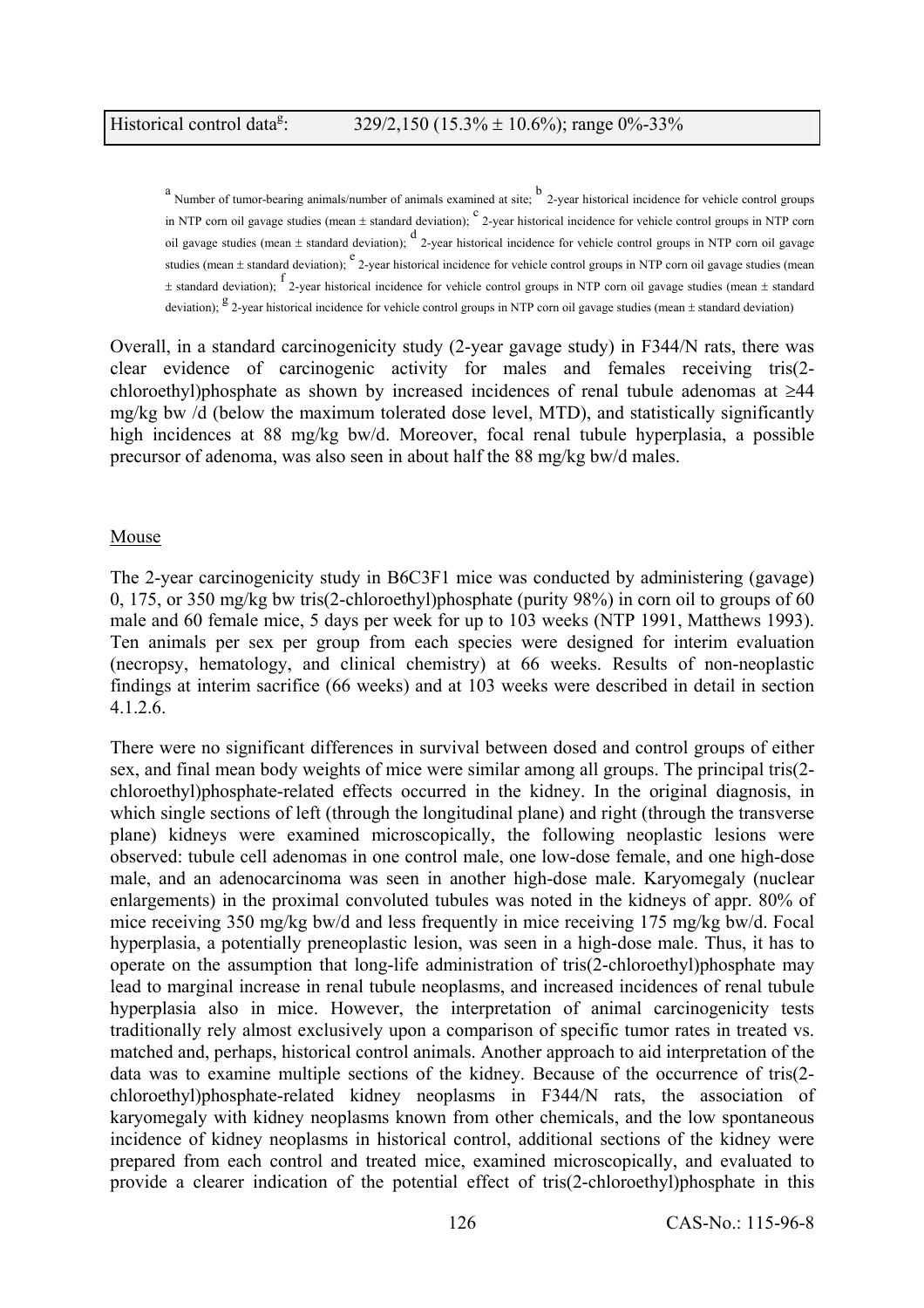organ and to give more data for comparison of the dosed and control groups, and therefore, to allow a more rigorous statistical comparison with concurrent controls. In this subsequent examination of step-sections of all the mouse kidneys, two additional adenomas were observed in high-dose males and one in a low-dose female. Focal hyperplasia was observed in one additional control male and four additional high-dose males (two from the 66-week interim and two from the 2-year group).

A survey of the incidence of selected renal tubule cell lesions and neoplastic findings in the Harderian gland in B6C3F1 mice in the 2-year gavage study of tris(2-chloroethyl)phosphate (NTP 1991, Matthews 1993) was given in the following table, Table 4.21.

#### Table 4.21

Summary table: Incidence of selected renal tubule cell lesions and neoplastic findings in the Harderian gland in B6C3F1 mice after life-time exposure to tris(2-chloroethyl)phosphate (NTP 1991, Matthews 1993)

| Doses                                                                           | $\overline{0}$               | 175 mg/kg bw/d | $350 \text{ mg/kg}$ bw/d |  |  |  |
|---------------------------------------------------------------------------------|------------------------------|----------------|--------------------------|--|--|--|
| Male                                                                            |                              |                |                          |  |  |  |
| Kidney: Renal tubule                                                            |                              |                |                          |  |  |  |
| Karyomegaly, overall rates <sup>a</sup>                                         | 2/50(4%)                     | 16/50(32%)     | 39/50 (78%)              |  |  |  |
| Hyperplasia, original and step<br>sections combined <sup>a</sup>                | 1/50(2%)                     | $0/50(0\%)$    | 3/50(6%)                 |  |  |  |
| Adenoma, original and step<br>sections combined <sup>a</sup>                    | 1/50(2%)                     | 1/50(2%)       | 3/50(6%)                 |  |  |  |
| Adenocarcinoma, original and $0/50$ (0%)<br>step sections combined <sup>a</sup> |                              | $0/50(0\%)$    | 1/50(2%)                 |  |  |  |
| Historical control data <sup>c</sup> :                                          | $5/2,183$ (0.2%), 0-2% range |                |                          |  |  |  |
| Historical control data <sup>d</sup> :                                          | 4/949 (0.42%), 0-2% range)   |                |                          |  |  |  |
|                                                                                 |                              |                |                          |  |  |  |
| Female                                                                          |                              |                |                          |  |  |  |
| Kidney: Renal tubule                                                            |                              |                |                          |  |  |  |
| Karyomegaly, overall rates <sup>a</sup>                                         | $0/50(0\%)$                  | $5/49(10\%)$   | 44/50 (88%)              |  |  |  |
| Hyperplasia, original and step<br>sections combined <sup>a</sup>                | $0/50(0\%)$                  | 1/49(2%)       | 2/50(4%)                 |  |  |  |
| Adenoma, original and step $0/50$ (0%)<br>sections combined <sup>a, e</sup>     |                              | 1/49(2%)       | $0/50(0\%)$              |  |  |  |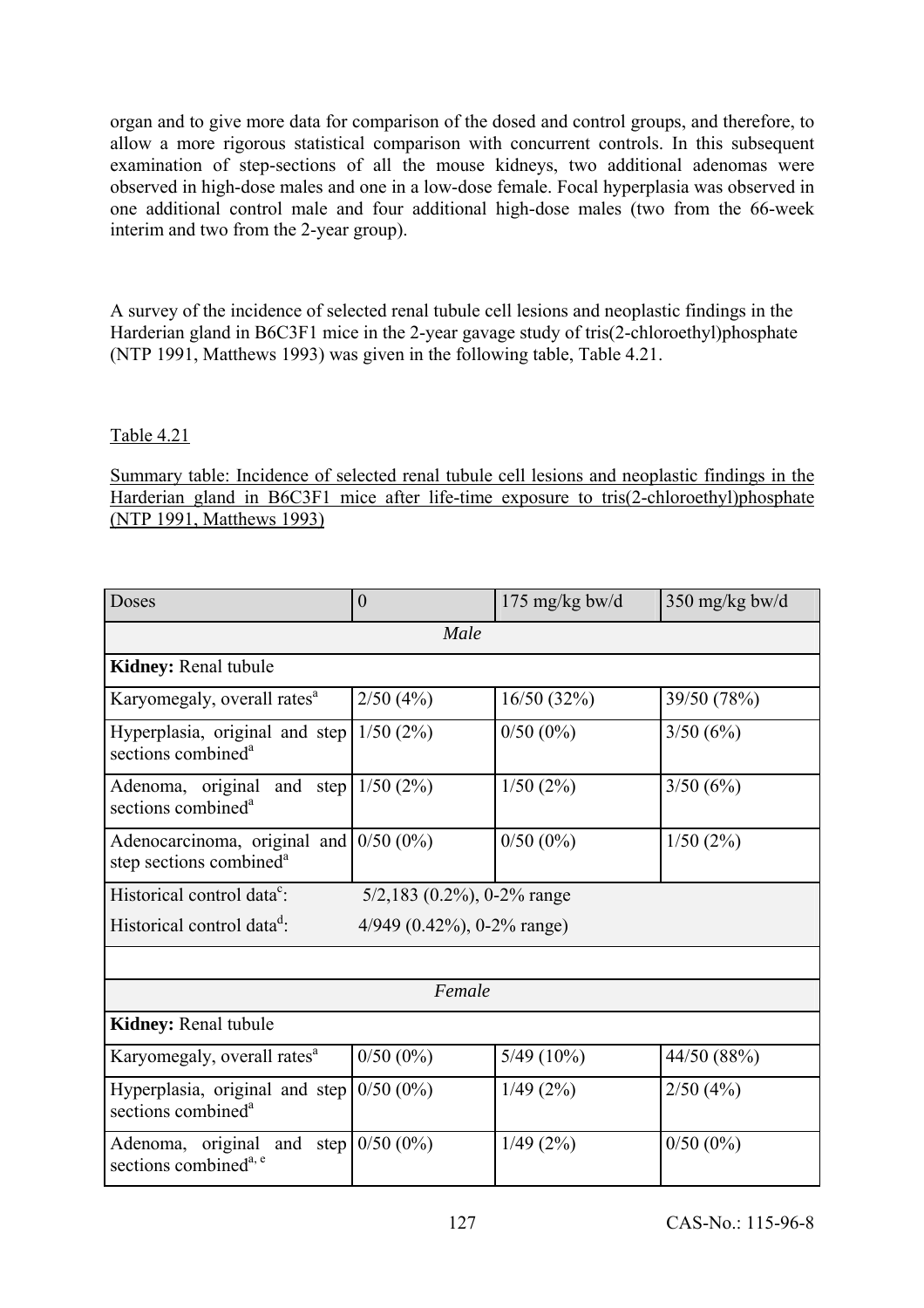| Historical control data <sup>d</sup> :                             | $0/949(0.00\%)$              |              |               |  |  |  |
|--------------------------------------------------------------------|------------------------------|--------------|---------------|--|--|--|
| <b>Harderian Gland</b>                                             |                              |              |               |  |  |  |
| Hyperplasia, combined <sup>a, b</sup>                              | 1/58(2%)                     | 4/59(7%)     | 2/59(3%)      |  |  |  |
| Adenoma, combined <sup>a, b</sup>                                  | 3/59(5%)                     | $7/60$ (12%) | 9/60(15%)     |  |  |  |
| carcinoma,<br>Adenoma<br><sub>or</sub><br>combined <sup>a, b</sup> | 3/59(5%)                     | 8/60(13%)    | $10/60$ (17%) |  |  |  |
| Historical control data <sup>e</sup> :                             | 53/2,193 (2.4%), 0-10% range |              |               |  |  |  |
| Historical control data <sup>f</sup> :                             | $18/609(3.0\%)$              |              |               |  |  |  |
| Historical control data <sup>g</sup> :                             | $(2.8\%)$                    |              |               |  |  |  |
| Historical control data <sup>h</sup> :                             | $(5.1\%)$                    |              |               |  |  |  |

<sup>&</sup>lt;sup>a</sup> Number of tumor-bearing animals/number of animals examined at site; <sup>b</sup> combined data from the 66-week interim evaluation and 104-week terminal evaluation; <sup>c</sup> 2-year historical incidence of renal tubule adenomas for vehicle control groups in NTP corn oil gavage studies up to 1989 (NTP 1991); <sup>d</sup> 2-year historical incidence of renal tubule adenomas for vehicle control groups data, analyzed from 16 recent NTP studies (Eustis et al. 1994); <sup>e</sup> 2-year historical incidence of Harderian gland tumors for vehicle control groups in NTP corn oil gavage studies up to 1989 (NTP 1991); f Morphology of spontaneous Harderian gland tumors in aged B6C3F1 mice (Ihara M et al., 1994); <sup>g</sup> Spontaneous tumors in aging (C57BL/6N X C3H/HeN)F1 (B6C3F1) mice (Tamano et al., 1988); <sup>h</sup>Frequency and time of spontaneous tumors found in B6C3F1 mice oncogenicity studies over 10 years (Eiben R, 2001)

In male B6C3F1 mice a further evaluation of renal tumors using the results of original single sections combined with those of step-sections revealed the following incidences of renal tubule neoplasms  $1/50$  ( $2\%$ ),  $1/50$  ( $2\%$ ), and  $4/50$  ( $8\%$ ) for males. In female mice, during the initial examination of single sections, one adenoma was observed in the low-dose group. The step-sections did not identify any additional neoplasm in females, although it did identify hyperplasia in one low- and two high-dose female mice. In male mice, the observed incidences for adenoma in the kidneys in the 350 mg/kg bw/d group exceeded the NTP historical control range for this lesion. Renal tubule neoplasms have been observed infrequently in gavage vehicle (corn oil) control B6C3F1 mice. The historical incidence of renal tubule adenoma of the kidney in control gavage (corn oil) male B6C3F1 mice from previous 2-year studies up to 1989 reported in the presented NTP study is 0.2% (5/2,183; 0- 2% range)(NTP 1991). In another report examined 16 recent NTP studies the historical incidences of renal tubule adenoma of the kidney in control gavage (corn oil) B6C3F1 mice were 4/949 (0.42%; 0-2% range) in males and 0/943 (0.00%) in females (Eustis et al. 1994). Although the slight increase in tubule cell neoplasms in male B6C3F1 mice was not statistically significant, the marginal increase in both tubule cell hyperplasia and tubule cell neoplasms is suggestive of a substance-related effect. The 8% incidence of renal tubule neoplasms in the 350 mg/kg bw/d males is greater than the overall rate of 0.2-0.42% for the groups of historical control gavage male mice for which multiple sections were evaluated. In addition to these observations, the incidences of renal tubule hyperplasia and the rates of atypical renal tubule epithelial cells were also increased. The nucleoli were increased in size and number or were too large for size of the cell (increased nuclear: cytoplasmic ratio). Doserelated increased rates of karyomegaly in cells of renal tubule epithelium were noted in both male and female mice given  $\geq$ 175 mg/kg bw/d when compared to controls. Based on the additional results received from the resection examination and the observations of increased renal proliferative lesions and also of cell atypia in renal tubule epithelium in mice treated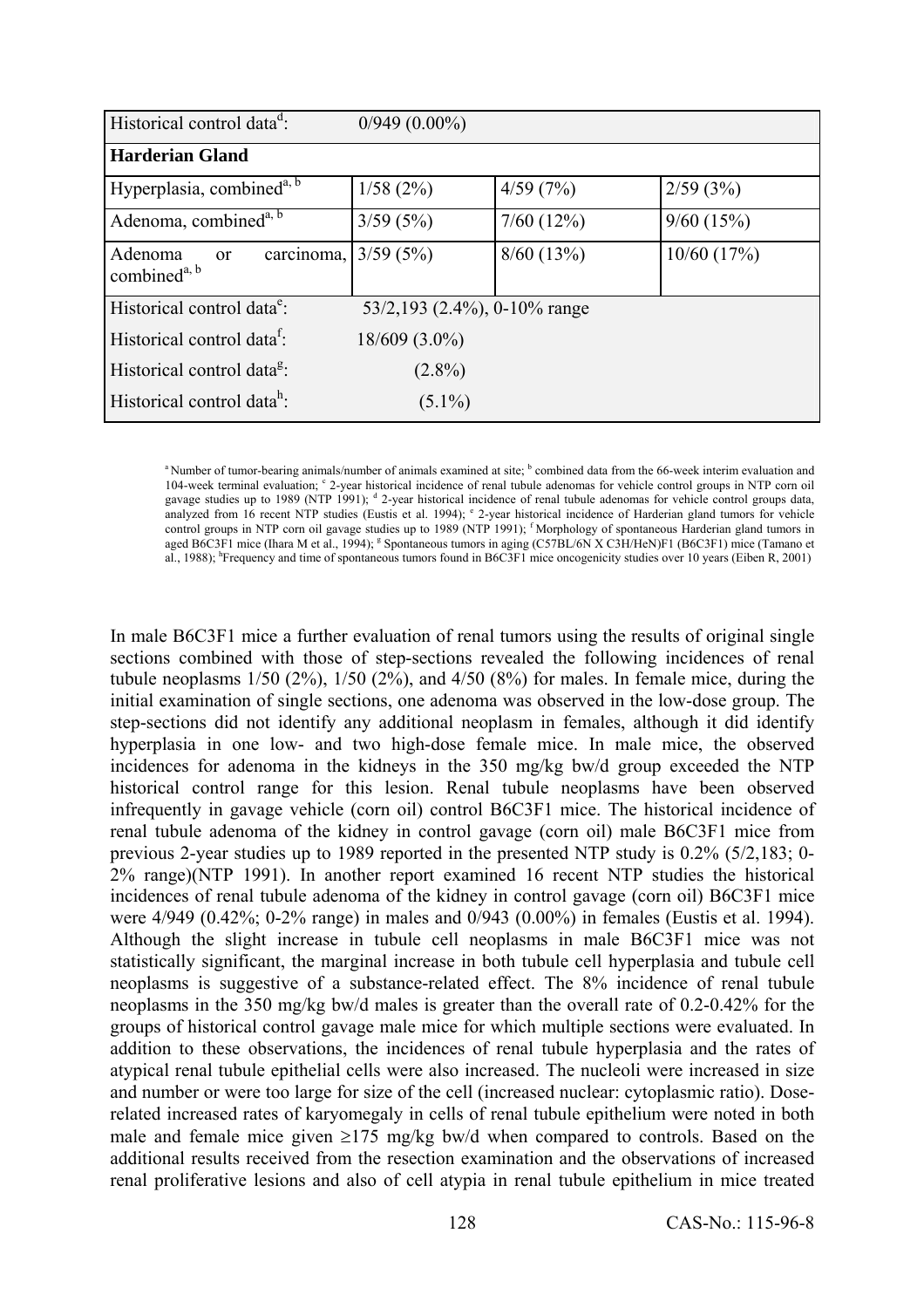with tris(2-chloroethyl)phosphate, and because renal tubule neoplasms are uncommon in control B6C3F1 mice, thus, the data in the kidneys were considered to provide a clear evidence of carcinogenic activity of tris(2-chloroethyl)phosphate for male B6C3F1 mice.

Furthermore, there was equivocal evidence of carcinogenic activity for female B6C3F1 mice as shown by a marginally increased incidence of Harderian gland adenomas. In females receiving 350 mg/kg bw/d tris(2-chloroethyl)phosphate the incidence of Harderian gland neoplasms, primarily adenomas, was marginally increased relative to concurrent controls. There were adenoma or carcinoma: control 3/50, low-dose 8/50, and high-dose 7/50; in addition, three Harderian gland neoplasms occurred in the 350 mg-dose female mice evaluated after 66 weeks. If the incidence rates for the interim sacrifice groups and 2-year animals are combined, there is a significant trend, and the incidence in the 350 mg/kg bw/d group is significantly greater than that in controls (adenoma or carcinoma: 3/59, 8/60, 10/60). Few reports are available regarding the incidence of spontaneous Harderian gland tumors in mice. However, the frequency in all strains is low. The historical incidence of Harderian gland tumors in control gavage (corn oil) female B6C3F1 mice from previous 2-year studies up to 1989 reported in the presented NTP study is 2.4% (53/2,193; 0-10% range) (NTP 1991). In another survive spontaneous Harderian gland tumors in B6C3F1 mice were found in 18 (3.0%) of 609 females (Ihara et al. 1994), and in 2.8% females sacrificed in studies between weeks 79 to 104 (Tamano et al., 1988). In a further study evaluating frequency and time of spontaneous tumors in B6C3F1 mice in oncogenicity studies over 10 years, Harderian gland adenomas were found in 5.1% females (Eiben 2001). In this view the incidences of Harderian gland tumors in both dose groups of females exceeded the range of the concurrent controls and also of the historical controls. There were no corresponding tris(2-chloroethyl)phosphaterelated increase incidence of hyperplasia of the Harderian gland in female mice. Therefore, this marginal increase was considered as equivocal evidence of carcinogenic activity to tris(2 chloroethyl)phosphate.

Overall, in a standard carcinogenicity study (2-year gavage study) in B6C3F1 mice, some evidence of carcinogenic activity for male mice was obtained by a marginally increased incidence of renal tubule cell neoplasms at 350 mg/kg bw/d tris(2-chloroethyl)phosphate, and for females as shown by a markedly increased incidence of Harderian gland adenomas at the lowest tested dose of 175 mg/kg bw/d tris(2-chloroethyl)phosphate and above.

# *Diet study (mouse)*

Groups of 50 male and 50 female Scl:ddY mice were fed a commercial diet containing approximately 0, 0.012, 0.06, 0.3, and 1.5% (equivalent to 0, 12, 60, 300, and 1500 mg/kg bw/d, calculated on an assumed body weight of 20 g and food consumption of 10% body weight/day) tris(2-chloroethyl)phosphate (purity 98%) over a period of 18 months (Takada et al., 1989). This study differs in some respects from the published guideline OECD TG 451. There are basic data comparable to this guideline with respectable restrictions. The test parameter documented do not totally comply with this testing guideline for carcinogenicity, however, there was a well-documented study reports which meets basic scientific standards. The supplied data are considered as valid for use in risk assessment.

In both sexes fed 1500 mg/kg bw/d tris(2-chloroethyl)phosphate, mortality rates were clearly higher (approximately 40% survival compared to around 65% survival in controls) and body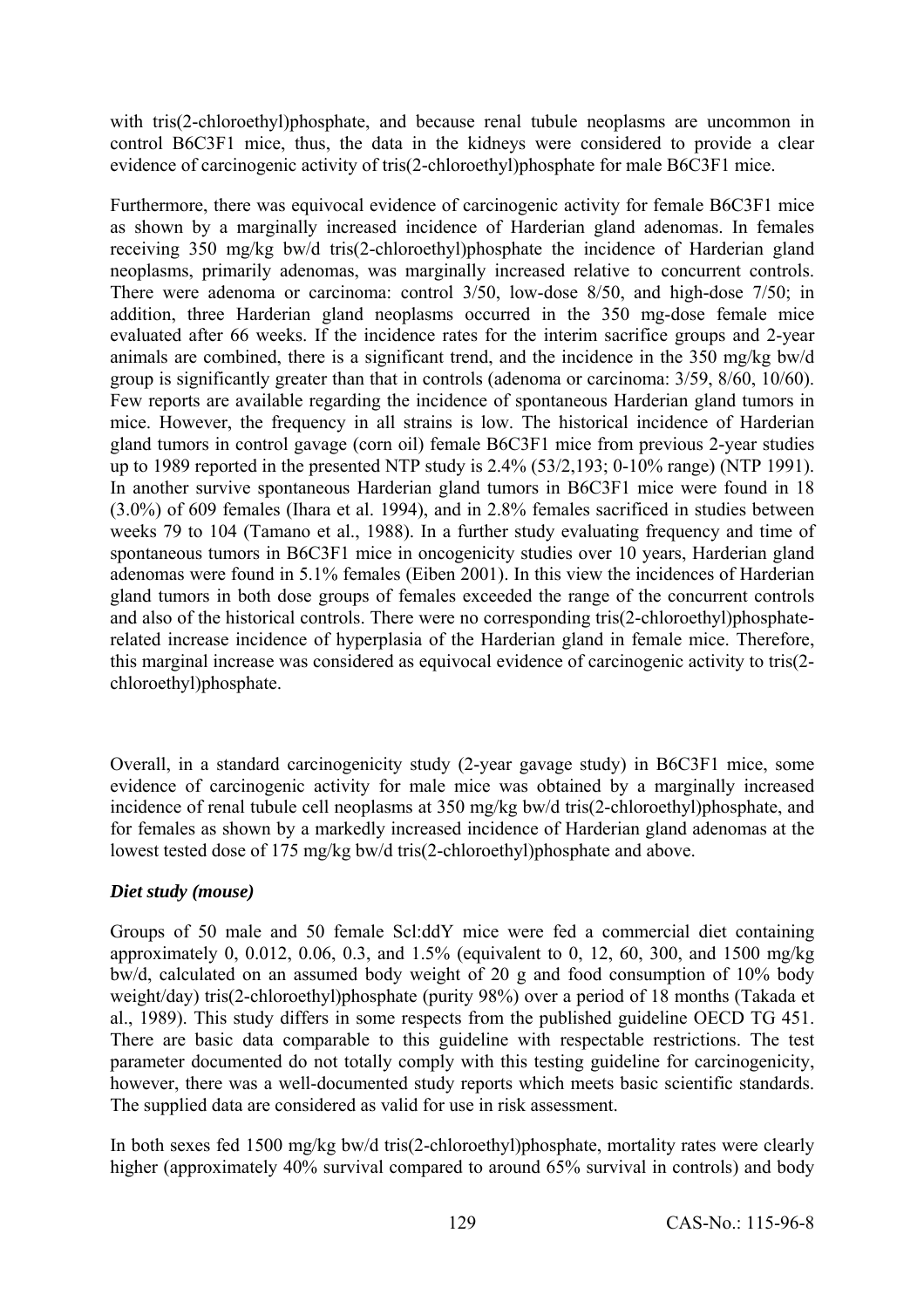weight gain was apparently suppressed compared to other groups (approximately 60% lower than the control value). Survival of groups dosed  $\leq 300$  mg/kg bw/d was not significantly different than that of controls, and no symptoms of toxicity were observed in mice of either sex. No differences in food consumption were found between the groups for both sexes. In hematology, no changes were found apart from significant elevation in platelets in males of the 300 mg/kg bw/d dose group. Significant declines were found in the weights of the heart and testes in males and kidneys in females from the 1500 mg/kg bw/d dose group. At histopathological examinations, hyperplasia, and hypertrophy of the urinary tubule epithelium together with karyomegaly were noted in the kidney of all treated animals. These nuclei were polymorphic, and several times abnormal division, degeneration and necrosis were observed. Unfortunately, no incidences of these findings were reported. In addition, cysts of the kidneys, necrosis and interstitial fibrosis were observed only in animals of the 1500 mg/kg bw/d dose group. No such findings in the kidney were reported in controls.

Increased tumor incidence was observed in the kidney when compared to concurrent controls. The renal tumors included renal cell adenomas with proliferation of tumor cells into tubules, cell heteromorphy and poor cell division, and renal cell carcinomas in which the tumor cells reproduced substantially, were polymorphic and showed cell division. An increased incidence of renal adenomas was reported in males at 300 mg/kg bw/d and above, and in females at the top dose. The following incidences of adenomas were observed: in males (0/50, 0/49, 0/49, 2/47, 9/50), and in females (0/49, 0/49, 0/50, 0/49, 2/50). Furthermore there was an increased incidence of renal carcinomas in males (2/20, 0/49, 2/49, 3/47, 32/50) and females (1/50 at 1500 mg/kg bw/d and zero in all other groups). Although the number of kidney tumors observed in male mice at dose of 300 mg/kg bw/d was small compared to concurrent controls, this finding was assessed as relevant, especially in terms of spontaneous renal neoplasms in mice occur infrequently. When they do develop, the affected mice are generally at least at the age of 12 months and are usually older than 18 months (Cohen and Friedell, 1982). Spontaneous occurring renal adenomas and carcinomas are rare in all mice strains with exception of strain BALB/cf/Cd and various lines of Swiss mice (CD-1, CF-1, Swiss-Webster, Swiss-E1). Males seem to be more frequently affected than females. The following frequencies of spontaneous epithelial tumors of male mouse kidney cortex are reported: B6C3F1: 0.1%, 3/2543 (Ward et al., 1979); C57BL/6CrSlc: 0.4%, 2/463 (Nakamura et al., 1992); SWR/J: 0.1%, 1/671 (Rabstein et al., 1973); CD1 Ha M/ICR: 0.2%, 2/1000 (Percy and Jonas, 1971); SPF Swiss Webster derived: 1.9%, 2/101 (Sher, 1974); CF-1 Swiss: 3/55, 5.4% (Tomatis et al., 1972); BALB/cf/Cd: 60-70%, 215-251/358 (Rabstein and Peters, 1973). It is even more rare in females, with reported incidences in B6C3F1: 0.08%, 2/2522 (Ward et al., 1979); C57BL/6CrSlc: 0.2%, 1/463 (Nakamura et al., 1992); SWR/J: 0 (Rabstein et al., 1973); CD1 Ha M/ICR: 0 (Percy and Jonas, 1971); SPF Swiss Webster derived: 0 (Sher, 1974); CF-1 Swiss: 1/56, 1.8% (Tomatis et al., 1972); BALB/c: 0.5%, 4/791 (Frith, 1986); BALB/cf/Cd: 40%, - (Claude, 1958). Unfortunately, there are no published historical control data for the ScI:ddYY mouse strain available. However, there are data from concurrent control groups of a 2-year study investigating the chronic toxicity and the carcinogenicity of 1,2,4-trichlorbenzene on the skin using the ScI:ddYY mouse strain (Yamamoto, 1982). In the control group of 50 male and 50 female mice skin-painting was carried out with acetone alone. The incidence of kidney tumors was zero in animals of both sexes. Further data from concurrent controls were found in a study which examined the induction of renal and liver tumors in male ddY mice by Ochratoxin A, a mycotoxin (Kanisawa and Shigetoshi, 1978). In the control group of 10 male mice fed basal died for 50 weeks no renal cell tumors and no atypical tubule cells were observed. The data presented showed that the very low incidence of neoplasms in the kidneys of the concurrent control groups of ScI:ddYY mice in the described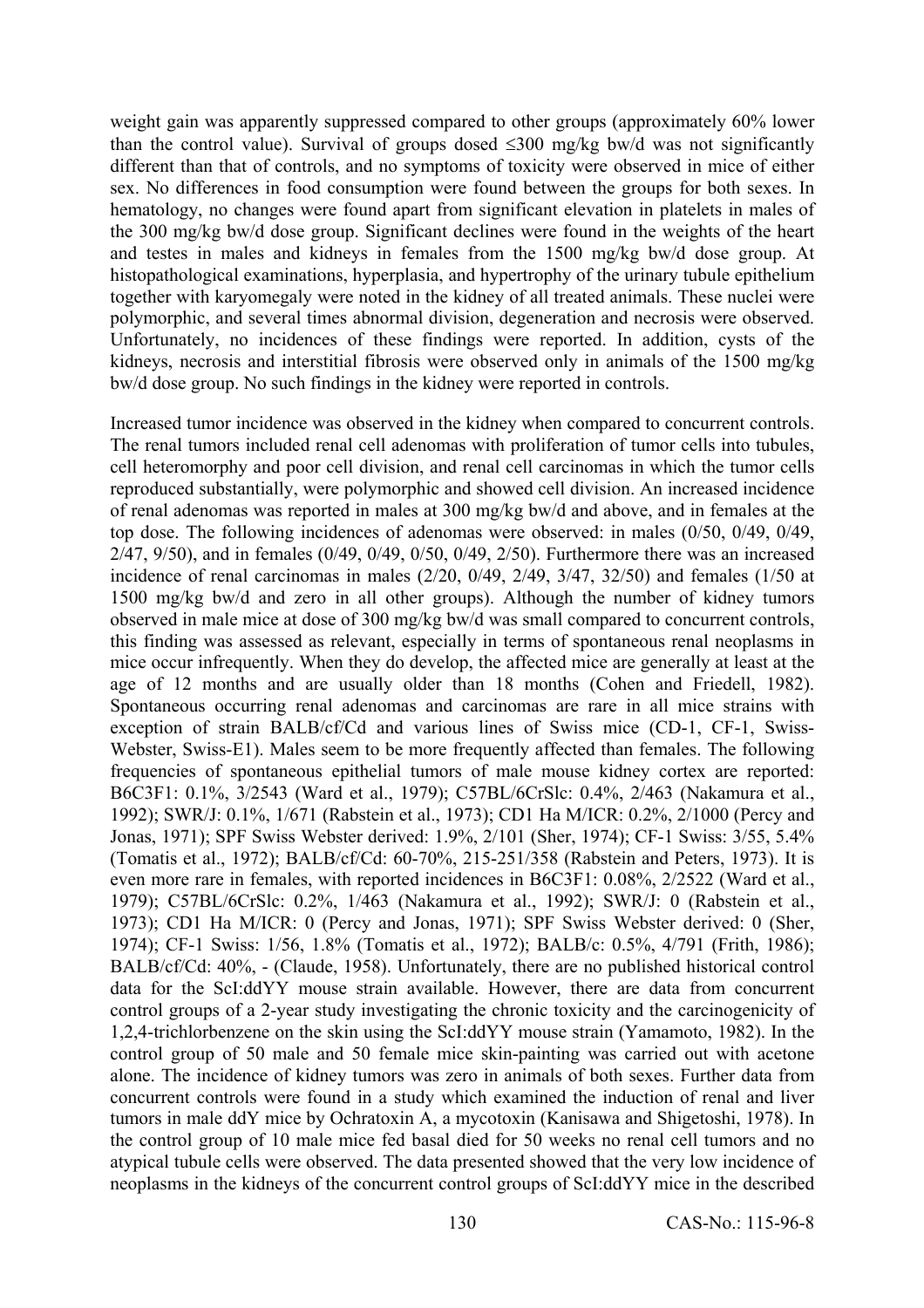study and the zero incidence of the concurrent control groups in the 2-year study of 1,2,4 trichlorobenzene corresponds with the low frequency for spontaneous kidney tumors in several mouse strains reported in the literature.

Increased tumor incidences were also observed in the liver of male mice when compared to concurrent controls. There were adenomas in which the tumor cells proliferated and compressed the surrounding liver cells. They showed enlarged cytoplasm and poor cell division, together with carcinomas in which the tumor cells were heteromorphic with atypical-sized or contained multiple nuclei presenting a funicular structure with two or more cell layers. The incidence of benign hepatocellular adenomas was significantly increased in the 300 mg/kg bw/d male dose group and above. In addition there was a slight , but not doserelated, increase in the incidence of liver carcinomas in males (1/50, 1/49, 4/49, 2/47, 3/50). The liver is the most common target site in the mouse, and among mutagens as well as nonmutagens. Hepatocellular adenoma and hepatocellular carcinoma occur spontaneously in many strains. The incidence of spontaneous liver tumors in mice varies greatly among strains. In common, in a given strain, spontaneous hepatocellular neoplasms are much more frequent in males than in females. The following frequencies of spontaneous liver tumors were reported: B6C3F1: 7-58% in males, 0-21% in females (Tarone et al., 1980); C57BL/6CrSlc: 9.5% in males, 1.8% in females (Nakamura et al., 1992); CF-1: 21-39% in males (Turusov et al., 1973). In the above cited 2-year study of 1,2,4-trichlorobenzene on the skin using the ScI:ddYY mouse strain no liver tumors were noted in male and female mice of the concurrent control groups (Yamamoto, 1982). In the other long-term study of ochratoxin A using male ddY mice hyperplastic nodules in the liver were found in two of 10 male control mice fed only basal diet for 50 weeks (Kanisawa and Shigetoshi, 1978). Thus, there was stated that the liver tumor incidences for the concurrent controls reported in the described study with ScI:ddYY mice confirmed these published data. In view of this results, it was concluded that tris(2-chloroethyl)phosphate is an oncogenic substance which may induce tumors in the liver of +ScI:ddYY mice.

In females, significant increases were found in the incidence of papillomas and squamous cell carcinomas (combined) in the forestomach of the 1500 mg/kg bw/d dose group, and in those of leukemia of 300 mg/kg bw/d and 1500 mg/kg bw/d dose groups. However, the relevance of these findings in the forestomach for human health risk assessment is questionable, since humans have no forestomach. However, rodent forestomach carcinogens may promote human carcinogenesis in other, different anatomical sites. In addition, some other tumors, like lung adenomas and mammary carcinomas, and leukemia in females, occurred in greater number in the treated groups but with no significant difference in incidence between tris(2 chloroethyl)phosphate treated groups and controls. A survey of tumor incidences in the kidneys and liver in Scl:ddY mice exposed to tris(2-chloroethyl)phosphate via the diet over a period of 18 months was given in the following table, Table 4.22.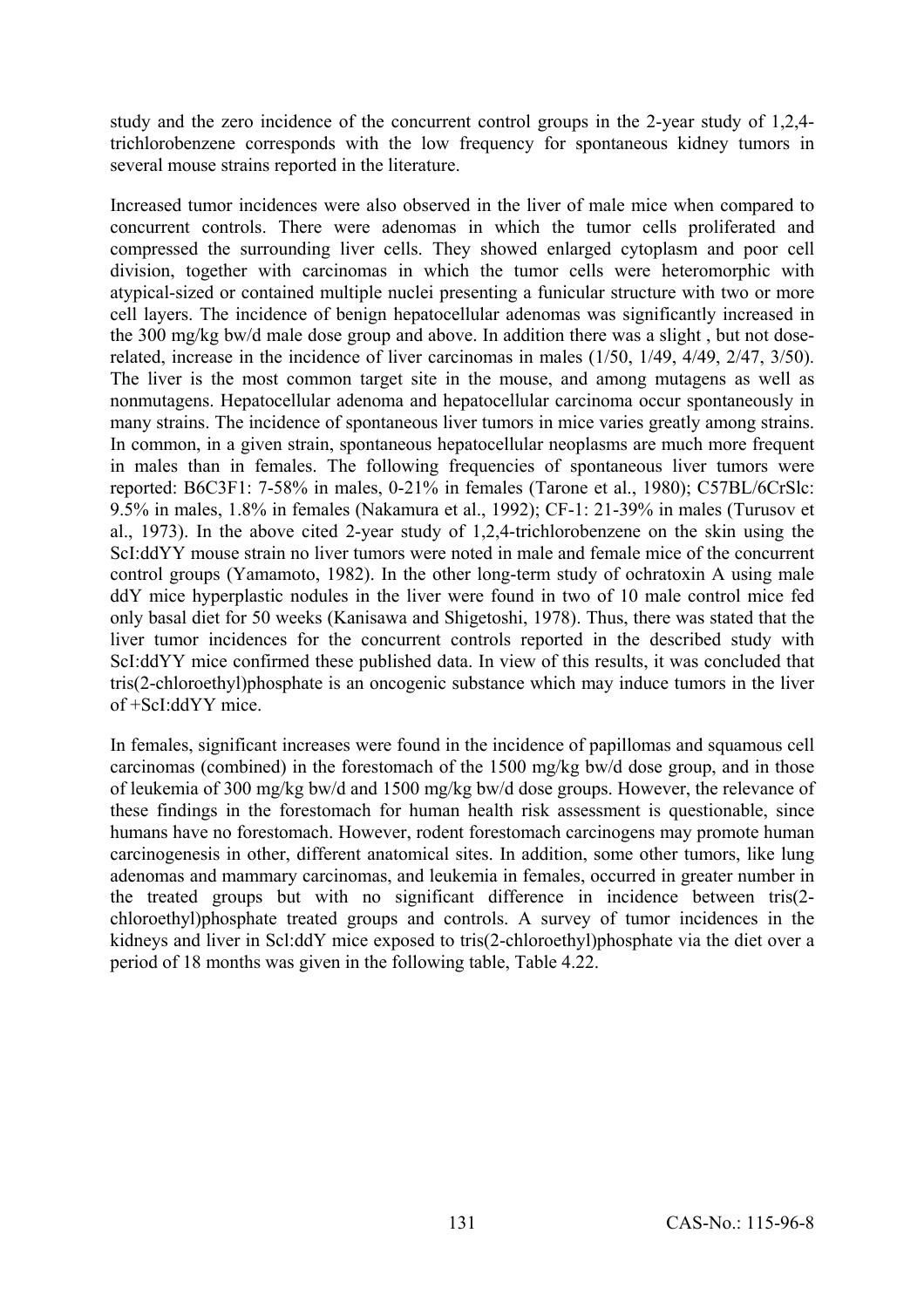### Table 4.22

# Summary table: Incidence of renal cell tumors, and hepatocellular tumors seen in Scl:ddY male mice after an 18 months exposure period via the diet to tris(2-chloroethyl)phosphate (Takada et al., 1989)

| Doses (mg/kg bw/d)                              | $\theta$  | 12         | 60         | 300        | 1500  |  |  |  |
|-------------------------------------------------|-----------|------------|------------|------------|-------|--|--|--|
| <b>Male</b>                                     |           |            |            |            |       |  |  |  |
| <b>Kidney</b>                                   |           |            |            |            |       |  |  |  |
| Adenoma, overall rates <sup>a</sup>             | 0/50      | 0/49       | 0/49       | 2/47       | 9/50  |  |  |  |
|                                                 | $(0\%)$   | $(0\%)$    | $(0\%)$    | $(4.3\%)$  | (18%) |  |  |  |
| Carcinoma, overall rates <sup>a</sup>           | 2/50      | 0/49       | 2/49       | 3/47       | 32/50 |  |  |  |
|                                                 | $(4.1\%)$ | $(0\%)$    | $(4.1\%)$  | $(6.4\%)$  | (64%) |  |  |  |
| Adenoma and                                     | 2/50      | 0/49       | 2/49       | 5/47       | 41/50 |  |  |  |
| Carcinoma, combined <sup>a</sup>                | (4%)      | $(0\%)$    | $(4.1\%)$  | $(10.6\%)$ | (82%) |  |  |  |
| <b>Liver</b>                                    |           |            |            |            |       |  |  |  |
| Adenoma, overall rates <sup>a</sup>             | 3/50      | 4/49       | 3/49       | 10/47      | 16/50 |  |  |  |
|                                                 | (6%)      | $(8.2\%)$  | $(6.1\%)$  | $(21.3\%)$ | (32%) |  |  |  |
| Carcinoma, overall rates <sup>a</sup>           | 1/50      | 1/49       | 4/49       | 2/47       | 3/50  |  |  |  |
|                                                 | (2%)      | (2%)       | $(8.2\%)$  | $(4.3\%)$  | (6%)  |  |  |  |
| Adenoma and<br>Carcinoma, combined <sup>a</sup> | 4/50      | 5/49       | 7/49       | 12/47      | 19/38 |  |  |  |
|                                                 | (8%)      | $(10.3\%)$ | $(14.3\%)$ | $(25.5\%)$ | (82%) |  |  |  |

a Number of tumor-bearing animals/number of animals examined at site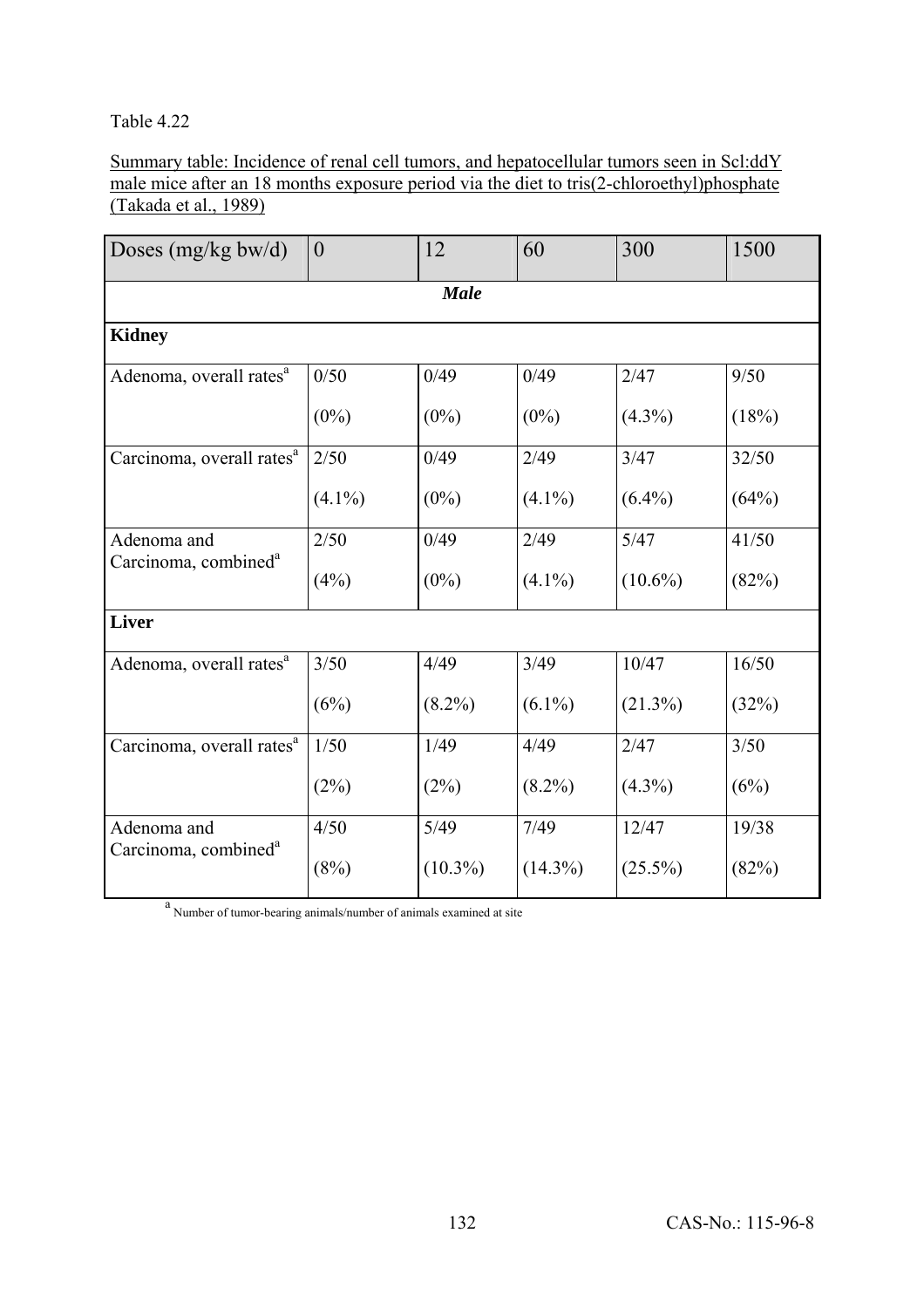Overall, tris(2-chloroethyl)phosphate was clearly carcinogenic following oral administration in male Scl:ddY mice. There were increased tumor incidences in the kidney and liver when compared to the concurrent controls. Clear evidence of carcinogenic activity of tris(2 chloroethyl)phosphate for male Scl:ddY mice was observed by a dose-related increased incidence of tumors in the kidneys at  $\geq 300$  mg/kg bw/d (statistically significantly high incidences of tumors at 1500 mg/kg bw/d); and by an increased incidence of tumors in the liver at ≥60 mg/kg bw/d (statistically significantly high incidences of tumors at ≥300 mg/kg  $b$ w/d).

In summary, the data of the highest dose level of 1500 mg/kg bw/d were excluded from further viewing because the top dose exceeded the MTD (maximum tolerated dose) for this mouse strain shown by reduced survival and reduction in body weight gain (>10%). However, based on the results presented in the employed dose range it was concluded that increased incidence of kidney and liver tumors in Scl:ddY mice occurred at ≥300 mg/kg bw/d in the diet for 18 months. At this dose range increased tumor rates were also determined in the study with B6C3F1. In addition, the tumor incidences of the concurrent controls reported in this mouse study confirmed the published data for spontaneous kidney and liver tumors of other mouse strains. From the data presented it appears that Scl:ddY mice were not particularly more susceptible to renal cell and liver tumors than other mouse strains tested. In consideration of the concurrent controls and control data obtained with the same mouse strain in two other bioassays it is quite evident that the incidences of kidney tumors and hepatocellular tumors of animals of the 300 mg/kg bw/d dose group lie above the frame of the historical data. The data in the kidneys and liver were considered to provide a clear evidence of tris(2-chloroethyl)phosphate induced carcinogenic activity in male Scl:ddY mice. Because of increased rates of renal proliferative lesions and of cell atypia in renal tubule epithelium which were observed in animals treated at  $\geq 12$  mg/kg bw/d, a NOAEL for kidney tumor formation could not established. However, 60 mg/kg bw/d is considered to be the NOAEL for liver tumor formation in this study.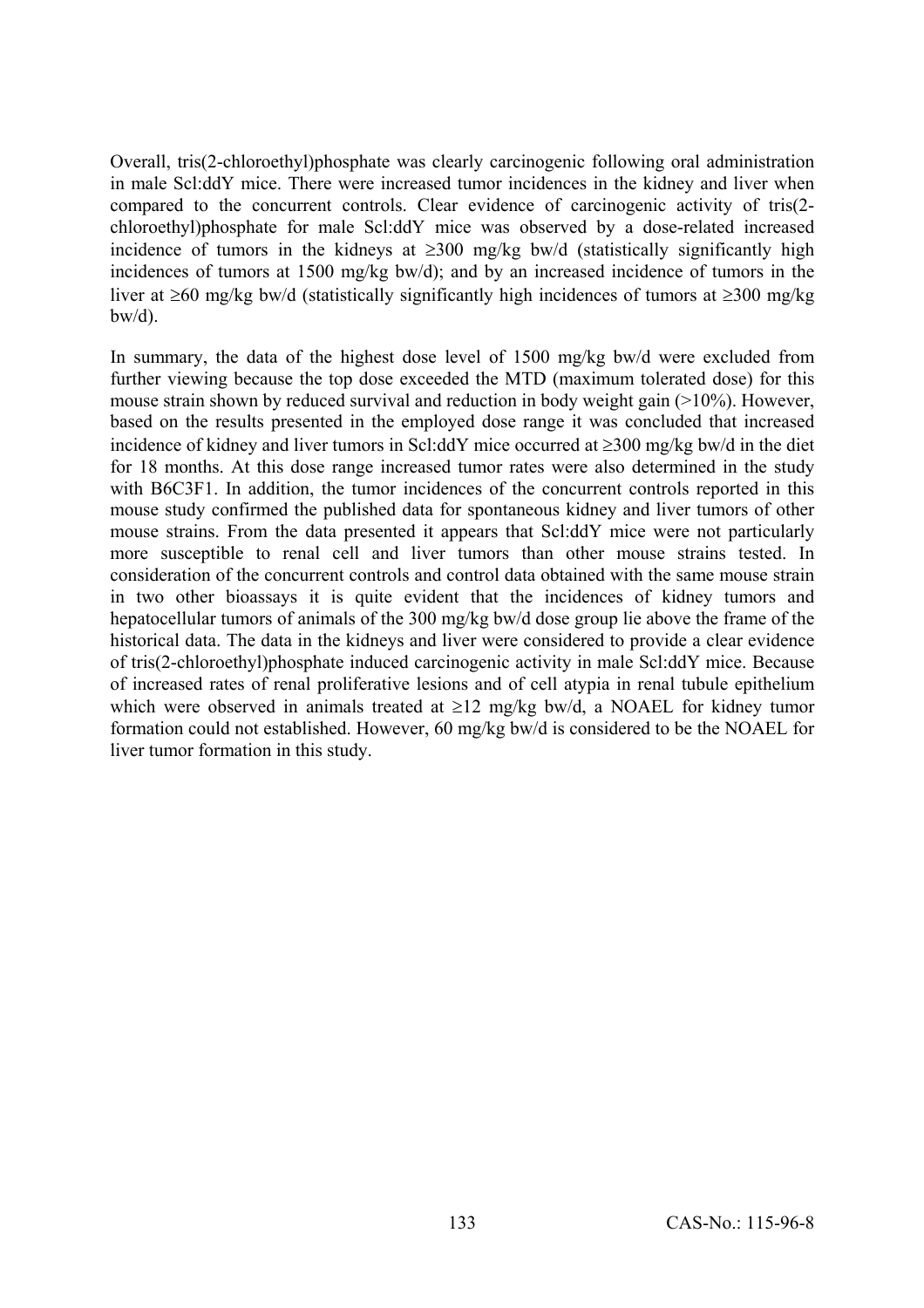### • *Dermal*

# **Mice**

Groups of 25 Swiss mice at 45 days of age were used in an *in vivo* short-term skin test for studying the sebaceous gland suppression and for induction of epidermal hyperplasia. Animals received dorsal applications on days 1, 3 and 5 of tris(2-chloroethyl)phosphate (purity unspecified) at 0, 31.9, 53.2, 74.5 mg in an acetone solution (total dose applied in three applications). Benzo(a)pyrene was used as positive control. The treated skin areas were removed on day 8 and the number of sebaceous glands and the thickness of epidermis were measured by standard procedures. No suppression of the sebaceous glands and no hypoplasia were induced in the skin of mice treated with tris(2-chloroethyl)phosphate. However, data are without relevance within the overall database for the test substance (Sala et al., 1982).

In a short reported study, groups of 32 female mice received skin applications of tris(2 chloroethyl)phosphate (purity unspecified), each of 21 mg per day, in acetone, 2 times/week on shaved skin for 78 weeks. No skin tumors were obtained. One hepatoma and one endometrial sarcoma were found, and an increased incidence of lung adenomas (12/32) was reported. Thus, the test produced no convincing evidence of carcinogenic potential for tris(2 chloroethyl)phosphate by the dermal route. Due to limitations of experimental design (lack of controls) and reporting, no firm conclusion can be made (Sala et al., 1982).

#### Tumor promotion

In addition, tris(2-chloroethyl)phosphate was tested for initiating/promoting activity in Swiss mice by skin application (Sala et al., 1982). Groups of 35 female Swiss mice, nine weeks of age, received skin applications of tris(2-chloroethyl)phosphate (purity unspecified) in acetone to examine its initiating potential. One group of mice received a single application of 71 mg/mouse tris(2-chloroethyl)phosphate followed by applications of 1 µg/mouse tetradecanoyl phorbol acetate (TPA) twice a week for 78 weeks. A control group was treated with TPA alone. The animals were examined regularly and the time of appearance of papillomas and of malignant neoplasms on skin were recorded. Systematic post-mortem and histological examinations were performed on all animals. The incidence of squamous-cell papillomas of the skin was 17/33 (52%) tris(2-chloroethyl)phosphate plus TPA-treated animals and 12/28 (48%) TPA-treated mice; squamous-cell carcinomas of the skin developed in 2/33 tris(2 chloroethyl)phosphate plus TPA-treated animals but none of the TPA-treated controls. The incidences of lung adenomas were 7/33 and 5/28 in tris(2-chloroethyl)phosphate plus TPAtreated and in TPA-treated groups, respectively. Tris(2-chloroethyl)phosphate showed no significant complete carcinogenic, initiating or promoting activity on mouse skin and lung. Nevertheless, the promoting activity and complete carcinogenicity of tris(2 chloroethyl)phosphate in this study could not be evaluated because of the lack of negative controls.

Overall, there are no dermal carcinogenicity studies according to modern test design to tris(2 chloroethyl)phosphate. In the skin test for sebaceous gland suppression and for the induction of epidermal hyperplasia, there was neither a decrease in the number of sebaceous glands nor an increase in the thickness of the epidermis. The findings of the initiation/promotion studies with tris(2-chloroethyl)phosphate showed no significant carcinogenic, promoting or initiating potential on mouse skin and lung. But limitations in study design and reporting do not allow firm conclusions to be drawn.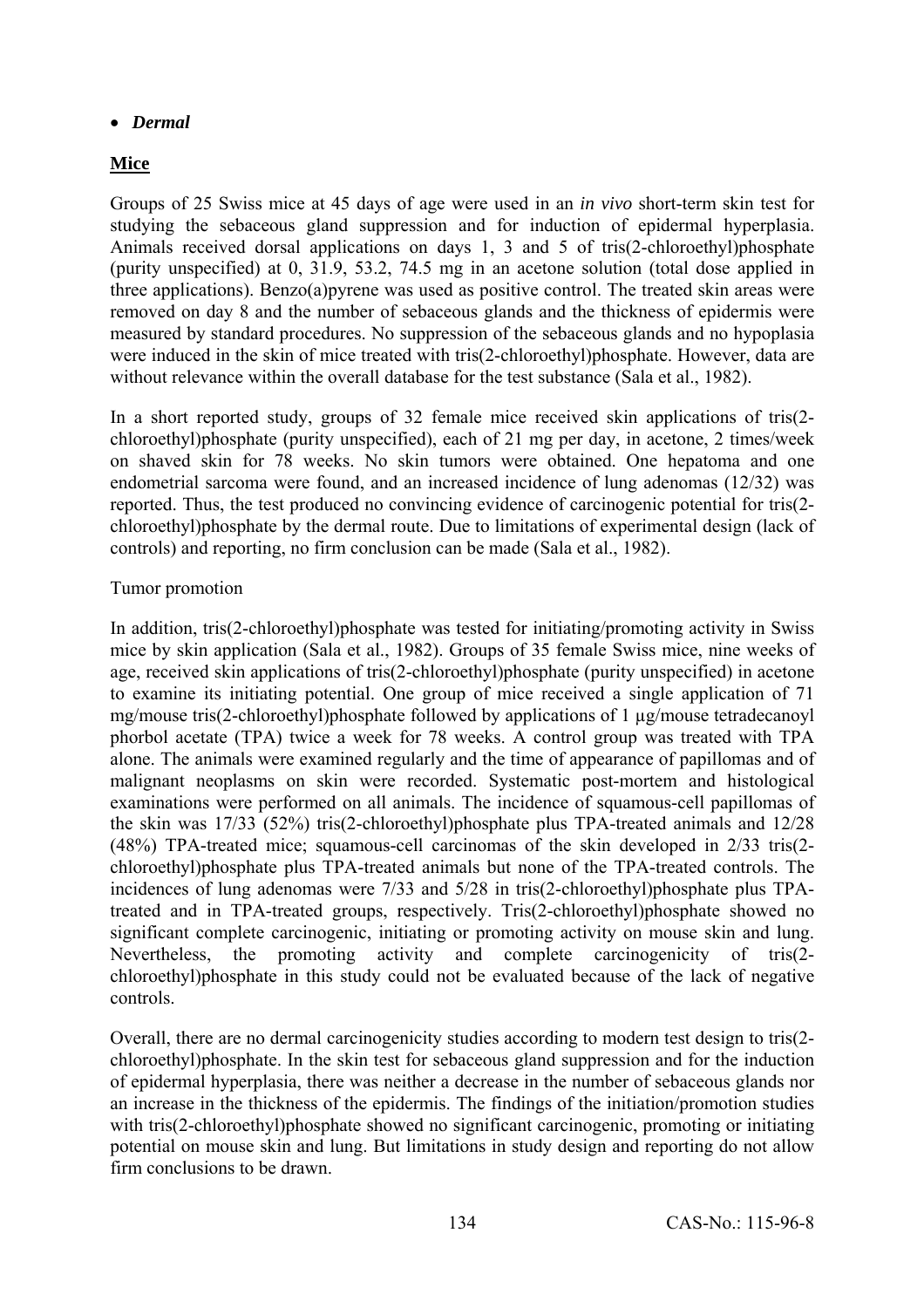#### • *Inhalation*

No information available.

#### **Summary of animal in vivo data on carcinogenicity to tris(2-chloroethyl)phosphate**

There is sufficient evidence for the carcinogenicity of tris(2-chloroethyl)phosphate in experimental animals. There are positive results in two animal species. There were similarities in the target organs. Evidence of carcinogenicity in the kidneys has been observed in both rats and mice. Carcinogenic potential in rats and mice was demonstrated for the oral route. There are standard carcinogenicity oral (gavage) studies using F344/N rats and B6C3F1 mice (NTP 1991, Matthews 1993). There was clear evidence of carcinogenic activity in male and female F344/N rats. In the F344/N rat, tris(2-chloroethyl)phosphate caused an increased incidence of renal tubule adenomas in both males and females after oral administration of 44 mg/kg bw/d and above for up to two years. These adenomas occurred in nearly 50% of male F344/N rats receiving 88 mg/kg bw/d and in 10% of the F344/N males receiving 44 mg/kg bw/d (below the maximum tolerated dose level, MTD). To a lesser extent a statistically significant increase was observed in female F344/N rats (88 mg/kg bw/d: 10%, 44 mg/kg bw/d: 4%). In view of the results obtained in a similar study with B6C3F1 mice it seemed mice are less sensitive than rats to the effects of tris(2-chloroethyl)phosphate, because doses in the carcinogenicity study were about four times greater than those administered to F344/N rats. In the one carcinogenicity study in B6C3F1 mice, evidence of carcinogenic activity for male B6C3F1 mice was obtained by a marginally increased incidence of renal tubule cell neoplasms at 350 mg/kg bw/d (below the MTD). The evidence for carcinogenicity was shown by the increased incidence of tubule cell neoplasms (2 additional adenomas and two hyperplasias in 350 mg/kg bw/d dose male mice) obtained in supplemental evaluation of additional kidney sections. There was an increased incidence of tubule cell neoplasms of 8%, which was outside the overall rates of 0.2-0.42% for the groups of control gavage male mice and the historical control range of 0-2% (NTP 1991). Although the slight increase in tubule cell neoplasms was not statistically significant, the markedly increase in both tubule cell hyperplasia together with cell atypia in renal tubule epithelium in both male and female mice given ≥175 mg/kg bw/d and tubule cell neoplasms are suggestive of a treatment-related effect and are considered to present evidence of carcinogenic activity for male B6C3F1 mice. For female B6C3F1 mice there was an equivocal evidence of carcinogenic activity as shown by a marginal increased incidence of Harderian gland adenomas at the lowest tested doses of 175 mg/kg bw/d and above. The incidences of Harderian gland tumors in both dose groups were greater than those in the concurrent controls and also in historical controls (2.4% NTP 1991; 3.0%, Ihara et al., 1994, 2.8%, Tamano et al., 1988, and 5.1%, Eiben, 2001).

A further carcinogenicity study revealed significant increases in the incidence of tumors in the kidney and liver of male Scl:ddY mice after administration of tris(2 chloroethyl)phosphate in the diet for 18 months. However, this study differs in some respect from published guidelines, but is comparable to OECD TG 451 with acceptable restrictions. Clear evidence of carcinogenic activity of tris(2-chloroethyl)phosphate for male Scl:ddY mice was observed by a dose-related increased incidence of tumors of the kidneys at ≥300 mg/kg bw/d and above; and by an increased incidence of tumors in the livers at ≥60 mg/kg bw/d (statistically significantly high incidences of tumors at 300 mg/kg bw/d (below the MTD), which were each outside the range of concurrent controls and the historical range of other mouse strains (Takada et al., 1989).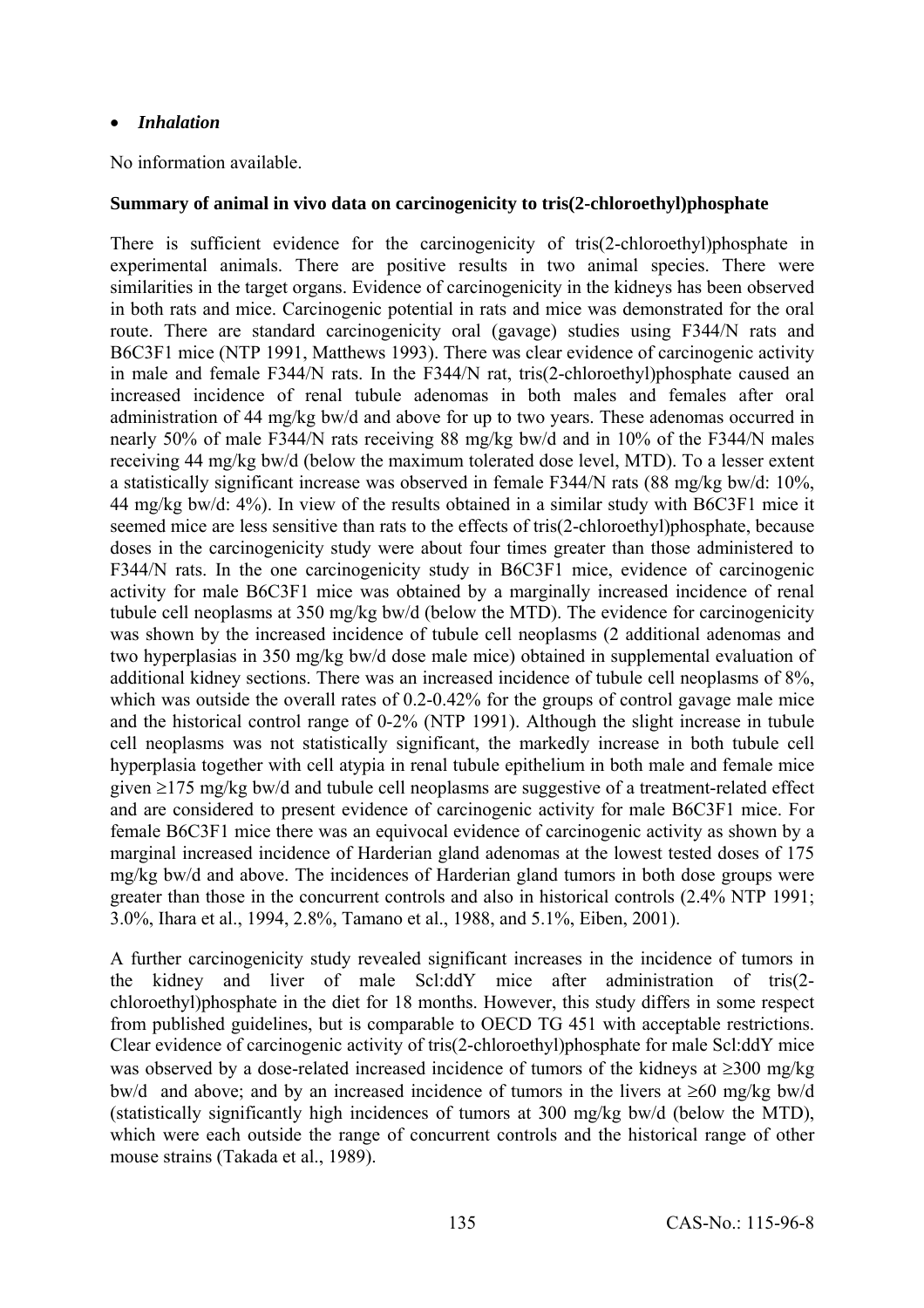There is no report available on the carcinogenicity of tris(2-chloroethyl)phosphate after inhalation.

There are no dermal carcinogenicity studies according to guideline study (OECD, etc.) to tris(2-chloroethyl)phosphate available. The findings that are available are negative, but limitations in study design and reporting do not allow firm conclusions to be drawn.

#### In vitro studies

Cell transformation assays

There are two cell transformation tests to tris(2-chloroethyl)phosphate available.

In a test using SHE cells (without S-9 mix) an increase in the transformation rate was observed, however, without dose-response relationship. Increases over control of 3.3% (1.4 transformed colonies/plate) at 400 µg/ml tris(2-chloroethyl)phosphate and of 1.2% (0.6 transformed colonies/plate) at 500 µg/ml tris(2-chloroethyl)phosphate were measured. At 600 µg/ml tris(2-chloroethyl)phosphate a negative response was observed. Toxic effects were induced at 800 µg/ml (Sala et al., 1982).

Another cell transformation assay (type III foci) using C3H10T1/2 cells was negative with and without S-9 mix up to 1500 µg/ml tris(2-chloroethyl)phosphate. However, the methodology of the test and the results are insufficiently documented (Sala et al., 1982).

Summary on cell transformation tests:

Results of the two cell transformation tests showed controversial findings of tris(2 chloroethyl)phosphate. In the test system with SHE cells (without S-9 mix) an increased transformation rate was noted, however, negative data were described in another test using C3H10T1/2 cells with and without S-9 mix. Nevertheless, these very weak effects in in vitro SCE tests are considered to be without relevance for mutagenicity.

Concern from mutagenicity data:

The conclusion is that there is no relevant evidence for mutagenicity of tris(2 chloroethyl)phosphate as bacterial gene mutation tests were negative, *in vitro* genotoxicity tests with mammalian cells were negative for gene and chromosome mutations, and two valid *in vivo* mammalian micronucleus tests and a Drosophila test were negative.

#### Discussion on carcinogenicity

There is no indication to assume that the tumors induced in rats and mice may be related to primary genotoxic effects. The existence of other/alternative (non genotoxic) mechanisms is assumed.

*Kidney tumors* 

*Evidence in the rat: F344/N rats (male and female) Evidence in the mouse: B6C3F1 mice (male), Scl:ddY mice (male)*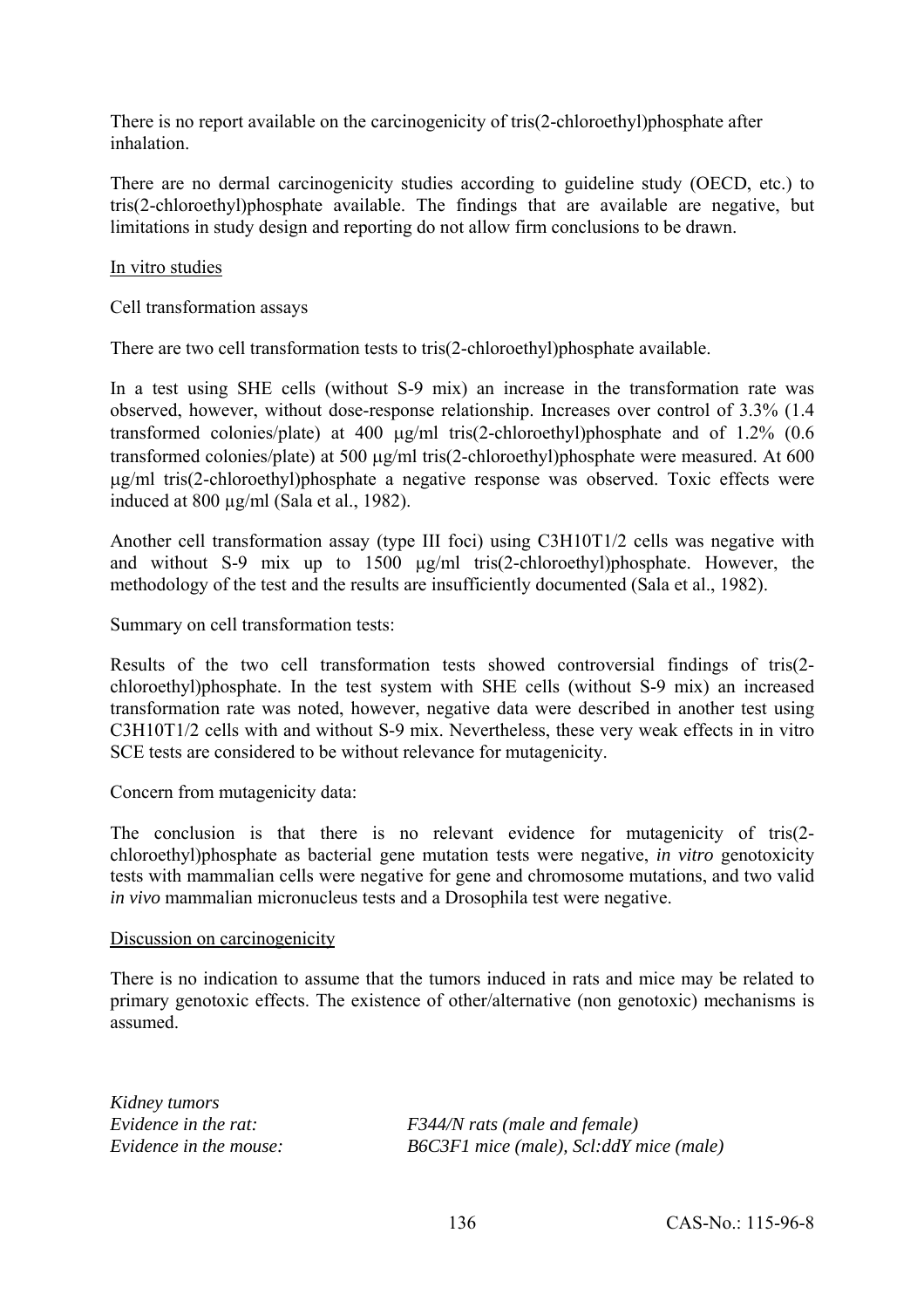In rodent bioassays, the kidney is one of the most frequent sites for the induction of cancer by chemicals, contrasting with the situation in humans where the kidney is an infrequent site of primary cancer development. The main portion of these studies shows positive evidence for male rat kidney tumors; renal tumor induction is a much less frequent response in mice. Whereas, results of the 2-year rat study showed evidence of kidney tumors not only in male F344/N rats but also in females, and in addition, treatment-related kidney tumors were also observed in males of two mouse strains, after treatment for two years in B6C3F1 mice and after 18 months in Scl:ddY mice.

Not all rodent renal carcinogens (or their reactive metabolites) are genotoxic, acting by way of direct adduct formation with kidney DNA. There are also examples of secondary mechanisms of chemical carcinogenesis in rat kidney. It is known that tubules of the renal cortex are particularly vulnerable because this region received about 80% of the renal blood flow. In addition, the proximal tubule cells of the kidney have a high capacity for transporting organic ions and certain other substrates directly from the peritubular circulation into the tubular fluid and vice versa. This process can lead to significant levels of nephrotoxicants within the tubule cell. Next to the liver, the kidney is critical site for biotransformation of many different chemicals, being endowed with enzymatic pathways for carrying out extensive oxidative, reductive, hydrolytic, and conjugative processes. Information from metabolic studies on rats and mice give clues to conditions of action and possible mechanism of action to tris(2-chloroethyl)phosphate showing the kidney as target organ. So, it is assumed that the kidneys were preferentially exposed to large quantities of tris(2-chloroethyl)phosphate distributed by the circulatory system. Most chemicals with tumorgenic activity in rodent kidney require metabolic activation to a reactive species termed the ultimate carcinogen. The knowledge of the biochemical and molecular mechanisms of renal carcinogenesis in rodents is far from complete. The kidney possesses a number of enzymatic functions, which not only represent detoxification or synthetic mechanisms, but are also capable of metabolic activation of chemicals. One of the metabolic pathways involved in the proximal tubules is the cytochrome P450 monooxygenase system.

It has been argued that sustained tissue damage and subsequent cell proliferation is a common predisposing factor for cancer development in rodents, that is dependent on a specific metabolic process, e.g. halogenated alkenes. These chemicals are biotransformed to nephrotoxic metabolites via a multistep pathway involving the cytosolic enzyme β-lyase. The selective renal action of these compounds commences with glutathione S-conjugate formation in the liver, transport of the S-conjugate to the kidney where it is metabolized to a cysteine Sconjugate by one of several brush border enzymes, mainly γ-glutamyltranspeptidase, and finally renal bioactivation by cysteine conjugate β-lyase to yield cytotoxic or mutagenic metabolites. The constant stimulus of cytotoxicity leads to compensatory tissue repair and cell proliferation which in time ends up in the formation of benign renal tumors.

Although there may be interspecies differences at the level of specific enzymes, these various predisposing factors apply equally to humans and to rodents. However, one physiological peculiarity that would predispose the male rat kidney, but not the human kidney, to the carcinogenic action of certain chemicals, is the unique presence in male rats of high urinary levels of a specific protein, namely  $\alpha_{2\mu}$ -globulin. This protein belongs to the lipocailin family, is synthesized in high levels in the male liver, and is involved in an independent secondary tumor induction mechanism in the rat kidney identified in various chemicals that can induce  $\alpha_{2u}$ -globulin nephropathy. These renal carcinogens include a diverse group of chemicals, mainly light hydrocarbons used as fuels and the food constituent *d*-limonene, that are known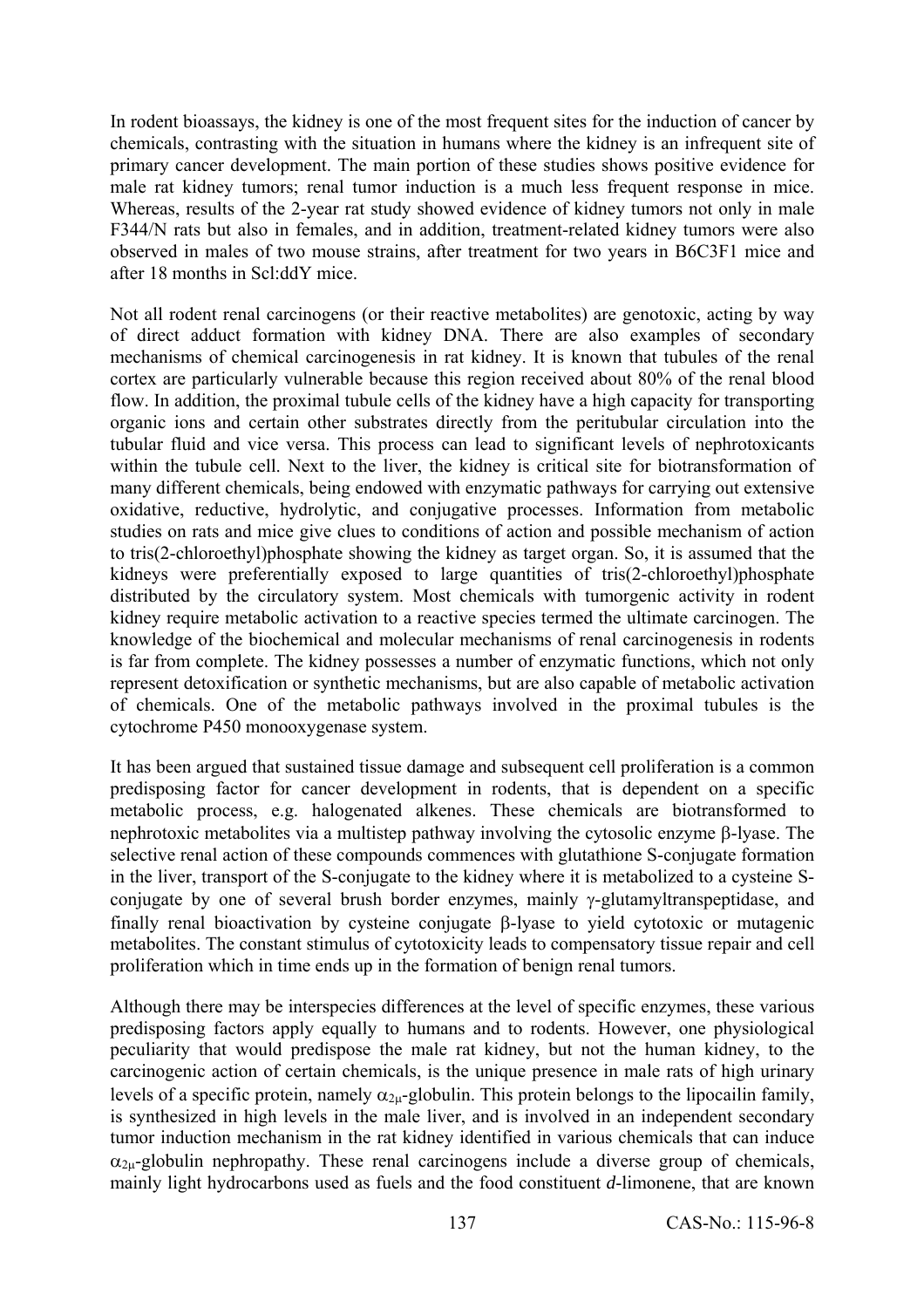to induce a renal syndrome termed hyaline droplet nephropathy involving accumulation of male rat-specific urinary protein,  $\alpha_{2u}$ -globulin. The induction of renal tubule tumors by this diverse group of chemicals only in male rats correlates with the absence of high circulating levels of  $\alpha_{2u}$ -globulin in female rats and the complete absence of  $\alpha_{2u}$ -globulin in male and female mice. In this context, there are no indications of renal tumor development caused by tris(2-chloroethyl)phosphate interactions with  $\alpha_{2}$ -globulin.

Another factor that may predispose the male rat to renal tumor formation is the spontaneous age-related condition encountered in virtually all carcinogenicity bioassays, chronic progessive nephropathy (CPN). CPN is a degenerative condition which affects male rats more severely than females. There is also a sustained regenerative component to CPN because many affected tubules are characterized by a marked increase in proliferative activity, and atypical tubule hyperplasia (a preneoplastic lesion) has been reported to occur in very advanced stages of the disease, e.g. hydroquinone.

In general, humans and rodents develop a similar spectrum of tumor types in the kidney. The main renal tumor types in rats and mice were renal tubule adenoma and carcinoma. Tubule tumors are also the most important kidney tumors in humans. In the kidneys of tris(2 chloroethyl)phosphate exposed F344/N rats and both B6C3F1 and Scl:ddY mice increased tumor rates of the same anatomical site were observed. There were primarily renal tubule adenoma, but carcinoma occurred also. Nevertheless, the mechanism of tumor development in the kidneys of tris(2-chloroethyl)phosphate treated rats and mice remains unclear. Data of gene mutation tests and genotoxicity tests are suggestive to assume that tris(2 chloroethyl)phosphate appears to have no genotoxic potential. A skin-painting carcinogenicity study with one of the possible toxic metabolite 2-chloroethanol failed to demonstrate carcinogenicity. However, renal carcinogens acting through those causing secondary or indirect DNA effects can be assumed to represent equivalent risks for humans. There are no data on the mechanism(s) of toxicity and carcinogenicity action of tris(2chloroethyl)phosphate. It is likely that carcinogenicity would be mediated by non-genotoxic (epigenetic) mechanisms. However, a species-specific mechanism of tumor formation in the kidney was not identified. Perhaps the major factor underlying the renal carcinogenesis is the rate of blood flow through the kidney. This combined with a reactively high metabolic capability suggests a possible step of action in tumor response to tris(2-chloroethyl) phosphate. There is postulated that tris(2-chloroethyl)-phosphate may have induced renal tumors in the F344/N rat secondary via cytotoxicity followed by cell proliferation mechanism e.g. hydroquinone, halogenated alkenes. But, there are data suggestive of evidence of carcinogenicity also in female F344/N rats and in male mice of two mouse strains following chronic exposure to tris(2-chloroethyl)-phosphate. So, the mechanism of tumor formation following tris(2-chloroethyl)-phosphate exposure is not definitively established.

Renal carcinogens acting via a secondary or indirect mechanism involve threshold phenomena for their tumor-inducing or nephrotoxic effects. However, the problem is that there are possibly many different modes of action thought to be involved in the renal tumor formation in tris(2-chloroethyl)-phosphate administered rats and mice. To date, there is a uncertainty identification of the crucial event, especially on the primary toxic effects of concern for tris(2-chloroethyl)-phosphate following development of tumors in animal cancer bioassays. However, the difficulty is that the determination of a threshold dose for nongenotoxic carcinogens is based by fully knowledge of the cascade of effects following interaction of the substance with its biological target(s). For this reason, at present it may be extremely difficult or impossible to identify a threshold for the underlying toxicity of kidney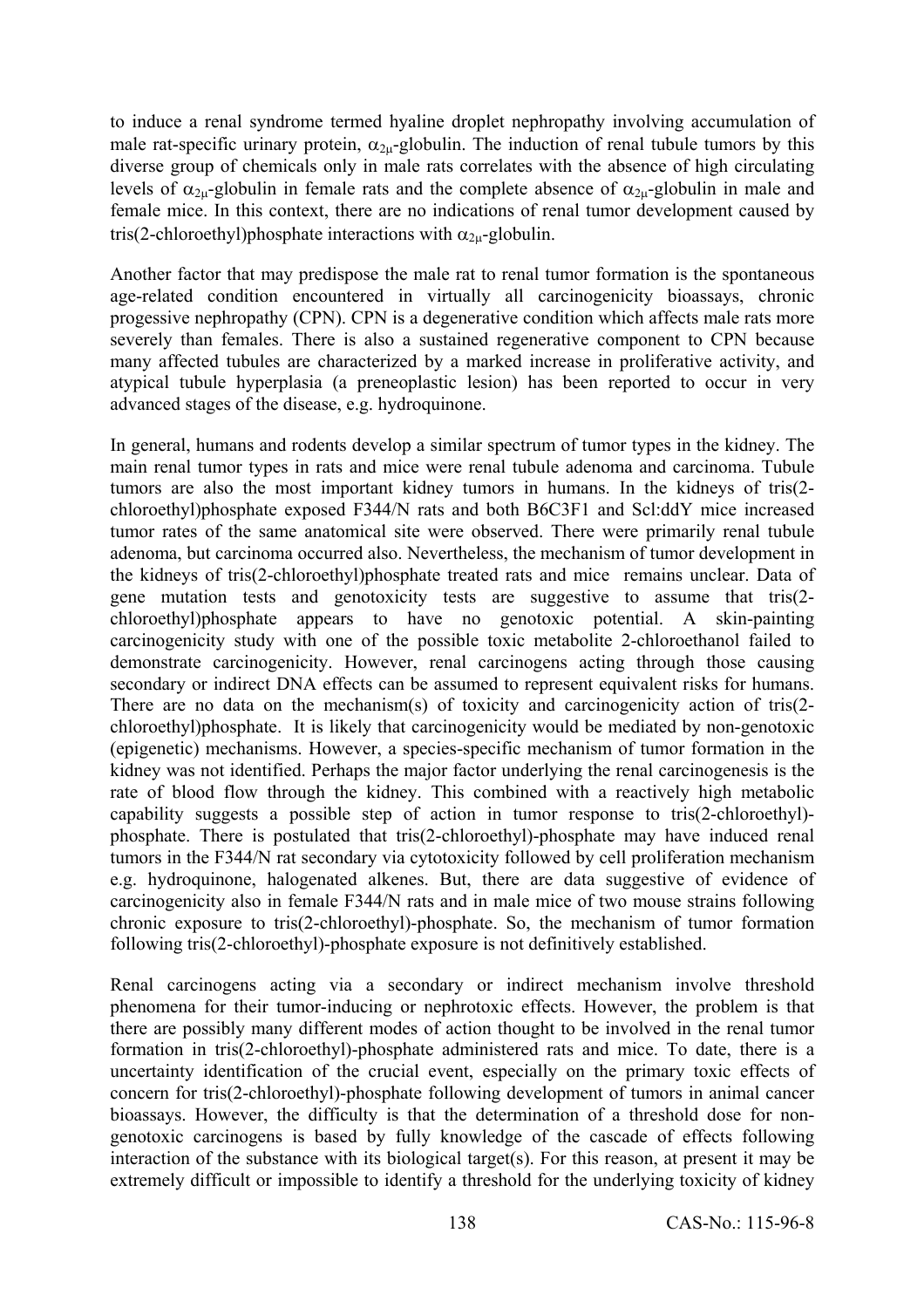tumor development to tris(2-chloroethyl)-phosphate. In F344/N rats tumor formation was observed in animals of both sexes at all dose tested, ≥44 mg/kg bw/d. Based on this data, the NOAEL for kidney tumor formation could not established for male and female F344/N rats (NTP 1991; Matthews 1993). An increased kidney tumor rate and increased incidences of renal tubule hyperplasia were noted in male B6C3F1 mice after treatment with the high dose of 350 mg/kg bw/d for two years whereas increased rates of cellular atypia of renal tubule epithelial cells such as karyomegaly were seen in both male and female mice given  $\geq$ 175 mg/kg bw/d (NTP 1991, Matthews 1993). At 300 mg/kg bw/d, which presented the same dose range seen adenomas in the kidneys in male B6C3F1 mice, an increased incidence of renal tubule adenomas were noted in male Scl:ddY mice after treatment with tris(2-chloroethyl) phosphate in the diet for 18 months. However, findings in the kidneys observed as hyperplasia and hypertrophy of the urinary tubule epithelium together with nuclei enlargement were determined in male Scl:ddY mice fed at ≥12 mg/kg bw/d when compared to controls (Takada et al., 1989). Therefore, a NOAEL for tumor formation in the kidney could not be established. Overall, no conclusion can be drawn about the relevance of these tumors to humans due to the lack of knowledge of the possible mode of action. However, considering all available data, the relevance to humans is probably very significant.

#### *Liver tumors*

*Evidence in the mouse: Scl:ddY mice (male)* 

Due to its anatomical position and its enzymatic content, the liver is the organ most frequently affected in toxicological studies on rodents and is also the organ most frequently affected in carcinogenicity studies in rats and mice. The mechanism of tumor development in the liver of tris(2-chloroethyl)phosphate treated Scl:ddY mice was not studied.

Non-genotoxic mouse liver carcinogens are known to have different mode of action. In the literature a link between persistent liver damage and the development of liver tumors was discussed for non-genotoxic carcinogens. This phenomenon is not unique to the liver since necrosis and regeneration are associated with a high incidence of tumors in other organs, notably urothelium (Grasso 1987a, 1987b). Special tests examining the effect of subcellular injury on the turnover rate of liver cells were not done in the presented mouse study.

In addition, there are also some non-genotoxic compounds inducing liver enlargement and mitogenesis without unequivocal signs of hepatotoxicity. There was discussed that the early phases of hepatomegaly are associated with mitogenic effects that can be measured as cell in S-phase within the first few days of administration. The later stages of hepatomegaly appear to be associated more with cellular hypertrophy. Further, sustained hepatomegaly induced by chemicals is associated with proliferation of the smooth endoplasmatic reticulum (SER), peroxisomes and the induction of a range of liver enzymes. There were no results available that such mode of action or potential interaction of modes of action may operate in tris(2 chloroethyl)phosphate treated mice.

In summary, at present there is no clear data on the mechanism of liver carcinogenesis by tris(2-chloroethyl)phosphate in the male Scl:ddY mice. However, it is conceivable that liver cell damage and feature of the hepatic reparative response may be responsible for tumor production to tris(2-chloroethyl)phosphate. In the study with Scl:ddY mice local necrosis, and vacuolation of liver cells were observed in all treatment groups ( $\geq 12$  mg/kg bw/d) but including the controls whereas no such findings were reported from the other mouse study.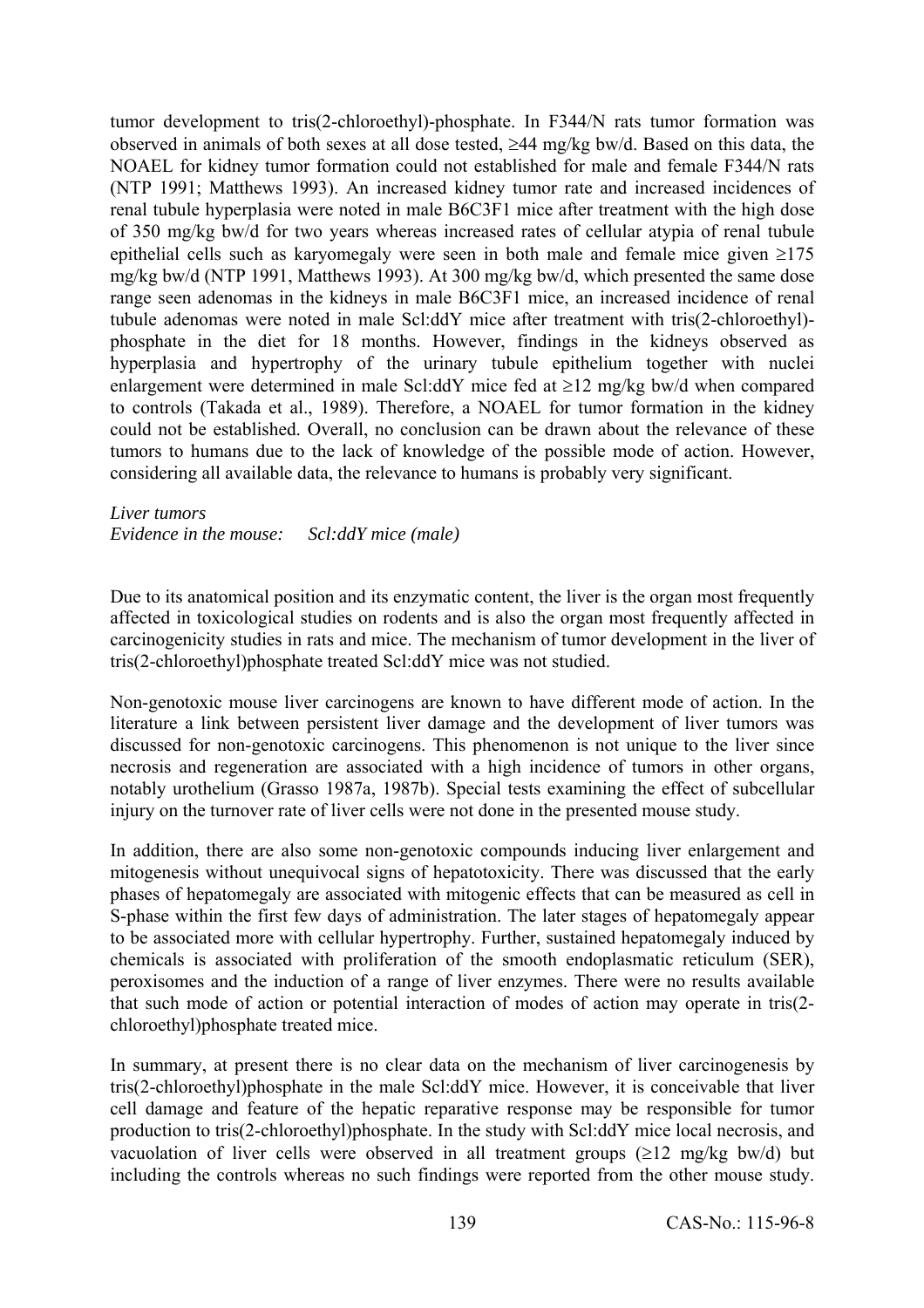Based on the results presented there was stated that tris(2-chloroethyl)phosphate is an oncogenic substance which may induce tumors in the liver of male ScI:ddYY mice. The dose level of 60 mg/kg bw/d is considered to be the NOAEL for tumor formation in the liver. Overall, no conclusion can be drawn about the relevance of this tumors to humans due to the lack of knowledge of the possible mode of action. However, considering all available data, the relevance to humans is probably significant.

*Harderian gland tumors Evidence in the mouse: B6C3F1 mice (female)* 

The Harderian gland is one of the few organs that is unique to a limited number of animal species; for example, primates do not have Harderian glands. Harderian gland neoplasms are not an unusual finding in mice; the incidence of this tumor, as with most other neoplasms of mice, increases with age. Because of the post-orbital location of the gland, large tumors can cause exophthalmos. In the 2-year study on B6C3F1 mice, an equivocal evidence of carcinogenic activity as shown by a marginal increased incidence of Harderian gland adenomas in females was noted at the lowest tested doses of 175 mg/kg bw/d tris(2 chloroethyl)phosphate and above. However, the actual incidence of neoplasms of this gland in this study was under-reported because microscopy was performed only on those glands which had visible gross lesions (NTP 1991, Matthews 1993). In conclusion, the incidences of Harderian gland tumors in both dose groups of females were greater than those in the concurrent controls and also in historical controls (2.4%, NTP 1991; 3.0%, Ihara et al., 1994, 2.8% Tamano et al., 1988, and 5.1% Eiben, 2001).

Due to the fact that the Harderian gland has no human counterpart and in absence further relevant information of the possible mode of action these tumors are considered of no relevance to humans.

### **4.1.2.8.2 Human data**

No data are available.

### **4.1.2.8.3 Summary and conclusion on carcinogenicity**

From animal data it is obvious that there is a cancerogenic potential of tris(2 chloroethyl)phosphate. There are relevant guideline cancer studies using F344/N rats and B6C3F1 mice available (NTP 1991, Matthews 1993). In addition data of a diet study for 18 months using Scl:ddY mice comparable to guideline study with acceptable restrictions is available (Takada et al., 1989).

Carcinogenic potential of tris(2-chloroethyl)phosphate in rats and mice was demonstrated for the oral route.

Tris(2-chloroethyl)phosphate caused primarily benign tumors but also and malignant tumors in the kidney in F344/N rats (males and females) and also in male mice of two mouse strains (B6C3F1, Scl:ddY). Rats and mice of both strains developed a similar spectrum of tumor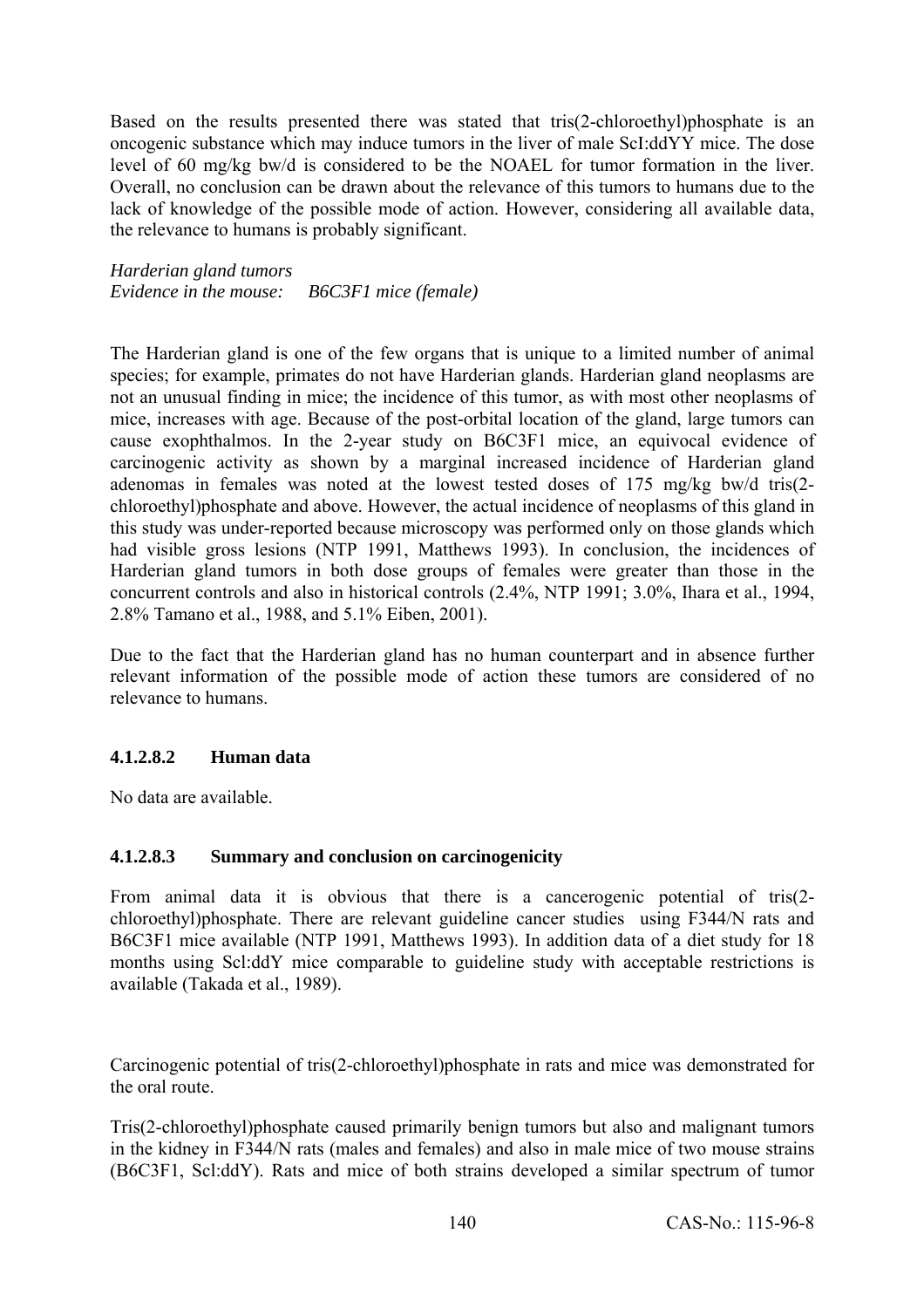types in the kidneys. Additionally tumor development after tris(2-chloroethyl)phosphate treatment was seen in the liver of male in Scl:ddY mice, and in Harderian gland of B6C3F1 female mice, respectively. The data in the kidneys were considered to provide a clear evidence of tris(2-chloroethyl)phosphate induced carcinogenic activity in male Scl:ddY mice. Because of increased rates of renal proliferative lesions and of cell atypia in renal tubule epithelium which were observed in animals treated at  $\geq 12$  mg/kg bw/d, a NOAEL for kidney tumor formation could not established. Thus, for risk characterisation purposes a LOAEL of 12 mg/kg bw/d is brought forward for tumor formation.

An increased incidence of renal tubular cell adenomas and carcinomas was observed in male and female F344/N rats at  $\geq 44$  mg/kg bw/d (below MTD); statistically significantly high incidences of tumors at 88 mg/kg bw/d (NTP 1991, Matthews 1993). In male B6C3F1 mice increased incidences of renal tubule cell neoplasms and of renal tubule cell hyperplasia were reported at 350 mg/kg bw/d (below MTD). In addition, increased rates of cellular atypia of renal tubule epithelium cells such as karyomegaly were noted in both male and female mice given ≥175 mg/kg bw/d (NTP 1991, Matthews 1993). Dose-related increased incidence of tumors in the kidneys were also seen in male Scl:ddY mice fed diet concentrations of 300 mg/kg bw/d (below MTD) and above for 18 months. Also in male Scl:ddY mice statistically significantly high incidences of tumors (adenomas and carcinomas) in the liver were noted at 300 mg/kg bw/d (below MTD) and above. In female B6C3F1 mice marginally increased incidence of Harderian gland adenomas was seen at the lowest tested doses of 175 mg/kg bw/d and above (NTP 1991, Matthews 1993).

No species-specific mode of action for tris(2-chloroethyl)phosphate carcinogenesis was identified.

A reasonable threshold mechanism could not be identified for all tumors and tumor sites. Cytotoxicity was assumed as underlying mode of carcinogenesis in the kidney although indications on cytotoxicity, inflammation or the involvement of apoptosis are presently absent or not available. However, signs of increased proliferation and karyomegaly of renal tubule epithelial cells were seen in F344 rats of both sexes at ≥44 mg/kg bw/d and in male B6C3F1 mice at ≥175 mg/kg bw/d (NTP 1991, Matthews 1993) as hyperplasia and hypertrophy of the urinary tubule epithelium together with nuclei enlargement in male Scl:ddY mice fed at  $\geq$ 12 mg/kg bw/d for 18 months (Takada et al., 1989). No other non-genotoxic mode of action was identified.

Persistent cell damage and development of tumors was also discussed for non-genotoxic modes in the liver. In the study with Scl:ddY mice local necrosis, and vacuolation of liver cells were observed in all treatment groups  $(\geq 12 \text{ mg/kg bw/d})$ . However, other non-genotoxic modes might be suspected, but not yet verified. A NOAEL for the cytotoxic effects was not established, and also not for cell proliferation mechanism.

The carcinogenic effect of tris(2-chloroethyl)phosphate is thought to be related to nongenotoxic (epigenetic) mechanisms.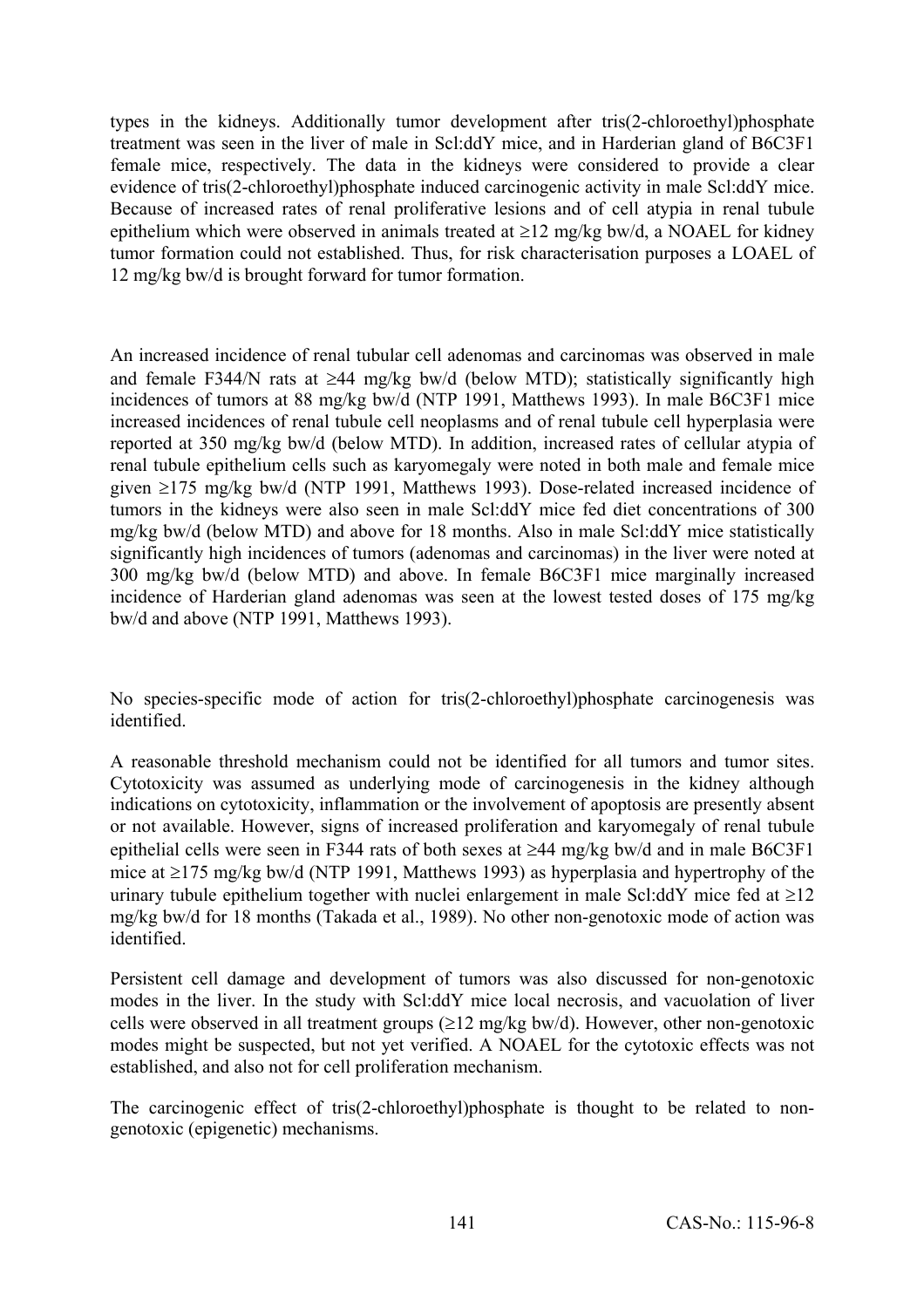According to the decision of the EU C&L WG tris(2-chloroethyl)phosphate will be classified as a carcinogen, category 3 and labelled as Harmful, Xn, R 40.

# **4.1.2.9 Toxicity for reproduction**

# **4.1.2.9.1 Fertility impairment**

# Animal studies

Tris(2-chloroethyl)-phosphate (purity  $\geq$  98 %) was investigated for possible impairment of reproduction and fertility in CD-1 mice in a study using the reproductive assessment continuous breeding protocol (RACB) by oral administration (gavage) at dose levels of 175, 350 and 700 mg/kg bw/d (Gulati et al., 1991). The dose levels used during this study had been obtained from a preceding 14-day treatment dose finding study. At the beginning of the continuous breeding phase, groups of 40 pairs were used for the control (corn oil) and of 20 pairs for the treated groups. Animals were treated for a total of 18 weeks (1 week before mating, 14 weeks held as breeding pairs and three weeks thereafter). The last litters born during the holding period following the continuous breeding phase were reared by their dams until weaning, after which treatment of these F1 animals was initiated by the same route and at the same concentration as F0 parental animals. At the age of  $74 + 10$  days 20 non-sibling F1 animals per treatment group were mated for 1 week and held until delivery. In addition, a separate one-week crossover mating trial had been performed to determine the affected sex. This mating trial consisted of three groups of 20 pairs each: control males x control females, control males x 700 mg/kg bw/d treated females, 700 mg/kg bw/d treated males x control females. Endpoints evaluated during the continuous breeding study were clinical signs of toxicity, parental body weight, parental average water consumption during representative weeks, fertility (number of pairs producing a litter/number of breeding pairs), number of litters/pair, number of live pups/litter, proportion of pups born alive, sex of live pups and the pup body weight immediately after birth. At necropsy of the animals the livers, kidneys, testes, epididymides, prostate, seminal vesicles with coagulating glands and ovaries were weighed and fixed for histopathological evaluation. The endpoints evaluated for the F1 animals and for those of the crossover mating trial were the same as for the continuous breeding part of the study. In addition, for these two latter parts of the study also epididymal sperm motility, sperm morphology, sperm count and estrual cyclicity were evaluated.

F0 animals (continuous breeding phase):

No treatment related mortalities were observed and no clinical signs were reported. Water consumption in the treated groups was similar to that of the controls. Mean body weight of the animals (combined males and females) was similar in comparison to the controls during the mating and holding period. All pairs were fertile in terms of delivering at least one litter. However, while there was no difference between the 175 mg/kg dose group and the control in the number of pairs producing five consecutive litters (17/19 versus 35/38 in the controls) during the continuous breeding phase, the number of pairs producing a  $5<sup>th</sup>$  litter was statistically significantly reduced in the 350 mg/kg dose group (13/18 versus 35/38 in the controls). This effect was even more pronounced in the high dose treated groups. No  $4<sup>th</sup>$  or  $5<sup>th</sup>$ litter at all was produced in the 700 mg/kg dose group, only 2 out of 18 pairs delivered a 3<sup>rd</sup> litter and also the number of pairs producing a  $2<sup>nd</sup>$  litter was statistically significantly reduced (12/18 versus 37/38 in the controls). TCEP treatment also revealed a dose related decrease in the average numbers of live pups/litter which was statistically significantly reduced at the 350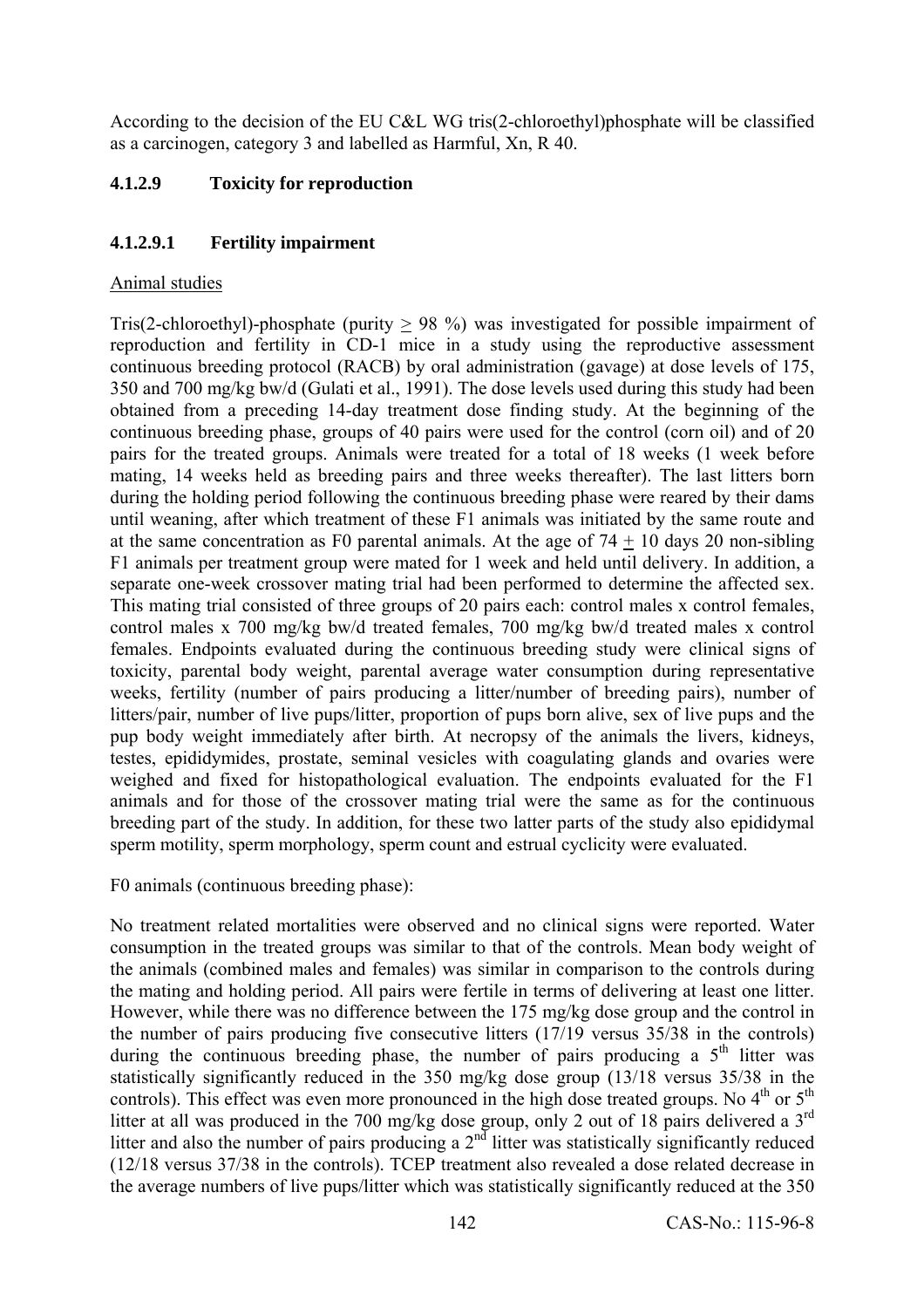mg/kg dose group for the 3<sup>rd</sup> (9.3  $\pm$  0.9 pups/litter versus 13.1  $\pm$  0.7 pups/litter in the control),  $4<sup>th</sup>$  and 5<sup>th</sup> litter and at the 700 mg/kg dose group for the  $2<sup>nd</sup>$  (4.3 + 1.1 pups/litter versus 13.1)  $+ 0.6$  pups/litter in the control) and  $3^{rd}$  litter. Absolute pup birth weights were increased in the mid and high dose groups, however, the differences were not statistically significant when adjusted for litter size. The cumulative days-to-litter values were significantly greater for the second litter in the 700 mg/kg/d dose group  $(65.9 + 6.4$  days) in comparison to the control group  $(40.8 + 0.3$  days).

F1 generation (last litters from continuous breeding phase):

Since poor fertility and pup survival in the 700 mg/kg/d group left insufficient animals for the second generation only the 175 and 350 mg/kg/day treated dose groups were performed. No treatment related effects were seen for the body weights of both male and female parental animals and for their water consumption data. Percentage of pregnant (90%) and fertile (90%) pairs in the 175 mg/kg dose group were comparable to that of the controls (85%, resp. 89%). In the 350 mg/kg dose group percentages of pregnant (70%) and fertile (70%) pairs were decreased, but ratios were not statistically significantly different from the controls. The average number of live pups/litter was statistically significantly reduced in the 350 mg/kg dose group (7.6  $\pm$  1.1 pups/litter versus 11.4  $\pm$  0.5 pups/litter in the control) and less male pups were found in both of the treated groups when compared to the controls.

Cross over mating trial:

Pregnancy and fertility indices were statistically significantly lower in the high dose treated male/control female group in comparison to both the control male/control female group or the control male/high dose treated female group. Only one out of 18 pairs of the high dose treated male/control female group produced a litter. Average number of live pups/litter were statistically significantly lower in both of the treated groups (from treated males: 3.0 pups/litter; from treated females:  $7.2 + 0.9$  pups/litter) in comparison to the control  $(10.3 +$ 0.7 pups/litter).

Necropsy results on organ evaluation:

At daily doses of 700 mg/kg bw the males of the cross over mating trial revealed statistically significantly higher absolute and relative liver weights, statistically significantly lower absolute and relative kidney/adrenal and right testis weights and statistically significantly lower absolute right epididymides weights. At daily doses of 350 mg/kg bw the parental F1 males showed statistically significantly lower absolute and relative right epididymides weights. At 175 mg/kg/d no differences were observed in the parental F1 males for right caudal, right epididymal and right testes weights in comparison to the controls. At daily doses of 700 mg/kg bw the females of the cross over mating trial revealed statistically significantly lower absolute and relative kidney/adrenal weights. At daily doses of 350 mg/kg bw the parental F1 females showed statistically significantly increased absolute kidney/adrenal weights. No effects on the evaluated organ weights were observed at the 175 mg/kg/d dose level.

Sperm evaluations:

At daily doses of 700 mg/kg bw evaluated from the cross over mating trial epididymal sperm density per gramme caudal tissue was statistically significantly reduced to about 810 x  $10<sup>6</sup>$  in comparison to controls (about 1223 x  $10<sup>6</sup>$ ), percentage epididymal sperm motility was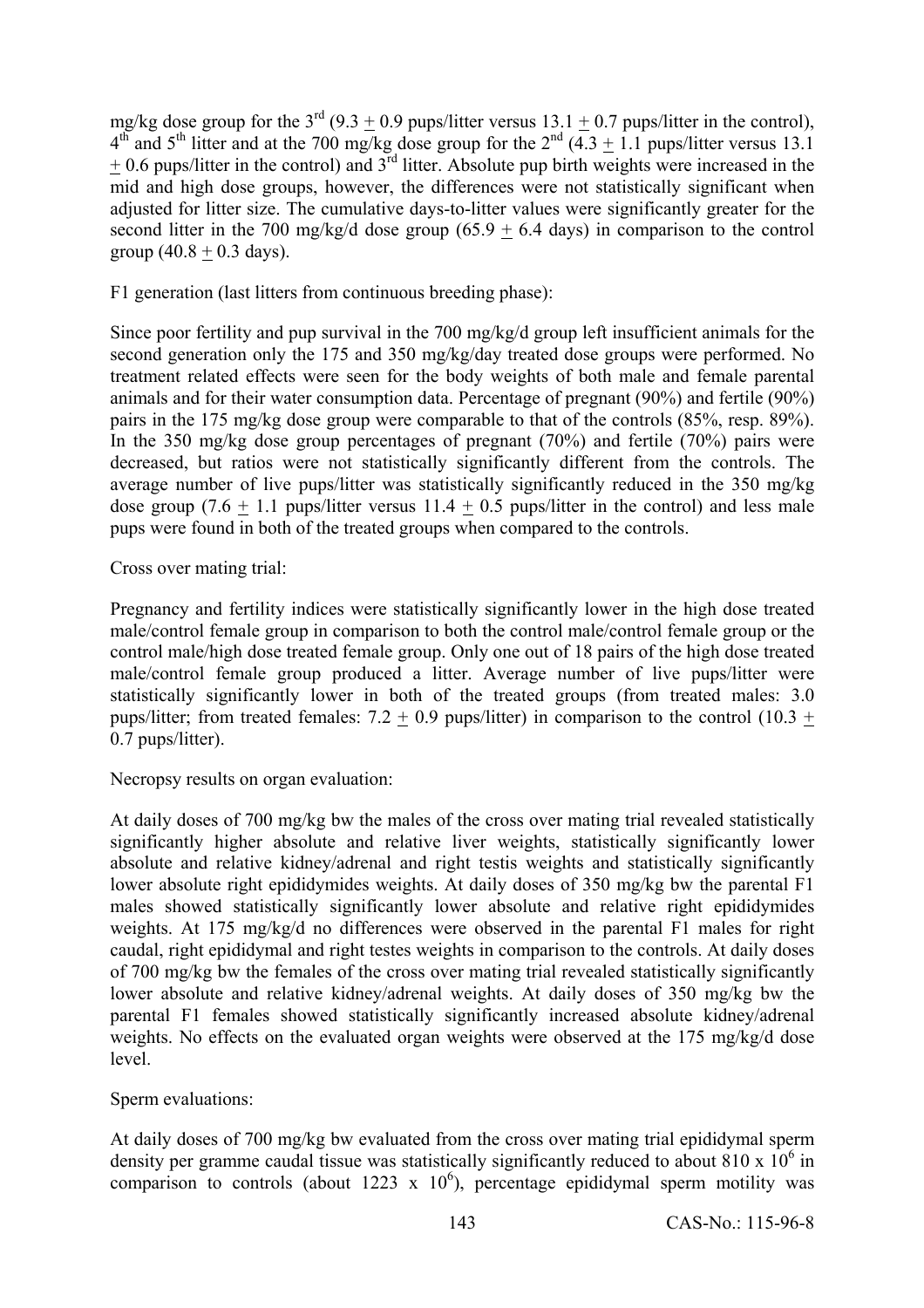statistically significantly reduced to about 35% in comparison to the controls (about 78%) and percentage abnormal sperm was statistically significantly increased to about 32 % (controls: 9 %). Also, testicular spermatid head count data revealed statistically significant reduction in average spermatid count and total spermatid heads per gramme testis tissue. At daily doses of 350 and 175 mg/kg bw evaluated in the parental F1 animals no differences were observed for percentage epididymal sperm motility, epididymal sperm density and percentage abnormal sperm in comparison to the control groups

Vaginal cytology evaluations:

Neither for the 700 mg/kg/d dose level evaluated in females during the cross over mating trial nor for the 350 and 175 mg/kg/d dose level evaluated in the F1 females any effects on average estrous cycle length or estrual cyclicity had been revealed.

In a further study (Gulati and Russel, 1985, Morrissey et al. 1988) tris(2-chloroethyl) phosphate was evaluated for effects on sperm parameters and on vaginal cytology (SMVC evaluations) in F-344 rats and in B6C3F1 mice. This study is indicated to have been part of NTP-sponsored 13-week subchronic tests in rodents. Groups of ten male and female animals were treated by gavage with doses of 44, 175, and 700 mg/kg/d (mice) and with 22, 88, and 175 mg/kg/d (rats) for approximately 18 weeks. Endpoints determined for the males at necropsy included right testis weight, right epididymal weight, right caudal weight, sperm motility, sperm number per gramme caudal tissue and sperm morphology, and for the females estrual cyclicity . In male B6C3F1 mice tris(2-chloroethyl)-phosphate administered at doses of 44 and 175 mg/kg bw/d had no significant effect on whole body weight, right caudal, right epididymal, or right testis weights and on sperm motility, sperm count, or on the incidence of abnormal sperm in comparison to controls. At 700 mg/kg bw/d a significant decrease was noted with respect to right epididymal and right testicular weights. Furthermore, at this dose level the average sperm count per gramme caudal tissue was statistically significantly decreased and the incidence of abnormal sperm was statistically significantly elevated relative to the control values. In male F-344 rats tris(2-chloroethyl)-phosphate administered at doses of up to and including 175 mg/kg bw/d had no significant effect on whole body weight, right caudal, right epididymal, or right testis weights, or on the incidence of abnormal sperm. At 175 mg/kg bw/d sperm count was significantly higher in comparison to the controls, whereas percent sperm motility as slightly decreased (77% versus control value of 89%). In female F-344 rats tris(2-chloroethyl)-phosphate treatment had no apparent effect on estrual cyclicity. In female B6C3F1 mice an increased length of the estrous cycle and variations in the relative frequencies of estrous stages were found for the 44 and 175 mg/kg bw/d groups, however, not at the high dose group.

Three studies with repeat administration of TCEP (Stauffer 1980a, Takada et al., 1989 and NTP 1991) gave some further hint that the male reproductive system might be a target (cf. chapter 4.1.2.6, Table 4.11).

# **4.1.2.9.2 Developmental toxicity**

# Animal studies

Teratogenic effects of tris-(2-chloroethyl)phosphate were investigated in fetuses and offspring of Wistar rats (Kawashima et al., 1983, summary available only). The substance (suspended in olive oil) was given by gavage to pregnant dams day during days 7 to 15 of gestation. Each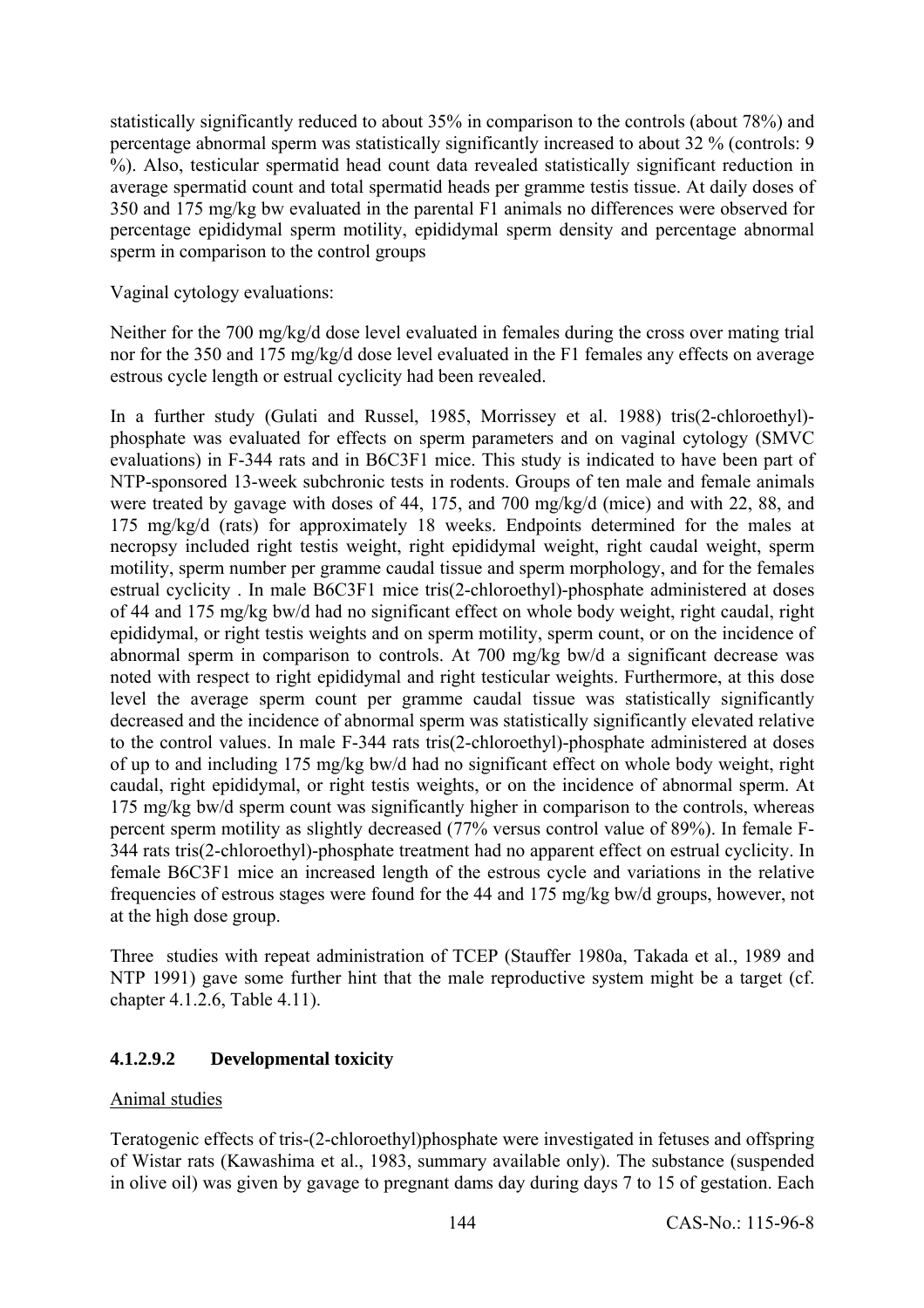group consisted of 23-30 animals and received doses of 50, 100, and 200 mg/kg bw/d. No changes in maternal body weight gain, food consumption and general appearance were found in the groups of 50 and 100 mg/kg. At the highest dose level of 200 mg/kg 7 out of 30 dams died. Also maternal food consumption was markedly depressed and clinical symptoms such as piloerection and general weakness were recorded. It is reported that on the 20th day of gestation there was no increase in embryonic/fetal death and/or gross malformations attributable to treatment with tris(2-chloroethyl)phosphate at any dose level examined. There was a small increase in skeletal variations (cervical ribs, varied sternebrae, lumbar ribs) at the two higher dose levels. In the postnatal examination, the development of the offspring in all groups examined was well maintained without any disorders attributable to the treatment in morphological examination and in some functional tests such as open field, water maze, rota rod, slop test, pain reflex and Peyer´s reflex examinations. The authors concluded that tris(2 chloroethyl)phosphate had been revealed not to be teratogenic in rats even at maternally toxic doses.

With regard to the developmental study of Kawashima et al. (1983) death of 7 dams out of 30 was reported to have occurred during gestational days 10 to 14. For the latter ones, slight piloerection and weakness and explicitely no signs of intoxication were reported. Animals had not been necropsied or further investigated. Maternal death, however, was obviously of no impact, since development of the conceptus as well as postnatal development of the offspring of the 23 dams that were carried on from the 200 mg/kg dose group remained unaffected.

Tris(2-chloroethyl)phosphate was also included in the evaluation of a total of 60 chemicals within a Chernoff-Kavlock screening assay on CD-1 mice (Hardin et al., 1987). Dams had been treated by gavage during g.d. 6 to 13 with 940 mg/kg bw/d. Maternal weight gain was significantly less in treated dams in comparison to controls. However, there were no effects on the number of viable litters, live born/litter, percentage survival, birth weight and weight gain of the pubs.

### Human data

No data available.

### Other information

From a very poorly documented study (Shepel´skaja and Dyschinewitsch, 1981) it is reported, that male rats (strain and group size not specified, details of the test protocol not provided) were kept in inhalation chambers with a volume of 200 l and during a course of 4 months were exposed to TCEP concentrations (no further data on chemical identity/purity or vapour generation provided) of 0.5 or 1.5 mg/m<sup>3</sup>. During the course of the study, males were mated (no further information provided) to check reproductive function, and pregnant females investigated on day 21 of gestation. As a result, it is reported that spermatology on males from the 1.5 mg/m<sup>3</sup> exposure group revealed no change in the number of sperm, however a diminution in the number of actively motile sperm, yet with unimpaired duration of motility. No changes were reported for the  $0.5 \text{ mg/m}^3$  exposure group. Indication on some abnormal sperm morphology were reported, however sperm head morphology was unaffected. Histology of the testes reported a slight increase in the spermatogenesis index in both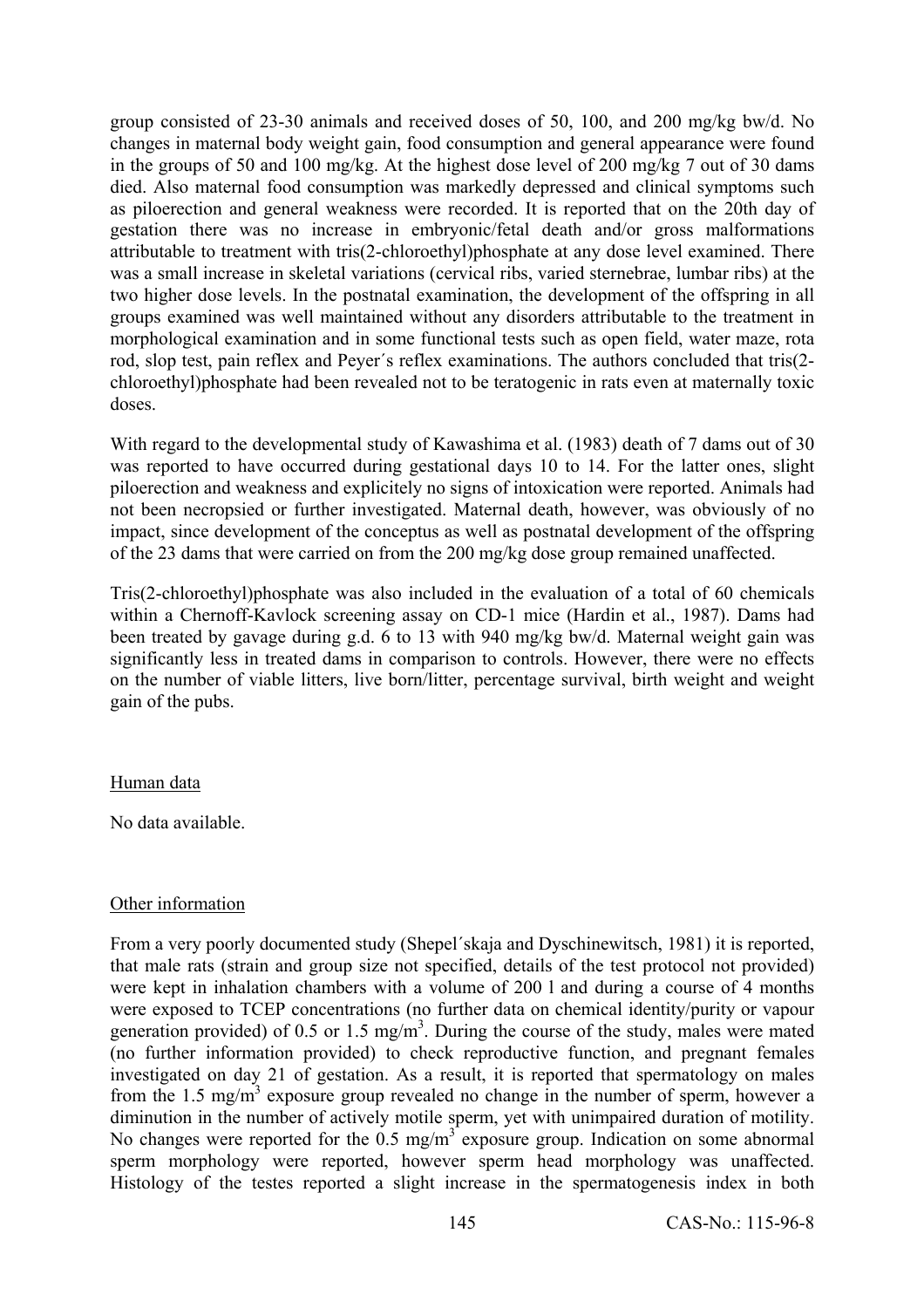exposure groups, increases in number of spermatogonia in seminiferous tubules, increased incidences of desquamated epithelial cells in the tubular interstitium and a decrease in number of tubules with cells in meiotic stages. In females mated to males from the 0.5 or 1.5 mg/m<sup>3</sup> exposure group an increase in pre- and postimplantation embryonic death and a lower number of progeny was reported. In females mated to males from the  $0.5 \text{ mg/m}^3$  exposure group an increase in postimplantation embryonic death was reported as well as lower weight and size of the foetuses in comparison to controls. Due to very poor documentation and reporting the study is not considered sufficient for the purpose of risk assessment.

## **4.1.2.9.3 Summary and conclusion on reproductive toxicity**

Tris(2-chloroethyl)phosphate treatment revealed significant impairment of fertility for both sexes during continuous breeding and for two successive generations in mice. Reproductive failure was observed at daily doses of 700 mg/kg bw with at best and no more than 3 litters produced and with no pups surviving from the last litter produced. The findings were essentially confirmed from the results of a separate cross over mating trial in mice at the same dose level. The reproductive system of male mice appeared to be more sensitive to tris(2 chloroethyl)phosphate treatment as evidenced by less successive reproduction of treated males in comparison to treated females and further by significant male reproductive organ weight reduction and sperm parameter impairment in mice of two different strains. Based on a statistically significant reduction of the number of litters produced by the F0 generation, reduced pregnancy and fertility indices in the F1 generation, and statistically significantly reduced litter size in both the F0 and the F1 generations a NOAEL/fertility of 175 mg/kg bw/d was derived from the study in CD-1 mice with oral administration (Gulati and Chapin, 1991).

A firm conclusion on developmental toxicity is hampered by poor reporting of rather old data as only a summary report and a reporting from a screening assay are available. However, it appears, that tris(2-chloroethyl)phosphate has no embryo-/fetotoxic or specific teratogenic properties in mice and rats even at maternally toxic doses. A NOAEL/developmental toxicity of 200 mg/kg bw/d and a NOAEL/maternal toxicity of 100 mg/kg bw/d was derived from a study with rats with oral administration (Kawashima et al., 1983).

Based on the available animal data tris(2-chloroethyl)phosphate is identified as a reproductive toxicant with a significant toxic potential adverse to fertility. Treatment of mice resulted in significant impairment of reproductive success of both sexes and of male reproductive organs and of sperm parameters. Therefore, tris(2-chloroethyl)phosphate will be classified and labeled as reproductive toxicant Cat. 2, R60. No significant toxicity to embryo-/fetal development has been revealed from tris(2-chloroethyl)phosphate treatment of pregnant rats.

# **4.1.3 Risk characterisation**

# **4.1.3.1 General aspects**

Data on human experience with tris(2-chloroethyl) phosphate (TCEP) are not available. TCEP is well absorbed (> 90% of the dose) and distributed in rats after oral administration.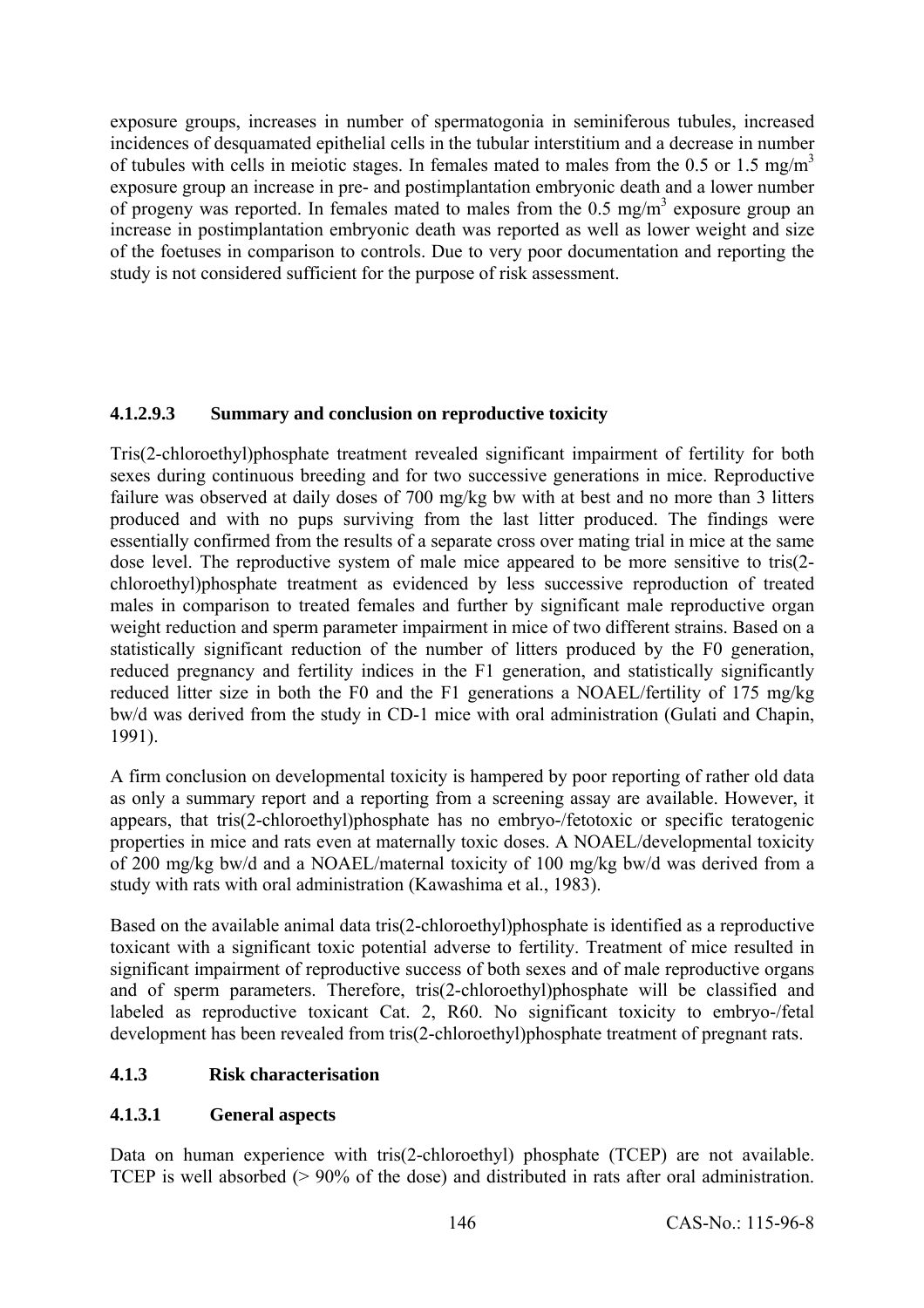Higher concentrations were found in liver and kidney up to 24h after administration. An enterohepatic circulation is supposed to occur. Metabolism and elimination are the same after single and repeated application. Metabolites in urine were identical in rats and mice. Main metabolites were bis(2-chloroethyl) carboxymethylphosphate, bis(2-chloroethyl)hydrogen phosphate and bis(2-chloroethyl)-2-hydroxyethyl-phosphate glucuronide. Data are not available for inhalation and dermal exposure. For risk characterisation purposes, the rates of oral, dermal, and inhalation absorption are assumed to be 100%.

TCEP demonstrated moderate toxicity after oral application (LD50 for rats in the range of 430-1230 mg/kg bw). In an experiment with rabbits, the substance has demonstrated low acute dermal toxicity (LD50 > 2150 mg/kg bw)**.** In experiments with rats low acute inhalation toxicity was detected.

Draize tests with rabbits revealed weak irritation of the skin and mild irritation of the conjunctivae. TCEP is not considered to be a skin and eye irritant.

Human data on skin sensitisation potential of the substance are not available. An animal study (Buehler Test) showed no skin sensitizing potential of TCEP. Sensitisation data of the two other chloroalkyl phosphates TCPP and TDCP which are structurally related to TCEP indicate that these substances do not possess significant skin sensitisation potential. Taking into consideration all information on the three chloroalkyl phosphates TCEP, TCPP and TDCP including alkylating properties of these substances it is concluded that TCEP should be non-sensitizing to humans.

No information is available on the respiratory sensitisation potential of TCEP and the two other chloroalkyl phosphates.

Kidneys, brain and liver appeared to be the main sites of the toxic attack in experimental animals after repeated oral application of tris(2-chloroethyl) phosphate (dose ranges from 22 to 700 mg/kg bw/d in rats and up to 1500 mg/kg bw/d in mice).

Kidneys appear to be the most sensitive organ for repeated exposure of tris(2-chloroethyl) phosphate. Kidney effects observed in rats and mice were dose- and time-related with respect to incidence and severity. Kidney findings were noted in Sprague-Dawley and F344/N rats and in B6C3F1 and Scl:ddY mice. In both rat strains and both mouse strains kidney lesions of the same kind were observed. In subchronic toxicity studies a NOAEL for kidney lesions was estimated (for male and female Sprague-Dawley rats at 3000 ppm, 192 and 215 mg/kg bw/d, resp., and for B6C3F1 mice at 350 mg/kg bw/d. (Stauffer Chemical Company 1980b). However, a NOAEL for kidney effects could not be derived for male and female F344/N rats after chronic exposure to  $\geq 44$  mg/kg bw/d tris(2-chloroethyl) phosphate, furthermore, for B6C3F1 mice after long-life exposure to ≥175 mg/kg bw/d (NTP 1991), and for Scl:ddY mice after feeding of ≥12 mg/kg bw/d in the diet for 18 months (Takada et al. 1989). 12 mg/kg bw/d is considered as LOAEL for kidney lesions and will be used for risk characterisation.

Brain effects following repeated oral application of TCEP were found in rats, but not in mice. A dose- and sex-dependent neuronal necrosis in the hippocampal and thalamal region of the brain was observed. This lesion is more common and more severe in female than in male rats. In addition, gliosis, hemorrhage, pigmentation (hemosiderin accumulation), and mineralization in the brains of some female rats were found. Degenerative lesions in the brain occurred in rats in a dose related pattern, and in addition, in a clear time-response relationship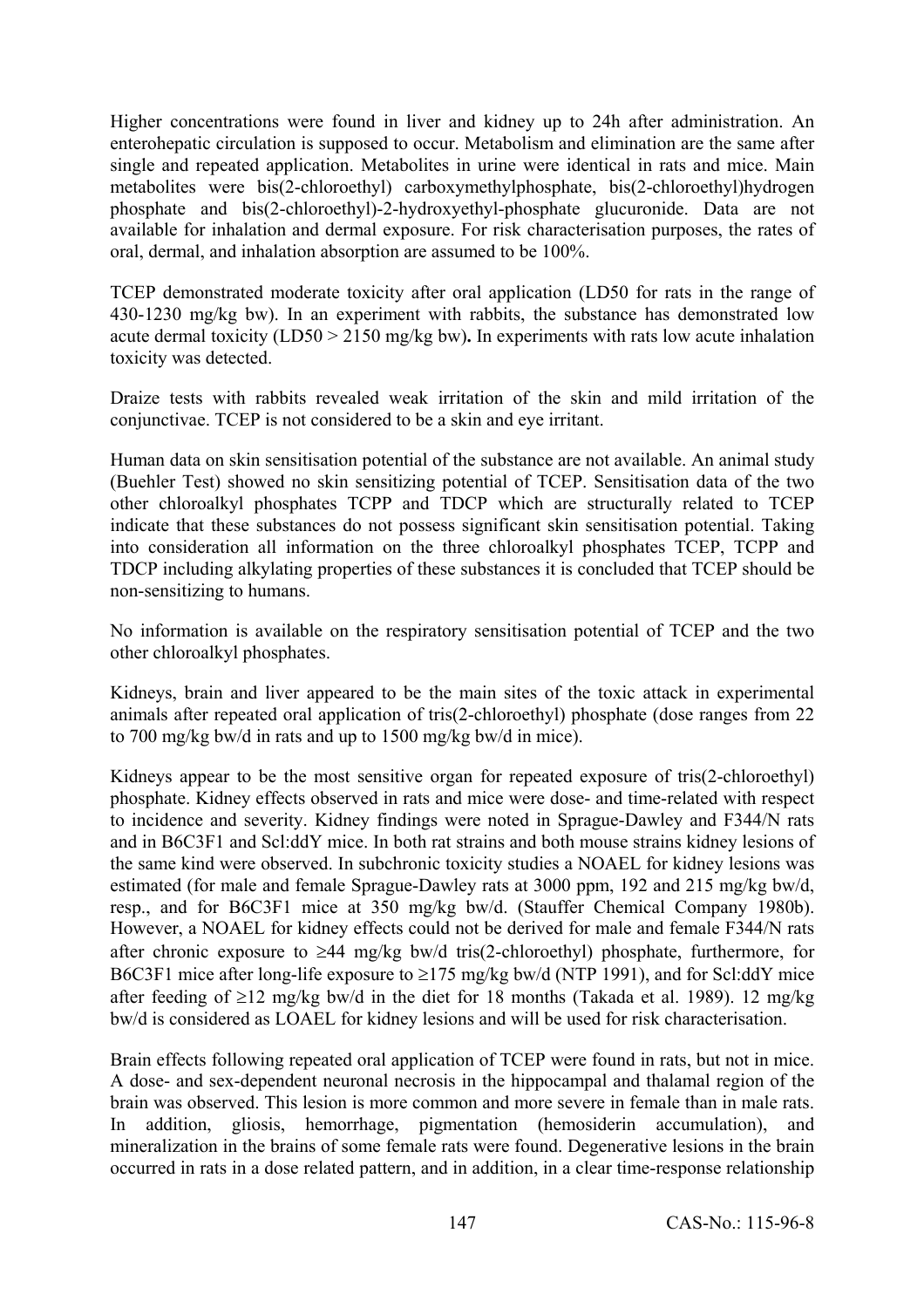in frequency, intensity and severity. Male rats were less sensitive to adverse brain effects than female rats. The lowest NOAELs for systemic brain effects were derived in each case from subchronic and chronic oral toxicity studies for rats at dose levels between 44 to 175 mg/kg bw/d. With respect to brain effects mice were less sensitive to TCEP than rats. The NOAEL for brain effects was established to be 44 mg/kg bw/d in F344 rats.

Liver effects observed in F344/N rats and B6C3F1 mice after treatment with TCEP were limited to increased organ weights without other corroborating findings. The increase in liver weights was not considered to be toxicologically adverse.

No data on local effects after repeated exposure to TCEP are available.

Serum cholinesterase activity was inhibited in female F344/N rats receiving 175 and 350 mg/kg bw/d tris(2-chloroethyl) phosphate by gavage for 16 weeks, but not in male F344/N rats. There were no such tris(2-chloroethyl) phosphate-related differences in cholinesterase activity in B6C3F1 mice of both sexes in subacute as well as subchronic studies up to 700 mg/kg bw/d. The inhibition of serum cholinesterase activity can only be considered as an indication for exposure to TCEP, but not for prediction of ill-health effects.

Although several chloroalkyl phosphates have shown to produce delayed neurotoxicity in hens, a very high oral dose of tris(2-chloroethyl) phosphate (14200 mg/kg bw) did not cause behavioral effects or nerve damage suggestive of neurotoxicity in White Leghorn hens. Clinical signs of neurotoxicity, including ataxia, excessive salivation, gasping, and convulsion were noted in female F344/N rats receiving double the target levels of 175 and 350 mg/kg bw/d TCEP for 3 days in week four during an oral 16-week gavage study. In addition, female rats dosed with 175 and 350 mg/kg bw/d TCEP experienced occasional periods of hyperactivity after dosing. Male and female B6C3F1 mice given 350 and 700 mg/kg bw/d TCEP for 16 days exhibited ataxia and convulsive movements during the first 3 days of dosing.

In general, bacterial gene mutation tests were negative. In vitro genotoxicity tests with mammalian cells were negative for gene and chromosome mutations, in a mouse-lymphomaassay and in a UDS-test. Very weak effects in in vitro SCE tests are considered to be without relevance for mutagenicity. Two in vivo mice micronucleus tests were negative for application up to maximum tolerated doses, while a positive result of questionable validity was observed in another test. Also a Drosophila test was negative. Overall, it can be concluded that there is no relevant evidence for mutagenicity of tris(2-chloroethyl) phosphate.

There are no human data on carcinogenicity. Tris(2-chloroethyl) phosphate is carcinogenic in both sexes of rats and mice. It causes the formation of predominantly benign tumors in the kidney, but also benign and malignant tumors at various sites in experimental animals. It induces kidney tumors in F344/N rats at doses ≥44 mg/kg bw/d, in male B6C3F1 mice at 350 mg/kg bw/d; and in male Scl:ddY mice at diet concentrations of 300 mg/kg bw/d and above. In addition, dose-related increased incidences of hyperplasia and hypertrophy of the urinary tubule epithelium together with karyomegaly were also observed in these animals. Such findings were noted in male and female F344/N rats at doses  $\geq 44$  mg/kg bw/d, in both male and female B6C3F1 mice given  $\geq$ 175 mg/kg bw/d, and in male Scl:ddY mice fed at  $\geq$ 12 mg/kg bw/d tris(2-chloroethyl) phosphate. The value of 12 mg/kg bw/d is considered as LOAEL for tumor formation. In addition, TCEP induces tumors in the liver of male Scl:ddY mice at 300 mg/kg bw/d and above, and in the Harderian gland of female B6C3F1 mice at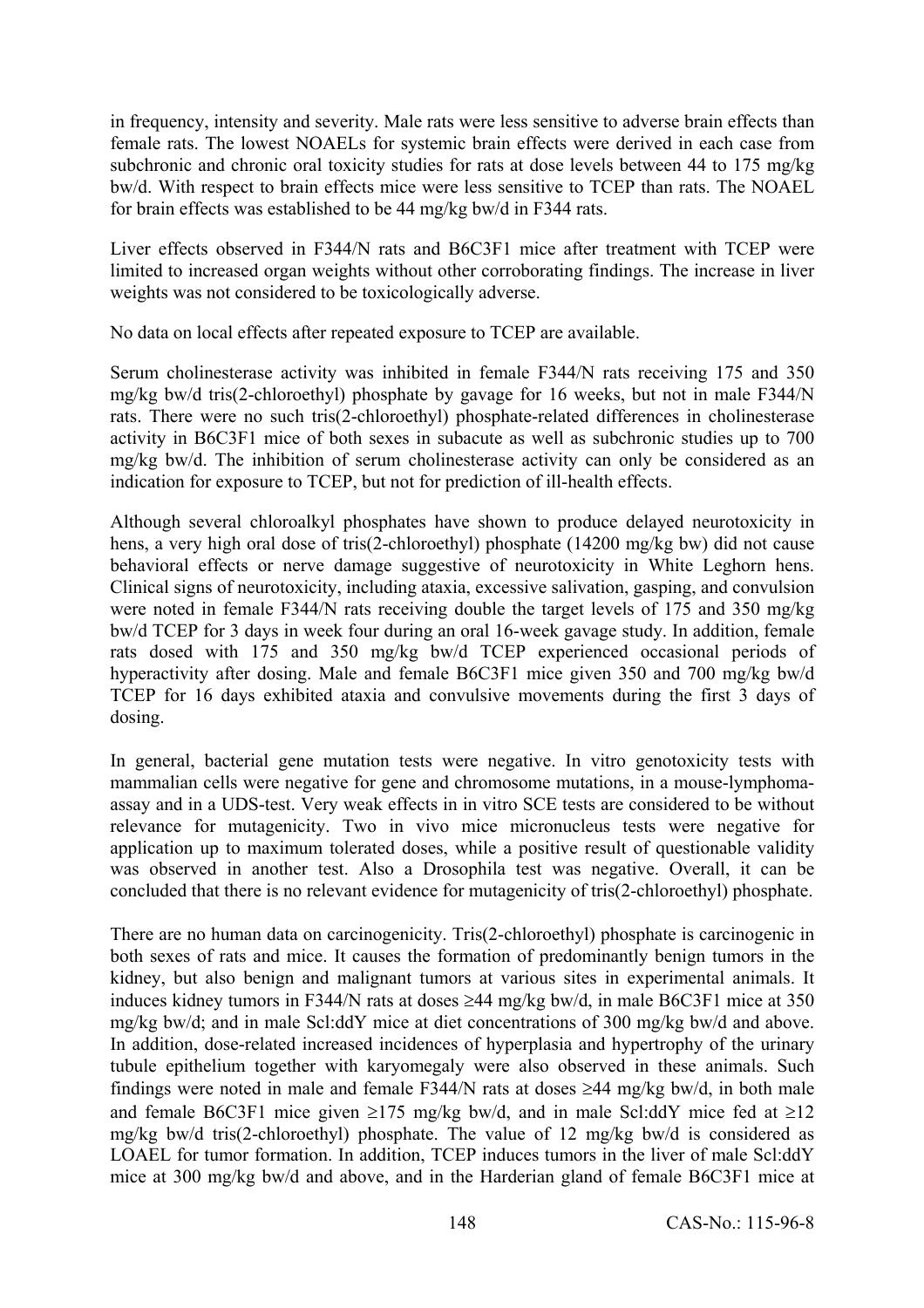$\geq$ 175 mg/kg bw/d. Since there is no evidence of a direct genotoxic mode of action, it was assumed that carcinogenicity would be mediated by non-genotoxic (epigenetic) mechanisms.

There are no human data on reproductive toxicity. Tris(2-chloroethyl) phosphate treatment revealed significant impairment of reproductive capacity and fertility during continuous breeding and for two successive generations in mice for both sexes (dose levels of 175, 300, and 700 mg/kg bw/d). The reproductive system of male mice appeared to be more sensitive to tris(2-chloroethyl) phosphate treatment than that of females. An oral NOAEL/fertility of 175 mg/kg bw/d was derived from the studies with mice. With respect to developmental toxicity, it appears on the basis of the available data, that tris(2-chloroethyl) phosphate has no embryo- /fetotoxic or specific teratogenic properties even at maternally toxic doses. An oral NOAEL/developmental toxicity of 200 mg/kg bw/d (NOAEL/maternal toxicity = 100 mg/kg bw/d) was derived from studies with rats.

## **4.1.3.2 Workers**

### **4.1.3.2.1 General aspects of occupational risk assessment**

Tris(2-chloroethyl)phosphate (TCEP) is a liquid substance with a vapour pressure of  $10^{-3}$  Pa at 20°C which is soluble in water and organic solvents. It is mainly used as plasticizer for polymers with flame-retarding properties. The occupational exposure scenarios have been described and discussed in section 4.1.1.2. Exposure routes to be considered at the workplace are inhalation against TCEP vapours, inhalative exposure to aerosols and skin contact with the liquid substance and its formulations.

The toxicological data of TCEP have been described and discussed in section 4.1.2. For each endpoint the specific experimental threshold level identified during hazard assessment will be taken forward for occupational risk assessment. Quantitative human toxicity data are not available, therefore risk considerations and estimations have to be based on animal data which have to be extrapolated accordingly. Default values concerning physiological parameters used during this procedure are listed below. From the toxicity profile of TCEP the most prominent effects seem to be carcinogenicity and repeated dose toxicity.

| body weight, rat                                       | 250 g            |                |
|--------------------------------------------------------|------------------|----------------|
| body weight, human                                     | $70 \text{ kg}$  |                |
| respiratory rate, rat at rest                          |                  | $0.8$ l/min/kg |
| respiratory volume worker during 8h of light activity) | $10 \text{ m}^3$ |                |

### **Systemic availability for different routes of exposure**

For the majority of toxicological endpoints TCEP data originate from oral studies. Since workers are exposed either by inhalation or by skin contact, route to route transformation is essential for worker risk assessment. It is recognized though, that route to route extrapolation is associated with a high degree of uncertainty.

According to toxicokinetic data TCEP seems to be readily absorbed via the oral route. No data is available concerning absorption after inhalation or dermal application. For TCEP,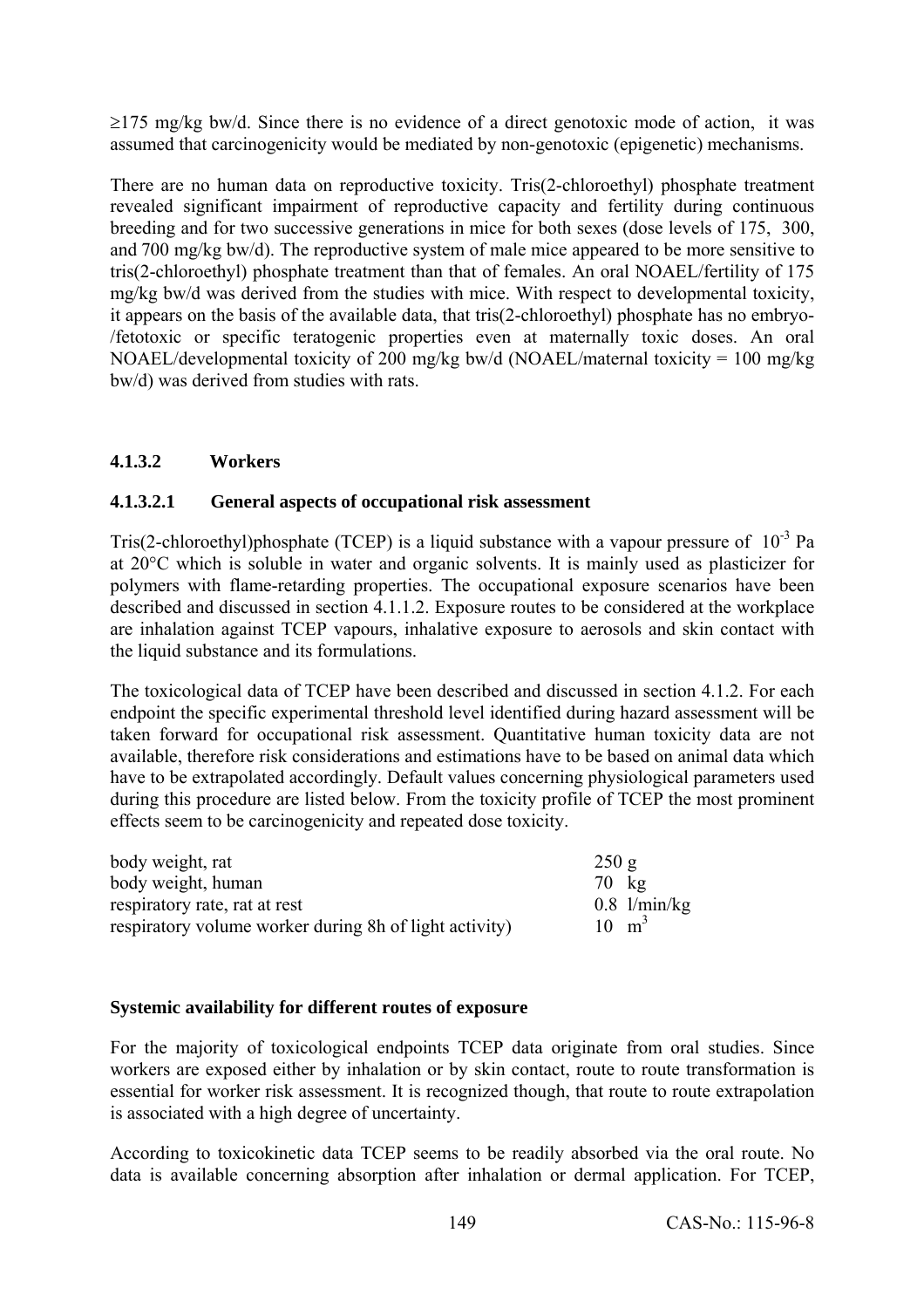acute oral, dermal and inhalative studies are available, indicating a relatively low toxic potency following acute dermal application. Because comparison of results from acute toxicity studies generally gives very limited information concerning the systemic availability at relatively low doses (ECB, 2000), acute toxicity studies are not used to conclude on routespecific absorption for other toxicological endpoints. As a default assumption a complete absorption (100%) at all routes is assumed which is to some extent consistent with the physicochemical properties of the substance (MW < 500, solubility in water and organic solvents,  $Log<sub>now</sub> = 1.7$ ).

#### **Occupational exposure and internal body burden**

In order to assess risks by combined exposure a socalled "internal body burden" is identified. This parameter combines the different contributions of dermal and inhalative exposures of workers to a total effective dose. For TCEP an approach weighed by absorption is not necessary because systemic availability is assumed to be similar at both routes (see above).

In table 4.1.3.2.A the route specific exposure values are listed and the internal body burdens of workers as result of repeated combined exposure via inhalation and dermal exposure are identified. The highest exposure level is obtained for scenario 3a, with a total internal body burden of up to about 2500 mg/person/day.

Short term exposure levels are not available. A calculation of short term exposure levels is not considered necessary, because there are no data which characterise TCEP as respiratory irritant. Inhalation toxicity of TCEP is assumed to depend rather on dose than on concentration.

| Table 4.1.3.2.A: | Occupational exposure levels and internal body burden of workers |  |  |  |  |  |  |  |
|------------------|------------------------------------------------------------------|--|--|--|--|--|--|--|
|------------------|------------------------------------------------------------------|--|--|--|--|--|--|--|

|    | Exposure scenario                                   | <b>Inhalation</b><br>shift average | Dermal contact<br>shift average | Internal body burden of workers after repeated<br>exposure $(mg/p/d)$ |                       |          |  |  |  |
|----|-----------------------------------------------------|------------------------------------|---------------------------------|-----------------------------------------------------------------------|-----------------------|----------|--|--|--|
|    |                                                     | $(mg/m^3)$                         | (mg/p/d)                        | Inhalation $(1)$                                                      | Dermal <sup>(2)</sup> | Combined |  |  |  |
|    | Production                                          | 1.2                                | 420                             | 12                                                                    | 420                   | 432      |  |  |  |
| 2  | Processing to<br>formulations                       | 1.2                                | 420                             | 12                                                                    | 420                   | 432      |  |  |  |
| 3a | Use of formulations<br>with spray application       | 8.3                                | 2500                            | 83                                                                    | 2500                  | 2583     |  |  |  |
| 3b | Use of formulations<br>without aerosol<br>formation | 1.2                                | 210                             | 12                                                                    | 210                   | 222      |  |  |  |

<sup>(1)</sup> based on the assumption of 100% inhalative absorption; breathing volume of 10 m<sup>3</sup> per shift

 $^{(2)}$  based on the assumption of 100% systemic availability of TCEP after dermal contact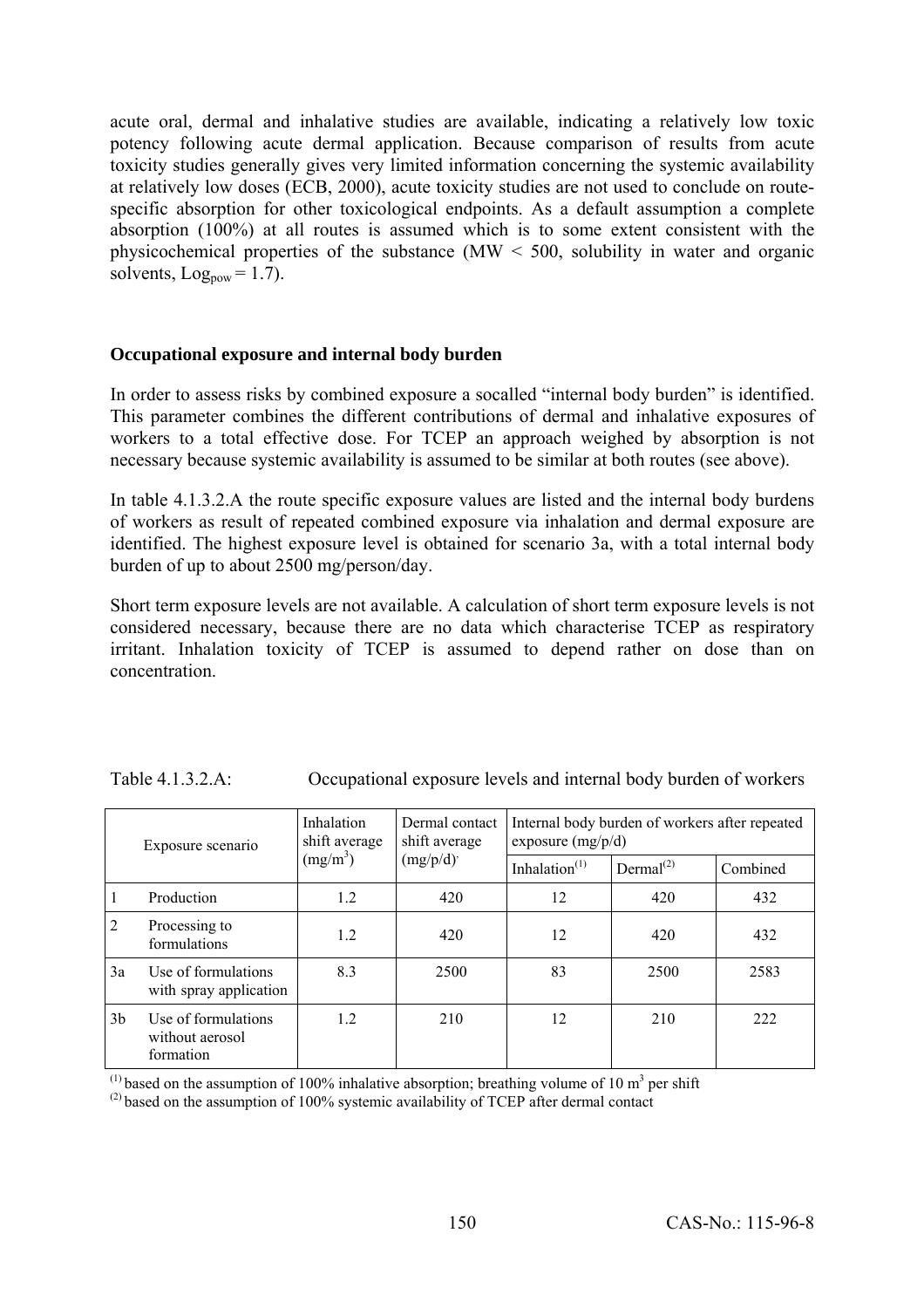#### **Calculation of MOS values**

For toxicological endpoints with quantitative data available, MOS values are calculated as quotient of experimental NOAEL (or LOAEL) from animal studies and workplace exposure assessments. For TCEP, oral doses from experimental studies are converted to air concentrations or dermal exposure levels before calculation of scenario-specific MOS values. For this procedure the physiological default values from above are used to modify the dose unit of effects data. As result a socalled "starting point" for risk assessment is identified.

MOS values for inhalative and dermal route are considered separately. The combined MOS value is calculated as quotient of the internal NAEL (or LAEL) and internal body burden of workers. Because 100 % absorption at all routes is assumed for TCEP (see above) the internal NAEL is supposed to be similar to the external NOAEL. In case of acute toxicity, different NOAELs for different application routes are available for TCEP.

With respect to the possible outcome of an assessment for combined risks, interest focusses on scenarios with conclusion ii at both exposure routes. By theoretical considerations combined exposure will not increase the most critical route-specific risk component more than twice. It is recognized on that background, that combined risks only rarely will decide concern. For matters of completeness however, all combined MOS values are given in this report on TCEP.

### **Evaluation of MOS values**

Risk assessment based on MOS values implies the identification of a minimal MOS as decision mark between conclusion ii and iii. To obtain this, assessment factors are identified for TCEP, which vary depending on data availability and the specific toxicological endpoint to be evaluated. Scientifically based adjustment factors describe the extrapolation of animal data to the worker population. The uncertainties in the specific calculations are weighed by expert judgement and expressed as an additional "uncertainty factor". The value of the minimal MOS results from the multiplicative combination of the different assessment factors. For carcinogenic risk assessment of TCEP, a modified MOS approach is used.

If the MOS value for a certain exposure scenario is below the minimal MOS for a specific endpoint, the corresponding risk situation is considered to be of concern. A MOS value higher than the minimal MOS indicates no concern.

In a parallel procedure, which gives identical but more direct results, the toxicological starting point taken forward to risk characterisation may be divided by the endpoint-specific assessment factors. As result an exposure level is identified for TCEP which by direct comparison with the occupational exposure levels may serve as trigger for decisions. In the context of this risk assessment report it will be called "critical exposure level". Concern will be expressed for scenarios above this trigger value.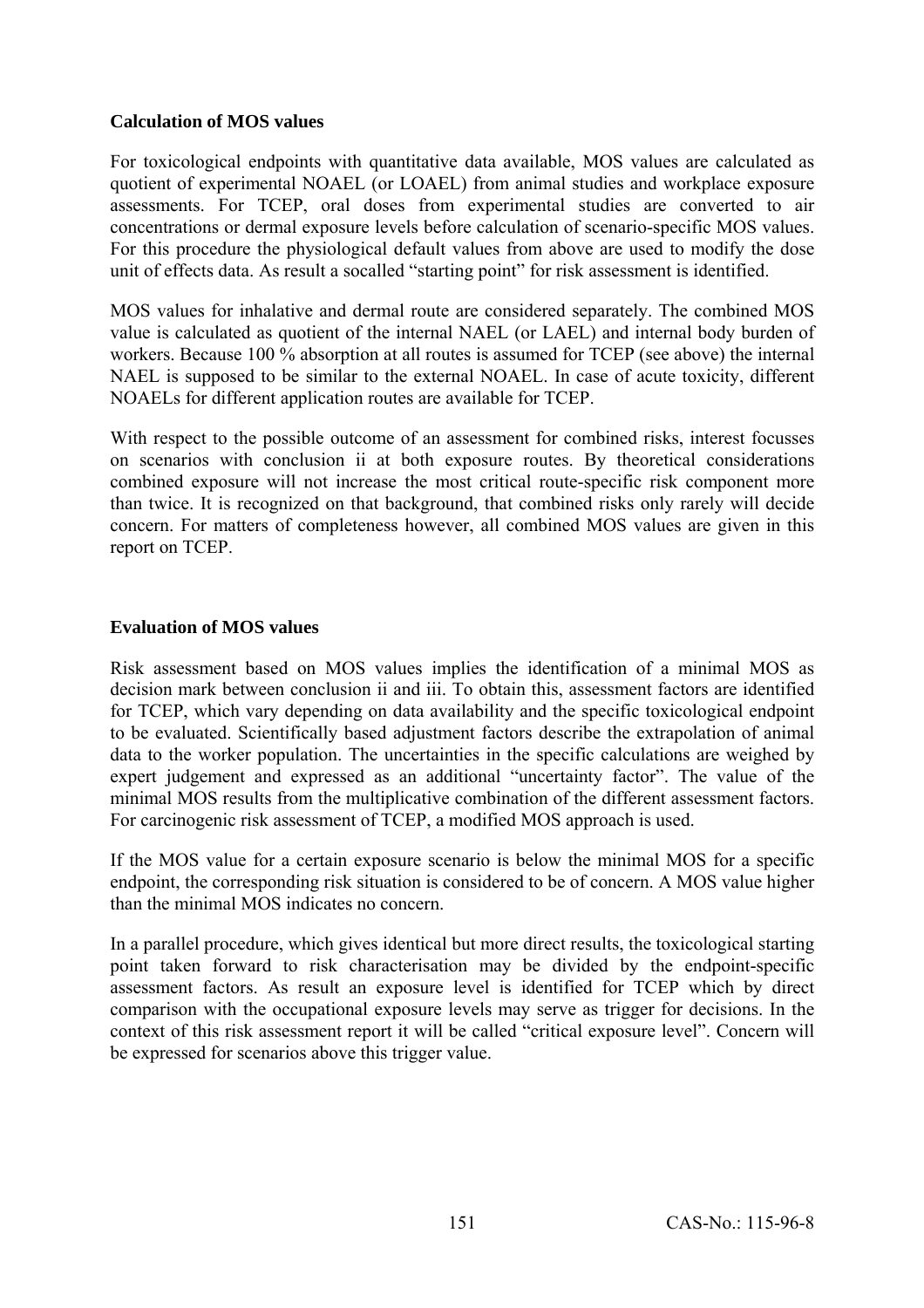#### **Interspecies differences**

No information is available which allows to describe human susceptibility in comparison to that of experimental animals. As default approach worker risk assessment will therefore be based on the data from the most sensitive experimental species for a certain endpoint. Interspecies extrapolation is then performed using the concept of metabolic rate scaling.

For interspecies extrapolation of oral or dermal data metabolic rate scaling results in lower effective dose levels in mg per kg bodyweight for humans compared to experimental animals. For mice the scaling factor is 7, for rats 4 and for rabbits 2.2 (NO\_NL, 1999). The scaling factor is calculated by the formula  $(BW_{human}/BW_{animal})^{0.25}$ .

For inhalation the principle of metabolic rate scaling implies that a specific inhalation exposure level (in  $mg/m<sup>3</sup>$ ) is toxicologically equivalent in experimental animals and humans. However, care has to be taken to rely the extrapolation between species on directly comparable conditions: under study conditions rats are thought to be at a state of reduced activity; the according human breathing volume in 8 hours is  $6.7 \text{ m}^3$  (0.2 l/min/kg x 60min/h x 8h x 70 kg). Workers, however, are assumed to breathe 10  $m<sup>3</sup>$  during a normal working day under conditions of light to moderate activity. Thus for workers the amount of substance inhaled must be spread over a 1.5 times higher breathing volume. Maintaining toxicological equivalence means that compared to the experimental levels the according occupational air concentrations will be 1.5 times lower.

### **Intraspecies differences**

Humans differ in sensitivity due to biological factors. The actual risks for a single person may either be less or more pronounced than estimated for the average human. It is recognised that in order to cover the most sensitive person a very high default assessment factor would be required.

Based on an evaluation of empirical data by Schneider et al. (2004) it is anticipated that a factor of 5 will be sufficient to protect the major part of the worker population (about 95%). Using a lower factor of 3, for instance, would be protective for about 90% of the population whereas a factor of 10 would include 99% of the population. The empirical data do not allow to decide if a lower factor would be sufficient for certain toxicological effects, like for instance local effects in the airways. In the absence of further specific information the factor of 5 is used as default for all toxicological endpoints.

### **Duration adjustment**

According to the fact that studies with suitable experimental design are available for TCEP there is no need for a specific duration adjustment step in extrapolation. Where adaptation of daily or weekly doses is necessary, adjustment is based on linearity.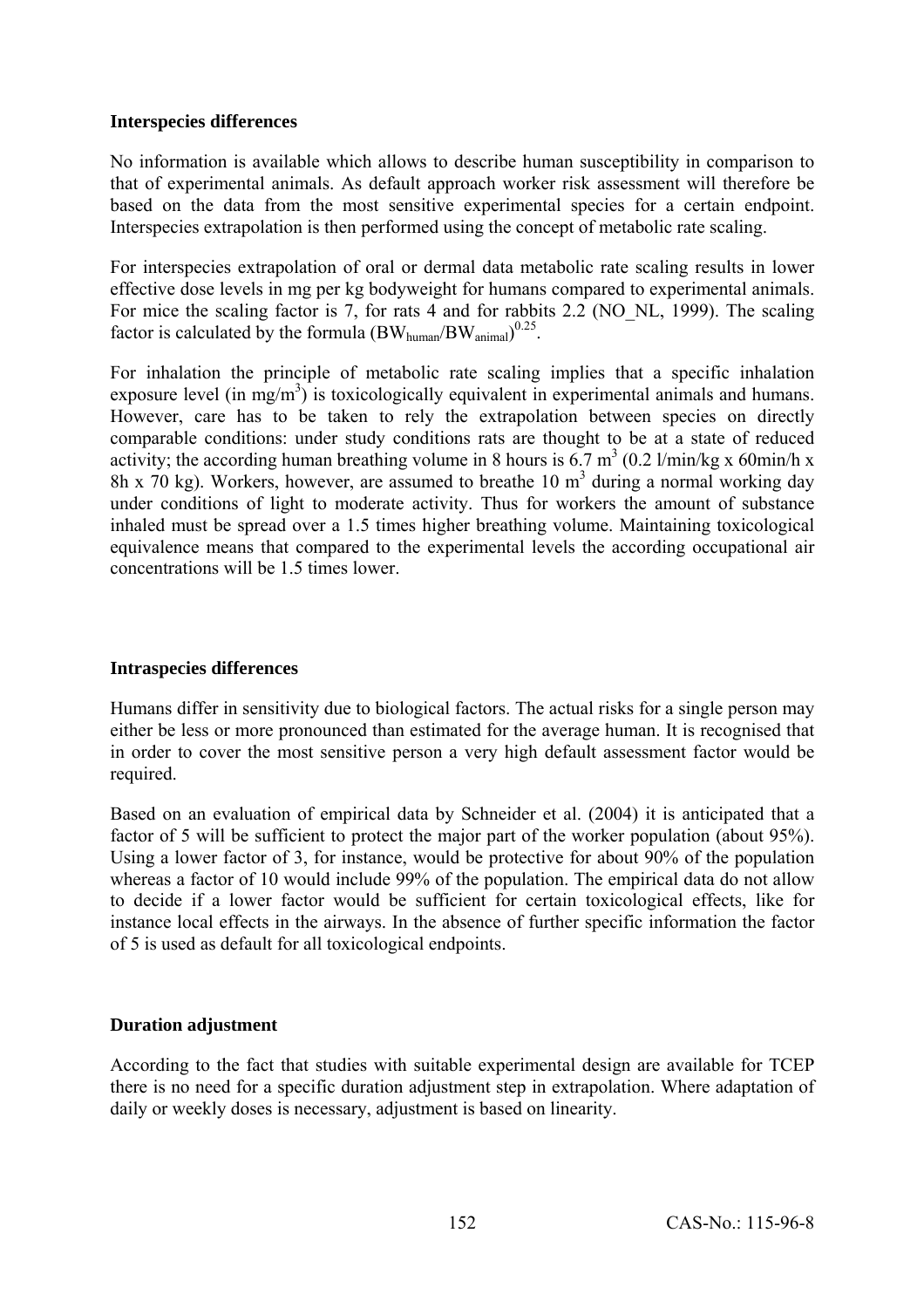#### **Uncertainty considerations**

The default adjustment factors outlined above are based upon evaluation of literature data for different chemicals. From a statistical point of view the individual parameters have to be understood as point estimates belonging to probability density distributions. Each factor is taken as geometric mean (point near the maximum) from its density function. The multiplicative combination of all factors is therefore supposed to result in a central tendency estimate. It addresses a likely situation for that percentile of the population reflected by the intraspecies factor.

To complete the assessment, the uncertainty included in the procedure outlined above should be addressed and, if necessary, used to modify the minimal MOS in terms of precaution. On that purpose several aspects should be taken into account, which by their nature are not easy to quantify. Examples are the reliability of the data base, the variability in assessment factors, the different steps necessary to bridge data gaps, the biological relevance of the observed effects.

## **4.1.3.2.2 Endpoint-specific risk assessment for worker**

### **Acute Toxicity**

### *Acute toxicity by inhalation*

In an acute inhalation limit test rats were exposed to a nominal concentration of 25.7 mg/l for 1 hour, generated by means of a midget impinger. Rats showed moderate lacrymation and salivation without mortality. As starting point for MOS calculation the air concentration of  $25700 \text{ mg/m}^3$  is chosen which did not lead to severe acute effects in rats.

Evaluation of the MOS values has to account for the following aspects: (a) study duration was 1 hour compared to occupational exposure of 8 hours, (b) physiological differences between humans at rest and workers account for a factor of 1.5, (c) the starting point for risk characterisation is some sort of an acute LOAEC which is transfered to an acute NOAEC with a factor of 3, (d) human intraspecies variation is accounted for by a factor of 5, (e) a further uncertainty factor of 2 is proposed because the LOAEL is based on a nominal (not measured) air concentration which gives indication that the risk situation might be more critical than estimated. Altogether the minimal MOS calculates to 360 (8/1 x 1.5 x 3 x 5 x 2). The critical exposure level is identified as 70 mg/m<sup>3</sup> (25700 mg/m<sup>3</sup> / 360). It is recognized that the quality of the acute inhalation study is rather limited. Nevertheless, this assessment of acute inhalation toxicity to some degree is consistent with the results of oral toxicity testing (see below in the chapter on acute toxicity by combined exposure).

The highest shift average value for inhalation is 8.3 mg/m<sup>3</sup> for spray application (scenario 3a). The according MOS value calculates to 3096 (25700 / 8.3), which, in comparison to the minimal MOS of 360, does not give reason for concern.

### *Acute toxicity by dermal contact*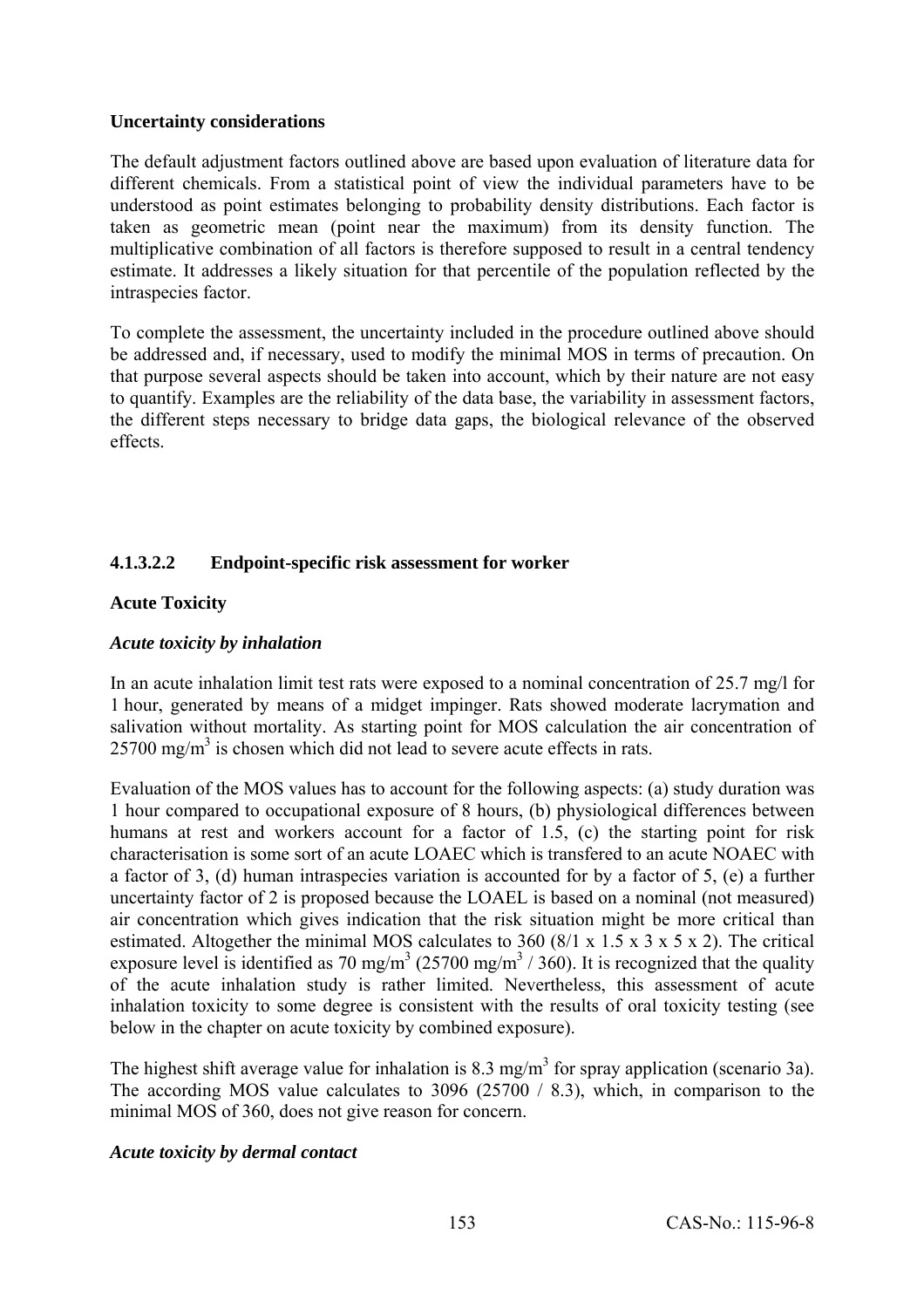In a limit test in rabbits with occlusive exposure for 24 hours a dose of 2150 mg/kg did not result in apparent signs of toxicity. As starting point for MOS calculation the human dose corresponding to the dermal NOAEL in rabbits is calculated to 150500 mg/person (2150 mg/kg x 70 kg).

Evaluation of the MOS values has to account for the following aspects: (a) metabolic rate scaling from rabbits to humans reveals a factor of about 2, (b) human intraspecies variation is accounted for by a factor of 5, (c) against the background of rather stringent exposure conditions in the dermal toxicity study a further uncertainty factor is not considered necessary. Altogether the minimal MOS calculates to 10 (2 x 5). Based on the result of acute dermal toxicity testing the critical exposure level is identified as about 15000 mg/person (150500 mg/person / 10).

The highest dermal exposure level is reported to be up to 2500 mg/person for spray application (scenario 3a). The according MOS value calculates to 60 (150500 / 2500) which, in comparison to the minimal MOS of about 10, does not give reason for concern (compare table 4.1.3.2.B).

### *Acute toxicity by combined exposure*

There may be different starting points for characterisation of acute toxicity by combined exposure. As well the quality of the diverse acute toxicity data for the different application ways as the relationship in potency of the different routes of exposure should be taken into account: Acute dermal toxicity is clearly lower (dermal limit test in rabbits, exposure for 24 hours of about 2000 mg/kg without apparent sings of toxicity, see above) than acute oral toxicity (LD50 in rats is about 1000 mg/kg, 800 mg/kg are without lethality) and inhalative toxicity (moderate lacrymation and salivation without lethality at 1,200 mg/kg in rats (calculation: with a breathing volume of 0.8 l/min/kg a rat breathes 48 l in 1 hour. If 25 mg/l TCEP are in the air, the rat breathes 1,200 mg/kg (25mg/l x 48 l/hour)).

Risk assessment for acute toxicity by combined exposure starts with oral toxicity studies keeping in mind, that the resulting calculation might be probably conservative. In a rat study a LD50 between 1000 and 1260 mg/kg was calculated. At 800 mg/kg clinical signs as piloerection and salivation are reported, but no mortality. It might be additionally helpful to have a look at the results of the developmental oral toxicity study by Kawashima et al. (1983). Pregnant dams were orally exposed (by gavage) from day 7 to 15 of pregnancy. While 200 mg/kg/d led to mortality, no changes in maternal body weight gain, food consumption and general appearance resulted from oral application up to 100 mg/kg/d. For oral application, 100% absorption is assumed.

Based on this oral (internal) starting point of 100 mg/kg/d (7000 mg/p/d) the evaluation of scenario-specific MOS values has to account for the following aspects: (a) metabolic rate scaling is reflected by a factor of 4, human intraspecies variation is described by a factor of 5, the acute NOAEL is considered to be higher than the subacute NOAEL used as starting point (factor 1/3). Altogether, the minimal MOS calculates to about 7  $(4 \times 5 \times 1/3)$ .

There is only one occupational scenario (spray application, scenario 3a) for which the scenario-specific MOS (of 3) is lower than the minimal MOS (of 7). Comparison of the results of acute toxicity for the various routes of application shows that acute oral toxicity is much more pronounced than acute dermal toxicity (see above). Recognizing that the internal exposure in scenario 3a is nearly totally governed by dermal contact, conclusion ii for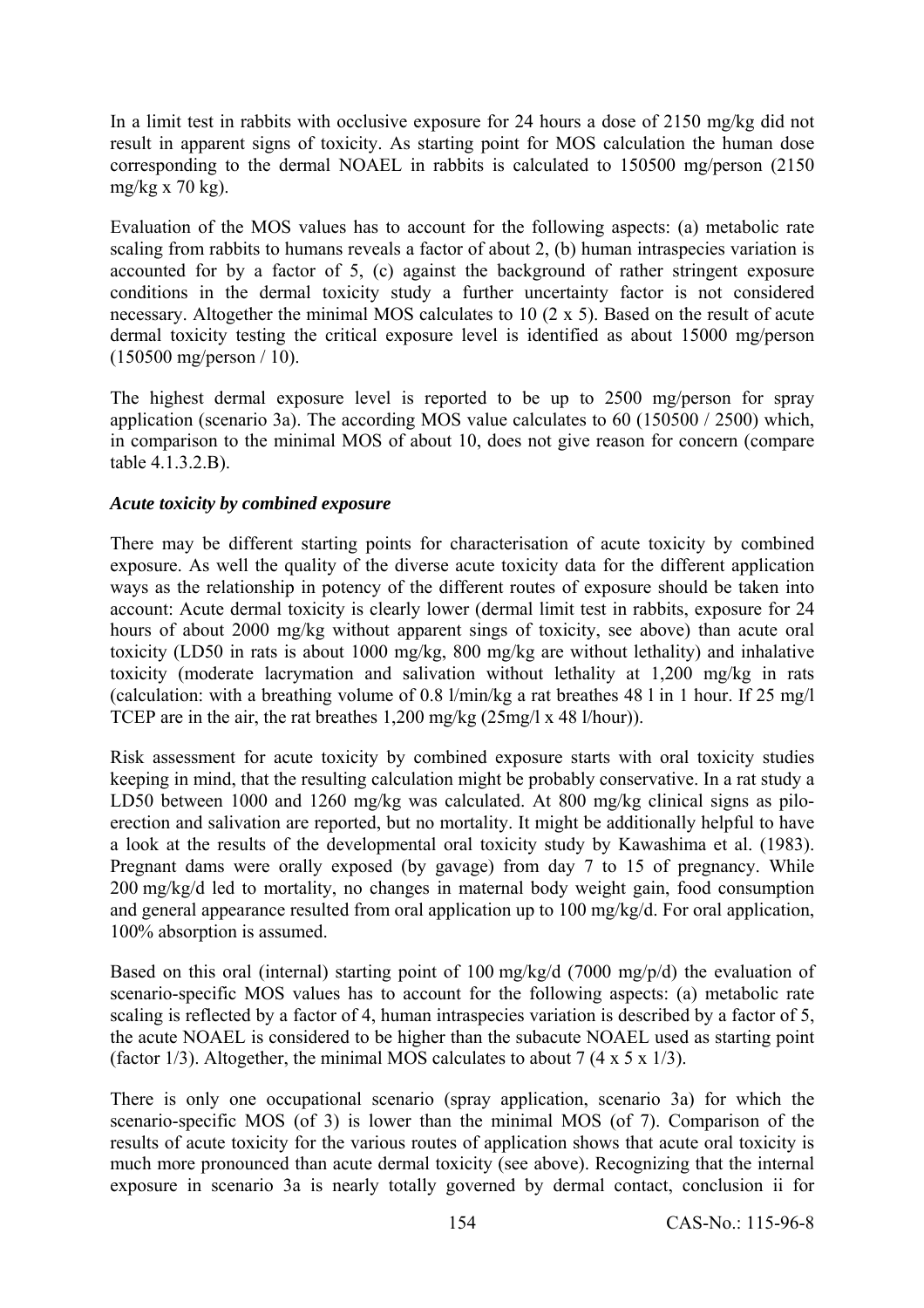scenario 3a for combined exposure is warranted. This decision is consistent with the decision for scenario 3a for dermal contact alone which is based on an acute dermal toxicity study rather than on acute oral testing (table 4.1.3.2.B).

Conclusion: ii

|                |                                                     |                           | Inhalation |                          | Dermal            |            |                 | Combined                              |            |                     |
|----------------|-----------------------------------------------------|---------------------------|------------|--------------------------|-------------------|------------|-----------------|---------------------------------------|------------|---------------------|
|                | Starting point for MOS<br>calculation               | $25700$ mg/m <sup>3</sup> |            |                          | 150500 mg/p/d     |            |                 | $7000$ mg/p/d                         |            |                     |
|                | Minimal MOS                                         | 360                       |            |                          | 10                |            |                 | $\overline{7}$                        |            |                     |
|                | Critical exposure level                             | $70 \text{ mg/m}^3$       |            |                          | $15000$ mg/p/d    |            |                 | $1000$ mg/p/d                         |            |                     |
|                |                                                     | Exposure $(mg/m^3)$       | <b>NOS</b> | Conclusions              | Exposure (mg/p/d) | <b>NOS</b> | Conclusions     | $b$ urden $(mg/p/d)$<br>Internal body | <b>NOS</b> | Conclusions         |
| 1              | Production                                          | 1.2                       | 21417      | $\overline{\textbf{ii}}$ | 420               | 358        | $\ddot{\rm ii}$ | 432                                   | 16         | $\ddot{\rm ii}$     |
| $\overline{2}$ | Processing to<br>formulations                       | 1.2                       | 21417      | $\ddot{\rm ii}$          | 420               | 358        | $\ddot{\rm ii}$ | 432                                   | 16         | $\rm ii$            |
| 3a             | Use of formulations<br>with spray<br>application    | 8.3                       | 3096       | $\ddot{\rm ii}$          | 2500              | 60         | $\ddot{\rm ii}$ | 2583                                  | 3          | $\mathbf{ii}^{(1)}$ |
| 3 <sub>b</sub> | Use of formulations<br>without aerosol<br>formation | 1.2                       | 21417      | $\ddot{\rm ii}$          | 210               | 717        | $\ddot{\rm ii}$ | 222                                   | 32         | $\ddot{\mathbf{i}}$ |

| Table 4.1.3.2.B: |  | MOS values for acute toxicity of TCEP, systemic effects |
|------------------|--|---------------------------------------------------------|
|------------------|--|---------------------------------------------------------|

 $(1)$  conclusion ii was reached although MOS is lower than minMOS; explanation see text

### **Irritation/Corrosivity**

### *Dermal and eye irritation*

In studies with rabbits slight dermal erythema and weak irritation of the conjunctivae was observed for TCEP. The effects are not sufficient for classification. There is no concern from dermal or eye irritation at the workplace.

Conclusion: ii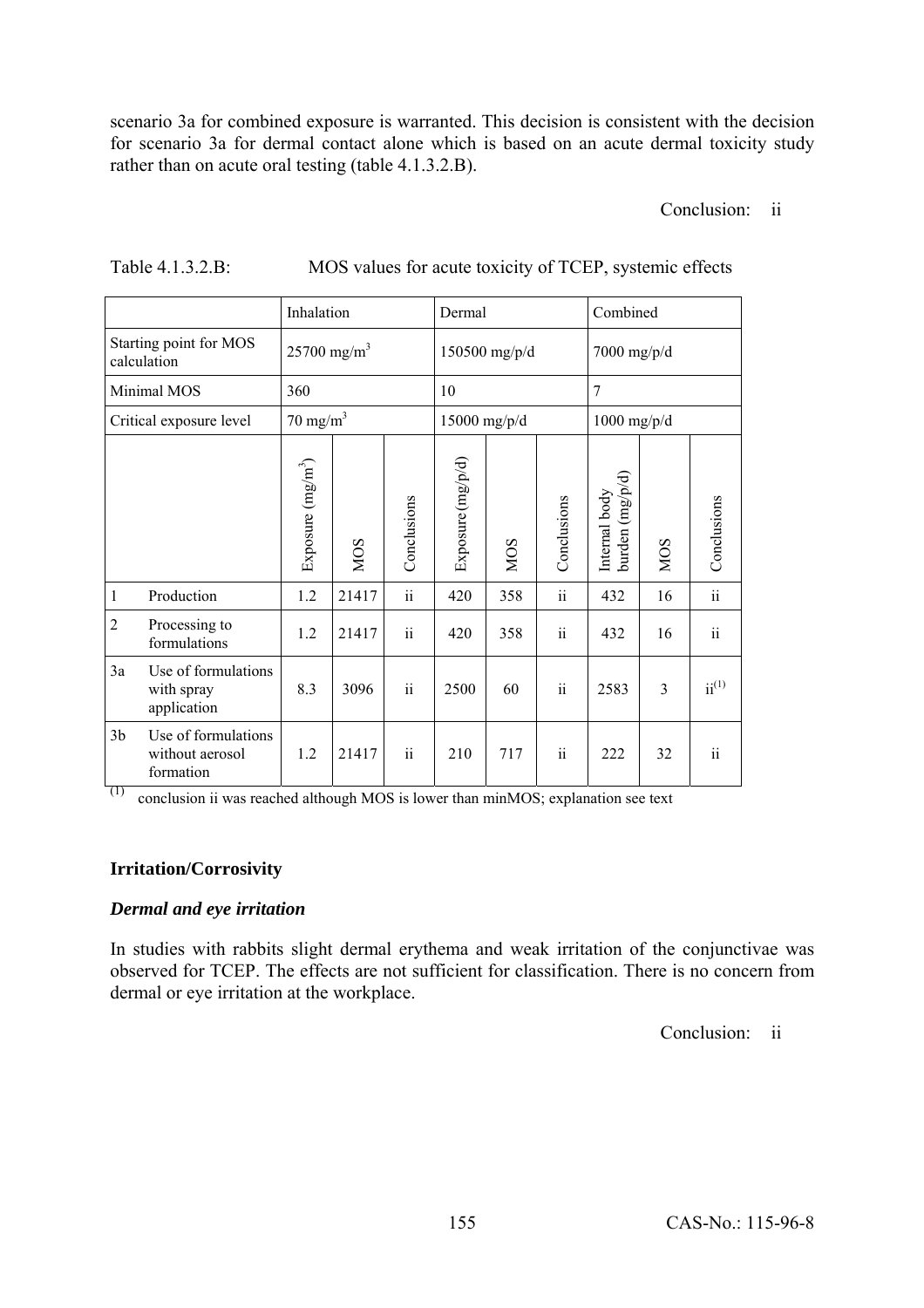#### *Acute respiratory irritation*

No studies are available concerning the irritation potential of TCEP after inhalation. From irritation studies at skin or eyes comes no indication that the substance may cause serious effects at the site of initial contact. A risk relevant damage of the airways by acute irritation properties is therefore not anticipated. There is no reason for concern.

Conclusion: ii

#### **Sensitisation**

#### *Skin sensitisation*

Human data on sensitizing properties of the substance are not available.

 The skin sensitisation potential of TCEP was evaluated with the Buehler method at Guinea pigs (Mobil (1983). No allergic reactions were seen. Additionally the test results of two other structurally related chloroalkyl phosphate esters (guinea pig maximisation tests) gave no evidence to skin sensitising properties. Based on all information on the structurally related chloroalkyl phosphates (results of animal testing, similarity in physicochemical data and chemical structures, as well as alkylating properties of TCEP, TCPP and TDCP) it is concluded that TCEP should be non-sensitizing to humans. There is no reason for concern.

Conclusion: ii

#### *Respiratory sensitisation*

No information is available on the respiratory sensitisation potential of TCEP. For the time being a valid study to investigate respiratory sensitisation in experimental animals cannot be recommended. Considering that the production of TCEP is performed in closed systems and that TCEP has a low vapour pressure one would expect that exposure of the respiratory tract is low. However, TCEP is not suspected to be a potent respiratory sensitiser in humans according to the fact that during all the years of use no notice of specific case reports has been given. There is no concern from respiratory sensitisation at the workplace.

Conclusion: ii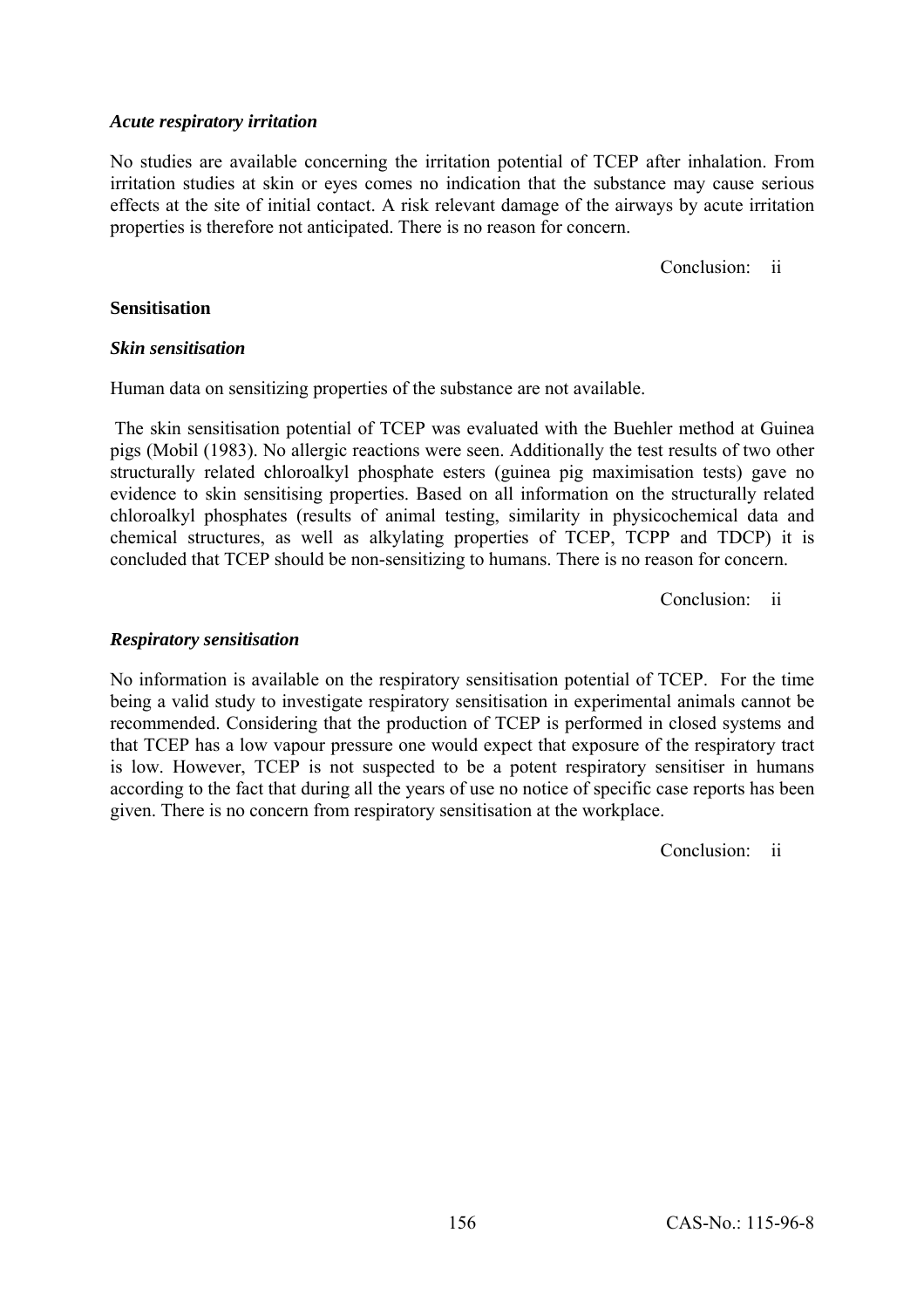#### **Repeated dose toxicity**

#### *Local effects (RDT) by inhalation or dermal contact*

In a rabbit study TCEP caused slight irritation (dermal, eye). There is no information on irritation potency following acute or repeated exposure and there are no experimental studies or reported experiences concerning respiratory tract irritation following acute or repeated exposure. Against that background, conclusion ii is reached. However, it should be mentioned, that on the available basis of acute irritation data no valid predictions can be made about the irritation potency following repeated exposure (Rennen et al. 2002).

Conclusion: ii

#### *Systemic effects (RDT) by inhalation, dermal contact and combined exposure*

Several studies with repeated application, mainly by the oral route, have been performed in mice and rats. Primary target organs turned out to be the kidneys, the brain and the liver. The effects are expressed to a different degree in mice and rats, additionally male and female animal appear to be differently susceptible.

The LOAEL of 12 mg/kg bw/d for kidney lesions in Scl:ddY mice is chosen as the basis for risk assessment. Mice fed  $\geq 12$  mg/kg bw/d tris(2-chloroethyl)phosphate in the diet for 18 months developed hyperplasia and hypertrophy of the urinary tubule epithelium together with enlargement of the nuclei cysts (Takada et al. 1989). This LOAEL is the lowest LOAEL from different oral chronic toxicity studies with TCEP. The according human dose calculates to 840 mg/person/day (12 mg/kg/d x 70 kg), the corresponding occupational air concentration for 8-hour inhalation is identified as  $84 \text{ mg/m}^3$  ( $840 \text{ mg/person/day} / 10 \text{ m}^3$ ) (day). These values are used as starting points for MOS calculations.

Evaluation of the MOS values has to account for the following aspects: (a) a LOAEL-to-NAEL extrapolation factor of 3 is proposed, (b) assessment starts from a mouse dose scaled per body weight, thus for species extrapolation from mice to humans a factor of 7 is introduced, (c) the human intraspecies variation is accounted for by a factor of 5, (d) experimental dosing was 7 days per week compared to occupational exposure of 5 days per week, (e) no furhter uncertainty factor is proposed. Altogether the minimal MOS for systemic effects after repeated exposure calculates to 75 (3 x 7 x 5 x 5/7). The according critical exposure level is 10 mg/person/day (840 mg/person/day / 75) which is used for the assessment of dermal contact (external dose) and combined exposure (internal dose). The corresponding critical exposure level for inhalation is 1 mg/m<sup>3</sup> (84 mg/m<sup>3</sup> / 75).

As can be derived from the data in table 4.1.3.2.C conclusion iii is reached for all occupational exposure scenarios for all routes of exposure. However, those occupational scenarios with inhalation exposure levels of  $1.2 \text{ mg/m}^3$  are considered to be borderline situations.

The most critical risk situation seems to be dermal exposure during spray application (scenario 3a). For dermal scenarios 1, 2, 3a and 3b, the scenario-specific MOS values for RDT are less than  $1/10$  of the minimal MOS. This clear difference should be taken into account, when considering the consequence of a dermal absorption of possibly somewhat less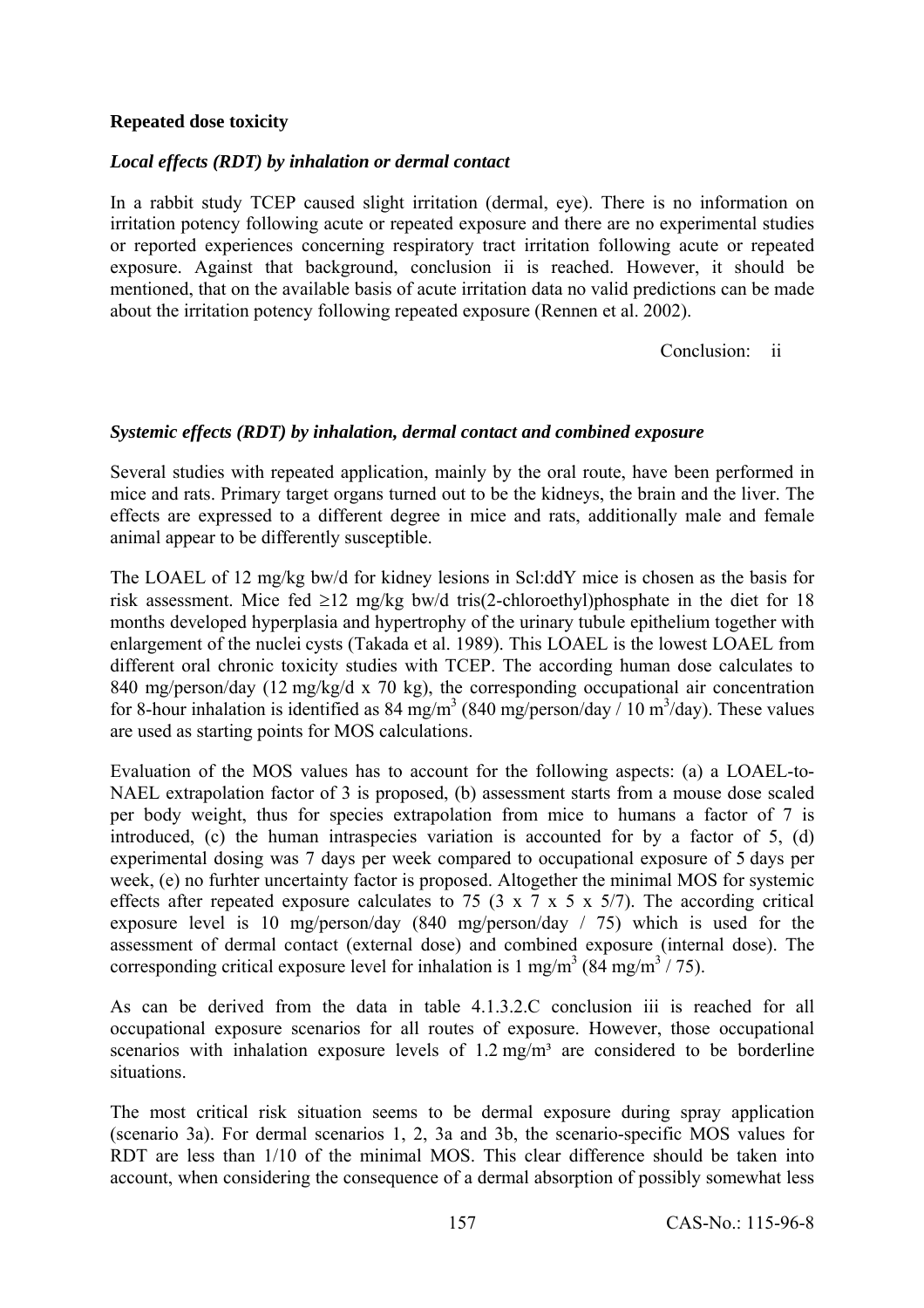than 100% on conclusions for dermal risk assessment. Handling sticky resins (scenario 3c) leads to concern as well, but is considered less critical compared to the other dermal scenarios.

Conclusion: iii

|                |                                                     | Inhalation           |            |            | Dermal            |                |            | Combined                              |                |                               |  |
|----------------|-----------------------------------------------------|----------------------|------------|------------|-------------------|----------------|------------|---------------------------------------|----------------|-------------------------------|--|
|                | Starting point for MOS<br>calculation               | 84 mg/m <sup>3</sup> |            |            |                   | $840$ mg/p/d   |            |                                       | $840$ mg/p/d   |                               |  |
|                | Minimal MOS                                         | 75                   |            |            | 75                |                |            | 75                                    |                |                               |  |
|                | Critical exposure level                             | 1 mg/m <sup>3</sup>  |            |            | $10$ mg/p/d       |                |            | $10 \text{ mg}/p/d$                   |                |                               |  |
|                |                                                     | Exposure $(mg/m^3)$  | <b>NOS</b> | Conclusion | Exposure (mg/p/d) | <b>NOS</b>     | Conclusion | $b$ urden $(mg/p/d)$<br>Internal body | <b>NOS</b>     | Conclusion                    |  |
| 1              | Production                                          | 1.2                  | 70         | iii        | 420               | 2              | iii        | 432                                   | $\overline{2}$ | $\mathrm{iii}^{1)}$           |  |
| $\overline{2}$ | Processing to<br>formulations                       | 1.2                  | 70         | iii        | 420               | $\overline{2}$ | iii        | 432                                   | $\overline{2}$ | iii <sup>1</sup>              |  |
| 3a             | Use of formulations<br>with spray application       | 8.3                  | 10         | iii        | 2500              | 0.3            | iii        | 2583                                  | 0.3            | $\overline{\mathbf{iii}}^{1}$ |  |
| 3b             | Use of formulations<br>without aerosol<br>formation | 1.2                  | 70         | iii        | 210               | 4              | iii        | 222                                   | $\overline{4}$ | $\overline{\mathbf{iii}}^{1}$ |  |

Table 4.1.3.2.C: MOS values for repeated dose toxicity of TCEP, systemic effects

<sup>1)</sup> conclusion iii already results from a single exposure component (inhalation or dermal), therefore it does not seem specific for combined exposure scenarios

### **Mutagenicity**

In vitro and in vivo tests have been performed to investigate the genotoxic properties of TCEP. In summary there is no relevant evidence for mutagenicity of TCEP. There is no reason for concern.

Conclusion: ii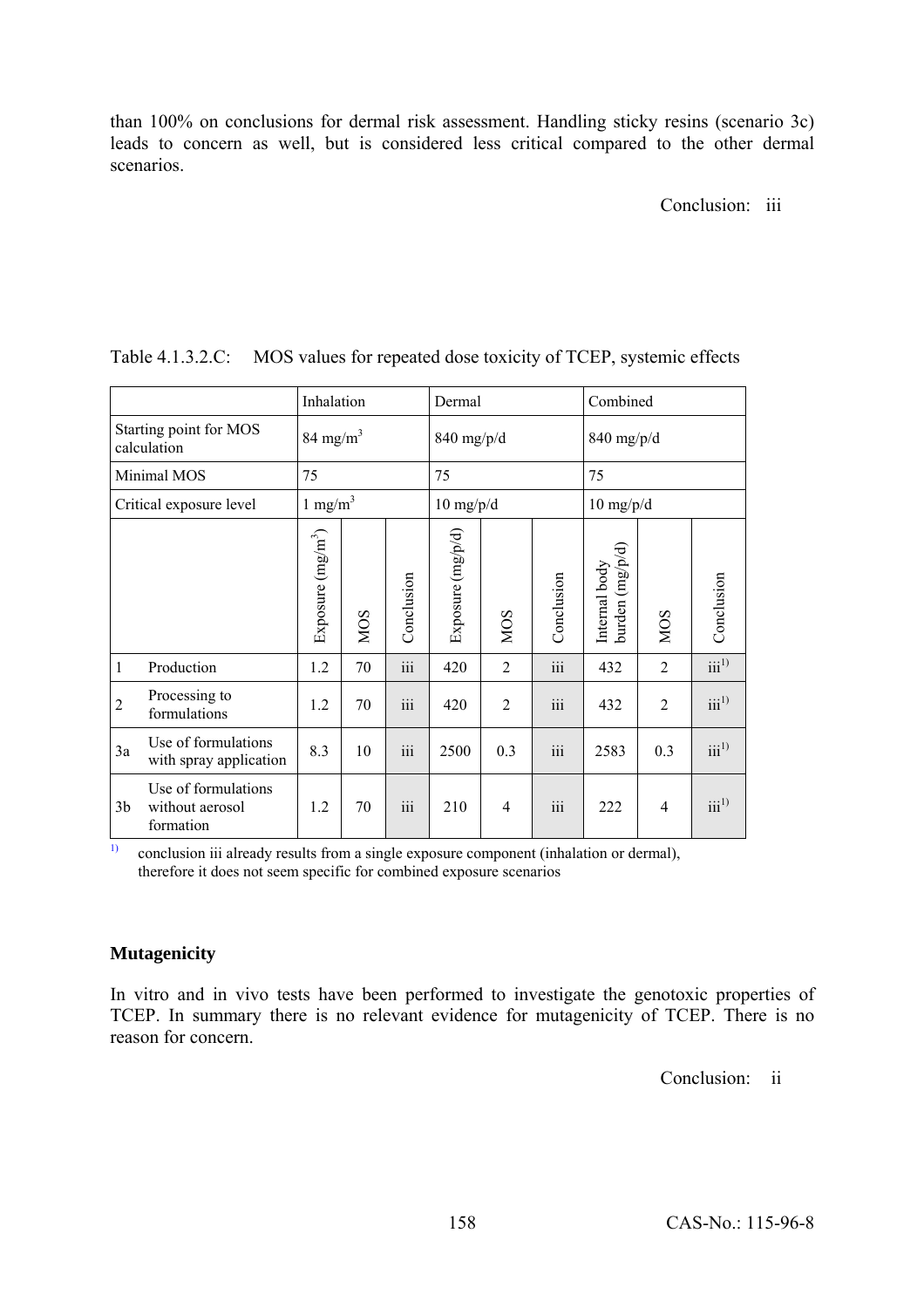#### **Carcinogenicity**

#### *Carcinogenicity by inhalative, dermal and combined exposure*

Carcinogenicity studies by gavage conducted to modern regulatory standards are available in rats and mice. These studies provide clear evidence that TCEP is carcinogenic in experimental animals. In the rat, TCEP caused an increased incidence of renal tubule adenomas in males and females at 44 mg/kg/day and above. In addition, thyroid follicular cell neoplasms and mononuclear cell leukemia may have been related to TCEP administration. In a comparable study with B6C3F1 mice, evidence for carcinogenicity was shown by a slightly increased incidence of tubule cell neoplasms obtained in supplemental evaluation of additional kidney sections. In a further experiment with Scl:ddY mice a significant increase of kidney and liver tumours occurred at 300 mg/kg/day and above. The detailed tumour incidences are summarized in chapter 4.1.2.8.

From dermal short-term tests there is no indication for a carcinogenic, promoting or initiating potential of TCEP on mouse skin. However limitations in study design and reporting do not allow firm conclusions to be drawn from the dermal studies. There is no inhalative study. Thus for the both exposure routes which are relevant at the workplace no route-specific reliable information is available concerning the endpoint carcinogenicity. As default approach the oral data are used for risk assessment at the workplace, which clearly demonstrate the potential of TCEP to induce neoplasm.

There is no evidence of a direct genotoxic mode of action. For carcinogenic risk assessment it is assumed that carcinogenicity is mediated by a non-genotoxic (epigenetic) mechanism. At present available data on TCEP do not allow for a scientifically-based identification of a threshold level for TCEP carcinogenicity. Basically, there is no valid information on the specific thresholded mode-of-action that results in secondary formation of tumours (see discussion in chapter 4.1.2.8). Recognizing the scientific difficulties of establishing a threshold level for the carcinogenicity of TCEP, for occupational risk assessment it is nevertheless considered adequate and justifiable to give risk managers some additional practical guidance on the carcinogenic potency of TCEP. It seems possible, that one of the adverse effects described in the TCEP reports on chronic toxicity might be responsible for the induction of tumour development. Thus, risk assessment for repeated dose toxicity might give some additional guidance. If any of the reported chronic effects of TCEP is responsible as starting point for TCEP tumour development, an increase of tumour incidence is not anticipated to occur up to the critical exposure levels for repeated dose toxicity (see preceding chapter). This approach implies that the LOAEL for kidney lesions in mice is used as starting point for carcinogenic risk assessment as well.

The MOS approach for repeated dose toxicity is proposed to be modified for carcinogenic risk assessment. The main reason is, that the degree of adversity of neoplasms is considered to be much more pronounced than the degree of adversity of non-neoplastic adverse effects. This consideration supports the introduction of an additional extrapolation factor for carcinogenity in order to increase the level of protection.

On a practical basis, it is proposed to introduce an additional adjustment factor of 5. This approach results in a minimal MOS for carcinogenicity of 375 (75 x 5) and the critical exposure levels of 0.2 mg/m<sup>3</sup> (inhalation) and 2 mg/p/d (dermal contact).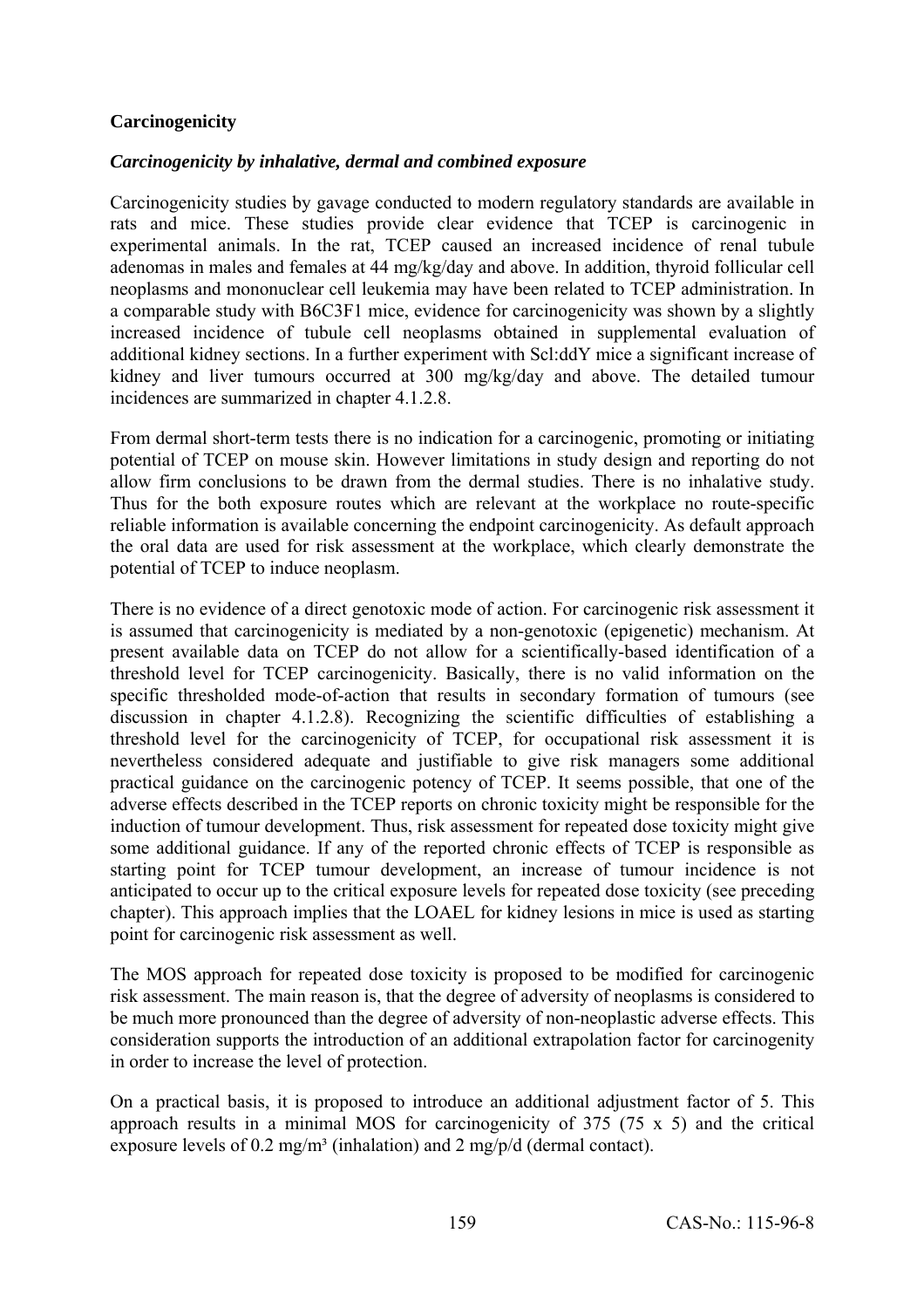A sound justification of the amount of this additional adjustment factor of 5 is difficult. However, it might be possible to evaluate the consequences of the proposed approach by the following theoretical considerations. According to Dybing et al. (1977) a T25 value for TCEP is calculated. Based on the overall rates for kidney adenomas and carcinomas in the rat carcinogenicity study a T25 of 130 mg/kg/day is obtained (44 mg/kg/d x 25% / 6% x 5d/7d x 103wk/104wk). In case of a linear dose-response relationship (which is not valid for TCEP) the corresponding level of risk for the proposed critical exposure level of 2 mg/p/d (or 0.029 mg/kg/d) can be easily calculated (0.25 x 0.029/130). According to this calculation, the proposed critical exposure level of  $0.2 \text{ mg/m}^3$  (inhalation) and  $2 \text{ mg/p}/d$  (dermal contact) would be connected with a risk level of about 6:100.000 in case of (non-existing) linearity. Accounting for species extrapolation and differences in exposure schedule does not substantially modify this dimension of risk. Against that background of pragmatic considerations, being aware of the scientific uncertainties involved, carcinogenic risk assessment for TCEP is proposed to be based on that modified MOS approach for repeated dose toxicity (see table 4.1.3.2.D).

As can be derived from the data in table 4.1.3.2.D for carcinogenicity conclusion iii is reached for all occupational exposure scenarios for all routes of exposure. The MOS approach used for carcinogenic risk assessment for TCEP indicates that occupational exposure levels in all three scenarios have to be reduced substantially. The most critical risk situation seems to be dermal exposure during spray application (scenario 3a). Assuming limited protection from wearing suitable gloves (e.g. 90% protection), it needs to be carefully considered whether gloves could be able to sufficiently reduce the dermal risks from TCEP.

Conclusion: iii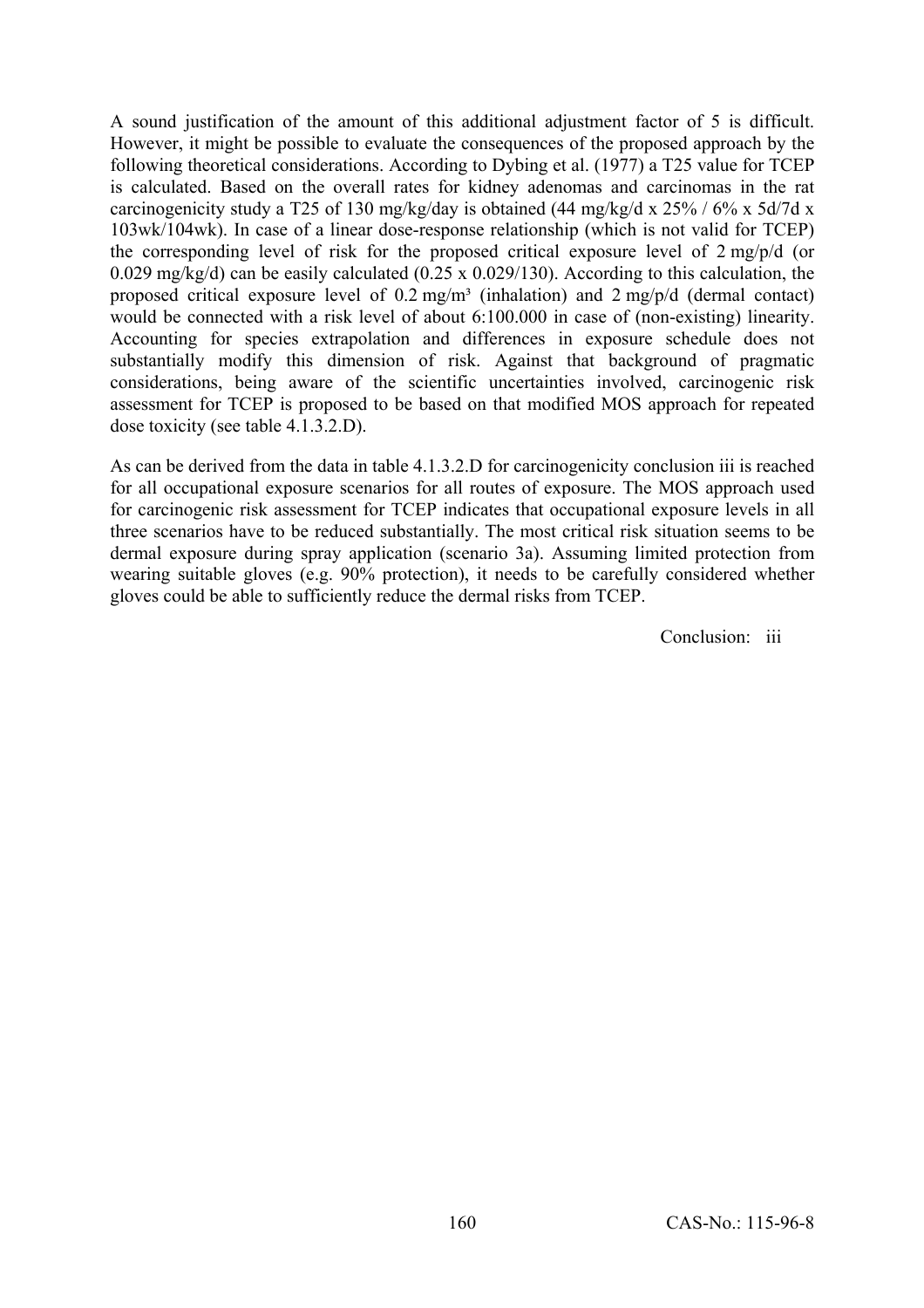|                |                                                     |                      | Inhalation |            |                    | Dermal         |            |                                     | Combined       |                               |  |  |
|----------------|-----------------------------------------------------|----------------------|------------|------------|--------------------|----------------|------------|-------------------------------------|----------------|-------------------------------|--|--|
|                | Starting point for MOS<br>calculation               | 84 mg/m <sup>3</sup> |            |            | $840$ mg/p/d       |                |            | $840$ mg/p/d                        |                |                               |  |  |
|                | Minimal MOS                                         | 375                  |            |            | 375                |                |            | 375                                 |                |                               |  |  |
|                | Critical exposure level                             | $0.2 \text{ mg/m}^3$ |            |            | $2 \text{ mg}/p/d$ |                |            | $2 \text{ mg}/p/d$                  |                |                               |  |  |
|                |                                                     | Exposure $(mg/m^3)$  | <b>NOS</b> | Conclusion | Exposure (mg/p/d)  | <b>NOS</b>     | Conclusion | $b$ urden (mg/p/d)<br>Internal body | <b>NOS</b>     | Conclusion                    |  |  |
| 1              | Production                                          | 1.2                  | 70         | iii        | 420                | $\overline{2}$ | iii        | 432                                 | $\overline{2}$ | iii <sup>1</sup>              |  |  |
| $\overline{2}$ | Processing to<br>formulations                       | 1.2                  | 70         | iii        | 420                | $\overline{2}$ | iii        | 432                                 | $\overline{2}$ | $\overline{\mathbf{iii}}^{1}$ |  |  |
| 3a             | Use of formulations<br>with spray application       | 8.3                  | 10         | iii        | 2500               | 0.3            | iii        | 2583                                | 0.3            | iii <sup>1</sup>              |  |  |
| 3 <sub>b</sub> | Use of formulations<br>without aerosol<br>formation | 1.2                  | 70         | iii        | 210                | $\overline{4}$ | iii        | 222                                 | $\overline{4}$ | $\overline{\mathbf{iii}}^{1}$ |  |  |

### Table 4.1.3.2.D: Estimation of MOS values for cancer risks by TCEP

 $(1)$  conclusion iii already results from a single exposure component (inhalation or dermal), therefore it does not seem specific for combined exposure scenarios

# **Reproductive toxicity, fertility impairment**

## *Fertility impairment by inhalation, dermal and combined exposure*

In an oral study with a continuous breeding protocol TCEP treatment revealed impairment of fertility in mice. At 700 mg/kg/day significant reduction of the number of litters produced by the F0 generation was observed. The findings were confirmed with a separate cross over mating trial at the same dose level. The reproductive system of male mice seemed to be more sensitive to the TCEP treatment than that of female mice. A NOAEL of 175 mg/kg/day is derived from the study (see chapter 4.1.2.9). As starting point for MOS calculation the human dose according to the experimental NOAEL is identified as 12250 mg/person/day (175 mg/kg/d x 70 kg), the corresponding occupational air concentration for 8 hours inhalation calculates to  $1225 \text{ mg/m}^3$ .

In evaluation of the MOS values the following aspects have to be considered: (a) metabolic rate scaling from mice to humans yields a factor of 7, (b) for human intraspecies variation a factor of 5 is used, (c) dosing was 7 days per week in the study compared to occupational exposure of 5 days per week, which should be accounted for, (d) an uncertainty factor of 3 is proposed because the nature of the effects is judged to be severe and there is indication for a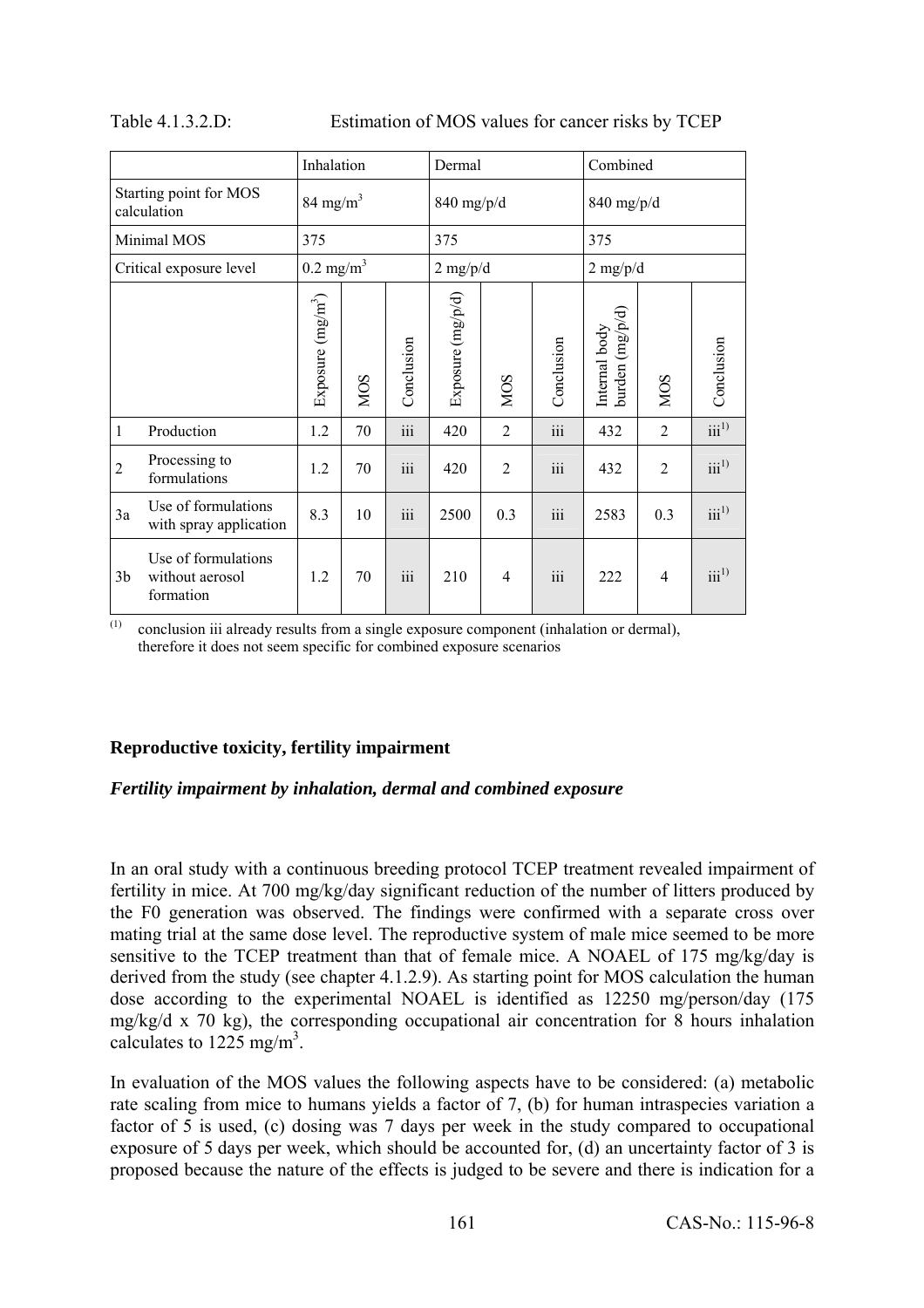steep dose response relationship. Together the minimal MOS calculates to 75 (7 x 5 x 5/7 x 3). The according critical exposure level is 160 mg/person/day (12250 mg/person/day / 75) or  $16 \text{ mg/m}^3$  (1225 mg/m<sup>3</sup> / 75). It has to be noticed that these values lie above the critical exposure level for repeated dose toxicity.

In table 4.1.3.2.E MOS values and conclusions for fertility impairment of TCEP are listed in detail. Concern is expressed for dermal exposure scenarios (scenarios 1, 2, 3a and 3b). Handling sticky resins (scenario 3c) results in conclusion ii.

With respect to fertility impairment risk reduction measures at the workplace appear to be necessary. However, it should be kept in mind, that as a consequence of risk assessment with respect to repeated dose toxicity and carcinogenicity, risk reduction measures will have to be requested, which efficiently reduce occupational exposures to a level preventing workers from the according effects. If these control measures are implemented and complied with, exposures will be brought to a level which is below concern with respect to fertility impairment too.

Conclusion: iii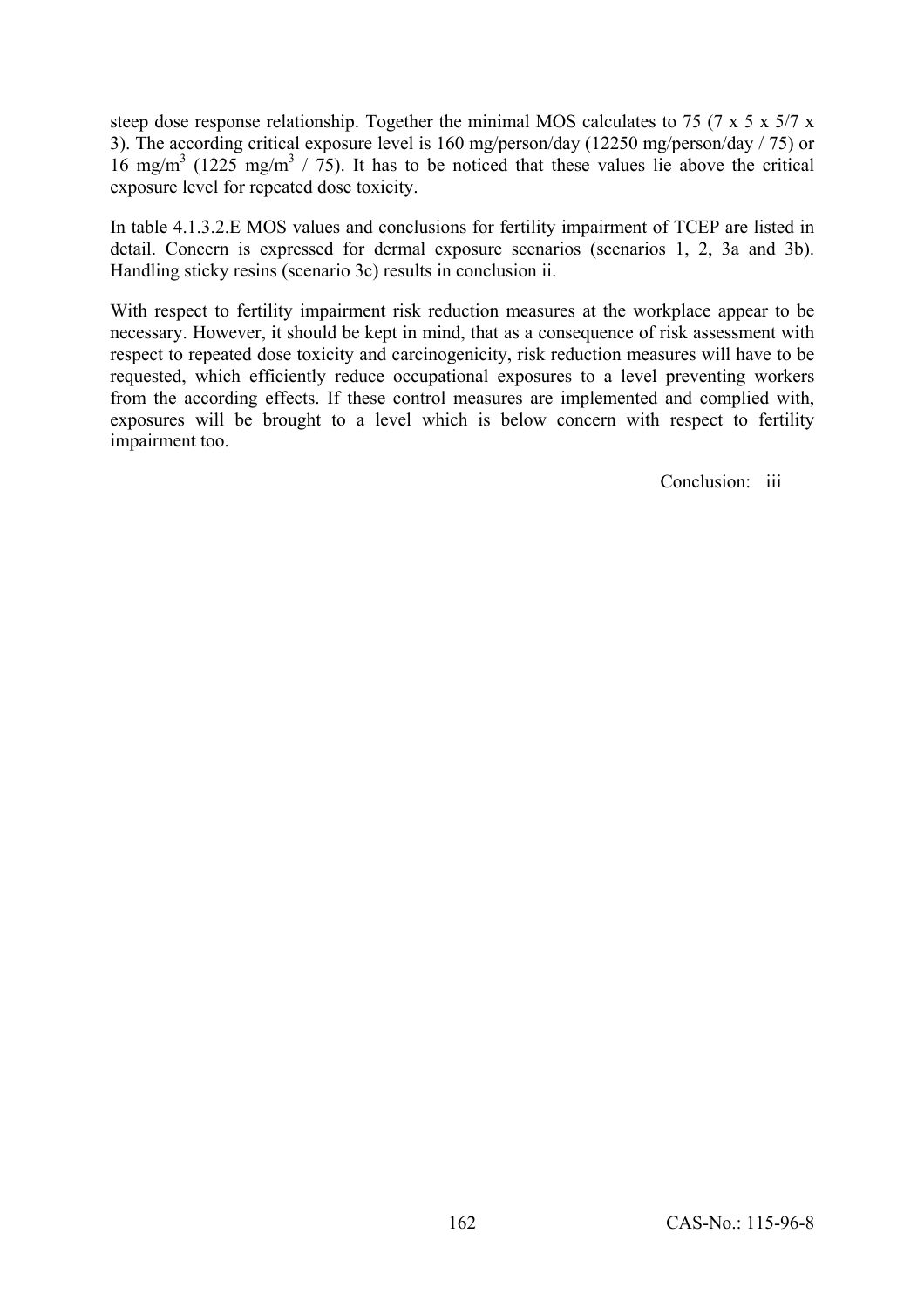|                |                                                     |                        | Inhalation |                 |                   | Dermal     |            |                                       | Combined   |                              |  |
|----------------|-----------------------------------------------------|------------------------|------------|-----------------|-------------------|------------|------------|---------------------------------------|------------|------------------------------|--|
|                | Starting point for MOS<br>calculation               | 1225 mg/m <sup>3</sup> |            |                 | $12250$ mg/p/d    |            |            | $12250$ mg/p/d                        |            |                              |  |
|                | Minimal MOS                                         | 75                     |            |                 | 75                |            |            | 75                                    |            |                              |  |
|                | Critical exposure level                             | $16 \text{ mg/m}^3$    |            |                 | $160$ mg/p/d      |            |            | $160$ mg/p/d                          |            |                              |  |
|                |                                                     | Exposure $(mg/m^3)$    | <b>NOS</b> | Conclusion      | Exposure (mg/p/d) | <b>NOS</b> | Conclusion | $b$ urden $(mg/p/d)$<br>Internal body | <b>NOS</b> | Conclusion                   |  |
| $\mathbf{1}$   | Production                                          | 1.2                    | 1021       | $\ddot{\rm ii}$ | 420               | 29         | iii        | 432                                   | 28         | $\overline{\text{iii}}^{1)}$ |  |
| $\overline{2}$ | Processing to<br>formulations                       | 1.2                    | 1021       | $\ddot{\rm ii}$ | 420               | 29         | iii        | 432                                   | 28         | iii <sup>1</sup>             |  |
| 3a             | Use of formulations<br>with spray application       | 8.3                    | 148        | $\ddot{\rm ii}$ | 2500              | 5          | iii        | 2583                                  | 5          | iii <sup>1</sup>             |  |
| 3b             | Use of formulations<br>without aerosol<br>formation | 1.2                    | 1021       | $\ddot{\rm n}$  | 210               | 58         | iii        | 222                                   | 55         | $\overline{\text{iii}}^{1}$  |  |

## Table 4.1.3.2.E: MOS values for fertility impairment of TCEP

 $1)$  conclusion iii already results from a single exposure component (inhalation or dermal), therefore it does not seem specific for combined exposure scenarios

#### **Reproductive toxicity, developmental effects**

#### *Developmental effects by inhalative, dermal and combined exposure*

No significant toxicity to embryo or fetal development has been observed after oral TCEP treatment of pregnant rats. Concerning developmental toxicity the NOAEL from this study is reported as 200 mg/kg/day, a dose which clearly induced maternal toxicity. Based on the available data, the results are interpreted as giving no indication for developmental toxicity of TCEP up to doses which induce chronic toxic effects and/or carcinogenicity. There is no concern with respect to this endpoint for workers.

Conclusion: ii

#### **4.1.3.2.3 Summary of occupational risk assessment**

Table 4.1.3.2.F indicates the toxicological endpoints of concern for TCEP. There is concern for fertility impairment, repeated dose toxicity and for carcinogenicity.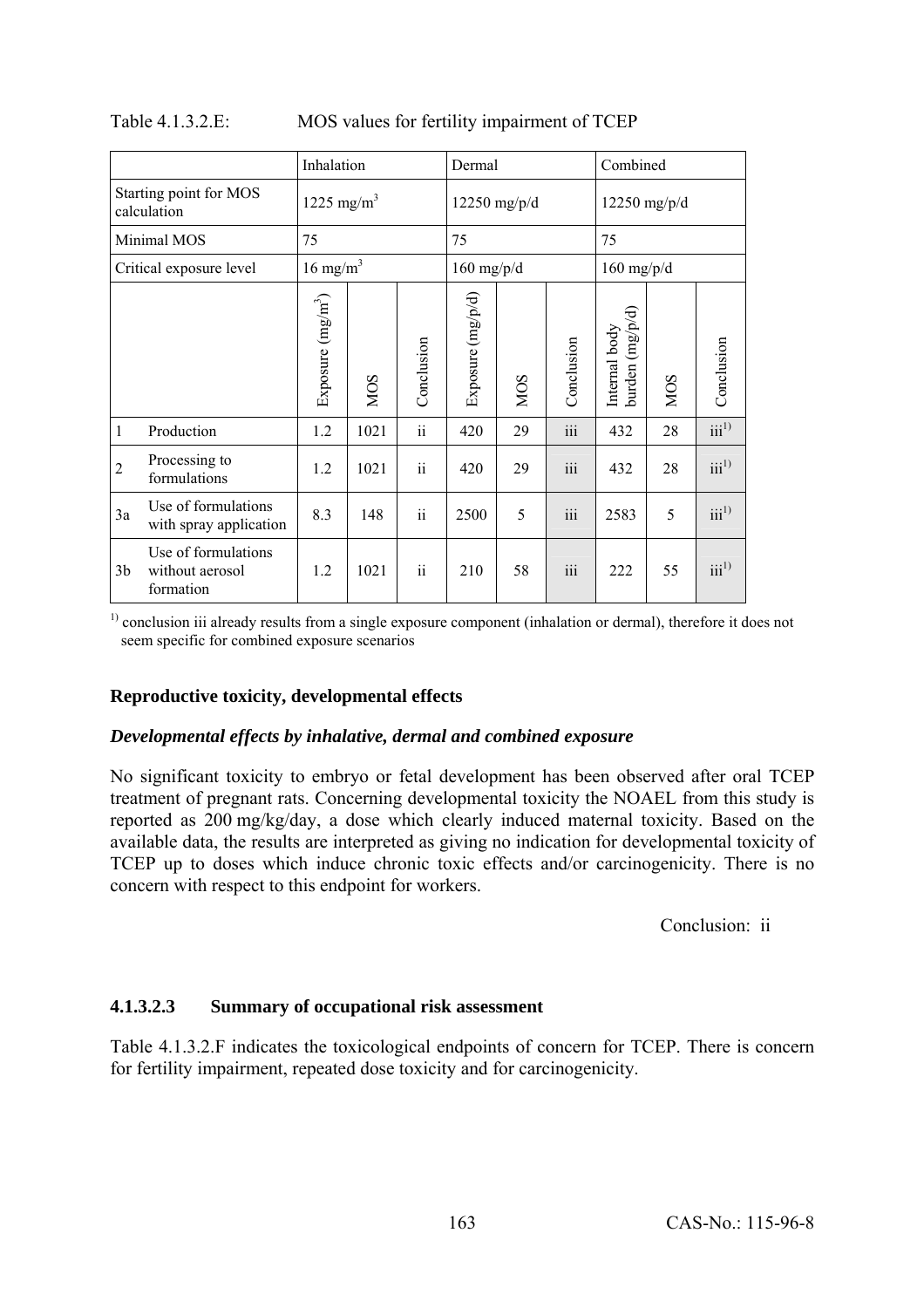| Toxicological endpoints |                         | general conclusion          |
|-------------------------|-------------------------|-----------------------------|
|                         | inhalation              | ii.                         |
| Acute toxicity          | dermal                  | $\ddot{\rm n}$              |
|                         | combined                | $\ddot{\rm n}$              |
|                         | dermal                  | $\ddot{\rm ii}$             |
| Irritation/ Corrosivity | eye                     | $\ddot{\rm n}$              |
|                         | acute respiratory tract | $\ddot{\rm n}$              |
| Sensitisation           | skin                    | $\ddot{\rm ii}$             |
|                         | respiratory             | $\ddot{\rm ii}$             |
|                         | inhalation, local       | $\ddot{\rm ii}$             |
|                         | inhalation, systemic    | iii                         |
| Repeated dose toxicity  | dermal, local           | $\ddot{\mathbf{n}}$         |
|                         | dermal, systemic        | iii                         |
|                         | combined, systemic      | $\overline{\text{iii}}^{1}$ |
| Mutagenicity            |                         | $\ddot{\rm ii}$             |
|                         | inhalation              | iii                         |
| Carcinogenicity         | dermal                  | iii                         |
|                         | combined                | $\overline{\text{iii}}^{1}$ |
|                         | inhalation              | $\ddot{\rm ii}$             |
| Fertility impairment    | dermal                  | iii                         |
|                         | combined                | iii <sup>1</sup>            |
|                         | inhalation              | $\overline{\textbf{ii}}$    |
| Developmental toxicity  | dermal                  | $\overline{\textbf{11}}$    |
|                         | combined                | $\ddot{\mathbf{i}}$         |

## Table 4.1.3.2.F: Endpoint-specific overall conclusions

<sup>1)</sup> conclusion iii already results from from a single exposure component (inhalation or dermal), therefore it does not seem specific for combined exposure scenarios

In table 4.1.3.2.G occupational exposure scenarios are listed in the order of scenario numbers to give an overview for all exposure situations with concern. All toxicological endpoints are listed, which at least in one case give reason for conclusion iii. Under this aspect acute toxicity, irritation, dermal and respiratory sensitisation, and developmental toxicity are not included in table 4.1.3.2.G. For TCEP concern in general results from inhalation and from dermal contact to the substance.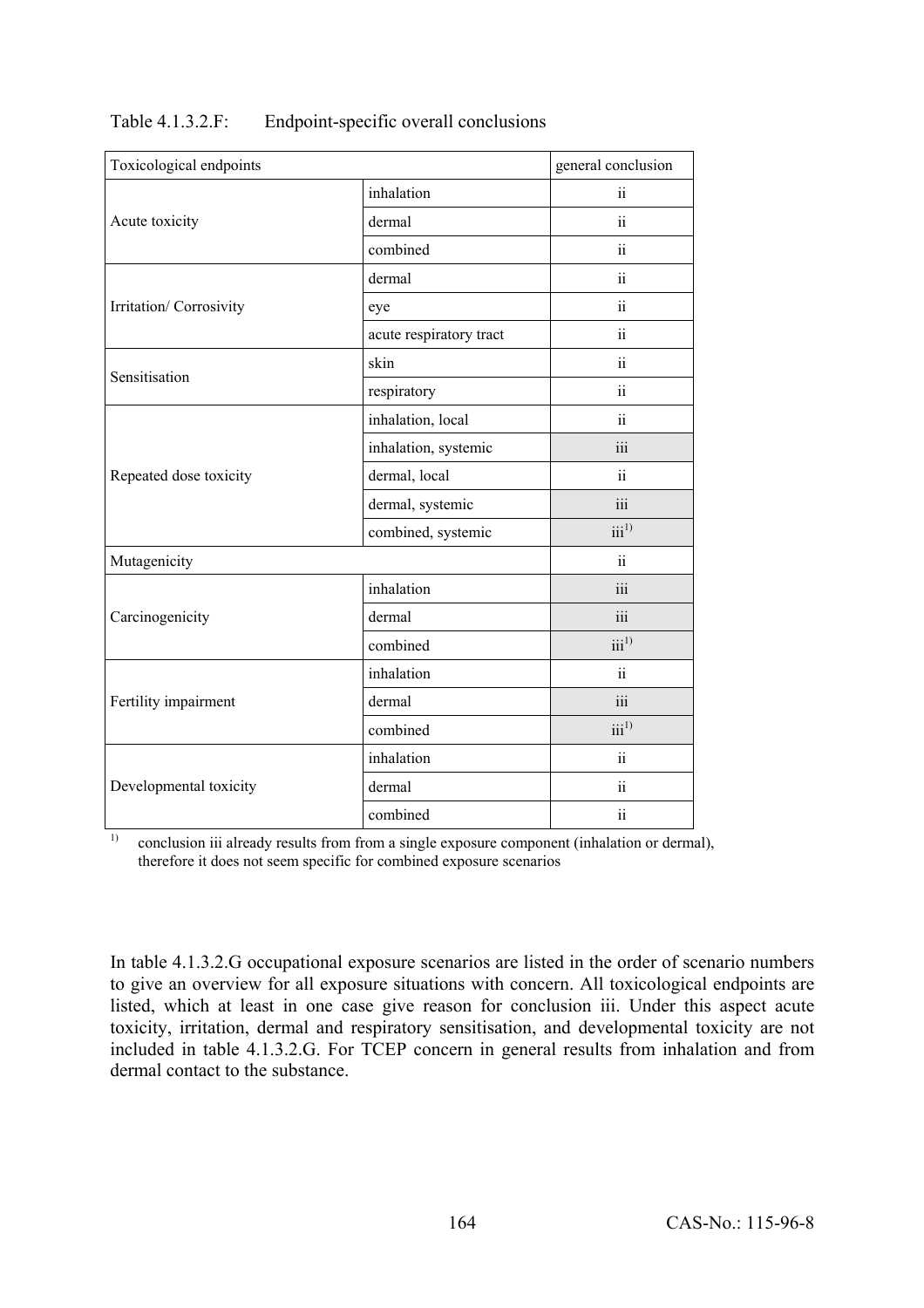| Exposure scenarios |                                                  | Repeated dose<br>toxicity |          |                     | Carcino-<br>genicity |          |                     | Fertility  |                  |                |
|--------------------|--------------------------------------------------|---------------------------|----------|---------------------|----------------------|----------|---------------------|------------|------------------|----------------|
|                    |                                                  | inhalation                | dermal   | $\odot$<br>combined | inhalation           | dermal   | $\odot$<br>combined | inhalation | dermal           | combined $(2)$ |
| 1                  | Production                                       | .<br>111                  | iii      | .<br>111            | $\cdots$<br>111      | .<br>111 | iii                 |            | .<br>111         | iii            |
| 2                  | Processing to formulations                       | .<br>111                  | .<br>111 | .<br>111            | .<br>111             | .<br>111 | .<br>111            |            | .<br>111         | .<br>111       |
| 3a                 | Use of formulations with spray<br>application    | $\ddots$<br>111           | iii      | .<br>111            | .<br>111             | .<br>111 | iii                 |            | .<br>111         | iii            |
| 3 <sub>b</sub>     | Use of formulations without<br>aerosol formation | .<br>111                  | .<br>111 | $\ddotsc$<br>111    | iii                  | iii      | iii                 |            | $\ddotsc$<br>111 | iii            |

## Table 4.1.3.2.G: Summary of exposure scenarios with concern for TCEP  $<sup>(1)</sup>$ </sup>

 $(1)$  blanc fields: conclusion ii

 $(2)$  conclusion iii already results from a single exposure component (inhalation or dermal), therefore it does not seem specific for combined exposure scenarios

Risk estimation is mainly based on oral studies. Because no data are available concerning absorption after inhalation or skin contact, route to route extrapolation is based on the default assumption of 100 % absorption at all routes.

The most important toxicological endpoint is TCEP carcinogenicity in combination with repeated dose toxicity. On the background of the exposure assessment and the proposed critical exposure levels, the according health risks are comparably high. This evaluation of risk is based on the assumption that a thresholded mode-of-action might be possible for TCEP tumour induction.

Tables 4.1.3.2.H (inhalation) and 4.1.3.2.I (dermal contact) try to visualize the risk profile of TCEP. According to the specific arrangement of exposure scenarios and critical exposure levels for different toxicological endpoints you will find the relatively high risks in the left upper corner, the relatively low risks in the bottom right corner of the tables.

On the background of cancer risks, air concentrations of TCEP at the workplace should be controlled to a level in the range of 0.2 mg/m<sup>3</sup> (critical exposure level for carcinogenicity). By this exposure reduction inhalative risks from other endpoints, as repeated dose toxicity and fertility impairment would similarly and effectively be mitigated too. Special emphasis should be given to reduce skin contact with TCEP (even if dermal absorption proved to be somewhat lower than 100%). Based on cancer risk assessment, dermal exposure should be controlled to levels in the range of 2 mg/person/day. On that background it needs to be carefully considered whether gloves could be able to sufficiently reduce dermal exposure.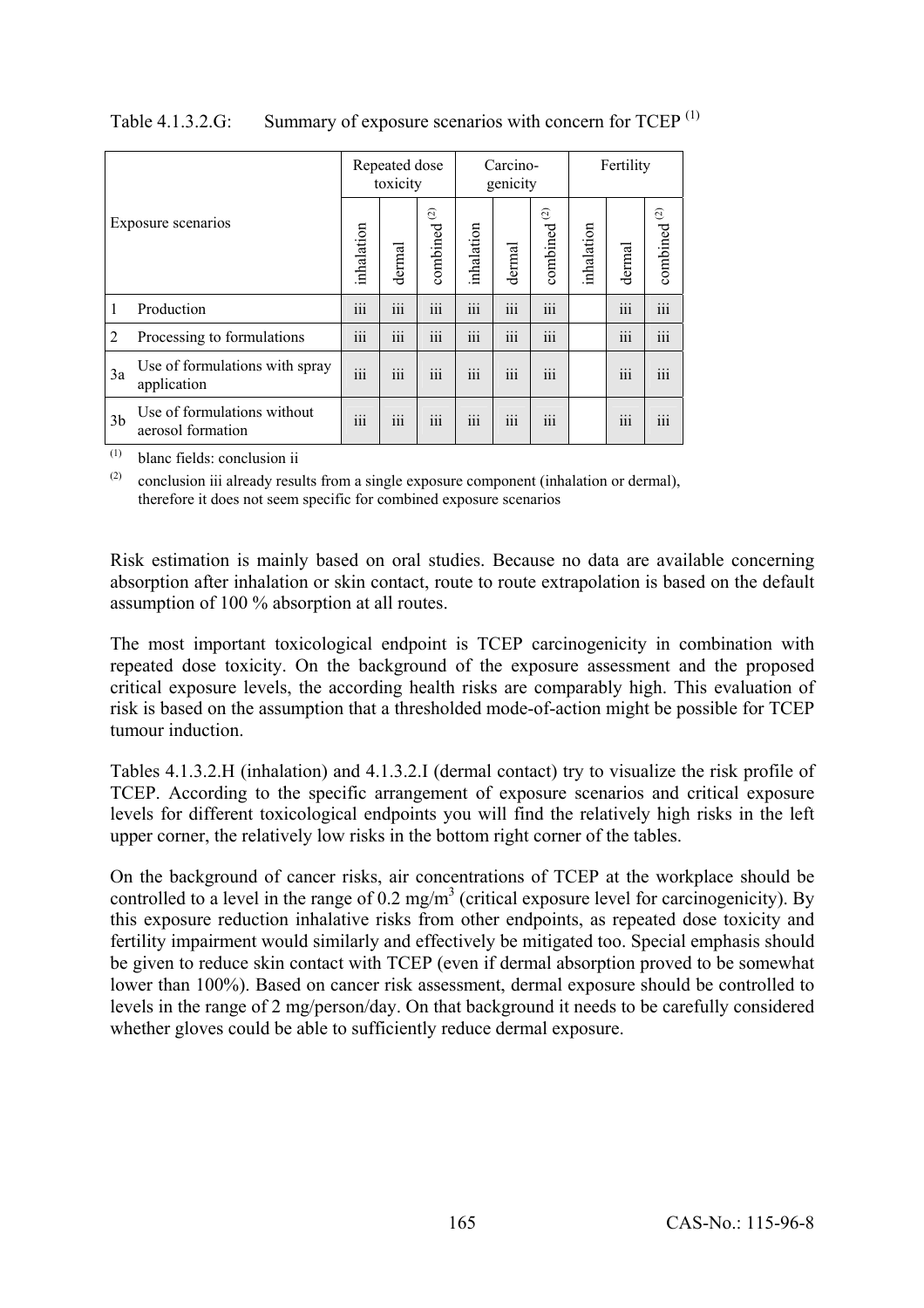#### Table 4.1.3.2.H: Ranking of the critical exposure levels for TCEP with respect to inhalative exposure at the workplace

| Exposure scenario |                                                     | Exposure<br>level in | Carcino-<br>genicity    | Repeated<br>dose<br>toxicity,<br>systemic | Fertility           | Acute toxicity      |  |  |  |  |  |
|-------------------|-----------------------------------------------------|----------------------|-------------------------|-------------------------------------------|---------------------|---------------------|--|--|--|--|--|
|                   |                                                     | $mg/m^3$             |                         | Critical exposure level in $mg/m3$        |                     |                     |  |  |  |  |  |
|                   |                                                     |                      | $0.2$ mg/m <sup>3</sup> | $1 \text{ mg/m}^3$                        | $16 \text{ mg/m}^3$ | $70 \text{ mg/m}^3$ |  |  |  |  |  |
| 3a                | Use of formulations<br>with spray<br>application    | 8.3                  | iii                     | iii                                       |                     |                     |  |  |  |  |  |
| $\mathbf{1}$      | Production                                          | 1.2                  | $\cdots$<br>111         | $\cdots$<br>111                           |                     |                     |  |  |  |  |  |
| 2                 | Processing to<br>formulations                       | 1.2                  | iii                     | iii                                       |                     |                     |  |  |  |  |  |
| 3b                | Use of formulations<br>without aerosol<br>formation | 1.2                  | .<br>111                | $\cdots$<br>111                           |                     |                     |  |  |  |  |  |

(1) blank fields: conclusion ii

## Table 4.1.3.2.I: Ranking of the critical exposure levels for TCEP with respect to dermal exposure at the workplace

| Exposure scenario |                                                     | Exposure<br>level in | Carcino-<br>genicity | Repeated<br>dose<br>toxicity,<br>systemic | Fertility                         | Acute toxicity |
|-------------------|-----------------------------------------------------|----------------------|----------------------|-------------------------------------------|-----------------------------------|----------------|
|                   |                                                     | mg/p/d               |                      |                                           | Critical exposure level in mg/p/d |                |
|                   |                                                     |                      | $2 \text{ mg}/p/d$   | $10 \text{ mg}/p/d$                       | $160$ mg/p/d                      | $15000$ mg/p/d |
| 3a                | Use of formulations<br>with spray<br>application    | 2500                 | iii                  | iii                                       | iii                               |                |
| 1                 | Production                                          | 420                  | iii                  | iii                                       | iii                               |                |
| $\overline{2}$    | Processing to<br>formulations                       | 420                  | iii                  | iii                                       | iii                               |                |
| 3b                | Use of formulations<br>without aerosol<br>formation | 210                  | iii                  | $\cdots$<br>111                           | $\ddots$<br>111                   |                |

(1) blank fields: conclusion ii

### **4.1.3.3 Consumers**

**Exposure**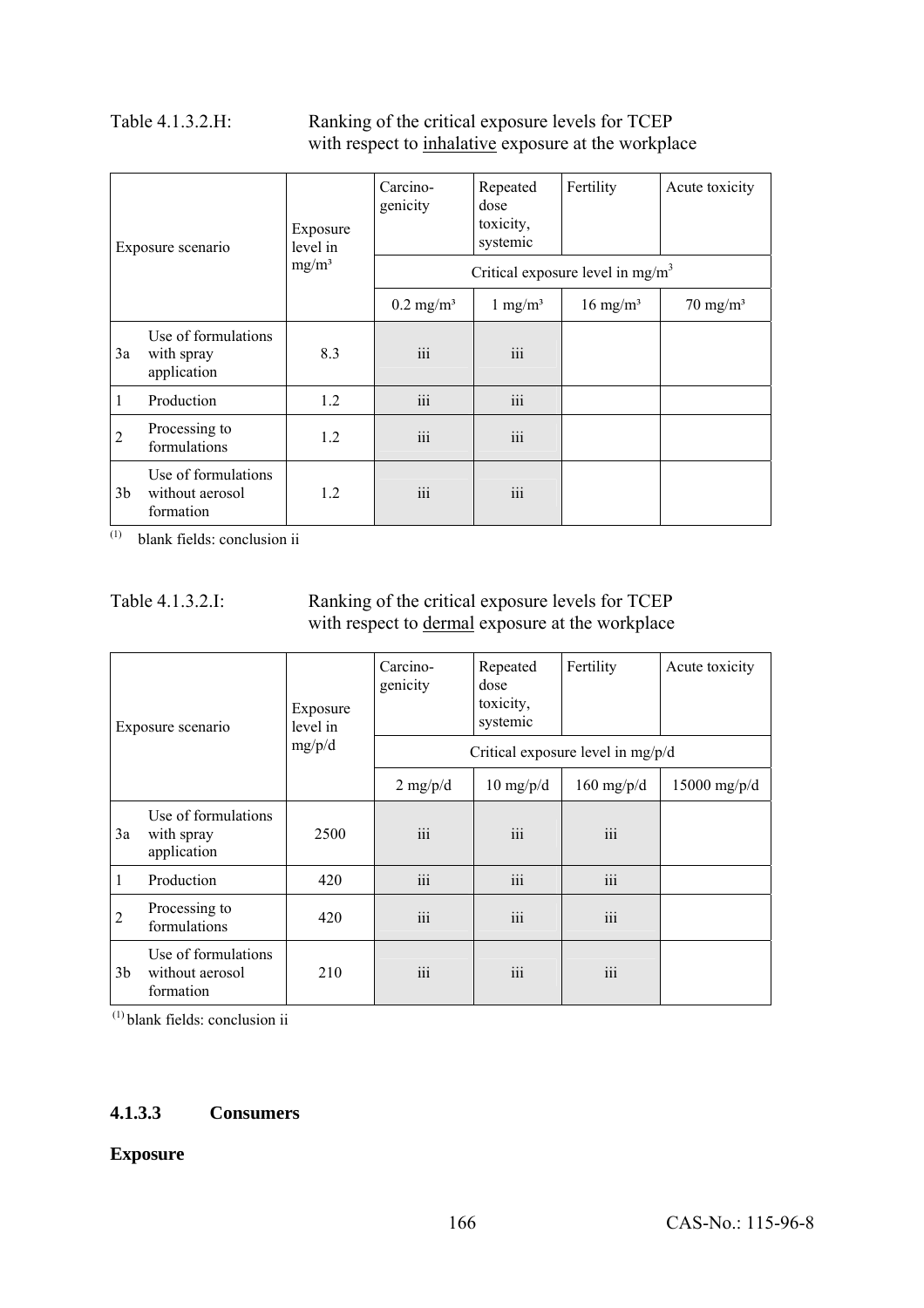Tris(2-chloroethyl) phosphate (TCEP) is used as a flame retardant in materials that may come in contact with consumers. Several reports have shown that TCEP will be released from a number of sources which have been treated with flame retardants, namely timber, foam rubber, carpets, plastic materials (e.g. electronic devices, TV, car interior etc.), glues, and lacquers. Upholstery may sometimes be proved with flame retardants. It is released primarily by abrasion and becomes part of the dust fraction. Dust burden therefore reflects the sum of all the sources house dust and airborne dust.

Oral exposure can be referred to dust intake, due to hand-to-mouth behaviour, contamination of articles for daily use, e.g. toys. This pathway of exposure may play a particular role for children. Inhalation exposure takes place by inhaling airborne particles, and dermal exposure can occur from direct contact with e.g. furniture coverings as well as with house dust and airborne dust.

### Inhalation

The measurements performed by Ingerowski et al. (2001) resulted in a 98<sup>th</sup> percentile for air concentrations of TCEP of 0.6 µg/m**³.** This value lies at the extreme upper range of a huge number of measurements. Although other studies have revealed lower values, this value was taken as a reasonable worst case for calculating the body burden.

The model estimate revealed an uptake by inhalation  $(99<sup>th</sup>$  percentiles) of TCEP of 0.4 and 0.96 µg/kg bw/d for adults and for children, respectively, under consideration of 100% absorption.

### Dermal

Dermal exposure due to migration of tris(2-chloroethyl) phosphate from upholstery accounts for 3.9 µg/kg bw/d under worst case conditions (100% dermal absorption). Dermal exposure from airborne dust can be neglected due to the low concentrations of TCEP in dust (max. 0.1  $\mu$ g/m<sup>3</sup>). Dermal exposure from house dust was calculated to amount to 0.02  $\mu$ g/kg bw/d for children.

Dermal exposure from different sources can be estimated to a total of about 4 µg/kg bw/d for adults. Dermal exposure of children as related to bodyweight (10 µg/kg bw/d) can exceed that in adults.

### Oral

Oral exposure of TCEP is characterised by dust uptake. The estimated amount accounts 0.0033  $\mu$ g/kg bw/d for an adult, representing the 99<sup>th</sup> percentile. This pathway may represent a significant source of exposure for children, the 99<sup>th</sup> percentile representing daily uptake for a three year old child was estimated to be 0.2 µg/kg bw/d.

For babies of about 3 months a significant source could be sucking at a toy. Under worst case assumptions exposure values can be estimated up to 240 µg/kg bw/d.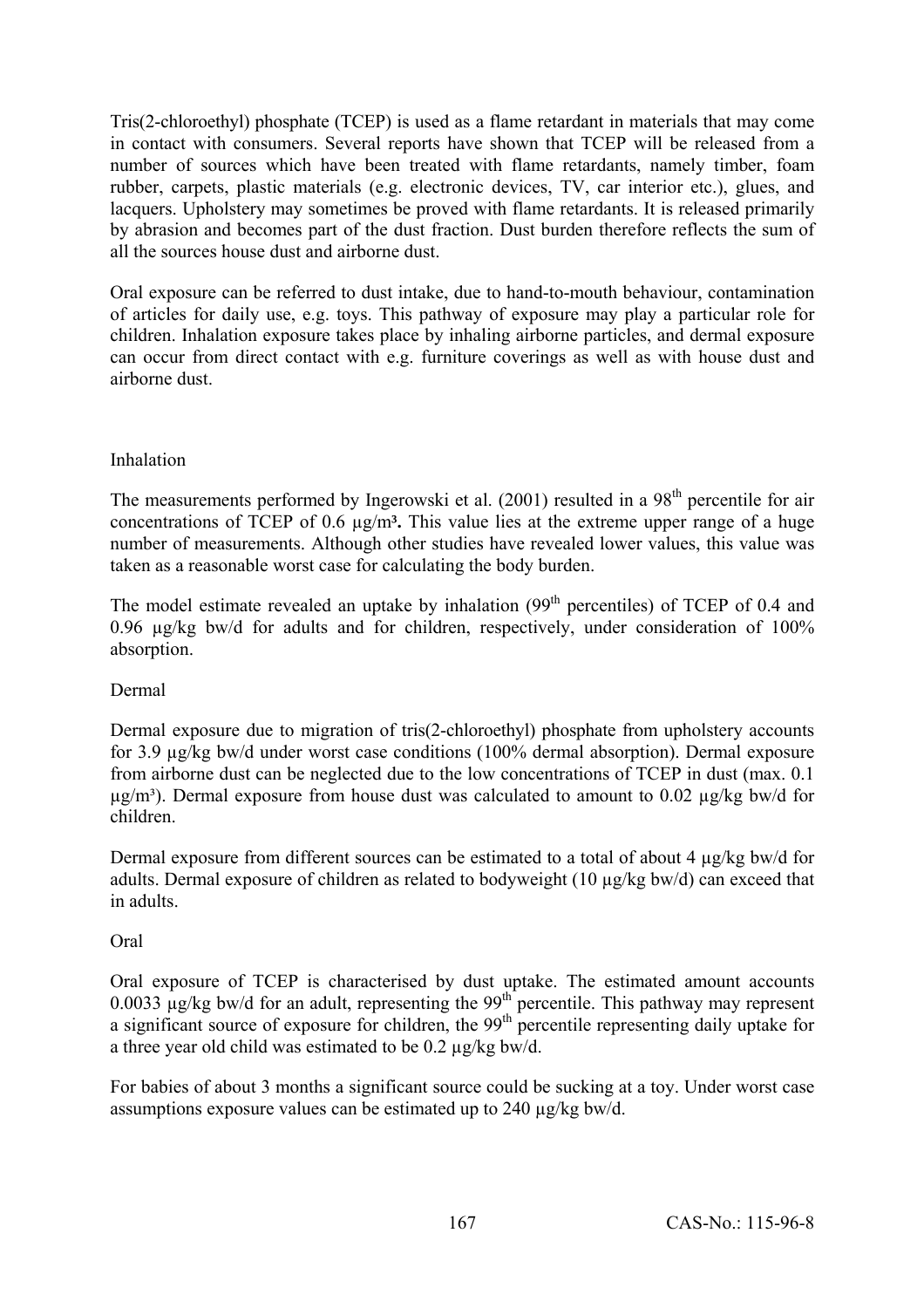#### Total body burdens

For female adults, a body burden would account for  $\sim$  4.5  $\mu$ g/kg bw/d, under reasonable worst case conditions and taking all paths into consideration. The respective value for 1 - 3 year-old children is 11 µg/kg bw/d. For babies of about 3 months a body burden would account up to 240 µg/kg bw/d by sucking on toys, the other paths can be neglected.

#### **Effects**

#### Acute Toxicity

Following exposure assessment, consumers are expected to be exposed to tris(2-chloroethyl) phosphate several orders of magnitude lower than the range of doses which can be derived from acute oral toxicity based on animal LD50 values (oral, rats: 430-1230 mg/kg bw). In an experiment with rabbits, the substance has demonstrated low dermal toxicity, in experiments with rats, low acute inhalation toxicity. Therefore, the substance is of no concern for the consumer in relation to acute oral, inhalation or dermal toxicity.

Conclusion: ii

#### Irritation

Data on human experience with tris(2-chloroethyl) phosphate are not available.

In experiments with rabbits, the substance demonstrated weak skin irritation after occlusive or semi-occlusive patch testing for 4 to 24 hours exposure times. After instillation into the eyes of rabbits, mild conjunctival irritation was detected; this irritation healed within 2 days.

Conclusion: ii

#### **Corrosivity**

Information on local effects on skin and eyes of humans is not available. Tris(2-chloroethyl) phosphate is not a corrosive substance, as judged on the basis of Draize tests with rabbits.

Conclusion: ii

#### Sensitisation

Human data on sensitizing properties of tris(2-chloroethyl) phosphate are not available. An animal study (Buehler Test) showed no skin sensitizing potential of TCEP. The read across from sensitisation data of the two other chloroalkyl phosphates TCPP and TDCP indicated that these substances do not possess significant skin sensitisation potential. Based on data on TCEP and structurally related substances it is concluded that there is no concern.

Conclusion: ii

### Repeated dose toxicity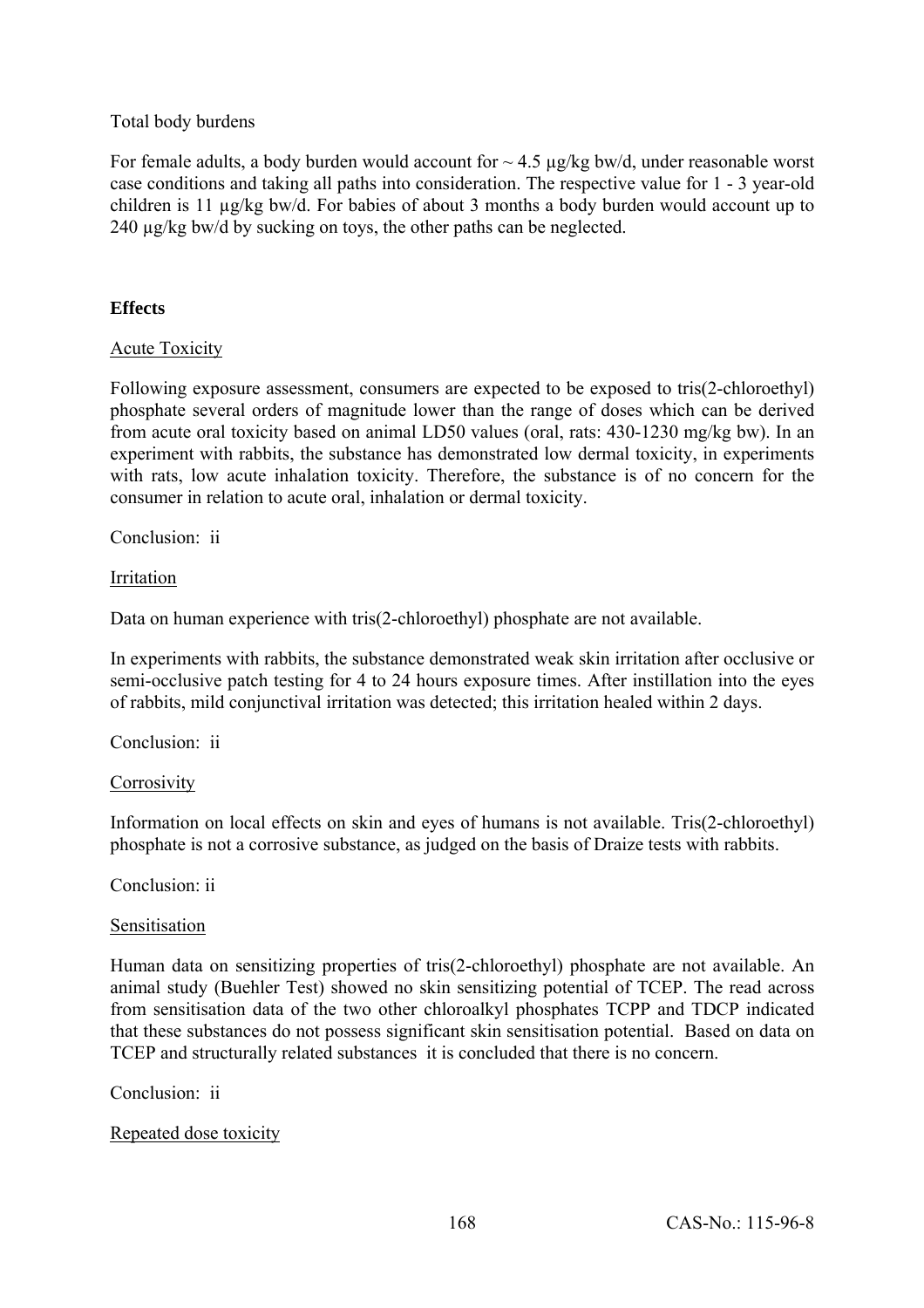NOAELs for systemic effects on the brain were derived in each case from subchronic oral toxicity studies for rats at dose levels between 44 to 75 mg/kg bw/d. A NOAEL for kidney lesions was estimated only in subchronic toxicity studies for female Sprague-Dawley rats at 215 mg/kg bw/d and for B6C3F1 mice at 350 mg/kg bw/d. No NOAEL for kidney effects could be derived for male Sprague-Dawley rats fed  $\geq 26$  mg/kg bw/d in the diet for three months, and for male and female F344/N rats after chronic exposure to ≥44 mg/kg bw/d. For mice the LOAELs for kidney lesions range between 12 to 175 mg/kg bw/d (for Scl:ddY mice after feeding in the diet for 18 months and for B6C3F1 mice after long-life exposure, respectively). Because kidney effects appear to be the most sensitive endpoint for repeated exposure of tris(2-chloroethyl) phosphate the LOAEL for kidney lesions in Scl:ddY mice (12 mg/kg bw/d) was chosen as the basis for risk assessment.

#### *Margin of safety (MOS)*

For the decision on the MOS, the following aspects have been considered and taken into account:

- Uncertainty arising from the variability in the experimental data

There are no reasons to assume an important uncertainty.

- Overall confidence in the database

There are no contradiction results. All listed studies were of sufficient data quality.

- Intra- and interspecies variation

Results of studies give clear evidence that mice were more sensitive to the kidney effects than rats. Thus, the interspecies variation seems to be considerable. There is a single report in humans after high inhalation exposure of a child aged five years. An extremely rare genetic susceptibility may be discussed as the underlying cause for the neuromuscular disease which became apparent and disappeared after cessation of exposure.

- Dose response relationship

There is no reason to assume a special concern.

- Nature and severity of the effect

The adverse effects seen at the lowest observed adverse effect level are in kidneys and these effects are considered to be severe (irreversible).

There are no reasons to assume that the effects shown in the animal experiments are limited to the species tested, thus being not of relevance for humans.

- Differences in exposure (route, duration, frequency and pattern)

 The estimated body burdens (with an assumed absorption of 100%) are compared with an oral LOAEL from an 18 month study.

 There are no reasons to assume that special concern can be derived neither from this procedure. Toxicokinetic information are not available.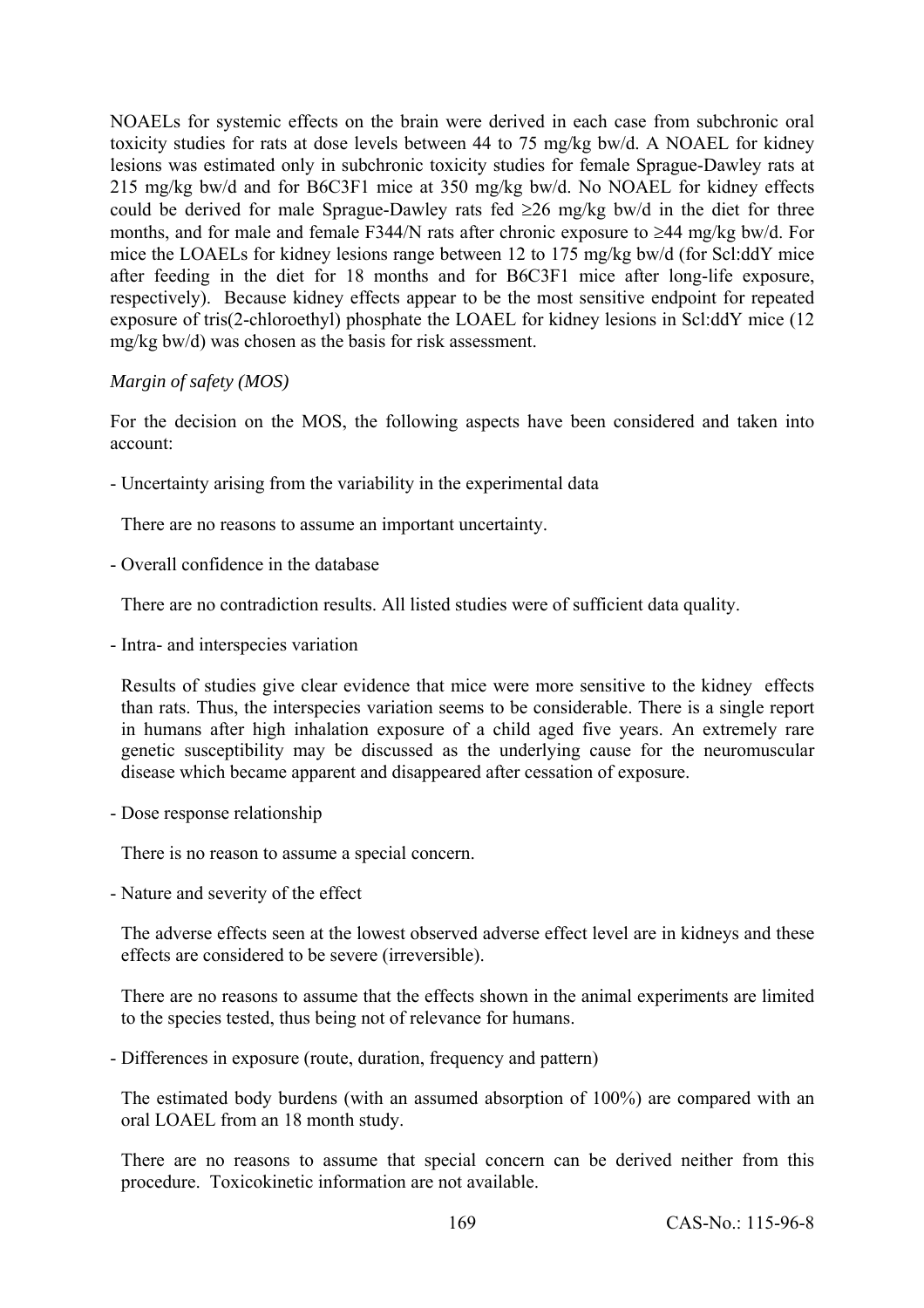- The human population to which the quantitative and/or qualitative information on exposure applies.

 Following the exposure considerations there is reason to assume a special risk for babies sucking a TCEP containing textile cube and for children due to TCEP exposure from house dust.

- Other factors

There are no other factors known requiring a peculiar margin of safety.

#### *MOS for exposure scenarios via different routes*

Table 4.1.3.3

Repeated dose toxicity of TCEP:

Margins of Safety for consumer exposure via different routes

| Route         | Exposure          | $MOS^*$   | Conclusion |
|---------------|-------------------|-----------|------------|
|               | $(\mu g/kg$ bw/d) |           |            |
| Inhalation    |                   |           |            |
| <b>Adults</b> | 0.4               | 30000     | (ii)       |
| Children      | 0.96              | 12500     | (ii)       |
| Dermal        |                   |           |            |
| <b>Adults</b> | $\overline{4}$    | 3000      | (ii)       |
| Children      | 10                | 1200      | (ii)       |
| Oral          |                   |           |            |
| <b>Adults</b> | 0.0033            | $>3.10^6$ | (ii)       |
| Children      | 0.2               | 60000     | (i)        |
| <b>Babies</b> | 240               | 50        | (iii)      |

\*) The MOS was derived by using the oral LOAEL of 12 mg/kg bw/d (kidney effects)

### Repeated dose toxicity - Adults

For all exposure scenarios via different routes the margins of safety are judged to be sufficient taking into account that the absorption figures are reasonable worse case estimates and even that a LOAEL has been used.

Conclusion: ii

### Repeated dose toxicity - Children

The margins of safety for children specific exposure via different routes are judged to be sufficient taking into account that the absorption figures are reasonable worse case estimates and even that a LOAEL has been used. Conclusion: ii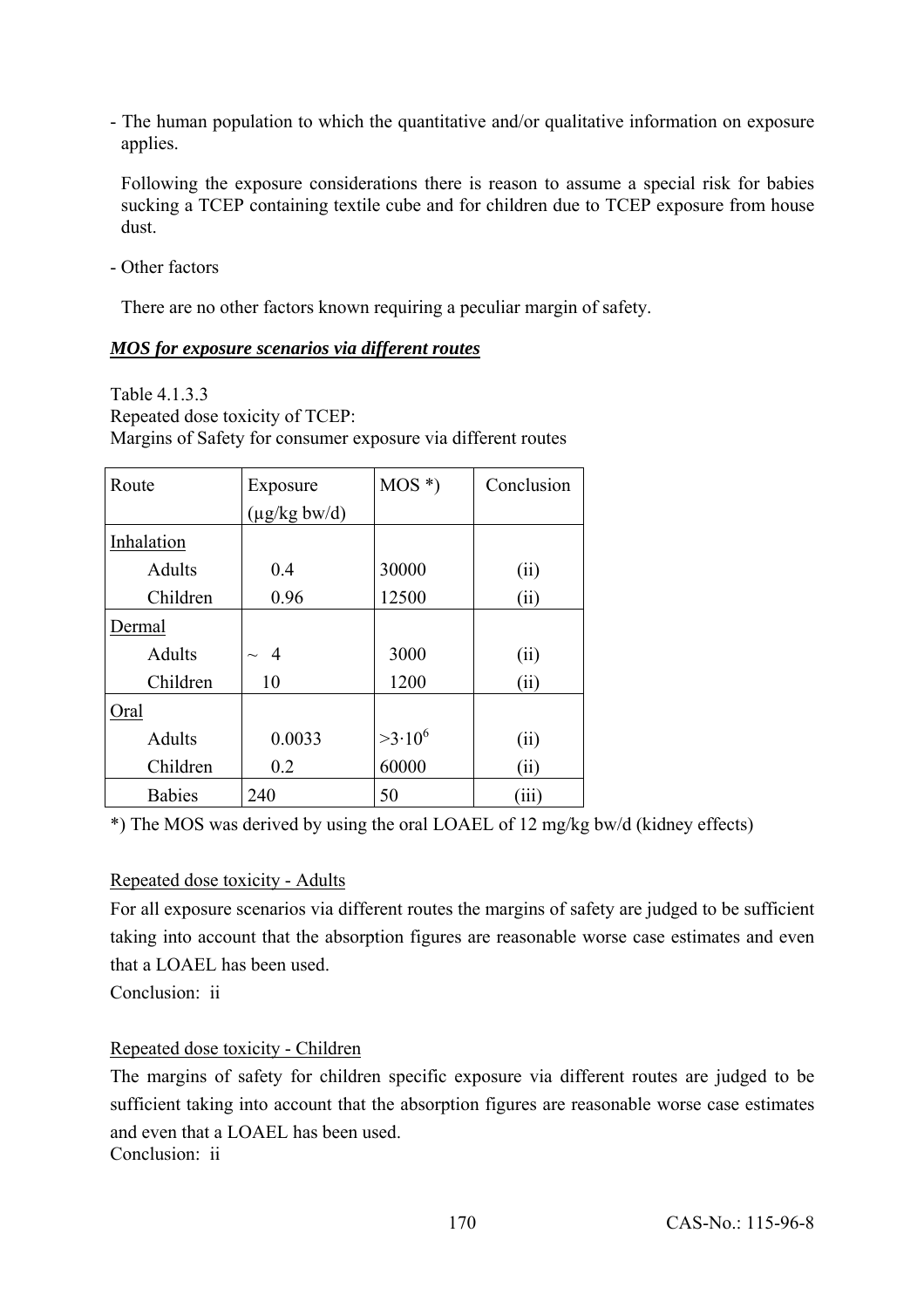## Repeated dose toxicity - Babies

The margin of safety for babies due to sucking on toys is judged to be not sufficient to cover all uncertainties. It has to be taken into account that a NOAEL for kidney effects is not available. The use of a LOAEL for risk characterisation requires a higher margin of safety. Even in case of an underlying worst case exposure estimate the MOS of 50 is considered to be not sufficient thus leading to concern for repeated dose toxicity.

#### Conclusion: iii

#### Mutagenicity

In general, bacterial gene mutation tests were negative. In vitro genotoxicity tests with mammalian cells were negative for gene and chromosome mutations. Two in vivo mammalian micronucleus tests and a Drosophila test were negative. Very weak effects in in vitro SCE tests are considered to be without relevance for mutagenicity. There is the overall conclusion of no relevant evidence for mutagenicity of tris(2-chloroethyl)phosphate.

#### Conclusion: ii

#### **Carcinogenicity**

Tris(2-chloroethyl)phosphate induces the formation of benign and malignant tumors at various sites in experimental animals. Renal tubule cell neoplasms were found in rats and mice each in both sexes. At present the mechanism of tumor development in the kidneys of tris(2-chloroethyl) phosphate treated rats and mice remains unclear. Data of gene mutation tests and genotoxicity tests are suggestive to assume that TCEP appears to have no genotoxic potential. Thus it is likely that the tumor formation in the kidney would be mediated by nongenotoxic (epigenetic) mechanisms. A species specific mechanism of tumor formation in the kidney was not identified.

At present available data on TCEP do not allow for a scientifically-based identification of a threshold level for TCEP carcinogenicity. Basically, there is no valid information on the specific thresholded mode-of-action that results in formation of kidney tumours (see discussion in chapter 4.1.2.8). It seems possible, that any of the adverse effects described in the TCEP studies on chronic toxicity might be responsible for the induction of tumour development.

Although it is considered likely that tumour formation especially in the kidney would be mediated by a non-genotoxic (epigenetic) mechanism, a threshold level for carcinogenicity has not been established due to the lack of relevant data. Renal tumors in male and female F344/N rats, in male B6C3F1 mice and in male Scl:ddY mice may be induced secondary via cytotoxicity followed by cell proliferation. However, a NOAEL for the cytotoxic effects and also for a cell proliferation mechanism could not be derived.

The scientific difficulties of establishing a threshold level for the carcinogenicity of TCEP have to be recognized. However, one could imagine that any of the adverse effects described in the studies on chronic toxicity of TCEP might be responsible for the induction of tumour development. Given this, the LOAEL for kidney lesions obtained in Scl:ddY mice after feeding of 12 mg/kg bw/d in the diet for 18 months might be used as a surrogate LOAEL for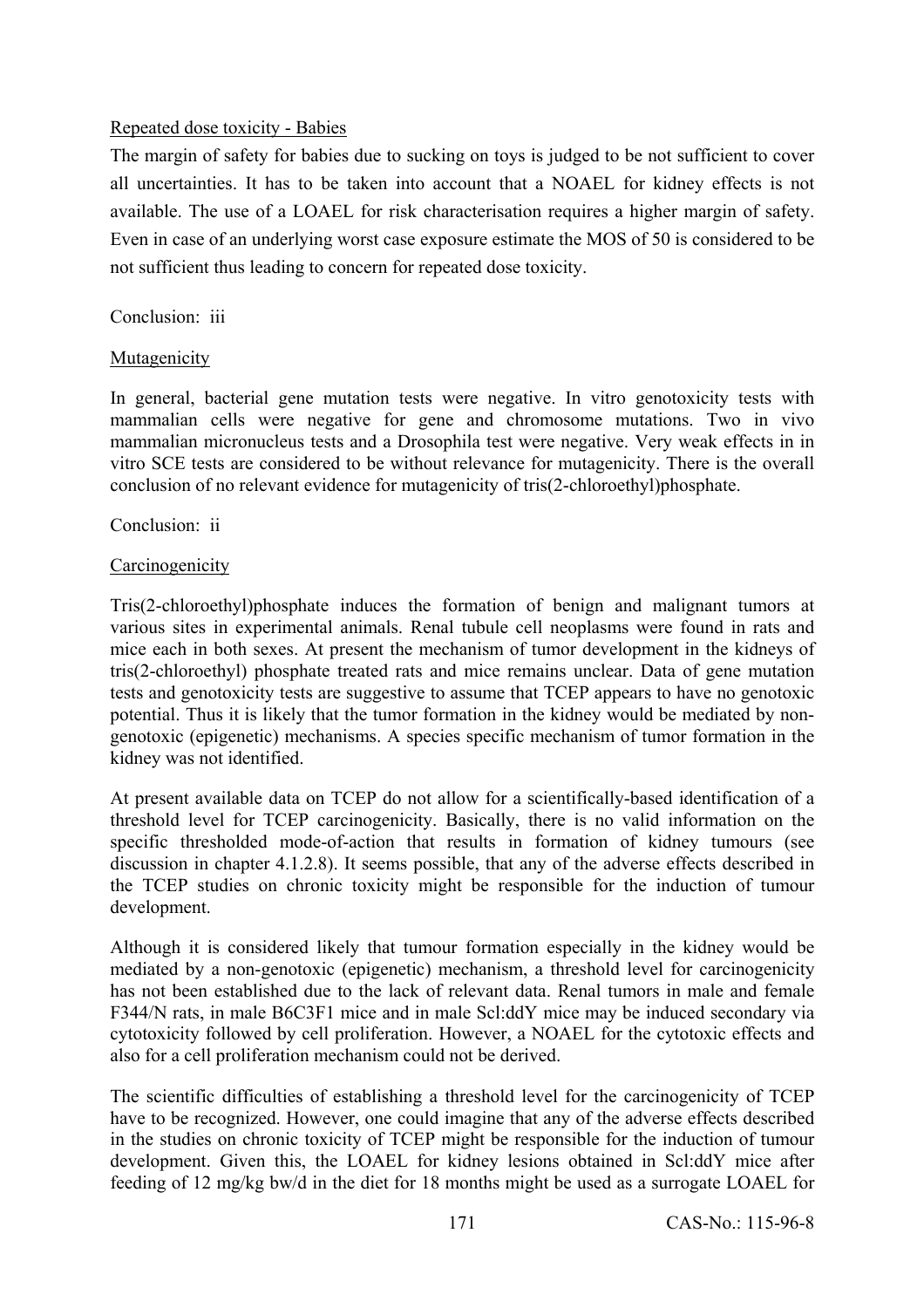risk assessment purposes on carcinogenicity using a MOS approach. Thus, it is therefore considered justified to perform the risk assessment of consumers on the assumption that a thresholded mode-of-action might be possible for TCEP tumour induction.

The total body burden for female adults estimated for reasonable worst case conditions and taking into account all paths of exposure (inhalation, dermal, and oral) would account for  $\sim$ 4.5  $\mu$ g/kg bw/d. The respective value for 1 - 3 year-old children is calculated to be 11  $\mu$ g/kg bw/d. Taking into account the underlying worst case exposure scenarios with assumed bioavailabilities of 100% for all exposure routes the margin of safety between the assumed oral LOAEL of 12 mg/kg bw/d (kidney lesions) and the estimated exposure levels is judged to be sufficient to conclude on no concern for tumor formation in consumers (MOS 2660) and children (MOS 1090), too.

Conclusion: ii

An oral body burden for babies (3 months) for worst case conditions was calculated to be 240 µg/kg bw/d. It has to be taken into account that a NOAEL for for tumor formation is not available. The use of a LOAEL for risk characterisation requires a higher margin of safety. Even taking into account the underlying worst case exposure scenario with an assumed bioavailability of 100% the margin of safety between the assumed LOAEL of 12 mg/kg bw/d and the exposure level is judged to be not sufficient with respect to a possibility of tumor formation (MOS 50).

Conclusion: iii

### Toxicity for reproduction

Fertility

Tris(2-chloroethyl) phosphate treatment revealed significant impairment of reproductive capacity and fertility during continuous breeding and for two successive generations in mice for both sexes. An oral NOAEL/fertility of 175 mg/kg bw/d was derived from the studies with mice. Reproductive failure was observed at daily doses of 700 mg/kg bw with at best and no more than 3 litters produced and with no pups surviving from the last litter produced. At 700 mg/kg bw/d a significant decrease was noted with respect to right epididymal and right testicular weights. Furthermore, at this dose level the average sperm count per gramme caudal tissue was statistically significantly decreased and the incidence of abnormal sperm was statistically significantly elevated relative to the control values.

#### *Margin of safety (MOS)*

For the decision on the MOS, the following aspects have been considered and taken into account:

- Uncertainty arising from the variability in the experimental data

There are no reasons to assume an important uncertainty.

- Overall confidence in the database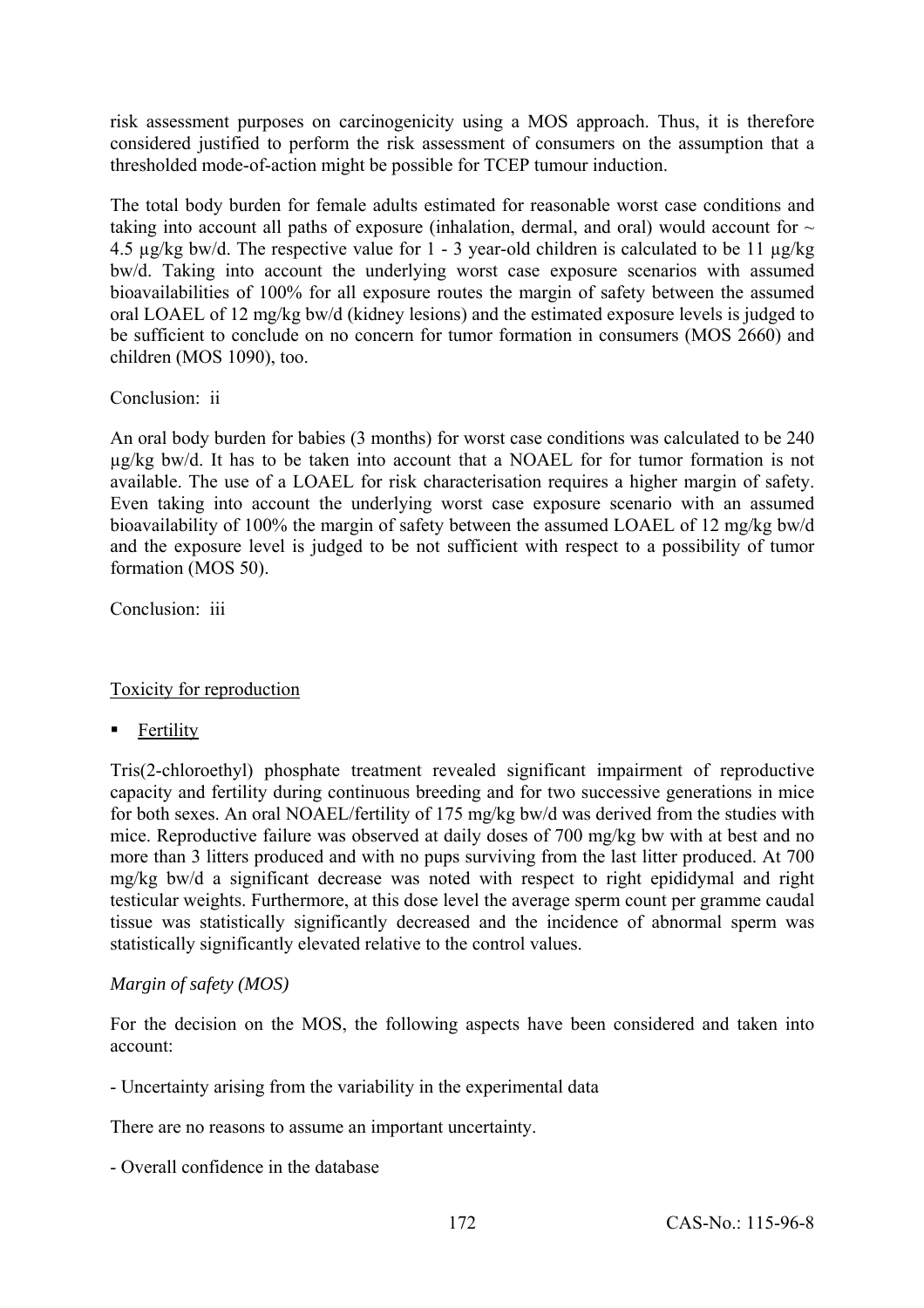There are no reasons to assume no confidence.

- Intra- and interspecies variation

The reproductive system of male mice appeared to be more sensitive to tris(2-chloroethyl) phosphate treatment as evidenced by less successive reproduction of treated males in comparison to treated females and further by significant male reproductive organ weight reduction and sperm parameter impairment in mice of two different strains.

- Dose response relationship

There is no reason to assume a special concern.

- Nature and severity of the effect

Tris(2-chloroethyl) phosphate treatment revealed significant impairment of fertility for both sexes during continuous breeding and for two successive generations in mice.

- Differences in exposure (route, duration, frequency and pattern)

The estimated total body burden with an assumed oral and dermal absorption and absorption by inhalation of 100% is compared with an oral NOAEL.

There are no reasons to assume that special concern can be derived from this procedure. Toxicokinetic information are not available.

- The human population to which the quantitative and/or qualitative information on exposure applies

Following the exposure scenarios there might be a special risk for babies and children due to group-specific exposure behavior.

- Other factors

There are no other factors known requiring a peculiar margin of safety.

#### *MOS for exposure scenarios for different routes*

The total body burden for female adults estimated for reasonable worst case conditions and taking into account all paths of exposure (inhalation, dermal, and oral) would account for  $\sim$ 4.5 µg/kg bw/d. The respective value for 1 - 3 year-old children is calculated to be 11 µg/kg bw/d. The margin of safety between the oral NOAEL (fertility) of 175 mg/kg bw/d and the estimated exposure levels in the µg range is judged to be sufficient to conclude on no concern for fertility to consumers (MOS 39000) and children (MOS 16000), too.

Conclusion: ii

A body burden for babies (3 months) for worst case conditions was calculated to be 240 µg/kg bw/d orally. The margin of safety between the oral NOAEL of 175 mg/kg bw/d and the estimated exposure level is judged to be sufficient to conclude on no concern for fertility to babies (MOS 730).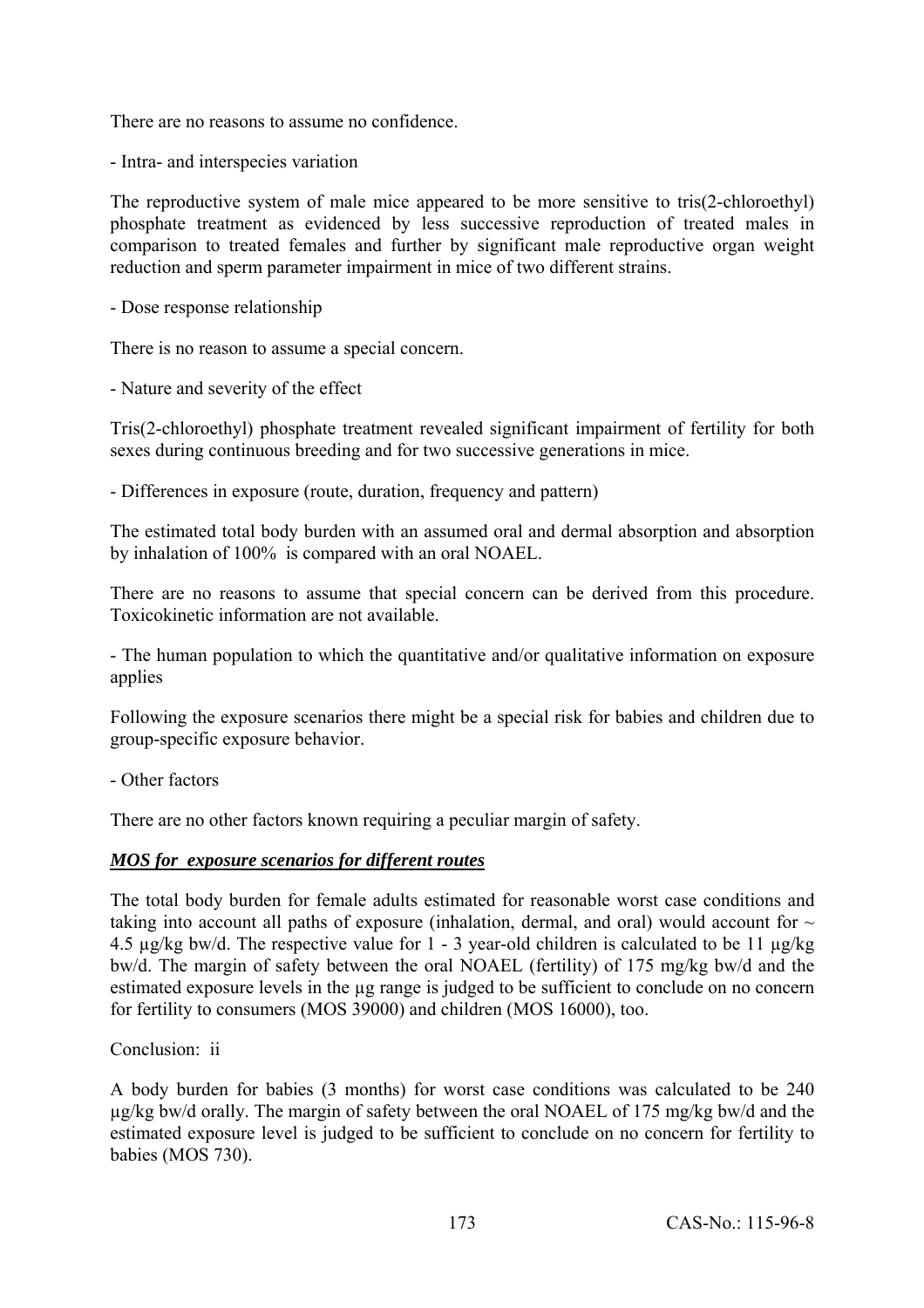Conclusion: ii

Developmental toxicity

Teratogenic effects of tris(2-chloroethyl) phosphate were investigated up to doses of 200 mg/kg bw/d. No embryo-/fetotoxic or specific teratogenic properties were observed even at maternally toxic doses (NOAEL/maternal toxicity = 100 mg/kgbw/d). Therefore, developmental toxicity is not considered to be a relevant endpoint.

Conclusion: ii

## **4.1.3.4 Man exposed via the environment**

## **Exposure**

Indirect exposure via the environment is calculated using data for intake via food, air and drinking water. Following the local scenario data (cf. 4.1.1.4) a total daily intake of TCEP for humans of 5.8  $\mu$ g/kg bw/d is calculated. Calculations for the regional scenario resulted in a total daily dose of 1.1 x  $10^{-5}$  mg/kg bw/d. The main route of exposure is the stem for both approaches.

## **Effects**

## Acute Toxicity

Following exposure assessment, exposure of humans via the environment is expected to be several orders of magnitude lower than the range of doses which can be derived from acute oral toxicity based on animal LD50 values (oral, rats: 430-1230 mg/kg bw). Therefore, the substance is of no concern for the consumer in relation to acute oral toxicity.

Conclusion: ii

### Irritation

Data on human experience with tris(2-chloroethyl) phosphate are not available.

In experiments with rabbits, the substance demonstrated weak skin irritation after occlusive or semi-occlusive patch testing. After instillation into the eyes of rabbits, mild conjunctival irritation was detected. Given the oral route as predominant way of uptake there is no concern.

Conclusion: ii

### **Corrosivity**

Information on local effects on skin and eyes of humans is not available. Tris(2-chloroethyl) phosphate is not a corrosive substance. Given the oral route as predominant way of uptake there is no concern.

Conclusion: ii

Sensitisation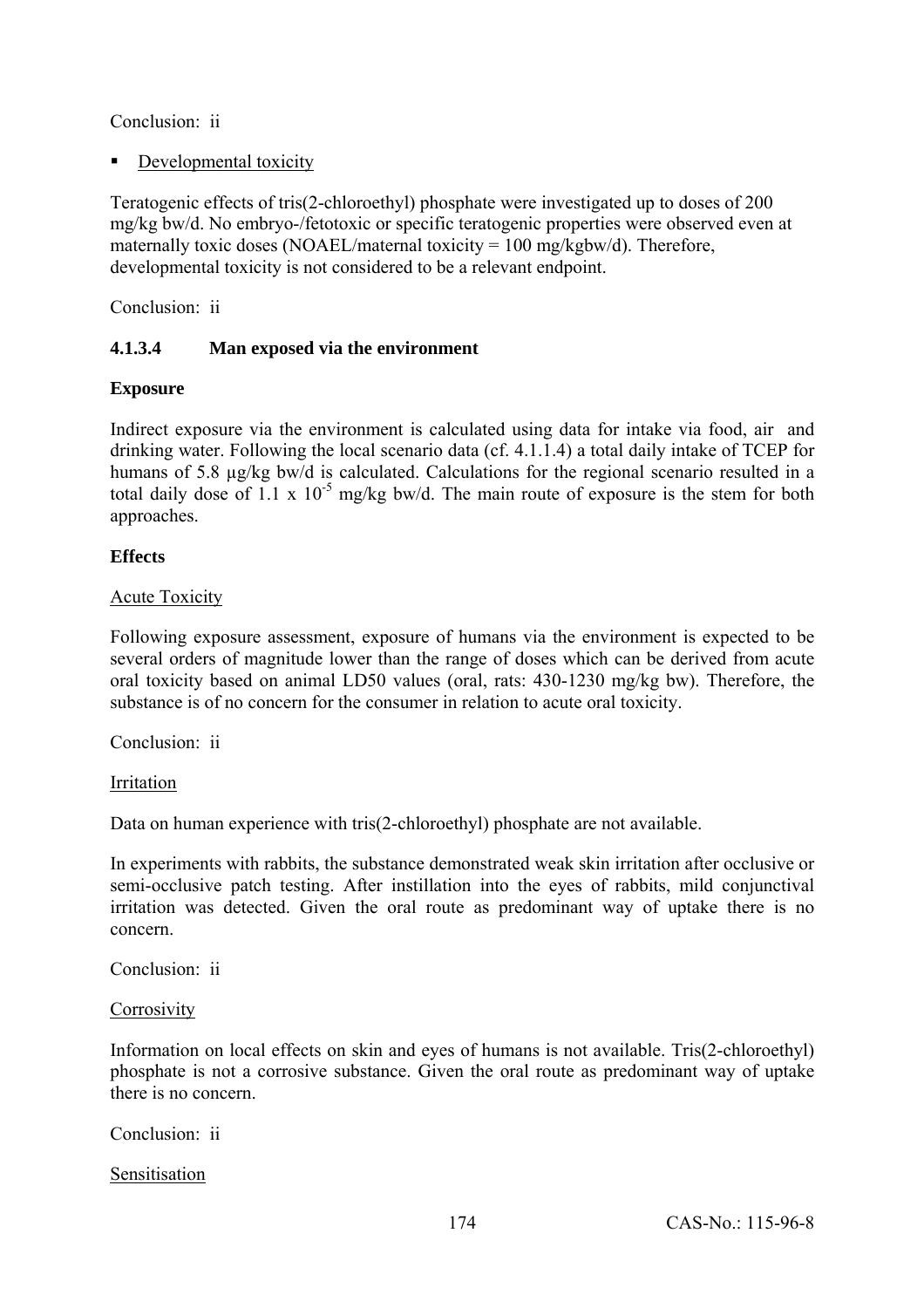There are no human data on sensitisation available. Based on available data on TCEP and structurally related substances which have been tested in animal tests and the fact that the oral uptake is the main route it is concluded that there is no concern.

#### Conclusion: ii

#### Repeated dose toxicity

NOAELs for systemic effects on the brain were derived subchronic oral toxicity studies for rats at dose levels between 44 to 75 mg/kg bw/d. A NOAEL for kidney lesions was estimated only for female SD rats at 215 mg/kg bw/d and B6C3F1 mice at 350 mg/kg bw/d. No NOAEL could be derived for male SD and for male and female F344/N rats (cf. 4.1.1.3). Because kidney effects appear to be the most sensitive endpoint for repeated exposure of tris(2-chloroethyl) phosphate the lowest LOAEL for kidney lesions in Scl:ddY mice (12 mg/kg bw/d) was chosen as the basis for risk assessment.

#### *Margin of safety (MOS)*

For the decision on the MOS, the following aspects have been considered and taken into account:

- Uncertainty arising from the variability in the experimental data

There are no reasons to assume an important uncertainty.

- Overall confidence in the database

There are no contradiction results. All listed studies were of sufficient data quality.

- Intra- and interspecies variation

Results of studies give clear evidence that mice were more sensitive to the kidney effects than rats. Thus, the interspecies variation seems to be considerable. There is a single report in humans after high inhalation exposure of a child aged five years.

- Dose response relationship

There is no reason to assume a special concern.

- Nature and severity of the effect

The effects described as low observed adverse effect are effects in kidneys, these effects are considered to be severe (irreversible).

There are no reasons to assume that the effects shown in the animal experiments are limited to the species tested, thus being not of relevance for humans.

- Differences in exposure (route, duration, frequency and pattern)

The calculated total daily doses are compared with an oral LOAEL from an 18 month study.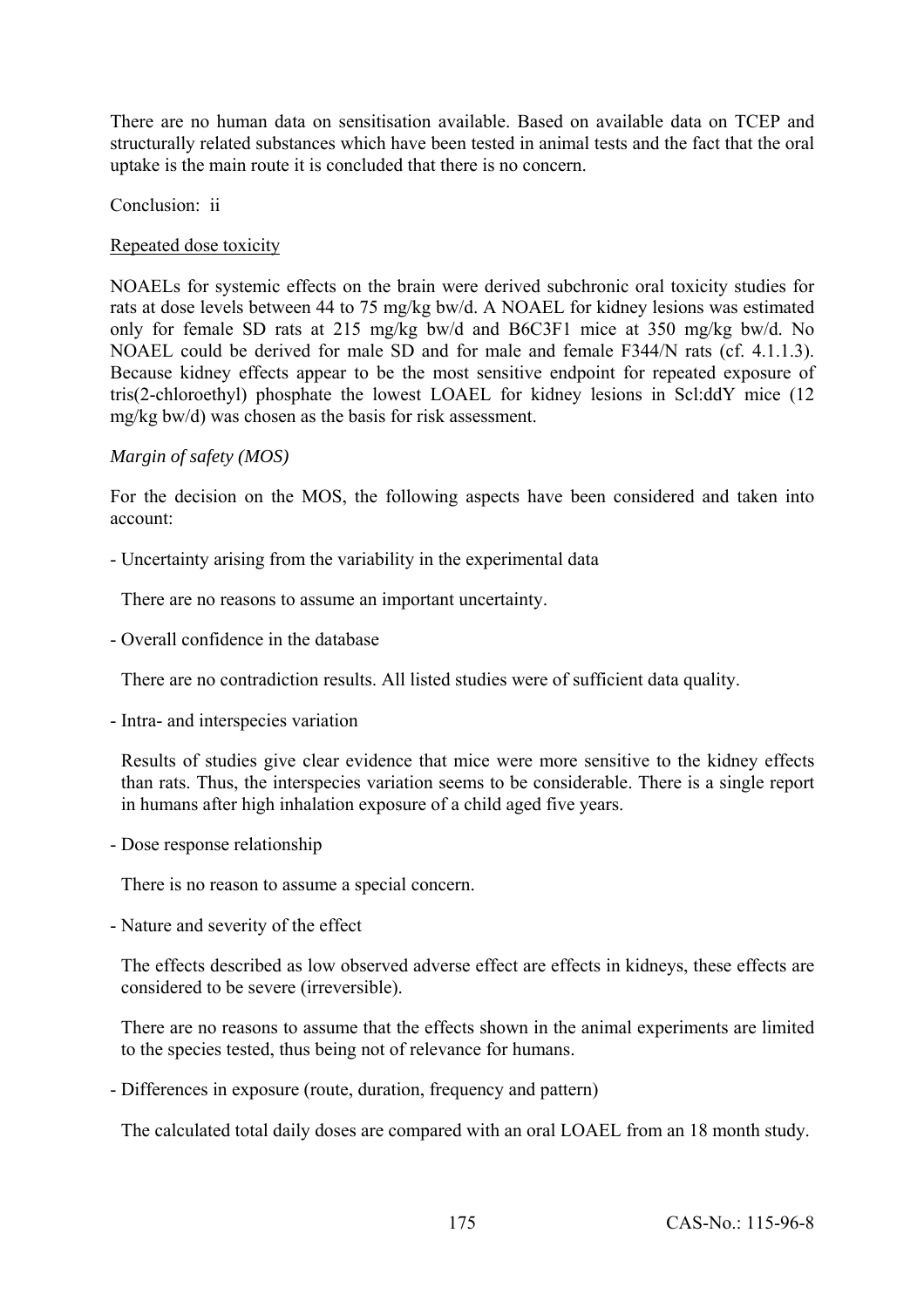There are no reasons to assume that special concern can be derived neither from this procedure. Toxicokinetic information are not available.

- The human population to which the quantitative and/or qualitative information on exposure applies.

There is no reason to assume a special risk for elderly or children.

- Other factors

There are no other factors known requiring a peculiar margin of safety.

#### *MOS for exposure scenario:*

#### *Man exposed indirectly via the environment*

#### Local scenario

The calculated total daily intake 0.0058 mg/kg bw/d is compared with an oral LOAEL of 12 mg/kg bw/d. The margin of safety of 2069 is judged to be sufficient taking into account considerations on intra- and interspecies variation, nature and severity of the effects and that a LOAEL is used for derivation of the MOS. Thus, the substance is considered to be of no concern in relation to local indirect exposure via the environment.

Conclusion: ii

#### Regional scenario

The regional total daily intake was calculated to be 1.1 x  $10^{-5}$  mg/kg bw/d. The margin of safety of about  $10<sup>6</sup>$  is judged to be sufficient. Thus, there is no concern in relation to regional exposure via the environment.

Conclusion: ii

#### Mutagenicity

In general, bacterial gene mutation tests were negative. In vitro genotoxicity tests with mammalian cells were negative for gene and chromosome mutations. Two in vivo mammalian micronucleus tests and a Drosophila test were negative. Very weak effects in in vitro SCE tests are considered to be without relevance for mutagenicity. Thus, there is no concern in relation to exposure of man via the environment.

Conclusion: ii

#### **Carcinogenicity**

Tris(2-chloroethyl)phosphate induces the formation of benign and malignant tumors at various sites in experimental animals. Renal tubule cell neoplasms were found in rats and mice each in both sexes. At present the mechanism of tumor development in the kidneys of tris(2-chloroethyl)phosphate treated rats and mice remains unclear. Data of gene mutation tests and genotoxicity tests are suggestive to assume that tris(2-chloroethyl) phosphate appears to have no genotoxic potential. Thus it is likely that the tumor formation in the kidney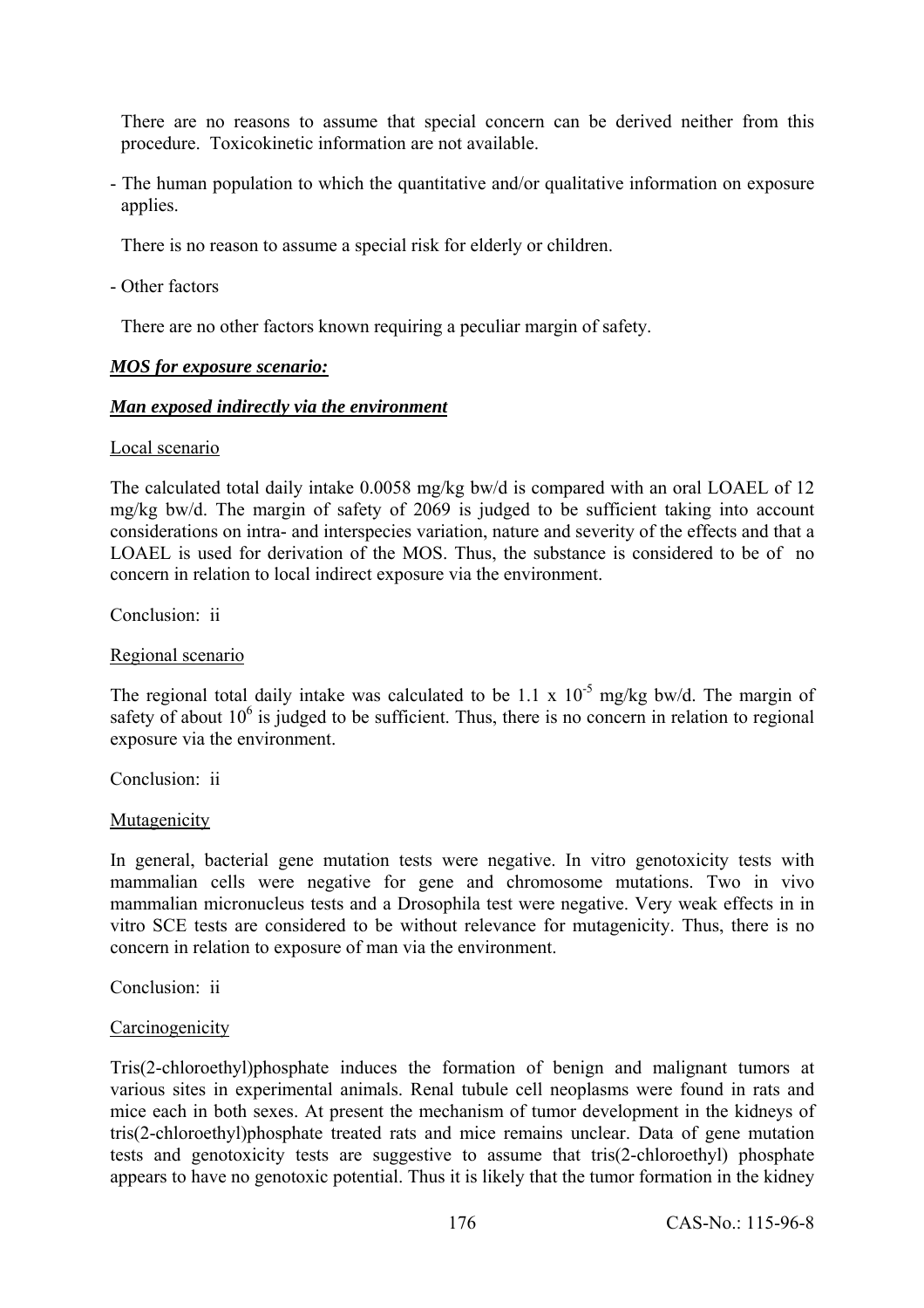would be mediated by non-genotoxic (epigenetic) mechanisms. A species specific mechanism of tumor formation in the kidney was not identified.

At present available data on TCEP do not allow for a scientifically-based identification of a threshold level for TCEP carcinogenicity. Basically, there is no valid information on the specific thresholded mode-of-action that results in formation of kidney tumours (see discussion in chapter 4.1.2.8). It seems possible, that any of the adverse effects described in the TCEP studies on chronic toxicity might be responsible for the induction of tumour development.

Although it is considered likely that tumour formation especially in the kidney would be mediated by a non-genotoxic (epigenetic) mechanism, a threshold level for carcinogenicity has not been established due to the lack of relevant data. Renal tumors in male and female F344/N rats, in male B6C3F1 mice and in male Scl:ddY mice may be induced secondary via cytotoxicity followed by cell proliferation. However, a NOAEL for the cytotoxic effects and also for a cell proliferation mechanism could not be derived.

The scientific difficulties of establishing a threshold level for the carcinogenicity of TCEP have to be recognized. However, one could imagine that any of the adverse effects described in the studies on chronic toxicity of TCEP might be responsible for the induction of tumour development. Given this, the LOAEL for kidney lesions obtained in Scl:ddY mice after feeding of 12 mg/kg bw/d in the diet for 18 months might be used as a surrogate LOAEL for risk assessment purposes on carcinogenicity using a MOS approach. Thus, it is therefore considered justified to perform the risk assessment of man via the environment on the assumption that a thresholded mode-of-action might be possible for TCEP tumour induction.

#### Local scenario

The calculated total daily intake 0.0058 mg/kg bw/d is compared with an oral LOAEL of 12 mg/kg bw/d (kidney lesions). The margin of safety of 2069 is judged to be sufficient taking into account the assumptions used in derivation of the LOAEL. Thus, the substance is considered to be of no concern in relation to local indirect exposure via the environment.

Conclusion: ii

### Regional scenario

The regional total daily intake was calculated to be 1.1 x  $10^{-5}$  mg/kg bw/d. The margin of safety of about  $10^6$  is judged to be sufficient. Thus, the substance is no concern for tumor formation in relation to regional exposure via the environment.

Conclusion: ii

### Toxicity for reproduction

**Fertility** 

Tris(2-chloroethyl) phosphate treatment revealed significant impairment of reproductive capacity and fertility during continuous breeding and for two successive generations in mice for both sexes. An oral NOAEL/fertility of 175 mg/kg bw/d was derived from the studies with mice. Reproductive failure was observed at daily doses of 700 mg/kg bw (cf. 4.1.3.3).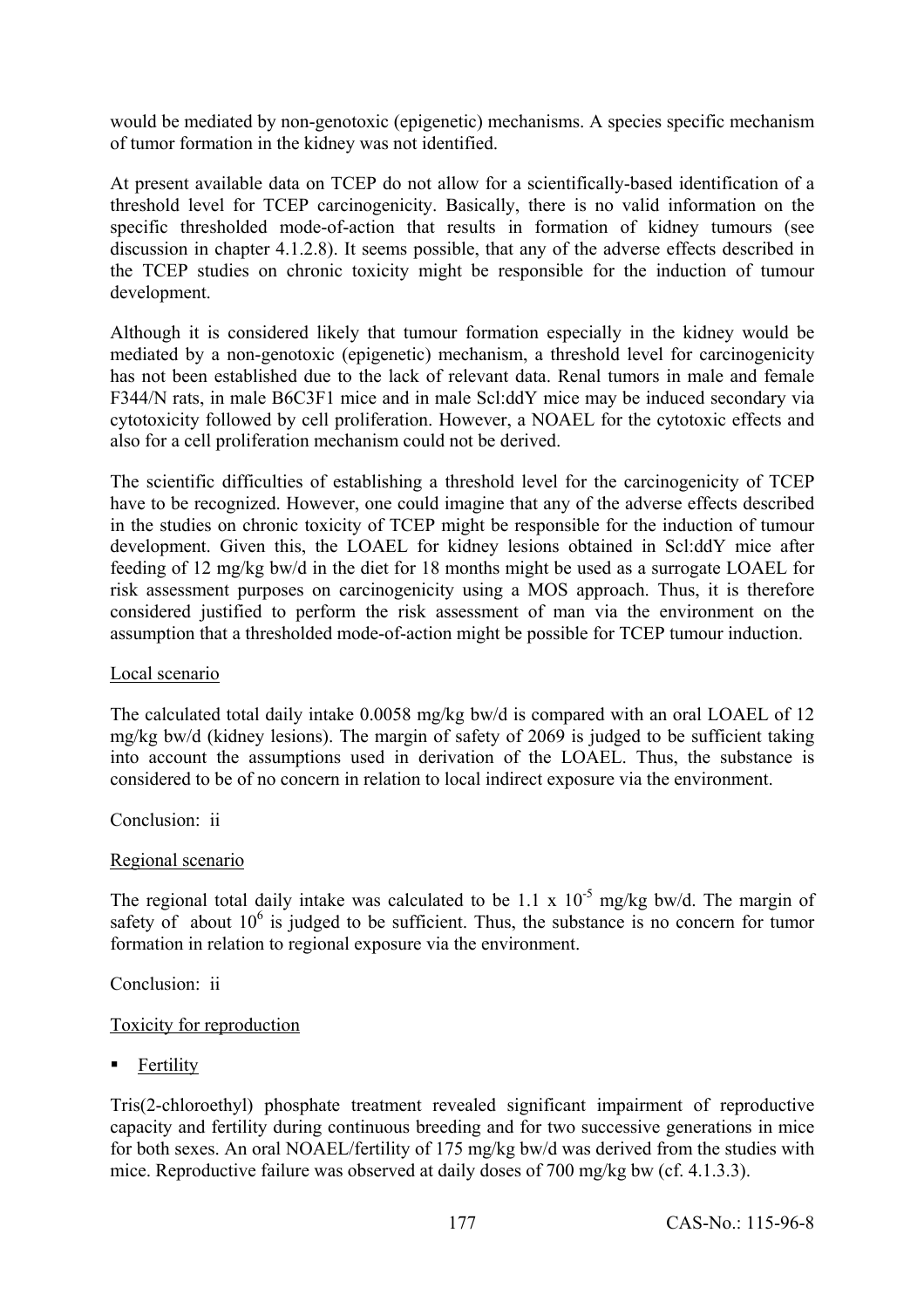*Margin of safety (MOS)* 

For the decision on the MOS, the following aspects have been considered and taken into account:

- Uncertainty arising from the variability in the experimental data

There are no reasons to assume an important uncertainty.

- Overall confidence in the database

There are no reasons to assume no confidence.

- Intra- and interspecies variation

The reproductive system of male mice appeared to be more sensitive to tris(2-chloroethyl) phosphate treatment as evidenced by less successive reproduction of treated males in comparison to treated females and further by significant male reproductive organ weight reduction and sperm parameter impairment in mice of two different strains.

- Dose response relationship

There is no reason to assume a special concern.

- Nature and severity of the effect

Tris(2-chloroethyl) phosphate treatment revealed significant impairment of fertility for both sexes during continuous breeding and for two successive generations in mice.

- Differences in exposure (route, duration, frequency and pattern)

The calculated total daily doses were compared with an oral NOAEL.

There are no reasons to assume that special concern can be derived from this procedure. Toxicokinetic information are not available.

- The human population to which the quantitative and/or qualitative information on exposure applies

There is no reason to assume a special risk for elderly or children.

- Other factors

There are no other factors known requiring a peculiar margin of safety.

#### *MOS for exposure scenario:*

#### *Man exposed indirectly via the environment*

Local scenario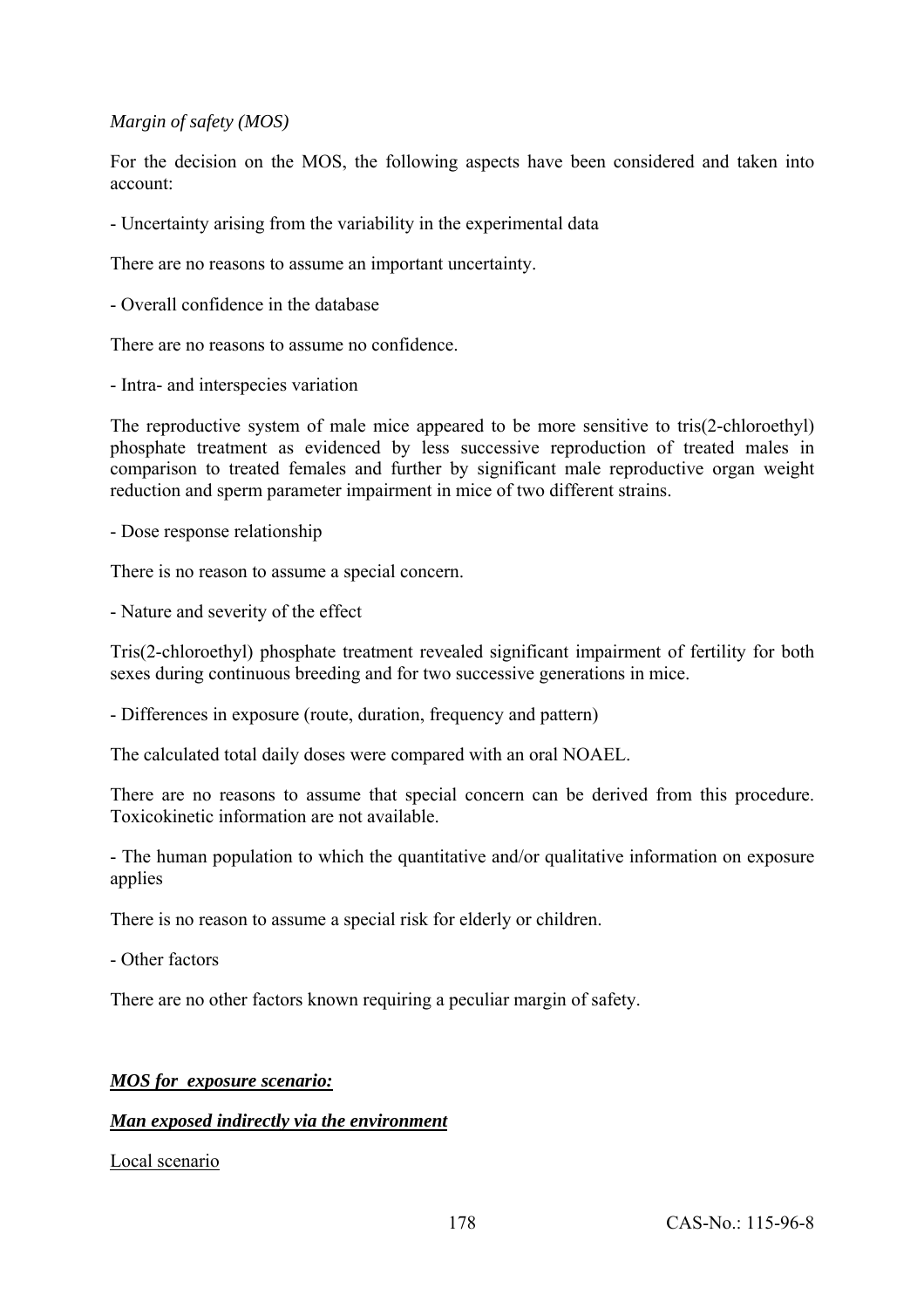The total daily intake was calculated to be 0.0058 mg/kg bw/d. The margin of safety of about 30000 is judged to be sufficient. Thus, the substance is of no concern in relation to local indirect exposure via the environment.

Conclusion: ii

Regional scenario

The total daily intake was calculated to be 1.1 x  $10^{-5}$  mg/kg bw/d. The margin of safety in the range of  $10^7$  is judged to be sufficient for regional indirect exposure.

Conclusion: ii

### Developmental toxicity

Teratogenic effects of tris(2-chloroethyl) phosphate were investigated up to doses of 200 mg/kg bw/d. No embryo-/fetotoxic or specific teratogenic properties were observed even at maternally toxic doses (NOAEL/maternal toxicity =  $100$  mg/kg bw/d). Therefore, developmental toxicity is not considered to be of concern in relation to indirect exposure via the environment

Conclusion: ii

### **4.2 HUMAN HEALTH (PHYSICO-CHEMICAL PROPERTIES)**

- **4.2.1 Exposure assessment**
- **4.2.1.1 Occupational exposure**
- **4.2.1.2 Consumer exposure**
- **4.2.1.3 Indirect exposure via the environment**
- **4.2.2 Effects assessment: Hazard identification and Dose (concentration) response (effect) assessment**
- **4.2.2.1 Explosivity**

Tris(2-chloroethyl)phosphate is not explosive.

#### **4.2.2.2 Flammability**

Tris(2-chloroethyl)phosphate is not flammable.

#### **4.2.2.3 Oxidising potential**

Due to its chemical structure, Tris(2-chloroethyl)phosphate is not expected to possess any oxidizing properties.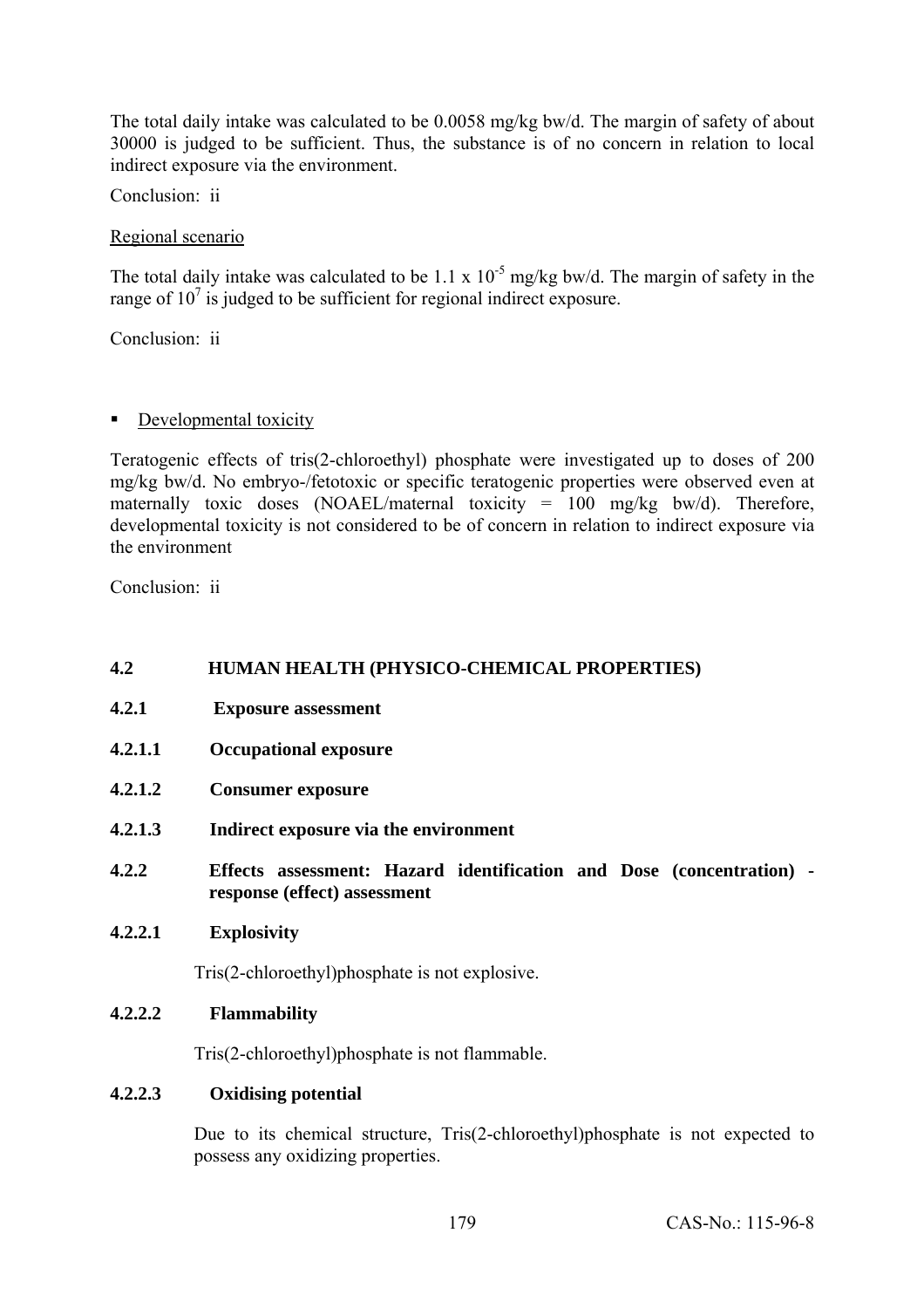## **4.2.3 Risk characterisation**

## **4.2.3.1 Workers**

Not applicable

# **4.2.3.2 Consumers**

Not applicable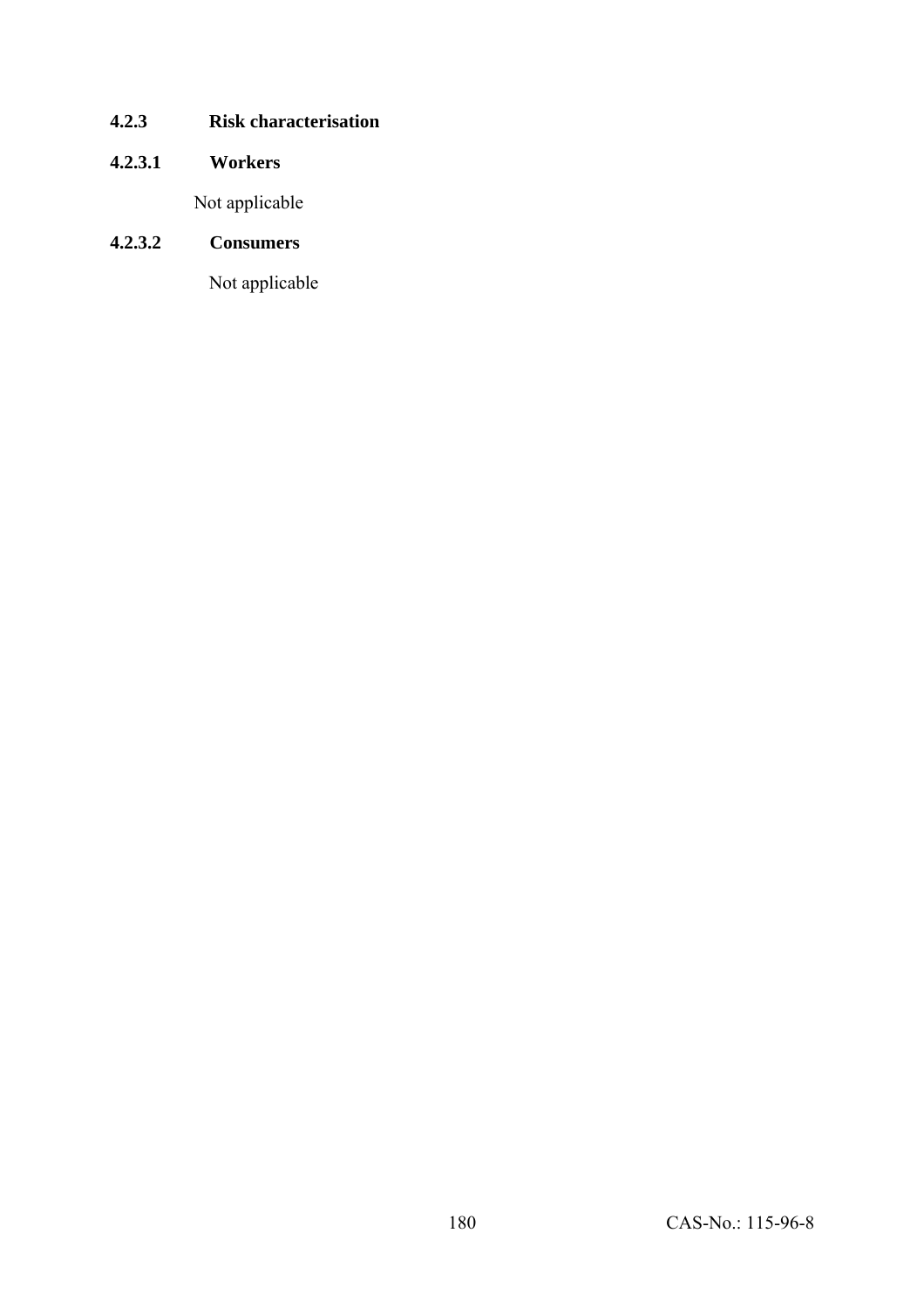### **5 CONCLUSIONS / RESULTS**

Overall results of the risk assessment:

- ( ) i) There is need for further information and/or testing
- $(X)$  ii) There is at present no need for further information and/or testing and for risk reduction measures beyond those which are being applied already
- $(X)$  iii) There is a need for limiting the risks; risk reduction measures which are already being applied shall be taken into account

Summary of conclusions:

#### **Environment**

- ( ) i) There is need for further information and/or testing
- $(X)$  ii) There is at present no need for further information and/or testing and for risk reduction measures beyond those which are being applied already
- ( ) iii) There is a need for limiting the risks; risk reduction measures which are already being applied shall be taken into account

#### ad ii)

This conclusion applies to all life cycle steps to all environmental compartments, to the function of waste water treatment plants and to secondary poisoning via the food chain.

TCEP does not meet the PBT criteria.

A potential risk in future cannot be excluded if production and/or use volumes were to increase as a consequence of actions on other flame retardants. Therefore, it is recommended to monitor that the downtrend in use of TCEP is not reversed in future.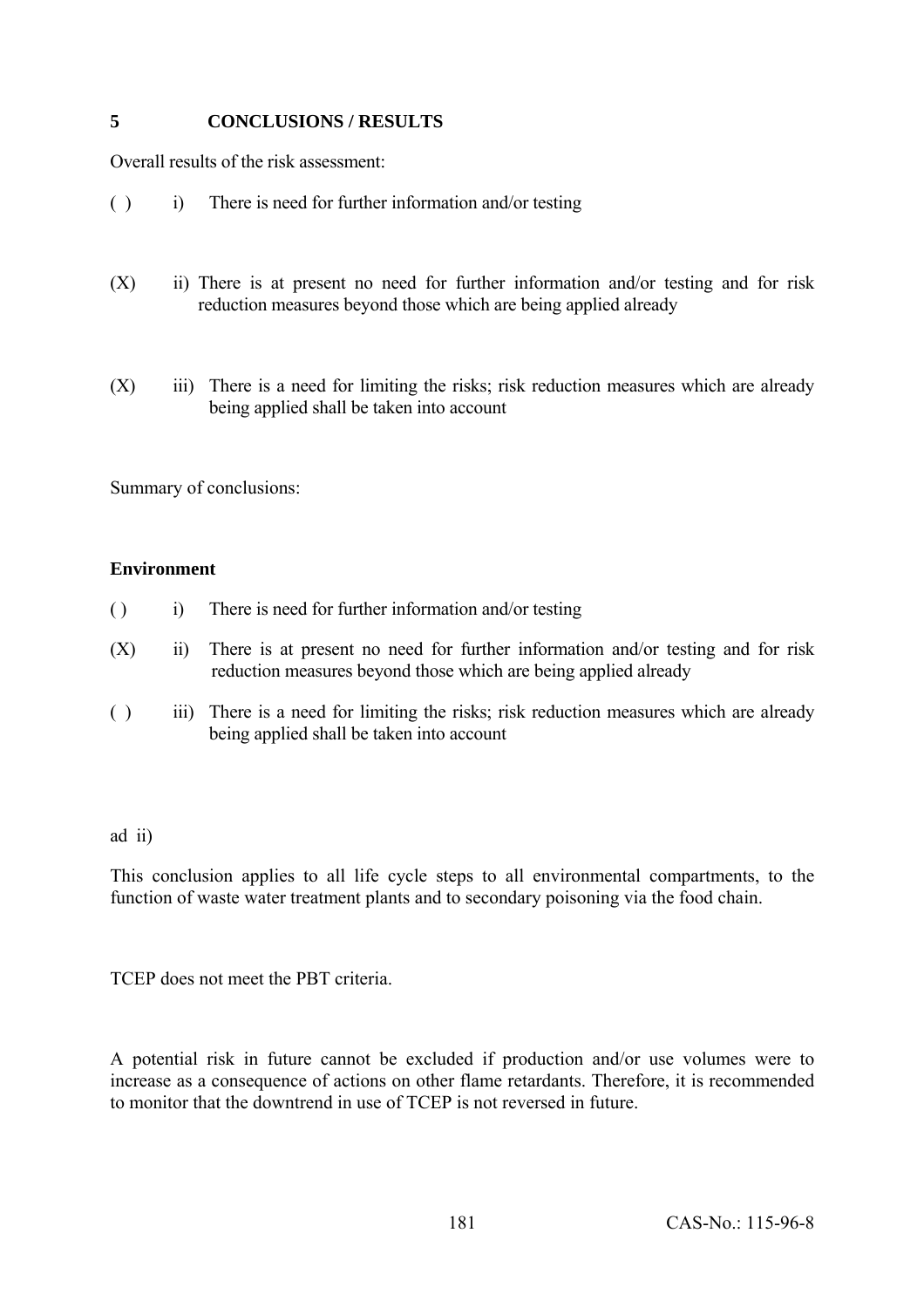## **Human Health**

### **Consumer**

- $(i)$  i) There is need for further information and/or testing
- $(X)$  ii) There is at present no need for further information and/or testing and for risk reduction measures beyond those which are being applied already
- $(X)$  iii) There is a need for limiting the risks; risk reduction measures which are already

being applied shall be taken into account

Ad iii) Risk reduction measures are required for babies with respect to the scenario sucking on toys taking into consideration the carcinogenic properties of the substance and the effects after repeated oral administration.

## **Workers**

- $( )$  i) There is need for further information and/or testing
- ( ) ii) There is at present no need for further information and/or testing and for risk reduction measures beyond those which are being applied already
- $(X)$  iii) There is a need for limiting the risks; risk reduction measures which are already being applied shall be taken into account

ad iii)

For TCEP three occupational exposure scenarios are evaluated. TCEP is produced (scenario 1) and is used for the production of formulations (scenario 2). The use of TCEP-containing formulations (scenario 3) includes spray application (scenario 3a) and applications without formation of aerosols (scenario 3b). The overall result of risk assessment indicates that current exposure levels (inhalation and dermal contact) are too high for all occupational exposure scenarios.

From the toxicological point of view, concern mainly derives from the carcinogenic properties of TCEP. In addition, chronic toxicity and partly fertility impairment give reason for concern.

Measures selected for risk reduction should be able to substantially reduce TCEP exposure of workers. Special emphasis should be given to the "spray application" scenario (dermal contact and inhalation).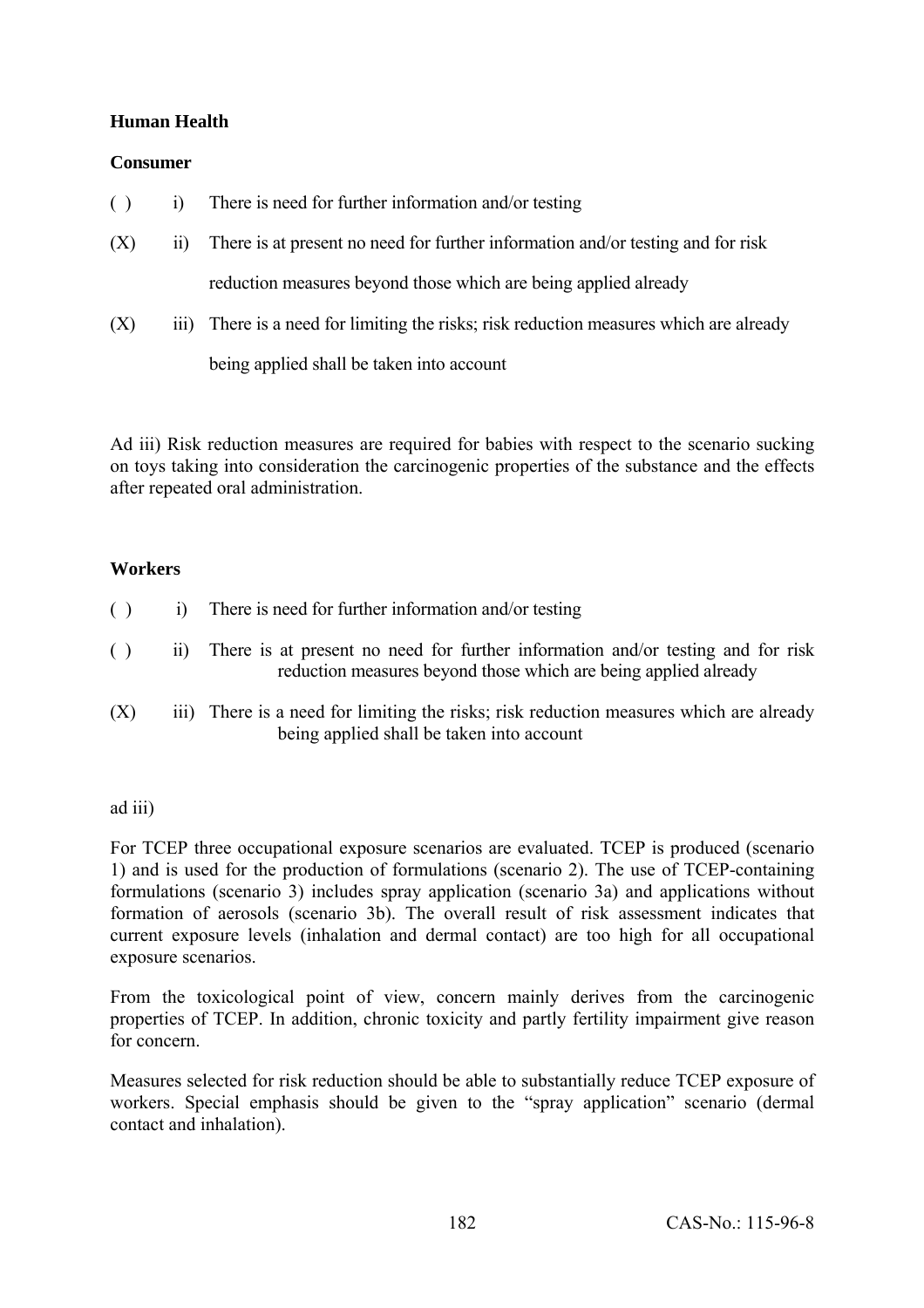With respect to risk assessment for carcinogenicity inhalation exposure at the workplace should be reduced to a level of  $0.2 \text{ mg/m}^3$  or below. It is recommended to establish an occupational exposure limit for TCEP.

Concerning skin contact, exposure should be controlled to levels in the range of 2 mg/person/day. On that background it needs to be carefully considered whether gloves could be able to sufficiently reduce the dermal risks from TCEP.

### **Human exposed via the environment**

- $( )$  i) There is need for further information and/or testing
- $(X)$  ii) There is at present no need for further information and/or testing and for risk reduction measures beyond those which are being applied already
- ( ) iii) There is a need for limiting the risks; risk reduction measures which are already being applied shall be taken into account

ad ii) There is at present no need for further information and/or testing and for risk reduction measures beyond those which are being applied already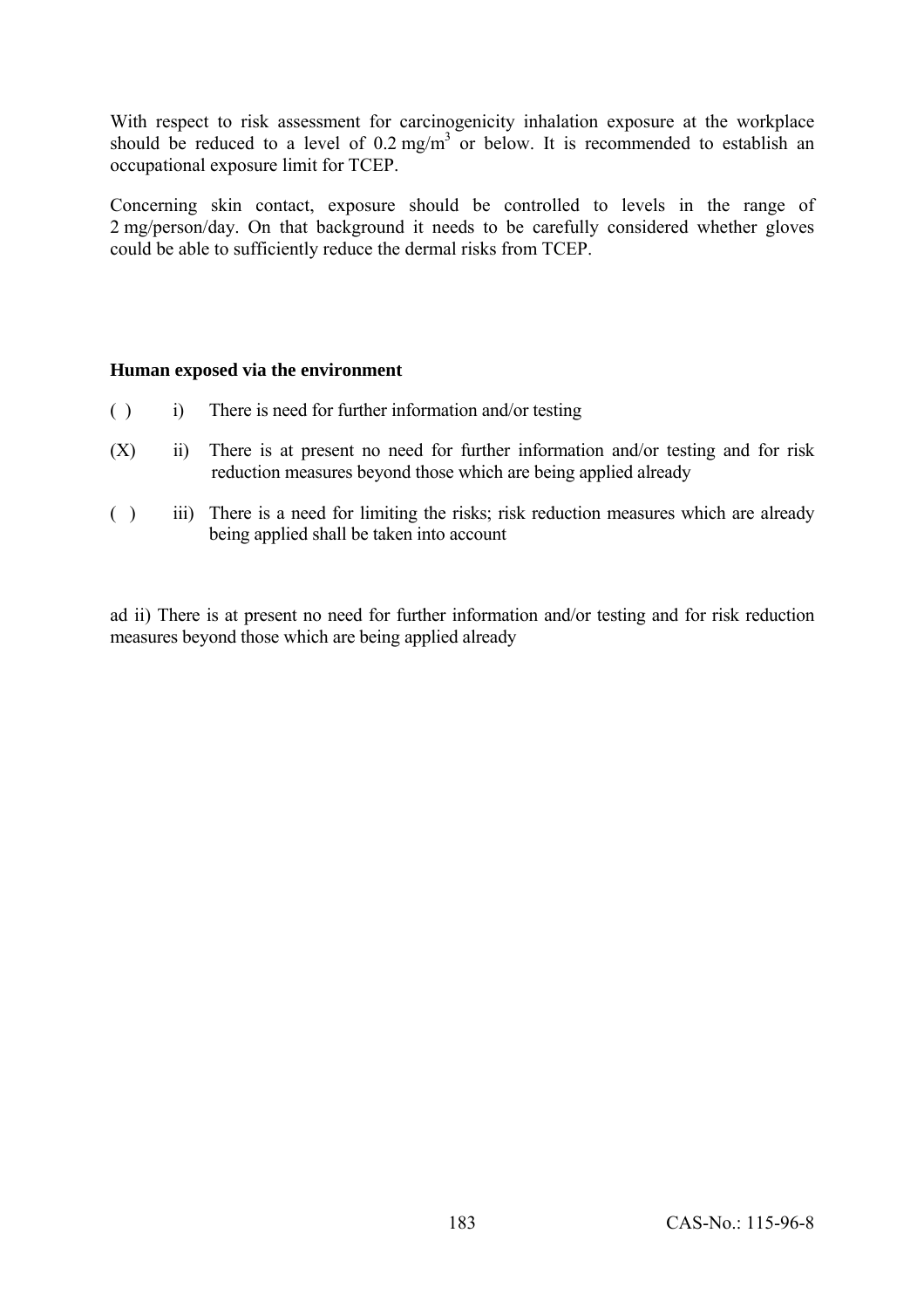#### **6 REFERENCES**

Akzo Chemicals (1990a). LSR rept. 90/AKL 023/0230 (unpubl.).

Akzo Chemicals (1990b). LSR rept. 90/AKL 021/0161 (unpubl.).

Akzo Chemicals (1990c). LSR rept. 89/AKL 022/1063 (unpubl.).

Akzo Chemicals (1992). CRL rept. F 92016 (amendment: 1995) (unpubl.).

Akzo Chemicals (1993). Initial Hazard Assessment and Hazard Profile of Fyrol Flame Retardants. R.J. van Wijk, M.G.J. Geurts, C.G. van Ginkel; CRL F93021, 19.01.1993.

Akzo Nobel (1996). Questionnaire on exposure estimation.

Akzo Nobel (2000c). Boerdijk GB., Polymer Chemicals, Safety-Detail Report, Determination of the vapour pressure of Fyrol CEF, measured with vacuum DSC, July 6, 2000.

Akzo Nobel (2000b). O Boen Ho. Memorandum, Polymer Chemicals, Laboratory Deventer, June 15, 2000.

Akzo Nobel (2000a). Peters BFM. Polymer Chemicals, Safety-Detail Report, Differential Scanning Calorimetry Investigation of tri(chloroethyl)phosphate (Fyrol CEF), 10-05-2000

Akzo Nobel (2002). Letter to BAuA, May 2002.

Akzo Nobel (2004). Letter to BAuA, July 2004.

ARGE (2000). Ausgewählte organische Spurenverunreinigungen in der Elbe und Elbenebenflüssen im Zeitraum 1994-1999. Arbeitsgemeinschaft für die Reinhaltung der Elbe. Hamburg. Edited by Fooken C and Stachel B.

ARW (1995). Zur Belastung von Rhein, Main und Rheinuferfiltrat mit Chloralkylphosphaten, 52. Bericht 1995.

Aston LS, Noda J, Seiber JN, and Reece CA (1996). Organophosphate flame retardants in needles of *Pinus ponderosa* in the Sierra Nevada Foothills. Bull Environ. Contam. Toxicol. **57**, 859-866.

AUH (1995). Arbeitskreis Umwelthygiene der Arbeitsgemeinschaft der leitenden Medizinalbeamtinnen und -beamten der Länder: Standards zur Expositionsabschätzung. Behörde für Arbeit, Gesundheit und Soziales, Hamburg.

BAU (1994). Neue Stoffe am Arbeitsplatz: Ein Bewertungskonzept, Amtliche Mitteilungen der Bundesanstalt für Arbeitsschutz, Sonderdruck März 1994, Dortmund.

Baumann W and Muth A (1997). Farben und Lacke 1 - Daten und Fakten zum Umweltschutz, Springer Verlag, Berlin.

Bayer AG (1986). DIN Safety Data Sheet.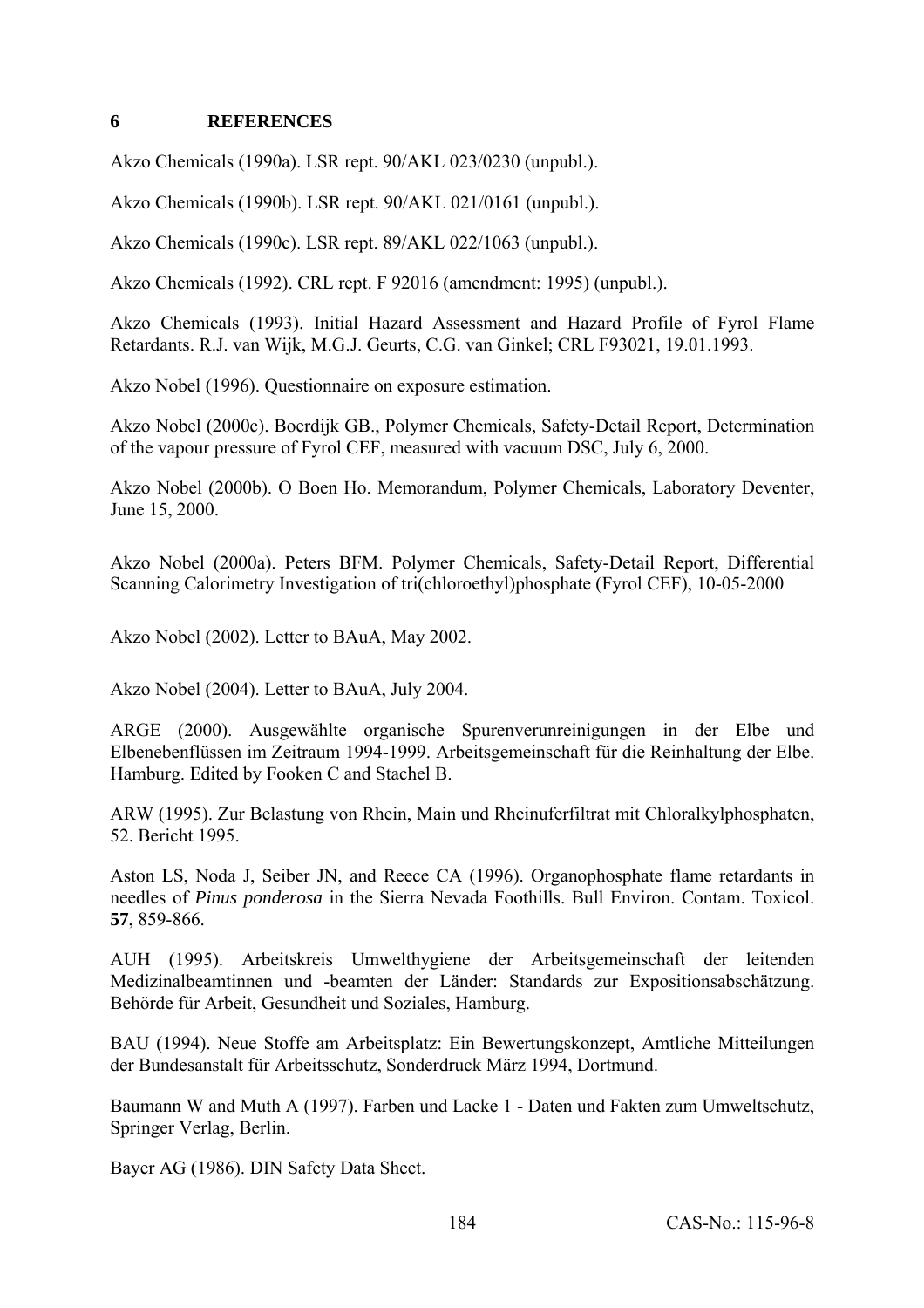Bayer AG (1991). Safety Data Sheet.

BBA (1991). (Biologische Bundesanstalt für Land- und Forstwirtschaft) Richtlinien für die amtliche Prüfung von Pflanzenschutzmitteln (Nr. VI, 23-2.1.8): Auswirkungen von Pflanzenschutzmitteln auf Imagines von *Poecilus cupreus* L. als Vertreter der Familie Carabidae (= Laufkäfer) im Laboratorium.

BBA (1992). (Biologische Bundesanstalt für Land- und Forstwirtschaft) Richtlinien für die amtliche Prüfung von Pflanzenschutzmitteln (Nr. VI, 23-2.1.9): Auswirkungen von Pflanzenschutzmitteln auf Spinnen der Gattung *Pardosa* (Araneae, Lycosidae) im Laboratorium (draft).

Becker K, Seiwert M, Kaus S, Krause C, Schulz C and Seifert B. (1998). German Environmental Survey 1998 (GerES III): Pesticides and other pollutants in house dust. In: INDOOR AIR '02. Proceedings of the 9th International Conference on Indoor Air Quality and Climate Vol. IV. Monterey, CA, USA, June 30-July 5, 2002, p. 883-887.

Belke M, Pnick I, Evtimova R, Langenstraßen R and Behrendt G (2003). Closed Loop of Polyurethane Flexible Slabstock Foam Wastes by a Chemical Process. PFA Conference, Montreal, Canada, October 2003

Bester K, Grundmann A, Meyer J and Spiteller M (2003). Organophophate flame retardants in surface waters. Poster presentation at SETAC Europe 13th Annual Meeting, Hamburg, Germany.

BgVV (1997). Case register of Federal Institute for Health Protection of Consumers and Veterinary Medicine (BgVV), Case 1061/97.

Biethan U et al. (1979). Lacke und Lösemittel, Verlag Chemie, Weinheim.

Bissell RE (1977). A Novel synthesis of 1,4-Diarylpiperazines. J. Heterocycl. Chem., **14**, 535-536

Blume and Ahlsdorf (1993). Ecotoxicology and Environmental Safety **26**, 313-332.

Brown et al. (1975). Research program on hazard priority ranking of manufactured chemicals, Phase II - Final Report, Stanford Research Institute, PB-263164.

Bruckert HJ and Schoene K (1990). Austritt von TRIS(2-Chlorethyl)Phosphat aus Bezugsstoffen für Sitzpolster. Fraunhofer Institut für Umwelthygiene und Ökotoxikologie; unpublished.

Burka LT, Sanders JM, Herr DW and Matthews HB (1991). Metabolism of tris(2 chloroethyl)phosphate in rats and mice. Drug Metab. Dispos.; **19**: 443-447.

Burkhardt G et al. (1992). Plastics, processing. In: Ullmann´s Encyclopedia of Industrial Chemistry, 5<sup>th</sup> Ed., VCH, Weinheim.

Bürgi D (2002). Phosphorus-based flame retardants in indoor air. Bundesamt für Gesundheit, Bern, Schweiz, Rep. No 02.59 (1).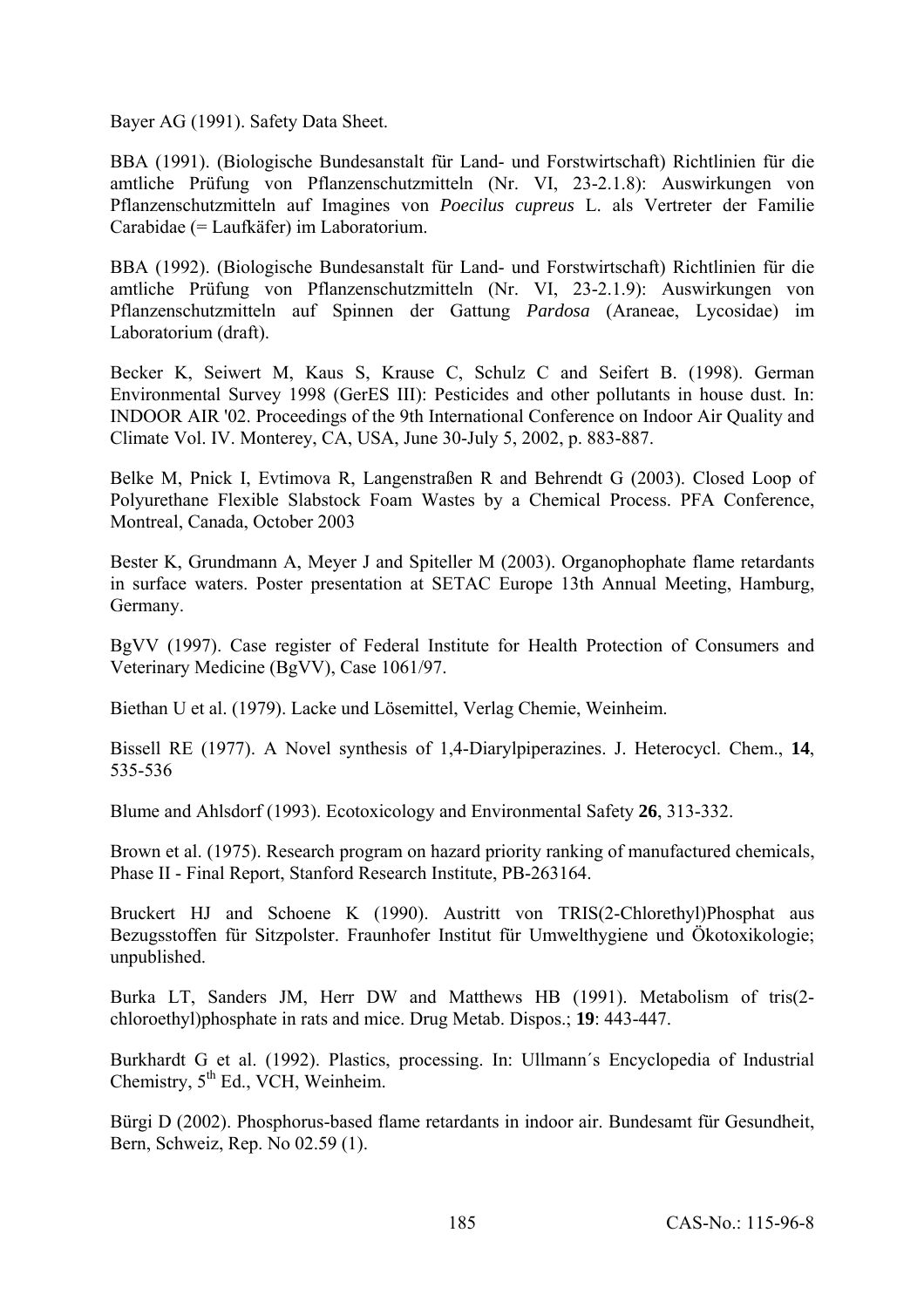Bürkholz A, Widder J, Müller W and Dislich M (1976). Primäre Tröpfchengrößenverteilung und atembarer Feinanteil beim Lackspritzen durch Druckluftzerstäuben, Farbe und Lack **8**, S. 693.

Calabrese EJ, Barnes R, Stanek EJ, Pastides H, Gilbert CE, Venemann P and Wang X (1989). How much soil do young children ingest: An epidemiologic study. Regul. Toxicol. Pharmacol. **10,** 123-137.

CEPE (2002). Survey by European Council of Paint, Printing Inks and Artists' Colours Industry, 20.06.2002, provided by CEFIC, 26.05.2003.

CEPE (2004). Survey by European Council of Paint, Printing Inks and Artists' Colours Industry, 2.08.2004

Chapman DE, Michener SR and Powis G (1991). Metabolism of the flame retardent plasticizer tris(2-chloroethyl)phosphate by human and rat liver preparations. Fundam. Appl. Toxicol. ; **17,** 215-224.

Chadwick M, Hayes D, Schepis JP and Nomeir AA (1989). Disposition of 14C-Tris(2 chloroethyl)phosphate (TRCP) in male Fischer-344 rats after oral administration. Toxicologist, **9**, R344.

Claude A (1958). Adenocarcinome renal endemique chez une souche pure de souris; son effet sur la croissance. Rev. Eur. Etud. Clin. Biol. **3,** 261-262.

Cohen SM, and Friedell GH (1982). Neoplasms of the urinary system. In: Foster HL, Small JD, Fox JG (eds), the mouse in biomedical research. Vol.IV: Experimental biology and oncology. Academic Press, New York, 439-463.

Courtaulds Chemicals (1996). Questionnaire on exposure estimation.

Crook JW and Haggis GA (1969). Some Aspects of the Behaviour of Halogen Containing Phosphates and Phosphonates in Urethane Foams. J. Cellular Plastics **15**, 119-122

Danish EPA (2004). Survey and risk assessment of perfume and flavours in toys and child care products. Survey of chemical substances in consumer products no. Xx. Draft (in Danish).

DECOS (1995). (Dutch Expert Committee for Occupational Standards) Calculating cancer risk. No 1995/06 WGD, The Hague.

Delogu B (2000). Understanding the Precautionary Principle. Presentation at the International Conference on Chemical Control Regulations as representative of EU DG SANCO, 10/12 May 2000, Documentation ChemCon 2000, Austrian Federal Economic Chamber, Salzburg, Austria.

Dorsey, L.C. (1997). Report of the FIFRA Scientific Advisory Panel (SAP) Meeting on cholinesterase inhibition policy June 1997 (http:\\www.epa.gov/opp00001/SAP/archive/june/inhibit.htm)

Dybing E, Sanner T, Roelfzema H, Kroese D and Tennant RW (1997). T25: A simplified carcinogenic potency index: descriptions of the systemic and study of correlations between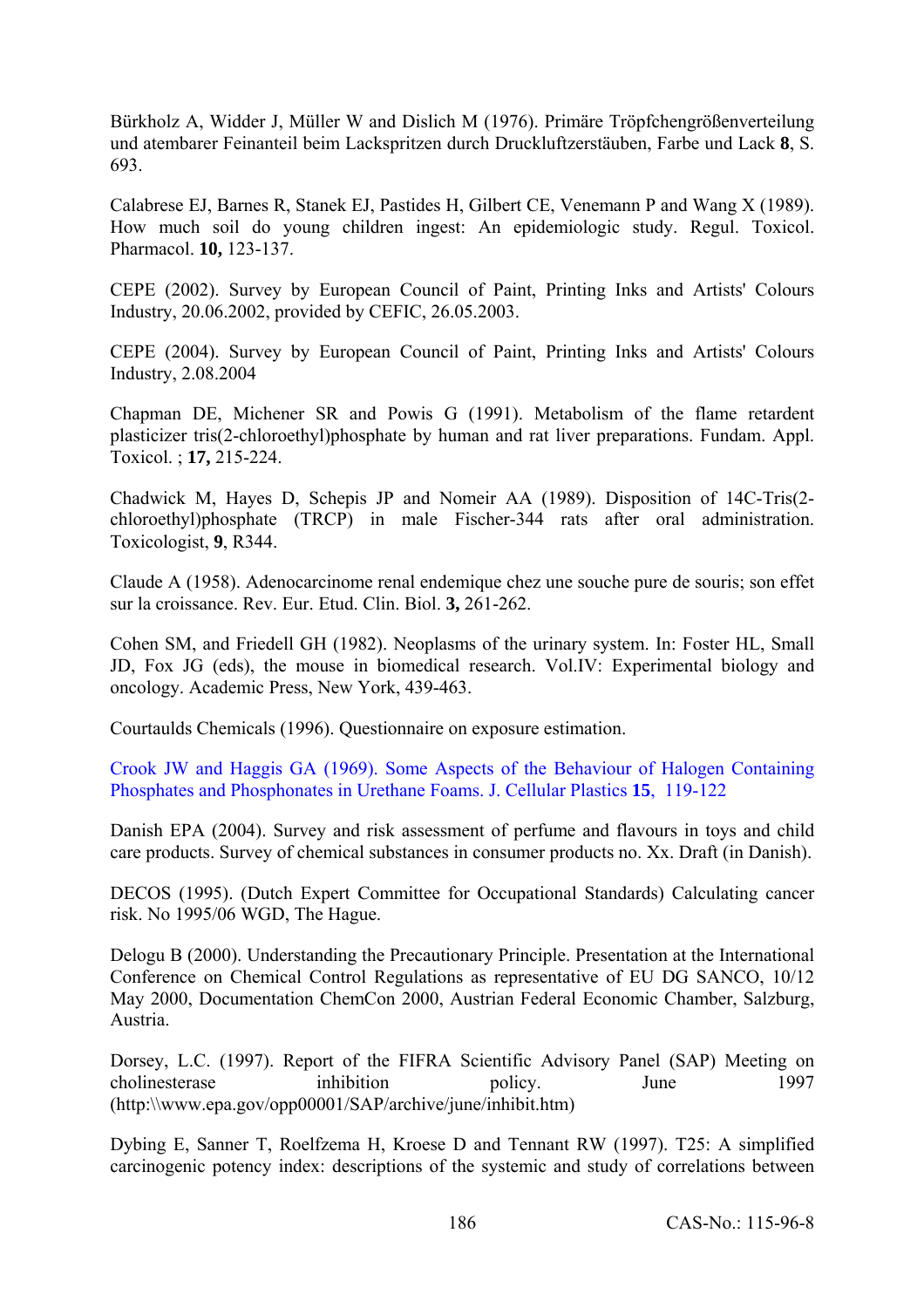carcinogenic potency and species/site specificity and mutagenicity. Pharmacol. Toxicol. **80**, 272-279.

EA (2003). Emission Scenario Document – Chemicals used in the Coatings Industry: Paints, Lacquers and Varnishes, May 2003, Environment Agency UK.

EC (1991). Directive 91/414: Council Directive of 15 July 1991 concerning the placing of plant protectin products on the market. Commission of the European Communities, L 230.

EC (2003a). Technical Guidance Document (TGD) in support of Commision Directive 93/67/EEC on Risk Assessment for New Notified Substances and Commision Regulation (EC) No 1488/94 on Risk Assessment for Existing Substances.

EC (2003b). European Union Risk Assessment Report "2,2-Bis(chloromethyl)trimethylene bis[bis(2-chloroethyl)phophate]" (V6), Draft February 2003.

EC (2005). European Union Risk Assessment Report "Tris[2-chloro-1-(chloromethyl)ethyl] phosphate (TDCP), Draft August 2005.

EC (2006a). European Union Risk Assessment Report "Tris[2-chloro-1-(chloromethyl)ethyl] phosphate (TDCP), Draft October 2006.

EC (2006b). European Union Risk Assessment Report "2,2-Bis(chloromethyl)trimethylene bis[bis(2-chloroethyl)phophate]" (V6), Draft October 2006.

ECB (2000). TGD Revision, Chap. 3.5 Toxicokinetics, Draft October 10, 2000, Tgd h eft dr 1 annexB cdh.

Eiben R (2001). Frequency and time of spontaneous tumors found in B6C3F1 mice oncogenicity studies over 10 years. Exp. Toxic. Pathol. **53**, 399-408.

Eldefrawi AT, Mansour NA, Brattsten LB, Ahrens VD and Lisk DJ (1977). Further toxicological studies with commercial and candidate flame retardant chemicals. Part II. Bull. Environ. Contam. Toxicol. **17**, 720-726.

EPA (1997). (Environmental Protection Agency) Exposure Factors Handbook. Update to Exposure Factors Handbook EPA/600/8-89/043 – May 1989. Office of Research and Development, National Center for Environmental Assessment. Vol. I-III. EPA/600/P-95/002Fa, August 1997, Washington, DC.

Environment Agency (2003). TCEP Monitoring data for Midland region 1990-2003. Environment Agency, Wallingford, UK. Letter from 30<sup>th</sup> July 2003.

Environment Agency (2005), UK. Pers. comm. 7<sup>th</sup> September 2005.

Environment Agency (2006), UK. TCEP Groundwater monitoring data from England 2004- 2005. Email by Jane Caley from  $7<sup>th</sup>$  February 2006.

EU RAR TCPP (2006). Risk Assessment Tris(2-chloro-1-methylethyl) phosphate (TCPP) Draft Human Health Report, January 2006.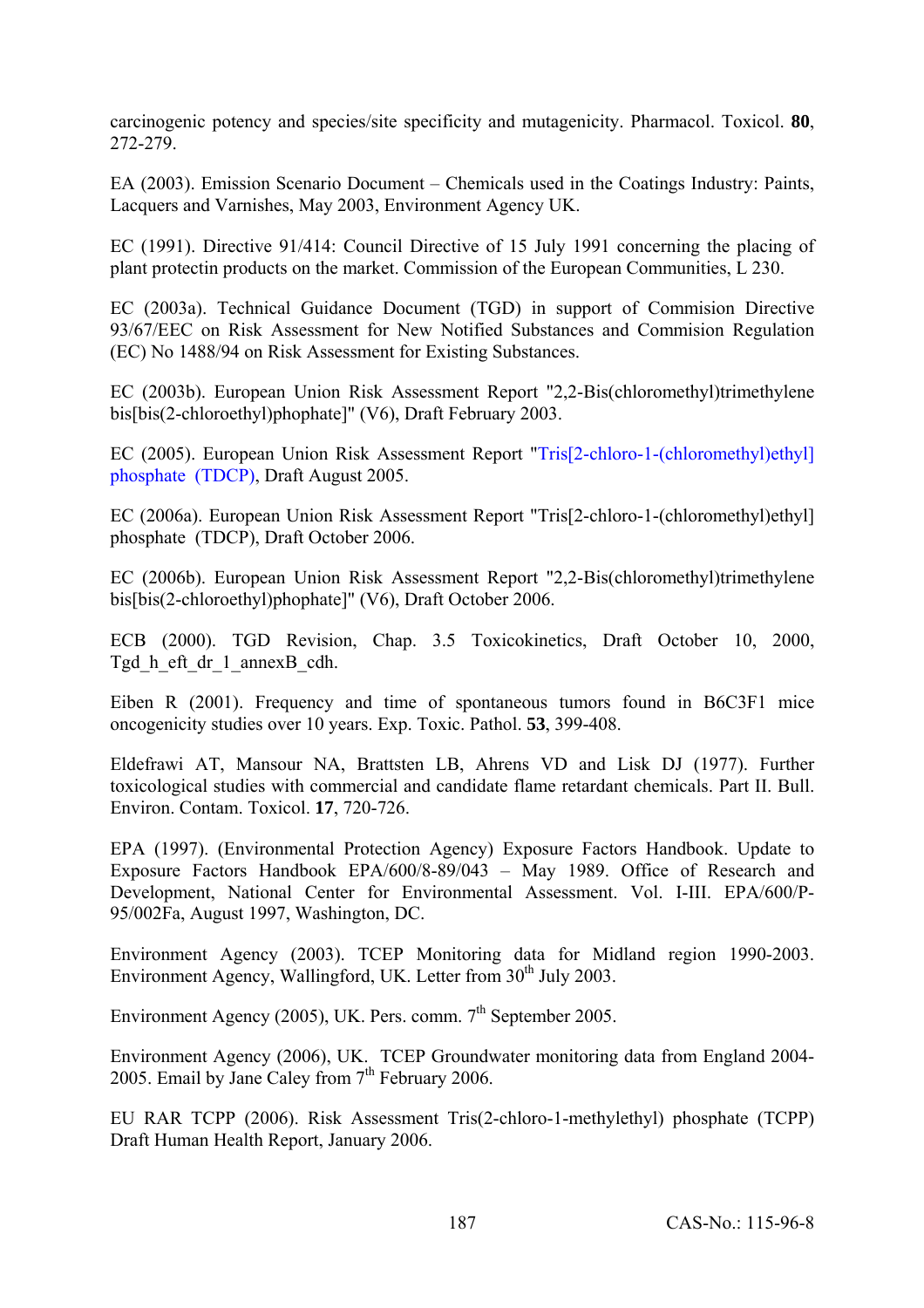Eustis SL, Hailey JR, Boorman GA and Haseman J (1994). The utility of multiple-section sampling in histopathological evaluation of the kidney for carcinogenicity studies. Toxicol. Pathol **22,** 457-472.

Finley BL, Proctor D, Scott P, Harrington N, Paustenbach D and Price P (1994). Recommended distributions for exposure factors frequently used in health risk assessments. Risk. Anal. **14,** 533-553.

Freeman, N., Adgate, J. (2003): Estimates of dust loading on the hands of children and dust ingestion. ISEA 13<sup>th</sup> Annual Conference, Stresa, Italy, 2003

Fries E and Püttmann W (2001). Occurrence of organophosphate esters in surface water and ground water in Germany. J. Environ. Monit. **3**, 621-626.

Fries E and Püttmann W (2003). Monitoring of the three organophosphate esters TBP, TCEP and TBEP in river water and ground water (Oder, Germany). J. Environ. Monit. **5**, 346-352.

Frith CH (1986). Incidence of neoplastic and nonneoplastic lesions in several strains of mice, Little Rock, AR, Toxicology Pathology Associates, p 50.

Galloway SM, Armstrong MJ, Reuben C, Colman, Brown B, Cannon C, Bloom AD, Nakamura F, Ahmed M, Duk S, Rimpo J, Margolin BH, Resnick MA and Anderson B (1987). Chromosome aberrations and sister chromatid exchanges in Chinese hamster ovary cells: Eva-luations of 108 chemicals. Environ. Mol. Mutagen., **10,** 1-175.

Galassi S (1991). Organophosphorus compounds in the River Po and in the Northern Adriatic. Toxicol. Environ. Chem., **31-32**, 291-296.

GDCh (1987). BUA report No. 20, Tris(2-chlorethyl)-phosphat, VCH, Weinheim.

Grasso P (1987a). Experimental liver tumors in animals. In: Williams R and Johnson P-J (Eds), Clinical Gastroenterology – Liver Tumors. Balliere Tyndall, London. Philadelphia, p. 183.

Grasso P (1987b). Persistent organ damage and cancer production in rats and mice. Mechanisms and models in toxicology. Arch. Toxicol. Suppl. **11**, 75-87.

Gulati DK and Russell S (1985). Tris(2-chlorethyl)phosphate: Sperm Morphology Vaginal Cytology in Rodents. Report (Technical Protocol), Contract No N01-ES-3-5026, Study No SMVCE-82-001, Environ. Health Res. and Test. Inc.

Gulati DK, Hommel Barnes L, Chapin RE and Heindel J (1991). Tris(2-chlorethyl)phosphate Reproduction and Fertility Assessment in Swiss CD-1 Mice when Administered via Gavage. Final Report, Contract No NTP-NO1-ES-65142, Study No NTP-89-RACB-070; NTIS/PB92- 129170.

Hansen D, Volland G, Krause G and Zoeltzer D (2000). Determination and occurrence of organophosphorous compounds (POC) in house dust and indoor air. Otto-Graf-Journal **11,** 201 -209.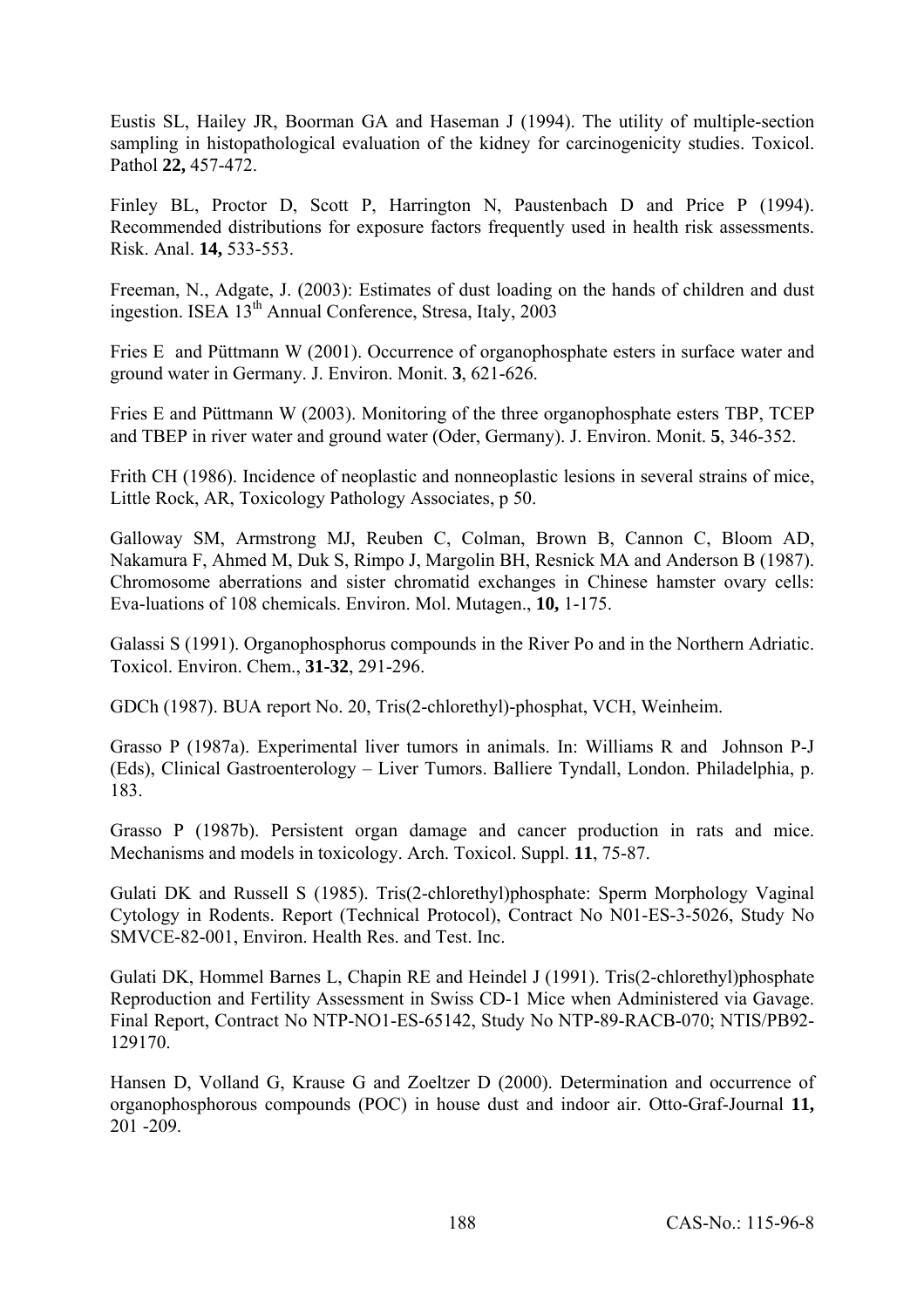Hansen M K, Larsen M and Cohr K-H (1987). "Waterborne paints", Scand. J. Work Environ. Health, **13**, 473 – 485.

Hardin BD, Schuler RL, Burg JR, Booth GM, Hazelden KP, Mackenzie KM, Piccirillo VJ and Smith KN (1987). Evaluation of 60 chemicals in a preliminary developmental toxicity test. Teratog. Carcinog. Mutagen. **7,** 29-48.

Haworth S, Lawlor T, Mortelmans K, Speck W and Zeiger E (1983). Salmonella mutagenicity test results for 250 chemicals. Environ. Mutag., **1,** 3-142.

Hazelton Europe (1994a). Physical Chemistry Section, Solubility of TCEP in water, 18 April 1994.

Hazelton Europe (1994b). Physical Chemistry Section, Test: Partition coefficient, 20 April 1994.

Herr DW, Sanders JM and Matthews HB (1991). Brain distribution and fate of tris(2 chloroethyl)phosphate in Fischer 344 rats. Drug Metabol. Dispos., **19**, 436-442.

Hoechst (1994). Technical information.

Hoechst AG (1978). Rept. 6/78 (unpubl.).

Hoechst AG (1985). Rept. W 84-537 (unpubl.).

Hoechst AG (1988). Rept. OEK 88/082 E (unpubl.).

Hoechst AG (1989). Rept. HOE CG 0101 OA ZD00 001; 9717 (unpubl.).

Hoechst AG (1994). EU Safety Data Sheet Hostaflam OP 810.

Hoechst AG (1988a). Pharma Forschung Toxikologie und Pathologie. Tris(2-chlorethyl) phosphat. Prüfung auf Hautreizung am Kaninchen. Unpublished report Nr. 88.0638, 11.5.1988.

Hoechst AG (1988b). Pharma Forschung Toxikologie und Pathologie. Tris(2-chlorethyl) phosphat. Prüfung auf Augenreizung am Kaninchen. Unpublished report Nr. 88.0709, 26.5.1988.

Huntingdon Research Centre (1990). Acute oral toxicity to rats of tris(2 chloroethyl)phosphate. Unpublished report No. 891299D/CLD 48/AC, 25.5.1990.

Huntingdon Research Centre (1991b). Eye irritation to the rabbit of tris-2-chloro-ethyl phosphate. Unpublished report No. 91210D/CLD 60/SE, 17.7.1991.

Huntingdon Research Centre (1991a). Skin irritation to the rabbit of tris 2-chloro-ethyl phosphate. Unpublished report No. 901196D/CLD 57/SE, 22.6.1991.

Ihara M, Tajima M, Yamate J and Shibuya K (1994). Morphology of spontaneous Harderian gland tumors in aged B6C3F1 mice. J. Vet. Med. Sci. 56, 775-8.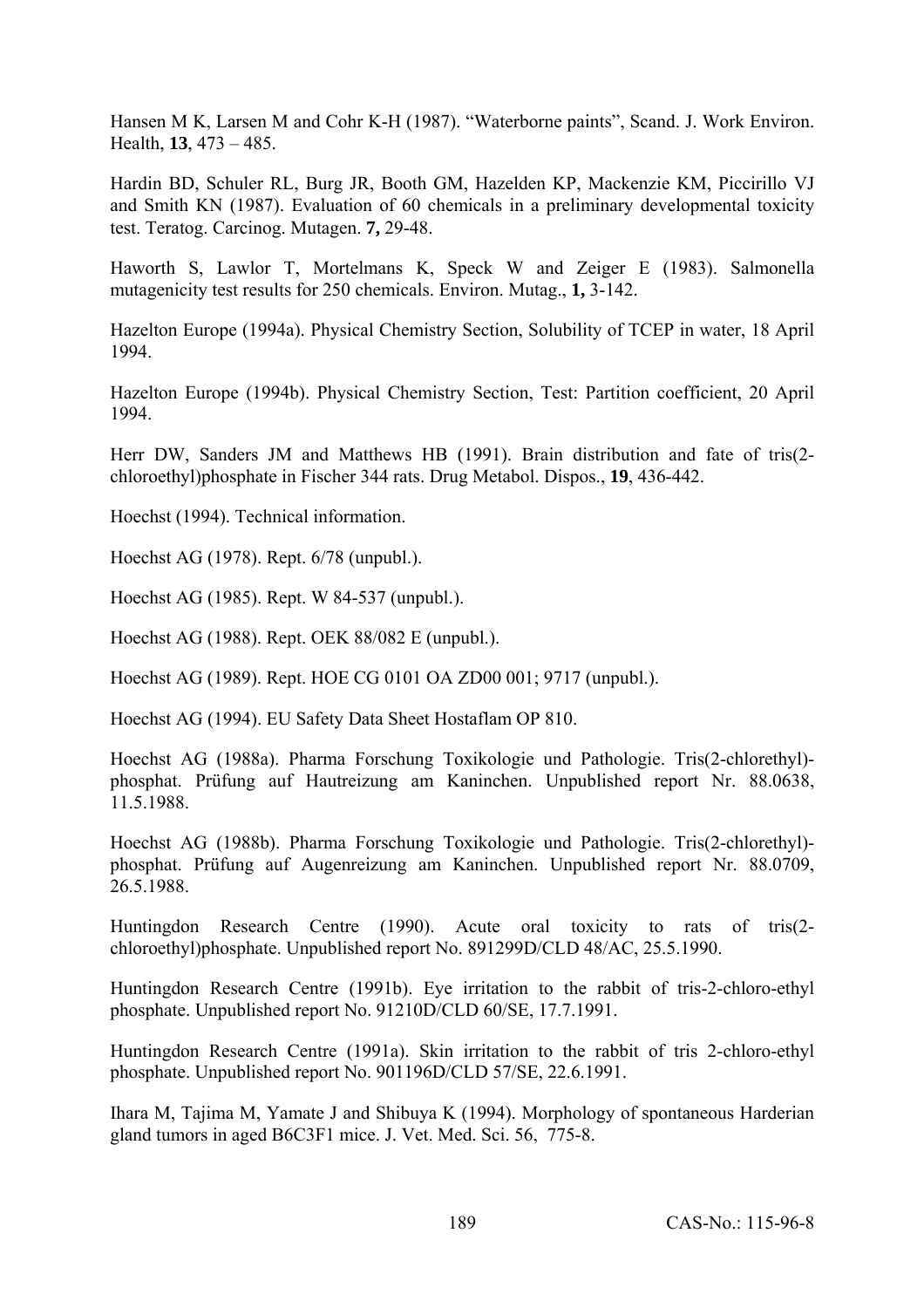Ingerowski G, Friedle A and Thumulla J (2001). Chlorinated ethyl and isopropyl phosphoric acid triesters in the indoor environment - An inter-laboratory study. Indoor Air, **11**, 145 - 149.

IPCS (1998). Flame Retardants: Tris(chloropropyl)Phosphate and Tris(2-chloroethyl) Phosphate. Environmental Health Criteria 209. International Programme on Chemical Safety, WHO, Geneva.

IRI (1993). Project No. 753060 Tris(2-chloroethyl)phosphate micronucleus test in bone marrow of CD-1 mice Report No. 9699. **In**: Inveresk Research International, 1-42.

JMPR (1998). Report of a consultation on interpretation of inhibition of acetylcholinesterase activity. Geneva, 8-9 January 1998.

Kanisawa M and Shigetoshi S (1978). Induction of renal and hepatic tumors in mice by ochratoxin A, a mycotoxin. Gann, **69**, 599-600.

Kawashima K, Tanaka S, Nakaura S, Nagao S, Endo T, Onada K, Takanaka A and Omori Y (1983). Effect of Oral Administration of Tris(2-chloroethyl)phosphate to Pregnant rats on Prenatal and Postnatal Developments. Eisli Shikenjo Hokuku, **101,** 655-61.

Kersten W and Reich T (2003). Schwer flüchtige organische Umweltchemikalien in Hamburger Hausstäuben. Gefahrstoffe - Reinhaltung der Luft **63,** 85 - 91.

Kirk-Othmer (1993). Encyclopedia of Chemical Technology,  $4<sup>th</sup>$  Ed., Vol. 10.

Knepper TP and Karrenbrock F (1996). Zur Belastung von Main, Rhein und Rheinuferfiltrat mit Chloralkylphosphaten. ARW Jahresbericht 1995.

Kolpin DW, Furlong ET, Meyer MT, Thurman EM, Zaugg SD, Barber LB and Buxton HT (2002). Pharmaceutical, hormones, and other organic wastewater contaminants in U.S. streams, 1999-2000: A National Reconnaissance. Env. Sci. Technol. , **36**, 1202-1211.

Kühn R, Pattard M and Pernak K-D (1989). WaBoLu Res. rept. 106 03 052/01 (UBA): Evaluation of the environmental hazard in aquatic systems: Damaging effects of selected environmental chemicals - Extended testing of toxicity for *Daphnia magna* as a basis of water quality standards.

Laniewski K, Borén H and Grimvall A (1998). Identification of volatile and extractable chloroorganics in rain and snow. Environ. Sci. Technol., **32**, 3935-3940.

Le Bel GL and Williams DT (1983). Determination of organic phosphate triesters in human adipose tissue. J. Assoc. Off. Anal. Chem., **66,** 691-699.

Levchik S, Luda MP, Bracco P, Nada P and Costa L (2004). Discoloration in Fire-Retardant Flexible Polyurethane Foams. API Plastics Conference, Las Vegas, October 18-20, 2004, pp. 46-52

Loeb HA and Kelly WH (1963). U.S. Fish. Wildl. Serv., Sp. Sci. Rep.-Fish. No. 471, Washington, D.C.: 124 p.; cited in AQUIRE (29.01.1992).

Ludvik G F and Decker GC (1947). Toxicity of certain esters of phosphorus acids to aphids. J. Econ. Entom., **40,** 97-100.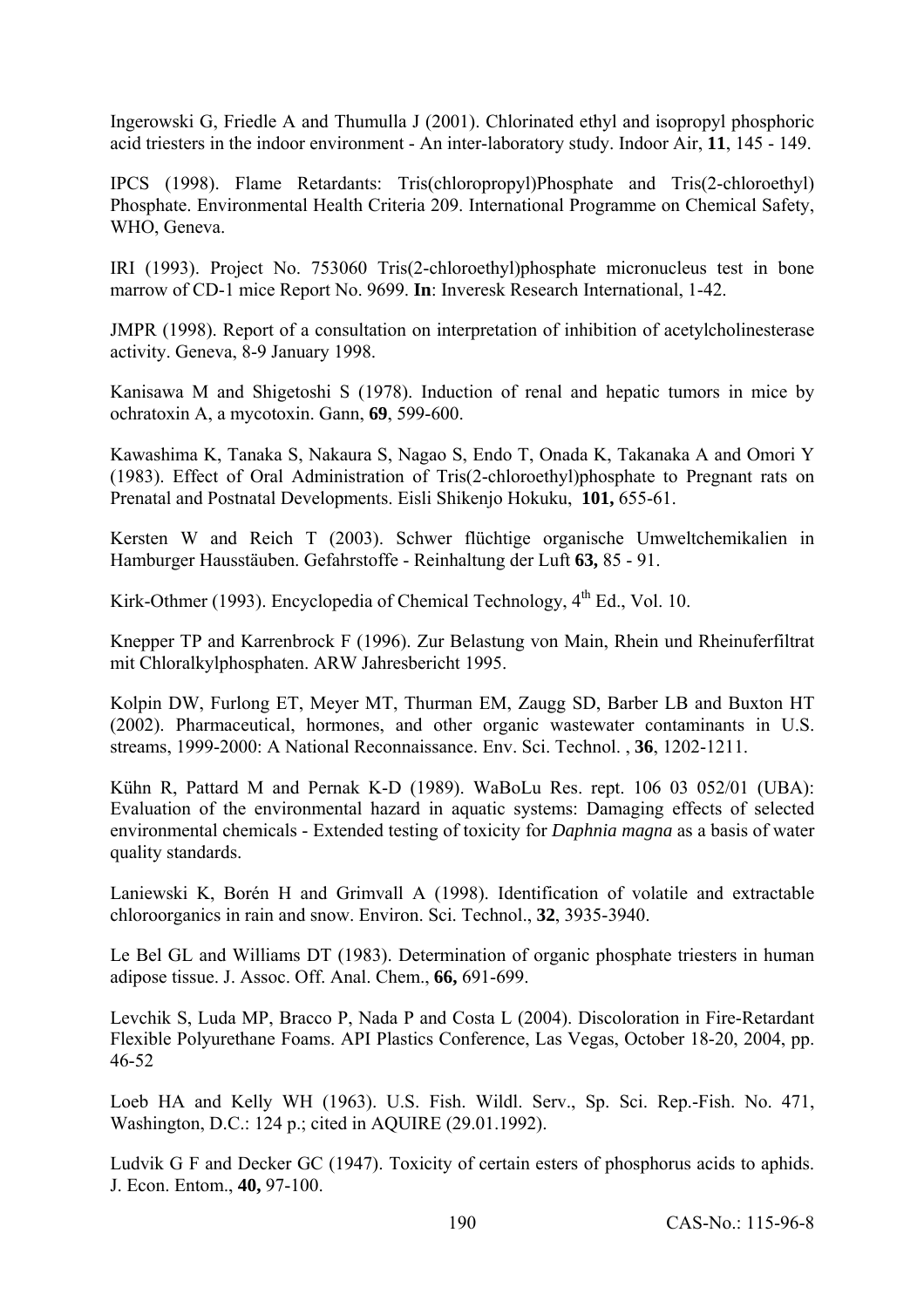Marklund A, Andersson B and Haglund P (2003). Screening of organophosphorus compounds and their distribution in various indoor environments. Chemosphere, **53**, 1137- 1146.

Matthews HB, Dixon D, Herr DW and Tilson H (1990). Subchronic toxicity studies indicate that tris(2-chloroethyl)phosphate administration results in lesions in the rat hippocampus. Toxicol. Industr. Health, **6,** 1-15.

Matthews HB, Eustis SL and Haseman J (1993). Toxicity and Carcinogenicity of Chronic Exposure to Tris(2-chloroethyl)phosphate. Fundam. Appl. Toxicol., **20**, 477-485.

Meyer J and Bester K (2004): Organophosphate flame retardants and plasticizers in wasterwater treatment plants. J. Environ. Monit., **6**, 599 – 605.

Metzger JW and Möhle E (2001).: Flammschutzmittel in Oberflächengewässern, Grundwässern und Abwässern – Eintragspfade und Gehalte. Förderkennzeichen: BWB 99012.

Minegish KI, Kurebayashi H and Nambaru S (1988). Comparative studies on absorption, distribution and excretion of flame retardants halogenated alkyl phosphate in rats. Eisei Kagaku, **34,** 102-114.

MITI (1992). Biodegradation and bioaccumulation data of existing chemicals based on the CSCL, Japan. Chemical Ind. Ecol.-Toxicology a. Inform. Center.

Mobil (1983). Mobil Environmental and Health Science Laboratory, Princeton, New Jersey, USA. Delayed contact hypersensitivity study in guinea pigs (Buehler test) of Antiblaze 100 (AB-100) Bericht, Study No. 33076 (1983d) NTIS/OTS 0511776. Translation from the Toxicological Evaluation No. 33: Tris(2-chlorethyl)-phosphat (12/95). BG Chemie, Heidelberg, 1995, p. 18

Morrissey RE, Schwetz BA, Lamb JC, Ross MD, Teague JL and Morris RW (1988). Evaluation of Rodent Sperm, Vaginal Cytology, and Reproductive Organ Weight Data from National Toxicology Program 13-Week Studies. Fundam. Appl. Toxicol., **11,** 343-358.

MUNLV NRW (2003): Untersuchungen zum Eintrag und zur Elimination von gefährlichen Stoffen in kommunalen Kläranlagen. Part 1. Final Report, September 2003. Research project funded by Ministerium für Umwelt und Naturschutz, Landwirtschaft und Verbraucherschutz des Landes Nordrhein-Westfalen (MUNLV NRW)

Nagorka R and Ullrich D (2003). Nachweis von phosphororganischen Flammschutzmitteln im Staubniederschlag und im Schwebstaub: Screening mit GC/NPD. Gefahrstoffe - Reinhaltung der Luft, **63,** 79 - 84.

Nakamura A, Tateno N, Kojima S, Kaniwa M-A and Kawamura T (1979). The mutagenicity of halogenated alkanols and the phosphoric acid esters for Salmonella typhimurium, Mutation Res., **66,** 373-380.

Nakamura K, Kuramoto K, Shibasaki K, Shumiya S and Ohtsubo K (1992). Age-related incidence of spantaneous tumores in SPF C57BL/6 and BDF1 mice. Exp. Anim., 41, 279-285.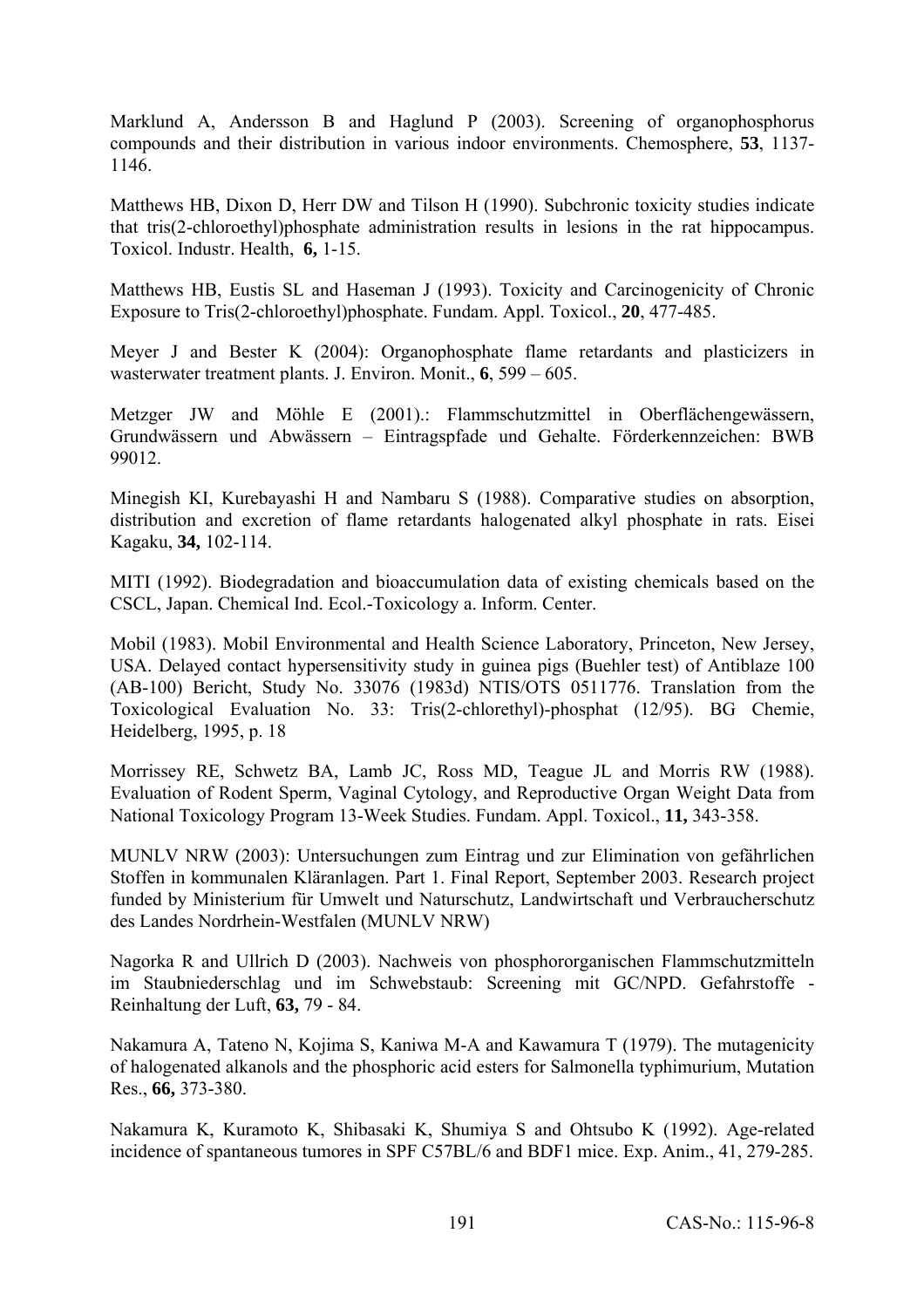Niedersächsisches Landesamt für Ökologie (1997). Orientierende Untersuchungen von Gewässersedimenten auf Nitro-/Polymoschusverbindungen und die Flammschutzmittel TCEP und TCPP.

NO\_NL (1999). Guidelines for quantitative risk characterisation of non-threshold carcinogens in the framework of existing chemicals following Council Regulation (EEC) 793/93, Draft 09.08.99, Commission Working Group on the Technical Meetings for Risk Assessment for Existing Substances, NO\_NL/01/99.

Noack (1993). Project N° 930818HH (unpubl.).

NTP (1984). National Toxicology Program: Technical report No. 274 Toxicology and carcinogenesis studies of tris(2-ethylhexyl)phosphate (CAS No. 78-42-2) in F344/N rats and B6C3F1 mice (gavage studies)". NIH Publication No. 84-2530. National Institute of Environmental Health Sciences, Research Triangel Park, NC, 178p.

NTP (1985). National Toxicology Program: Toxicology and Carcinogenesis Studies of 2- Chloroethanol (Ethylene Chlorohydrin) (CAS No. 107-07-3) in F344/N Rats and Swiss CD-1 Mice (Dermal Studies). NTP Technical Report No. 275. NIH Publication No. 86-2531. National Institute of Environmental Health Sciences, Research Triangle Park, NC.

NTP (1991). National Toxicology Program: Technical report series No. 391. "Toxicology and carcinogeneses studies of tris(2-chloroethyl)phosphate (CAS No. 115-96-8) in F344/N rats and B6C3F1 mice (gavage studies)", US Department of Health and Human Services.

Nyholm N and Kusk KO (2003). Review of two algal toxicity study reports. Prepared for Danish Environmental Protection Agency. January 30<sup>th</sup>, 2003.

OECD, 2004: OECD Series on Emission Scenario Documents Number 3, Emission Scenario Document on Plastics Additives ENV/JM/MONO/2004(8), June 2004.

Otake T, Yoshinaga I and Yanagisawa Y (2001). Analysis of Organic Esters of Plasticizer in Indoor Air by GC-MS and GC-FPD. Environ. Sci. Technol., **15,** 3099 - 3102.

Otto B (1984). Abschlussbericht Prüfung auf mutagene Wirksamkeit Mikronukleus-Test Prüfsubstanz: Tris(2-chlorethyl)-phosphat, in: (Eds.) Fraunhofer Institut für Toxikologie und Aerosolforschung, Hannover.

Pardemann J, Salthammer T, Uhde E and Wensing M (2000). Flame retardants in the indoor environment, Part 1: specification of the problem and results of screening tests. Seppänen O, and Säteri J (Eds.), Proceedings of Healthy Building 2000, Helsinki, Finland 4, 125 - 130.

Percy DH and Jonas AM (1971). Incidence of spontaneous tumors in CD(R)-1 HamM/ICR mice. J. Natl. Cancer Inst., **46**, 1045-1065.

Pers. comm. (2004): Email by Steve Dungey from  $9<sup>th</sup>$  June 2004, Environment Agency (UK).

Pers. comm. (2006): Email by Jane Caley from  $6<sup>th</sup>$  January 2006, Environment Agency (UK).

Pers. comm. (2007): Email by Jane Caley from  $19<sup>th</sup>$  January 2007, Environment Agency (UK).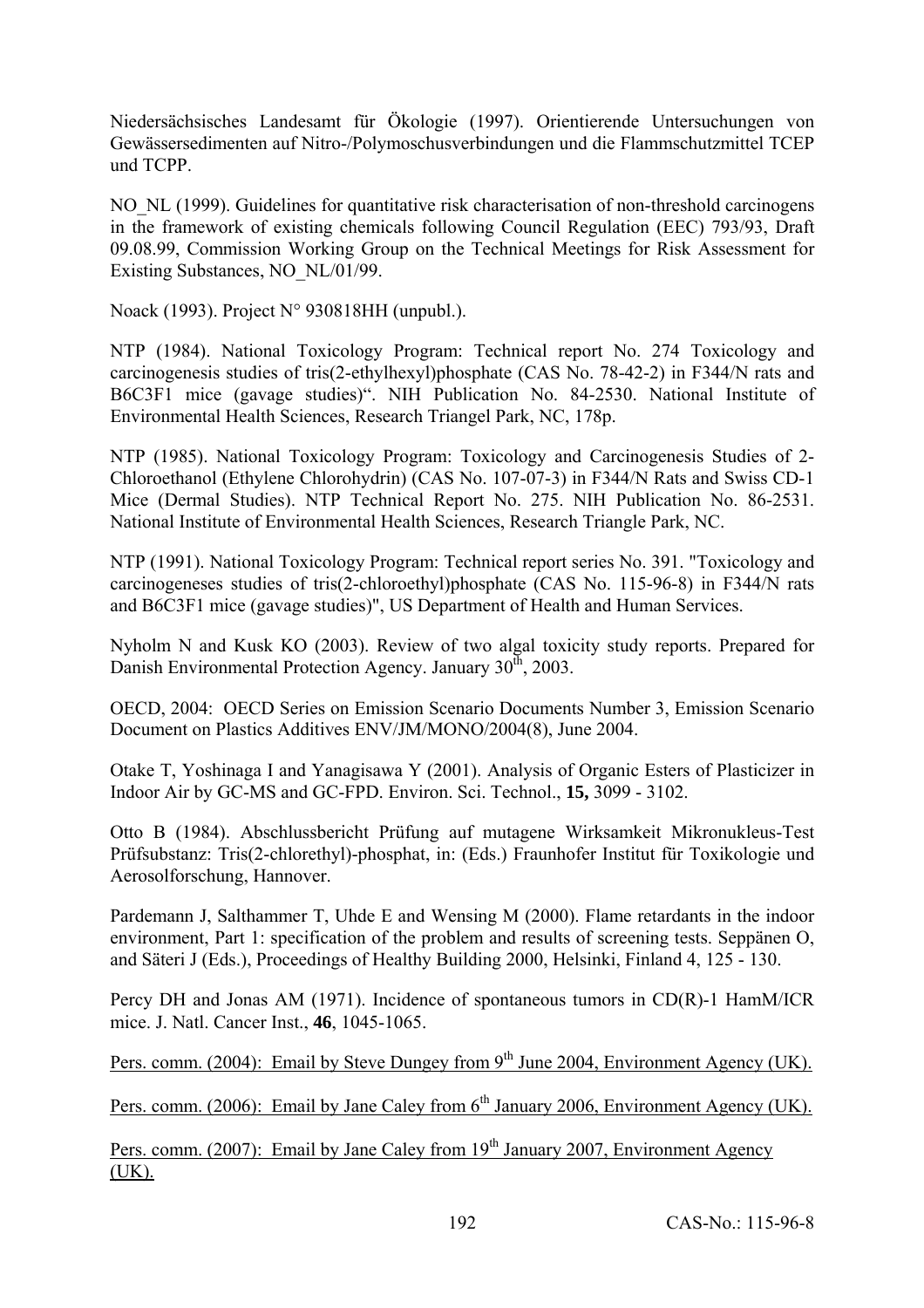Prival MJ (1977). Tris(2,3-Dibromopropyl)Phosphate: Mutagenicity of a Widely Used Flame Retardant. Science, **195,** 76-78.

Prösch J, Puchert W and Gluschke M (2000). Occurrence of Chloroalkylphophates in Effluents from Municipal Wastewater Treatment Plants of the German Baltic Sea Catchment Area. Vom Wasser, **95**, 87-96.

Prösch J, Pansch G, and Puchert W (2002). Occurrence of TCEP and TCPP in Bath Lakes as well as House Wells of rural Areas in Mecklenburg-Vorpommern, Germnay. Vom Wasser, **98**, 159-164.

Rabstein LS and Peters RL (1973). Tumors of the kidneys, synovia, exocrine pancreas, and nasal cavity in BALB/cf/Cd mice. J. Natl. Cancer Inst., **51**, 999-1006.

Rabstein LS, Peters RL and Spahn GJ (1973). Spontaneous tumors and pathologic lesions in SWR/J mice. J. Natl. Cancer Inst., **50**, 751-758.

Rennen, MAJ et al., (2002). Prediction of local irritant effects after repeated dermal and respiratory exposure to chemicals. Regul. Toxicol.& Pharmacol., 36, 253-261.

Riepert F (1991). Effects of soil pollutants on Collembola: Determination of the inhibition of reproduction. Revised version 91/10. Biologische Bundesanstalt f. Land- und Forstwirtschaft Berlin.

Römbke J, Bauer C, Brodesser J, Brodsky J, Danneberg G, Heimann D, Renner I & and Schallnaß HJ (1995). Basis for the assessment of the ecotoxicological potential of "existing chemicals" in the terrestrial environment - development of a testing strategy. Batelle Eur. Res. rept. 106 04 103 (UBA), UBA-Texte 53/95 (in German).

Sagunski H, Ingerowski G, Mattulat A and Scheutwinkel M (1997). Tris(2 chlorethyl)phosphat. Exposition und umweltmedizinische Bewertung. Umweltmed. Forsch. Prax. **2,** 185-192.

Sagunski H, Roßkamp E (2002). Richtwerte für die Innenraumluft: Tris(2-chlorethyl) phosphat. Bundesgesundheitsblatt - Gesundheitsforschung - Gesundheitsschutz, **3**, 300 - 3006.

Sala M, Gu ZG, Moens G and Chouroulinkow I (1982). In vivo and in vitro biological effects of the flame retardants tris(2,3-dibromopropyl) phosphate and tris(2-chlorethyl) orthophosphate. Eur. J. Cancer. Clin. Oncol., **18,** 1337-1344.

Salthammer T and Wensing M (2002). Flame retardants in the indoor environment. Part IV: Classification of experimental data from house dust, indoor air and chamber tests. Levin H (ed.), Proceedings of the 9th International Conference on Indoor Air and Climate - Indoor Air 02, Monterey, CA, 2, 213 - 218.

Sanders JM, Herr DW, Burka LT and Matthews HB (1990). Metabolism of 14C-tris(2 chloroethyl)phosphate (TRCP) in rats and mice. Toxicologist, **10,** R 740.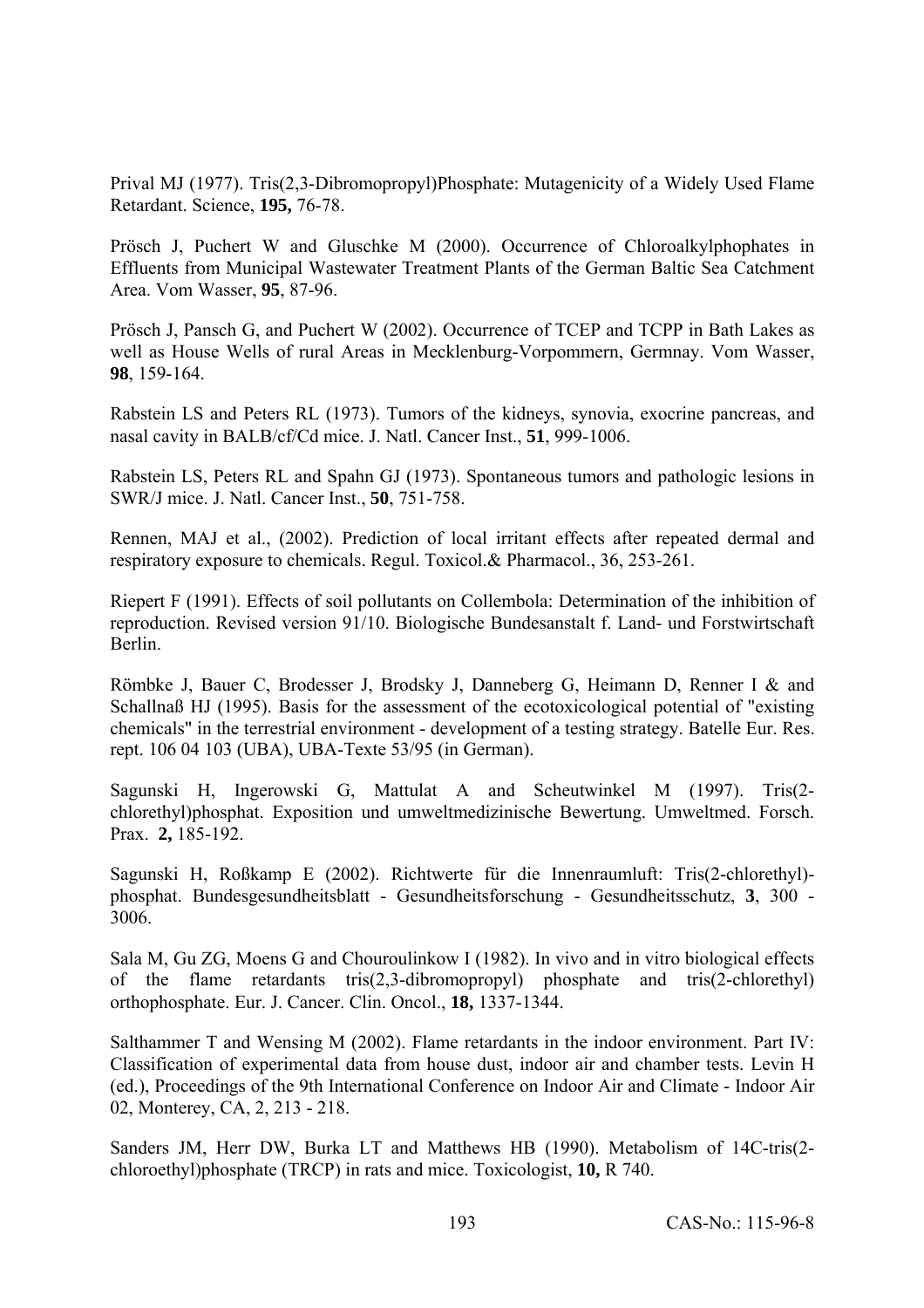Sasaki K et al. (1982). Bioconcentration and excretion of phosphoric acid triesters by killifish (Oryzas latipes). Bull. Environ. Contam. Toxicol., **28**, 752-759.

Sasaki K, Suzuki T and Takeda M (1985). Metabolism of phosphoric triesters by goldfish, Carassius auratus. Eisei Kagaku, **31**, 397-404.

Sasaki K, Takeda M and Uchiyama M (1981). Toxicity, absorption and elimination of phosphoric acid triesters by killifish and goldfisch. Bull. Environ. Contam. Toxicol., **27**, 775- 782.

Sette, W.F. (1997). The use of data on cholinesterase inhibition for risk assessment of organophosphate and carbamate pesticides. OPP, U.S. EPA prepared draft document for the Scientific Advisory Panel (SAP) review.  $30<sup>th</sup>$  April 1997.

Shepelskaja NR and Dyschinewitsch NE (1981). Experimental study of the gonadotropic effect of Tris(2-chlorethyl)-phosphat, Gig.Sanit., **6,** 20-21.

Sher SP (1974). Tumors in control mice: literature tabulation. Toxicol. Appl.Pharmacol., **30**, 337-359.

Smyth HF, Carpenter CP and Weil CS (1951). Range-finding toxicity data: List IV. Arch. Ind. Hyg. Occup. Med., **4,** 119-122.

Sprague GL, Sandvik LL, Brookins-Hendricks MJ and Bickford AA (1981). Neurotoxicity of two organophosphorus ester flame retardants in hens. J. Toxicol. Environ. Health, **8**, 507-518.

Stauffer (1974). Chemical Company Western Reasearch Center. Unpublished report T-4781 on the evaluation of the acute inhalation toxicity of Fyrol CEF, 4.5.1974.

Stauffer (1972). Chemical Company Western Reasearch Center. Unpublished toxicology laboratory report T-1275 on Fyrol CEF, 26.10.1972.

Stauffer (1980b). Chemical Company, unpublished data, Report number T-10111, October 1980.

Stauffer (1980a). Chemical Company, unpublished data, Report number T-10111, March 1980.

Stauffer (1979). Chemical Company, unpublished data, Report number T-6438, November 1979.

Stauffer (1976). Report-No. T 5958 Mutagenicity evaluation of fyrol cef (3793-3-2), in: (Eds.) Chemical Company 1976

Stauffer (1978). Report-No. T-6346 Mutagenicity evaluation of fyrol cef (LOT 4736-3-6) in the mouse lymphoma forward mutation assay, in: (Eds.) Chemical Company 1978, 1-9.

Stauffer (1979). Report-No. T-6540 Evaluation of fyrol cef (Lot #4808-3-5) in the unscheduled DNA synthesis in human WI-38 cells assay, in: (Eds.) Chemical Company 1979.

Stoye et al. (1998). Paints and Coatings – Production Technology. In: Ullmann's Encylopedia of Industrial Chemistry, Sixth Ed., Edition Release, Wiley VCH, Weinheim.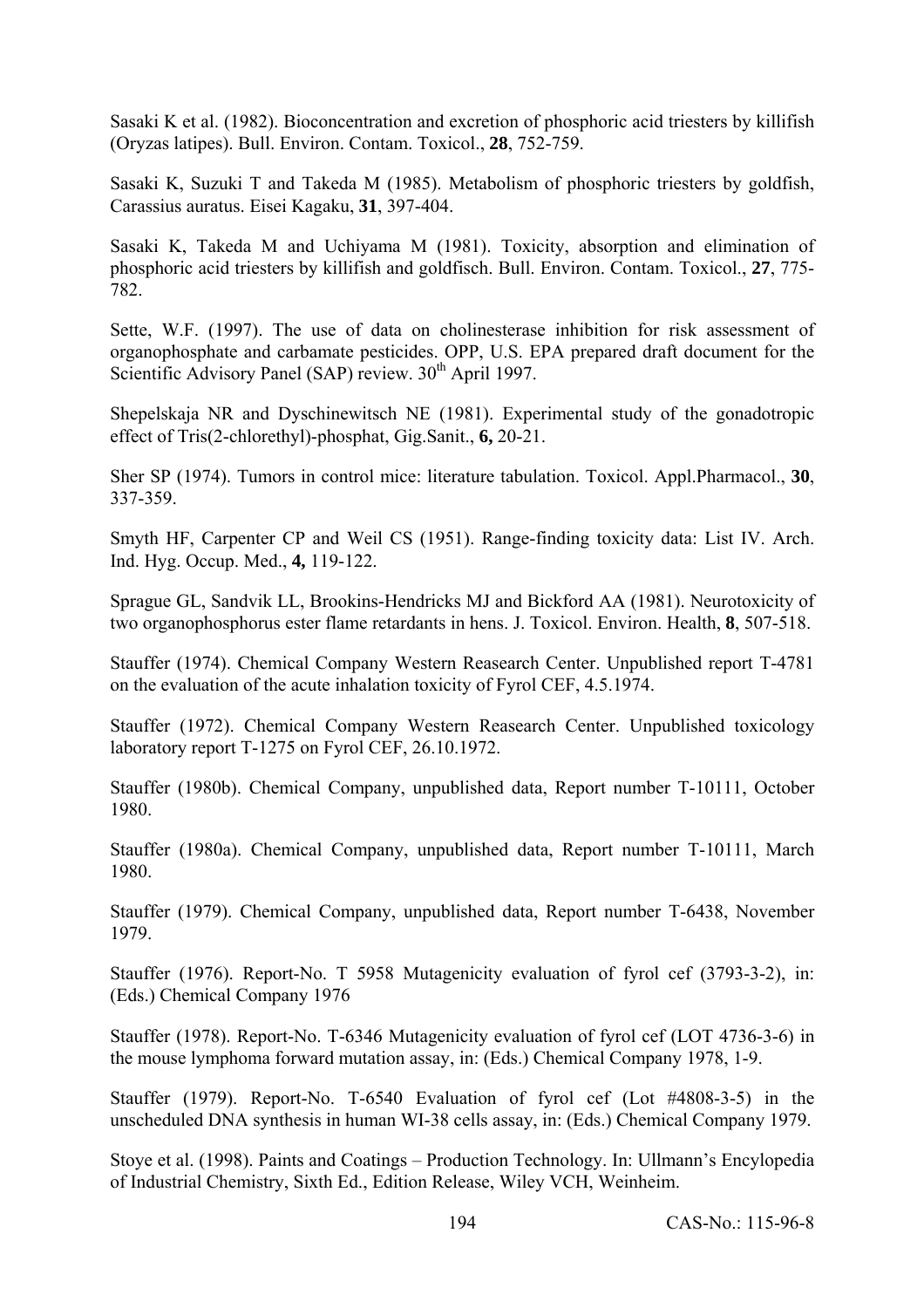Swedish Product Register 1996.

Takada K, Yasuhara K, Nakaji Y, Yoshimoto H, Momma J and Kurokowa Y (1989). Carcinogenicity study of tris(2-chloroethyl)phosphate in ddY mice. J. Toxicol. Pathol., **2,** 213-222.

Tamano S, Hagiwara A, Shibata M-A, Kurata Y, Fukushima S and Ito N (1988). Spontaneous tumors in aging (C57BL/6N X C3H/HeN)F1 (B6C3F1) mice. Toxicol. Pathol., 16, 321-326.

Tarone RE, Chu KC and Ward JM (1980). Variability in rates of some common naturally occurring tumors in F344 rats and B6C3F1 mice. J. Natl. Cancer Inst., **66**, 1175-1181.

Tomatis l, Turusov V, Day N and Charles RT (1972). The effect of long term exposure to DDT on CF-1 mice. Int. J. Cancer, **10**, 489-506.

Tsuji S, Tonogai Y, Ito Y and Kano S (1986). Effect of rearing temperatures on the toxicity of various environmental pollutants for killifish (Oryzias latipes). Eisei Kagaku, **32**, 46-53.

Turusov VS, Deringer MK, Dunn TB and Stewart HL (1973). Malignant liver tumor in mice resembling human hepatoblastoma. J. Natl. Cancer Inst., **51**, 1689-1695.

Ulfarson U, Alexandersson R, Dahlqvist M, Bergstöm B and Scullman J (1992). "Temporary health effects from exposure to water-borne paints", Scand. J. Work Environ. Health, **18**, 376 - 387.

Ulsamer AG, Osterberg RE and McLaughlin J (1980). Flameretardant chemicals in textiles. Clin. Toxicol., **17,** 101-131.

Vogel EW and Nivard MJM (1993). Performance of 181 chemicals in a Drosophila assay predominantly monitoring interchromosomal mitotic recombination., Mutagenesis, **8,** 57-81.

Ward JM, Goodman DG, Squire RA, Chu KC and Linhart MS (1979). Neoplastic and nonneoplastic lesions in aging [(C57BL/6NXC3H/HeN)F1 (B6C3F1)] mice. J. Natl. Cancer Inst., **63**, 849-854.

Weidlich U and Gmehling J (1986). Expositionsabschätzung - Ein Methodenvergleich mit Hinweisen für die praktiosche Anwendung, Fb 488, Schriftenreihe der Bundesanstalt für Arbeitsschutz, Wirtschaftsverlag NW, Bremerhaven.

Wensing M, Pardemann J and Schwampe W (2003). Flame retardants in the indoor environment. Part V: Measurement and exposure evaluation of organophosphate esters from automobile interiors. Fraunhofer Institut für Holzforschung, Braunschweig, and TÜV Nord Umweltschutz, Hamburg, Germany. Healthy Buildings 2003 Conference [www.hb2003.org](http://www.hb2003.org/) (7-11 December 2003, Singapore).

Weisser (1992). Untersuchungen zur Belastung kommunaler Klärschlämme durch organische Schadstoffe, BMFT-Forschungsvorhaben 02 WS 464/8, Schriftenreihe des Instituts für Siedlungswasserwirtschaft, Universität Karlsruhe, Band 63, 1992.

WHO (1990). Environmental Health Criteria 104: Principles for the toxicological assessment of pesticide residues in foods. WHO, Geneva, pp. 63-65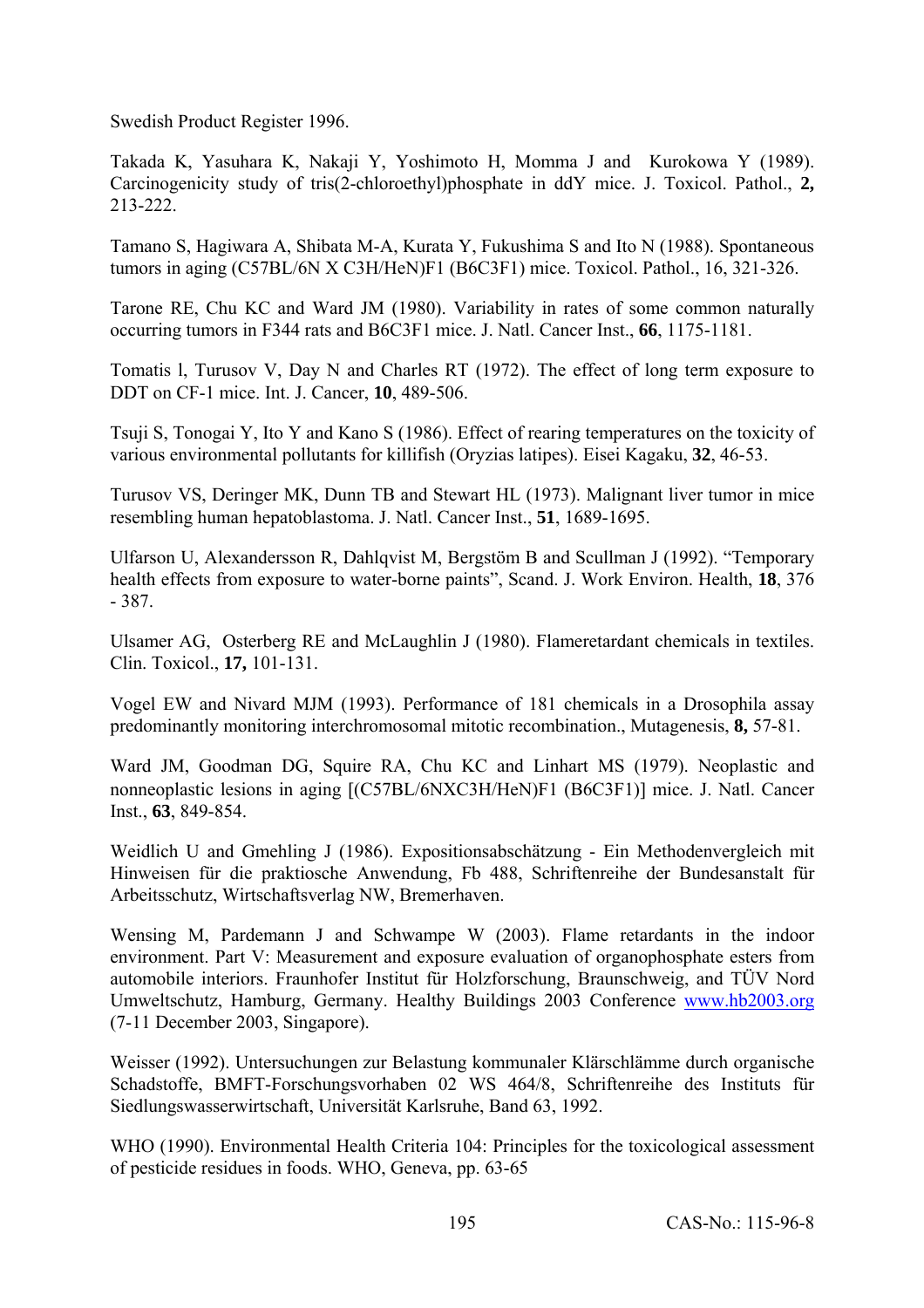Yamamoto H, Ohno Y, Nakamori K, Okuyama T, Imai S and Tsuburu Y. (1982). Chronic toxicity and carcinogenicity test of 1,2,4-trichlorobenzene on mice by dermal painting. J. Nara Med. Ass. (Nara Igaku Zasshi), **33**, 132-145.

Yoshioka Y and Ose Y (1993). A quantitative structure-activity study and ecotoxicological risk quotient for the protection from chemical pollution. Environ. Toxicol. Water Quality, **8**, 87-101.

Yoshioka Y, Ose Y and Sato T (1986). Correlation of the five test methods to assess chemical toxicity and relation to physical properties. Ecotox. Environ. Safety, **12**, 15-21.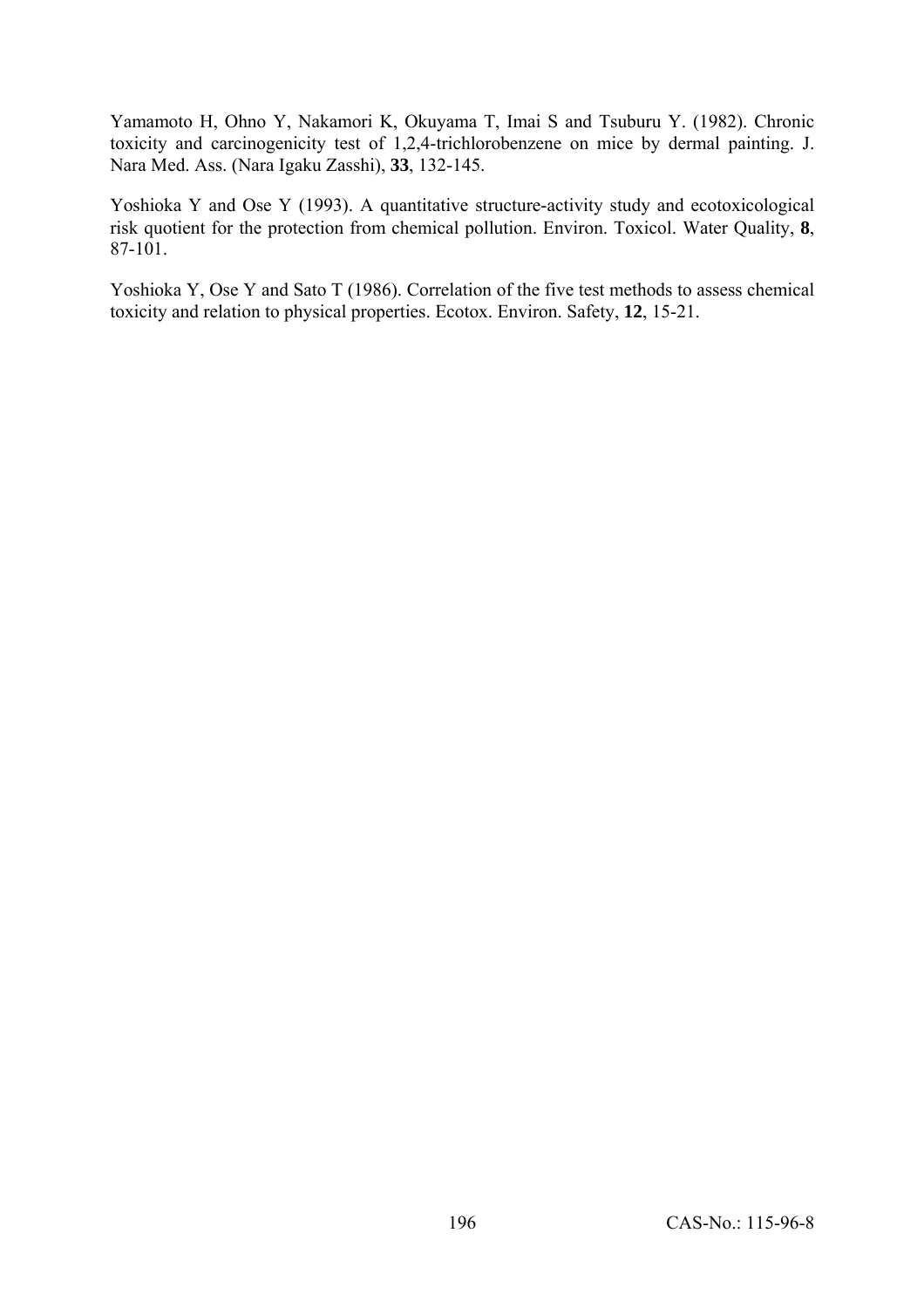# **Appendix I**

# **Distribution and fate**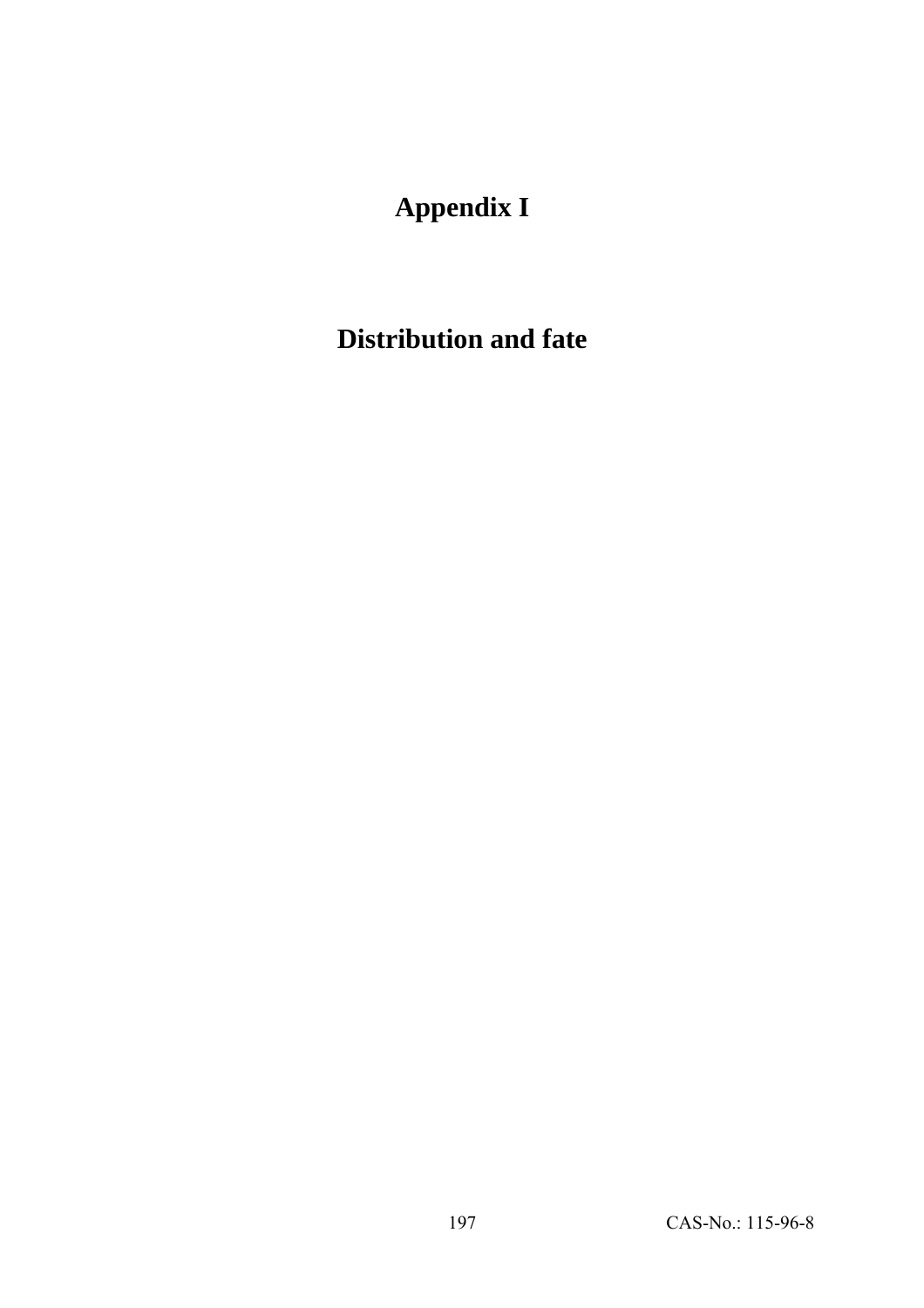## Distribution and Fate d Tag is the d

Substance: TCEP melting point: vapour pressure: water solubility: part. coefficient octanol/water: molecular weight: gas constant: temperature: conc. of suspended matter in the river: density of the solid phase: volume fraction water in susp. matter: volume fraction solids in susp.matter: volume fraction of water in sediment: volume fraction of solids in sediment: volume fraction of air in soil: volume fraction of water in soil: volume fraction of solids in soil: aerobic fraction of the sediment comp.: product of CONjunge and SURF<sub>air</sub>:  $MP := 219K$  $VP := 13.33 Pa$  $SOL := 7820$  mg·l<sup>-1</sup>  $LOGP_{OW} := 1.78$  $MOLW := 0.285 \text{kg} \cdot \text{Mol}^{-1}$  $T_i = 285$  K Fwater $_{\text{susp}} \coloneq 0.9$  $Fsolid_{\text{SUB}} := 0.1$ Fwater $\text{sed} := 0.8$  $Fsolid<sub>sed</sub> := 0.2$  $Fair<sub>soil</sub> := 0.2$ Fwater $_{\rm soil} := 0.2$  $Fsolid<sub>soil</sub> := 0.6$ Faer<sub>sed</sub> :=  $0.1$ 

#### **distribution air/water: Henry-constant**

$$
HENRY := \frac{VP MOLW}{SOL}
$$

$$
\log \left(\frac{HENRY}{Pa \cdot m^{3} \cdot Mol^{-1}}\right) = -0.314
$$

 $R := 8.3143 J \cdot \text{Mol}^{-1} \cdot K^{-1}$  $\text{SUBPwater} \coloneqq 15 \text{ mg·l}^{-1}$  $RHO<sub>solid</sub> := 2500 \text{ kg} \cdot \text{m}^{-3}$ 

$$
\text{Faer}_{\text{sed}} := 0.1
$$
\nproduct :=  $10^{-4} \cdot \text{Pa}$ 

 $HENRY = 0.486Pa·m<sup>3</sup>·Mol<sup>-1</sup>$ 

$$
:= Tag
$$

198 CAS-No.: 115-96-8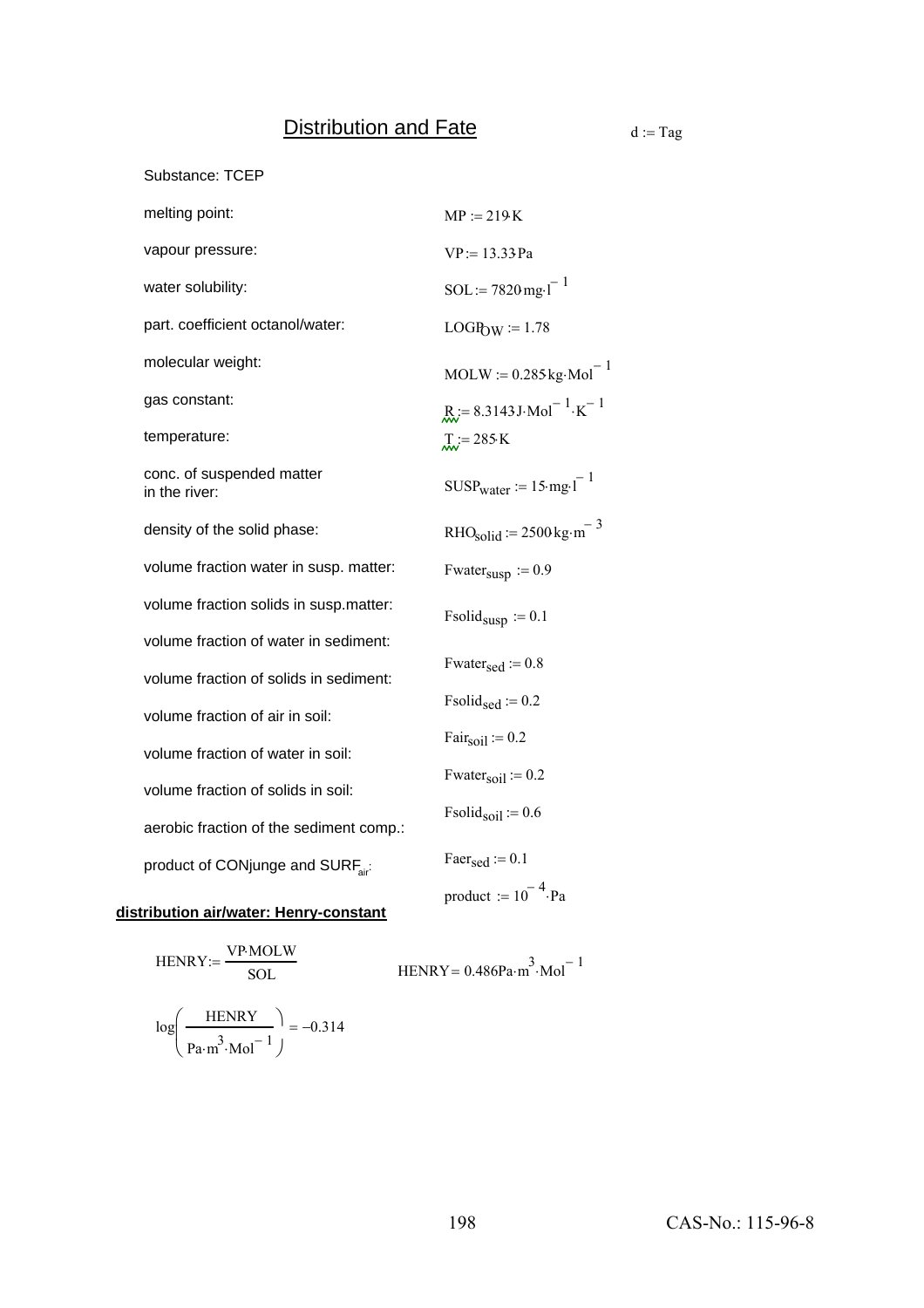| <b>HENRY</b>              |  |                                      |
|---------------------------|--|--------------------------------------|
| $K_{\text{air water}} :=$ |  | Kair water = $2.0502 \times 10^{-4}$ |

# **solid/water-partition ceefficient Kp comp and total compartment/water-partition coefficient K**<sub>comp\_water</sub>

| $a := 0.49$ | (a,b from TGD, p. 539, equ. for phosphates)                                              |                                         |
|-------------|------------------------------------------------------------------------------------------|-----------------------------------------|
| $b := 1.17$ | $K_{\text{OC}} := 10^{a \cdot \text{LOGP}}_{\text{OW}} + b \cdot l \cdot \text{kg}^{-1}$ | $K_{\rm OC} = 110.2051 \text{ kg}^{-1}$ |

#### Suspended matter

| $Kp_{\text{SUBp}} := 0.1 \cdot K_{\text{OC}}$                                                                          | $Kp_{\text{susp}} = 11.021 \text{ kg}^{-1}$ |
|------------------------------------------------------------------------------------------------------------------------|---------------------------------------------|
| $K_{\text{susp water}} :=$ Fwater <sub>susp</sub> + Fsolid <sub>susp</sub> · Kp <sub>susp</sub> · RHO <sub>solid</sub> | $K_{\text{susp water}} = 3.655$             |
| factor for the calculation of Clocal <sub>water</sub>                                                                  |                                             |
| $faktor := 1 + Kp_{\text{susp}} \cdot \text{SUSP}_{\text{water}}$                                                      | faktor $= 1$                                |

#### Sediment

| $Kp_{\text{sed}} := 0.05 \,\text{K}_{\text{OC}}$                                                               | $Kp_{\text{sed}} = 5.511 \text{ kg}^{-1}$ |
|----------------------------------------------------------------------------------------------------------------|-------------------------------------------|
| $K_{\text{sed}}$ water := Fwater <sub>sed</sub> + Fsolid <sub>sed</sub> $Kp_{\text{sed}}$ RHO <sub>solid</sub> | $K_{\text{sed water}} = 3.555$            |
|                                                                                                                |                                           |

#### Soil

| $Kp_{\text{sol}} := 0.02 K_{\text{OC}}$ | $Kp_{\text{soil}} = 2.2041 \text{ kg}^{-1}$ |
|-----------------------------------------|---------------------------------------------|
|                                         |                                             |

 $K_{soil\_water} := \text{Fair}_{soil} \cdot K_{air\_water} + \text{Fwater}_{soil} + \text{Fsolid}_{soil} \cdot K_{Posoil} \cdot RHO_{solid}$ 

 $K_{\text{solid water}} = 3.506$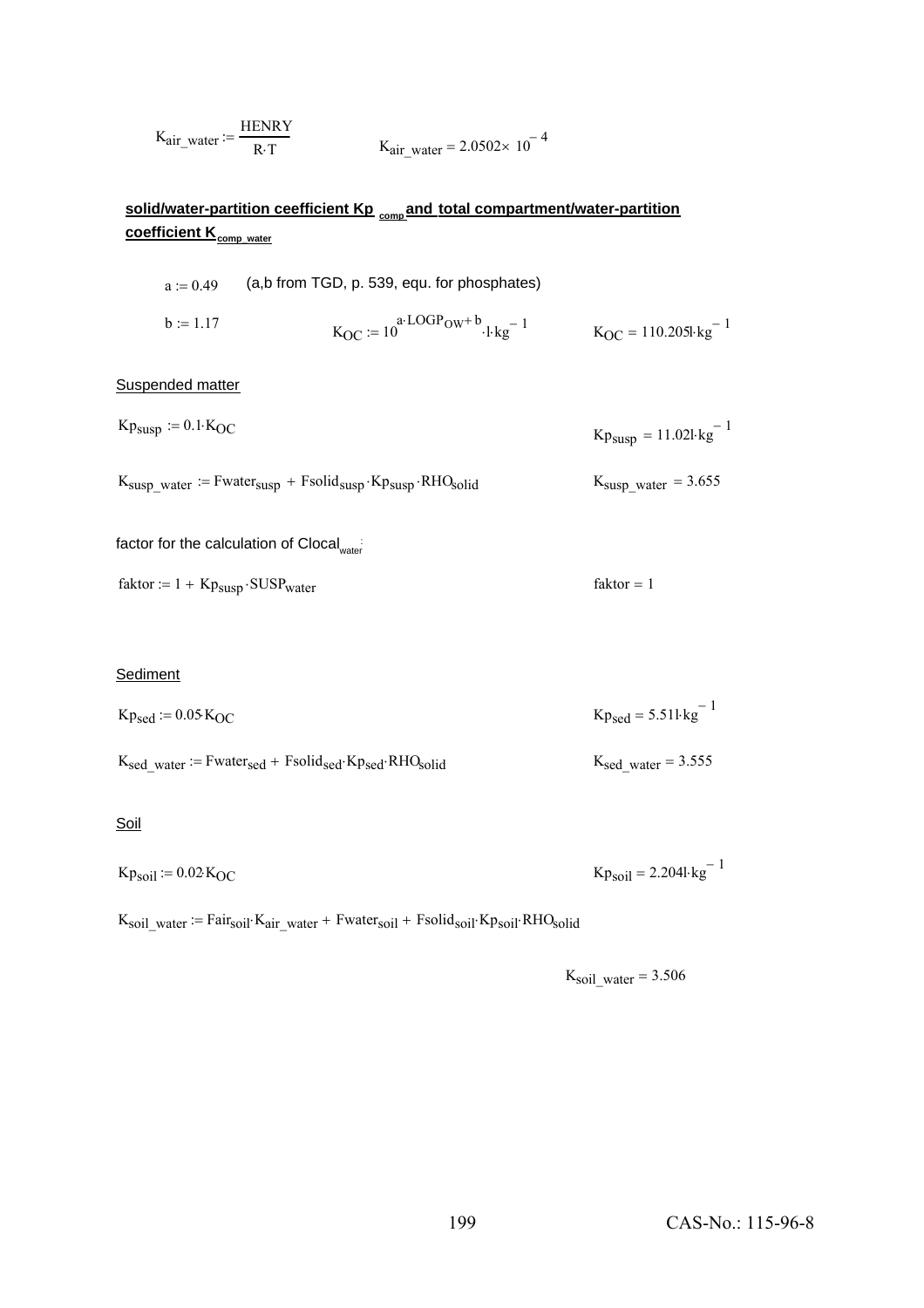#### Sludge (activated sludge)

 $K_p$ <sub>sludge</sub> := 0.37 K<sub>OC</sub>

#### Raw sewage

 $K_{p\_sewage}$  := 0.30 K<sub>OC</sub>  $K_{p\_sewage} = 33.0611 \text{ kg}^{-1}$ 

$$
= 1
$$

 $K_{p\_sludge} = 40.776 \cdot \text{kg}^{-1}$ 

#### **Elimination in STPs**

| rate constant in STP: $k = 0$ d <sup>-1</sup> | elimination $P = f(k, logpow, logH) = 2.3 %$ |
|-----------------------------------------------|----------------------------------------------|
|                                               |                                              |

fraction directed to surface water  $Fstp_{water} = 97.7$ 

#### **biodegradation in different compartments**

surface water

kbio<sub>water</sub> :=  $0 \cdot d^{-1}$  (cTGD, table 5)

soil

DT50bio $_{\rm soil}$  := 1 $\cdot 10^6$  d (cTGD, table 6)

kbio<sub>soil</sub> :=  $\frac{\ln(2)}{\text{DT501}}$ DT50bio<sub>soil</sub>  $=$   $\frac{\ln(2)}{\text{DF50}}$   $\frac{\text{kbo}}{\text{N}} = 2.888 \times 10^{-8} \text{ h}^{-1}$   $\text{kbo}$   $\frac{\text{kbo}}{\text{N}} = 6.931 \times 10^{-7} \text{ d}^{-1}$ 

#### sediment

kbio<sub>sed</sub> :=  $\frac{\ln(2)}{\text{DT50L}}$ DT50bio<sub>soil</sub>  $\frac{\ln(2)}{\text{DF50}}$ . Faer<sub>sed</sub> kbio<sub>sed</sub> = 2.888× 10<sup>-9</sup> h<sup>-1</sup>

#### **degradation in surface waters**

khydr<sub>water</sub> := 1.74 10<sup>-4</sup> ⋅ d<sup>-1</sup> (t 1/2 = 3980 d)

kphoto <sub>water</sub> :=  $1.10^{-10} \cdot d^{-1}$ 

 $kdeg_{water} := khydr_{water} + kphoto_{water} + kbio_{water}$ 

 $kdeg_{water} = 1.74 \times 10^{-4} d^{-1}$ 

$$
kdeg_{water} = 7.25 \times 10^{-6} h^{-1}
$$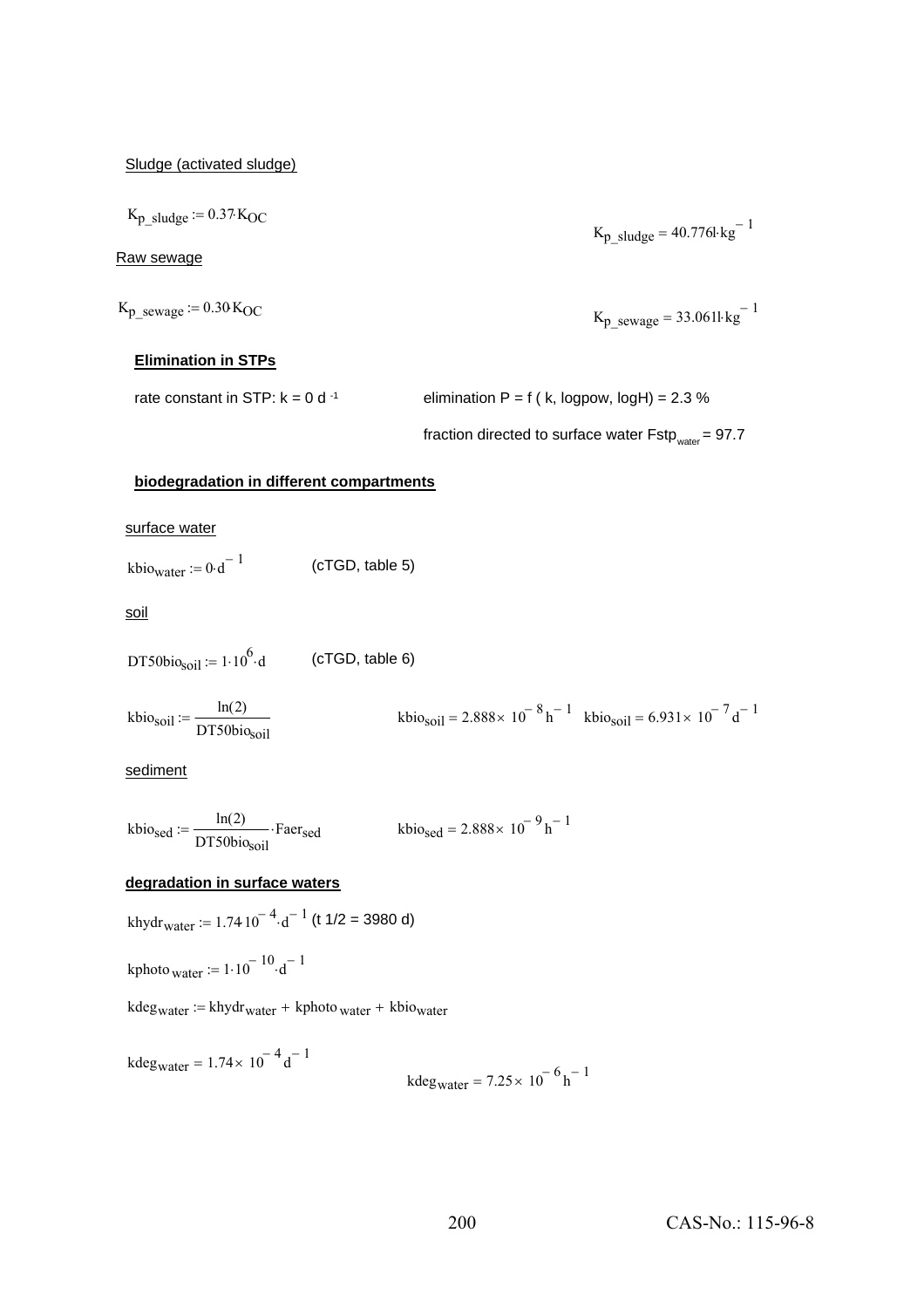#### **Atmosphere**

calculation of CONjunge \* SURFaer for the OPS-model

$$
VPL := \frac{VP}{\exp\left[6.79\left(1 - \frac{MP}{285 \text{ K}}\right)\right]} \quad \text{MSE} = \text{wenn}(MP > 285 \text{ K}, VPL, VP) \qquad VP = 13.33 \text{ Pa}
$$
\n
$$
\text{Fass}_{\text{a} \text{er}} := \frac{\text{product}}{\text{production}}
$$

Fass  $_{\text{aer}} \coloneqq \frac{\text{product}}{\sum_{i=1}^{n} a_i}$  $VP + product$ := degradation in the atmosphere Fass  $_{\text{aer}} = 7.502 \times 10^{-6}$ 

kdeg<sub>air</sub> =  $3.96 * 10^{-2}$  h<sup>-1</sup> (see AOP-calculation)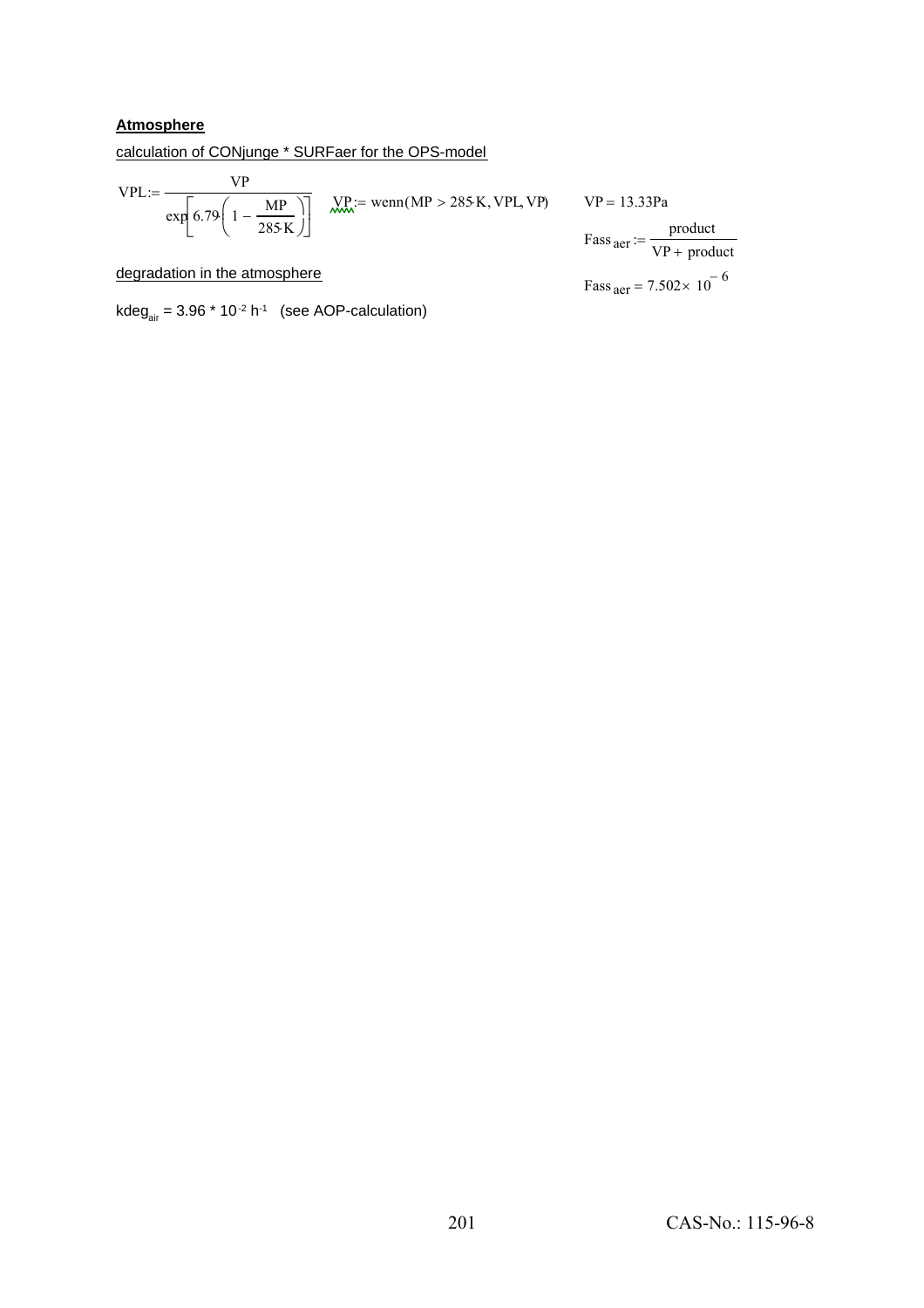# **Appendix II**

**Continental and regional exposure**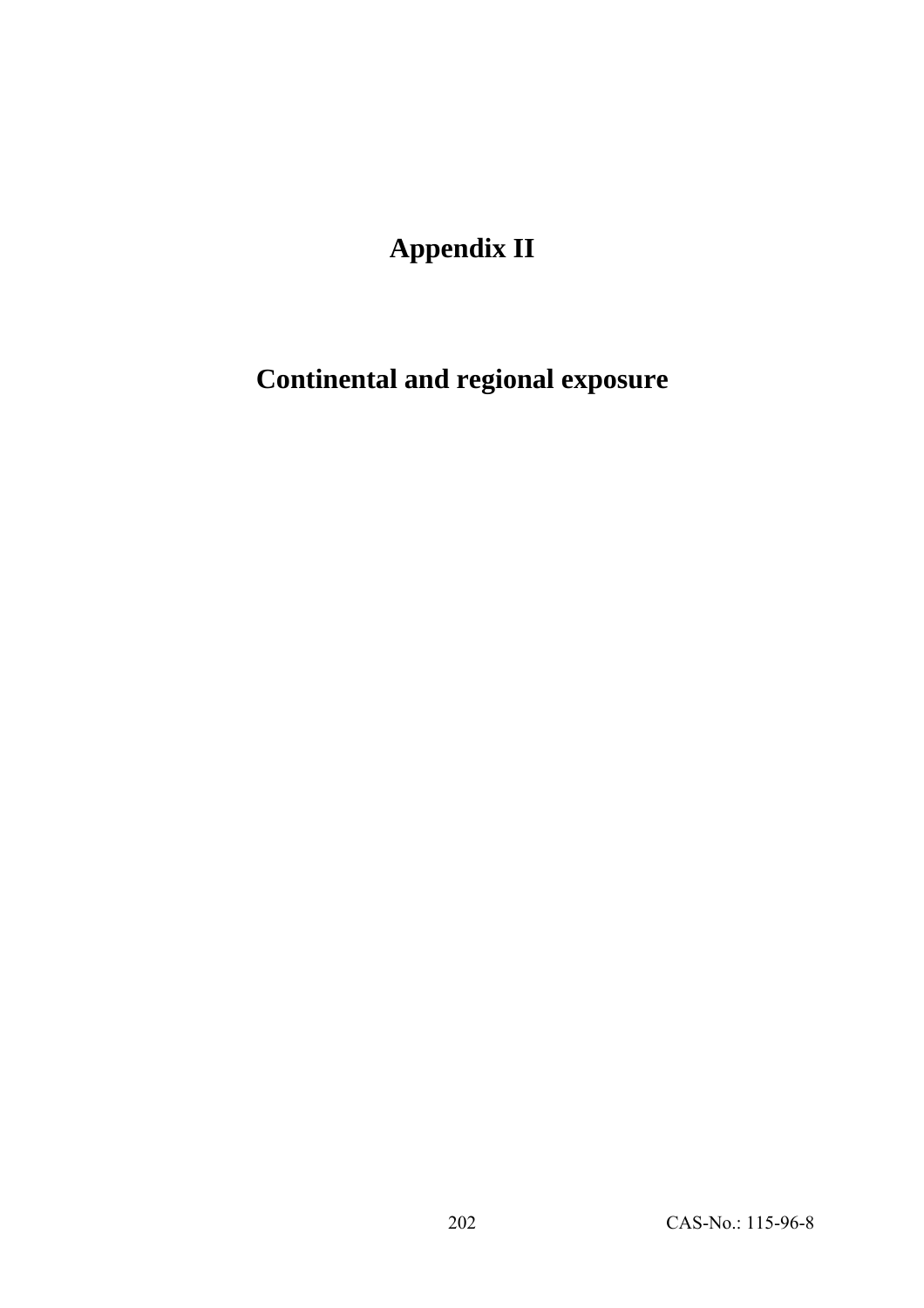### **SimpleBox2.0a - Berechnung regionaler + kontinentaler PEC's**

- Anpassung an TGD (1996) / EUSES 1.00: Michael Feibicke (06/98)

| <b>INPUT</b><br><b>TCEP</b>                                 |                                                                                                                                                                                                                                                                                                                                                                                                                                                                                                                                                                                                                                                                                                                                                                                                                                                                                          |                         |                                                     |
|-------------------------------------------------------------|------------------------------------------------------------------------------------------------------------------------------------------------------------------------------------------------------------------------------------------------------------------------------------------------------------------------------------------------------------------------------------------------------------------------------------------------------------------------------------------------------------------------------------------------------------------------------------------------------------------------------------------------------------------------------------------------------------------------------------------------------------------------------------------------------------------------------------------------------------------------------------------|-------------------------|-----------------------------------------------------|
| Parameter names acc. SimpleBox20                            | Unit                                                                                                                                                                                                                                                                                                                                                                                                                                                                                                                                                                                                                                                                                                                                                                                                                                                                                     | Input                   | Parameter names according Euses                     |
| <b>Physicochemical properties</b>                           |                                                                                                                                                                                                                                                                                                                                                                                                                                                                                                                                                                                                                                                                                                                                                                                                                                                                                          |                         |                                                     |
| <b>COMPOUND NAME</b>                                        | $[\cdot]$                                                                                                                                                                                                                                                                                                                                                                                                                                                                                                                                                                                                                                                                                                                                                                                                                                                                                | <b>TCEP</b>             | Substance                                           |
| <b>MOL WEIGHT</b>                                           | $\left[\text{g.mol}^{\text{-1}}\right]$                                                                                                                                                                                                                                                                                                                                                                                                                                                                                                                                                                                                                                                                                                                                                                                                                                                  | 285                     | Molecular weight                                    |
| <b>MELTING POINT</b>                                        | [°C]                                                                                                                                                                                                                                                                                                                                                                                                                                                                                                                                                                                                                                                                                                                                                                                                                                                                                     | $-70$                   | <b>Melting Point</b>                                |
| VAPOR PRESSURE(25)                                          | [Pa]                                                                                                                                                                                                                                                                                                                                                                                                                                                                                                                                                                                                                                                                                                                                                                                                                                                                                     | 0,00114                 | Vapour pressure at 25°C                             |
| log Kow                                                     | [log10]                                                                                                                                                                                                                                                                                                                                                                                                                                                                                                                                                                                                                                                                                                                                                                                                                                                                                  | 1,78                    | Octanol-water partition coefficient                 |
| SOLUBILITY(25)                                              | $[mg.I^1]$                                                                                                                                                                                                                                                                                                                                                                                                                                                                                                                                                                                                                                                                                                                                                                                                                                                                               | 7820                    | Water solubility                                    |
| <b>Distribution - Partition coefficients</b>                |                                                                                                                                                                                                                                                                                                                                                                                                                                                                                                                                                                                                                                                                                                                                                                                                                                                                                          |                         |                                                     |
| - Solids water partitioning (derived from K <sub>oc</sub> ) |                                                                                                                                                                                                                                                                                                                                                                                                                                                                                                                                                                                                                                                                                                                                                                                                                                                                                          |                         |                                                     |
| Kp(soil)                                                    | $[1.kg_d^{-1}]$                                                                                                                                                                                                                                                                                                                                                                                                                                                                                                                                                                                                                                                                                                                                                                                                                                                                          | 2,204                   | Solids-water partitioning in soil                   |
| Kp(sed)                                                     | $[1.kg_d^{-1}]$                                                                                                                                                                                                                                                                                                                                                                                                                                                                                                                                                                                                                                                                                                                                                                                                                                                                          | 5,51                    | Solids-water partitioning in sediment               |
| Kp(susp)                                                    | $[1.kg_d^{-1}]$                                                                                                                                                                                                                                                                                                                                                                                                                                                                                                                                                                                                                                                                                                                                                                                                                                                                          | 11,02                   | Solids-water partitioning in sudpended matter       |
| - Biota-water                                               |                                                                                                                                                                                                                                                                                                                                                                                                                                                                                                                                                                                                                                                                                                                                                                                                                                                                                          |                         |                                                     |
|                                                             | $[l.kg_w^{-1}]$                                                                                                                                                                                                                                                                                                                                                                                                                                                                                                                                                                                                                                                                                                                                                                                                                                                                          |                         |                                                     |
| BCF(fish)                                                   |                                                                                                                                                                                                                                                                                                                                                                                                                                                                                                                                                                                                                                                                                                                                                                                                                                                                                          | 6,5                     | Biocentration factor for aquatic biota              |
| <b>Degradation and Transfromation rates</b>                 |                                                                                                                                                                                                                                                                                                                                                                                                                                                                                                                                                                                                                                                                                                                                                                                                                                                                                          |                         |                                                     |
| - Characterisation and STP                                  |                                                                                                                                                                                                                                                                                                                                                                                                                                                                                                                                                                                                                                                                                                                                                                                                                                                                                          |                         |                                                     |
| PASSreadytest                                               | [y/n]                                                                                                                                                                                                                                                                                                                                                                                                                                                                                                                                                                                                                                                                                                                                                                                                                                                                                    | $\overline{\mathsf{n}}$ | Characterization of biodegradability                |
| - Environmental Total Degradation                           |                                                                                                                                                                                                                                                                                                                                                                                                                                                                                                                                                                                                                                                                                                                                                                                                                                                                                          |                         |                                                     |
| kdeg(air)                                                   | $[d^{-1}]$                                                                                                                                                                                                                                                                                                                                                                                                                                                                                                                                                                                                                                                                                                                                                                                                                                                                               | 9,50E-01                | Rate constant for degradation in air                |
| kdeg(water)                                                 | $[d^{-1}]$                                                                                                                                                                                                                                                                                                                                                                                                                                                                                                                                                                                                                                                                                                                                                                                                                                                                               | 1,74E-04                | Rate constant for degradation in bulk surface water |
| kdeg(soil)                                                  | $[d^{-1}]$                                                                                                                                                                                                                                                                                                                                                                                                                                                                                                                                                                                                                                                                                                                                                                                                                                                                               | 6,93E-07                | Rate constant for degradation in bulk soil          |
| kdeg(sed)                                                   | $[d^{-1}]$                                                                                                                                                                                                                                                                                                                                                                                                                                                                                                                                                                                                                                                                                                                                                                                                                                                                               | 6,93E-08                | Rate constant for degradation in bulk sediment      |
| Sewage treatment (e.g. calculated by SimpleTreat)           |                                                                                                                                                                                                                                                                                                                                                                                                                                                                                                                                                                                                                                                                                                                                                                                                                                                                                          |                         |                                                     |
| - Continental                                               |                                                                                                                                                                                                                                                                                                                                                                                                                                                                                                                                                                                                                                                                                                                                                                                                                                                                                          |                         |                                                     |
| FR(volatstp) [C]                                            | $[\cdot] % \centering \includegraphics[width=0.9\textwidth]{images/TrDiM-Architecture.png} % \caption{The first two different values of $S$ and $S$ are shown in the left and right.} \label{TrDiS} %$                                                                                                                                                                                                                                                                                                                                                                                                                                                                                                                                                                                                                                                                                   | $0,00E+00$              | Fraction of emission directed to air (STPcont)      |
| FR(effstp) [C]                                              | $[\cdot] % \centering \includegraphics[width=0.9\textwidth]{images/TrDiS/N-Architecture.png} % \caption{The first two different values of $N$ in the \mbox{thick model} and the second two different values of $N$ in the \mbox{thick model} and the second two different values of $N$ in the \mbox{thick model} and the second two different values of $N$ in the \mbox{thick model} and the second two different values of $N$ in the \mbox{thick model} and the second two different values of $N$ in the \mbox{thick model} and the third two different values of $N$ in the \mbox{thick model} and the third two different values of $N$ in the \mbox{thick model} and the third two different values of $N$ in the \mbox{thick model} and the third two different values$                                                                                                         | 9,86E-01                | Fraction of emission directed to water (STPcont)    |
| FR(sludgestp) [C]                                           | $[\cdot] % \centering \includegraphics[width=0.9\textwidth]{images/TrDiS/N-Architecture.png} % \caption{The first two different values of $N$ in the left and right.} \label{TrDiS/N-Architecture} %$                                                                                                                                                                                                                                                                                                                                                                                                                                                                                                                                                                                                                                                                                    | 1,40E-02                | Fraction of emission directed to sludge (STPcont)   |
| - Regional                                                  |                                                                                                                                                                                                                                                                                                                                                                                                                                                                                                                                                                                                                                                                                                                                                                                                                                                                                          |                         |                                                     |
| FR(volatstp) [R]                                            | $[\cdot] % \centering \includegraphics[width=0.9\textwidth]{images/TrDiM-Architecture.png} % \caption{The first two different values of $S$ and $S$ is the same as in Figure \ref{fig:map}(a) and the second two different values of $S$ and $S$ is the same as in Figure \ref{fig:map}(b) and the third two different values of $S$ and $S$ are the same as in Figure \ref{fig:map}(c) and the third two different values of $S$ are the same as in Figure \ref{fig:map}(d) and the third two different values of $S$ are the same as inFigure \ref{fig:map}(e) and the third two different values of $S$ are the same as inFigure \ref{fig:map}(e) and the third two different values of $S$ are the same as inFigure \ref{fig:map}(f)$                                                                                                                                                | $0,00E+00$              | Fraction of emission directed to air (STPreg)       |
| FR(effstp) [R]                                              | $[\cdot] % \centering \includegraphics[width=0.9\textwidth]{images/TrDiS/N-Architecture.png} % \caption{The first two different values of $N$ in the left and right.} \label{TrDiS/N-Architecture} %$                                                                                                                                                                                                                                                                                                                                                                                                                                                                                                                                                                                                                                                                                    | 9,86E-01                | Fraction of emission directed to water (STPreg)     |
| FR(sludgestp) [R]                                           | $[\cdot] % \centering \includegraphics[width=0.9\textwidth]{images/TrDiM-Architecture.png} % \caption{The first two different values of $S$ and $S$ are shown in the left, the first two different values of $S$ and $S$ are shown in the right, and the second two different values of $S$ are shown in the right, and the second two different values of $S$ are shown in the right, and the second two different values of $S$ are shown in the right, and the third two different values of $S$ are shown in the right, and the third two different values of $S$ are shown in the right, and the third two different values of $S$ are shown in the right, and the third two different values of $S$ are shown in the right, and the third two different values of $S$ are shown in the right, and the third two different values of $S$ are shown in the right, and the third two$ | 1,40E-02                | Fraction of emission directed to sludge (STPreg)    |
| <b>Release estimation</b>                                   |                                                                                                                                                                                                                                                                                                                                                                                                                                                                                                                                                                                                                                                                                                                                                                                                                                                                                          |                         |                                                     |
| - Continental                                               |                                                                                                                                                                                                                                                                                                                                                                                                                                                                                                                                                                                                                                                                                                                                                                                                                                                                                          |                         |                                                     |
| Edirect(air) [C]                                            | [t.y']                                                                                                                                                                                                                                                                                                                                                                                                                                                                                                                                                                                                                                                                                                                                                                                                                                                                                   | 0,6692                  | Total continental emission to air                   |
| STPload [C]                                                 | $[t.y-1]$                                                                                                                                                                                                                                                                                                                                                                                                                                                                                                                                                                                                                                                                                                                                                                                                                                                                                | 1,258                   | Total continental emission to wastewater            |
| Edirect(water1) [C]                                         | $[t.y-1]$                                                                                                                                                                                                                                                                                                                                                                                                                                                                                                                                                                                                                                                                                                                                                                                                                                                                                | 6,869                   | Total continental emission to surface water         |
| Edirect(soil3) [C]                                          | $[t.y^{-1}]$                                                                                                                                                                                                                                                                                                                                                                                                                                                                                                                                                                                                                                                                                                                                                                                                                                                                             | $\mathbf 0$             | Total continental emission to industrial soil       |
| Edirect(soil2) [C]                                          | $[t.y-1]$                                                                                                                                                                                                                                                                                                                                                                                                                                                                                                                                                                                                                                                                                                                                                                                                                                                                                | $\pmb{0}$               | Total continental emission to agricultural soil     |
| - Regional                                                  |                                                                                                                                                                                                                                                                                                                                                                                                                                                                                                                                                                                                                                                                                                                                                                                                                                                                                          |                         |                                                     |
| Edirect(air) [R]                                            | $[t.y-1]$                                                                                                                                                                                                                                                                                                                                                                                                                                                                                                                                                                                                                                                                                                                                                                                                                                                                                | 0,341                   | Total regional emission to air                      |
| STPload [R]                                                 | $[t.y-1]$                                                                                                                                                                                                                                                                                                                                                                                                                                                                                                                                                                                                                                                                                                                                                                                                                                                                                | 1,558                   | Total regional emission to wastewater               |
| Edirect(water1) [R]                                         | $[t.y-1]$                                                                                                                                                                                                                                                                                                                                                                                                                                                                                                                                                                                                                                                                                                                                                                                                                                                                                | 0,876                   | Total regional emission to surface water            |
| Edirect(soil3) [R]                                          | $[t.y-1]$                                                                                                                                                                                                                                                                                                                                                                                                                                                                                                                                                                                                                                                                                                                                                                                                                                                                                | $\mathbf 0$             | Total regional emission to industrial soil          |
| Edirect(soil2) [R]                                          | $[t.y-1]$                                                                                                                                                                                                                                                                                                                                                                                                                                                                                                                                                                                                                                                                                                                                                                                                                                                                                | $\mathbf{0}$            | Total regional emission to agricultural soil        |
|                                                             |                                                                                                                                                                                                                                                                                                                                                                                                                                                                                                                                                                                                                                                                                                                                                                                                                                                                                          |                         |                                                     |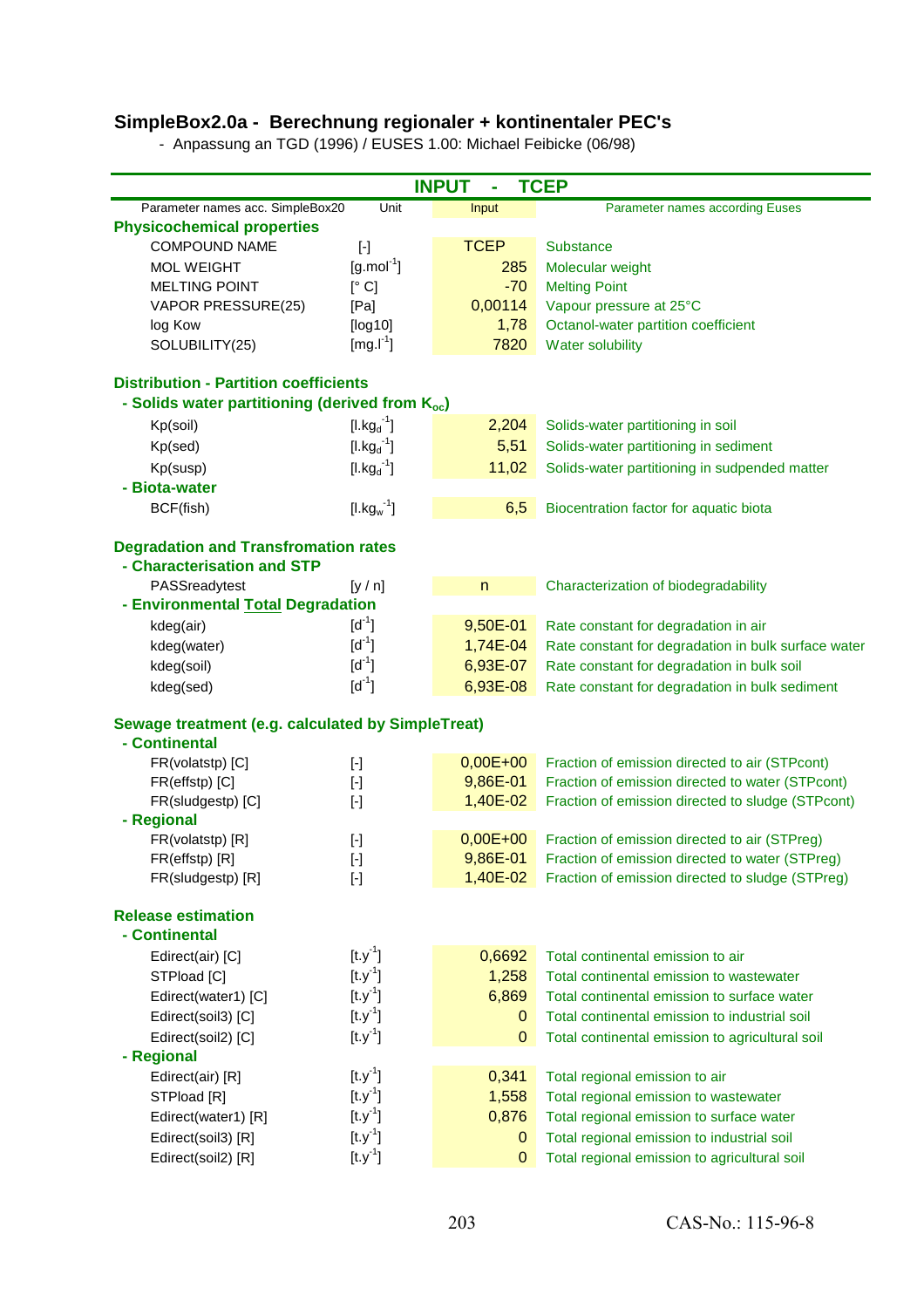| <b>OUTPUT</b><br><b>TCEP</b><br>$\blacksquare$                                                 |                     |          |                                                     |
|------------------------------------------------------------------------------------------------|---------------------|----------|-----------------------------------------------------|
| Zur Neuberechnung der Daten: ->Extras ->Optionen ->Berechnen -> Datei_berechnen -> F9 drücken, |                     |          |                                                     |
|                                                                                                |                     |          | sonst keine komplette Neuberechnung aller Bezüge!!  |
| Parameter names acc. SimpleBox20                                                               | Unit                | Output   | Parameter names according Euses                     |
| <b>Physicochemical properties</b>                                                              |                     |          |                                                     |
| <b>COMPOUND NAME</b>                                                                           | $[\cdot]$           | TCEP     | <b>Substance</b>                                    |
| <b>Output</b>                                                                                  |                     |          |                                                     |
| - Continental                                                                                  |                     |          |                                                     |
| PECsurfacewater (total)                                                                        | $[mg.]-1]$          | 1,18E-05 | Continental PEC in surface water (total)            |
| PECsurfacewater (dissolved)                                                                    | $[mg.I^1]$          | 1,18E-05 | Continental PEC in surface water (dissolved)        |
| PECair                                                                                         | $\text{[mg.m}^{3}]$ | 5,17E-12 | Continental PEC in air (total)                      |
| PECagr.soil                                                                                    | $[mg.kgwwt]-1]$     | 1,23E-06 | Continental PEC in agricultural soil (total)        |
| PECporewater agr.soil                                                                          | $[mg.I^1]$          | 5,94E-07 | Continental PEC in pore water of agricultural soils |
| PECnat.soil                                                                                    | $[mg.kgwwt]-1]$     | 1,12E-06 | Continental PEC in natural soil (total)             |
| PECind.soil                                                                                    | $[mg.kgwwt-1]$      | 1,12E-06 | Continental PEC in industrial soil (total)          |
| PECsediment                                                                                    | $[mg.kgwwt]-1]$     | 3,50E-05 | Continental PEC in sediment (total)                 |
| - Regional                                                                                     |                     |          |                                                     |
| PECsurfacewater (total)                                                                        | [mg. <sup>1</sup> ] | 8,71E-05 | Regional PEC in surface water (total)               |
| PECsurfacewater (dissolved)                                                                    | $[mg.l^1]$          | 8,70E-05 | Regional PEC in surface water (dissolved)           |
| PECair                                                                                         | [mg.m $3$ ]         | 2,27E-10 | Regional PEC in air (total)                         |
| PECagr.soil                                                                                    | $[mg.kgwwt]-1]$     | 6,09E-05 | Regional PEC in agricultural soil (total)           |
| PECporewater agr.soil                                                                          | $[mg.I^1]$          | 2,95E-05 | Regional PEC in pore water of agricultural soils    |
| PECnat.soil                                                                                    | $[mg.kgwwt]-1]$     | 4,91E-05 | Regional PEC in natural soil (total)                |
| PECind.soil                                                                                    | $[mg.kgwwt]-1]$     | 4,91E-05 | Regional PEC in industrial soil (total)             |
| PECsediment                                                                                    | $[mg.kgwwt-1]$      | 2,51E-04 | Regional PEC in sediment (total)                    |

# **Appendix III**

# **Indirect exposure via the environment**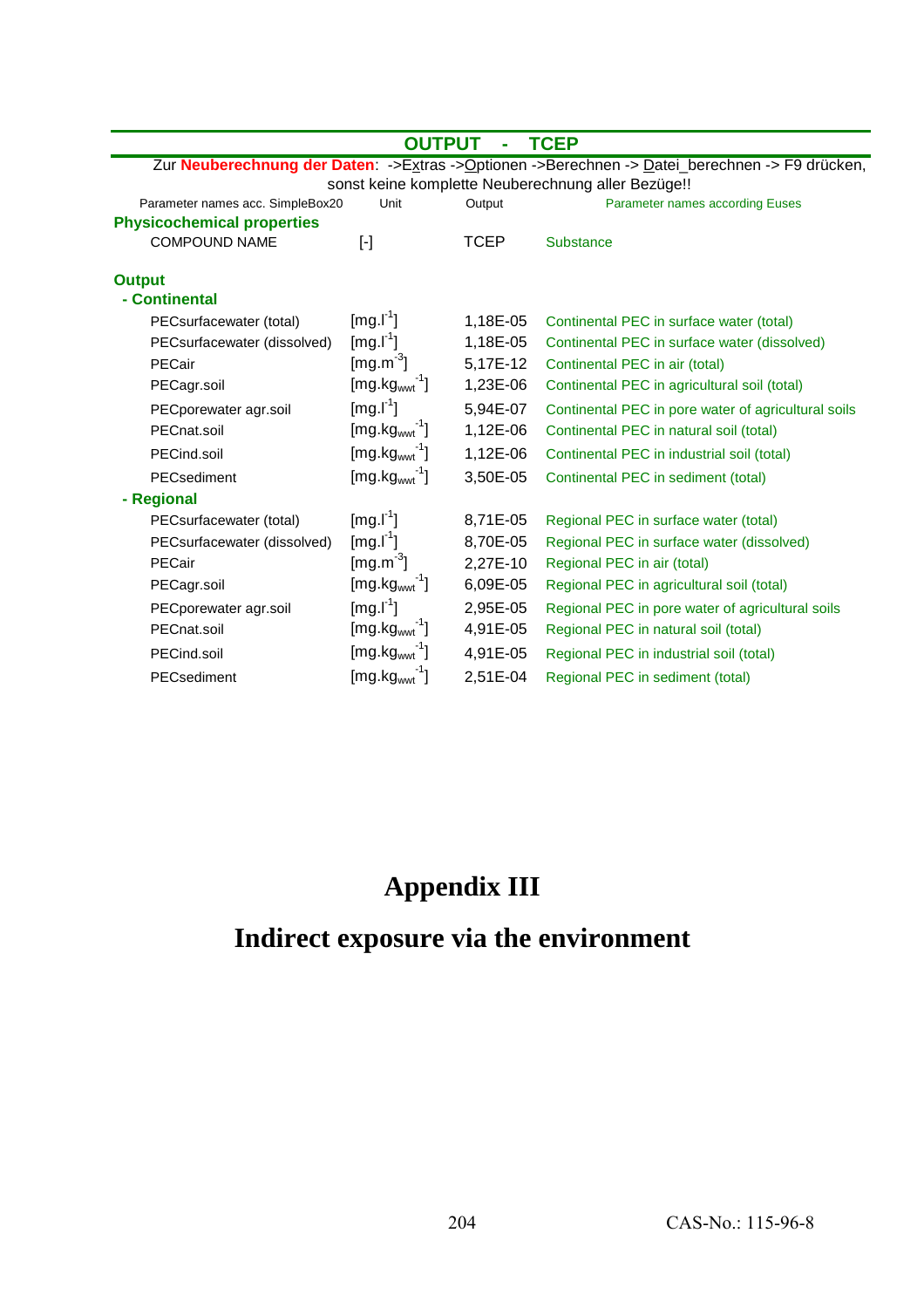# **INDIRECT EXPOSURE VIA THE ENVIRONMENT**

 **( TGD On New and Existing Chemicals, chapter 2 )**

\_\_\_\_\_\_\_\_\_\_\_\_\_\_\_\_\_\_\_\_\_\_\_\_\_\_\_\_\_\_\_\_\_\_\_\_\_\_\_\_\_\_\_\_\_\_\_\_\_\_\_\_\_\_\_\_\_\_\_\_\_\_\_\_\_\_\_\_\_\_\_\_\_\_\_\_\_\_\_\_

# Parameter [Unit] **Symbol**

| Definitions (for the use in this document)                                           | $kgbw := 1 \cdot kg$                                         |
|--------------------------------------------------------------------------------------|--------------------------------------------------------------|
| definition of the unit 'kg <sub>bw</sub> ' for body weight                           | $d := 1$ Tag                                                 |
| definition of the unit 'd' for day                                                   | $\mu g := 10^{-3}$ ·mg                                       |
|                                                                                      | scenario := $1 2$                                            |
|                                                                                      | $local := 1$                                                 |
| Constants                                                                            | regional $:= 2$                                              |
| gas - constant R                                                                     | $R_i = 8.314 J \cdot K^{-1} \cdot \text{Mol}^{-1}$           |
| <b>Defaults</b>                                                                      |                                                              |
| volumefraction air in plant tissue<br>$[\cdot]$                                      | Fair <sub>plant</sub> := $0.3$                               |
| volumefraction water in plant tissue<br>$[\cdot]$                                    | Fwater $_{\text{plant}} := 0.65$                             |
| volumefraction lipids in plant tissue<br>$[\cdot]$                                   | Flipid <sub>plant</sub> := $0.01$                            |
| bulk density of plant tissue                                                         | RHO <sub>plant</sub> := $700 \text{ kg} \cdot \text{m}^{-3}$ |
| $[kgwet plant * mplant -3]$                                                          |                                                              |
| leaf surface area                                                                    | AREA <sub>plant</sub> := $5 \cdot m^2$                       |
| [m <sup>2</sup> ]<br>conductance (0.001 m*s-1)                                       | $g_{\text{plant}} := 0.001 \text{ m} \cdot \text{s}^{-1}$    |
| $[m*d-1]$<br>shoot volume                                                            | $V_{leaf} := 0.002 \text{ m}^3$                              |
| $\left[\mathsf{m}^3\right]$                                                          |                                                              |
| transpiration stream<br>$[m^{3*}d^{-1}]$                                             | $Q_{\text{transp}} := 1.10^{-3} \cdot m^{3} \cdot d^{-1}$    |
| correction exponent for differences<br>between plant lipids and octanol<br>$[\cdot]$ | $b := 0.95$                                                  |
| growth rate constant for dilution by growth<br>$[d^{-1}]$                            | kgrowth plant $:= 0.035 d^{-1}$                              |
| pseudo-first order rate constant for metabolism in plants<br>$[d^{-1}]$              | kmetab <sub>plant</sub> := $0 \cdot d^{-1}$                  |
| pseudo-first order rate constant for photolysis in plants<br>$[d^{-1}]$              | kphoto plant $:= 0 \cdot d^{-1}$                             |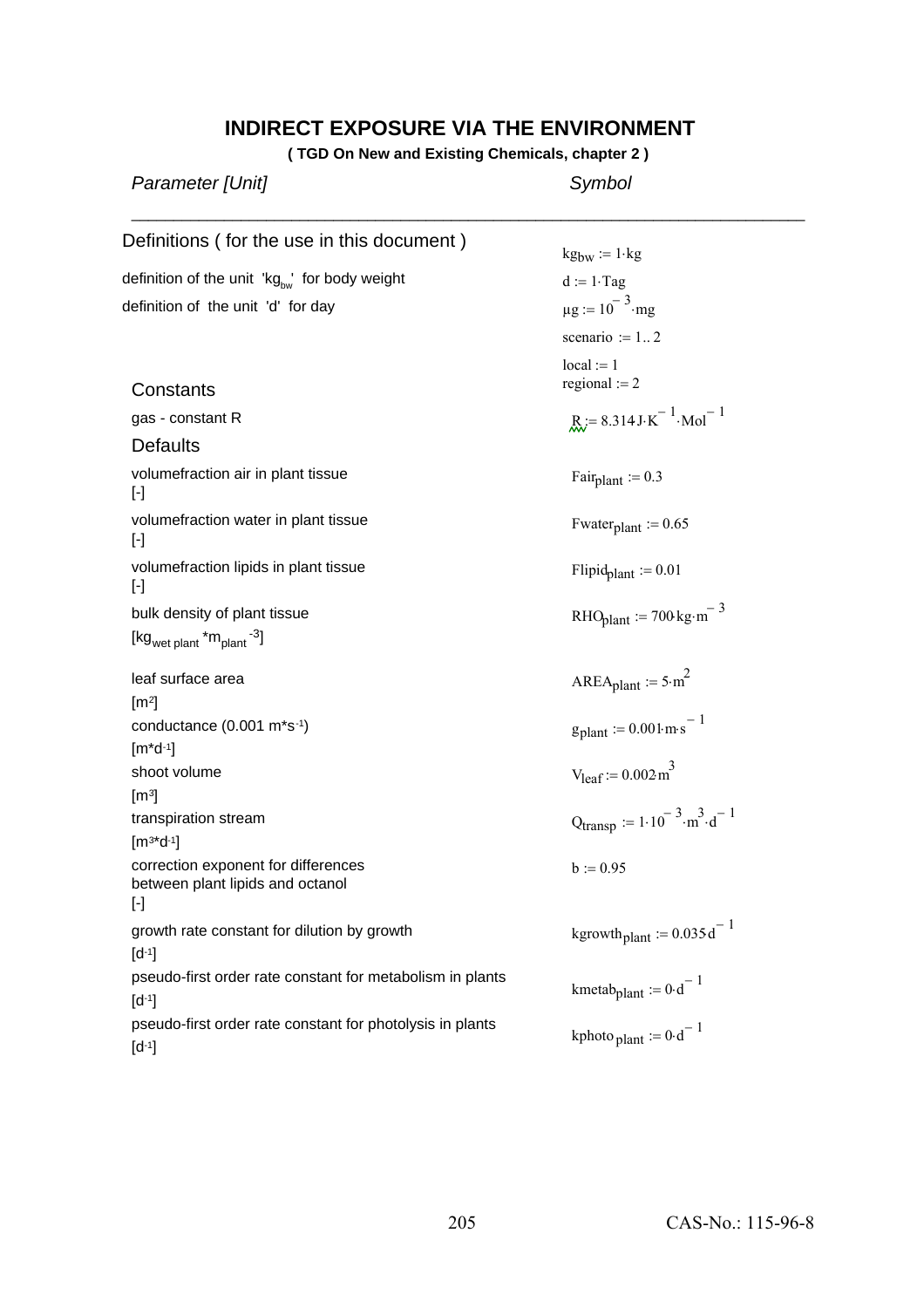#### concentration in meat and milk

daily intake of grass  $\frac{1}{\text{Kg}_{\text{wet grass}} \cdot \text{s} \cdot \text{d}^{-1}}$  IC<sub>grass</sub> = 67.6 kg ⋅ d<sup>-1</sup> daily intake of soil  $\log_{\text{wetscoil}} t^{-1}$  IC<sub>soil</sub> =  $0.46 \text{ kg} \cdot \text{d}^{-1}$ daily intake of air  $[m_{air}^{3*}d^{-1}]$  $3***d**^{-1}$  IC<sub>air</sub> := 122 m<sup>3</sup> ·  $$ daily intake of drinkingwater  $[|^{*}d^{-1}]$ 

*daily intake for human*

daily intake for the several pathways  $[kg_{chem} * d^{-1}]$  or  $[m^{3*} d^{-1}]$ 

 $IC_{\text{drw}} := 55 \cdot 1 \cdot d^{-1}$ 

IH<sub>drw</sub> := 2·l·d<sup>-1</sup> IHfish  $:= 0.115 \text{kg} \cdot \text{d}^{-1}$ IH<sub>stem</sub> := 1.2 kg ·  $d^{-1}$  $IH_{root} := 0.384 \text{ kg} \cdot \text{d}^{-1}$ IH<sub>meat</sub> :=  $0.301 \text{ kg} \cdot \text{d}^{-1}$ IH<sub>milk</sub> :=  $0.561$ ·kg·d<sup>-1</sup>  $IH_{air} := 20 \cdot m^3 \cdot d^{-1}$ 

| $BIOinh := 0.75$                  |
|-----------------------------------|
| $BIOoral := 1.0$                  |
| $BW := 70 \text{ kg}_{\text{bw}}$ |
|                                   |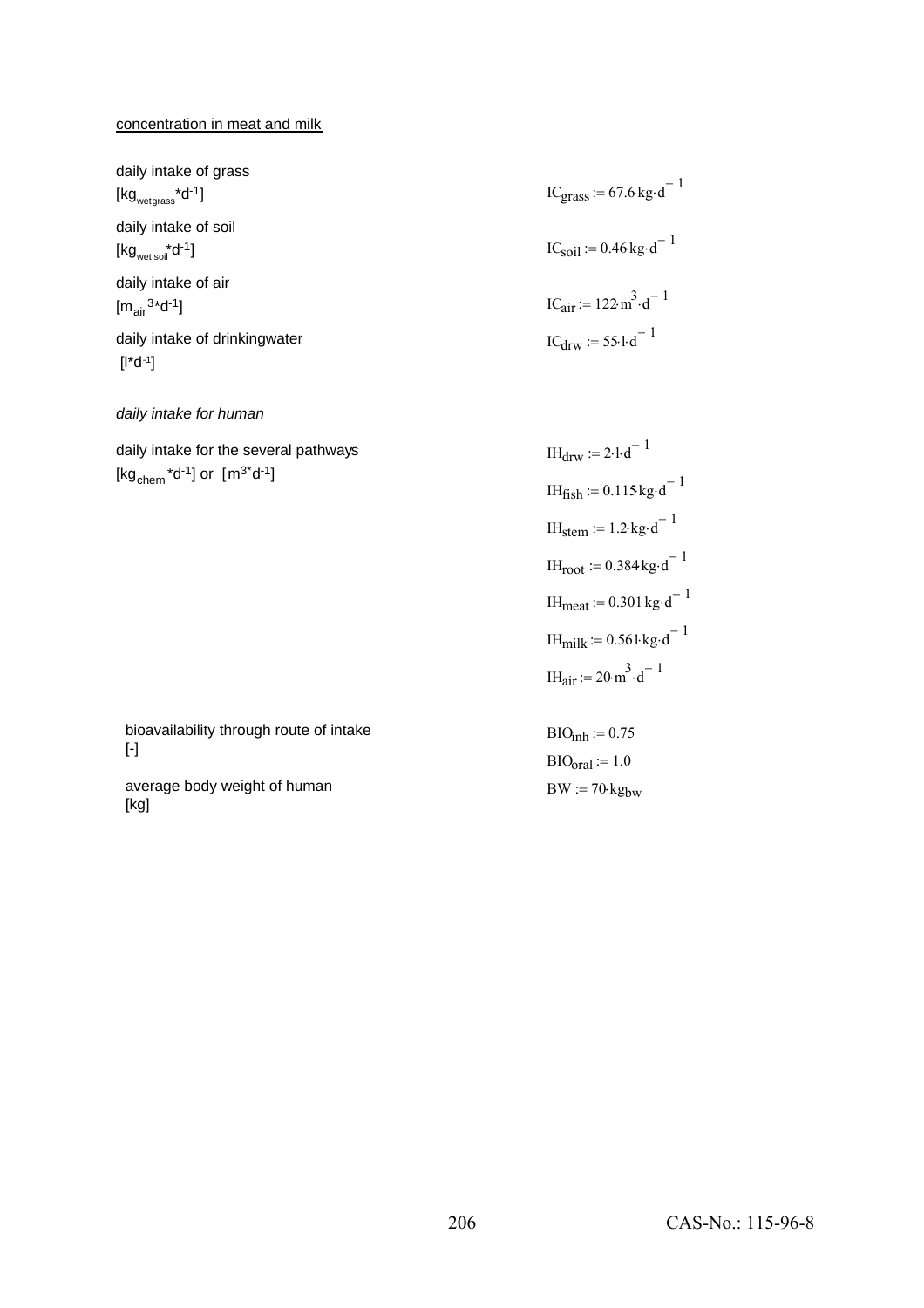Chemical: TCEP (Formulation of paints) CAS - No.: 115-96-8

| <b>Input</b>                                                                                                                        |                                                                                    |
|-------------------------------------------------------------------------------------------------------------------------------------|------------------------------------------------------------------------------------|
| chemical properties                                                                                                                 | $logK_{\text{OW}} := 1.78$                                                         |
| octanol-water partitioning coefficient<br>$[\cdot]$                                                                                 | $\rm K_{OW}:=10\rm \frac{logK_{OW}}{}$                                             |
| Henry - partitioning coefficient<br>$[Pa*3*mol-1]$                                                                                  | HENRY:= $4.15510^{-5}$ ·Pa·m <sup>3</sup> ·Mol <sup>-1</sup>                       |
| air-water partitioning coefficient<br>$[\cdot]$                                                                                     | $K_{\text{air}\_\text{water}} := 1.753410^{-8}$                                    |
| fraction of the chemical associated<br>with aerosol particles<br>$[\cdot]$                                                          | $F_{\text{ass}}$ aer := 0.081                                                      |
| half-life for biodegration in surface water<br>[d]                                                                                  | DT <sub>50_bio</sub> water $:= 1.10^{6} \text{·d}$                                 |
| environmental concentrations                                                                                                        |                                                                                    |
| annual average local PEC in surface water(dissolved)<br>$[mg_{chem} * I_{water}]$                                                   | PEClocal <sub>water</sub> ann $= 13.59 \mu g \cdot l^{-1}$                         |
| annual average local PEC in air (total)<br>$[mg_{chem}$ * $m_{air}$ <sup>-3</sup> ]                                                 | PEClocal <sub>air_ann</sub> := $0.0038 \mu g \cdot m^{-3}$                         |
| local PEC in grassland (total), averaged over 180 days<br>$[mg_{chem} * kg_{soil} -1]$                                              | PEClocal <sub>grassland</sub> := $8.66 \mu g \cdot kg^{-1}$                        |
| local PEC in porewater of agriculture soil<br>$[mg_{chem} * I_{power} - 1]$                                                         | PEClocal <sub>agr_soil_porew</sub> := $18.1 \mu g \cdot l^{-1}$                    |
| local PEC in porewater of grassland<br>$[mgchem * Ipower -1]$                                                                       | PEClocal <sub>grassland_porew</sub> := $4.18 \mu g \cdot l^{-1}$                   |
| local PEC in groundwater under agriculture soil<br>$[mg_{chem} * I_{water}^{-1}]$                                                   | PEClocal <sub>grw</sub> := 18.1 · $\mu$ g · $I^{-1}$                               |
| regional PEC in surface water (dissolved)<br>$[mg_{chem} * I_{water}^{-1}]$                                                         | PECregional <sub>water</sub> := $0.0871 \mu g \cdot l^{-1}$                        |
| regional PEC in air (total)<br>$[mgchem * mair -3]$                                                                                 | PECregional <sub>air</sub> := 2.27 10 <sup>-10</sup> ·mg·m <sup>-3</sup>           |
| regional PEC in agriculture soil (total)                                                                                            | PECregional <sub>agr_soil</sub> := $6.0910^{-5}$ ·mg·kg <sup>-1</sup>              |
| [mg *kg i]<br>regional PEC in porewater of agriculture soils<br>$\left[\text{mg}_{\text{chem}}\right]_{\text{water}}$ <sup>-1</sup> | PECregional <sub>agr_soil_porew</sub> := 2.95 10 <sup>-5</sup> ·mg·l <sup>-1</sup> |

\_\_\_\_\_\_\_\_\_\_\_\_\_\_\_\_\_\_\_\_\_\_\_\_\_\_\_\_\_\_\_\_\_\_\_\_\_\_\_\_\_\_\_\_\_\_\_\_\_\_\_\_\_\_\_\_\_\_\_\_\_\_\_\_\_\_\_\_\_\_\_\_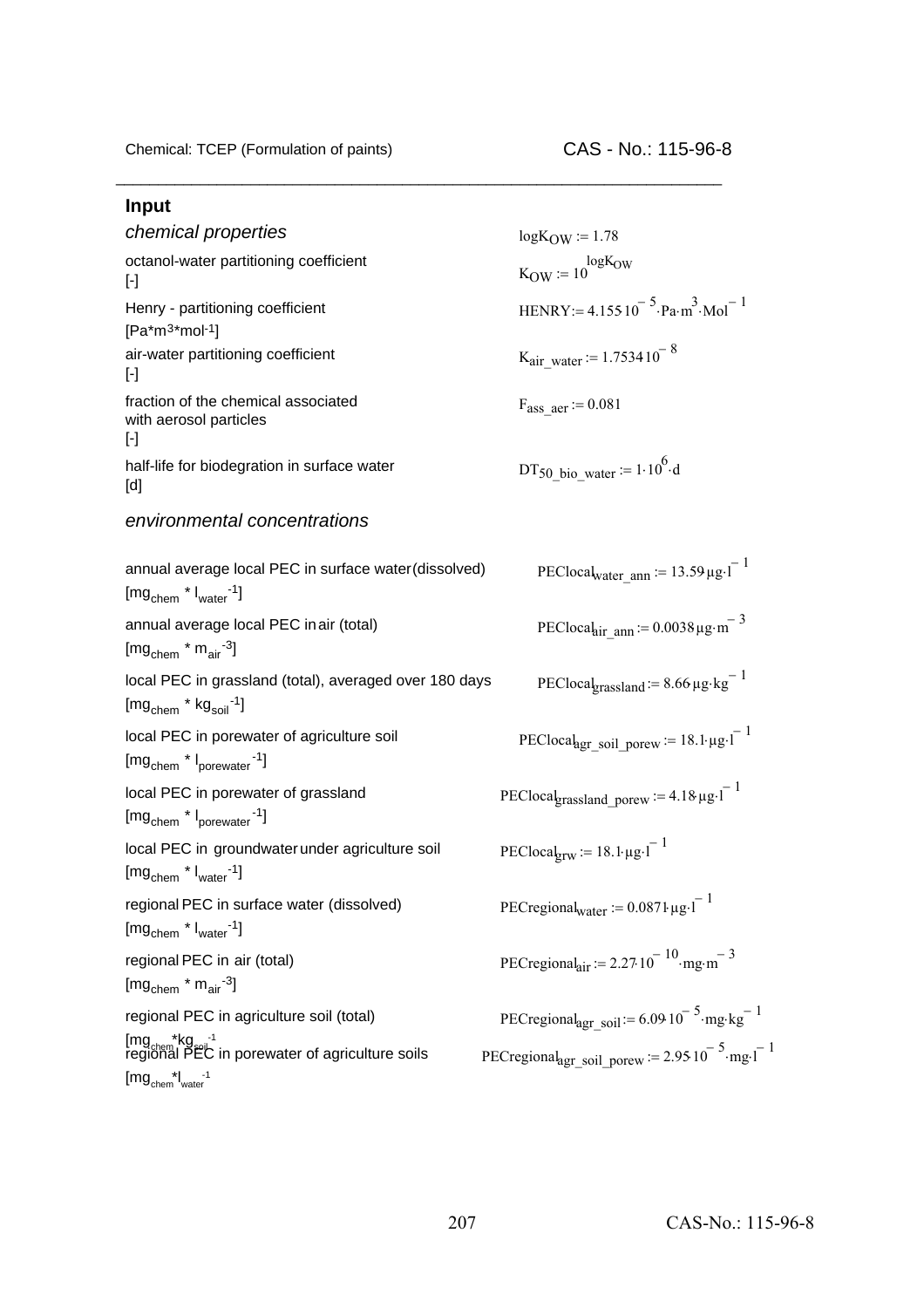#### Definition of the concentrations used for indirect exposure

| $C_{\text{water}}$ = PEClocal <sub>water_ann</sub>                                  | $\frac{C_{\text{Watter}}}{C_{\text{negional}}}$ = PEC regional <sub>Water</sub>                                                    |
|-------------------------------------------------------------------------------------|------------------------------------------------------------------------------------------------------------------------------------|
| $C_{\text{air}}$ = PEClocal <sub>air_ann</sub>                                      | $\text{Cay}_{\text{Regional}} := \text{PEC}$ regional <sub>air</sub>                                                               |
| $C_{\text{grassland}}$ = PEClocal grassland                                         | $\text{Cay} = \text{PEC}$ regional = PECregional $_{\text{agr\_soil}}$                                                             |
| $C_{\text{agr\_porew}_{\text{local}}} := \text{PEClocal}_{\text{agr\_soil\_porew}}$ | $\text{Cag}$ = PEC regional agr_soil_porew                                                                                         |
| $C_{\text{grass\_porew}_{local}} := \text{PEClocal}_{\text{grassland\_porew}}$      | $\mathcal{L}_{\text{grav} \rightarrow \text{vac}}$ = PECregional <sub>agr_soil_porew</sub>                                         |
| $C_{\text{grw}}$ = PEClocal <sub>grw</sub>                                          | $\underset{\text{WgWW}_{\text{negional}}}{{\bf \text{G}\text{gymal}}}\coloneqq {\rm PEC} {\rm regional}_{\text{agr\_soil\_porew}}$ |

#### bioconcentration in fish

bioconcentration factor for fish  
\n
$$
[m_{\text{water}}^{3*}kg_{\text{chem}}^{-1}]
$$
\n
$$
BCF_{fish} := 10
$$
\n
$$
0.85 \log K_{OW} - 0.7
$$
\n
$$
1 \log^{-1} 1
$$

modified equation for logKow > 6

$$
\text{BCF} \text{first} = \text{wenn} \Big[ \log K_{OW} > 6, \Big( -0.278 \log K_{OW}^2 + 3.38 \log K_{OW} - 5.94 \Big) \cdot \text{1 kg}^{-1}, \text{BCF} \text{first} \Big]
$$

 $\mathbf{t}$ 

$$
C_{fish_{scenario}} := BCF_{fish} \cdot C_{water_{scenario}}
$$

#### bioconcentration in plants

$$
K_{\text{plant}\_\text{water}} := \text{Fwater}_{\text{plant}} + \text{Flipid}_{\text{plant}} \cdot \text{KOW}^{\text{U}}
$$

K<sub>plant\_water</sub> C<sub>agr\_porew</sup><sub>scenario</sub></sub> :=

$$
Crootagr_planct := \frac{\overbrace{RHOplanct}}{RHOplanct}
$$

$$
\frac{-\left(\log K_{OW}-1.78\right)^{2}}{2.44}
$$

 $TSCF := 0.784 e$ 

remark: for log $K_{\text{OW}}$  out of the range from -0.5 to 4.5 the TSCF is limited by the values for logK  $_{\text{OW}}$  = -0.5 resp. 4.5

 $TSCF_i =$  wenn $(\text{logK}_{OW} < -0.5, 0.903, TSCF)$  $TSCF =$  wenn(logK<sub>OW</sub> > 4.5, 0.832, TSCF)

 $K_{leaf}$  air  $=$  Fair<sub>plant</sub> K<sub>plant</sub> water K<sub>air water</sub>  $:=$  Fair<sub>plant</sub> +

 $kelim_{plant} := kmetab_{plant} + kphoto_{plant}$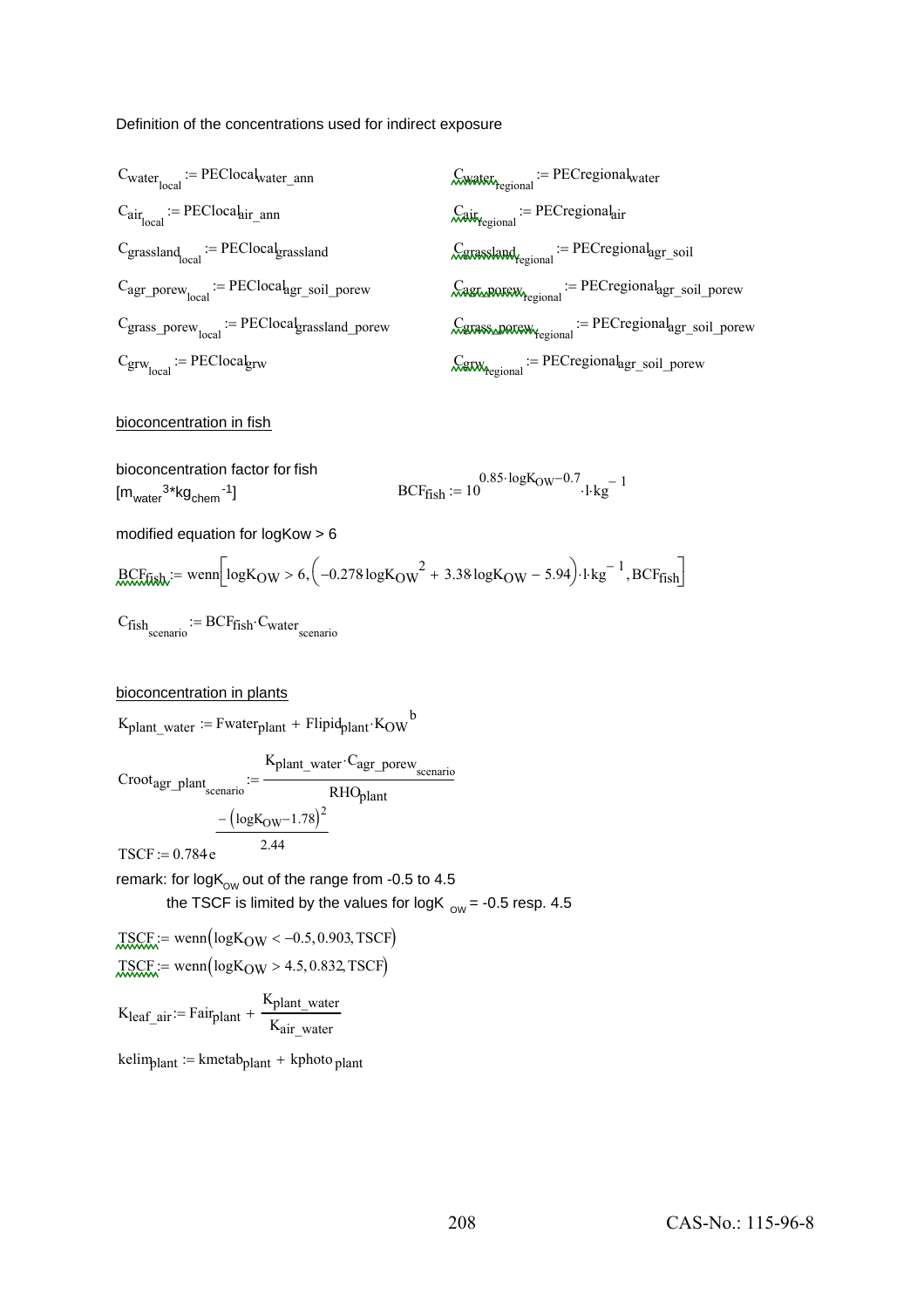$$
\alpha := \frac{AREAplant·gplant + kelimplant + kgrowthplant
$$
  
\n
$$
\betaagr_plantscenario := Cagr_powerscenario · TSCF· $\frac{Qtransp}{Vleaf} + (1 - Fass_after) · Cairscenario · gplant · MEEAplant$   
\n
$$
Cleaf_cropsscenario := \frac{\betaagr_plantscenario}{\alpha \cdot RHOplant}
$$
$$

$$
\beta_{\text{grass\_plant}} := C_{\text{grass\_power}_{\text{scenario}}}\cdot TSCF \cdot \frac{Q_{\text{transport}}}{V_{\text{leaf}}} + (1 - F_{\text{ass\_aer}}) \cdot C_{\text{air}_{\text{scenario}}} \cdot g_{\text{plant}} \cdot \frac{AREA_{\text{plant}}}{V_{\text{leaf}}}
$$
  

$$
C_{\text{leaf\_grass}_{\text{scenario}}} := \frac{\beta_{\text{grass\_plant}_{\text{scenario}}}}{\alpha \cdot RHC_{\text{short}}}
$$

$$
f_{\text{grass}_{\text{scenario}}} := \frac{f_{\text{seen}}}{\alpha \cdot \text{RHO}_{\text{plant}}}
$$

#### purification of drinking water

system may defined dependent from the aerobic biodegradation

system := wenn $(DT_{50}$  bio water < 10 d, 0, 1)

select a column on dependence from  $log K_{ow}$ 

FIndex := wenn  $\left( \log K_{\text{OW}} < 4, 0, \text{ wenn} \left( \log K_{\text{OW}} > 5, 2, 1 \right) \right)$ 

$$
Fpur_{logKow} := \begin{pmatrix} 1 & \frac{1}{4} & \frac{1}{16} \\ 1 & \frac{1}{2} & \frac{1}{4} \end{pmatrix}
$$

$$
\text{Fpur} := \frac{\text{Fpur} \cdot \text{logKow}_{\text{system, FIndex}}}{\text{wenn} \cdot (\text{HENRY} > 100 \cdot \text{Pa} \cdot \text{m}^3 \cdot \text{Mol}^{-1}, 2, 1)}
$$
\n
$$
\text{Cdrwscenario := \text{wenn} \left[ \text{Cgrwscenario} \right] \left( \text{Cwaterscenario} \cdot \text{Fpur} \right), \text{Cgrwscenario} \cdot \text{Cwaterscenario} \cdot \text{Fpur}
$$

Biotransfer to meat and milk

$$
\text{BTF}_{\text{meat}} := 10^{-7.6 + \log K_{\text{OW}}}{\cdot}\text{kg}^{-1}{\cdot}\text{d}
$$

remark: for log $\mathsf{K}_\mathsf{ow}$  out of the range from 1.5 to 6.5

the BTF  $_{\sf{meat}}$  is limited by the values for logK  $_{\sf{OW}}$  = 1.5 resp. 6.5  $\text{BTE}_{\text{meat}} = \text{wenn} \left( \log K_{\text{OW}} < 1.5, 7.943 \, 10^{-7} \, \text{kg}^{-1} \cdot d, \text{BTF}_{\text{meat}} \right)$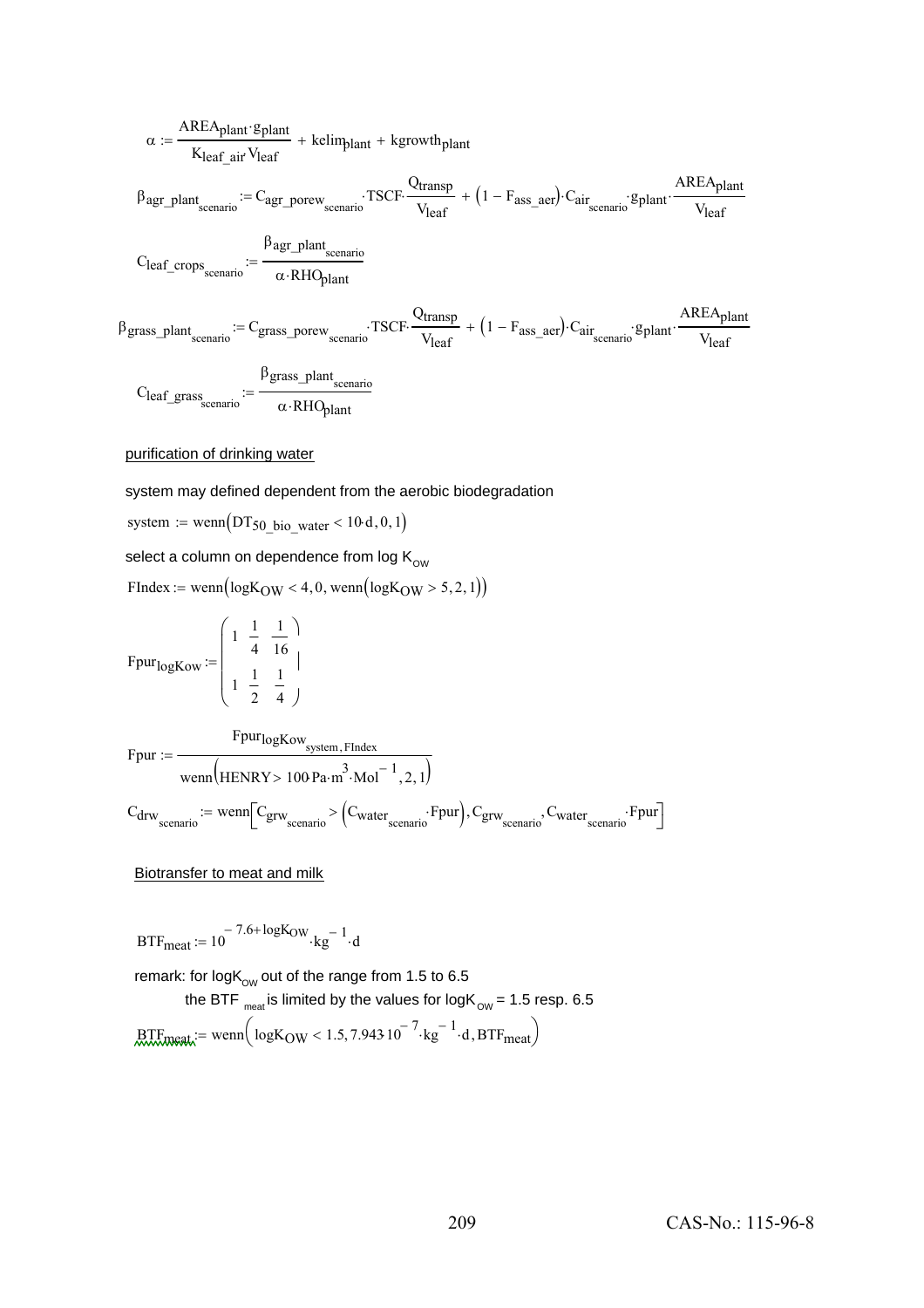$$
\text{BTE}_{\text{mseat}} = \text{wenn} \Big( \log K_{\text{OW}} > 6.5, 0.07943 \,\text{kg}^{-1} \cdot \text{d}, \text{BTF}_{\text{meat}} \Big)
$$

$$
C_{\text{meat}_{\text{scenario}}} := \text{BTF}_{\text{meat}} \left( \begin{array}{c} C_{\text{leaf\_grass}} \cdot IC_{\text{grass}} + C_{\text{grassland}_{\text{scenario}}} \cdot IC_{\text{soil}} \dots \\ + C_{\text{air}_{\text{scenario}}} \cdot IC_{\text{air}} + C_{\text{drw}_{\text{scenario}}} \cdot IC_{\text{drw}} \end{array} \right)
$$

 $\text{BTF}_{\text{milk}} := 10^{-8.1 + \log K_{\text{OW}}}\cdot \text{kg}^{-1} \cdot \text{d}$ 

remark: for  $\log k_{\text{ow}}$  out of the range from 3 to 6.5

the BTF  $_{milk}$  is limited by the values for logK<sub>oW</sub> = 1.5 resp. 6.5

$$
\underbrace{\text{BTEmilk}}_{\text{BTEmilk}} = \text{wenn}\left(\log K_{\text{OW}} < 3, 7.943 \, 10^{-6} \, \text{kg}^{-1} \cdot \text{d}, \text{BTFmilk}\right)
$$
\n
$$
\underbrace{\text{BTEmilk}}_{\text{W}} = \text{wenn}\left(\log K_{\text{OW}} > 6.5, 0.02512 \, \text{kg}^{-1} \cdot \text{d}, \text{BTFmilk}\right)
$$

$$
C_{milk_{scenario}} := \text{BTFmilk} \begin{pmatrix} C_{leaf\_grass} & C_{grass} + C_{grassland_{scenario}} \cdot IC_{soil} \dots \\ + C_{air_{scenario}} \cdot IC_{air} + C_{drw_{scenario}} \cdot IC_{drw} \end{pmatrix}
$$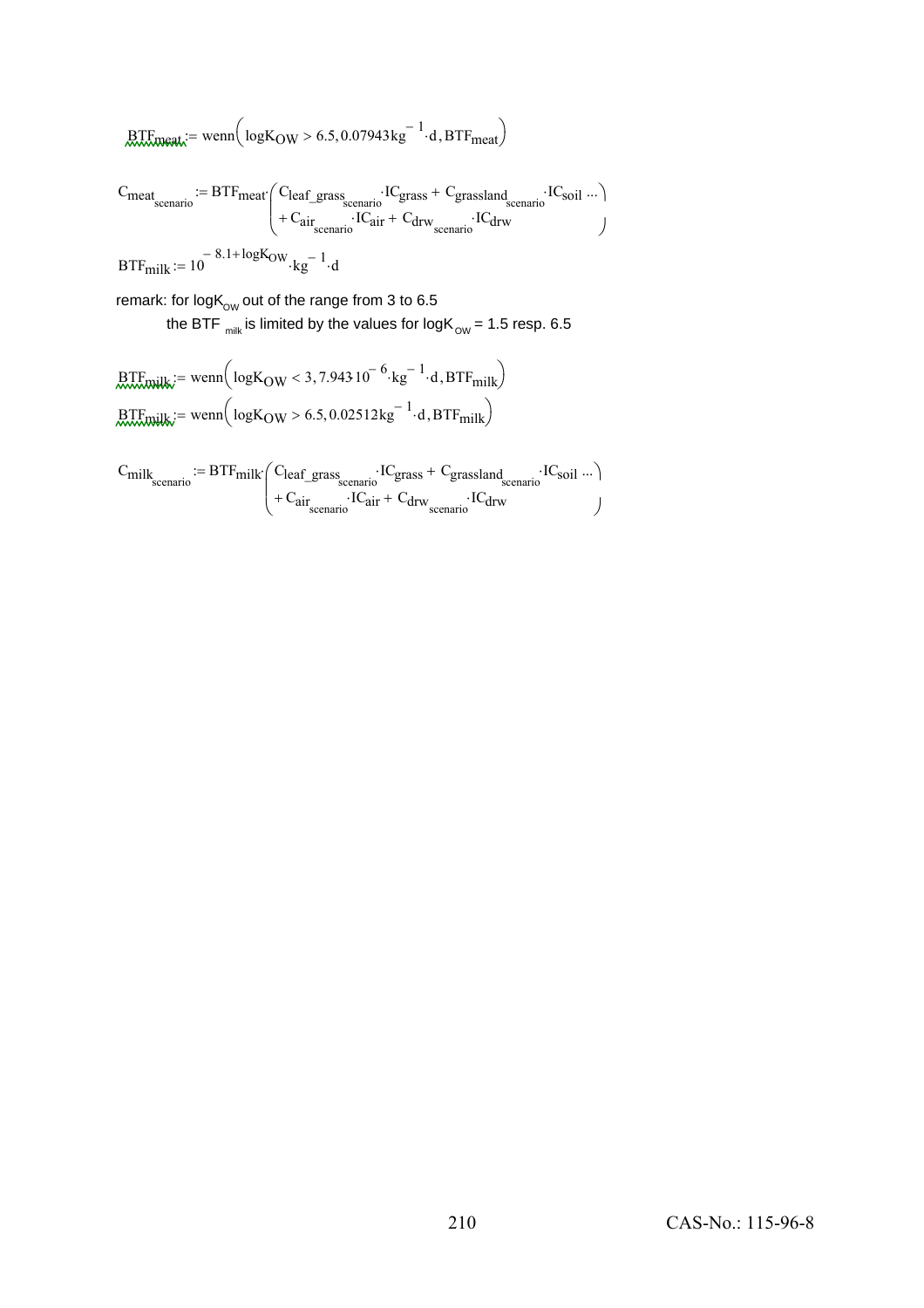#### total daily intake for human

daily dose through intake of several pathways [kg<sub>chem</sub> \*kg<sub>bw</sub>-1\*d<sup>-1</sup>]

$$
DOSE_{drw}_{scenario} := \frac{C_{drw}_{scenario} \cdot IH_{drw}}{BW} \qquad \qquad DOSE_{air}_{scenario} := \frac{C_{air}_{scenario} \cdot IH_{air} BIO_{inh}}{BW \cdot BIO_{oral}}
$$
\n
$$
DOSE_{stem}_{scenario} := \frac{C_{leaf\_crops_{scenario} \cdot IH_{stem}}{BW} \qquad \qquad DOSE_{root}_{scenario} := \frac{Croot_{agr\_plant_{scenario} \cdot IH_{root}}{BW}}{BW}
$$
\n
$$
DOSE_{meat}_{scenario} := \frac{C_{meat_{scenario} \cdot IH_{meat}}}{BW} \qquad \qquad DOSE_{milk}_{scenario} := \frac{C_{milk_{scenario} \cdot IH_{milk}}}{BW}
$$
\n
$$
DOSE_{fish_{scenario}} := \frac{C_{fish_{scenario} \cdot IH_{fish}}}{BW}
$$

*total daily intake for human*

total daily intake for human as sum of each pathway [kg<sub>chem</sub>\*kg<sub>bw</sub><sup>-1</sup>\*d<sup>-1</sup>]

$$
\text{DOSE}_{\text{tot}} := \text{DOSE}_{\text{drw}_{\text{scenario}}} + \text{DOSE}_{\text{fish}_{\text{scenario}}} + \text{DOSE}_{\text{stem}_{\text{scenario}}} + \text{DOSE}_{\text{re} + \text{DOSE}_{\text{meation}}} + \text{DOSE}_{\text{meation}} + \text{DOSE}_{\text{meation}} + \text{DOSE}_{\text{meation}} + \text{DOSE}_{\text{meation}} + \text{DOSE}_{\text{meation}} + \text{DOSE}_{\text{meation}} + \text{DOSE}_{\text{meation}} + \text{DOSE}_{\text{meation}} + \text{DOSE}_{\text{meation}} + \text{DOSE}_{\text{meation}} + \text{DOSE}_{\text{meation}} + \text{DOSE}_{\text{meation}} + \text{DOSE}_{\text{meation}} + \text{DOSE}_{\text{meation}} + \text{DOSE}_{\text{meation}} + \text{DOSE}_{\text{meation}} + \text{DOSE}_{\text{meation}} + \text{DOSE}_{\text{meation}} + \text{DOSE}_{\text{meation}} + \text{DOSE}_{\text{meation}} + \text{DOSE}_{\text{meation}} + \text{DOSE}_{\text{meation}} + \text{DOSE}_{\text{meation}} + \text{DOSE}_{\text{meation}} + \text{DOSE}_{\text{meation}} + \text{DUSE}_{\text{meation}} + \text{DUSE}_{\text{meation}} + \text{DUSE}_{\text{meation}} + \text{DUSE}_{\text{meation}} + \text{DUSE}_{\text{meation}} + \text{DUSE}_{\text{meation}} + \text{DUSE}_{\text{meation}} + \text{DUSE}_{\text{meation}} + \text{DUSE}_{\text{meation}} + \text{DUSE}_{\text{meation}} + \text{DUSE}_{\text{meation}} + \text{DUSE}_{\text{meation}} + \text{DUSE}_{\text{meation}} + \text{DUSE}_{\text{meation}} + \text{DUSE}_{\text{meation}} + \text{DUSE}_{\text{meation}} + \text{DUSE}_{\text{meation}} + \text{DUSE}_{\text{meation}} + \text{DUSE}_{\text{meation}} + \text{DUSE}_{\text{meation}} + \text{DUSE}_{\text{meation}} + \text{DUSE}_{\text{meation}} + \text{DUSE}_{\text{meation}} + \text{DUSE}_{\text{meation}} + \text{DUSE}_{\text{meation}} + \text{DUSE}_{\text{meation}} + \text{DUSE}_{\
$$

#### $RDOSE<sub>drw</sub>$ scenario<br> $DOSE<sub>tot</sub>$ scenario<br>scenario DOSE<sub>drwscenario</sub> 100 % DOSE<sub>air<sub>scenario</sub> 100 %</sub> DOSE<sub>tot</sub><sub>scenario</sub> :=  $RDOSE_{\text{stem}} := \frac{S}{DOSE_{\text{tot}}}}$  RDOSE<sub>root</sub> scenario DOSE<sub>stem</sub> 100 % DOSE<sub>root scenario</sub> 100 % DOSE<sub>tot</sub><sub>scenario</sub> :=  $RDOSE_{\text{meat}} := \frac{1}{DOSE_{\text{tot}}}\n POSE_{\text{milk}}$  RDOSE $\text{milk}_{\text{scenario}}$ DOSE<sub>meat</sup>scenario<sup>100</sup>%</sub> DOSE<sub>milkscenario</sub>⋅100 % DOSE<sub>tot</sub><sub>scenario</sub> := RDOSE<sub>fish<sub>scenario</sub></sub>  $\mathrm{DOSE}_{\mathrm{fish}_{\mathrm{scenario}}}$ . 100 % DOSE<sub>tot</sub><sub>scenario</sub> :=

#### relative doses of specific different pathway (%)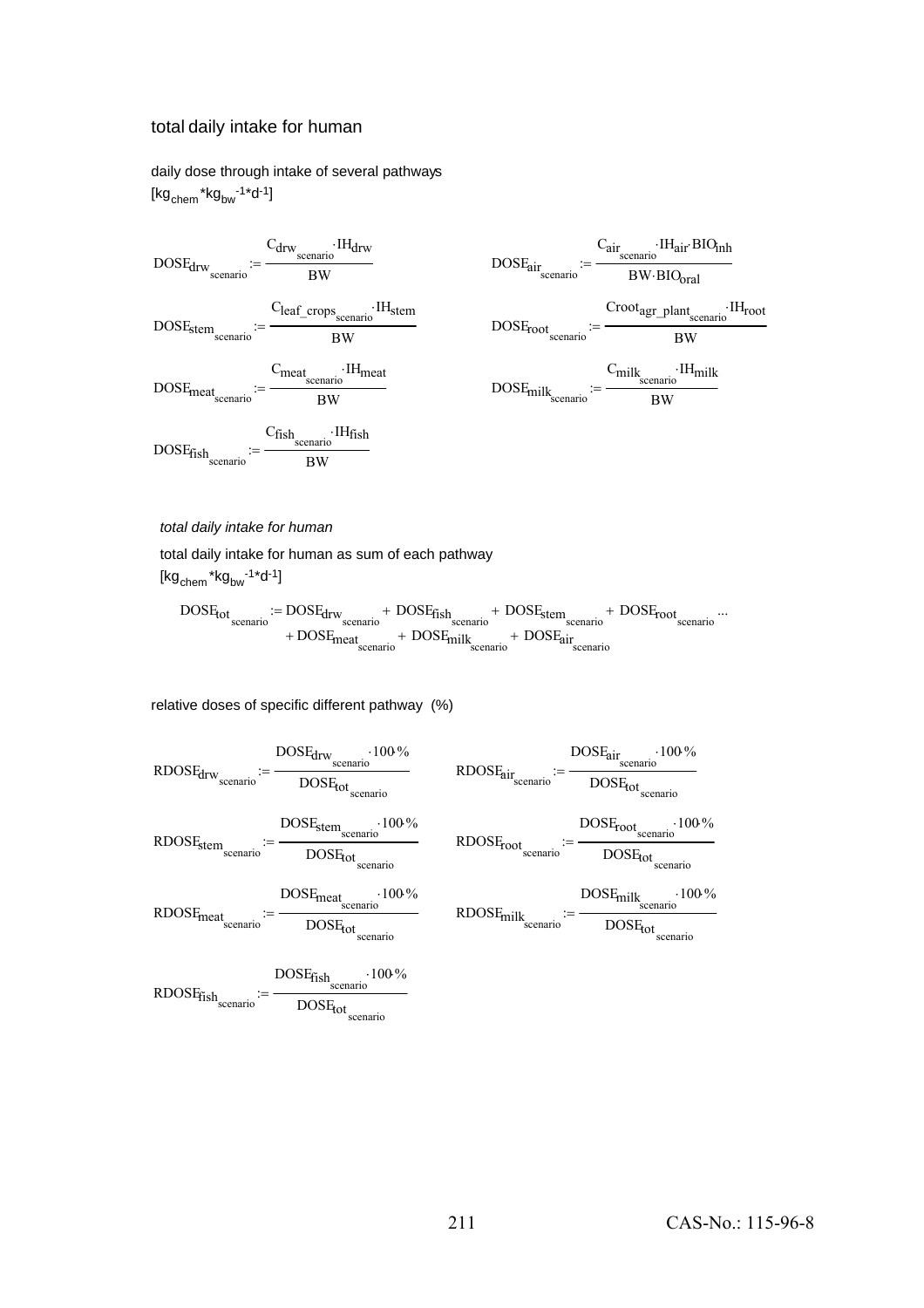# **Results of calculation**

| $\text{DOSE}_{\text{tot}} = 5.842007 \times 10^{-3} \frac{\text{mg}}{\text{kg}_{\text{bw}} \cdot \text{d}}$ | $\text{DOSE}_{\text{tot}}_{\text{regional}} = 1.110433 \times 10^{-5} \frac{\text{mg}}{\text{kg}_{\text{bw}} \cdot \text{d}}$ |
|-------------------------------------------------------------------------------------------------------------|-------------------------------------------------------------------------------------------------------------------------------|
| $\text{RDOSE}_{\text{drw}} = 8.852144\%$                                                                    | $\text{RDOSE}_{\text{drw}} = 22.410813\%$                                                                                     |
| $\text{RDOSE}_{\text{air}} = 0.013938\%$                                                                    | RDOSE <sub>air</sub> = $4.380529 \times 10^{-4}$ %                                                                            |
| $\text{RDOSE}_{\text{stem}} = 85.870720\%$                                                                  | $\text{RDOSE}_{\text{stem}}$ = 66.814222%                                                                                     |
| $\text{RDOSE}_{\text{root}} = 2.770143\%$                                                                   | $\mathrm{RDOSE}_{\mathrm{root}} = 2.375282\%$                                                                                 |
| RDOSE <sub>meat<sub>local</sub> = 7.832217× 10<sup>-4</sup>%</sub>                                          | RDOSE <sub>meatregional</sub> = $1.997168 \times 10^{-3}$ %                                                                   |
| RDOSE <sub>milklocal</sub> = 7.66065× 10 <sup>-3</sup> %                                                    | $\text{RDOSE}_{\text{milk}} = 0.019534\%$                                                                                     |
| $\text{RDOSE}_{\text{fish}} = 2.484604\%$                                                                   | $\text{RDOSE}_{\text{fish}}$ = 8.377713%                                                                                      |